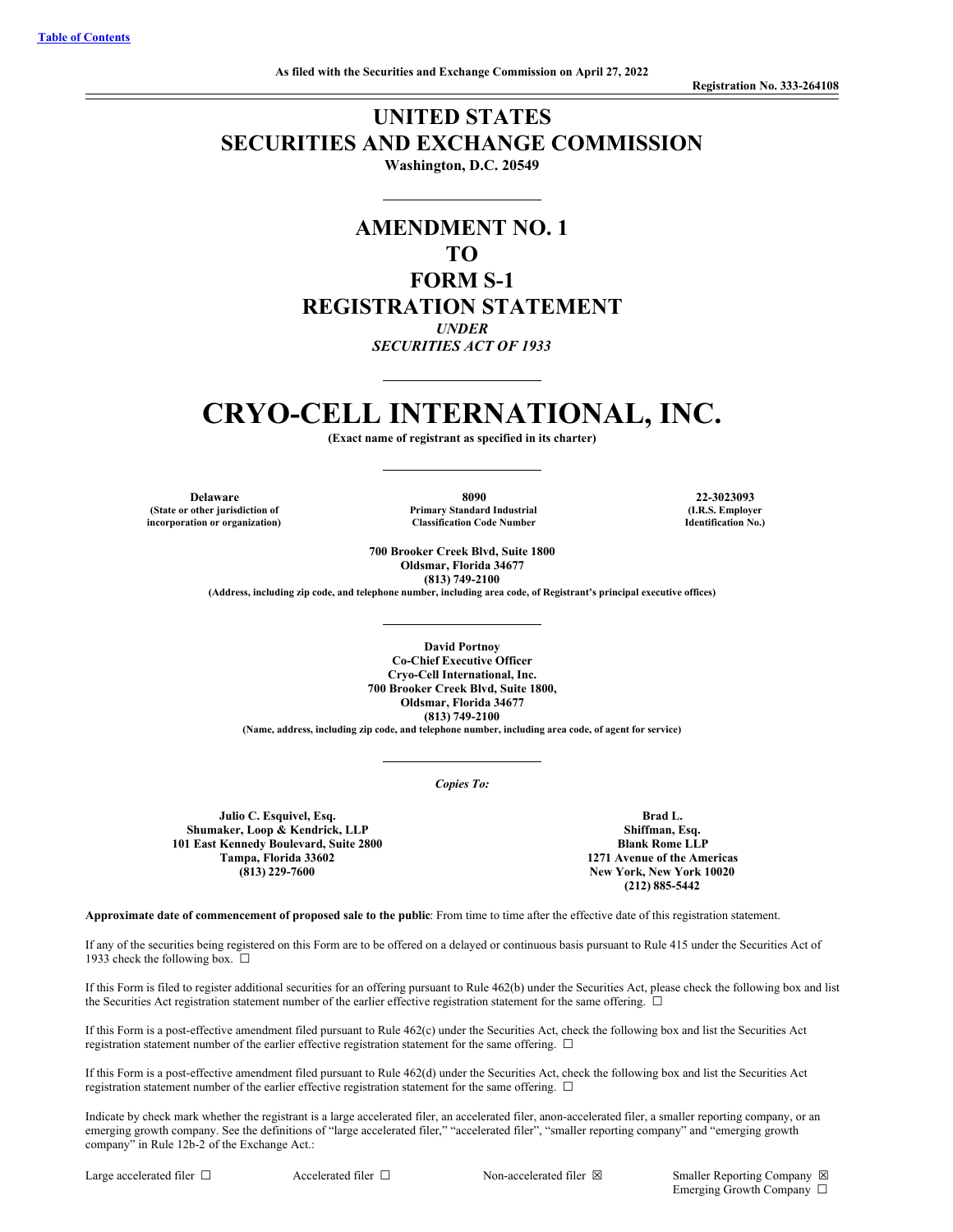If an emerging growth company, indicate by check mark if the registrant has elected not to use the extended transition period for complying with any new or revised financial accounting standards provided pursuant to Section 7(a)(2)(B) of Securities Act.  $\Box$ 

The Registrant hereby amends this Registration Statement on such date or dates as may be necessary to delay its effective date until the Registrant shall file a further amendment which specifically states that this Registration Statement shall thereafter become effective in accordance with Section 8(a) of the Securities Act or until the Registration Statement shall become effective on such date as the Securities and **Exchange Commission, acting pursuant to said Section 8(a), may determine.**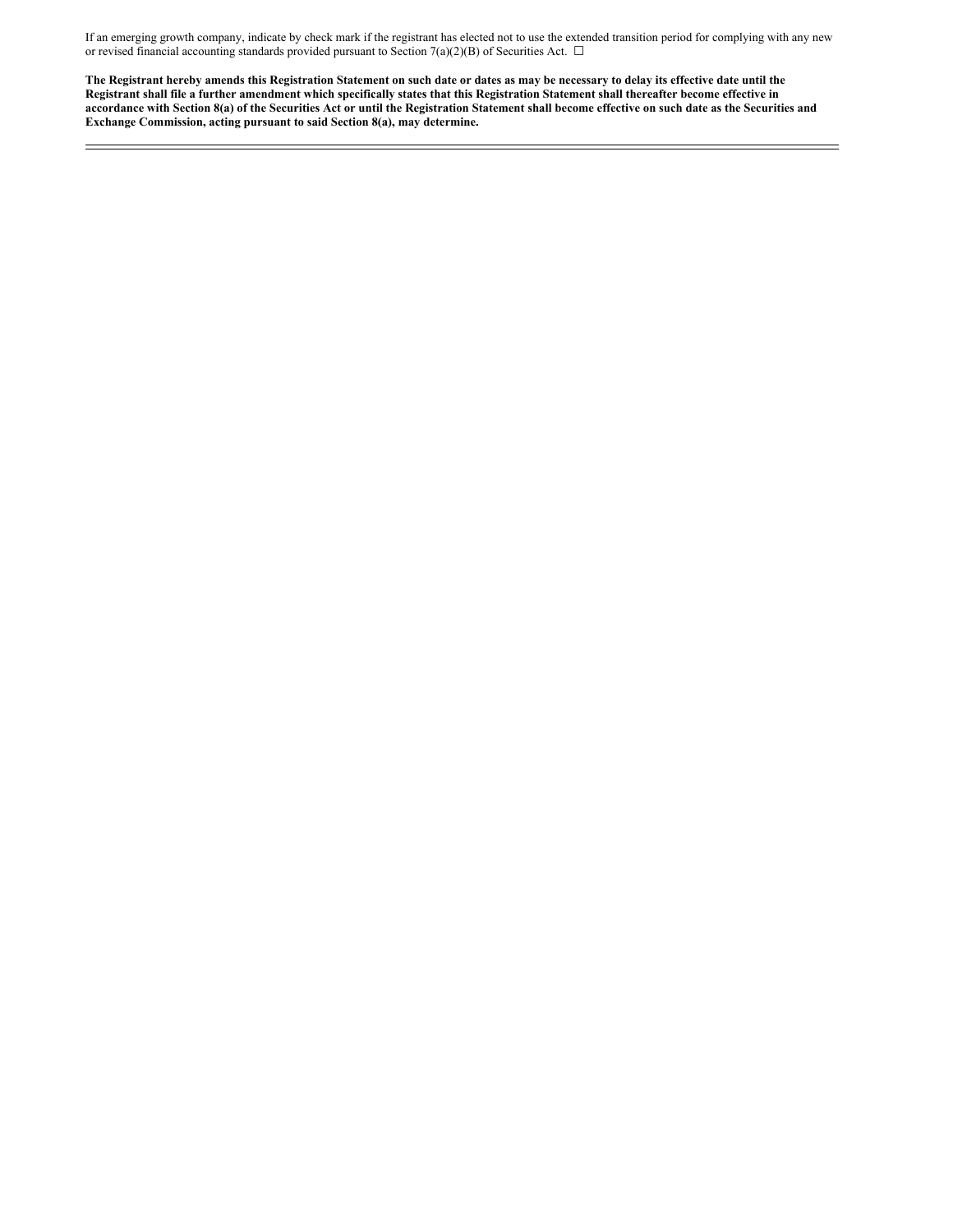The information in this preliminary prospectus is not complete and may be changed. We may not sell these securities until the Registration Statement filed with the Securities and Exchange Commission is effective. This preliminary prospectus is not an offer to sell these securities and is not soliciting an offer to buy these securities in any state where the offer or sale is not permitted.

> **SUBJECT TO COMPLETION, DATED APRIL 27, 2022 PRELIMINARY PROSPECTUS**

## **\$**

# **CRYO-CELL INTERNATIONAL, INC.**

## **% Senior Notes due 202**

We are offering \$ aggregate principal amount of our % Senior Notes due 202 (the "Notes"). Interest on the Notes will accrue from , 2022, and will be paid quarterly in arrears on , 30, 30, 30, 30 of each year, commencing on 30, 2022, and at maturity. The Notes will mature on , 202[ ]. We may redeem the Notes in whole or in part on or after , 202[ ], 202[ ]. We may redeem the Notes in whole or in part on or after the redemption prices and as described under the caption "Description of Notes—Optional Redemption." In addition, we may redeem the Notes, in whole, but not in part, at any time at our option, at a redemption price equal to 100% of the principal amount plus accrued and unpaid interest to, but not including, the date of redemption, upon the occurrence of certain change of control events, as described under "Description of Notes—Optional Redemption Upon Change of Control." The Notes will be issued in denominations of \$25 and in integral multiples thereof.

We intend to apply to list the Notes on the NYSE American. If approved for listing, trading on the NYSE American is expected to begin within 30 days of the original issue date under the trading symbol "CCEB." If such a listing is obtained, we have no obligation to maintain such listing, and we may delist the Notes at any time. Currently, there is no public market for the Notes and there can be no assurance that one will develop.

The Notes will be our senior unsecured obligations, will rank equally with all of our existing and future senior unsecured indebtedness and will be senior to any other indebtedness expressly made subordinate to the Notes. The Notes will be effectively subordinated to all of our existing and future secured indebtedness (to the extent of the value of the assets securing such indebtedness) and structurally subordinated to all our existing and future liabilities, including trade payables of our subsidiaries.

Investing in our securities involves risk. Please carefully read the information under "Risk [Factors](#page-14-0)" beginning on page 17 of this prospectus, as well as the information incorporated by reference herein from our most recent Annual Report on Form 10-K, our Quarterly Report on Form 10-Q and other reports and information that we file with the **Securities and Exchange Commission, for information you should consider before investing in our securities.**

Neither the Securities and Exchange Commission (the "SEC") nor any state securities commission has approved or disapproved of these securities or passed upon the adequacy or accuracy of this prospectus. Any representation to the contrary is a criminal offense.

|                                       | Per<br><b>Note</b> | Total(2)(3) |
|---------------------------------------|--------------------|-------------|
| Public offering price                 |                    |             |
| Underwriting discount $(1)$           |                    |             |
| Proceeds, before expenses, to $us(2)$ |                    |             |

(1) We have also agreed to pay a management fee to Ladenburg Thalmann & Co. Inc. See "Underwriting" for a description of all underwriting compensation payable in connection with this offering.

(2) Ladenburg Thalmann & Co. Inc. ("Ladenburg"), as representative of the underwriters, may exercise an option to purchase up to an additional aggregate principal amount of Notes offered hereby, within 30 days of the date of this prospectus. If this option is exercised in full, the total public offering price will be \$ , the total underwriting discount paid by us will be \$, and total proceeds to us, before expenses, will be approximately \$.

Total expenses of the offering payable by us, excluding underwriting discounts and commissions and management fees, are estimated to be \$

The underwriters expect to deliver the Notes to purchasers in book-entry only form through the facilities of The Depository Trust Company for the accounts of its participants, on or about , 2022.

*Book-Running Manager*

## **LADENBURG THALMANN & CO INC.**

**The date of this prospectus is , 2022.**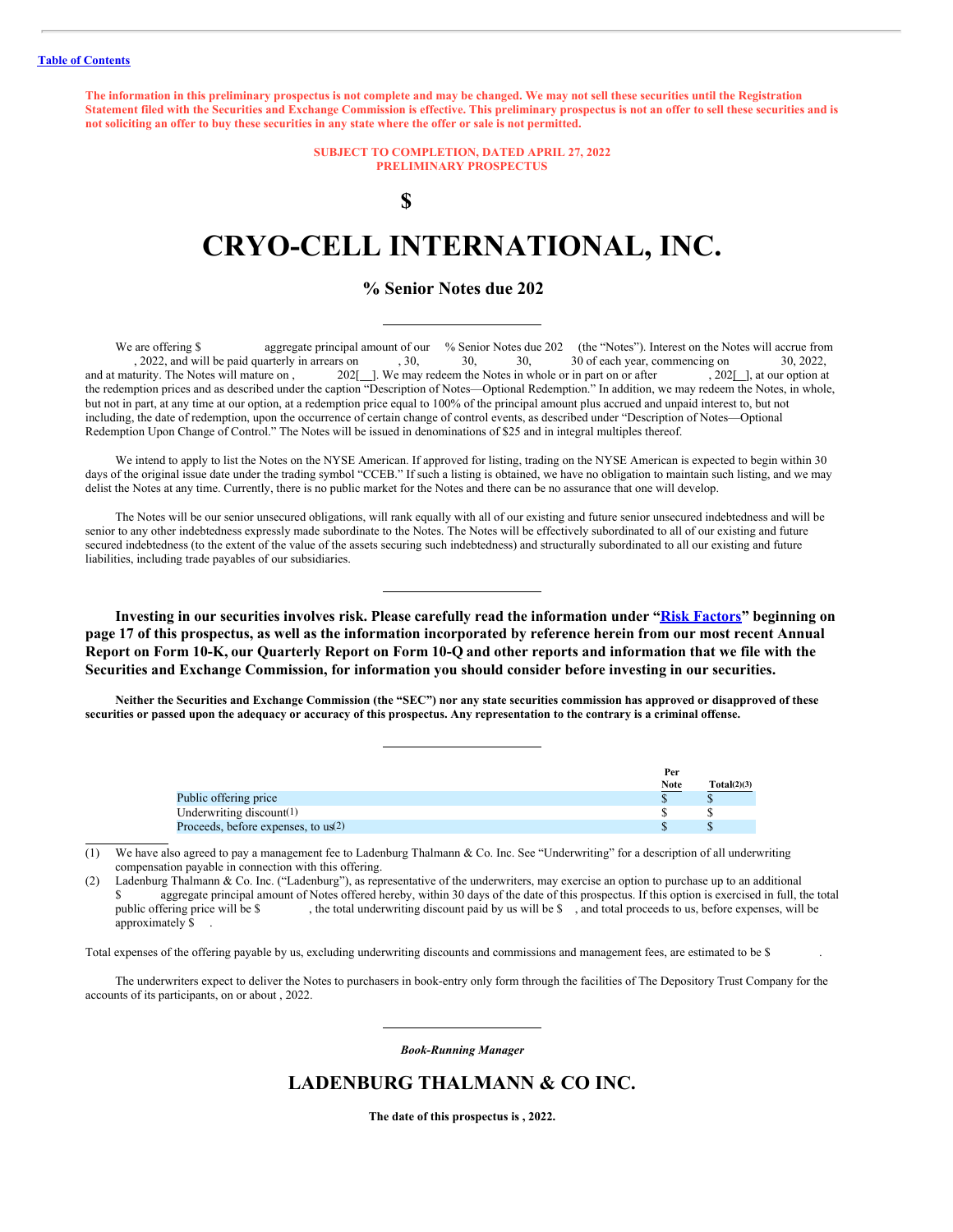## <span id="page-3-0"></span>**TABLE OF CONTENTS**

| $\tau$<br><b>SPECIAL NOTE REGARDING FORWARD-LOOKING STATEMENTS</b><br>9<br><b>PROSPECTUS SUMMARY</b><br>14<br><b>THE OFFERING</b><br>17<br><b>RISK FACTORS</b><br>37<br><b>USE OF PROCEEDS</b><br>37<br><b>DIVIDEND POLICY</b> |
|--------------------------------------------------------------------------------------------------------------------------------------------------------------------------------------------------------------------------------|
|                                                                                                                                                                                                                                |
|                                                                                                                                                                                                                                |
|                                                                                                                                                                                                                                |
|                                                                                                                                                                                                                                |
|                                                                                                                                                                                                                                |
|                                                                                                                                                                                                                                |
| 38<br><b>CAPITALIZATION</b>                                                                                                                                                                                                    |
| 39<br><b>DESCRIPTION OF OTHER INDEBTEDNESS</b>                                                                                                                                                                                 |
| 39<br><b>BUSINESS</b>                                                                                                                                                                                                          |
| 52<br><b>MANAGEMENT</b>                                                                                                                                                                                                        |
| <b>DESCRIPTION OF NOTES</b><br>53                                                                                                                                                                                              |
| <b>CERTAIN MATERIAL U.S. FEDERAL INCOME TAX CONSIDERATIONS</b><br>66                                                                                                                                                           |
| <b>UNDERWRITING</b><br>70                                                                                                                                                                                                      |
| 73<br><b>LEGAL MATTERS</b>                                                                                                                                                                                                     |
| 73<br><b>EXPERTS</b>                                                                                                                                                                                                           |
| <b>INCORPORATION OF CERTAIN DOCUMENTS BY REFERENCE</b><br>73                                                                                                                                                                   |
| <b>WHERE YOU CAN FIND MORE INFORMATION</b><br>74                                                                                                                                                                               |
| <b>SIGNATURES</b><br>82                                                                                                                                                                                                        |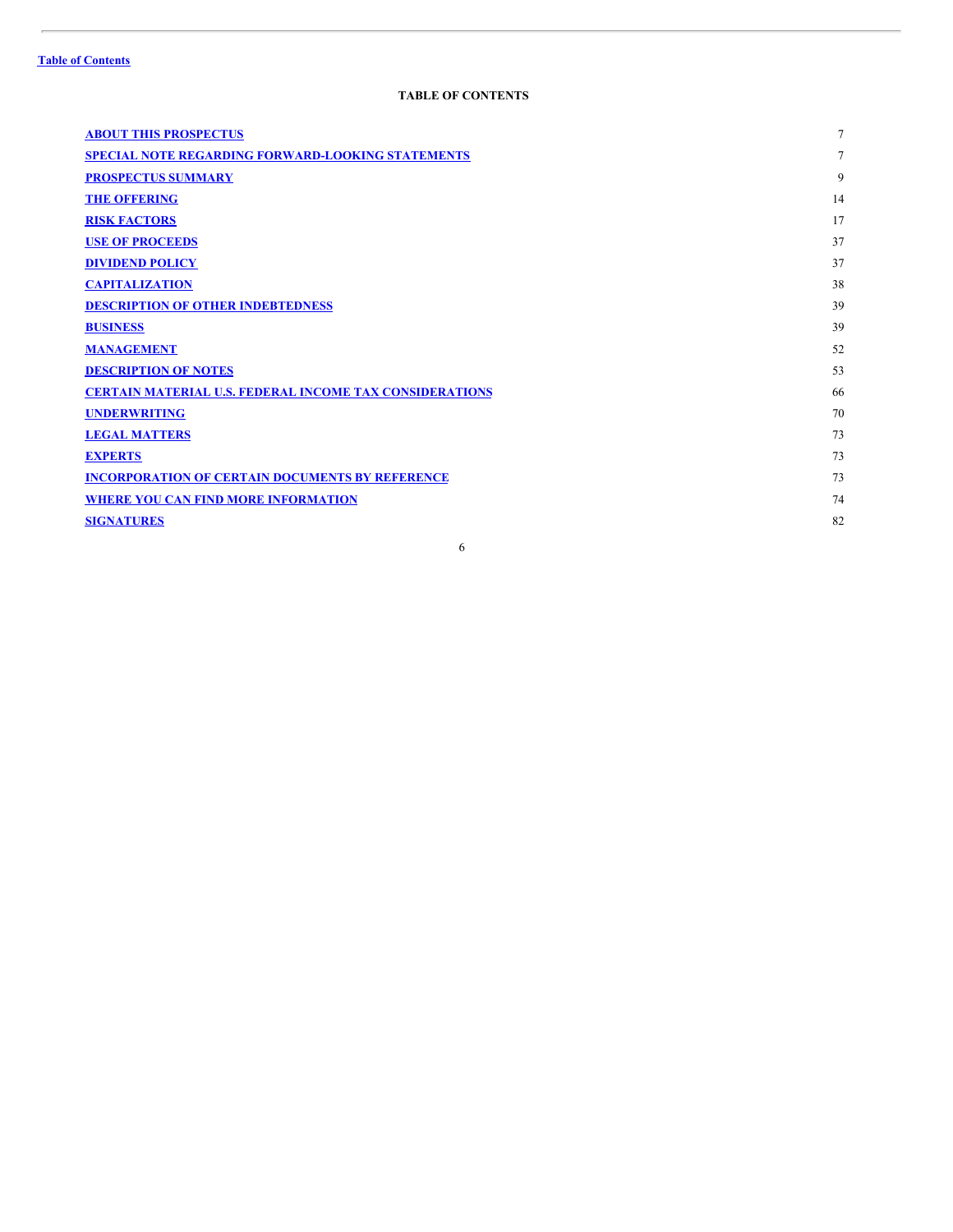## <span id="page-4-0"></span>**ABOUT THIS PROSPECTUS**

You should rely only on the information contained in or incorporated by reference into this prospectus and any free writing prospectus that we have authorized for use in connection with this offering. We have not, and the underwriters have not, authorized any other person to provide you with different information. If anyone provides you with different or inconsistent information, you should not rely on it. We are not, and the underwriters are not, making an offer to sell these securities in any jurisdiction where the offer and sale is not permitted. The information appearing in this prospectus, the documents incorporated by reference herein and any free writing prospectus that we have authorized for use in connection with this offering is accurate only as of the date of those respective documents. Our business, financial condition, results of operations and prospects may have changed since those dates. You should read this prospectus, the documents incorporated by reference herein and any free writing prospectus that we have authorized for use in connection with this offering when making your investment decision. You should also read and consider the information in the documents we have referred you to in the sections of this prospectus entitled "Incorporation of Certain Information by Reference" and "Where You Can Find Additional Information."

You should not consider any information in this prospectus to be investment, legal or tax advice. You should consult your own counsel, accountants and other advisers for legal, tax, business, financial and related advice regarding investing in our securities.

## <span id="page-4-1"></span>**SPECIAL NOTE REGARDING FORWARD-LOOKING STATEMENTS**

This prospectus and the documents incorporated by reference include "forward-looking statements" within the meaning of Section 27A of the Securities Act of 1933, as amended (the "Securities Act") and Section 21E of the Securities Exchange Act of 1934, as amended (the "Exchange Act"). In some cases, you can identify forward-looking statements by terminology such as "will," "may," "should," "could," "would," "expects," "plans," "anticipates," "believes," "estimates," "predicts," "forecasts," "potential" or "continue" or the negative of these terms or other comparable terminology. Generally, the words "anticipate," "believe," "continue," "expect," "intend," "estimate," "project," "plan" and similar expressions identify forwardlooking statements. In particular, statements about our expectations, beliefs, plans, objectives, assumptions or future events or performance contain forward-looking statements.

We have based these forward-looking statements on our current expectations, assumptions, estimates and projections. These forward-looking statements involve risks and uncertainties and reflect only our current views, expectations and assumptions with respect to future events and our future performance. If risks or uncertainties materialize or assumptions prove incorrect, actual results or events could differ materially from those expressed or implied by such forward-looking statements. Risks that could cause actual results to differ from those expressed or implied by the forward-looking statements we make include, among others, risks related to: the impact of the COVID-19 pandemic on our sales, operations and supply chain, the success of the Company's global expansion initiatives and product diversification, the Company's actual future ownership stake in future therapies emerging from its collaborative research partnerships, the success related to its IP portfolio, the Company's future competitive position in stem cell innovation, future success of its core business and the competitive impact of public cord blood banking on the Company's business, the success of the Company's initiative to expand its core business units to include biopharmaceutical manufacturing and operating clinics, the uncertainty of profitability from its biopharmaceutical manufacturing and operating clinics, the Company's ability to minimize future costs to the Company related to R&D initiatives and collaborations and the success of such initiatives and collaborations, the success and enforceability of the Company's umbilical cord blood and cord tissue license agreements, together with the associated intellectual property and their ability to provide the Company with royalty fees, the other risks and uncertainties described herein under the heading "Risk Factors" and other documents that we file from time to time with the SEC that are incorporated by reference in this prospectus.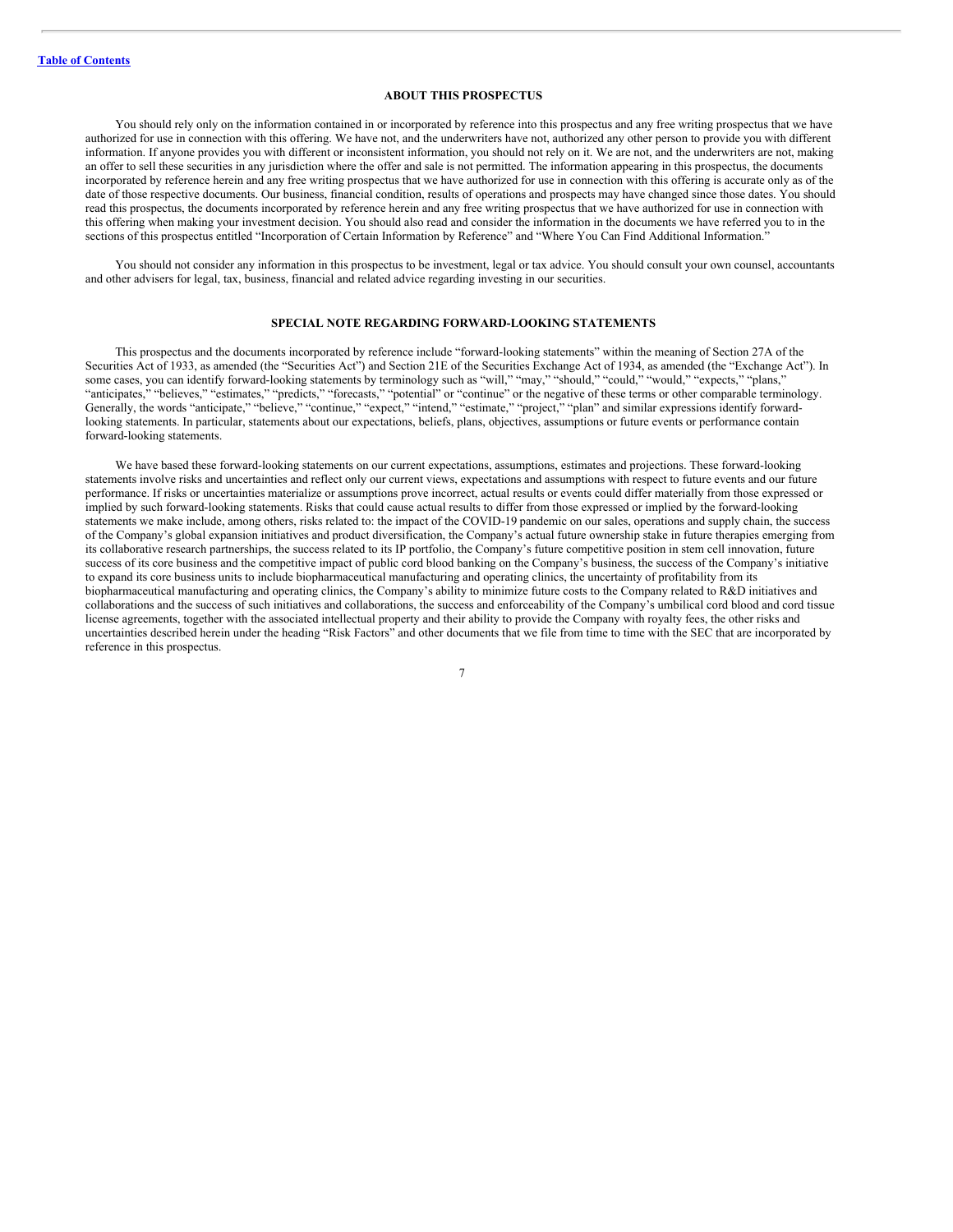This list of risks and uncertainties, however, is only a summary of some of the most important factors and is not intended to be exhaustive. Given these risks and uncertainties, you are cautioned not to place undue reliance on such forward-looking statements. These risks and uncertainties may cause our actual future results to be materially different than those expressed in our forward-looking statements. These forward-looking statements are made only as of the date of this prospectus. Except as otherwise required by applicable law, we do not undertake and expressly disclaim any obligation to update any such statements or to publicly announce the results of any revisions to any such statements to reflect future events or developments. All subsequent written and oral forward-looking statements attributable to us, or to persons acting on our behalf, are expressly qualified in their entirety by these cautionary statements.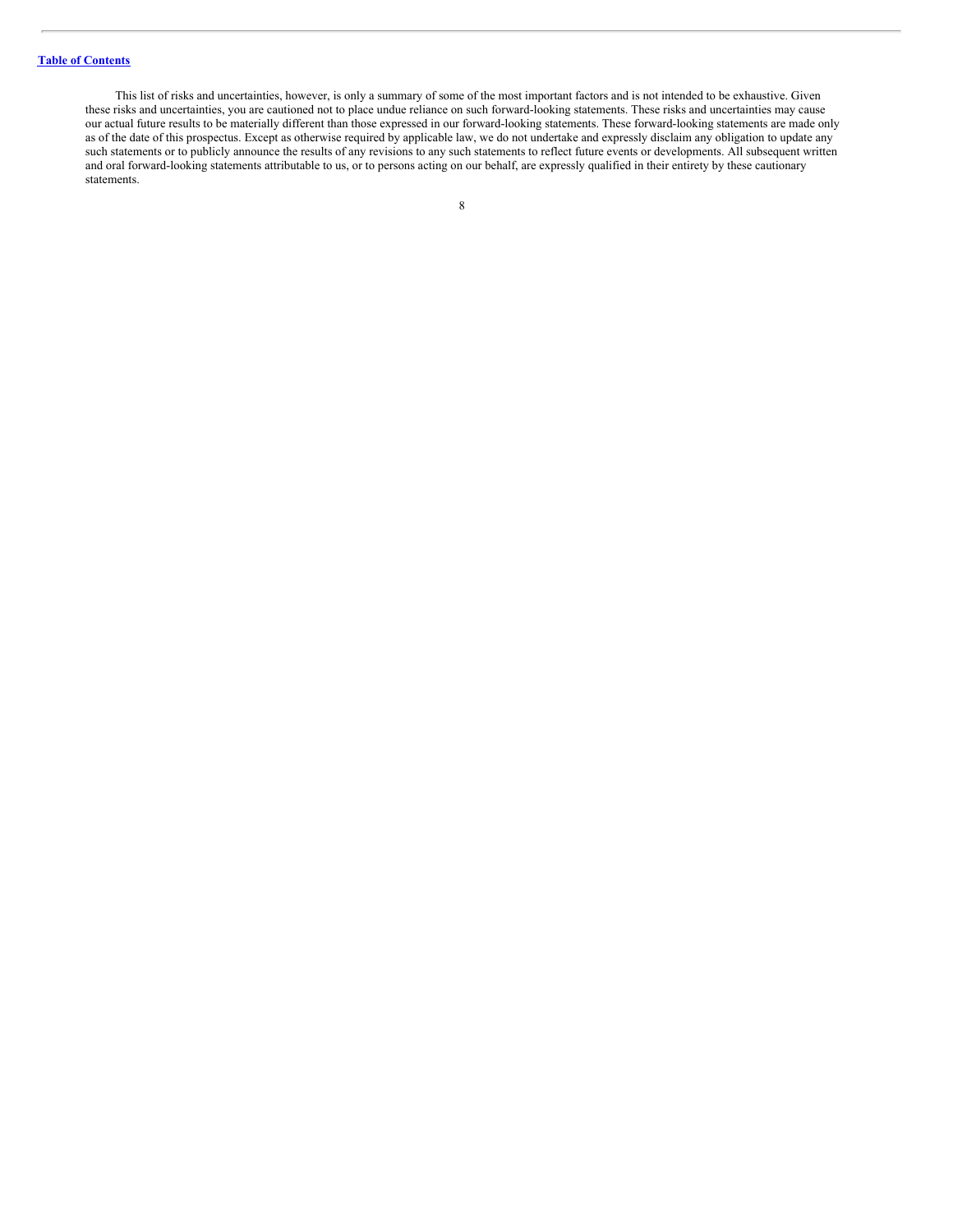## <span id="page-6-0"></span>**PROSPECTUS SUMMARY**

The following summary highlights information contained in this prospectus or incorporated by reference. While we have included what we believe to be the most important information about the company, the following summary may not contain all the information that may be important to you. You should read this entire prospectus carefully, including the risks of investing discussed under "Risk Factors" beginning on page 17, the information to which we refer you and the information incorporated into this prospectus by reference, for a complete understanding of our business and the terms of any offering. References in this prospectus to "our company," "we," "our," "Cryo-Cell" and "us" refer to Cryo-Cell International, Inc. and to the "Notes" *refer to the % Senior Notes due 202[ ] of ered.*

### **Cryo-Cell International, Inc.**

#### **Overview**

The Company currently stores nearly 225,000 cord blood and cord tissue specimens for the exclusive benefit of newborn babies and possibly other members of their families. Founded in 1989, the Company was the world's first private cord blood bank to separate and store stem cells in 1992. The Company's U.S.-based business operations, including the processing and storage of specimens, are handled from its headquarters facility in Oldsmar, Florida.

Utilizing its infrastructure, experience and resources derived from its umbilical cord blood stem cell business, the Company has expanded its research and development activities to develop technologies related to stem cells harvested from sources beyond umbilical cord blood stem cells. In 2011, the Company introduced its new cord tissue service, which stores a section of the umbilical cord tissue. The Company offers the cord tissue service in combination with the umbilical cord blood service.

On February 23, 2021, the Company entered into a Patent and Technology License Agreement (the "Duke Agreement") with Duke University ("Duke"). The Duke Agreement grants the Company the rights to proprietary processes and regulatory data related to cord blood and cord tissue developed at Duke. The Company plans to explore, test, and/or administer these treatments to patients with osteoarthritis and with conditions for which there are limited U.S. Federal Drug Administration ("FDA") approved therapies, including cerebral palsy, autism, and multiple sclerosis. These treatments utilize the unique immunomodulatory and potential regenerative properties derived from cord blood and cord tissue. Pursuant to the Duke Agreement, the Company has been granted exclusive commercial rights to Duke's granted exclusive commercial rights to Duke's intellectual property assets, FDA regulatory data, clinical expertise and manufacturing protocols associated with various applications of cord blood and cord tissue stem cells. Through this Agreement, the Company intends to expand to a triad of core business units to include: (1) its cord blood bank and other storage services; (2) cord blood and cord tissue infusion clinic services initially under the FDA's Expanded Access Program and in conjunction with the undertaking of cord blood and cord tissue clinical trials to obtain biologics license application ("BLA") approvals for new indications, and (3) biopharmaceutical manufacturing if BLA(s) are approved by the FDA. The Company is projecting to open the Cryo-Cell Institute for Cellular Therapies and begin infusing patients with autologous cord blood units during the first quarter of 2023.

## **Cord Blood Stem Cell Processing and Storage Business**

#### *Background of Business*

Nearly fifty years ago researchers discovered that cells could be cryopreserved at extremely low temperatures and all cellular activity would cease until the specimens were thawed. Historically, cryopreservation was required for organ transplants, blood banking and medical research. Today, cryopreservation of umbilical cord blood stem cells gives individuals the opportunity to potentially take advantage of evolving cellular therapies and other medical technologies.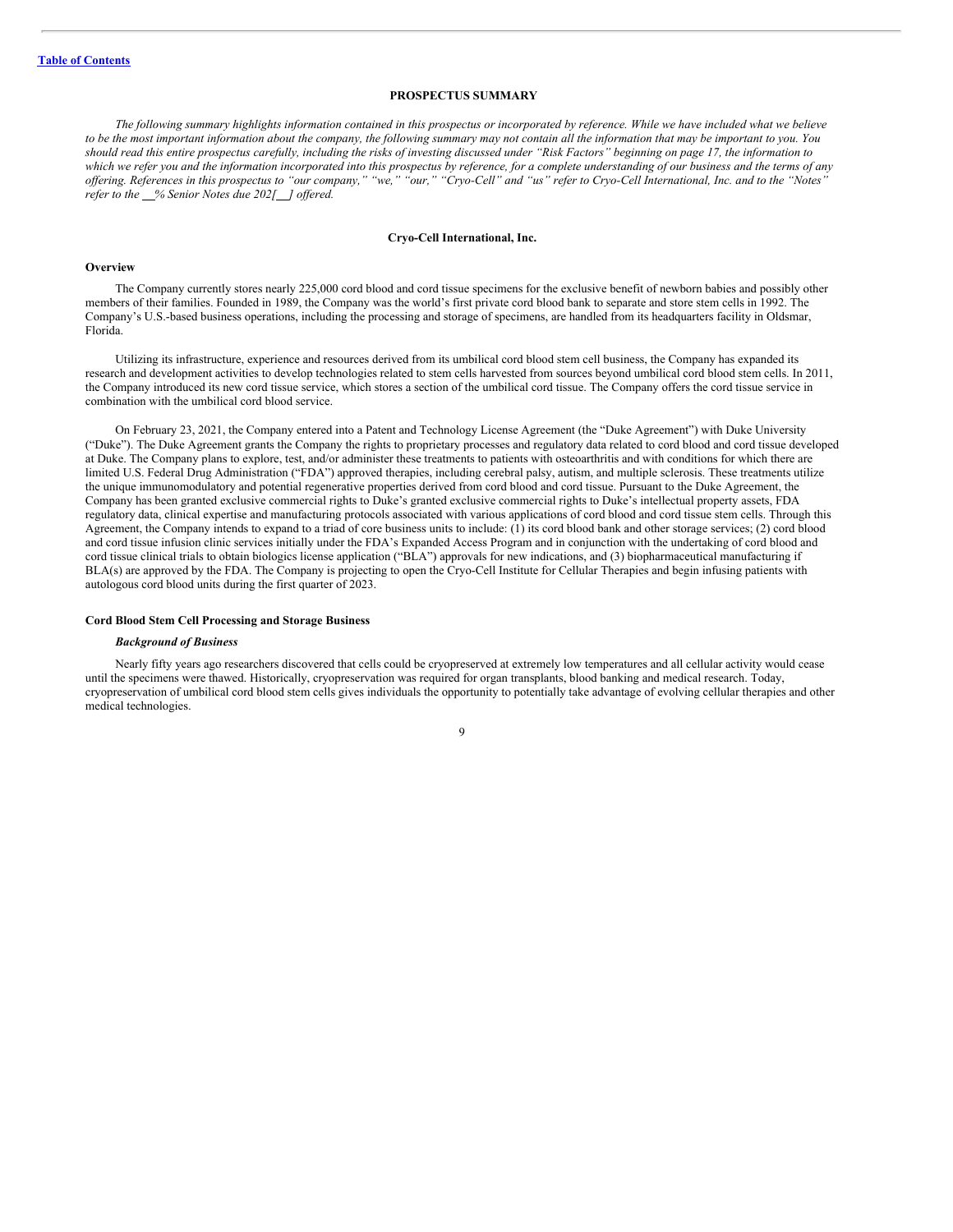Hematopoietic stem cells are the building blocks of our blood and immune systems. They form the white blood cells that fight infection, red blood cells that carry oxygen throughout the body and platelets that promote healing. These cells are found in bone marrow where they continue to generate cells throughout our lives. Stem cells can be stored in a cryogenic environment, and upon thawing, infused into a patient. They can be returned to the individual from whom they were taken (autologous) or donated to someone else (allogeneic). An individual's own bone marrow may be used for a transplant if the cancer has not entered the marrow system (metastasized). Otherwise, a marrow donor needs to be identified to provide the needed bone marrow. The availability of a marrow donor or matched stem cell specimen allows physicians to administer larger doses of chemotherapy or radiation in an effort to eradicate the disease. Stem cell therapies and transplants are used for both cancerous and non-cancerous diseases.

Stem cells are found in umbilical cord blood ("cord blood stem cells") and can be collected and stored after a baby is born. Over 40,000 cord blood stem cell transplants have been performed to date. The Company believes that many parents will want to save and store these cells for potential future use by their family, either for the donor or for another family member. Today, stem cell transplants are known and accepted treatments for at least 78 diseases, we believe, a number of them life-threatening. With continued research in this area of medical technology, other therapeutic uses for cord blood stem cells are being explored. Moreover, researchers believe they may be utilized in the future for treating diseases that currently have no cure.

It is the Company's mission to inform expectant parents and their prenatal care providers of the potential medical benefits from preserving stem cells and to provide them the means and processes for collection and storage of these cells. A vast majority of expectant parents are simply unaware that umbilical cord blood contains a rich supply of non-controversial stem cells and that they can be collected, processed and stored for the potential future use of the newborn and possibly related family members. A baby's stem cells are a perfect match for the baby throughout its life and have a 1-in-4 chance of being a perfect match and a 3-in-4 chance of being an acceptable match for a sibling. There is no assurance, however, that a perfect match means the cells could be used to treat certain diseases of the newborn or a relative. Today, it is still common for the cord blood (the blood remaining in the umbilical cord and placenta) to be discarded at the time of birth as medical waste.

Despite the potential benefits of umbilical cord blood stem cell preservation, the number of parents of newborns participating in stem cell preservation is still relatively small compared to the number of births (four million per annum) in the United States. Some reasons for this low level of market penetration are the misperception of the high cost of stem cell storage and a general lack of awareness of the benefits of stem cell preservation programs. However, evolving medical technology could significantly increase the utilization of the umbilical cord blood for transplantation and/or other types of treatments. The Company believes it offers the highest quality, highest value service targeted to a broad base of the market. We intend to maximize our growth potential through our superior quality, value-driven competitive leadership position, product differentiation, an embedded client base, increased public awareness and accelerated market penetration.

The Company believes that the market for cord blood stem cell preservation is enhanced by global discussion on stem cell research developments and the current focus on reducing prohibitive health care costs. With the increasing costs of bone marrow matches and transplants, a newborn's umbilical cord blood cells can be stored as a precautionary measure. Medical technology is constantly evolving which may provide new uses for cryopreserved cord blood stem cells.

#### *Our Cord Blood Stem Cell Storage Services*

The Company enters into storage agreements with its clients under which the Company charges a fee for the processing and testing and first year of storage of the umbilical cord blood. Thereafter, the client is charged an annual fee to store the specimen, unless the client entered into an 18-year pre-paid storage plan or a lifetime pre-paid storage plan.

The Company's corporate headquarters are located in a nearly 18,000 square-footstate-of-the-art current Good Manufacturing Practice and Good Tissue Practice (cGMP/cGTP)-compliant facility. Food and Drug Administration ("FDA") 21 CFR Part 1271, effective in May 2005, requires human cellular and tissue-based products to be manufactured in compliance with good tissue practices (cGTPs). In addition, the cellular products cryogenic storage area has been designed as a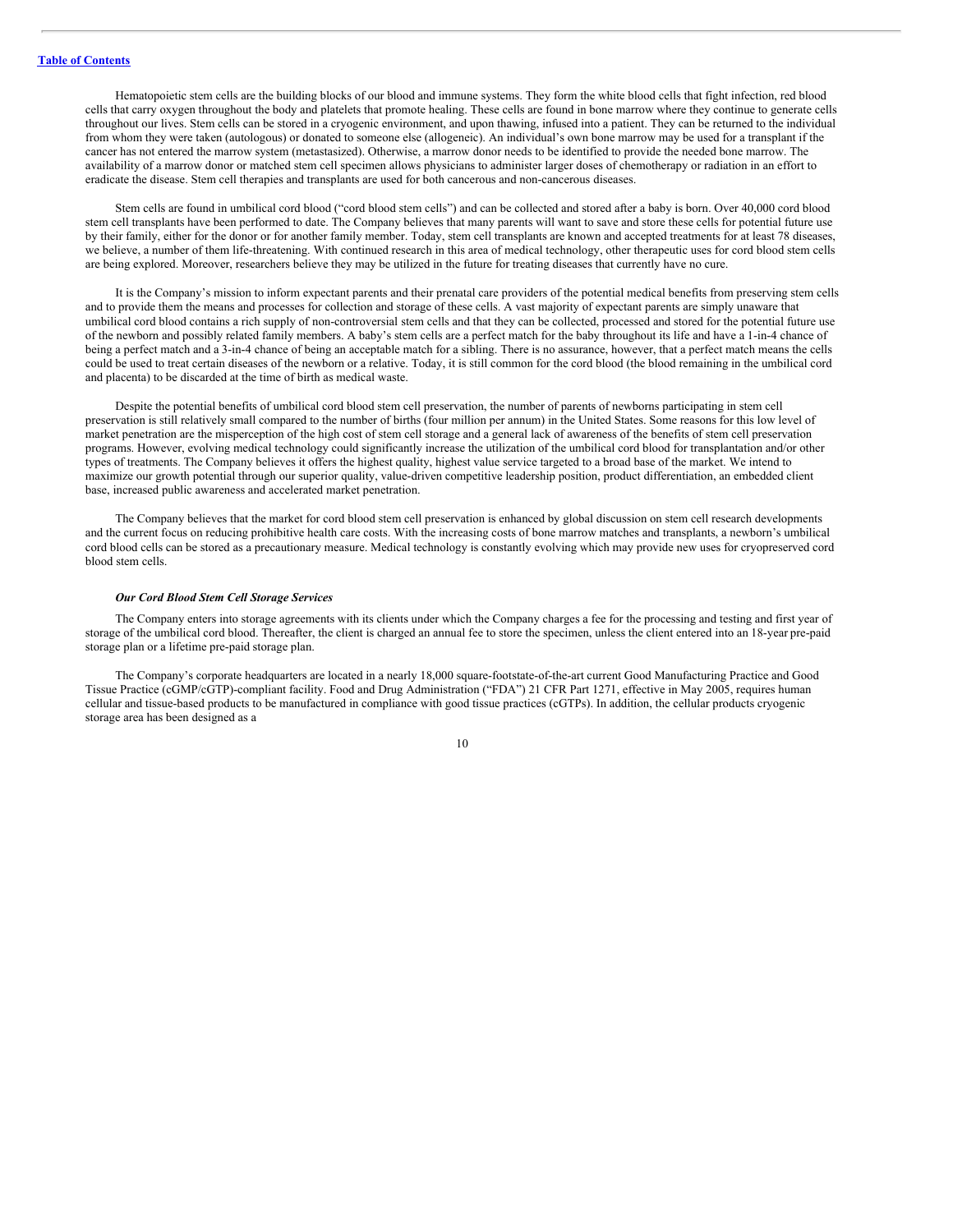## **Table of [Contents](#page-3-0)**

"bunker," with enhanced provisions for security, building fortification for environmental element protection and back-up systems for operational redundancies. The Company believes that it was the first private bank to process cord blood in a technologically and operationally advanced cGMP/cGTPcompliant facility. The Company's facility, which also currently houses the Company's client services, marketing and administrative operations, is designed to accommodate a broad range of events such as client tours and open houses, as well as educational workshops for clinicians and expectant parents.

Due to the limited storage capacity of its existing facility in Oldsmar, FL, the Company is currently seeking a new building to house its stored specimens. If this facility is purchased, the Company believes it will have space for not only its existing and future internal storage needs, but also will have the capacity to offer third party pharmaceutical companies and medical institutions storage services, to set up a cellular therapy laboratory to manufacture MSCs and possibly the space to consolidate the Cryo-Cell Institute for Cellular Therapies under the same roof in the future.

## *Competitive Advantages*

The Company believes that it provides several key advantages over its competitors, including:

- The world's first private cord blood bank, that in combination with its global affiliates, currently stores nearly 225,000 cord blood and cord tissue specimens,
- Our facility's status as a cGMP- and cGTP-compliant private cord blood bank with AABB accreditation and FACT (the Foundation for the Accreditation for Cellular Therapy) accreditation,
- a state-of-the-art laboratory processing facility,
- utilization of a processing method using superior technology that yields the maximum recovery of healthy stem cells and provides superior red blood depletion over all other methods,
- a five-compartment cord blood freezer bag that allows for multiple uses of the baby's cord blood stem cells,
- a safe, secure and monitored storage environment,
- since inception, 100% viability rate of the Company's specimens upon thaw for therapeutic use,
- a state-of the-art, insulated collection kits,
- 7-day per week processing capability, and
- a payment warranty under which the Company agrees to pay \$50,000 (effective February 1, 2012 this payment was increased to \$75,000 for new clients, effective June 1, 2017 this payment was increased to \$100,000 for new clients that choose our premium cord blood processing method, PrepaCyte® CB Processing System ("PrepaCyte CB")) to its client if the umbilical cord blood product retrieved is used for a stem cell transplant for the donor or an immediate family member and fails to engraft, subject to various restrictions.

## **Cord Tissue**

In August 2011, the Company introduced its advanced new cord tissue service, which stores a section of the umbilical cord tissue. Approximately six inches of the cord tissue is procured and transported to the Company's laboratory for processing, testing and cryopreservation for future potential use. Umbilical cord tissue is a rich source of MSCs, which have many unique functions including the ability to inhibit inflammation following tissue damage, to secrete growth factors that aid in tissue repair, and to differentiate into many cell types including neural cells, bone cells, fat cells and cartilage. MSCs are increasingly being researched in regenerative medicine for a wide range of conditions.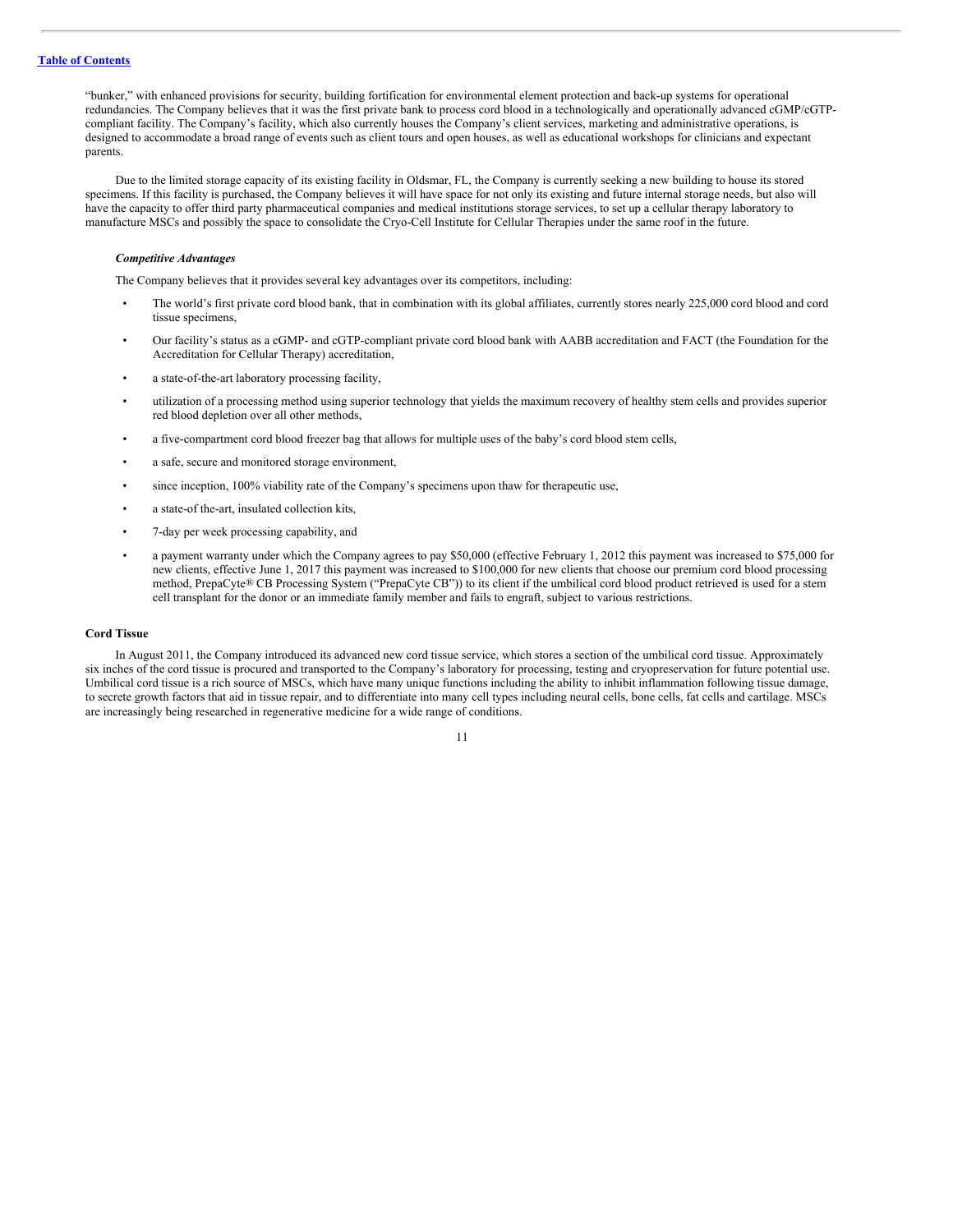## **Public Banking**

In June 2018, the Company acquired substantially all of the assets of Cord:Use Cord Blood Bank, Inc., a Florida corporation ("Cord:Use"), in accordance with the definitive Asset Purchase Agreement between Cryo-Cell and Cord:Use(the "Purchase Agreement"), including without limitation Cord:Use's cord blood operations and its inventory of public cord blood units existing as of the closing date (the "Public Cord Blood Inventory"), which included both public (PHS 351) and private (PHS 361) banks. The Company closed the Cord:Use location and maintains its operations in Oldsmar, Florida. The new PHS 351 product is distributed under an IND (10-CBA) maintained by the National Marrow Donor Program ("NMDP"). The Company has continued the contract with Duke initiated by Cord:Use to manufacture, test, cryopreserve, store and distribute the public cord blood units. As part of the Cord:Use Purchase Agreement, the Company has an agreement with Duke, expiring on January 31, 2025, for Duke to receive, process, and store cord blood units for the Public Cord Blood Bank ("Duke Services"). As of February 28, 2022, the Company had approximately 6,000 cord blood units in inventory. Costs charged by Duke for their Duke Services are based on a monthly fixed fee for processing and storing 12 blood units per month. The public units are listed on the NMDP Single Point of Access Registry and are available to transplant centers worldwide. The Company is reimbursed via cost recovery for public cord blood units distributed for transplant through the NMDP.

Pursuant to the Purchase Agreement, Cord:Use is entitled to an earn out from the Company's sale of the Public Cord Blood Inventory from and after closing. Each calendar year after the closing, the Company is required to pay to Cord:Use 75% of all gross revenues, net of any returns, received from the sale of public cord blood inventory in excess of \$500,000 up to an aggregate amount of \$200,000,000. Such payments are to be made quarterly, within 30 days of the end of the last month of each calendar quarter, until the public cord blood inventory is exhausted. In addition, each calendar year after closing, until the public cord blood inventory is exhausted, for every \$500,000 of retained gross revenues, net of any returns, received and retained by the Company in excess of the initial \$500,000 retained by the Company during such year, the Company is also required to deliver its common stock to Cord:Use, up to an aggregate total value of \$5,000,000. As of February 28, 2022, the Company had delivered 465,426 shares at \$7.52 per share of its common stock to Cord:Use.

The Public Cord Blood Inventory creates a large, ethnically diverse, high-quality inventory of available cord blood stem cell units for those in need of life saving therapy. The Company collects cord blood units at hospitals in Florida, Arizona, California, Michigan and Washington. The Company's public inventory is stored at Duke in North Carolina, and the cord blood units are sold through the NMDP located in Minnesota, who ultimately distributes the cord blood units to transplant centers located in the United States, and around the world.

#### *ExtraVault*

Due to the limited storage capacity of its existing facility in Oldsmar, FL, the Company has been evaluating new sites to house its stored specimens. On March 14, 2022, the Company entered into a \$11.2 million purchase contract with Scannell Properties #502, LLC ("Scannell") for a 56,000 square foot facility under construction located near the Research Triangle Park in the Regional Commerce Center in Durham, North Carolina (the "New Facility"). Scannell is constructing certain improvements upon the land, including but not limited to an approximately 56,000 square foot building to be utilized by Cryo-Cell. Construction is expected to be completed by the time the Company acquires the New Facility in approximately 90 days. The consummation of the purchase is subject to the Company's completion of due diligence and various closing conditions to be met by the parties. Although the Company believes that the acquisition is probable, there can be no assurance that the acquisition of this property will be consummated. If the New Facility is purchased, the Company believes it will have space for not only its existing and future internal storage needs, but also will have the capacity to offer third party pharmaceutical companies and medical institutions cold storage services ("ExtraVault" – see www.extravault.com), to set up a cellular therapy laboratory to manufacture mesenchymal stromal cells from cord tissue ("MSCs) and possibly the space to consolidate the Cryo-Cell Institute for Cellular Therapies under the same roof in the future.

The Company anticipates this New Facility will expand the Company's cryopreservation and cold storage business by introducing a new service, ExtraVault (www.extravault.com). With over 30 years of experience in handling biological specimens for both research and clinical use, Cryo-Cell intends to leverage this expertise and offer these biorepository services to biopharmaceutical companies and healthcare institutions. The new facility is being constructed to offer state-of-the-art biologic, reagent and vaccine storage at cost effective prices. A robust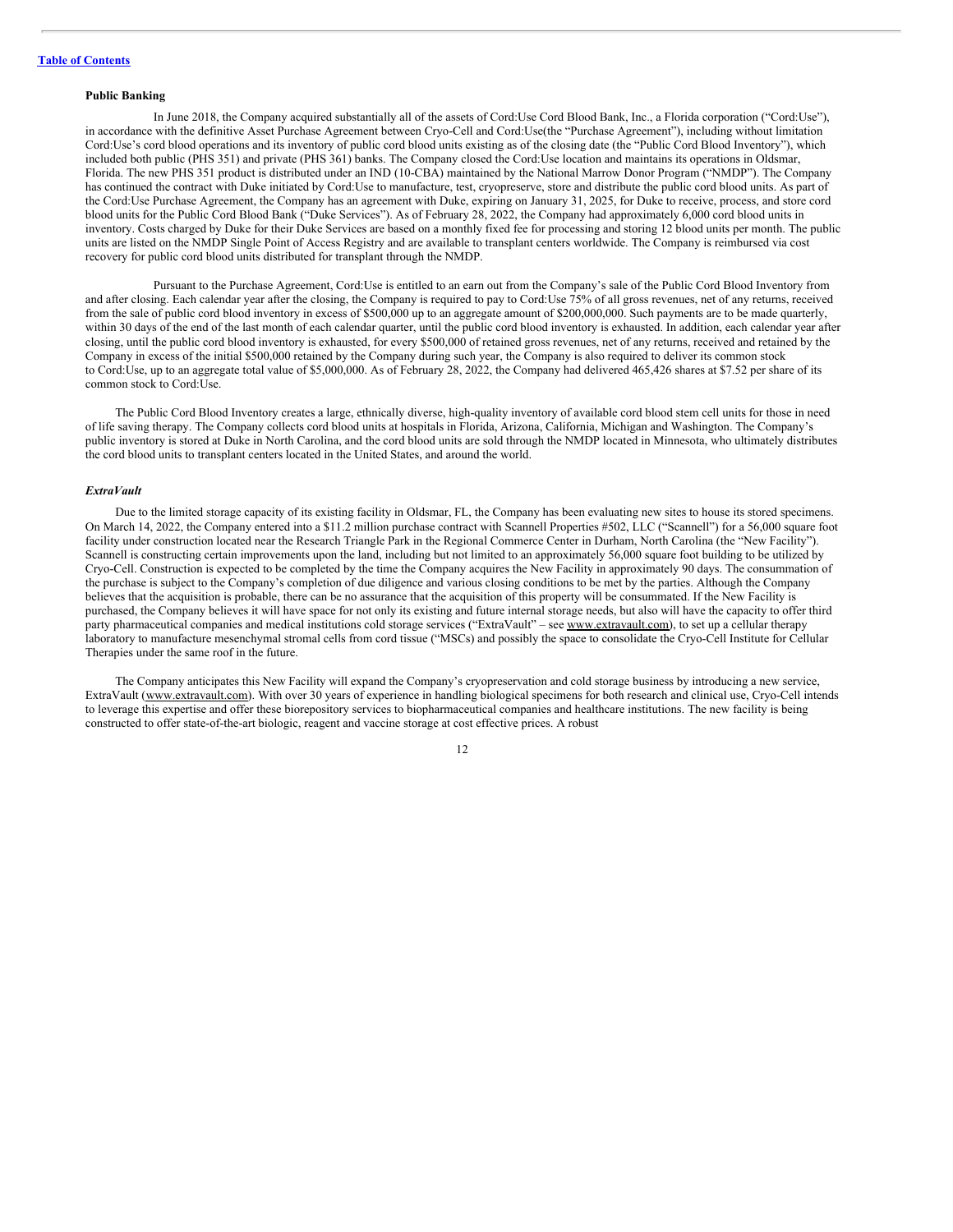## **Table of [Contents](#page-3-0)**

inventory management system is planned to be implemented that Cryo-Cell believes will allow customers to view their own inventory through a customer portal and place distribution orders online. As a result, it is anticipated ExtraVault will provide expertise, experience, customer electronic access and cost sensitive solutions to the Company's partners in the biopharma and healthcare industries.

#### **Marketing**

The Company markets its cord blood stem cell preservation services directly to expectant parents and by distributing information through obstetricians, pediatricians, childbirth educators, certified nurse-midwives and other related healthcare professionals. The Company believes that its revenues have been facilitated by a variety of referral sources, resulting from high levels of customer satisfaction. New expectant parent referrals during fiscal 2021 were provided by physicians, midwives and childbirth educators, and by client-to-client referrals and repeat clients storing the stem cells of their additional children.

The Company has a national team of field cord blood educators who increase awareness of the benefits of storing cord blood and cord tissue to the Company's clinical referral sources, including physicians, midwives and hospitals and to expectant parents. Other promotional activities include internet advertisements and telemarketing activities. In addition, the Company exhibits at conferences, trade shows and other meetings attended by pregnant women and/or medical professionals. Significant portions of client referrals to the Company are from medical caregiver professionals.

The Company's client support team advisors are available by telephone to enroll clients and educate both expectant parents and the medical community on the life-saving potential of cord blood stem cell preservation.

The Company continues to use its website, www.cryo-cell.com, to market its services and to provide resource information to expectant parents. The site, which is frequently updated and improved, is divided into areas of interest, including sections for expectant parents, medical caregivers and investors. Expectant parents may request and receive information about the umbilical cord blood and cord tissue service and enroll online.

The Company intends to continue offering cord blood and cord tissue banking services to expectant parents and relying on both online advertising and its national team of field cord blood educators to enroll new clients. A significant portion of its new enrollments are generated from returning customers and referrals. Many of the Company's clients choose to enter into either multiyear storage contracts, which results in deferred revenues that are recognized over the life the storage contracts.

Our public units are listed on the NMDP registry, which is connected to all other major international registries. NMDP has a contract with the Health Resources & Services Administration (HRSA), part of the Human Health Services Department of the US government, to be the single point of access for bone marrow, peripheral blood and cord blood for transplant centers needing stem cells for transplant.

Additionally, the Company has definitive license agreements to market the Company's umbilical cord blood stem cell programs in Costa Rica, El Salvador, Guatemala, Honduras, Nicaragua and Panama.

## **Recent Developments**

On January 19, 2022, we received a written notice (the "Notice") from Nasdaq that our audit committee is comprised of two independent board members, and no longer complies with Nasdaq's audit committee requirement that the audit committee be comprised of at least three independent board members as set forth in Listing Rule 5605. In accordance with Nasdaq's Listing Rule 5605(c)(4) ("the "Rule"), Nasdaq provides a cure period in order to regain compliance. The cure period is until the earlier of the Company's next annual shareholders' meeting or September 20, 2022. The Company must submit documentation, including the biography of any new director, evidencing compliance of the Rule no later than the compliance date described above. The Company is working diligently to comply with Nasdaq's audit committee requirements as set for in the Rule within the cure period provided by Nasdaq, and expects to evidence compliance to Nasdaq no later than the compliance date, but there can be no assurance that we will be able to maintain compliance and remain in compliance in the future.

If we fail to comply with Nasdaq's continued listing standards, we may be delisted from Nasdaq, and if we are delisted from Nasdaq, our Notes may be delisted from the NYSE American, which requires that our equity be listed on an exchange. Delisting of the common stock could depress the price of our stock and Notes, substantially limit liquidity of our common stock and Notes and materially adversely affect our ability to raise capital on terms acceptable to us, or at all. In such event, it could become more difficult to dispose of, or obtain accurate price quotations for, our common stock and Notes, and there would likely also be a reduction in our coverage by securities analysts and the news media, which could cause the price of our common stock and Notes to decline further.

## **Corporate Information**

We are a Delaware corporation that was incorporated in 1989. Our executive offices are located at 700 Brooker Creek Blvd, Suite 1800, Oldsmar, Florida 34677 and our telephone number at such office is (813) 749-2100. Our website address is https://www.cryo-cell.com. Information contained on our website is not deemed part of this prospectus.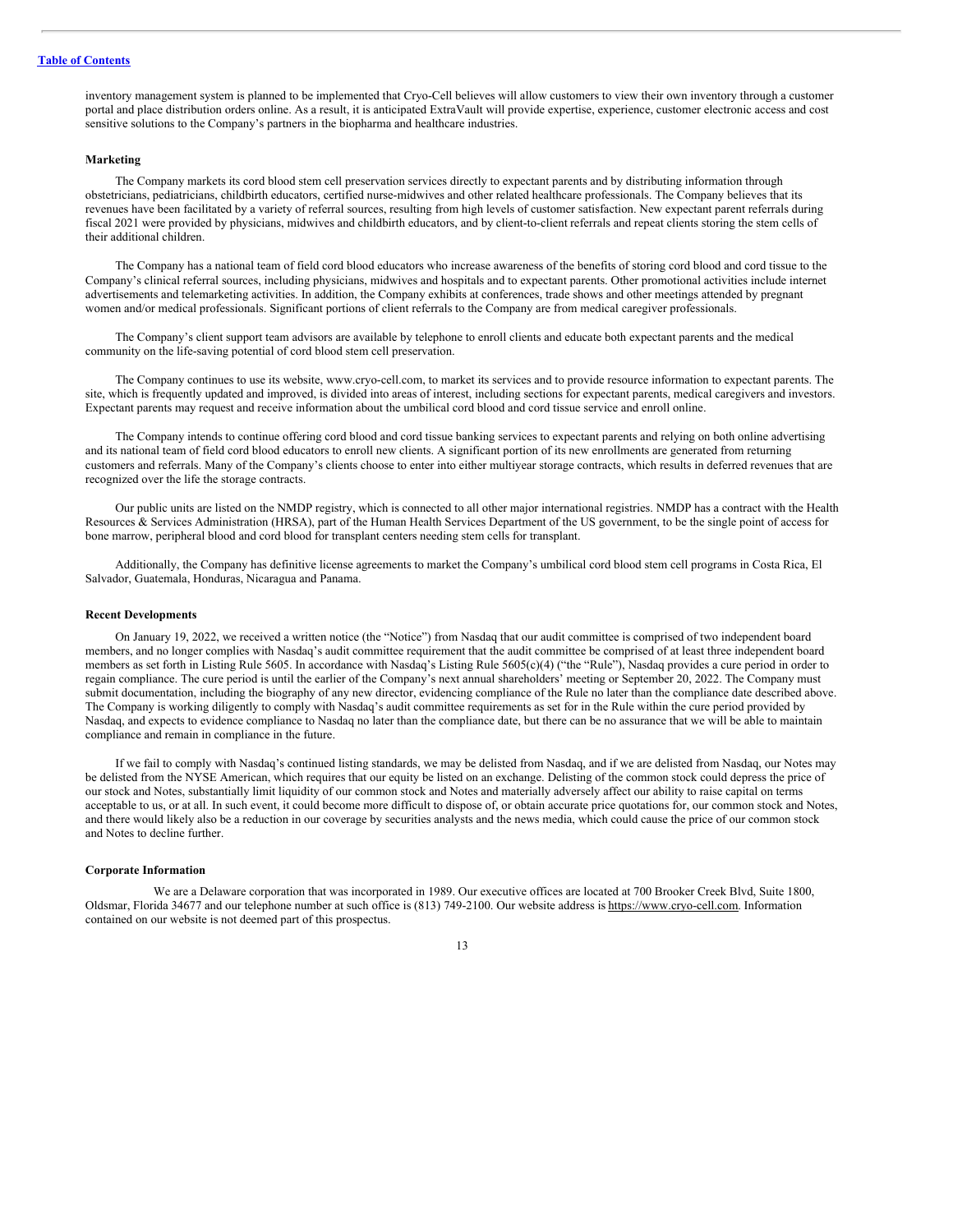## <span id="page-11-0"></span>**THE OFFERING**

The summary below describes the principal terms of the Notes. Some of the terms and conditions described below are subject to important limitations and exceptions. See "Description of Notes" for a more detailed description of the terms and conditions of the Notes. All capitalized terms not defined herein have the meanings specified in "Description of Notes." Unless otherwise indicated, the information in this prospectus assumes that the *underwriters do not exercise their option to purchase additional Notes.*

| <b>Issuer:</b>                              | Cryo-Cell International, Inc.                                                                                                                                                                                                                                                                                                                                                                                                                                                                                                                                                                                                                                                                                                                                 |
|---------------------------------------------|---------------------------------------------------------------------------------------------------------------------------------------------------------------------------------------------------------------------------------------------------------------------------------------------------------------------------------------------------------------------------------------------------------------------------------------------------------------------------------------------------------------------------------------------------------------------------------------------------------------------------------------------------------------------------------------------------------------------------------------------------------------|
| <b>Title of the Securities:</b>             | % Senior Notes due 202[1]                                                                                                                                                                                                                                                                                                                                                                                                                                                                                                                                                                                                                                                                                                                                     |
| <b>Aggregate Principal Amount Offered:</b>  | \$.                                                                                                                                                                                                                                                                                                                                                                                                                                                                                                                                                                                                                                                                                                                                                           |
| <b>Option to Purchase Additional Notes:</b> | The underwriters may also purchase from the Company up to an additional \$<br>aggregate principal amount of the Notes, within 30 days of the date of this prospectus.                                                                                                                                                                                                                                                                                                                                                                                                                                                                                                                                                                                         |
| <b>Initial Public Offering Price:</b>       | 100% of the aggregate principal amount                                                                                                                                                                                                                                                                                                                                                                                                                                                                                                                                                                                                                                                                                                                        |
| <b>Issue Date:</b>                          | $,202$ [ $\Box$ ]                                                                                                                                                                                                                                                                                                                                                                                                                                                                                                                                                                                                                                                                                                                                             |
| <b>Maturity Date:</b>                       | $, 202$ [ $\Box$ ]                                                                                                                                                                                                                                                                                                                                                                                                                                                                                                                                                                                                                                                                                                                                            |
| Interest:                                   | $\%$ per year, payable quarterly in arrears on [   30, [   30, [   30 and [   30] of each year,<br>commencing on [130, 2022, and at maturity. If an interest payment date falls on a day other<br>than a business day, the applicable interest payment will be made on the next business day and<br>no additional interest will accrue as a result of such delayed payment.                                                                                                                                                                                                                                                                                                                                                                                   |
| <b>Guarantors:</b>                          | None.                                                                                                                                                                                                                                                                                                                                                                                                                                                                                                                                                                                                                                                                                                                                                         |
| <b>Ranking:</b>                             | The Notes will be senior unsecured obligations of the Company, and will rank equal in right of<br>payment with all of its other existing and future senior unsecured and unsubordinated<br>indebtedness. The Notes will be effectively subordinated to all of our existing and future<br>secured indebtedness to the extent of the value of the assets securing such indebtedness,<br>including the \$1,133,433 principal amount, plus accrued and unpaid interest outstanding under<br>our credit agreement (the "Credit Agreement") with Texas Capital Bank, National Association<br>"TCB") as of February 28, 2022. The Notes will be structurally subordinated to all existing and<br>future indebtedness (including trade payables) of our subsidiaries. |

The indenture governing the Notes does not limit the amount of indebtedness that we or our subsidiaries may incur or whether any such indebtedness can be secured by our assets.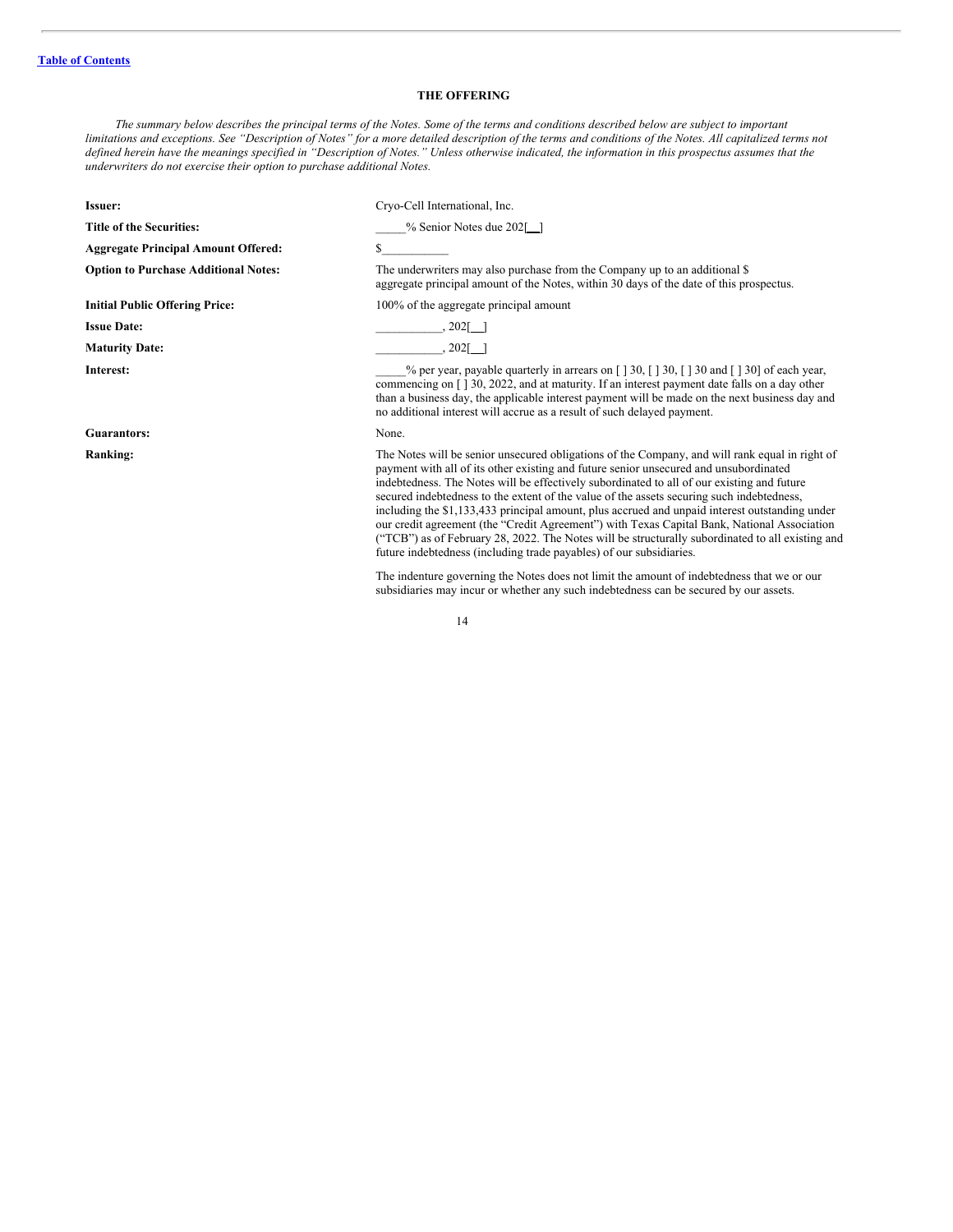| <b>Optional Redemption:</b>    | , 202[ ] (the "Notes Par Call Date"), we may, at our option, redeem<br>Prior to<br>the Notes, in whole at any time or in part from time to time, at a redemption price equal to<br>100% of the principal amount of the Notes to be redeemed, plus a Make-Whole Amount (as<br>defined in "Description of Notes — Optional Redemption"), if any, plus accrued and unpaid<br>interest to, but excluding, the date of redemption.                                                                                                                                                                                                                                                                                                                                                                                                                                                                                                                         |
|--------------------------------|-------------------------------------------------------------------------------------------------------------------------------------------------------------------------------------------------------------------------------------------------------------------------------------------------------------------------------------------------------------------------------------------------------------------------------------------------------------------------------------------------------------------------------------------------------------------------------------------------------------------------------------------------------------------------------------------------------------------------------------------------------------------------------------------------------------------------------------------------------------------------------------------------------------------------------------------------------|
|                                | We may redeem the Notes for cash in whole or in part at any time at our option on or after<br>their principal amount, plus accrued and unpaid interest to, but excluding, the date of<br>redemption. See "Description of Notes — Optional Redemption" for additional details.                                                                                                                                                                                                                                                                                                                                                                                                                                                                                                                                                                                                                                                                         |
| <b>Sinking Fund:</b>           | The Notes will not be subject to any sinking fund (i.e., no amounts will be set aside by us to<br>ensure repayment of the Notes at maturity).                                                                                                                                                                                                                                                                                                                                                                                                                                                                                                                                                                                                                                                                                                                                                                                                         |
| <b>Use of Proceeds:</b>        | We intend to use the net proceeds from this offering to pay for capital improvements and<br>expenses associated with the Company's infusion clinic (the opening of which is subject to the<br>submission of an IND and FDA approval); to fund clinical trials related to the Duke Agreement;<br>to develop biopharmaceutical manufacturing capabilities related to MSCs; for capital<br>expenditures for software enhancements, purchases of property (for the purchase of the New<br>Facility) and equipment and other obligations under the Duke Agreement; to develop the<br>Company's proposed ExtraVault business, for general corporate purposes; and potentially for<br>dividend payments and repurchases of our common stock. Pending such use, the net proceeds<br>from the sale of the Notes may be temporarily invested in short-term government securities and<br>other low risk investments. See "Use of Proceeds" and "Capitalization." |
| <b>Events of Default:</b>      | Events of default generally will include (i) failure to pay principal or interest, (ii) failure to<br>observe or perform any other covenant or warranty in the Notes or in the indenture, and<br>(iii) certain events of bankruptcy, insolvency or reorganization. See "Description of Notes —<br>Events of Default."                                                                                                                                                                                                                                                                                                                                                                                                                                                                                                                                                                                                                                 |
| <b>Certain Covenants:</b>      | The indenture that governs the Notes contains certain covenants, including, but not limited to,<br>restrictions on our ability to merge or consolidate with or into any other entity. See "Description"<br>of Notes — Covenants."                                                                                                                                                                                                                                                                                                                                                                                                                                                                                                                                                                                                                                                                                                                     |
| <b>No Financial Covenants:</b> | The indenture governing the Notes does not contain financial covenants.                                                                                                                                                                                                                                                                                                                                                                                                                                                                                                                                                                                                                                                                                                                                                                                                                                                                               |
| <b>Additional Notes:</b>       | We may create and issue additional Notes ranking equally and ratably with the Notes in all<br>respects, so that such additional Notes will constitute and form a single series with the Notes and<br>will have the same terms as to status, redemption or otherwise (except the price to public, the<br>issue date and, if applicable, the initial interest accrual date and the initial interest payment date)<br>as the Notes; provided that if any such additional Notes are not fungible with the Notes initially<br>offered hereby for U.S. federal income tax purposes, such additional Notes will have one or<br>more separate CUSIP numbers.                                                                                                                                                                                                                                                                                                  |
| Defeasance:                    | The Notes are subject to legal and covenant defeasance by us. See "Description of Notes —<br>Defeasance" for more information.                                                                                                                                                                                                                                                                                                                                                                                                                                                                                                                                                                                                                                                                                                                                                                                                                        |
| Listing:                       | The Company intends to apply to list the Notes on the NYSE American under the symbol<br>"CCEB". If the application is approved, the Company expects trading in the Notes to begin<br>within 30 days after the original issue date.                                                                                                                                                                                                                                                                                                                                                                                                                                                                                                                                                                                                                                                                                                                    |
| <b>Form and Denomination:</b>  | The Notes will be issued in book-entry form in denominations of \$25 and integral multiples in<br>excess thereof. The Notes will be represented by a permanent global certificate deposited with<br>the trustee as custodian for The Depository Trust Company, or DTC, and registered in the name<br>of a nominee of DTC. Beneficial interests in any of the Notes will be shown on, and transfers<br>will be effected only through, records maintained by DTC and its direct and indirect participants<br>and any such interest may not be exchanged for certificated securities, except in limited<br>circumstances.                                                                                                                                                                                                                                                                                                                                |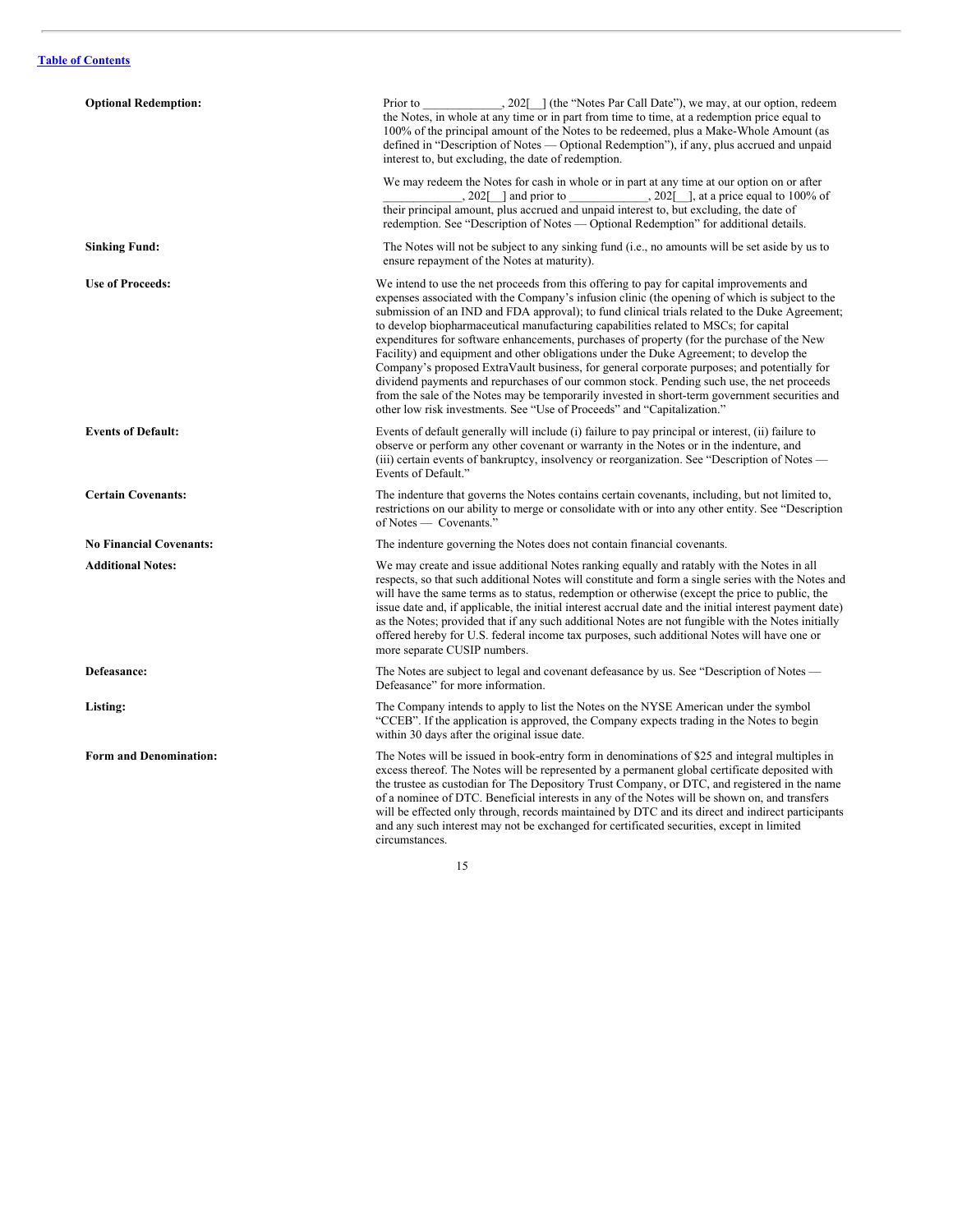## **Table of [Contents](#page-3-0)**

**Trustee:** U.S. Bank Trust Company, National Association

**Governing Law:** The Notes and the indenture governing the Notes will be governed by and construed in accordance with the laws of the State of New York.

**Risk Factors:** Investing in the Notes involves risks. You should carefully consider the information set forth in the section of this prospectus entitled "Risk Factors" beginning on page [\_\_\_], as well as the other information included in or incorporated by reference into this prospectus before deciding whether to invest in the Notes.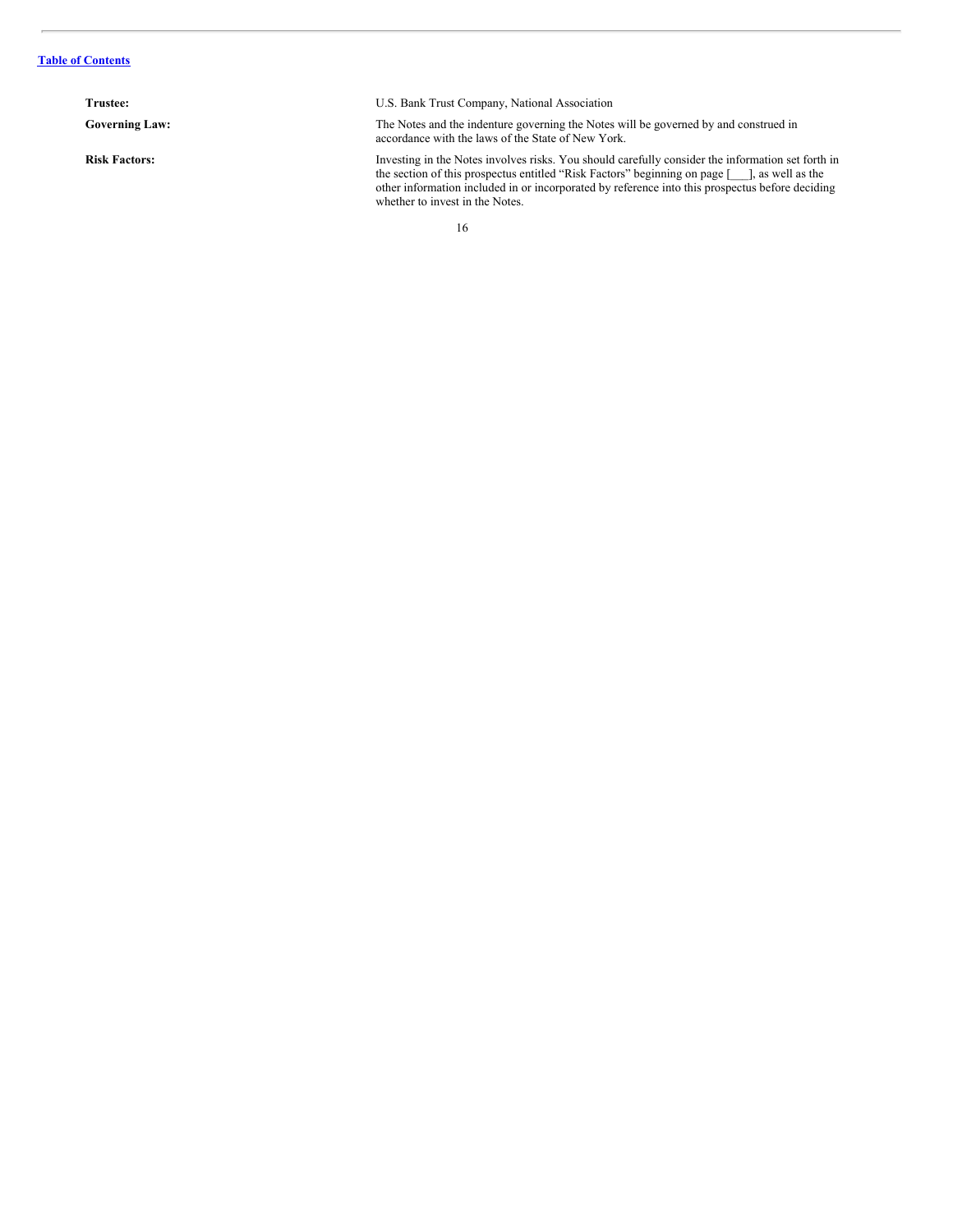## <span id="page-14-0"></span>**RISK FACTORS**

An investment in the Notes involves significant risks, including the risks described below. Before purchasing the Notes, you should carefully consider each of the following risk factors as well as the other information contained in this prospectus and the documents incorporated by reference, including our consolidated financial statements and the related notes. Each of these risk factors, either alone or taken together, could adversely affect our business, operating results and financial condition, as well as adversely affect the value of an investment in the Notes. The risks described below are not the only ones we face. Additional risks of which we are not presently aware or that we currently believe are immaterial may also impair our business operations and financial position. If any of the events described below were to occur, our financial condition, our results of operations and/or our future growth prospects could be materially and adversely affected. As a result, you could lose some or all of any investment you may have made or may make in *our Company.*

## Our common stock may be delisted from Nasdaq and the Notes may be delisted from the NYSE American if we fail to comply with continued *listing standards.*

If we fail to meet any of the continued listing standards of Nasdaq or the NYSE American, our common stock and Notes could be delisted from those exchanges. These continued listing standards include specifically enumerated criteria, including compliance with Nasdaq's corporate governance requirements. We currently are not in compliance with Nasdaq's requirement that we have three independent directors on our audit committee.

On January 19, 2022, we received a written notice (the "Notice") from Nasdaq that our audit committee is comprised of two independent board members, and no longer complies with Nasdaq's audit committee requirement that the audit committee be comprised of at least three independent board members as set forth in Listing Rule 5605. In accordance with Nasdaq's Listing Rule 5605(c)(4) ("the "Rule"), Nasdaq provides a cure period in order to regain compliance. The cure period is until the earlier of the Company's next annual shareholders' meeting or September 20, 2022. The Company must submit documentation, including the biography of any new director, evidencing compliance of the Rule no later than the compliance date described above. The Company is working diligently to comply with Nasdaq's audit committee requirements as set for in the Rule within the cure period provided by Nasdaq, and expects to evidence compliance to Nasdaq no later than the compliance date, but there can be no assurance that we will be able to maintain compliance and remain in compliance in the future.

If we fail to comply with Nasdaq's continued listing standards, we may be delisted from Nasdaq, and if we are delisted from Nasdaq, our Notes may be delisted from the NYSE American, which requires that our equity be listed on an exchange. Delisting of the common stock could depress the price of our stock and Notes, substantially limit liquidity of our common stock and Notes and materially adversely affect our ability to raise capital on terms acceptable to us, or at all. In such event, it could become more difficult to dispose of, or obtain accurate price quotations for, our common stock and Notes, and there would likely also be a reduction in our coverage by securities analysts and the news media, which could cause the price of our common stock and Notes to decline further.

### **Risks Related to the Notes**

#### We may be able to incur substantially more debt, which could have important consequences to you, and we may be unable to service our debt.

We may be able to incur substantial additional indebtedness in the future. The terms of the indenture governing the Notes will not prohibit us from doing so. If we incur any additional indebtedness that ranks superior to or equally with the Notes, the holders of that debt will be entitled to a priority share or at least ratably with you in any proceeds distributed in connection with any insolvency, liquidation, reorganization or dissolution. This may have the effect of reducing the amount of proceeds paid to you. Incurrence of additional debt would also further reduce the cash available to invest in operations, as a result of increased debt service obligations. If new debt is added to our current debt levels, the related risks that we now face could intensify.

Our level of indebtedness could have important consequences to you, because:

- it could affect our ability to satisfy our financial obligations, including those relating to the Notes;
- a substantial portion of our cash flows from operations would have to be dedicated to interest and principal payments and may not be available for operations, capital expenditures, expansion, acquisitions or general corporate or other purposes;
- it may impair our ability to obtain additional debt or equity financing in the future;
- it may limit our ability to refinance all or a portion of our indebtedness on or before maturity;
- it may limit our flexibility in planning for, or reacting to, changes in our business and industry; and
- it may make us more vulnerable to downturns in our business, our industry or the economy in general.

Our operations may not generate sufficient cash to enable us to service our debt. If we fail to make a payment on the Notes, we could be in default on the Notes, and this default could cause us to be in default on other indebtedness, to the extent outstanding. Conversely, a default under any other indebtedness, if not waived, could result in acceleration of the debt outstanding under the related agreement and entitle the holders thereof to bring suit for the enforcement thereof or exercise other remedies provided thereunder. In addition, such default or acceleration may result in an event of default and acceleration of other indebtedness of the Company, entitling the holders thereof to bring suit for the enforcement thereof or exercise other remedies provided thereunder. If a judgment is obtained by any such holders, such holders could seek to collect on such judgment from the assets of the Company. If that should occur, we may not be able to pay all such debt or to borrow sufficient funds to refinance it. Even if new financing were then available, it may not be on terms that are acceptable to us.

However, no event of default under the Notes would result from a default or acceleration of, or suit, other exercise of remedies or collection proceeding by holders of, our other outstanding debt, if any. As a result, all or substantially all of our assets may be used to satisfy claims of holders of our other outstanding debt, if any, without the holders of the Notes having any rights to such assets. The indenture governing the Notes will not restrict our ability to incur additional indebtedness.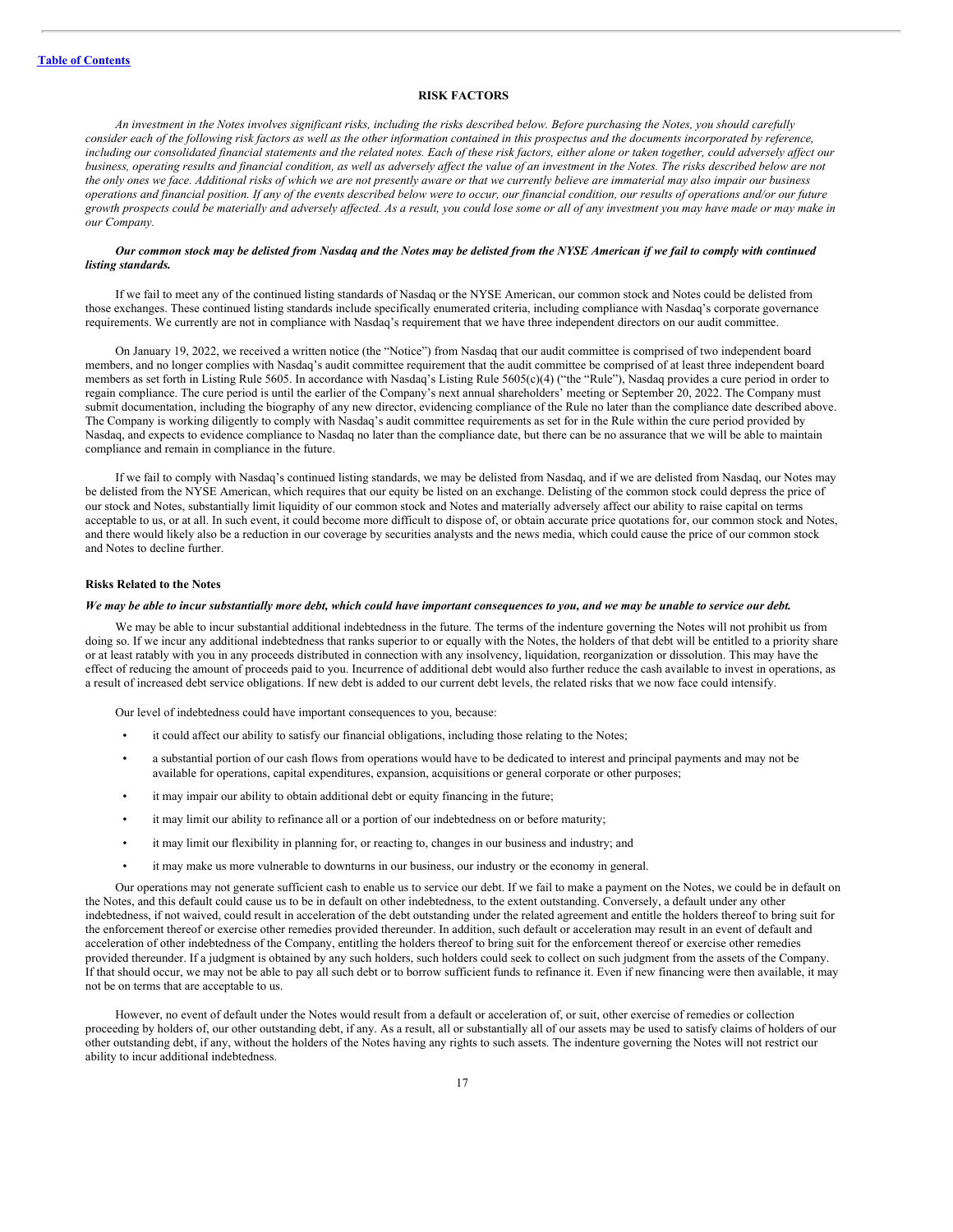## The Notes will be unsecured and therefore will be effectively subordinated to any secured indebtedness that we currently have or that we may incur in *the future.*

The Notes will not be secured by any of our assets or any of the assets of our subsidiaries. As a result, the Notes will be effectively subordinated to any secured indebtedness that we or our subsidiaries have currently outstanding or may incur in the future (or any indebtedness that is initially unsecured to which we subsequently grant security) to the extent of the value of the assets securing such indebtedness, including the \$1,133,433 principal amount, plus accrued and unpaid interest outstanding under our Credit Agreement with TCB as of February 28, 2022. The indenture governing the Notes does not prohibit us or our subsidiaries from incurring additional secured (or unsecured) indebtedness in the future. In any liquidation, dissolution, bankruptcy or other similar proceeding, the holders of any of our existing or future secured indebtedness and the secured indebtedness of our subsidiaries may assert rights against the assets pledged to secure that indebtedness and may consequently receive payment from these assets before they may be used to pay other creditors, including the holders of the Notes.

#### *The Notes will be structurally subordinated to the indebtedness and other liabilities of our subsidiaries.*

The Notes are obligations exclusively of the Company and not of any of our subsidiaries. None of our subsidiaries is a guarantor of the Notes, and the Notes are not required to be guaranteed by any subsidiaries we may acquire or create in the future. Therefore, in any bankruptcy, liquidation or similar proceeding, all claims of creditors (including trade creditors) of our subsidiaries will have priority over our equity interests in such subsidiaries (and therefore the claims of our creditors, including holders of the Notes) with respect to the assets of such subsidiaries. Even if we are recognized as a creditor of one or more of our subsidiaries, our claims would still be effectively subordinated to any security interests in the assets of any such subsidiary and to any indebtedness or other liabilities of any such subsidiary senior to our claims. Consequently, the Notes will be structurally subordinated to all indebtedness and other liabilities (including trade payables) of any of our subsidiaries and any subsidiaries that we may in the future acquire or establish as financing vehicles or otherwise. The indenture governing the Notes does not prohibit us or our subsidiaries from incurring additional indebtedness in the future. In addition, future debt and security agreements entered into by our subsidiaries may contain various restrictions, including restrictions on payments by our subsidiaries to us and the transfer by our subsidiaries of assets pledged as collateral.

#### *The indenture governing the Notes contains limited protection for holders of the Notes.*

The indenture under which the Notes will be issued offers limited protection to holders of the Notes. The terms of the indenture and the Notes do not restrict our or any of our subsidiaries' ability to engage in, or otherwise be a party to, a variety of corporate transactions, circumstances or events that could have an adverse impact on your investment in the Notes. In particular, the terms of the indenture and the Notes will not place any restrictions on our or our subsidiaries' ability to:

- issue debt securities or otherwise incur additional indebtedness or other obligations, including (1) any indebtedness or other obligations that would be equal in right of payment to the Notes, (2) any indebtedness or other obligations that would be secured and therefore rank effectively senior in right of payment to the Notes to the extent of the values of the assets securing such debt, (3) indebtedness of ours that is guaranteed by one or more of our subsidiaries and which therefore is structurally senior to the Notes and (4) securities, indebtedness or obligations issued or incurred by our subsidiaries that would be senior to our equity interests in our subsidiaries and therefore rank structurally senior to the Notes with respect to the assets of our subsidiaries;
- pay dividends on, or purchase or redeem or make any payments in respect of, capital stock or other securities subordinated in right of payment to the Notes;
- sell assets (other than certain limited restrictions on our ability to consolidate, merge or sell all or substantially all of our assets);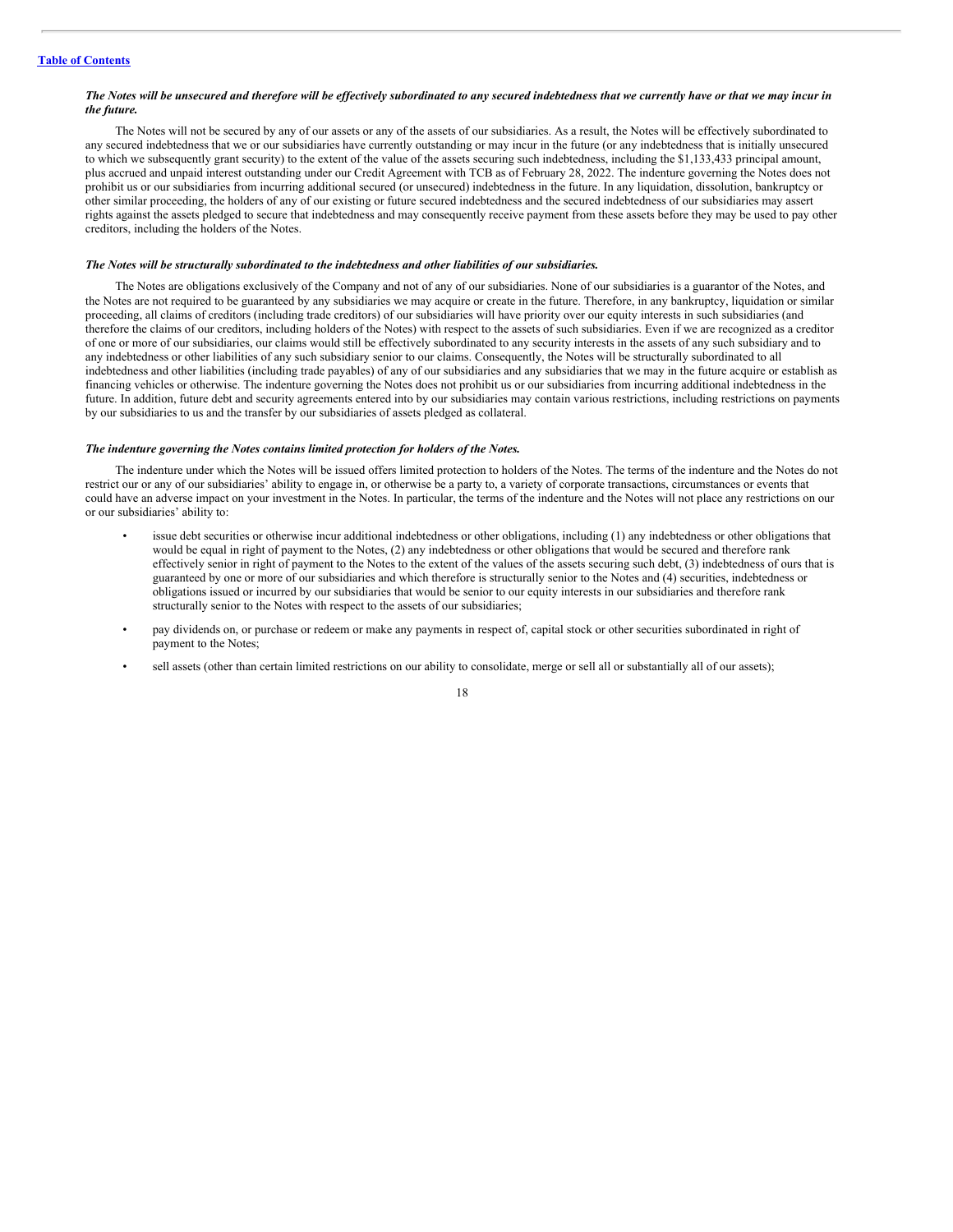- enter into transactions with affiliates;
- create liens (including liens on the shares of our subsidiaries) or enter into sale and leaseback transactions;
- make investments; or
- create restrictions on the payment of dividends or other amounts to us from our subsidiaries.

In addition, the indenture does not include any protection against certain events, such as a change of control, a leveraged recapitalization or "going private" transaction (which may result in a significant increase of our indebtedness levels), restructuring or similar transactions. Furthermore, the terms of the indenture and the Notes do not protect holders of the Notes in the event that we experience changes (including significant adverse changes) in our financial condition, results of operations or credit ratings, as they do not require that we or our subsidiaries adhere to any financial tests or ratios or specified levels of net worth, revenues, income, cash flow, or liquidity. Also, an event of default or acceleration under our other indebtedness would not necessarily result in an "Event of Default" under the Notes.

Our ability to recapitalize, incur additional debt and take a number of other actions that are not limited by the terms of the Notes may have important consequences for you as a holder of the Notes, including making it more difficult for us to satisfy our obligations with respect to the Notes or negatively affecting the trading value of the Notes.

Other debt we issue or incur in the future could contain more protections for its holders than the indenture and the Notes, including additional covenants and events of default. The issuance or incurrence of any such debt with incremental protections could affect the market for and trading levels and prices of the Notes.

#### We may not be able to generate sufficient cash to service all of our debt, and may be forced to take other actions to satisfy our obligations under such *indebtedness, which may not be successful.*

Our ability to make scheduled payments on, or to refinance our obligations under, our debt will depend on our financial and operating performance and that of our subsidiaries, which, in turn, will be subject to prevailing economic and competitive conditions and to financial and business factors, many of which may be beyond our control.

We may not maintain a level of cash flow from operating activities sufficient to permit us to pay the principal, premium, if any, and interest on our indebtedness. If our cash flow and capital resources are insufficient to fund our debt service obligations, we may be forced to reduce or delay capital expenditures, sell assets, seek to obtain additional equity capital or restructure our debt. In the future, our cash flow and capital resources may not be sufficient for payments of interest on, and principal of, our debt, and such alternative measures may not be successful and may not permit us to meet our scheduled debt service obligations. We may not be able to refinance any of our indebtedness or obtain additional financing, particularly because of our anticipated high levels of debt and the debt incurrence restrictions imposed by the agreements governing our debt, as well as prevailing market conditions. In the absence of such operating results and resources, we could face substantial liquidity problems and might be required to dispose of material assets or operations to meet our debt service and other obligations. The instruments governing our indebtedness restrict our ability to dispose of assets and use the proceeds from any such dispositions. We may not be able to consummate those sales, or if we do, at an opportune time, the proceeds that we realize may not be adequate to meet debt service obligations when due.

## *An increase in market interest rates could result in a decrease in the value of the Notes.*

In general, as market interest rates rise, notes bearing interest at a fixed rate decline in value. Consequently, if you purchase the Notes, and the market interest rates subsequently increase, the market value of your Notes may decline. We cannot predict the future level of market interest rates.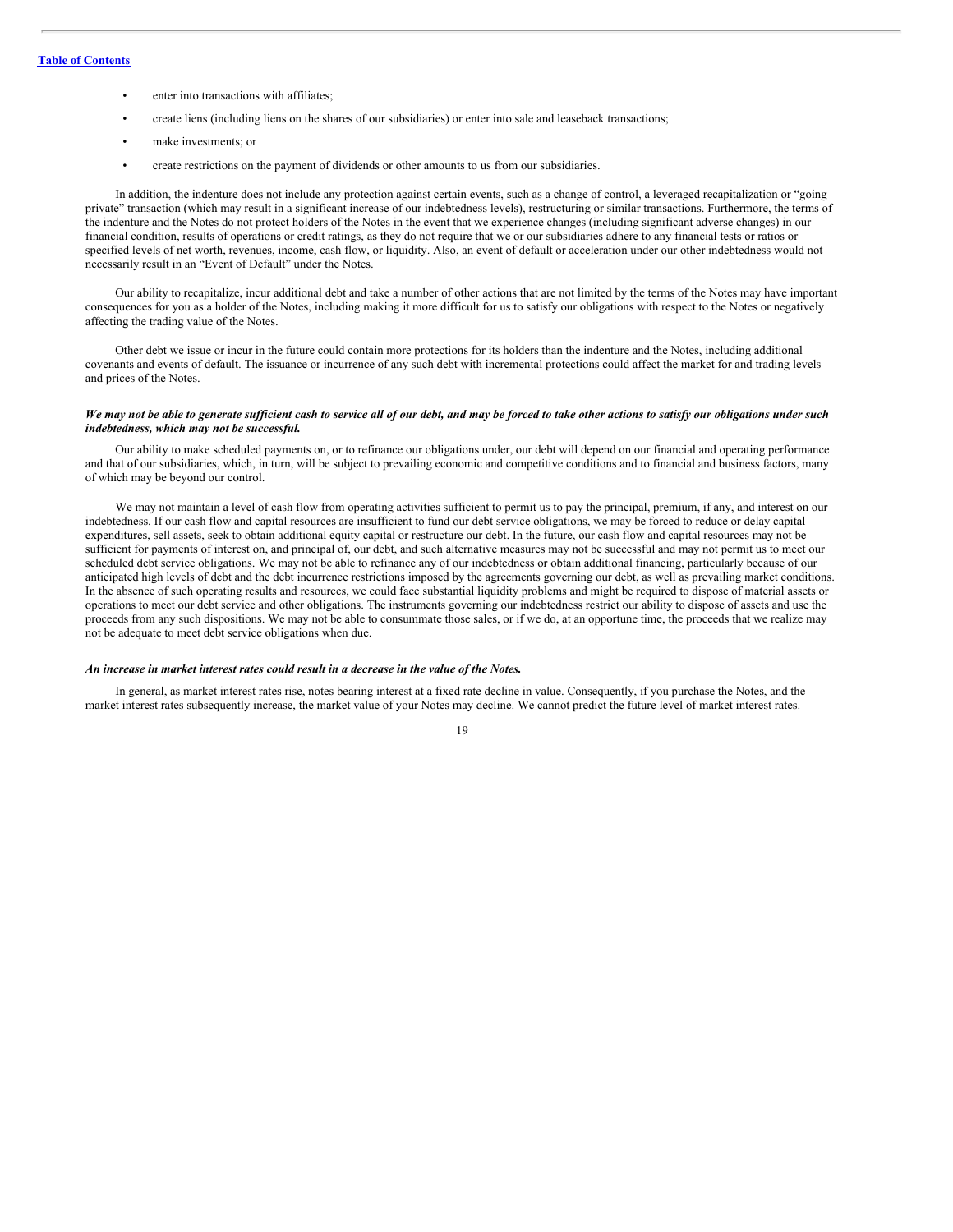### An active trading market for the Notes may not develop, which could limit the market price of the Notes or your ability to sell them.

The Notes are a new issue of debt securities for which there currently is no trading market. We intend to apply to list the Notes on the NYSE American within 30 business days of the original issue date under the symbol "CCEB". We cannot provide any assurances that an active trading market will develop for the Notes or that you will be able to sell your Notes. If the Notes are traded after their initial issuance, they may trade at a discount from their initial offering price depending on prevailing interest rates, the market for similar securities, our credit ratings, general economic conditions, our financial condition, performance and prospects and other factors. The underwriters have advised us that they may make a market in the Notes, but they are not obligated to do so. The underwriters may discontinue any market-making in the Notes at any time at their sole discretion. Accordingly, we cannot assure you that a liquid trading market will develop for the Notes, that you will be able to sell your Notes at a particular time or that the price you receive when you sell will be favorable. To the extent an active trading market does not develop, the liquidity and trading price for the Notes may be harmed. Accordingly, you may be required to bear the financial risk of an investment in the Notes for an indefinite period of time.

In addition, there may be a limited number of buyers when you decide to sell your Notes. This may affect the price, if any, offered for your Notes or your ability to sell your Notes when desired or at all.

#### *We may issue additional Notes.*

Under the terms of the indenture governing the Notes, we may from time to time without notice to, or the consent of, the holders of the Notes, create and issue additional Notes which will be equal in rank to the Notes. If any such additional Notes are not fungible with the Notes initially offered hereby for U.S. federal income tax purposes, such additional Notes will have one or more separate CUSIP numbers.

## *We may choose to redeem the Notes when prevailing interest rates are relatively low.*

On or after  $\lceil$  1, 202 $\lceil$  1, we may choose to redeem the Notes from time to time, especially when prevailing interest rates are lower than the rate borne by the Notes. If prevailing rates are lower at the time of redemption, you would not be able to reinvest the redemption proceeds in a comparable security at an effective interest rate as high as the interest rate on the Notes being redeemed. Our redemption right also may adversely impact your ability to sell the Notes as the optional redemption date or period approaches.

## If we default on our obligations under the Credit Agreement, we may suffer adverse consequences and may not be able to make payments on the *Notes.*

To secure our obligations under the Credit Agreement with TCB, TCB has a first priority security interest in all money, securities and property of the Company. If we default on our obligations under the Credit Agreement and fail to cure, TCB will have the right to foreclose on our assets and force us into bankruptcy and liquidation. The occurrence of a default could have a material adverse effect on our business, financial condition and results of operations, cash flows, and our ability to make distributions to shareholders and make the interest payment on the Notes. Any default under the agreements governing our existing indebtedness, including a default under the Credit Agreement or other indebtedness to which we may be a party that is not waived by the required lenders, and the remedies sought by the holders of such indebtedness could make us unable to pay principal and interest on the Notes and substantially decrease the market value of the Notes. If we are unable to generate sufficient cash flow and are otherwise unable to obtain funds necessary to meet required payments of principal and interest on our indebtedness, or if we otherwise fail to comply with the various covenants, including financial and operating covenants, in the instruments governing our indebtedness, we could be in default under the terms of the agreements governing such indebtedness, including the Notes. In the event of such default, the holders of such indebtedness could elect to declare all the funds borrowed thereunder to be due and payable, together with accrued and unpaid interest. In addition, the lenders under any revolving credit facility or other financing that we may obtain in the future could elect to terminate their commitment, cease making further loans and institute foreclosure proceedings against our assets, and force us into bankruptcy or liquidation. Any such default may constitute a default under all of our indebtedness, including the Notes, which could further limit our ability to repay our indebtedness, including the Notes. If our operating performance declines, we may in the future need to seek to obtain waivers from our existing lenders at the time to avoid being in default. If we breach any loan covenants, we may not be able to obtain such a waiver from the lenders in which case we would be in default under the credit arrangement and the lender could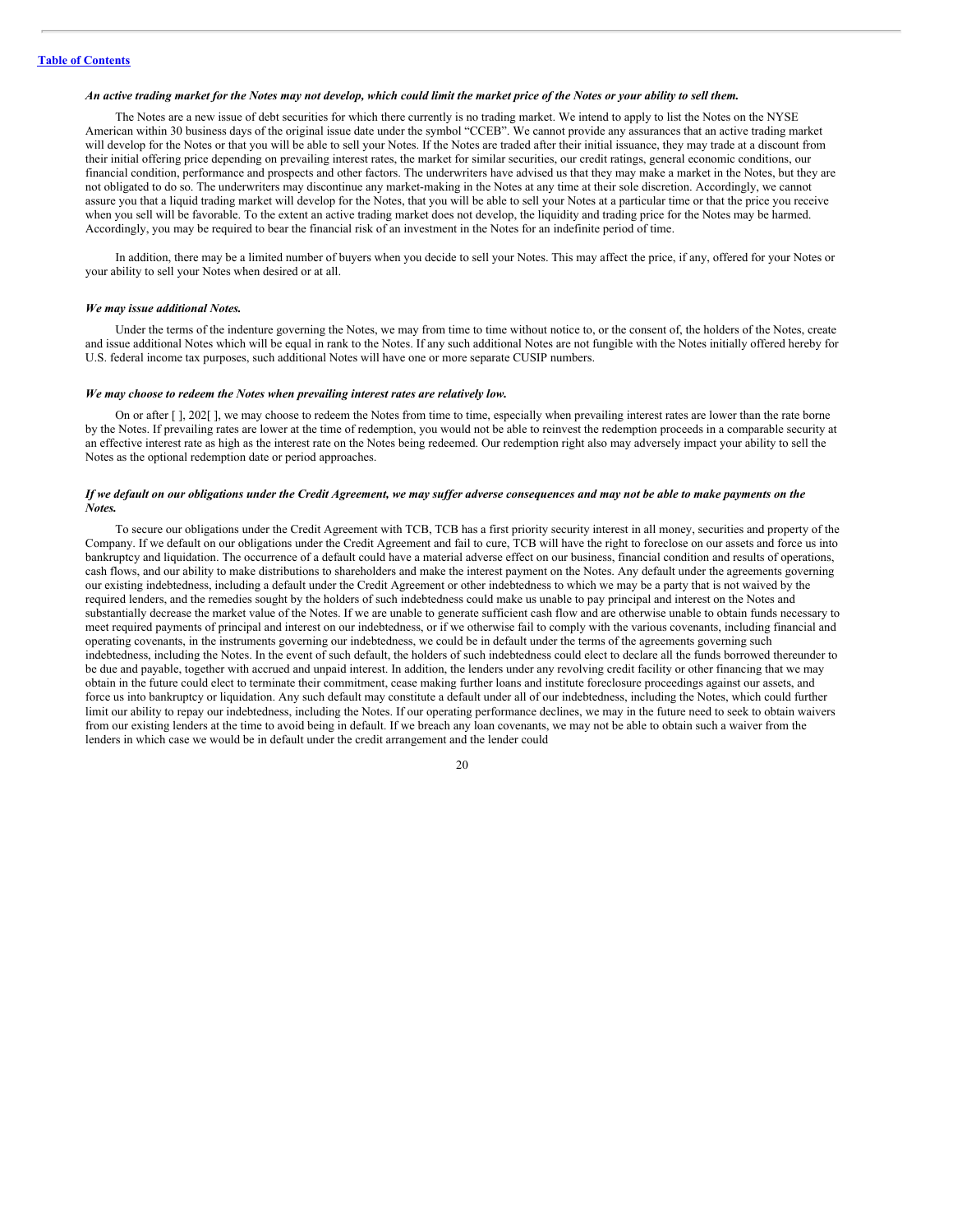exercise its rights as described above, and we may be forced into bankruptcy or liquidation. If we are unable to repay indebtedness, lenders having secured obligations could proceed against the collateral securing the debt. Because the Credit Agreement has, and any future credit facilities will likely have, customary cross-default provisions, if repayment of any outstanding indebtedness, such as the Notes, the Credit Agreement or any future credit facility, is accelerated, we may be unable to repay or finance the amounts due. Furthermore, any such default may constitute a default under the Notes, which could further limit our ability to repay our indebtedness, including the Notes.

#### *We will have broad discretion with respect to the use of the proceeds of this of ering.*

We will have broad discretion to use the net proceeds from this offering for any of the intended purposes described in the section entitled "Use of Proceeds," and you will not have the opportunity as part of your investment decision to determine how the net proceeds will be used. Because of the number and variability of factors that will determine how we use the net proceeds from this offering, their ultimate use may vary. The failure by us to apply these funds effectively could harm our business. We are not obligated to contribute to a sinking fund to retire the Notes and the Notes are not guaranteed by a third-party.

#### The rating for the Notes could at any time be revised downward or withdrawn entirely at the discretion of the issuing rating agency.

We have obtained a rating for the Notes. Ratings only reflect the views of the issuing rating agency or agencies and such ratings could at any time be revised downward or withdrawn entirely at the discretion of the issuing rating agency. A rating is not a recommendation to purchase, sell or hold the Notes. Ratings do not reflect market prices or suitability of a security for a particular investor and the rating of the Notes may not reflect all risks related to us and our business, or the structure or market value of the Notes. We may elect to issue other securities for which we may seek to obtain a rating in the future. If we issue other securities with a rating, such ratings, if they are lower than market expectations or are subsequently lowered or withdrawn, could adversely affect the market for or the market value of the Notes. Neither we nor any underwriter undertakes any obligation to maintain our credit rating or to advise holders of the Notes of any changes in our credit rating. There can be no assurance that our credit rating will remain for any given period of time or that such credit rating will not be lowered or withdrawn entirely by the rating agency if in their judgment future circumstances relating to the basis of the credit rating, such as adverse changes in our company, so warrant.

## **Risk Related to our Business**

We operate in a rapidly changing environment that involves a number of risks, some of which are beyond our control. A number of these risks are listed below. These risks could affect actual future results and could cause them to differ materially from any forward-looking statements we have made. You should carefully consider the risks described below. The risks and uncertainties described below are not the only ones we face. Any of the risks described below could significantly and adversely affect our business, prospects, financial condition or results of operations.

#### *We may need to raise additional capital.*

We believe we have sufficient capital to fund our operations for at least the next 12 to 18 months. However, cash flows from operations will depend primarily upon increasing revenues from sales of our umbilical cord blood cellular storage services and controlling expenses. The Company has attempted to focus its capital resources on its core business of cellular storage services by de-emphasizing certain non-core business activities. There can be no assurance that sales will continue to increase or even maintain current levels. Additionally, the Company will require additional capital to pay for capital improvements and expenses associated with the Company's infusion clinic (the opening of which is subject to the submission of an IND and FDA approval), to fund its proposed ExtraVault business and clinical trials related to the Duke Agreement, to develop biopharmaceutical manufacturing capabilities related to MSCs, for capital expenditures for software enhancements, purchases of property and equipment and obligations under the Duke Agreement. The Company will consider financing all or a portion of these capital expenditures through borrowings under a line of credit, vendor financing or other financing sources, including the offering of the Notes. There can be no assurance that such capital, if needed, will be available.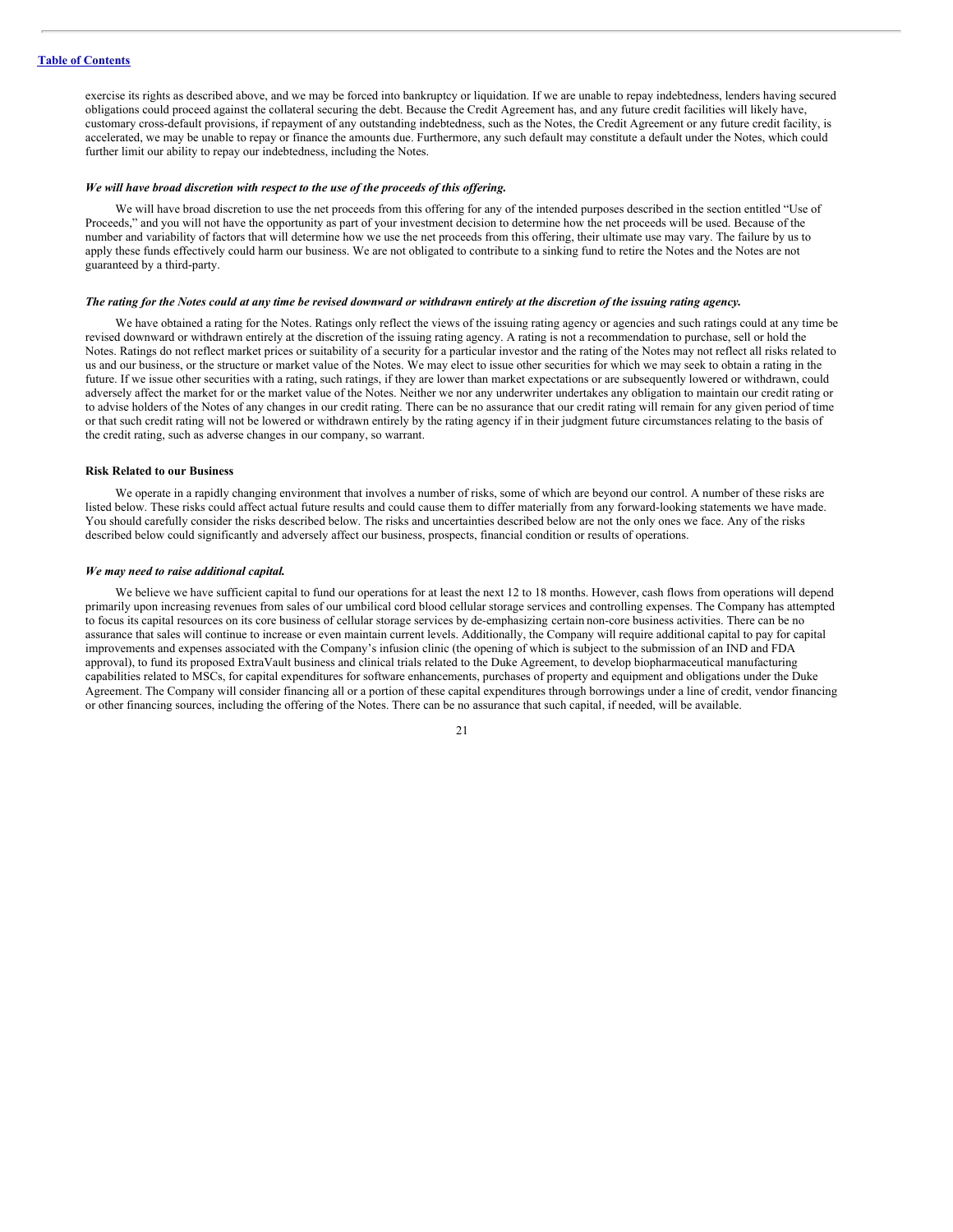## *We may not be able to successfully grow or operate our business.*

Our business may decline, may not grow or may grow more slowly than expected. There can be no assurance that we will be able to grow or effectively operate our business. To the extent we are unable to achieve growth in our business we may continue to incur losses. We cannot assure you that we will be successful or make progress in the growth and operation of our business. Our success will depend in large part on widespread market acceptance of cryopreservation of stem cells. Our current and future expense levels are based on our operating plans and estimates of future revenues and are subject to increase as we implement our strategy. We may be unable to adjust spending in a timely manner to compensate for any unexpected revenue shortfall. Accordingly, any significant shortfall in revenues would likely have an immediate material adverse effect on our business, operating results and financial condition. Further, if we should substantially increase our operating expenses to increase sales and marketing or to develop our technology and cord blood processing and storage systems, and such expenses are not subsequently followed by increased revenues, our operating performance and results would be adversely affected and if sustained could have a material adverse effect on our business.

#### *The Company's operations and performance depend significantly on global and regional economic conditions.*

Adverse macroeconomic conditions, including inflation, slower growth or recession, new or increased tariffs, changes to fiscal and monetary policy, tighter credit, higher interest rates, high unemployment and currency fluctuations could materially adversely affect demand for the Company's products and services. In addition, consumer confidence and spending could be adversely affected in response to financial market volatility, negative financial news, conditions in the real estate and mortgage markets, declines in income or asset values, changes to fuel and other energy costs, labor and healthcare costs and other economic factors. A downturn in the economic environment could also lead to increased credit and collectability risk on the Company's receivables, limitations on the Company's ability to issue new debt and reduced liquidity. These and other economic factors could materially adversely affect the Company's business, results of operations, financial condition and growth.

#### The COVID-19 pandemic has adversely impacted and is expected to have prolonged adverse impacts on our business and results of operations.

In 2020, a strain of novel coronavirus disease,COVID-19, was declared a pandemic and spread across the world. The pandemic and government measures taken in response have had a significant adverse impact, both direct and indirect, on our business and the economy. There can be no assurance that our ability to continue our operations will not be disrupted in the future in case of a resurgence of the pandemic or related public health crisis from new mutations of the virus. The COVID-19 pandemic continues to evolve. The extent to which the pandemic impacts our business, liquidity and financial results will depend on future developments, such as the continued geographic spread of the disease, the duration of the pandemic, the location, duration and magnitude of future waves of infection, new mutations of the virus, the availability, the adoption and effectiveness of vaccines and treatments against the virus and its variants, travel restrictions and social distancing in the United States, the European Union China and other countries. If we experience prolonged shutdowns or other business disruptions in the future, our ability to conduct our business in the manner and within planned timelines could be materially adversely impacted, and our business and financial results may continue to be adversely affected.

Additionally, concerns over the economic impact of theCOVID-19 pandemic have caused volatility in financial and other capital markets. There is no assurance that future resurgence of COVID-19 infections and further economic downturns will not cause volatilities in the capital markets, which may adversely impact the price of our stock and Notes and our ability to access capital markets, such as what occurred in March and April 2020 and at various times in 2021 upon the discovery of new variants.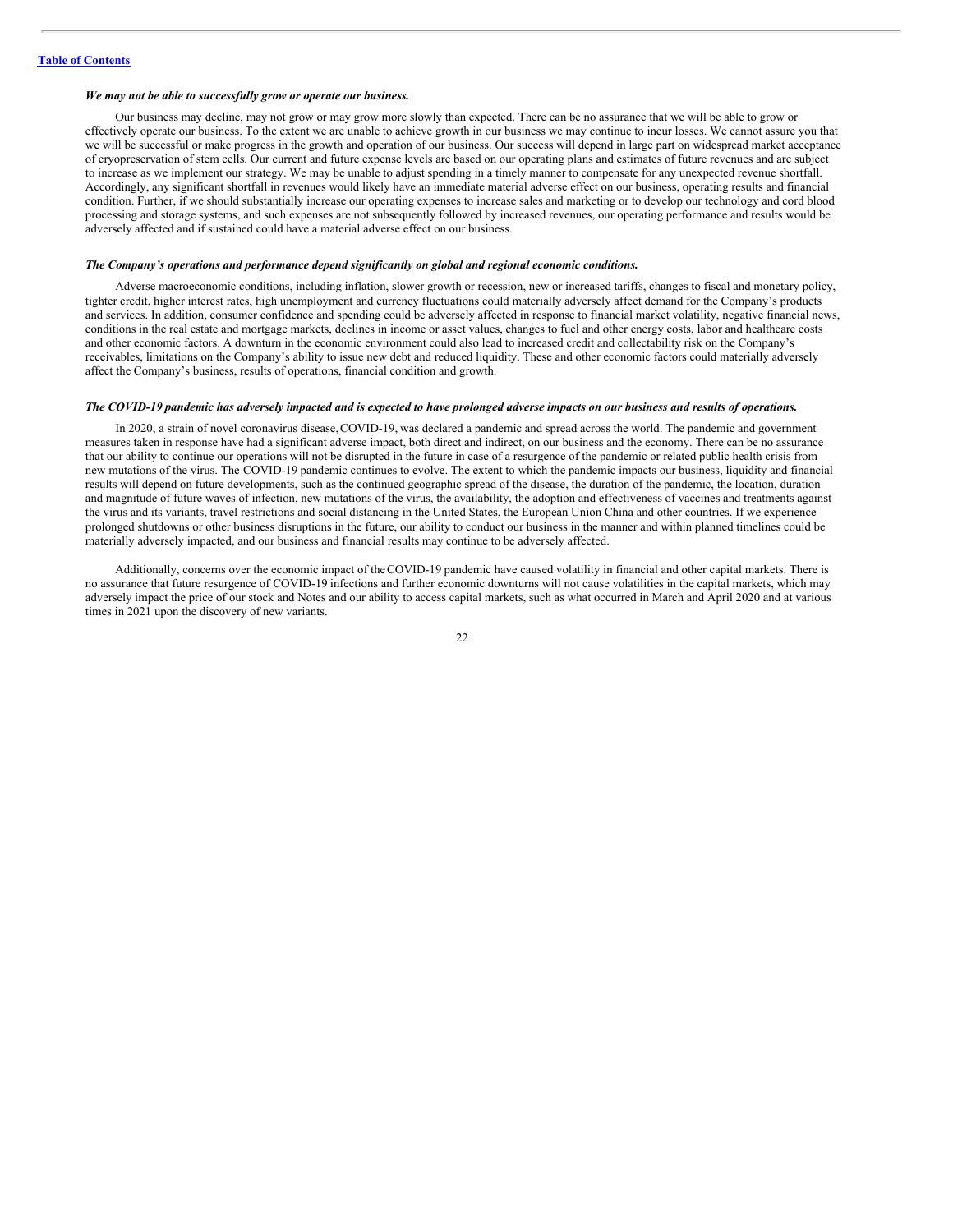## If our umbilical cord blood stem cell storage services do not achieve continued market acceptance we will not be able to generate revenue necessary to *support our business.*

We anticipate that service fees from the processing and storage of umbilical cord blood stem cells will continue to comprise a substantial majority of our revenue in the future and, therefore, our future success depends on the successful and continued market acceptance of this service. Broad use and acceptance of our service requires marketing expenditures and education and awareness of consumers and medical practitioners, and the time and expense required to accomplish such education and awareness of our services and its potential benefits could adversely affect market acceptance. Successful commercialization of our services will also require that we satisfactorily address the needs of various medical practitioners that constitute a target market to reach consumers of our services and to address potential resistance to recommendations for our services. If we are unable to continue to gain market acceptance of our services, we will not be able to generate sufficient revenue to remain profitable.

## *We may fail to successfully manufacture MSCs.*

In August 2011, the Company introduced its advanced new cord tissue service, which stores a section of the umbilical cord tissue. Approximately six inches of the cord tissue is procured and transported to the Company's laboratory for processing, testing and cryopreservation for future potential use. Umbilical cord tissue is a rich source of mesenchymal stromal cells ("MSCs"). MSCs have many unique functions including the ability to inhibit inflammation following tissue damage, to secrete growth factors that aid in tissue repair, and to differentiate into many cell types including neural cells, bone cells, fat cells and cartilage. MSCs are increasingly being researched in regenerative medicine for a wide range of conditions are currently being used in many clinical trials. While there is much promise related to MSCs, we may fail to successfully manufacture and store MSCs, including as a result of negative results in clinical trials for efficacy.

#### *Clinical development is lengthy and uncertain.*

Our public blood bank research involves clinical testing, which is expensive, complex and lengthy, and subject to various regulations, including the "Common Rule." The Common Rule is a rule of ethics in the United States regarding biomedical and behavioral research involving human subjects. It governed Institutional Review Boards for oversight of human research. It is encapsulated in the 1991 revision to the U.S. Department of Health and Human Services Title 45 CFR 46 Subparts A, B, C and D. Subpart A. The outcome of clinical tries is inherently uncertain. There is a high rate of attrition for product candidates proceeding through clinical trials and most investigational medicines that commence clinical trials are never approved as products. We may not be able to initiate, may experience delays in, or may have to discontinue clinical trials for our investigational treatments. We and our strategic collaborators, including Duke, also may experience unforeseen events during, or as a result of, any clinical trials that we or they conduct that could delay or prevent us or them from successfully developing our investigational medicines and gaining approval from regulators. Delays or other events that might prevent us from proceeding with clinical trials include:

- regulators, Institutional Review Boards (IRBs), or ethics committees may not authorize us or our investigators to commence a clinical trial or conduct a clinical trial at a prospective trial site;
- the outcome of our preclinical studies and our early clinical trials may not be predictive of the success of later clinical trials, and interim results of a clinical trial do not necessarily predict final results;
- we may be unable to establish or achieve clinically meaningful endpoints for our studies;
- if we make changes to our investigational medicines after clinical trials have commenced (which we have done in the past), we may be required to repeat earlier stages or delay later stages of clinical testing;
- clinical trials of any investigational medicines may fail to show safety or efficacy, or produce negative or inconclusive results, and we may decide, or regulators may require us to conduct additional nonclinical studies or clinical trials, or we may decide to abandon product development programs; and
- regulators may impose a complete or partial clinical hold on a trial, or we or our investigators, IRBs, or ethics committees may elect to suspend or terminate clinical research or trials for various reasons, including noncompliance with regulatory requirements or a finding that the participants are being exposed to an unacceptable benefit-risk ratio..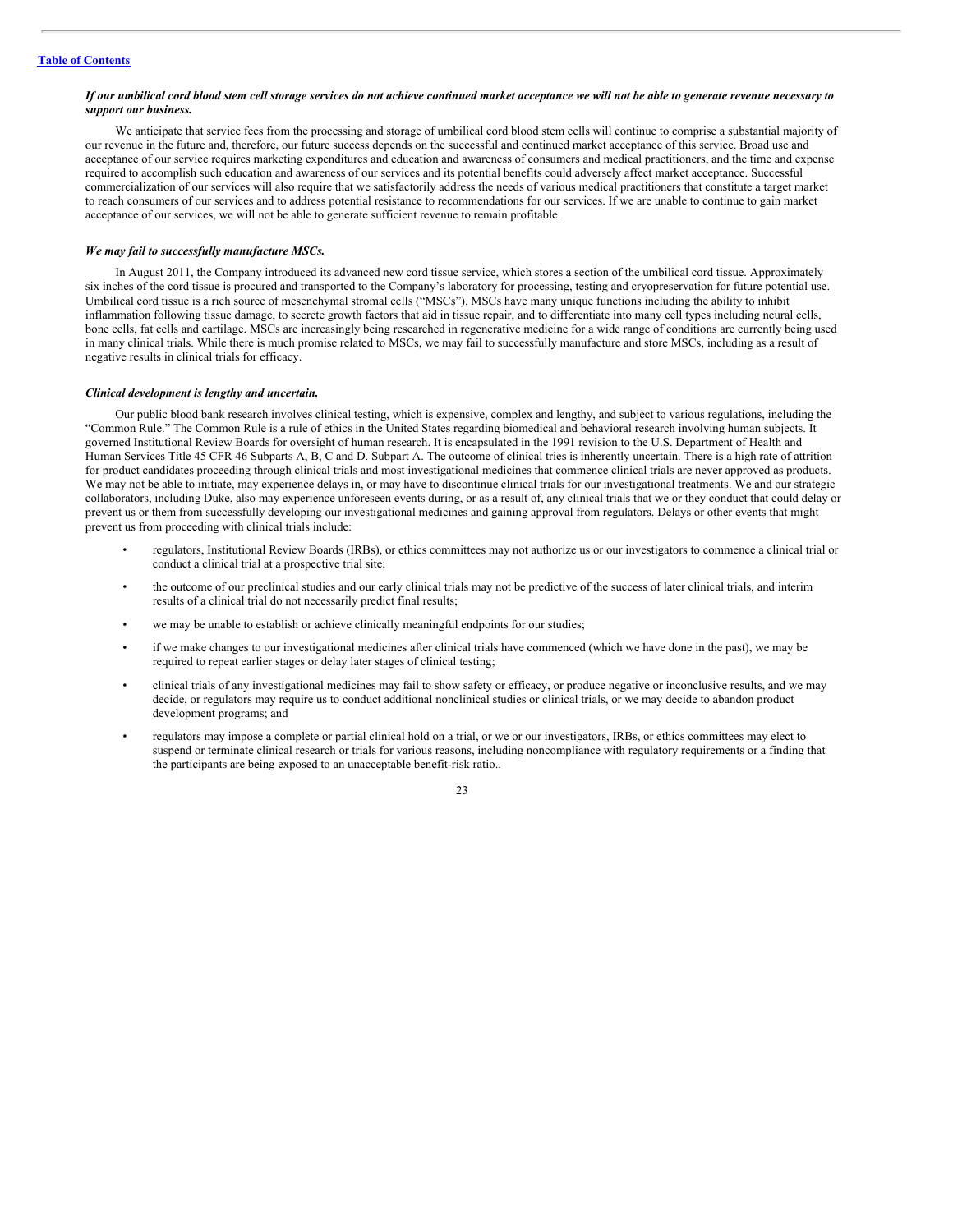Any delay in developing assays that are acceptable to the FDA or other regulators could delay the start of future clinical trials. Further, the FDA or other regulators may change the requirements for approval even after they have reviewed and commented on the design for clinical trials. Significant preclinical or nonclinical testing and studies or clinical trial delays for our investigational treatments could allow our competitors to bring products to market before we do.

## Our product candidates are subject to substantial government regulation, including the regulation of nonclinical testing and clinical trials. If we are *unable to obtain regulatory approval for our product candidates, we will be unable to generate revenues.*

Most of the product candidates we are developing must undergo rigorous nonclinical testing and clinical trials and an extensive regulatory approval process before they can be marketed in the United States or internationally. If we fail to obtain regulatory approval for our product candidates, we may have to cease further development. Clinical trials on our product candidates are expected to take several years to fully complete. The commencement or completion of nonclinical studies or clinical trials can be delayed or prevented for a number of reasons, including:

- limitations directly caused by, or restrictions imposed in response to, theCOVID-19 pandemic, including our ability to conduct research and development and clinical trials, to engage or continue to engage with third-party contractors and suppliers or to comply with regulatory obligations relating to our business;
- an inability to raise sufficient capital to commence, conduct, or complete clinical trials;
- findings in nonclinical trials;
- difficulties obtaining regulatory approval to commence a clinical trial or complying with conditions imposed by a regulatory authority regarding the scope or term of a clinical trial;
- difficulties obtaining regulatory approval to commence a clinical trial or complying with conditions imposed by a regulatory authority regarding; and
- severe or unexpected drug or biologic-related side effects experienced by patients in a clinical trial.

Clinical trials also may be delayed or terminated as a result of ambiguous or negative interim results. In addition, a clinical trial may be suspended or terminated by us, the FDA, the board overseeing the trial, or other regulatory authorities due to a number of factors, including:

- failure to conduct the clinical trial in accordance with regulatory requirements or our clinical protocols;
- inspection of the clinical trial operations or trial sites by the FDA or other regulatory authorities;
- inspection of manufacturing and drug packaging operations by regulatory authorities;
- unforeseen safety issues or lack of effectiveness; and
- lack of adequate funding to continue the clinical trial.

We cannot assure you that clinical trials will demonstrate the safety or effectiveness of any of our product candidates, or will otherwise satisfy regulatory requirements. Our nonclinical studies or clinical trials may produce negative or inconclusive results, there may be inconsistencies between early clinical trial results and results obtained in later clinical trials, and we may decide, or regulators may require us, to conduct additional nonclinical studies or clinical trials. Moreover, nonclinical and clinical data are often susceptible to varying interpretations and analyses, and many companies that have believed their product candidates performed satisfactorily in nonclinical studies and clinical trials have nonetheless failed to obtain FDA approval for their products. If we are unable to resolve the FDA's concerns, we will not be able to obtain regulatory approval for these product candidates.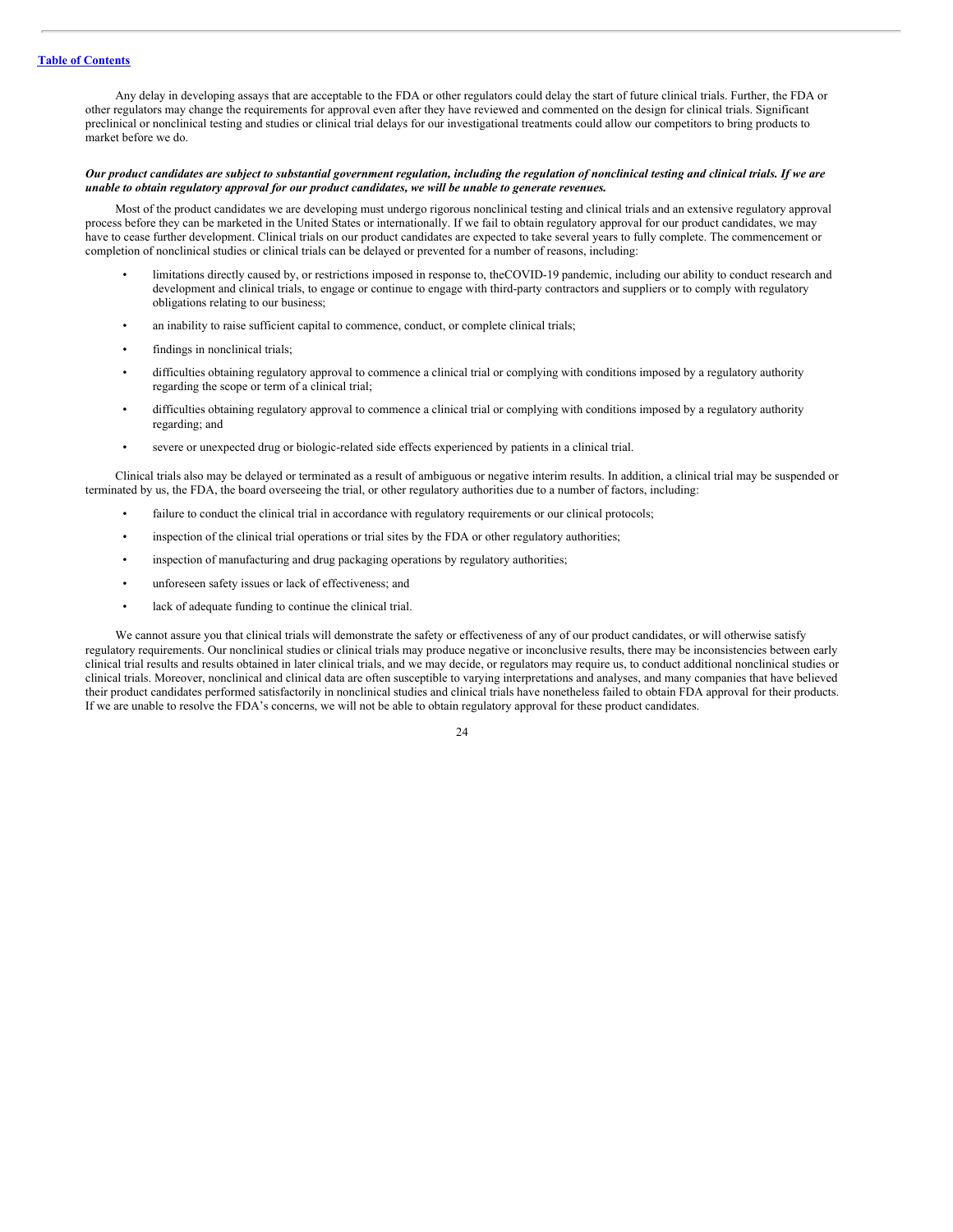The pre-marketing approval process can be particularly expensive, uncertain and lengthy, and a number of products for which FDA or other governmental regulatory approval has been sought by other companies have never been approved for marketing. In addition to testing and approval procedures, extensive regulations also govern marketing, manufacturing, distribution, labeling, and record-keeping procedures. If we do not comply with applicable regulatory requirements, such violations could result in warning letters, non-approval, suspensions of regulatory approvals or ongoing clinical trials, civil penalties and criminal fines, product seizures and recalls, operating restrictions, injunctions, and criminal prosecution.

We may encounter such delays and rejection of our product candidates by the FDA or other regulatory authority may also adversely affect our business. Such delays or rejection may be encountered due to, among other reasons, government or regulatory delays, lack of efficacy during clinical trials, unforeseen safety issues, or changes in regulatory policy during the period of product development. More stringent regulatory approval processes in product clearance and enforcement activities could result in our experiencing longer approval cycles, more uncertainty, greater risk, and higher expenses. Even if regulatory approval of a product is granted, this approval may entail limitations on uses for which the product may be labeled and promoted. It is possible, for example, that we may not receive FDA approval to market products based on our licensed, patented product candidates for different indications or to market updated products that represent extensions of our basic product candidates. In addition, we may not receive FDA approval to export our products based on our licensed, patented product candidates in the future, and countries to which products are to be exported may not approve them for import.

#### *The stem cell preservation market is increasingly competitive.*

Stem cell preservation is becoming an increasingly competitive business. Our business faces competition from other operators of stem cell preservation businesses and providers of stem storage services. Certain of our competitors may have greater financial and other resources than us. Competitors with greater access to financial resources may enter our markets and compete with us. In the event that we are not able to compete successfully, our business may be adversely affected and competition may make it more difficult for us to grow our revenue and maintain our existing business on terms that are favorable to us.

## A failure in the performance of our cryopreservation storage facility or systems, or those of Duke could harm our business and reputation.

To the extent our cryopreservation storage service, or the storage by Duke with regard to our public cord blood specimens, is disrupted, discontinued or the performance is impaired, our business and operations could be adversely affected. Any failure, including network, software or hardware or equipment failure, that causes a material interruption or discontinuance in our cryopreservation storage of stem cell specimens could result in stored specimens being damaged and unable to be utilized. Specimen damage, including loss in transit to the Company or loss of bulk shipments to its secondary storage site, could result in litigation against us and reduced future revenue to us, which in turn could be harmful to our reputation. Our insurance may not adequately compensate us for any losses that may occur due to any failures in our system or interruptions in our ability to maintain proper, continued, cryopreservation storage services. Any material disruption in our ability to maintain continued uninterrupted storage systems could have a material adverse effect on our business, operating results and financial condition. Our systems and operations are vulnerable to damage or interruption from fire, flood, equipment failure, break-ins, tornadoes and similar events for which we do not have redundant systems or a formal disaster recovery plan and may not carry sufficient business interruption insurance to compensate us for losses that may occur.

#### Because our industry is subject to rapid technological and therapeutic changes and new developments, our future success will depend on the continued *viability of the use of stem cells.*

Our success depends to a significant extent upon our ability to enhance and expand the use of and utility of our services so that they gain increased market acceptance. There can be no assurance that expectant parents will use our services or that our services will provide competitive advantages with current or future technologies. Failure to achieve increased market acceptance could have a material adverse effect on our business, financial condition and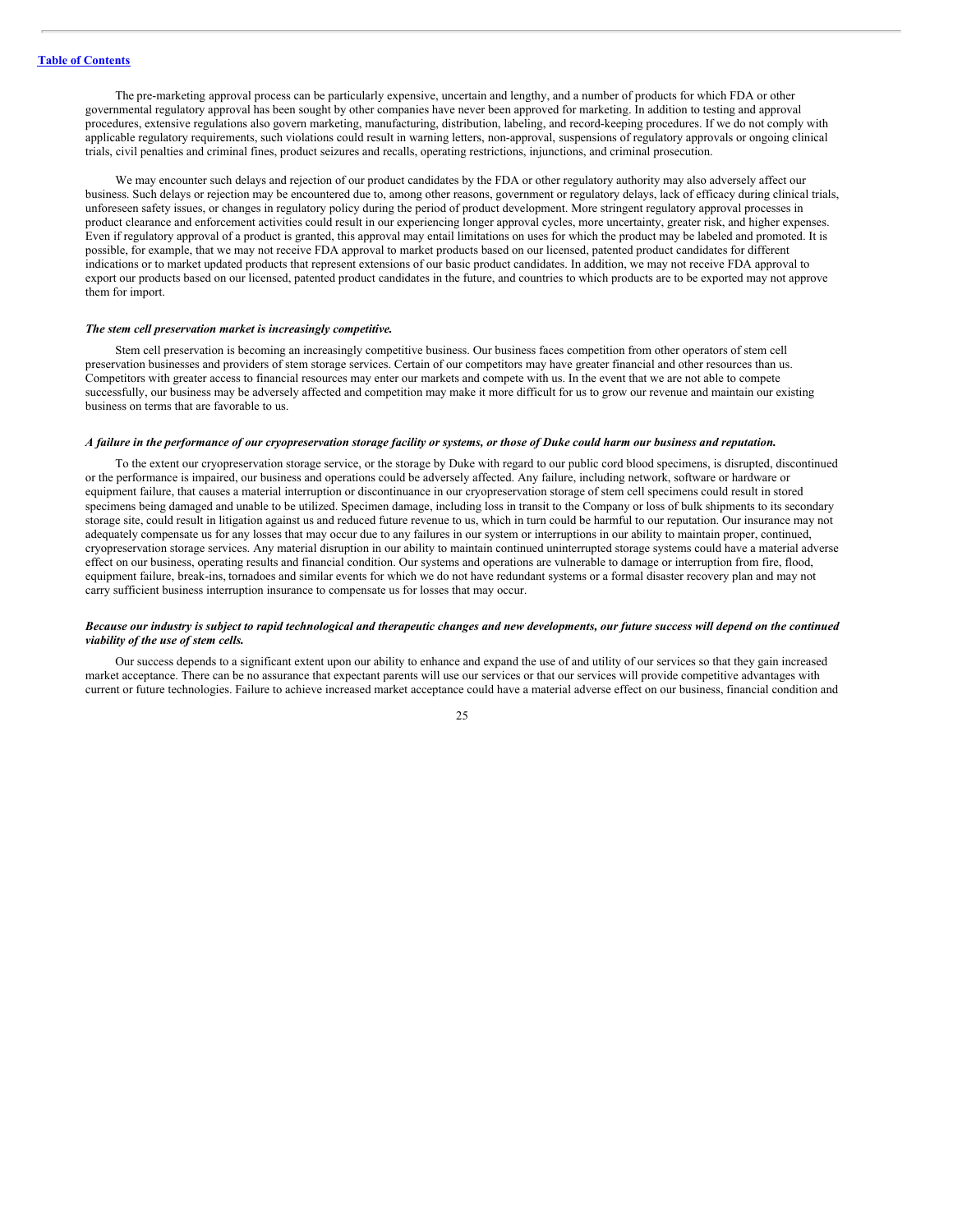results of operations. The use of stem cells in the treatment of disease is subject to potentially revolutionary technological, medical and therapeutic changes. Future technological and medical developments could render the use of stem cells and our equipment obsolete and unmarketable. We may incur significant costs in replacing or modifying equipment in which we have already made a substantial investment prior to the end of its anticipated useful life. In addition, there may be significant advances in other treatment methods, such as genetics, or in disease prevention techniques, which could significantly reduce the need for the services we provide.

#### Our future success depends on our ability to retain our key personnel and to attract, retain and motivate qualified personnel.

Our future success depends upon our ability to retain our key management and other personnel and will also depend in large part on our ability to attract and retain additional qualified software developers, bioinformaticists, operations personnel, sales and marketing personnel, and business development personnel. Competition for these types of employees is intense due to the limited number of qualified professionals and the high demand for them, particularly in the Tampa Bay are of Florida, where our headquarters are located. We have in the past experienced difficulty in recruiting qualified personnel, especially in the area of sales. Failure to attract, assimilate, and retain personnel would have a material adverse effect on our business and potential growth.

## **Risk Related to Government Regulation**

#### If we do not obtain and maintain necessary domestic regulatory registrations, approvals and comply with ongoing regulations, we may not be able to *market our services in the United States.*

We are subject to substantial regulation. We are required to register with the FDA under the Public Health Service Act because of our ongoing cellular storage business and are subject to FDA inspection. This requirement applies to all establishments engaged in the recovery, processing, storage, labeling, packaging, or distribution of any Human Cells, Tissues, and Cellular and Tissue-Based Products ("HCT/Ps") or the screening or testing of a cell or tissue donor. In addition, with the purchase of the manufacturing rights to the PrepaCyte CB Processing System on June 30, 2015, we are required to register this product as a Medical Device under the Federal Food, Drug, and Cosmetic Act which is also subject to FDA inspection. The Company is in compliance with these requirements, but not assurances can be made that we will be able to meet future regulatory requirements. The division of FDA which regulates HCT/Ps is the Center for Biologics Evaluation and Research ("CBER"). Since 2004, the FDA has formulated a "Tissue Action Plan" which consists of these three rules:

- 1. As of January 21, 2004, all cord blood banks are required to register with the FDA. Any cord blood bank which has a laboratory should be on the web page of FDA Registered Establishments.
- 2. The second rule was published May 20, 2004, and became effective May 25, 2005. It pertains to donor eligibility. This rule requires more screening of donors for communicable diseases.
- 3. The final rule establishes FDA standards of current Good Tissue Practice ("GTP") for laboratories which process HCT/Ps. This rule was published November 19, 2004, became effective May 25, 2005, and is intended to prevent contamination or cross-contamination during the handling of HCT/Ps.

The final rule allows the FDA to inspect cord blood laboratories to determine compliance with the provisions of 21 CFR Part 1271. As part of this oversight authority, the FDA conducts unannounced inspections of cord blood banks.

Upon execution of the acquisition of all of the assets of Cord:Use, the Company acquired the cord blood operations which included both public (PHS 351) and private (PHS 361) banks. The new PHS 351 product is distributed under an IND (10-CBA) maintained by the NMDP. The Company has continued the contract with Duke initiated by Cord:Use to manufacture, test, cryopreserve, store and distribute the public cord blood units. The units are listed on the NMDP Single Point of Access Registry and are available to transplant centers worldwide. The Company is reimbursed via cost recovery for public cord blood units distributed for transplant through the NMDP.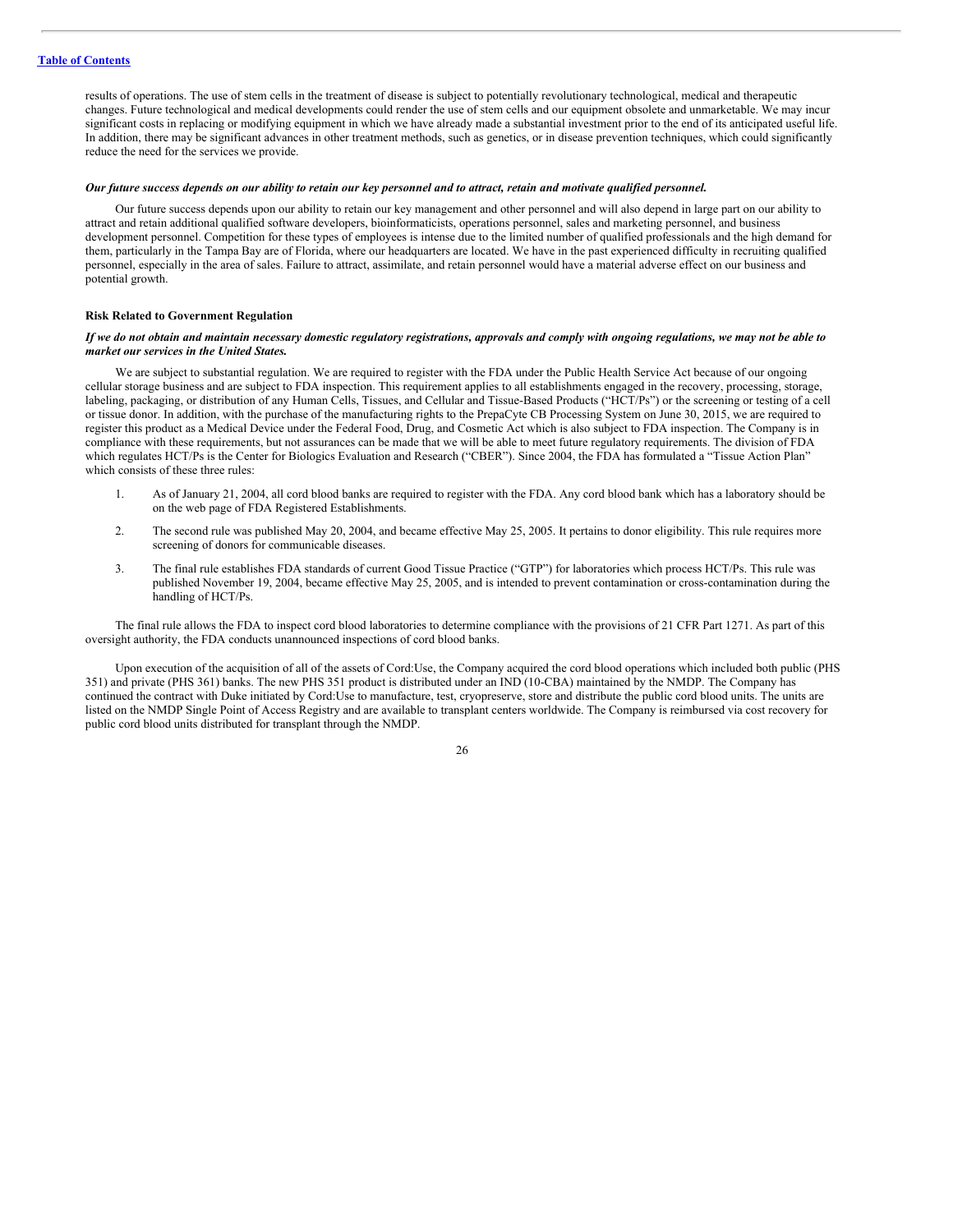The donation of cord blood units in the public cord blood banking program functions under The Health Insurance Portability and Accountability Act of 1996 ("HIPAA") and the Company adheres to HIPAA rules. The FDA does not require establishments that manufacture drugs (including biological products) and devices that are HCT/Ps for use under an investigational new drug application (IND) (21 CFR Part 312) to register and list their HCT/Ps until the HCT/P is approved through a biologics license application (BLA), new drug application (NDA), or premarket approval application (PMA); or cleared through a premarket notification submission (510(k)).

The PrepaCyte CB (Cord Blood) Processing System is intended for use in cell processing laboratories to process and store total nucleated cells (TNC) from human umbilical cord blood, prior to banking. The device is composed of a bagwith separation media. The system is  $510(k)$  cleared as a Class II device. The division of the FDA which regulates this product is the Center of Biologics Evaluation and Research ("CBER"). Approval to market the device was determined by the Office of Cellular, Tissue and Gene Therapies. The section of FDA Code of Federal Regulations ("CFR") pertaining to medical device is 21 CFR 800s. The requirements for compliance to this section include annual registration of the device, listing of devices with the FDA, good manufacturing practice, labeling, and prohibitions against misbranding and adulteration.

Currently, the states of California, Illinois, Maryland, New Jersey and New York require cord blood banks to be registered or licensed. The Company is currently registered or licensed to operate in these states. If the Company identifies other states with licensing requirements or if other states adopt such requirements, the Company would have to obtain licenses or registration to continue providing cord blood services in those states.

The Company is also subject to local, state and federal laws and regulations relating to safe working conditions, laboratory and manufacturing practices and the use and disposal of hazardous or potentially hazardous substances. These laws include the Occupational Safety and Health Act ("OSHA"), cGTPs, cGMPs, Environmental Protection Act and those of the local Department of Health.

Evolving legislation and regulations governing private cord blood banking in various jurisdictions throughout the world may impact the Company's international licensees.

In addition, as the organization grows and evolves, other legislation and regulations are expected to impact the Company. One such evolution involves activities that may be designated as or involve medical research or cooperative agreements associated with medical research. These types of activities are also governed by the FDA, specifying oversight by an Institutional Review Board (IRB). The IRB is a board or committee that approves the initiation of, and conducts periodic review of, biomedical research involving human subjects. The primary purpose of such review is to assure the protection of the rights and welfare of the human subjects. Governance of biomedical research is codified as laws by Title 21 of the Code of Federal Regulations (CFR) Part 56, and enforced by the FDA. Other medical research associated with clinical trials may require an Investigational New Drug Application (IND). Current Federal law requires that a drug be the subject of an approved marketing application before it is transported or distributed across state lines. Because a sponsor will likely want to ship the investigational drug to clinical investigators in many states, it must seek an exemption from that legal requirement. The IND is the means through which the sponsor technically obtains this exemption from the FDA. This approval would be required in the case of a clinical trial.

#### We may be required to spend substantial amounts to comply with legislative and regulatory initiatives relating to patient privacy.

Regulations issued under the Health Insurance Portability and Accountability Act of 1996, or HIPAA, contain provisions that require us to adopt business procedures designed to protect the privacy of each of our patients' individual health information. Federal and state laws govern the Company's ability to obtain and, in some cases, to use and disclose data that we may need to conduct certain activities. The HIPAA requires the Department of Health and Human Services to issue a series of regulations establishing standards for the electronic transmission of certain health information. The Company's private cord blood bank operation is not subject to HIPAA because the Company does not engage in certain electronic transactions related to the reimbursement of healthcare providers and because blood and tissue procurement and banking activities are exempt. However, the healthcare providers that collect umbilical cord blood for the Company's customers are subject to HIPAA. The identifiable information shared is only what is permitted by HIPAA. In 2009, a portion of the American Recovery and Reinvestment Act of 2009 modified HIPAA under the Health Information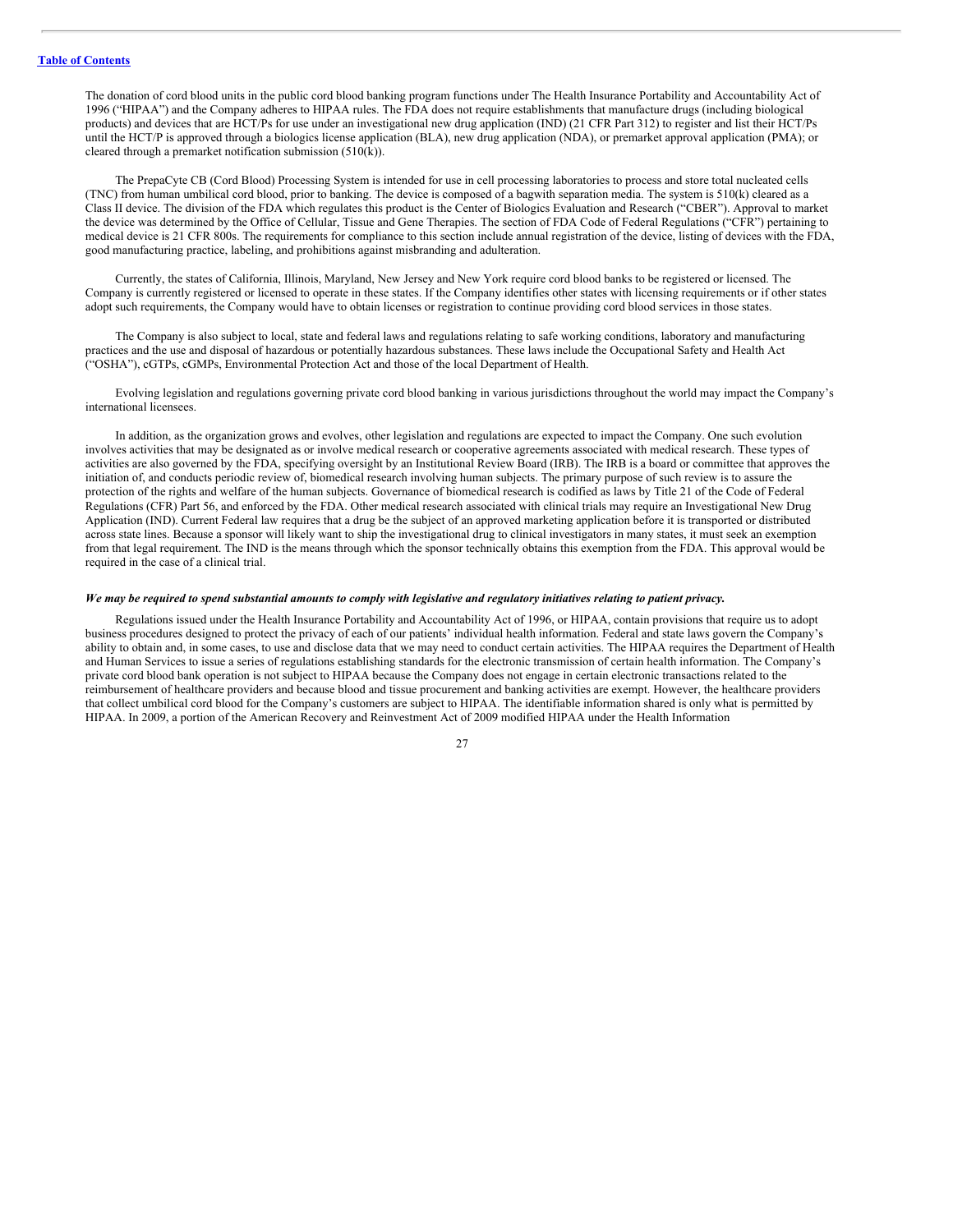Technology for Economic and Clinical Health Act ("HITECH Act"). While the Company is still not subject to HIPAA for the reasons stated above the Company may incur material expenses associated with compliance efforts. In addition, compliance may require management to spend substantial time and effort on compliance measures. If the Company fails to comply with HIPAA, it is possible it could suffer criminal and civil penalties. The civil penalties could include monetary penalties ranging from \$100 per violation to \$1.5 million depending on the level of violation.

## *Our failure to comply with laws related to hazardous materials could materially harm us.*

We are subject to state and federal laws regulating the protection of employees who may be exposed to hazardous material and regulating the proper handling and disposal of that material. There are inherent risks in connection with the handling, storage, disposal, distribution, and/or use of the specimens. Although we believe that our safety procedures for handling and disposing of such materials comply with the standards prescribed by federal, state and local regulation and regulations of foreign jurisdictions, the risk of accidental contamination or injury from these materials cannot be completely eliminated. Individuals who use or come in contact with the specimens may file claims related to their use and these claims could result in litigation that could be expensive to defend or result in judgements that exceed our resources and our insurance coverage. Any such litigations and judgement could adversely affect our business, financial condition and results of operations. Although we believe we are in compliance with all applicable laws, a violation of such laws, or the future enactment of more stringent laws or regulations, could subject us to liability, or require us to incur costs that would have an adverse effect on us.

#### **Risks Related to International Operations**

#### Our international operations are subject to risk and we may not be able to successfully protect our intellectual property.

International licenses of our technology and services account for a portion of our income and our international growth may be limited if we are unable to successfully manage our international activities. We are subject to a number of challenges that relate to our international business activities. Our growth and future license income and return on investments from these sources will be impacted by these challenges, which include:

- failure of local laws to provide the same degree of protection against infringement of our intellectual property rights;
- certain laws and business practices that could prevent our business from operating or favor local competitors, which could slow or limit our growth in international markets;
- entering into licensing agreements with organizations capable of undertaking and sustaining operations;
- the expense of entering into licensing and investment arrangements in new foreign markets;
- changes in local political, economic, social, and labor conditions, which may adversely affect our business;
- risks associated with trade restrictions and foreign import requirements, including the importation and exportation of our solutions, as well as changes in trade, tariffs, restrictions or requirements;
- heightened risks of unethical, unfair or corrupt business practices, actual or claimed, in certain geographies;
- fluctuations in currency exchange rates, which may make doing business with us less appealing as our contracts are generally denominated in U.S. dollars;
- greater difficulty in enforcing contracts;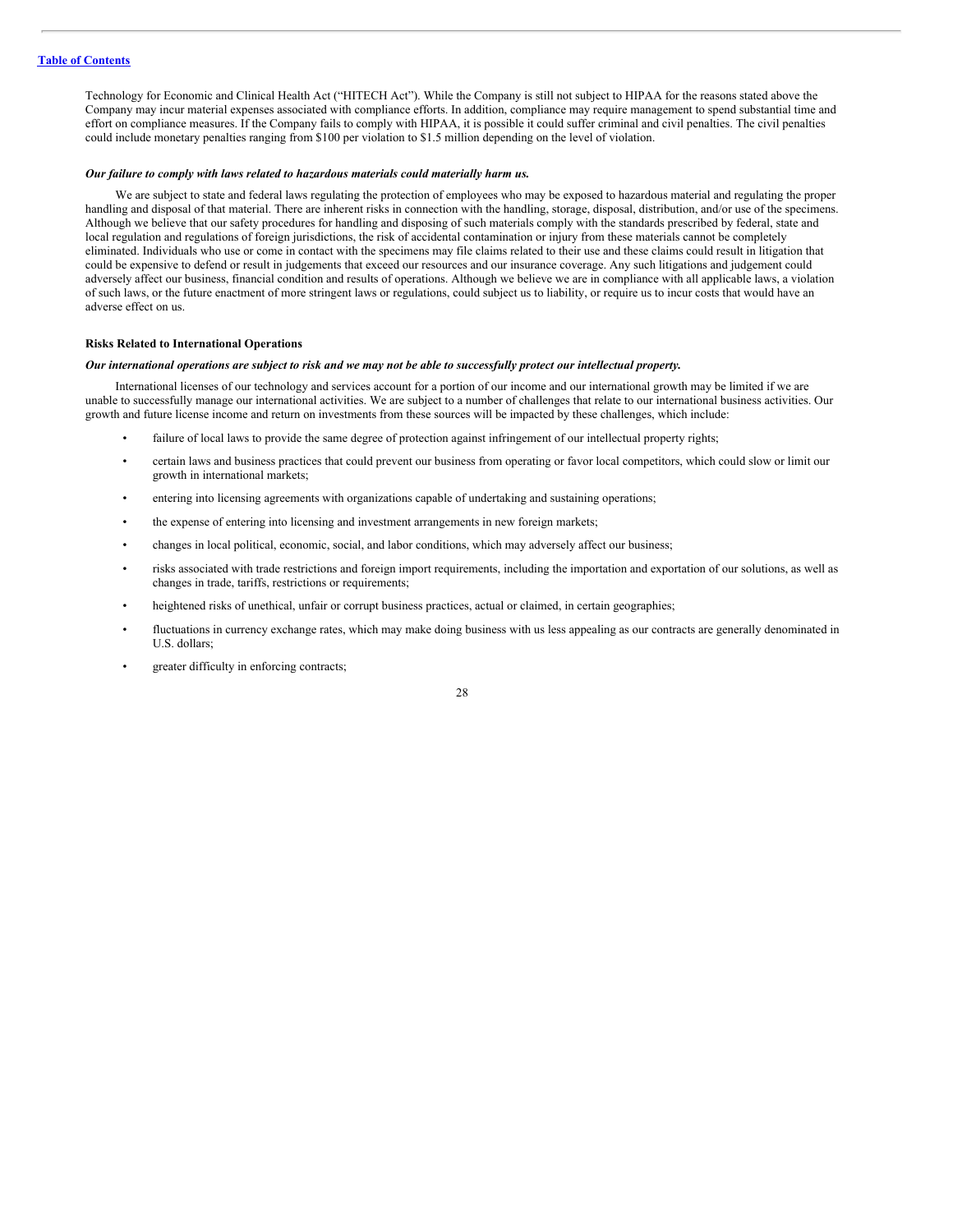- lack of brand awareness that can make commercializing our products more difficult and expensive;
- management communication and integration problems resulting from cultural differences and geographic dispersion;
- the uncertainty and limitation of protection for intellectual property rights in some countries;
- potentially different pricing environments, longer payment cycles in some countries, increased credit risk, and higher levels of payment fraud;
- uncertainty regarding liability for products and services, including uncertainty as a result of local laws and lack of legal precedent;
- different employee/employer relationships, existence of workers' councils and labor unions, and other challenges caused by distance, language, and cultural differences, making it harder to do business in certain jurisdictions; and
- compliance with complex foreign and U.S. laws and regulations applicable to international operations may increase the cost of doing business in international jurisdictions. These numerous and sometimes conflicting laws and regulations include internal control and disclosure rules, data privacy requirements, research ethics and compliance laws, anti-corruption laws, and anti- competition regulations, among others. Violations of these laws and regulations could result in fines and penalties, criminal sanctions against us, our officers, or our employees, prohibitions on the conduct of our business and on our ability to offer our products and services in one or more countries, and could also materially affect our brand, our international expansion efforts, our ability to attract and retain employees, our business, and our operating results.

The occurrence of any one of these risks could harm our international business and, consequently, our results of operations. Additionally, operating in international markets requires significant management attention and financial resources. We cannot be certain that the investment and additional resources required to operate in other countries will produce desired levels of revenue or profitability.

## *We are subject to the Foreign Corrupt Practices Act.*

The Foreign Corrupt Practices Act ("FCPA"), prohibits any U.S. individual or business from paying, offering, or authorizing payment or offering of anything of value, directly or indirectly, to any foreign official, political party or candidate for the purpose of influencing any act or decision of the foreign entity in order to assist the individual or business in obtaining or retaining business. The FCPA also obligates companies whose securities are listed in the United States to comply with accounting provisions requiring the company to maintain books and records that accurately and fairly reflect all transactions of the corporation, including international subsidiaries, and to devise and maintain an adequate system of internal accounting controls for international operations. Activities that violate the FCPA, even if they occur wholly outside the United States, can result in criminal and civil fines, imprisonment, disgorgement, oversight, and debarment from government contracts.

## The Company's business may be impacted by political events, international trade disputes, war, terrorism, natural disasters, public health issues, *industrial accidents and other business interruptions.*

Political events, international trade disputes, war, terrorism, natural disasters, public health issues, industrial accidents and other business interruptions, such as the current Ukrainian-Russian conflict could harm or disrupt international commerce and the global economy, and could have a material adverse effect on the Company and its customers, suppliers, cellular network carriers and other partners. International trade disputes could result in tariffs and other protectionist measures that could adversely affect the Company's business.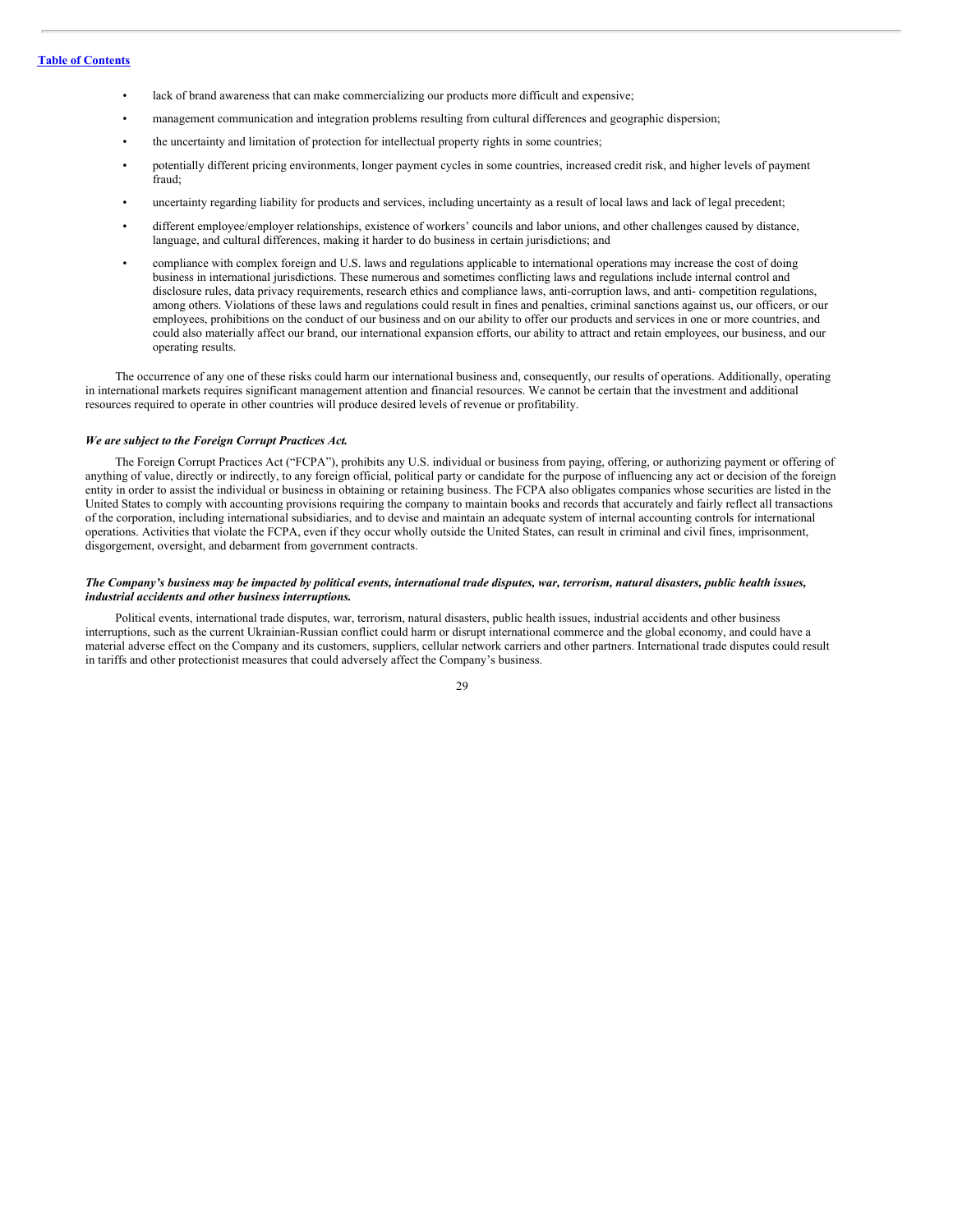Already the Ukrainian-Russian conflict has caused market volatility, a sharp increase in certain commodity prices, such as wheat and oil, and an increasing number and frequency of cybersecurity threats. So far, we have not experienced any direct impact from the conflict and, as our business is conducted primarily in the United States, we are probably less vulnerable than companies with international operations. Nevertheless, we will continue to monitor the situation carefully and, if necessary, take action to protect our business, operations and financial condition.

## **Risks Related to Information Technology**

#### Our information systems are critical to our business, and a failure of those systems could materially harm us.

We depend on our ability to store, retrieve, process and manage a significant amount of information. If our information systems fail to perform as expected, or if we suffer an interruption, malfunction or loss of information processing capabilities, it could have a material adverse effect on our business.

## If we experience a significant breach of data security or disruption in our information systems, our business could be adversely affected.

We rely on various information systems to manage our operations and to store information, including sensitive data such as confidential business information and personally identifiable information. These systems have been and continue to be vulnerable to interruption or malfunction, including due to events beyond our control, and to unauthorized access, computer hackers, ransomware, viruses, and other security problems. Failure of these systems or any significant breach of our data security could have an adverse effect on our business and may materially adversely affect our operating results and financial condition.

Data security breaches could result in loss or misuse of information, which could, in turn, result in potential regulatory actions or litigation, including material claims for damages, compelled compliance with breach notification laws, interruption to our operations, damage to our reputation or could otherwise have a material adverse effect on our business, financial condition and operating results. Companies throughout our industry have been increasingly subject to a wide variety of security incidents, cyber-attacks and other attempts to gain unauthorized access to networks or sensitive information. While we have implemented and continue to implement cybersecurity safeguards and procedures, these safeguards have been vulnerable to attack. As cyber threats continue to evolve, we may be required to expend additional resources to enhance our cybersecurity measures or to investigate or remediate any vulnerabilities or breaches.

Although we maintain insurance to protect ourselves in the event of a breach or disruption of certain of our information systems, we cannot ensure that the coverage is adequate to compensate for any damages that may be incurred.

## Increasing use of social media could give rise to liability, breaches of data security, or reputational damage.

We and our employees are increasingly utilizing social media tools as a means of communication both internally and externally. Despite our efforts to monitor evolving social media communication guidelines and comply with applicable rules, there is risk that the use of social media by us or our employees to communicate about our products or business may cause us to be found in violation of applicable laws and regulations. In addition, our employees may knowingly or inadvertently make use of social media in ways that may not comply with our social media policy or other legal or contractual requirements, which may give rise to liability, lead to the loss of trade secrets or other intellectual property, or result in public exposure of personal information of our employees, clinical trial patients, customers, and others. Furthermore, negative posts or comments about us or our products in social media could seriously damage our reputation, brand image, and goodwill.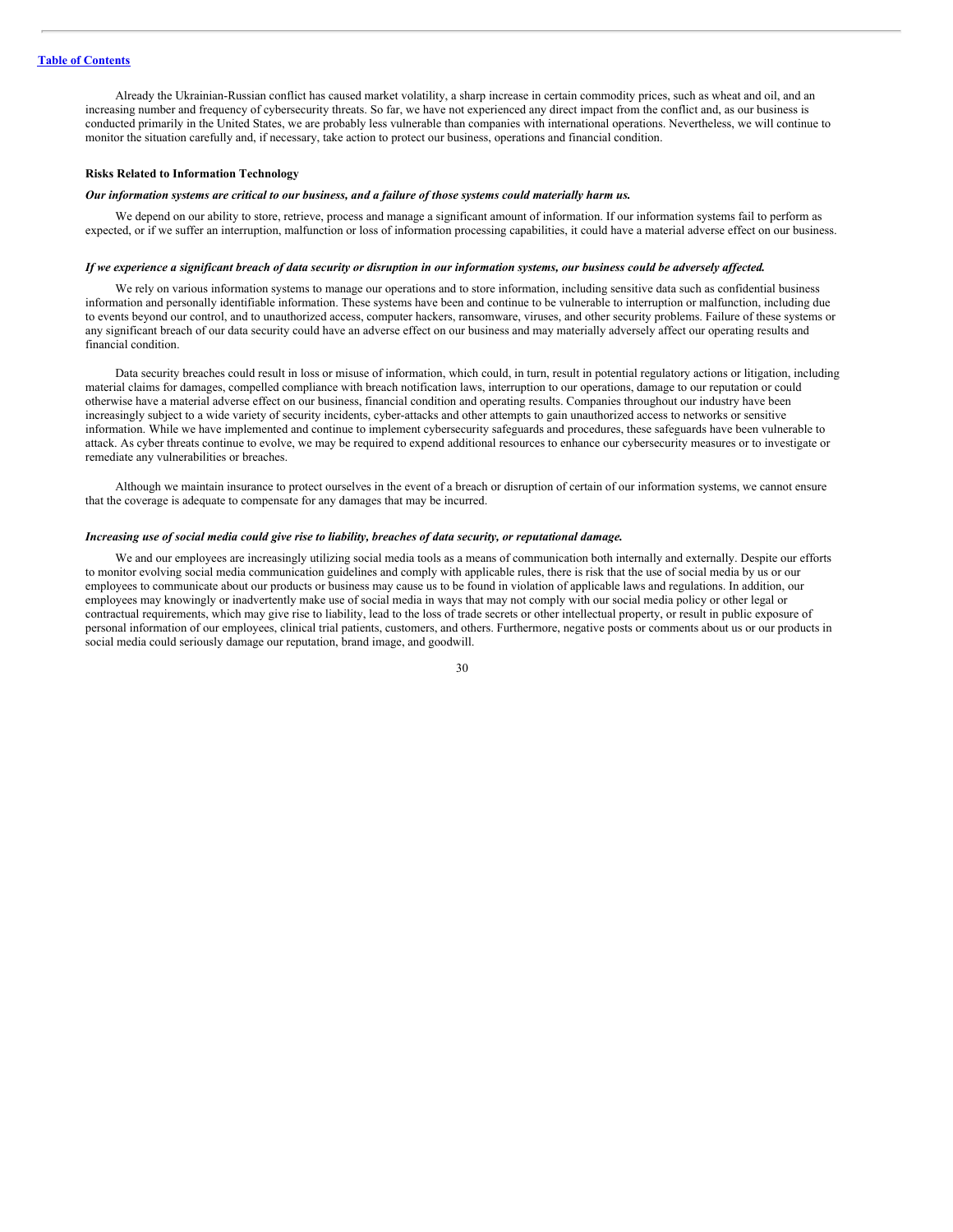## Some of our products contain open source software, which may pose particular risks to our proprietary software, technologies, products and services *in a manner that could harm our business.*

We use open source software in our products and anticipate using open source software in the future. The terms of many open source licenses to which we are subject have not been interpreted by U.S. or foreign courts, and there is a risk that open source software licenses could be construed in a manner that imposes unanticipated conditions or restrictions on our ability to provide or distribute our products or services. Additionally, we could face claims from third parties claiming ownership of, or demanding release of, the open source software or derivative works that we developed using such software, which could include proprietary source code, or otherwise seeking to enforce the terms of the applicable open source license. These claims could result in litigation and could require us to make our software source code freely available, purchase a costly license or cease offering the implicated products or services unless and until we can re-engineer them to avoid infringement. Thisre-engineering process could require us to expend significant additional research and development resources, and we cannot guarantee that we will be successful.

Additionally, the use of certain open source software can lead to greater risks than use of third-party commercial software, as open source licensors generally do not provide warranties or controls on the origin of software. There is typically no support available for open source software, and we cannot ensure that the authors of such open source software will implement or push updates to address security risks or will not abandon further development and maintenance. Many of the risks associated with the use of open source software, such as the lack of warranties or assurances of title or performance, cannot be eliminated, and could, if not properly addressed, negatively affect our business. We have processes to help alleviate these risks, including a review process for screening requests from our developers for the use of open source software, but we cannot be sure that all open source software is identified or submitted for approval prior to use in our products. Any of these risks could be difficult to eliminate or manage, and, if not addressed, could adversely affect our business, financial condition and results of operations.

## **Risks Related to Intellectual Property**

#### *We may not be able to protect our intellectual property rights throughout the world.*

Filing, prosecuting and defending patents on our product candidates throughout the world could be expensive. Competitors may use our technologies in jurisdictions where we have not obtained patent protection to develop their own products and further may export otherwise infringing products to territories where we have patent protection, but enforcement is not as strong as that in the United States. These products may compete with our products in jurisdictions where we do not have any issued patents and our patent claims or other intellectual property rights may not be effective or sufficient to prevent them from so competing. We do not have any registered patents. Many companies have encountered significant problems in protecting and defending intellectual property rights in foreign jurisdictions. The legal systems of certain countries, particularly certain developing countries, do not favor the enforcement of patents and other intellectual property protection, which could make it difficult for us to stop the infringement of our patents or marketing of competing products in violation of our proprietary rights generally. Proceedings to enforce our patent rights in foreign jurisdictions could result in substantial cost and divert our efforts and attention from other aspects of our business.

If we are unable to protect our intellectual property from use by third parties, our ability to compete in the market will be harmed. There can be no assurance that we will not become subject to future patent infringement claims or litigation in a court of law, interference proceedings, or opposition to a patent granted in a foreign jurisdiction. The defense and prosecution of such intellectual property claims are costly, time-consuming, divert the attention of management and technical personnel and could result in substantial cost and uncertainty regarding our future viability. Future litigation or regulatory proceedings, which could result in substantial cost and uncertainty, may also be necessary to enforce our patent or other intellectual property rights or to determine the scope and validity of other parties' proprietary rights. Any public announcements related to such litigation or regulatory proceedings that we initiate, or that are initiated or threatened against us by our competitors, could adversely affect the price of our common stock. We also rely upon trade secrets, technical know-how and continuing technological innovation to develop and maintain our competitive position, and we typically require our employees, consultants and advisors to execute confidentiality and assignment of inventions agreements in connection with their employment, consulting or advisory relationships. There can be no assurance, however, that these agreements will not be breached or that we will have adequate remedies for any breach. Failure to protect our intellectual property would limit our ability to produce and/or market our products in the future and would likely have an adverse effect on the revenues generated by the sale or license of such intellectual property.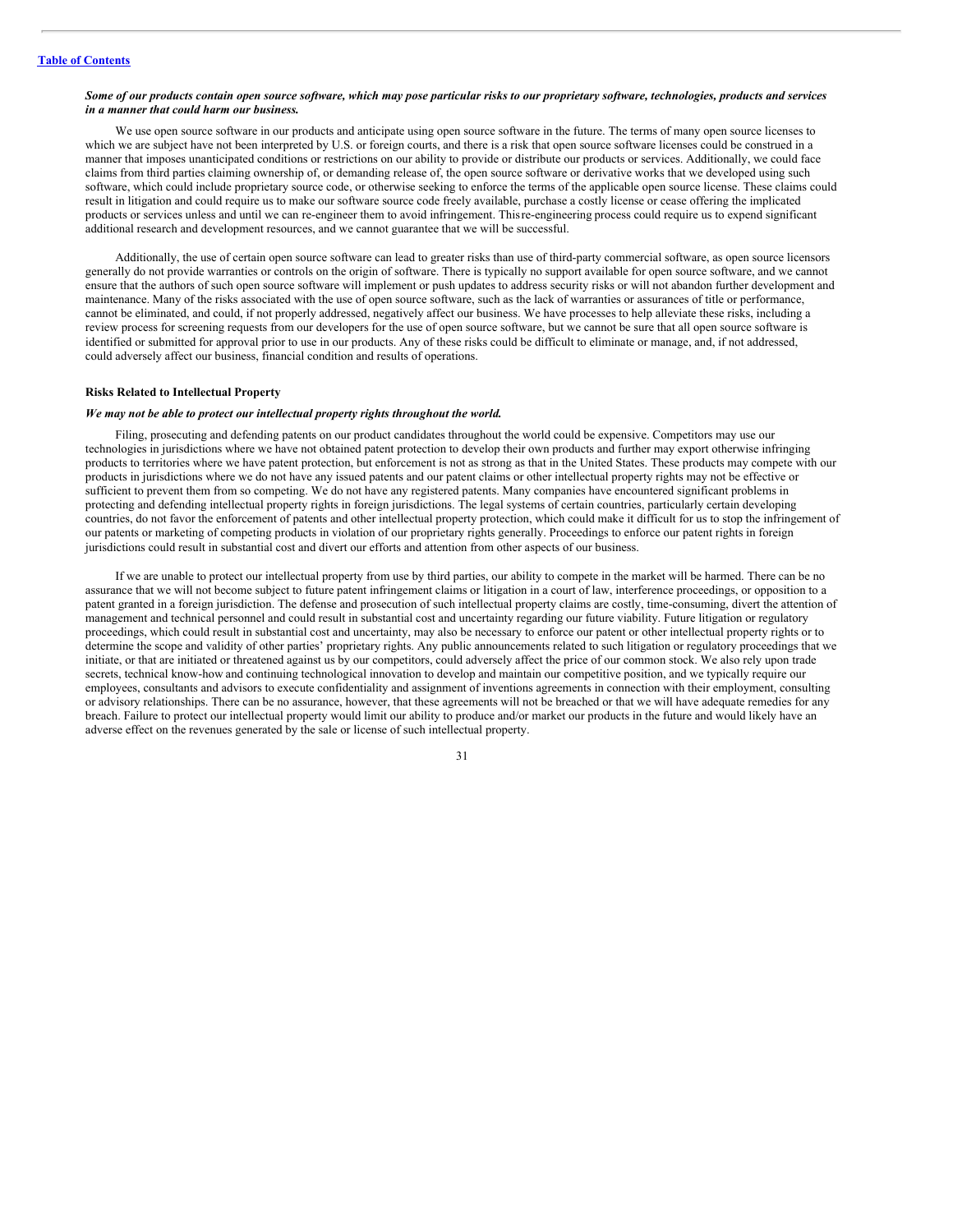## We may become subject to third parties' claims alleging infringement of their patents and proprietary rights, which could be costly, time consuming, *and prevent the use of our technology solution.*

We cannot assure you that third parties will not claim our current or future products or services infringe their intellectual property rights. Any such claims, with or without merit, could cause costly litigation that could consume significant management time. As the number of product and services offerings in our market increases and functionalities increasingly overlap, companies such as ours may become increasingly subject to infringement claims. These claims also might require us to enter into royalty or license agreements. If required, we may not be able to obtain such royalty or license agreements or obtain them on terms acceptable to us.

## If our security measures are breached, or if our services are subject to attacks that degrade or deny the ability of users to access our platforms, our platforms and applications may be perceived as not being secure, customers and suppliers may curtail or stop using our services, and we may incur *significant legal and financial exposure.*

Our storage systems and the network infrastructure that are hosted by third-party providers involve the storage and transmission of healthcare data as well as proprietary information about organizations and programs, and security breaches could expose us to a risk of loss of this information, litigation, and potential liability. Our security measures may be breached due to the actions of outside parties, employee error, malfeasance, security flaws in the thirdparty hosting service that we rely upon, or any number of other reasons and, as a result, an unauthorized party may obtain access to our suppliers' or customers' data. Although we have never had any breach of data in our third-party provider's environment, any future breach or unauthorized access could result in significant legal and financial exposure, damage to our reputation, and a loss of confidence in the security of our platforms and applications that could potentially have an adverse effect on our business. Because the techniques used to obtain unauthorized access, disable or degrade service, or sabotage systems change frequently and often are not recognized until launched against a target, we may be unable to anticipate these techniques or to implement adequate preventative measures on a timely basis. If an actual or perceived breach of our security occurs, the market perception of the effectiveness of our security measures could be harmed and we could lose suppliers and customers and we may have difficulty obtaining merchant processors or insurance coverage essential for our operations.

## **Risks Related to being a Public Company**

#### *We incur significant costs and demands as a result of operating as a public company.*

We incur significant legal, accounting and other expenses to meet our obligations as a publicly traded company. In addition, the Sarbanes-Oxley Act, the Dodd-Frank Act, the listing requirements of the Nasdaq Stock Market and the NYSE American and other applicable securities rules and regulations impose various requirements on public companies, including establishment and maintenance of effective disclosure and financial controls and corporate governance practices. Stockholder activism, the current political environment and the current high level of government intervention and regulatory reform may lead to substantial new regulations and disclosure obligations, which may lead to additional compliance costs and impact the manner in which we operate our business in ways that are not currently anticipated. Our management and other personnel need to devote a substantial amount of time to these compliance initiatives. Moreover, these rules and regulations increase our legal and financial compliance costs and will make some activities more time-consuming and costly. For example, these rules and regulations may make it difficult and expensive for us to maintain director and officer liability insurance coverage. As a result, it may be more difficult for us to attract and retain qualified individuals to serve on our board of directors or as our executive officers, which may adversely affect investor confidence in us and could cause our business or stock price to suffer.

## If we fail to maintain an effective system of internal control over financial reporting in the future, we may not be able to accurately report our financial condition, results of operations or cash flows, which may adversely affect investor confidence in us and, as a result, the value of our *common stock.*

The Sarbanes-Oxley Act of 2002 requires, among other things, that we maintain effective internal controls for financial reporting and disclosure controls and procedures. We are required, under Section 404 of the Sarbanes-Oxley Act, to furnish a report by management on, among other things, the effectiveness of our internal control over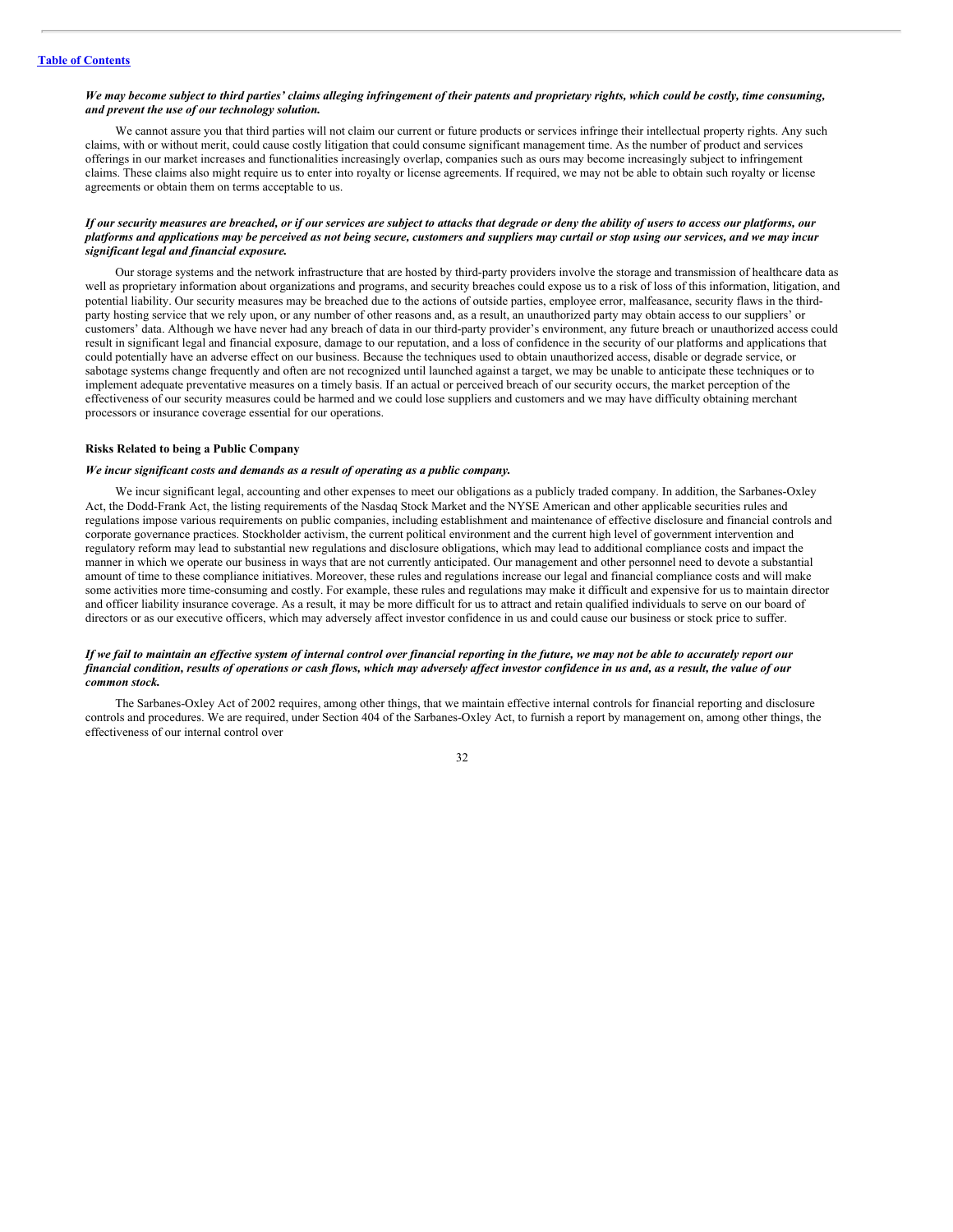financial reporting. This assessment includes disclosure of any material weaknesses identified by our management in our internal control over financial reporting. A material weakness is a deficiency, or combination of deficiencies, in internal control over financial reporting that results in more than a reasonable possibility that a material misstatement of annual or interim financial statements will not be prevented or detected on a timely basis. Section 404 of the Sarbanes-Oxley Act also requires, subject to an exemption for so long as we remain a "smaller reporting company," an attestation from our independent registered public accounting firm on the effectiveness of our internal control over financial reporting.

#### *Our disclosure controls and procedures may not prevent or detect all errors or acts of fraud.*

Our disclosure controls and procedures are designed to reasonably assure that information required to be disclosed by us in reports we file or submit under the Exchange Act is accumulated and communicated to management, recorded, processed, summarized and reported within the time periods specified in the rules and forms of the SEC. We believe that any disclosure controls and procedures or internal controls and procedures, no matter how well conceived and operated, can provide only reasonable, not absolute, assurance that the objectives of the control system are met. These inherent limitations include the realities that judgments in decision-making can be faulty, and that breakdowns can occur because of simple error or mistake. Additionally, controls can be circumvented by the individual acts of some persons, by collusion of two or more people or by an unauthorized override of the controls. Accordingly, because of the inherent limitations in our control system, misstatements or insufficient disclosures due to error or fraud may occur and not be detected.

#### Increasing scrutiny and changing expectations from investors, customers, and governments with respect to Environmental, Social and Governance *("ESG") policies and practices may cause us to incur additional costs or expose us to additional risks.*

There has been increasing public focus and scrutiny from investors, governmental and nongovernmental organizations, and customers on corporate ESG practices. Our ESG practices may not meet the standards of all of our stakeholders and advocacy groups may campaign for further changes. A failure, or perceived failure, to respond to expectations of all parties could cause harm to our business and reputation and have a negative impact on the market price of our securities. New government regulations could also result in new regulations and new or more stringent forms of ESG oversight and disclosures which may lead to increased expenditures for sustainability initiatives.

## Our principal stockholders and management own a significant percentage of our stock and will be able to exert significant control over matters *subject to stockholder approval.*

Based upon shares of common stock outstanding as of February 28, 2022, our executive officers, directors, 5% stockholders (known to us through publicly available information) and their affiliates beneficially owned approximately 49% of our voting stock. Therefore, these stockholders have the ability to substantially influence us through this ownership position. For example, these stockholders, if they choose to act together, may be able to influence the election of directors, amendments of our organizational documents, or approval of any merger, sale of assets, or other major corporate transaction. This concentration of voting power could delay or prevent an acquisition of our company on terms that other stockholders may desire.

## We may become subject to securities class action litigation, which can be expensive, divert management attention, and, if resolved unfavorably, expose *us to significant liabilities.*

We may become subject to litigation in the future that could result in substantial costs and a diversion of management's resources and attention. In addition, any adverse determination from future litigation could expose us to significant liabilities, which could have a material adverse effect on our business, financial condition, and results of operations.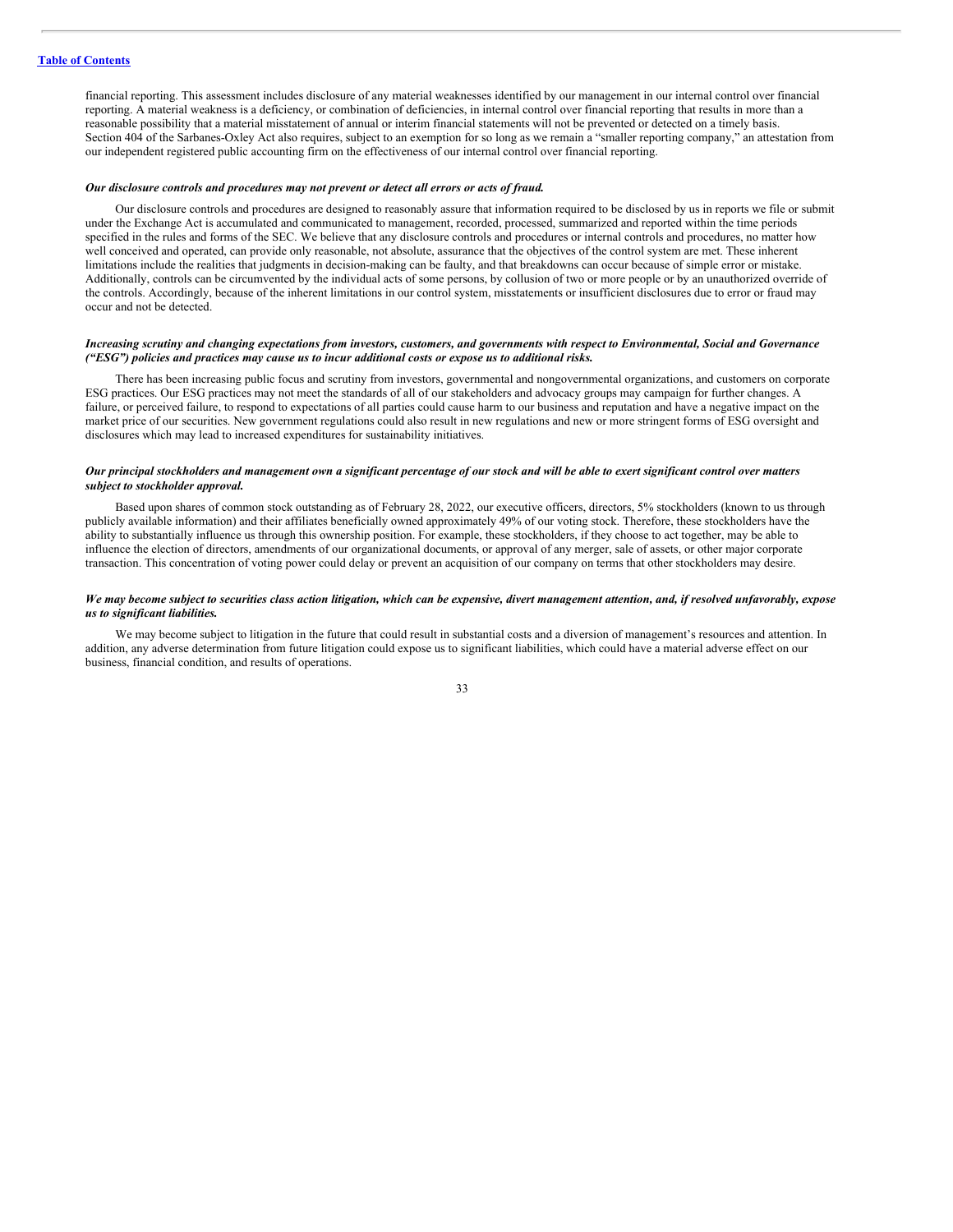## We are a "smaller reporting company" and, as a result of the reduced disclosure and governance requirements applicable to smaller reporting *companies, our common stock may be less attractive to investors.*

We are a "smaller reporting company," meaning that we have a public float of less than \$250 million, have annual revenues of less than \$100 million during the most recently completed fiscal year and the value of our voting and nonvoting common stock held by non-affiliates on the last business day of our second fiscal quarter in that fiscal year is less than \$700.0 million. As a "smaller reporting company," we are subject to lesser disclosure obligations in our SEC filings compared to other issuers. Specifically, "smaller reporting companies" are able to provide simplified executive compensation disclosures in their filings, are exempt from the provisions of Section 404(b) of the Sarbanes-Oxley Act requiring that independent registered public accounting firms provide an attestation report on the effectiveness of internal control over financial reporting and have certain other decreased disclosure obligations in their SEC filings, including, among other things, only being required to provide two years of audited financial statements in annual reports. Decreased disclosures in our SEC filings due to our status a "smaller reporting company" may make it harder for investors to analyze our operating results and financial prospects.

## *We are responsible for the indemnification of our of icers and directors.*

Should our officers and/or directors require us to contribute to their defense, we may be required to spend significant amounts of our capital. Our certificate of incorporation, as amended, and bylaws, as amended, also provide for the indemnification of our directors, officers, employees, and agents, under certain circumstances, against attorney's fees and other expenses incurred by them in any litigation to which they become a party arising from their association with or activities on behalf of our company. This indemnification policy could result in substantial expenditures, which we may be unable to recoup. If these expenditures are significant or involve issues which result in significant liability for our key personnel, we may be unable to continue operating as a going concern.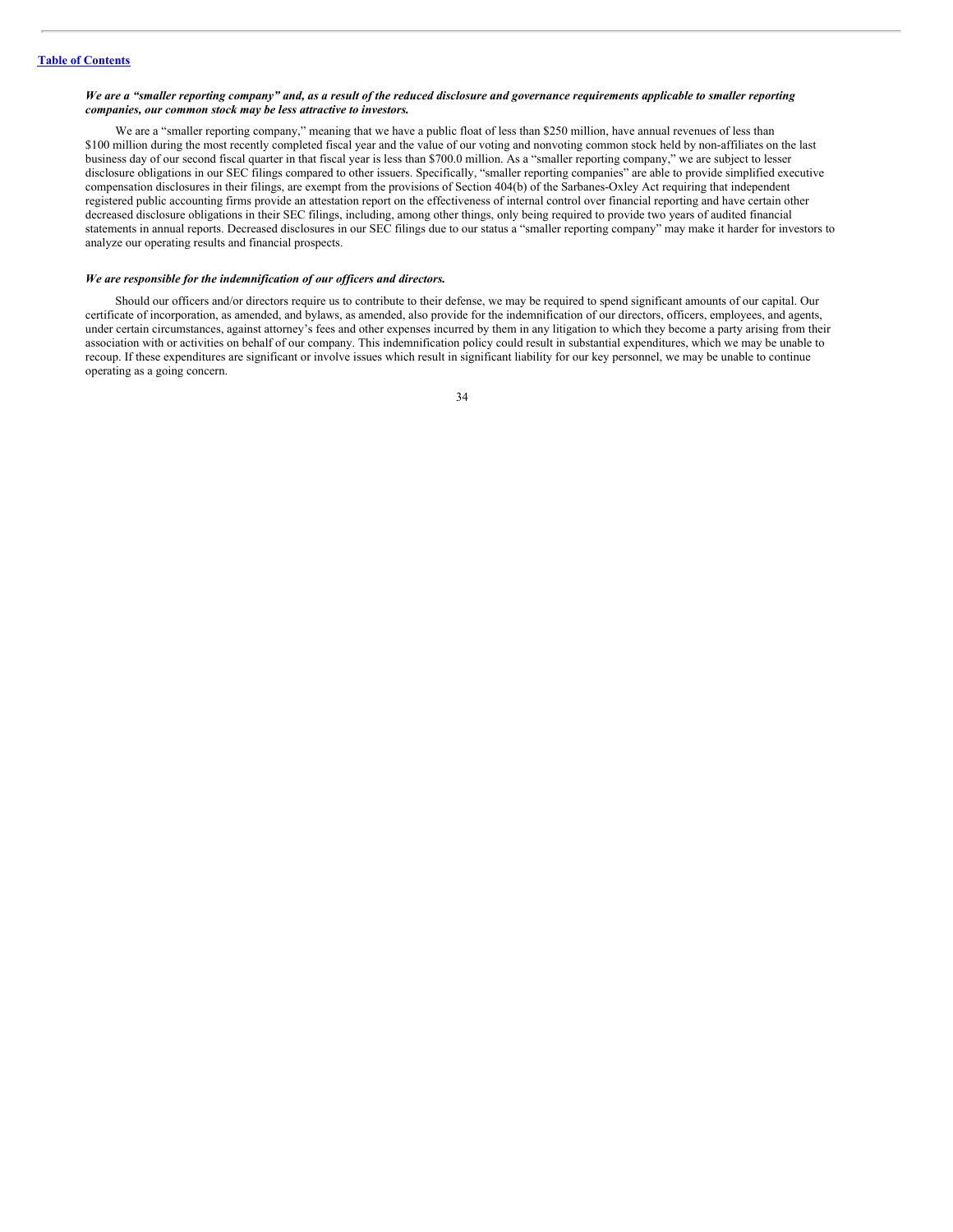## Certain provision of our charter, bylaws and Delaware law may delay, defer or prevent a tender offer or takeover attempt that public stockholders *might consider in their best interest.*

Certain provisions of Delaware law, our certificate of incorporation and our bylaws could have the effect of delaying, deferring or discouraging another party from acquiring control of us. These provisions, which are summarized below, are expected to discourage certain types of coercive takeover practices and inadequate takeover bids. These provisions are also designed, in part, to encourage persons seeking to acquire control of us to first negotiate with our board of directors.

*Certificate of Incorporation and Bylaws.* Our certificate of incorporation and bylaws include provisions that:

- authorize the board of directors to issue, without stockholder approval, blank-check preferred stock that, if issued, could operate as a "poison pill" to dilute the stock ownership of a potential hostile acquirer to prevent an acquisition that is not approved by the board of directors;
- establish advance notice requirements for stockholder nominations of directors and for stockholder proposals that can be acted on at stockholder meetings;
- limit who may call stockholder meetings;
- require that any action to be taken by our stockholders be effected at a duly called annual or special meeting and not by written consent;
- provide that the board may increase the size of our board of directors and authorize the board to fill any vacancies on our board of directors by a majority of directors then in office;
- authorize us to indemnify officers and directors against losses that they may incur in investigations and legal proceedings resulting from their services to us, which may include services in connection with takeover defense measures; and
- establish the Court of Chancery of the State of Delaware, unless the Corporation consents to an alternative forum, as the sole and exclusive forum for certain for any current or former shareholder (including a current or former beneficial owner) to bring any claim relating to an internal matter, other than as to any claim as to which the Court of Chancery determines that there is an indispensable party not subject to the jurisdiction of the Court of Chancery (and the indispensable party does not consent to the personal jurisdiction of the Court of Chancery within ten days following such determination). Section 27 of the Exchange Act creates exclusive federal jurisdiction over all suits brought to enforce any duty or liability created by the Exchange Act or the rules and regulations thereunder. As a result, the exclusive forum provision will not apply to suits brought to enforce any duty or liability created by the Exchange Act or any other claim for which the federal courts have exclusive jurisdiction. Section 22 of the Securities Act creates concurrent jurisdiction for federal and state courts over all suits brought to enforce any duty or liability created by the Securities Act or the rules and regulations thereunder. As a result, the exclusive forum provision will not apply to suits brought to enforce any duty or liability created by the Securities Act or any other claim for which the federal and state courts have concurrent jurisdiction.

*Delaware anti-takeover statute.* We are subject to the provisions of Section 203 of the DGCL regulating corporate takeovers. In general, Section 203 prohibits a publicly-held Delaware corporation from engaging, under certain circumstances, in a business combination with an interested stockholder for a period of three years following the date the person became an interested stockholder unless:

- prior to the date of the transaction, the board of directors of the corporation approved either the business combination or the transaction which resulted in the stockholder becoming an interested stockholder; or
- upon completion of the transaction that resulted in the stockholder becoming an interested stockholder, the interested stockholder owned at least 85% of the voting stock of the corporation outstanding at the time the transaction commenced, excluding for purposes of determining the voting stock outstanding, but not the outstanding voting stock owned by the interested stockholder, (1) shares owned by persons who are directors and also officers and (2) shares owned by employee stock plans in which employee participants do not have the right to determine confidentially whether shares held subject to the plan will be tendered in a tender or exchange offer; or at or subsequent to the date of the transaction, the business combination is approved by the board of directors of the corporation and authorized at an annual or special meeting of stockholders, and not by written consent, by the affirmative vote of at least 66-2/3% of the outstanding voting stock which is not owned by the interested stockholder.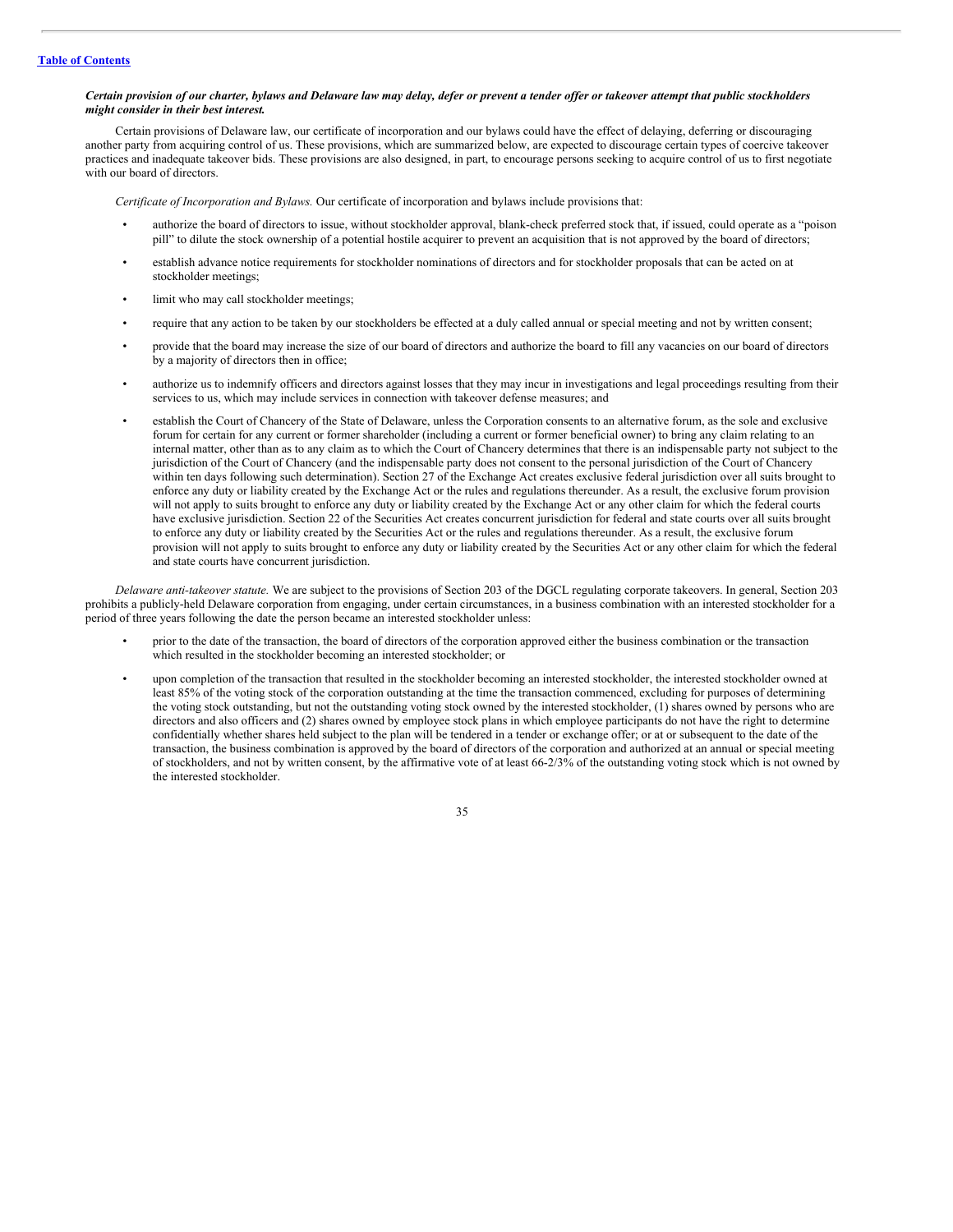Generally, a "business combination" includes a merger, asset or stock sale, or other transaction resulting in a financial benefit to the "interested stockholder" and an "interested stockholder" is a person who, together with affiliates and associates, owns or, within three years prior to the determination of interested stockholder status, did own 15% or more of a corporation's outstanding voting stock. We expect the existence of this provision to have an anti-takeover effect with respect to transactions our board of directors does not approve in advance. We also anticipate that Section 203 may discourage business combinations or other attempts that might result in a premium over the market price for the shares of common stock held by our stockholders. The provisions of DGCL, our certificate of incorporation and our bylaws could have the effect of discouraging others from attempting hostile takeovers and, as a consequence, they may also inhibit temporary fluctuations in the market price of our common stock that often result from actual or rumored hostile takeover attempts. These provisions may also have the effect of preventing changes in our management. It is possible that these provisions could make it more difficult to accomplish transactions that stockholders may otherwise deem to be in their best interests.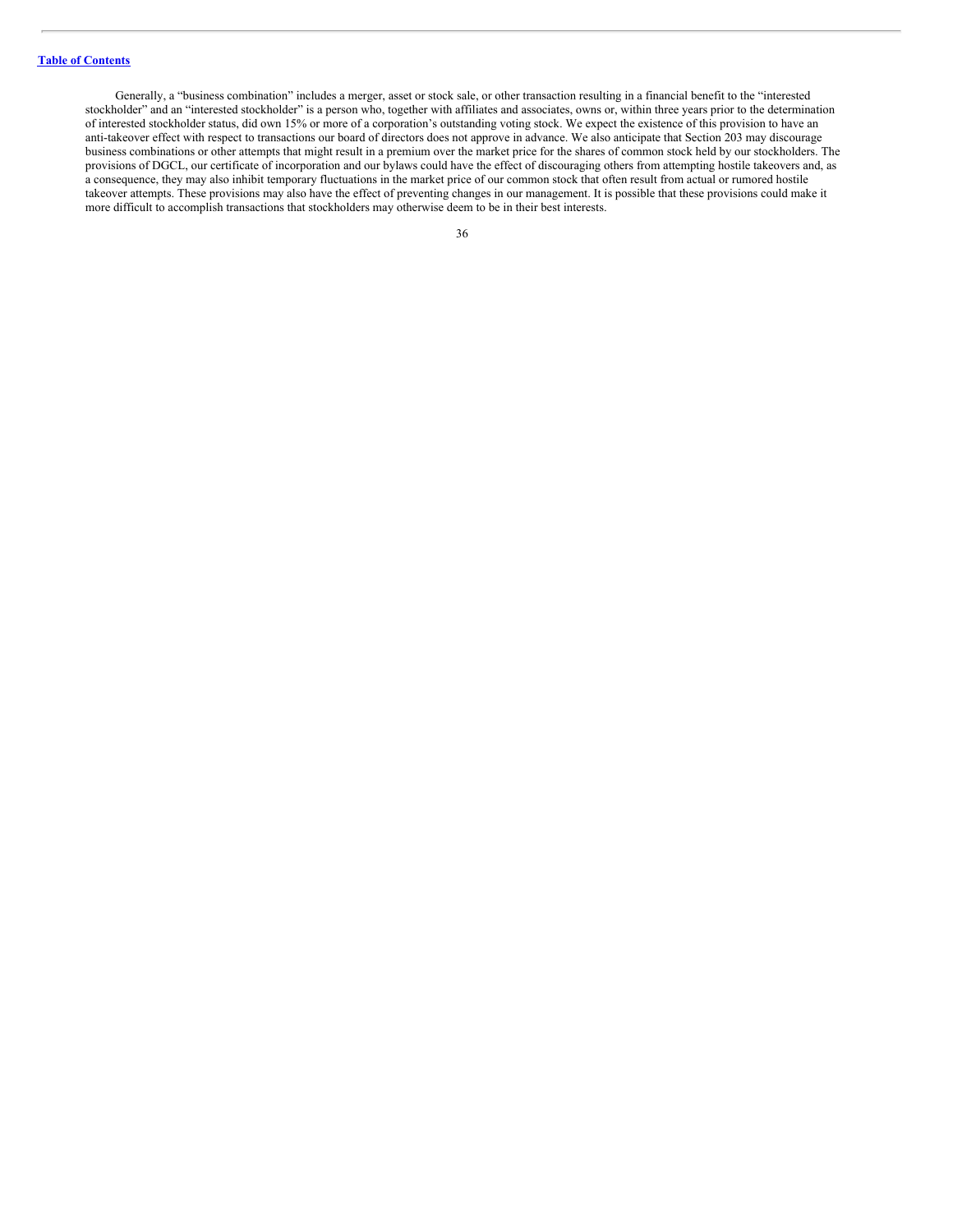## <span id="page-34-0"></span>**USE OF PROCEEDS**

The net proceeds to be received by us from the sale of Notes in this offering, after deducting underwriting discounts and commissions, the management fee and other offering expenses payable by us, are estimated to be approximately \$ \_\_\_\_\_\_ (or \$ if the underwriters' option to purchase additional Notes is exercised in full). additional Notes is exercised in full).

We intend to use the net proceeds from this offering to pay for capital improvements and expenses associated with the Company's infusion clinic (the opening of which is subject to the submission of an IND and FDA approval); to fund clinical trials related to the Duke Agreement; to develop biopharmaceutical manufacturing capabilities related to MSCs; for capital expenditures for software enhancements, purchases of property (including for the purchase of the New Facility) and equipment and other obligations under the Duke Agreement; to develop the Company's proposed ExtraVault business, for general corporate purposes; and potentially for dividend payments and repurchases of our common stock. Pending such use, the net proceeds from the sale of the Notes may be temporarily invested in short-term government securities and other low risk investments.

## <span id="page-34-1"></span>**DIVIDEND POLICY**

We have never paid cash dividends on our equity securities. Any future determination about the payment of dividends will be made at the discretion of our Board of Directors and will depend upon a number of factors, including, but not limited to, our earnings, if any, capital requirements, operating and financial conditions and on such other factors as our Board of Directors deems relevant.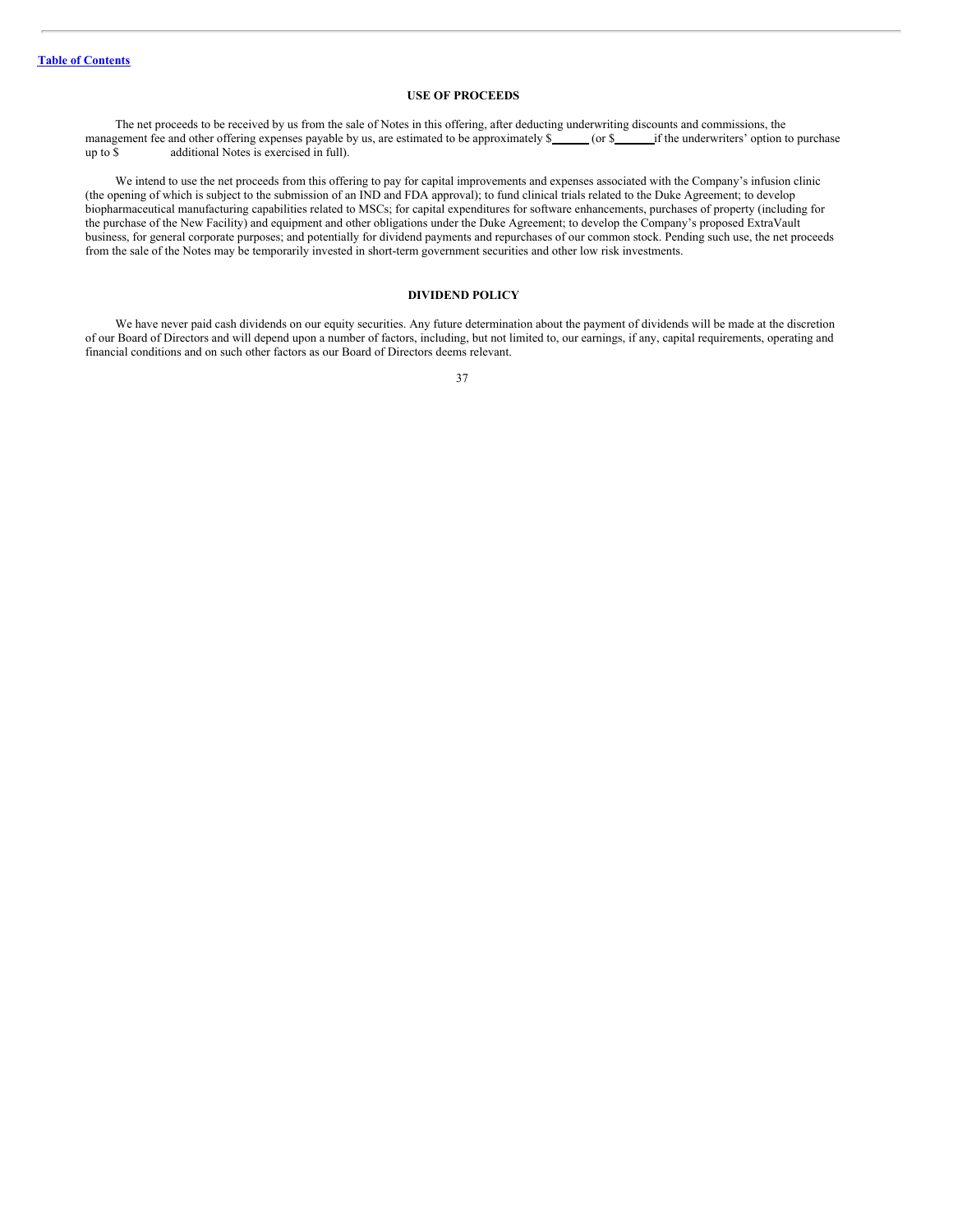## <span id="page-35-0"></span>**CAPITALIZATION**

The table below sets forth our cash and cash equivalents and our consolidated capitalization as of February 28, 2022:

- on an actual basis;
- on an as adjusted basis, after giving further effect to (i) the sale of the Notes in this offering (assuming no exercise of the underwriters' option to purchase additional Notes), after deducting underwriting discounts and commissions, the management fee and estimated offering expenses payable by us; and (ii) repayment of borrowings under the Credit Agreement.

You should read this table in conjunction with our consolidated financial statements and related notes incorporated by reference in this prospectus.

|                                                                             | February 28,   |             |
|-----------------------------------------------------------------------------|----------------|-------------|
|                                                                             | 2022           |             |
|                                                                             | Actual         | As Adjusted |
| Cash and cash equivalents                                                   | 2,144,631      | \$          |
| Marketable Securities                                                       | 472,369        |             |
| Current Portion of Note Payable                                             | 1,129,454      |             |
| Note payable, net of current portion and debt issuance costs                | S<br>610,938   |             |
| <b>Stockholders' Equity</b>                                                 |                |             |
| Preferred stock (\$.01 par value, 500,000 authorized and none issued and    |                |             |
| outstanding)                                                                |                |             |
| Series A Junior participating preferred stock (\$.01 par value, 20,000      |                |             |
| authorized and none issued and outstanding)                                 |                |             |
| Common stock (\$.01 par value, 20,000,000 authorized; 14,665,772 issued and |                |             |
| 8,490,898 outstanding)                                                      | 146,758        |             |
| Additional paid-in capital                                                  | 41,650,379     |             |
| Treasury stock, at cost                                                     | (21, 641, 714) |             |
| Accumulated deficit                                                         | (15,904,146)   |             |
| Total stockholders' equity                                                  | 4,251,277      |             |
| Total liabilities and stockholders equity (deficit)                         | \$54,808,298   |             |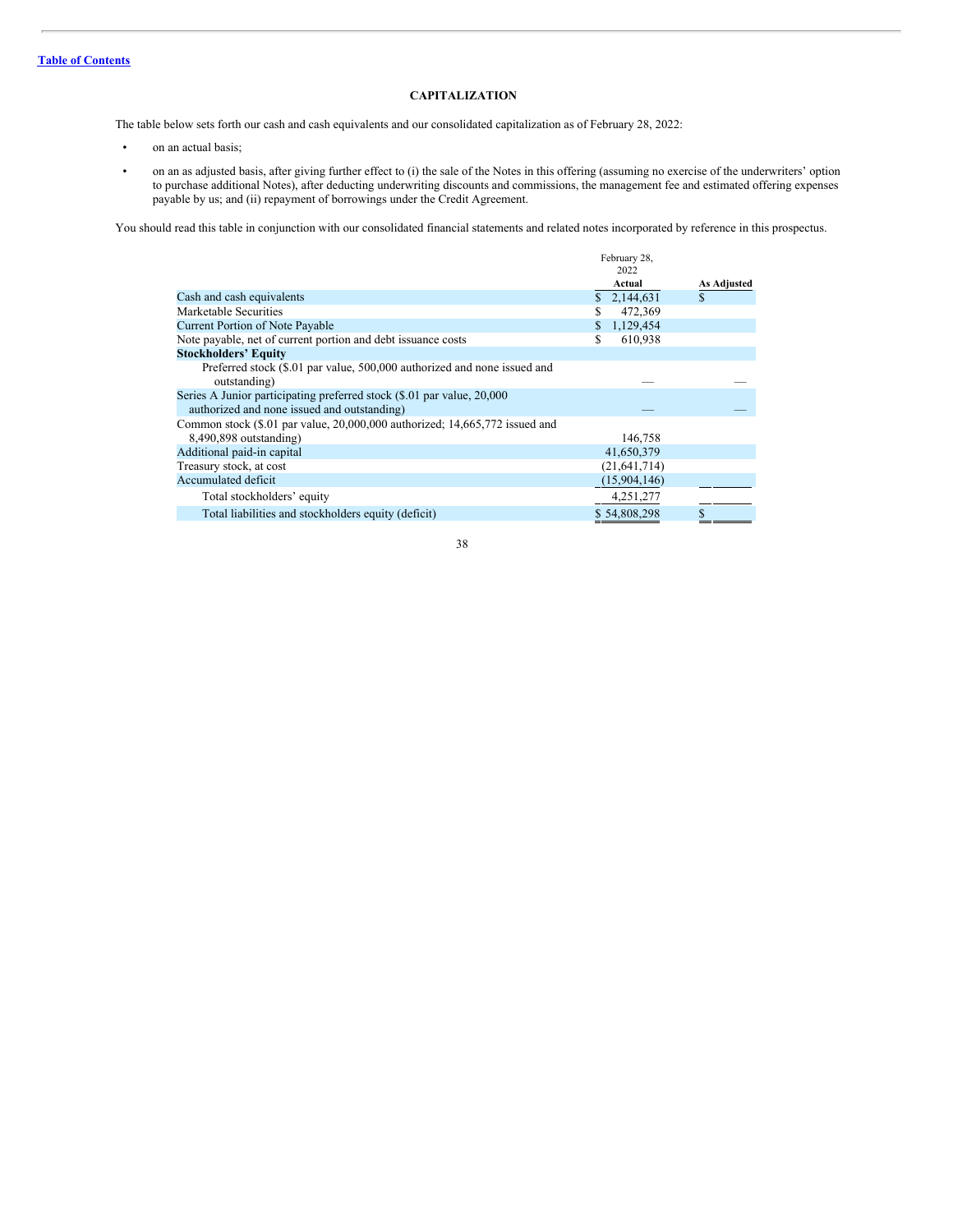# **DESCRIPTION OF OTHER INDEBTEDNESS**

On May 20, 2016, the Company entered into a Credit Agreement ("Credit Agreement") with Texas Capital Bank, National Association ("TCB") for a term loan of \$8.0 million in senior credit facilities. The proceeds of the term loan were used by the Company to fund repurchases of the Company's common stock. Subject to the terms of the Credit Agreement, on May 20, 2016, TCB advanced the Company \$100.00. On July 1, 2016, TCB advanced the remaining principal amount of \$7,999,900 per a promissory note dated May 20, 2016 between the Company and TCB.

On August 26, 2016, the Company entered into a First Amendment to Credit Agreement with TCB. Pursuant to terms of the First Amendment to Credit Agreement, on August 26, 2016, TCB made an additional advance to the Company in principal amount of \$2,133,433 per an Amended and Restated Promissory Note dated August 26, 2016 between the Company and TCB. The additional proceeds of the term loan were used by the Company to fund the extinguishment of revenue sharing agreements.

On June 11, 2018, the Company entered into a Second Amendment to Credit Agreement with TCB. Pursuant to the terms of the Second Amendment to Credit Agreement, TCB made an additional advance to the Company in principal amount of \$9,000,000 per an Amended and Restated Promissory Note dated June 11, 2018 between the Company and TCB in the principal amount of \$15,500,000. The proceeds were used to finance a portion of the purchase price of the Cord:Use Purchase. In connection therewith, Cryo-Cell executed and delivered to TCB a Second Amended and Restated Promissory Note, in the principal amount of \$15,500,000. As of February 28, 2022, the principal amount of this loan is \$1,133,433.

The collateral for the Credit Agreement includes all money, securities and property of the Company.

Prior to the loans, the Company's principal source of cash has been from sales of its umbilical cord blood program to customers and royalties from licensees.

The Company does not have a line of credit.

#### **BUSINESS**

#### **Overview**

The Company, in combination with its global marketing and technology affiliates (which affiliate arrangements are discussed further below) currently stores nearly 225,000 cord blood and cord tissue specimens for the exclusive benefit of newborn babies and possibly other members of their families. Founded in 1989, the Company was the world's first private cord blood bank to separate and store stem cells in 1992. The Company's U.S.-based business operations, including the processing and storage of specimens, are handled from its headquarters facility in Oldsmar, Florida. The specimens are stored in commercially available cryogenic storage units at this technologically and operationally advanced facility.

In recent years, utilizing its infrastructure, experience and resources derived from its umbilical cord blood stem cell business, the Company has expanded its research and development activities to develop technologies related to stem cells harvested from sources beyond umbilical cord blood stem cells. During fiscal 2011, the Company introduced the advanced new cord tissue service, which stores a section of the umbilical cord tissue. The Company offers the cord tissue service in combination with the umbilical cord blood service.

Most recently, on February 23, 2021, the Company entered into a Patent and Technology License Agreement (the "Duke Agreement") with Duke ("Duke"). The Duke Agreement grants the Company the rights to proprietary processes and regulatory data related to cord blood and cord tissue developed at Duke. The Company plans to explore, test, and administer these treatments to patients with conditions for which there are limited FDA approved therapies, including cerebral palsy, autism, hypoxic ischemic encephalopathy, and multiple sclerosis. These treatments utilize the unique immunomodulatory and potential regenerative properties derived from cord blood and cord tissue. Pursuant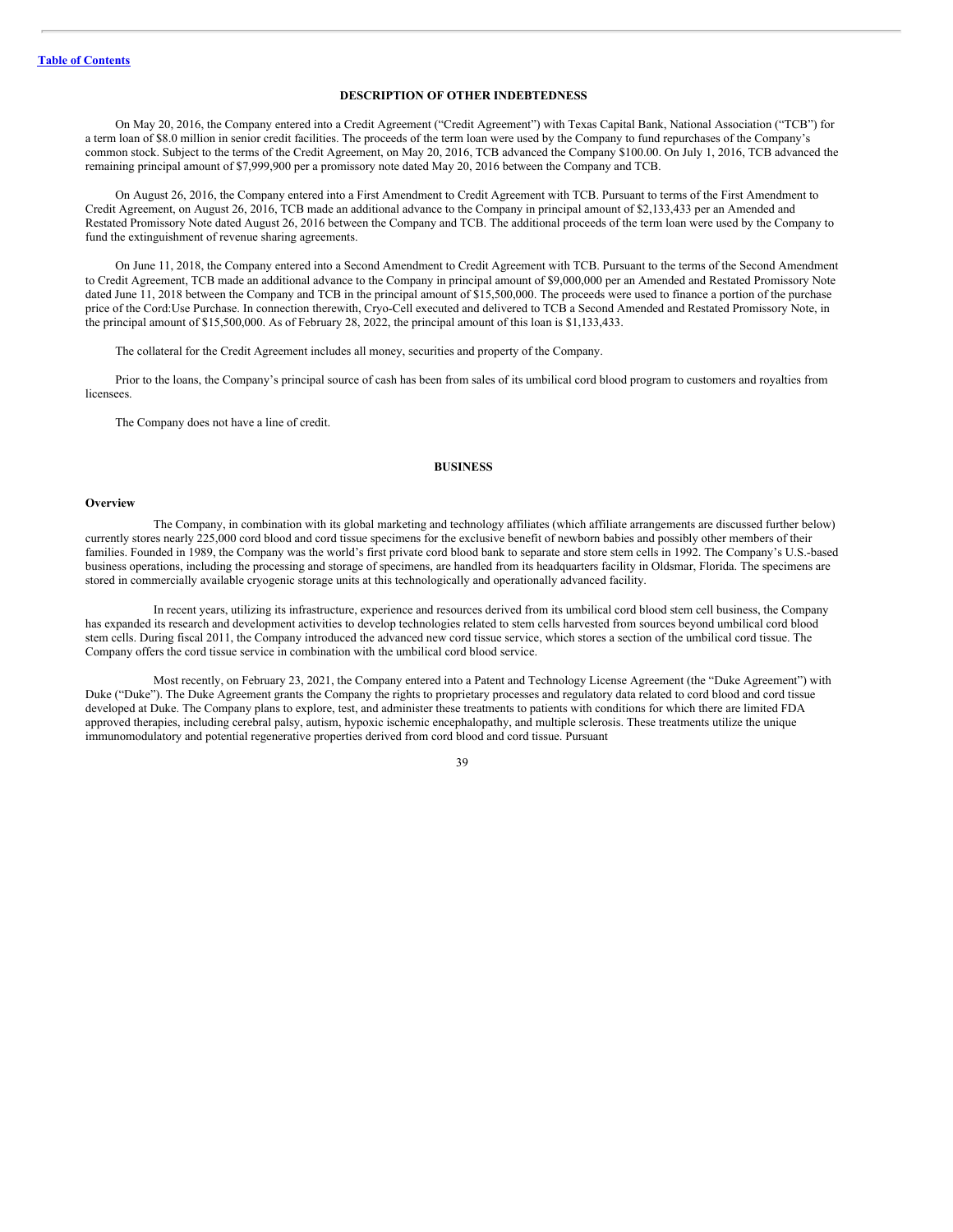to the Duke Agreement, the Company has been granted exclusive commercial rights to Duke's intellectual property assets, FDA regulatory data, clinical expertise and manufacturing protocols associated with various applications of cord blood and cord tissue stem cells. Through this Agreement, the Company intends to expand to a triad of core business units to include: (1) its cord blood bank and other storage services; (2) cord blood and cord tissue infusion clinic services in conjunction with the undertaking of cord blood and cord tissue clinical trials to obtain BLA approvals for new indications and also under the FDA's Expanded Access Program, and (3 biopharmaceutical manufacturing if BLA(s) are approved by the FDA. The Company is projecting to open the Cryo-Cell Institute for Cellular Therapies and begin infusing patients with autologous cord blood units during the fourth quarter of 2022.

# **Cord Blood Stem Cell Processing and Storage Business**

#### *Background of Business*

Nearly fifty years ago researchers discovered that cells could be cryopreserved at extremely low temperatures and all cellular activity would cease until the specimens were thawed. Historically, cryopreservation was required for organ transplants, blood banking and medical research. Today, cryopreservation of umbilical cord blood stem cells gives individuals the opportunity to potentially take advantage of evolving cellular therapies and other medical technologies.

Hematopoietic stem cells are the building blocks of our blood and immune systems. They form the white blood cells that fight infection, red blood cells that carry oxygen throughout the body and platelets that promote healing. These cells are found in bone marrow where they continue to generate cells throughout our lives. Stem cells can be stored in a cryogenic environment, and upon thawing, infused into a patient. They can be returned to the individual from whom they were taken (autologous) or donated to someone else (allogeneic). An individual's own bone marrow may be used for a transplant if the cancer has not entered the marrow system (metastasized). Otherwise, a marrow donor needs to be identified to provide the needed bone marrow. The availability of a marrow donor or matched stem cell specimen allows physicians to administer larger doses of chemotherapy or radiation in an effort to eradicate the disease. Stem cell therapies and transplants are used for both cancerous and non-cancerous diseases.

Stem cells are found in umbilical cord blood ("cord blood stem cells") and can be collected and stored after a baby is born. Over 40,000 cord blood stem cell transplants have been performed to date. The Company believes that parents will want to save and store these cells for potential future use by their family, either for the donor or for another family member. Moreover, researchers believe they may be utilized in the future for treating diseases that currently have no cure.

The Company believes that the market for cord blood stem cell preservation is enhanced by global discussion on stem cell research developments and the current focus on reducing prohibitive health care costs. With the increasing costs of bone marrow matches and transplants, a newborn's umbilical cord blood cells can be stored as a precautionary measure. Medical technology is constantly evolving which may provide new uses for cryopreserved cord blood stem cells.

### *Our Cord Blood Stem Cell Storage Services*

The Company enters into storage agreements with its clients under which the Company charges a fee for the processing and testing and first year of storage of the umbilical cord blood. Thereafter, the client is charged an annual fee to store the specimen, unless the client has entered into an 18-year pre-paid storage plan or a lifetime pre-paid storage plan.

The Company's corporate headquarters are located in a nearly 18,000 square-footstate-of-the-art current Good Manufacturing Practice and Good Tissue Practice (cGMP/cGTP)-compliant facility. Food and Drug Administration ("FDA") 21 CFR Part 1271, effective in May 2005, requires human cellular and tissue-based products to be manufactured in compliance with good tissue practices (cGTPs). In addition, the cellular products cryogenic storage area has been designed as a "bunker," with enhanced provisions for security, building fortification for environmental element protection and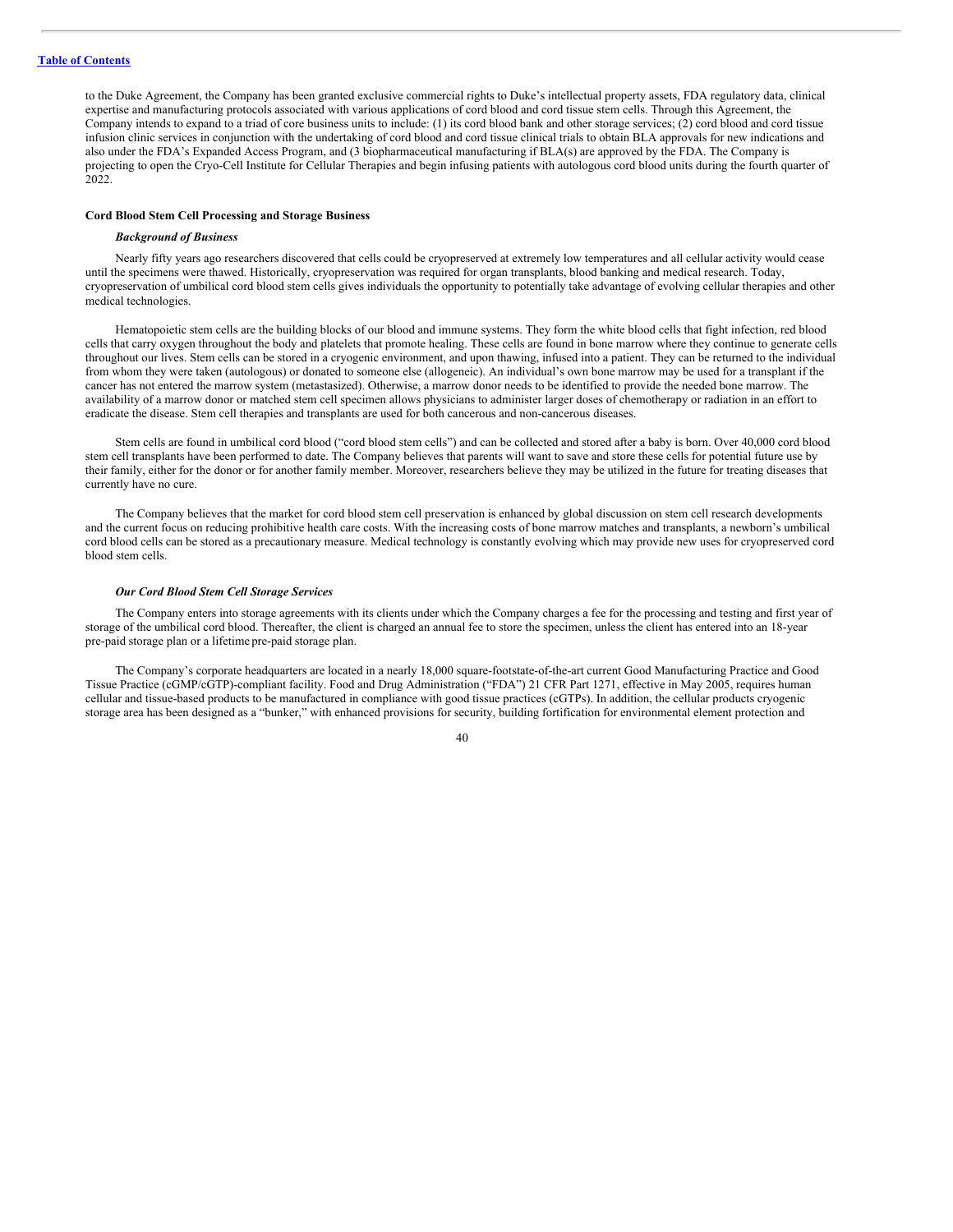back-up systems for operational redundancies. The Company believes that it was the first private bank to process cord blood in a technologically and operationally advanced cGMP/cGTP-compliant facility. The Company's facility, which also currently houses the Company's client services, marketing and administrative operations, is designed to accommodate a broad range of events such as client tours and open houses, as well as educational workshops for clinicians and expectant parents.

Due to the limited storage capacity of its existing facility in Oldsmar, FL, the Company is currently seeking a new facility to house its stored specimens. In February 2022, the Company entered into a non-binding letter of intent to purchase a new 56,000 square foot building that is being constructed in Durham, NC. A binding contract is being negotiated, but there can be no assurances a final agreement will be reached. If the building is purchased, the Company believes it will have space for not only its existing and future internal storage needs, but also will have the capacity to offer third party pharmaceutical companies and medical institutions storage services, to set up a cellular therapy laboratory to manufacture MSCs and possibly the space to consolidate the Cryo-Cell Institute for Cellular Therapies under the same roof in the future.

# *ExtraVault*

On March 14, 2022, the Company entered into a purchase contract with Scannell Properties #502, LLC ("Scannell") for a 56,000 square foot facility under construction located near the Research Triangle Park in the Regional Commerce Center in Durham, North Carolina (the "New Facility"). Scannell is constructing certain improvements upon the land, including but not limited to an approximately 56,000 square foot building to be utilized by Cryo-Cell. Construction is expected to be completed by the time the Company acquires the New Facility in approximately 90 days. The purchase price for the property is \$11,200,000. Pursuant to this purchase contract, on March 16, 2022, the Company transferred an initial earnest deposit of \$200,000. The Company intends to fund the purchase price with cash on hand, cash flow from operations and, potentially, with future additional financing, including with the proceeds of the Notes. The consummation of the purchase is subject to the Company's completion of due diligence and various closing conditions to be met by the parties. If the Company does not close on the New Facility, there are circumstances under which it may have the deposit refunded. The purchase contract contains customary representation and warranties by the Scannell. Although the Company believes that the acquisition is probable, there can be no assurance that the acquisition of this property will be consummated.

The Company anticipates this New Facility will expand the Company's cryopreservation and cold storage business by introducing a new service, ExtraVault (www.extravault.com). With over 30 years of experience in handling biological specimens for both research and clinical use, Cryo-Cell intends to leverage this expertise and offer these biorepository services to biopharmaceutical companies and healthcare institutions. The new facility is being constructed to offer state-of-the-art biologics, reagents and vaccine samples storage at cost effective prices. A robust inventory management system is planned to be implemented that Cryo-Cell believes will allow customers to view their own inventory through a customer portal and place distribution orders online. As a result, it is anticipated ExtraVault will provide expertise, experience, customer electronic access and cost sensitive solutions to the Company's partners in the biopharma and healthcare industries.

#### *Competitive Advantages*

The Company believes that it provides several key advantages over its competitors, including:

- The world's first private cord blood bank, that in combination with its global affiliates, currently stores nearly 225,000 cord blood and cord tissue specimens,
- our status as a cGMP- and cGTP-compliant private cord blood bank with AABB accreditation and FACT (the Foundation for the Accreditation for Cellular Therapy) accreditation,
- a state-of-the-art laboratory processing facility,
- utilization of a processing method using superior technology that yields the maximum recovery of healthy stem cells and provides superior red blood depletion over all other methods,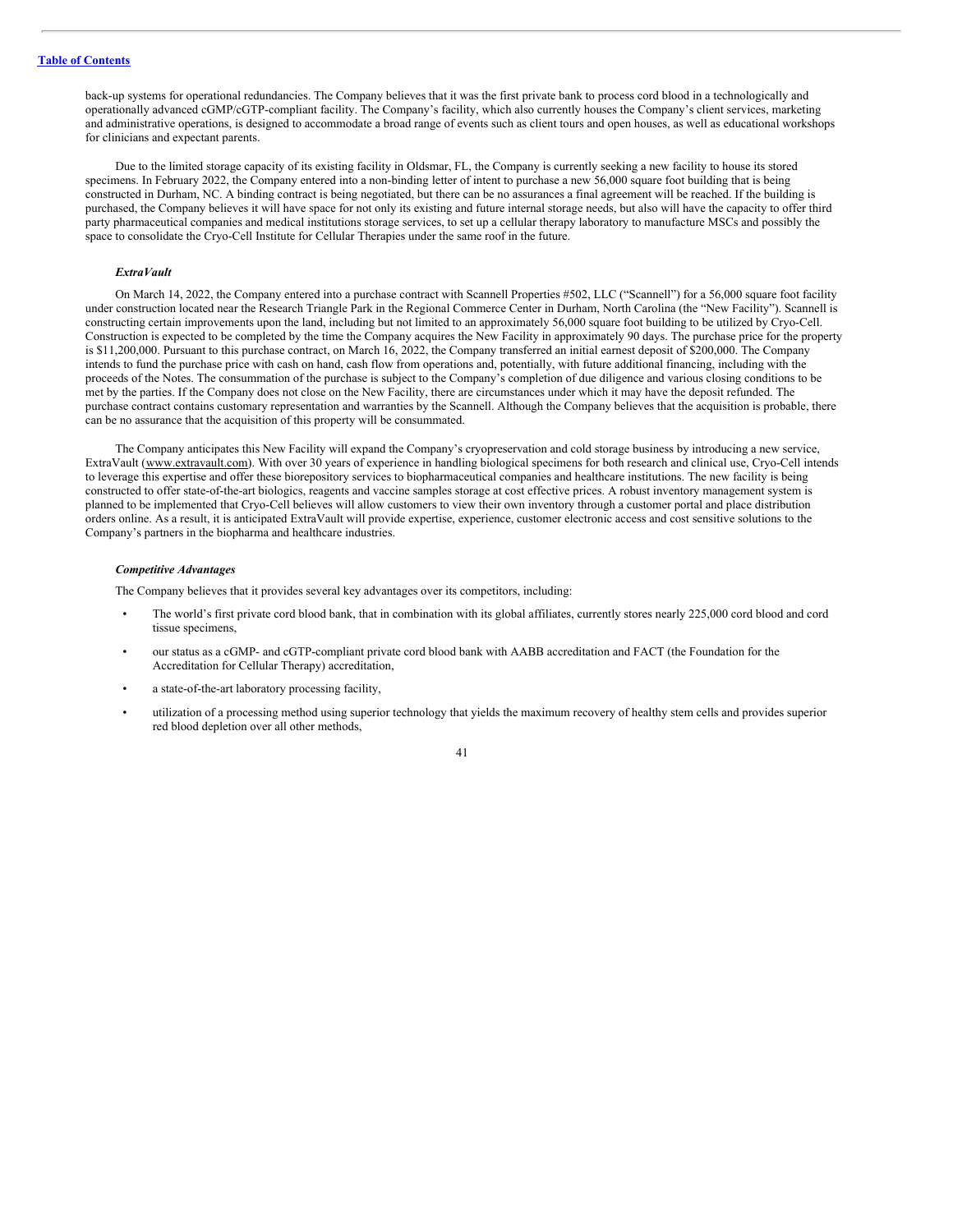- a five-compartment cord blood freezer bag that allows for multiple uses of the baby's cord blood stem cells,
- a safe, secure and monitored storage environment,
- since inception, 100% viability rate of the Company's specimens upon thaw for therapeutic use,
- a state-of the-art, insulated collection kits,
- 7-day per week processing capability, and
- a payment warranty under which the Company agrees to pay \$50,000 (effective February 1, 2012 this payment was increased to \$75,000 for new clients, effective June 1, 2017 this payment was increased to \$100,000 for new clients that choose our premium cord blood processing method, PrepaCyte® CB Processing System ("PrepaCyte CB") to its client if the umbilical cord blood product retrieved is used for a stem cell transplant for the donor or an immediate family member and fails to engraft, subject to various restrictions.

### **Cord Tissue**

In August 2011, the Company introduced its advanced new cord tissue service, which stores a section of the umbilical cord tissue. Approximately six inches of the cord tissue is procured and transported to the Company's laboratory for processing, testing and cryopreservation for future potential use. Umbilical cord tissue is a rich source of mesenchymal stem cells ("MSCs"). MSCs have many unique functions including the ability to inhibit inflammation following tissue damage, to secrete growth factors that aid in tissue repair, and to differentiate into many cell types including neural cells, bone cells, fat cells and cartilage. MSCs are increasingly being researched in regenerative medicine for a wide range of conditions. MSCs from several different tissues are being tested in clinical trials for efficacy. Specifically, cells derived from cord tissue are currently being used in many clinical trials.

### **Public Banking**

In June 2018, the Company acquired substantially all of the assets (the "Cord Purchase") of Cord:Use Cord Blood Bank, Inc., a Florida corporation ("Cord:Use"), in accordance with the definitive Asset Purchase Agreement between Cryo-Cell and Cord:Use (the "Purchase Agreement"), including without limitation Cord:Use's inventory of public cord blood units existing as of the closing date (the "Public Cord Blood Inventory"). The Public Cord Blood Inventory creates a large, ethnically diverse, high quality inventory of available cord blood stem cell units for those in need of life saving therapy. The Company collects cord blood units at hospitals in Florida, Arizona, California, Michigan and Washington. The Company's public inventory is stored in North Carolina, and the cord blood units are sold through the National Marrow Donor Program ("NMDP") located in Minnesota, who ultimately distributes the cord blood units to transplant centers located in the United States, and around the world.

The Public Cord Blood Inventory creates a large, ethnically diverse, high-quality inventory of available cord blood stem cell units for those in need of life saving therapy. The Company collects cord blood units at hospitals in Florida, Arizona, California, Michigan and Washington. The Company's public inventory is stored at Duke in North Carolina, and the cord blood units are sold through the National Marrow Donor Program located in Minnesota, who ultimately distributes the cord blood units to transplant centers located in the United States, and around the world. The Company has continued the contract with Duke initiated by Cord:Use to manufacture, test, cryopreserve, store and distribute the public cord blood units. As part of the Cord:Use Purchase Agreement, the Company has an agreement with Duke, expiring on January 31, 2025, for Duke to receive, process, and store cord blood units for the Public Cord Blood Bank ("Duke Services"). As of February 28, 2022, the Company had approximately 6,000 cord blood units in inventory. Costs charged by Duke for their Duke Services are based on a monthly fixed fee for processing and storing 12 blood units per month.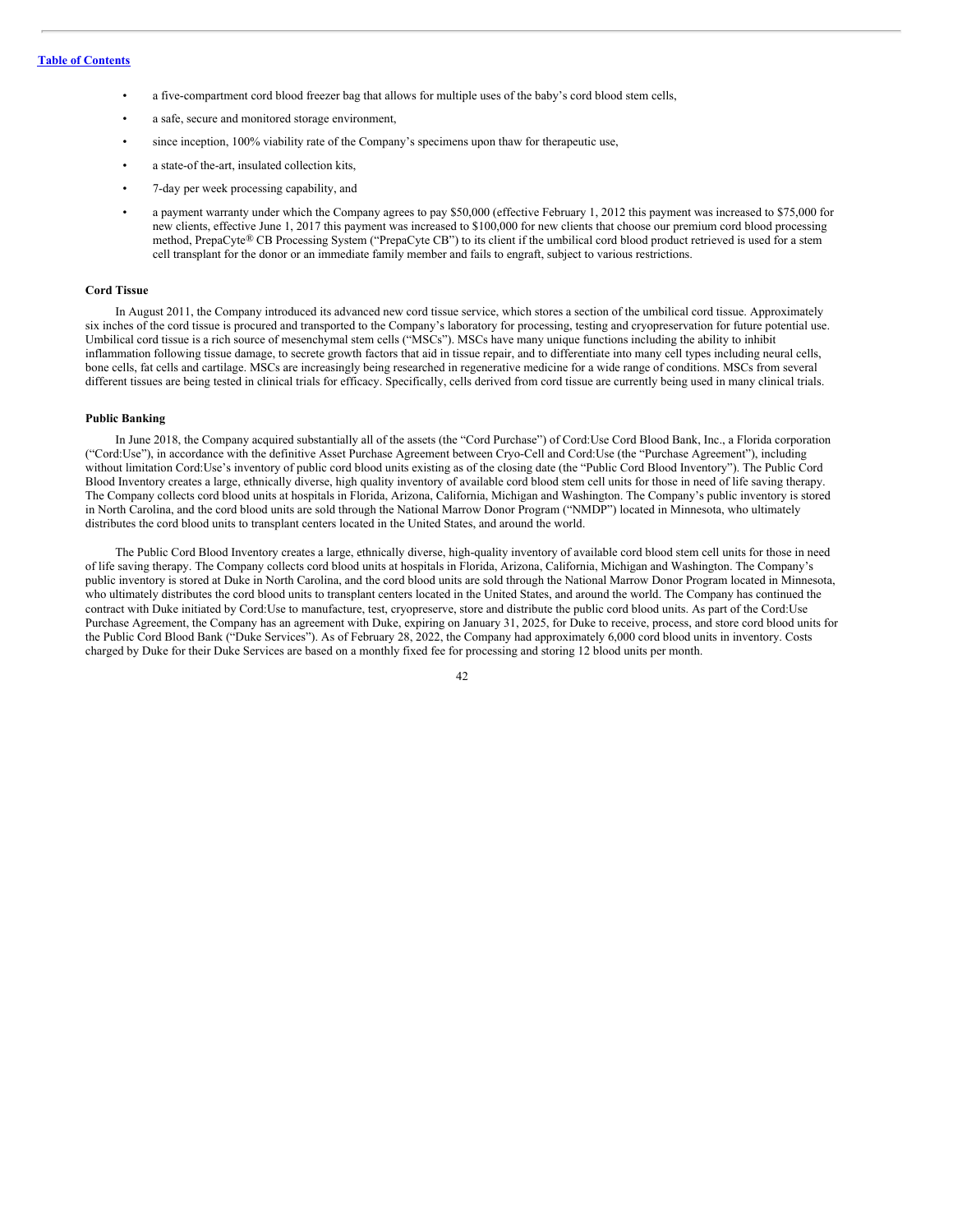# **Marketing**

### *Marketing Approach*

It is the Company's mission to inform expectant parents and their prenatal care providers of the potential medical benefits from preserving stem cells and to provide them the means and processes for collection and storage of these cells. Today, stem cell transplants are known and accepted treatments for at least 78 diseases, we believe, a number of them life-threatening. With continued research in this area of medical technology, other therapeutic uses for cord blood stem cells are being explored. A vast majority of expectant parents are simply unaware that umbilical cord blood contains a rich supply of non-controversial stem cells and that they can be collected, processed and stored for the potential future use of the newborn and possibly related family members. A baby's stem cells are a perfect match for the baby throughout its life and have a 1-in-4 chance of being a perfect match and a 3-in-4 chance of being an acceptable match for a sibling. There is no assurance, however, that a perfect match means the cells could be used to treat certain diseases of the newborn or a relative. Today, it is still common for the cord blood (the blood remaining in the umbilical cord and placenta) to be discarded at the time of birth as medical waste.

Despite the potential benefits of umbilical cord blood stem cell preservation, the number of parents of newborns participating in stem cell preservation is still relatively small compared to the number of births (four million per annum) in the United States. Some reasons for this low level of market penetration are the misperception of the high cost of stem cell storage and a general lack of awareness of the benefits of stem cell preservation programs. However, evolving medical technology could significantly increase the utilization of the umbilical cord blood for transplantation and/or other types of treatments. The Company believes it offers the highest quality, highest value service targeted to a broad base of the market. We intend to maximize our growth potential through our superior quality, value-driven competitive leadership position, product differentiation, an embedded client base, increased public awareness and accelerated market penetration.

In connection with its acquisition of Cord:Use, the Company acquired 665,287 shares of Tianhe Stem Cell Biotechnologies, Inc., an Illinois corporation ("Tianhe"). We believe these shares represent approximately 5% of the Tianhe capital stock. In addition to the other amounts payable to Cord:Use, pursuant to the Cord:Use Asset Purchase Agreement, the Company agreed to pay Cord:Use (1) the Tianhe Sales Earnout; (2) the Tianhe Valuation Earnout; and (3) the Tianhe Recap Earnout (collectively hereinafter referred to as the "Earnout Payments"), which are further discussed below.

If the Company generates more than \$500,000 in gross profits from the sale of the Tianhe capital stock (whether in a single transaction or series of transactions) (each, a "Tianhe Sale Event"), the Company is obligated to pay Cord:Use 7% of the gross profits derived from such sale in excess of \$500,000 in gross profits (collectively, the "Eligible Profits"), payable in a number of shares of common stock of the Company (the "Tianhe Sales Earnout") equal to the quotient of the dollar amount of the Eligible Profits divided by the average of the closing sale prices of common stock during the 30 consecutive full trading days ending at the closing of trading on the trading day immediately prior to the date the Tianhe Sale Event. "Gross profit", for these purposes, means the gross sale price of each share of Tianhe Stock sold pursuant to the Tianhe Sales Event minus (x) 0.43 per share and (y) all reasonable and documented transaction expenses (paid to third parties) directly related to the sale of the Tianhe Stock.

In the event a Tianhe Sale Event has not occurred on or before the five year anniversary of the Closing Date of the Cord:Use Asset Purchase Agreement, then the Company and Cord:Use will select an independent valuator to determine the fair market value of the Tianhe Stock owned by the Company and the Company will pay Cord:Use the Tianhe Valuation Earnout, which is 7% of the gross profits that would have been derived from a hypothetical sale of Tainhe capital stock, provided, that, notwithstanding the foregoing, in the Company's sole discretion, the Company may, instead of issuing shares of its common stock, transfer 7% of its Tianhe Stock to Cord:Use in full payment of the Tianhe Valuation Earnout.

Additionally, if the Company, at any time after the Closing Date of the Cord:Use Asset Purchase Agreement, purchases additional shares of Tianhe Stock so that its aggregate holdings exceeds a majority percentage interest of the capital stock of Tianhe (the "Tianhe Recap Event"), the Company is required to pay to Cord:Use an additional amount equal to 10% of the value (based on the purchase price paid by the Company) of such additional shares of Tianhe Stock equal to the difference between the price paid for the shares as of the Closing Date and the additional shares of Tianhe Stock acquired thereafter, payable in shares of common stock of the Company.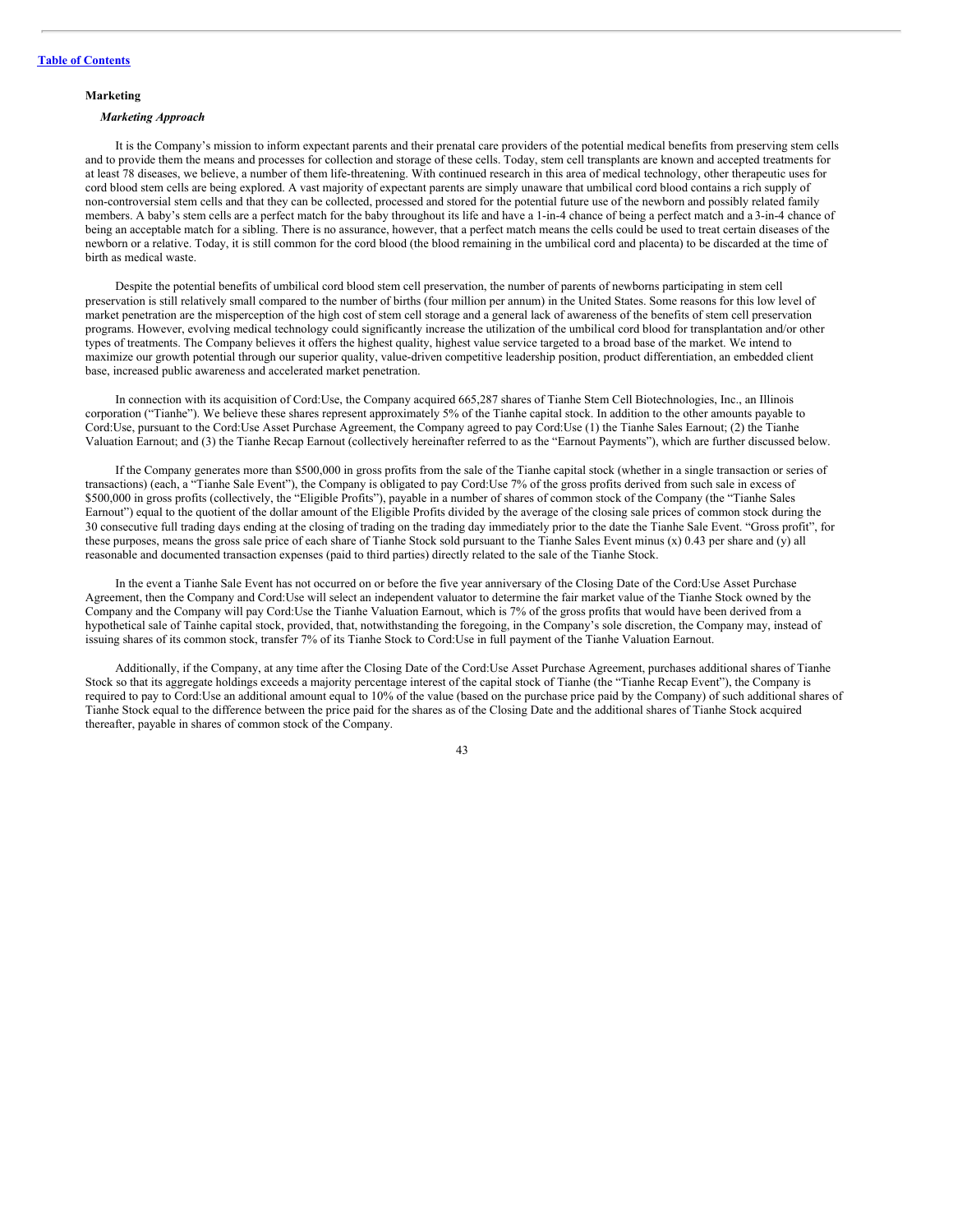# *Umbilical Cord Blood and Cord Tissue Services*

The Company markets its cord blood stem cell preservation services directly to expectant parents and by distributing information through obstetricians, pediatricians, childbirth educators, certified nurse-midwives and other related healthcare professionals. The Company believes that its revenues have been facilitated by a variety of referral sources, resulting from high levels of customer satisfaction. New expectant parent referrals during fiscal 2021 were provided by physicians, midwives and childbirth educators, and by client-to-client referrals and repeat clients storing the stem cells of their additional children.

The Company has a national team of field cord blood educators who increase awareness of the benefits of storing cord blood and cord tissue to the Company's clinical referral sources, including physicians, midwives and hospitals and to expectant parents. Other promotional activities include internet advertisements and telemarketing activities. In addition, the Company exhibits at conferences, trade shows and other meetings attended by pregnant women and/or medical professionals. Significant portions of client referrals to the Company are from medical caregiver professionals.

The Company's client support team advisors are available by telephone to enroll clients and educate both expectant parents and the medical community on the life-saving potential of cord blood stem cell preservation.

The Company continues to use its website, www.cryo-cell.com, to market its services and to provide resource information to expectant parents. The site, which is frequently updated and improved, is divided into areas of interest, including sections for expectant parents, medical caregivers and investors. Expectant parents may request and receive information about the umbilical cord blood and cord tissue service and enroll online. Viewers may read about successful transplants using Cryo-Cell stored cord blood stem cells and access other topical information. Information on our website is not incorporated into this Annual Report on Form 10-K and should not be considered part of this Annual Report on Form10-K.

The Company intends to continue offering cord blood and cord tissue banking services to expectant parents and relying on both online advertising and its national team of field cord blood educators to enroll new clients. A significant portion of its new enrollments are generated from returning customers and referrals. Many of the Company's clients choose to enter into either multiyear storage contracts, which results in deferred revenues that are recognized over the life of the storage contracts.

Our public cord business, our public units are listed on the National Marrow Donor Program's ("NMDP") registry, which is connected to all other major international registries. NMDP has a contract with the Health Resources & Services Administration (HRSA), part of the Human Health Services Department of the US government, to be the single point of access for bone marrow, peripheral blood and cord blood for transplant centers needing stem cells for transplant.

Additionally, the Company has definitive license agreements to market the Company's umbilical cord blood stem cell programs in Costa Rica, El Salvador, Guatemala, Honduras, Nicaragua and Panama.

#### **Competition**

Growth in the number of families banking their newborn's cord blood stem cells has been accompanied by an increasing landscape of competitors. The Company competes against at least ten other national private cord blood banks known to the Company.

Some of these competitors may have access to greater financial resources. Nevertheless, the Company believes it is currently well positioned to compete in the industry. Importantly, the Company believes that some competitors charge more for comparable (or even inferior) quality service. In addition, the Company possesses an industry-recognized AABB accreditation, and believes that it was the first private cord blood bank to process in a cGMP- and cGTP-compliant facility exceeding current FDA requirements. During 2014, the Company was granted FACT (the Foundation for the Accreditation for Cellular Therapy) accreditation. These achievements position Cryo-Cell as an industry quality leader as a cGMP- and cGTP-compliant private cord blood bank with AABB and FACT accreditations.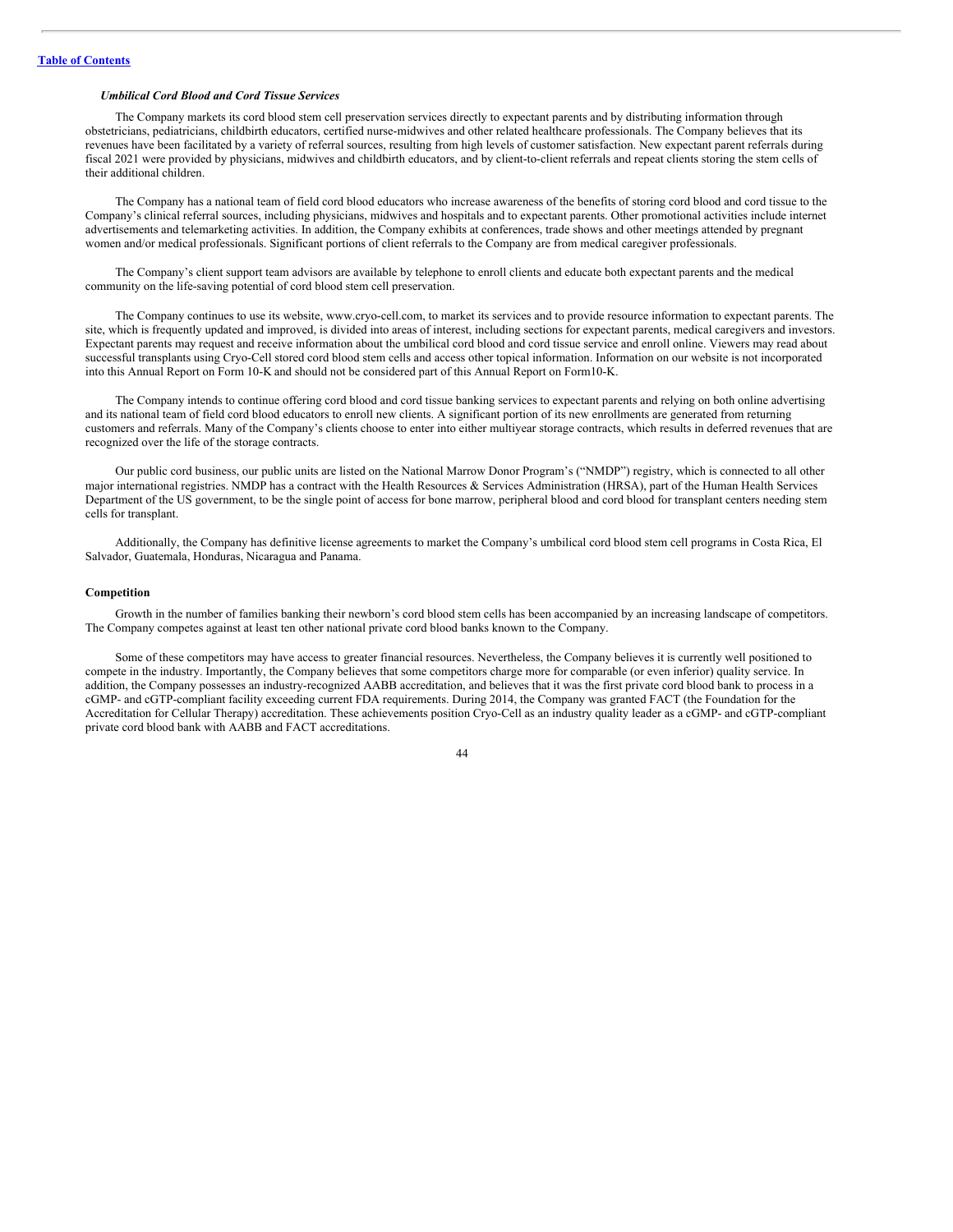The Company believes that its longevity and experience; value-based pricing strategy; superior customer service; premier technical and operational expertise; state-of-the-art facilities; innovative marketing programs and its expansive client base will continue to provide a competitive advantage.

### **Government Regulation**

The Company is required to register with the FDA under the Public Health Service Act because of its ongoing cellular storage business and is subject to FDA inspection. This requirement applies to all establishments engaged in the recovery, processing, storage, labeling, packaging, or distribution of any Human Cells, Tissues, and Cellular and Tissue-Based Products ("HCT/Ps") or the screening or testing of a cell or tissue donor. In addition, with the purchase of the manufacturing rights to the PrepaCyte CB Processing System on June 30, 2015, Cryo-Cell is required to register this product as a Medical Device under the Federal Food, Drug, and Cosmetic Act which is also subject to FDA inspection. The Company in compliance with these requirements.

The division of FDA which regulates HCT/Ps is the Center for Biologics Evaluation and Research ("CBER"). The section of FDA Code of Federal Regulations ("CFR") pertaining to cord blood is 21 CFR 1271. Since 2004, the FDA has formulated a "Tissue Action Plan" which consists of these three rules:

1. As of January 21, 2004, all cord blood banks are required to register with the FDA. Any cord blood bank which has a laboratory should be on the web page of FDA Registered Establishments.

2. The second rule was published May 20, 2004, and became effective May 25, 2005. It pertains to donor eligibility. This rule requires more screening of donors for communicable diseases.

3. The final rule establishes FDA standards of current Good Tissue Practice ("GTP") for laboratories which process HCT/Ps. This rule was published November 19, 2004, became effective May 25, 2005, and is intended to prevent contamination or cross-contamination during the handling of HCT/Ps.

These three FDA rules apply only to cord blood processed on or after the effective date of May 25, 2005. The final rule allows the FDA to inspect cord blood laboratories to determine compliance with the provisions of 21 CFR Part 1271. As part of this oversight authority, the FDA conducts unannounced inspections of cord blood banks.

The donation of cord blood units in the public cord blood banking program functions under The Health Insurance Portability and Accountability Act of 1996 ("HIPAA") and the Company adheres to HIPAA rules. The FDA does not require establishments that manufacture drugs (including biological products) and devices that are HCT/Ps for use under an investigational new drug application (IND) (21 CFR Part 312) to register and list their HCT/Ps until the HCT/P is approved through a biologics license application (BLA), new drug application (NDA), or premarket approval application (PMA); or cleared through a premarket notification submission  $(510(k))$ .

The PrepaCyte CB (Cord Blood) Processing System is an FDA approved 510(k) device intended for use in cell processing laboratories to process and store total nucleated cells (TNC) from human umbilical cord blood, prior to banking. The device is a single bag containing the separation media. The division of the FDA which regulates this product is the CBER. Approval to market the device was determined by the Office of Cellular, Tissue and Gene Therapies. The section of FDA Code of Federal Regulations pertaining to medical device is 21 CFR 800s. The requirements for compliance to this section include annual registration of the device, listing of devices with the FDA, good manufacturing practice, labeling, and prohibitions against misbranding and adulteration.

Currently, the states of California, Illinois, Maryland, New Jersey and New York require cord blood banks to be registered or licensed. The Company is currently registered or licensed to operate in these states. If the Company identifies other states with licensing requirements or if other states adopt such requirements, the Company would have to obtain licenses or registration to continue providing cord blood services in those states.

Federal and state laws govern the Company's ability to obtain and, in some cases, to use and disclose data that we may need to conduct certain activities. The HIPAA requires the Department of Health and Human Services to issue a series of regulations establishing standards for the electronic transmission of certain health information.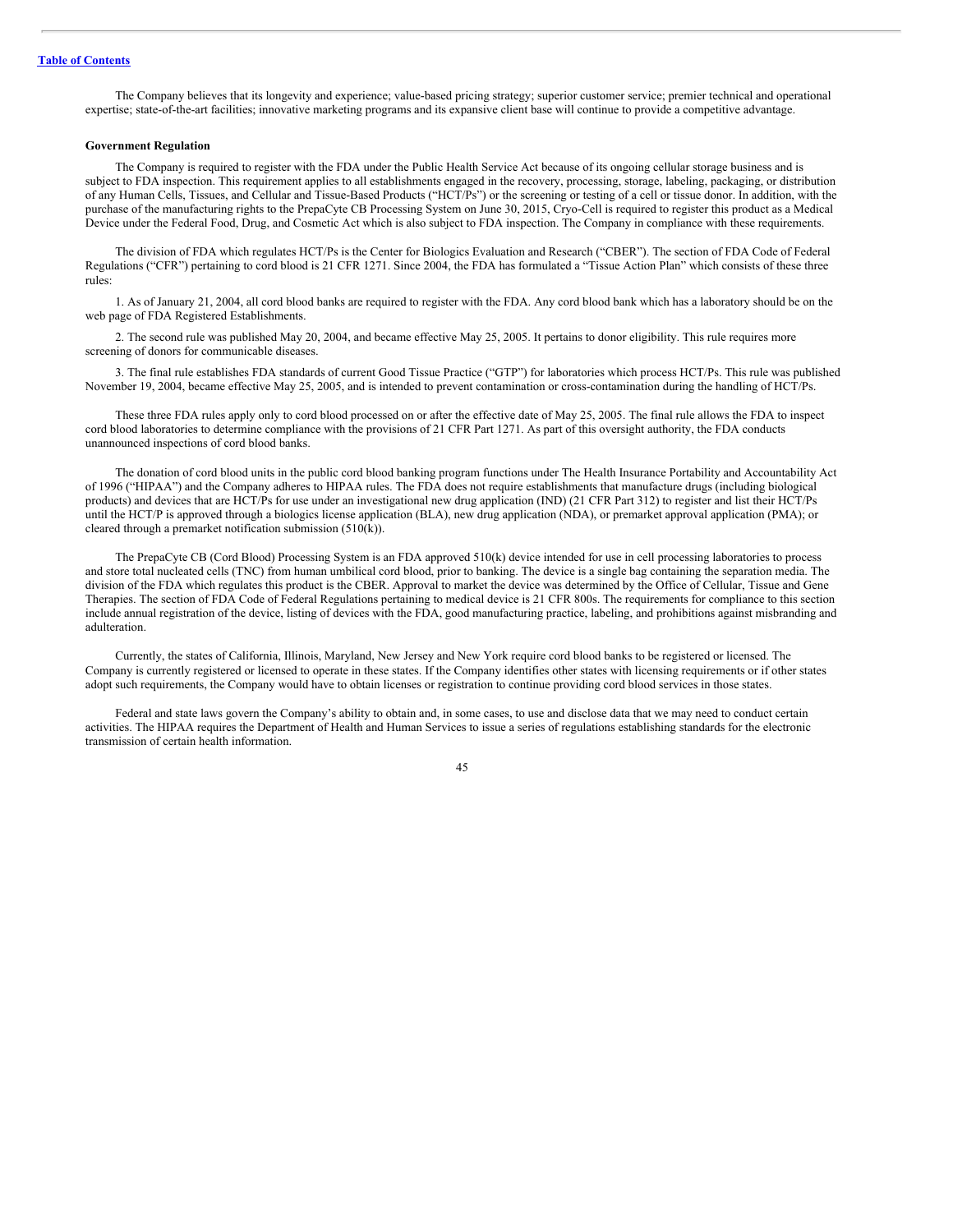The Company's private cord blood bank operation is not subject to HIPAA because the Company does not engage in certain electronic transactions related to the reimbursement of healthcare providers and because blood and tissue procurement and banking activities are exempt. However, the healthcare providers that collect umbilical cord blood for the Company's customers are subject to HIPAA. The identifiable information shared is only what is permitted by HIPAA. In 2009, a portion of the American Recovery and Reinvestment Act of 2009 modified HIPAA under the Health Information Technology for Economic and Clinical Health Act ("HITECH Act"). While the Company is still not subject to HIPAA for the reasons stated above the Company may incur material expenses associated with compliance efforts. In addition, compliance may require management to spend substantial time and effort on compliance measures. If the Company fails to comply with HIPAA, it is possible it could suffer criminal and civil penalties. The civil penalties could include monetary penalties ranging from \$100 per violation to \$1.5 million depending on the level of violation.

The Company is also subject to local, state and federal laws and regulations relating to safe working conditions, laboratory and manufacturing practices and the use and disposal of hazardous or potentially hazardous substances. These laws include the Occupational Safety and Health Act ("OSHA"), cGTPs, cGMPs, Environmental Protection Act and those of the local Department of Health.

OSHA requires all employers to assure safe and healthful working conditions for working men and women through development and implementation of work standards, education, and training. OSHA enforces the standards developed under the Act, applicable to all employers in the U.S. and its territories. cGTPs are laws, enforced by the FDA, that define and govern methods used in the manufacture of Human Cells, Tissues, and cellular and tissue-based Products (HCT/Ps). Current Good Manufacturing Practices (cGMPs) are laws, enforced by the FDA, that define and govern methods used in the manufacture of drugs and finished pharmaceuticals. Both of the latter federal practices, or laws, govern the Company's products.

The Environmental Protection Agency (EPA) governs the management and proper disposal of products andby-products or waste. These products must be disposed in a manner that does not adversely affect the environment from which it came or where disposed of. The Department of Health on the local level primarily regulates systems and associated equipment employed in recovery activities such as back-up generators; therefore, governing specific internal processes.

Evolving legislation and regulations governing private cord blood banking in various jurisdictions throughout the world may impact the Company's international licensees.

In addition, as the Company grows and evolves, other legislation and regulations are expected to impact the Company. One such potential evolution involves activities that may be designated as or involve medical research or cooperative agreements associated with medical research. These types of activities are also governed by the FDA, specifying oversight by an Institutional Review Board (IRB). The IRB is a board or committee that approves the initiation of, and conducts periodic review of, biomedical research involving human subjects. The primary purpose of such review is to assure the protection of the rights and welfare of the human subjects. Governance of biomedical research is codified as laws by Title 21 of the Code of Federal Regulations (CFR) Part 56, and enforced by the FDA. Other medical research associated with clinical trials may require an Investigational New Drug Application (IND). Current Federal law requires that a drug be the subject of an approved marketing application before it is transported or distributed across state lines. Because a sponsor will likely want to ship the investigational drug to clinical investigators in many states, it must seek an exemption from that legal requirement. The IND is the means through which the sponsor technically obtains this exemption from the FDA. This approval would be required in the case of a clinical trial.

# **Nasdaq**

On January 19, 2022, we received a written notice (the "Notice") from Nasdaq that our audit committee is comprised of two independent board members, and no longer complies with Nasdaq's audit committee requirement that the audit committee be comprised of at least three independent board members as set forth in Listing Rule 5605. In accordance with Nasdaq's Listing Rule 5605(c)(4) ("the "Rule"), Nasdaq provides a cure period in order to regain compliance. The cure period is until the earlier of the Company's next annual shareholders' meeting or September 20, 2022.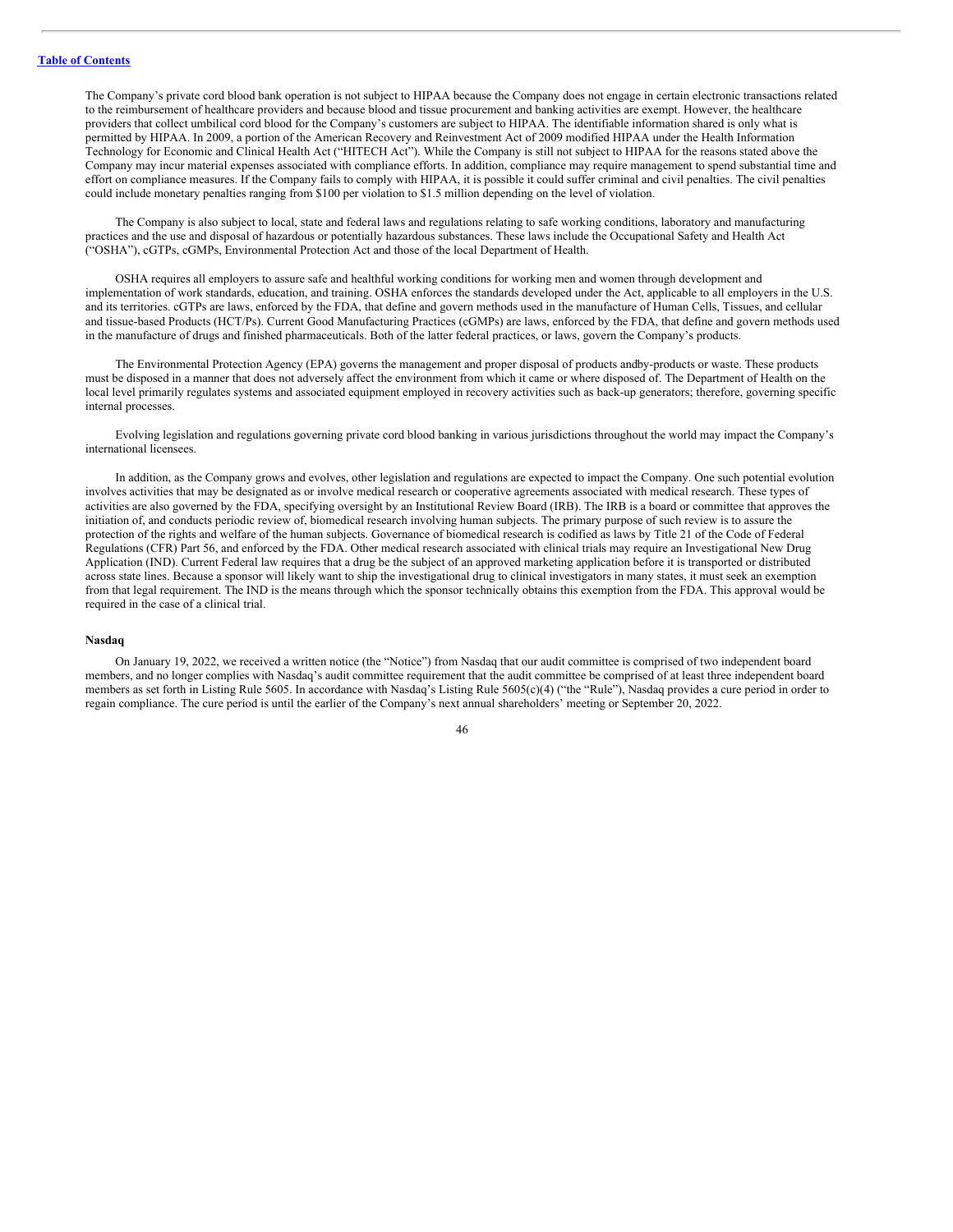The Company must submit documentation, including the biography of any new director, evidencing compliance of the Rule no later than the compliance date described above. The Company is working diligently to comply with Nasdaq's audit committee requirements as set for in the Rule within the cure period provided by Nasdaq, and expects to evidence compliance to Nasdaq no later than the compliance date, but there can be no assurance that we will be able to maintain compliance and remain in compliance in the future. See, Risk Factors.

### **Patent and Technology License Agreement with Duke**

Effective June 9, 2020, the Company entered into a Patent Option Agreement (the "Option") with Duke ("Duke"). The Option granted Cryo-Cell the exclusive option to obtain an exclusive license to certain of Duke's patent rights to make, have made, use, import, offer for sale, sell and otherwise commercially exploit (with the right to sublicense) certain licensed products and to practice certain licensed processes, and the exclusive right to use certain regulatory data and technical information in connection with such licensed patent rights, in the treatment, prevention, cure, reduction, mitigation or other management of diseases in humans, except, with regard to certain patent rights, in certain excluded fields of use and in certain territories, as well as a limited license to make, have made or use certain products, processes, data and information for the purpose of evaluating the market potential for such products and processes in the designated field of use, subject to Duke's reserved rights to practice the licensed rights for all research, public service, internal (including clinical) and/or educational purposes. This exclusive Option was for a period of six months from the effective date of the Option. As consideration for the Option, the Company paid Duke a non-refundable, option fee of \$350,000 during June 2020. The Option was subject to extension by the Company for an additional six months by payment of \$150,000 on or before the expiration of the initial six-month option period. On December 1, 2020, the Company made the extension payment of \$150,000. Such option fee, plus the extension fee, was fully credited against the license fee under the license agreement.

On February 23, 2021, the Company exercised the Option and entered into the Duke Agreement with Duke, pursuant to which Duke has granted to the Company an exclusive license to make, have made, use, import, offer for sale, sell and otherwise commercially exploit (with the right to sublicense) certain licensed products and to practice certain licensed processes, and the exclusive right to use certain regulatory data and technical information in connection with such licensed patent rights, in the treatment, prevention, cure, reduction, mitigation or other management of certain diseases in humans, except, with regard to certain patent rights, in certain excluded fields of use and in certain territories, subject to Duke's reserved rights to practice the licensed rights for all research, public service, internal (including clinical) and/or educational purposes.

The Duke Agreement grants the Company the rights to proprietary processes and regulatory data related to cord blood and cord tissue developed at Duke. The Company plans to explore, test, and administer these treatments to patients with conditions for which there are limited FDA approved therapies, including cerebral palsy, autism, and multiple sclerosis. These treatments utilize the unique immunomodulatory and potential regenerative properties derived from cord blood and cord tissue. Pursuant to the Duke Agreement, the Company has been granted exclusive commercial rights to Duke's intellectual property assets, FDA regulatory data, clinical outcome data and manufacturing protocols associated with various applications of cord blood and cord tissue stem cells.

Duke has completed or in progress a total of 19 FDA approved clinical trials related to the Duke License Agreement. The Company intends to fund additional clinical trials, as necessary, to provide the proof of efficacy that is required by the FDA to issue BLAs for some or all of the indications mentioned above.

In addition, Duke has provided its manufactured MSCs for one arm of a four arm, placebo controlled, multi-site, double blinded Phase 3 clinical trial, run by Emory University to treat osteoarthritis of the knee, in which cells from three different sources are compared to the current standard of care. If the Duke MSCs prove to be the most efficacious, the Company intends to design and fund a Phase 3 registration trial for that indication. The readout from the Emory trial is expected in the summer of 2022.

The Company has purchased 8,800 square feet in a medical condominium building in Durham in which it plans to open the Cryo-Cell Institute for Cellular Therapies. Previously, the FDA has granted Duke the right to treat certain patients with infusions of cord blood under its Expanded Access Program. The Company intends to file an IND to conduct a clinical trial for either cerebral palsy or autism and will ask for similar rights to treat pediatric patients with certain neurological disorders (such as CP or autism) at its clinic. There can be no assurance that the FDA will approve of this or any IND filed by the Company.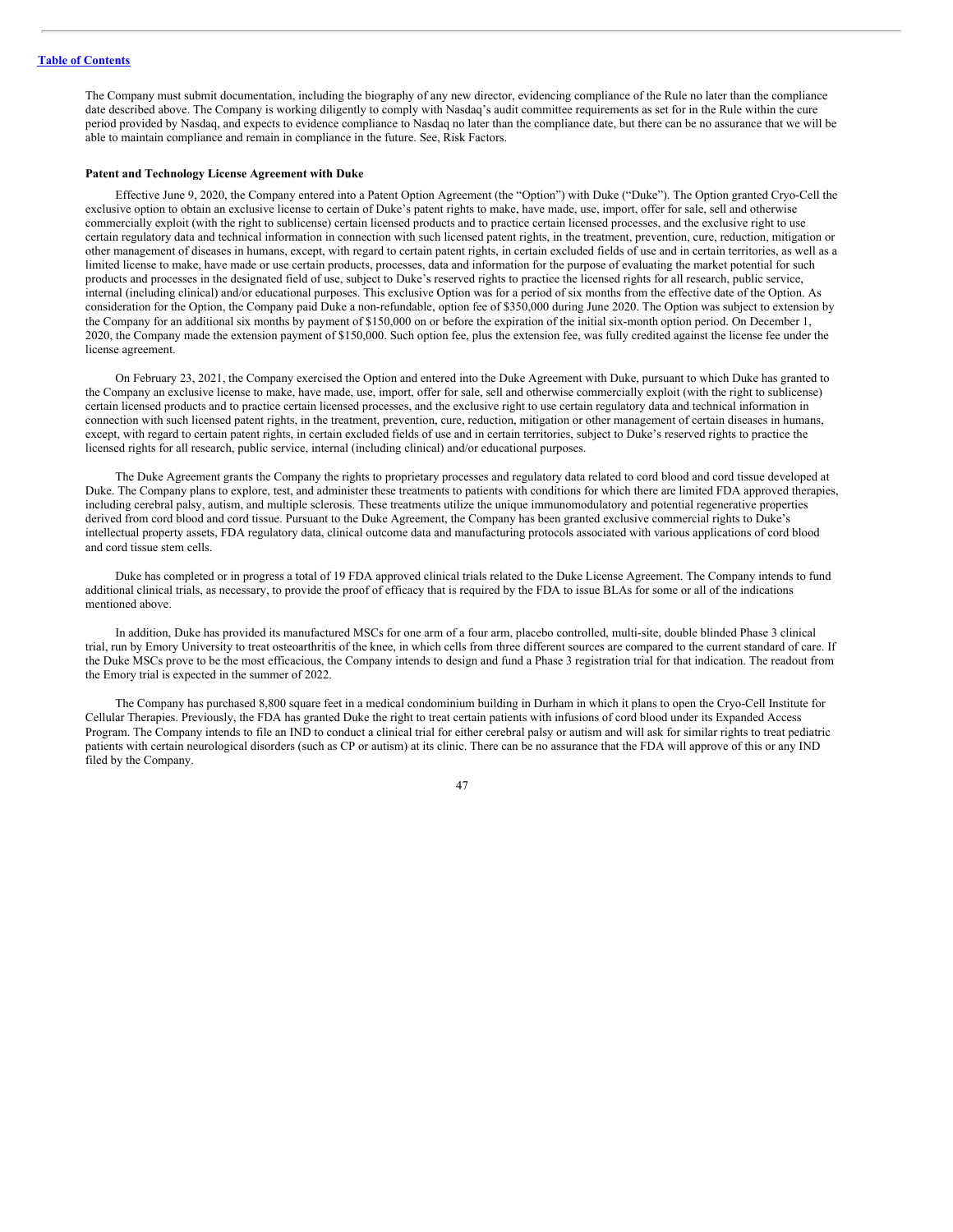The Duke Agreement extends until expiration of the last Royalty Term, unless sooner terminated as provided in the Duke Agreement. Royalty Term generally means the period beginning on the first commercial sale of each licensed product or licensed process and ending fifteen (15) years thereafter. Upon expiration of the applicable Royalty Term with respect to a particular licensed product or licensed processes, the licenses and rights granted by Duke to the Company under the Duke Agreement with respect to such product or process become fully paid-up, royalty-free, perpetual and irrevocable.

The Company is required to pay Duke a license fee equal to \$12,000,000, of which \$10,000,000 has been paid to date and an additional \$2,000,000 is due on February 23, 2023. In addition, during the Royalty Term, subject to certain minimum royalties, the Company is required to pay Duke royalties based on a portion of the net sales varying from 7%—12.5% based on volume. The Company is also obligated to pay certain legal fees and expenses associated with related patents.

Unless the Duke Agreement is terminated or renegotiated as permitted per the Duke Agreement, the Company is also required to pay Duke minimum annual royalties as follows:

- Year 2: \$500,000
- Year 3: \$1,000,000
- Year 4: \$2,500,000
- Year 5 and each year thereafter during the term of this Agreement: \$5,000,000.

In addition, the Company is required to pay Duke certain milestone payments, as follows:

- Two Million Dollars (\$2,000,000) upon initiation of the first Phase III clinical trial for an indication other than Autism Spectrum Disorder, for a licensed product comprising cord tissue; and
- a number of shares of the Company's common stock equal to the corresponding percentage of the Company's fully-diluted equity ownership outstanding as of February 23, 2021 as follows:
	- 5.0% upon execution of the Duke Agreement (which shares have been issued);
	- 2.5% upon cumulative net sales of licensed product and licensed process of \$10,000,000;
	- 2.5% upon cumulative net sales of licensed product and licensed process of \$75,000,000;
	- 2.5% at each of the following market cap of the Company (based on a rolling30-day average closing market cap) triggers:
		- Equal to or greater than \$300,000,000, provided such trigger occurs within eighteen (18) months of February 23, 2021; and
		- Equal to or greater than \$500,000,000, provided such trigger occurs within twenty-four (24) months of February 23, 2021.

On February 4, 2022, the Company entered into a First Amendment to the Duke Agreement (the "Amendment") with Duke. The Amendment changes the requirements of the Company with regard to the minimum annual royalties payable to Duke. As amended, the minimum annual royalties are as follows:

- Year 3: \$500,000
- Year 4: \$1,000,000
- Year 5: \$2,500,000
- Year 6 and each year thereafter during the term of this Agreement: \$5,000,000

The Amendment also changed the requirements of the Company to pay Duke certain milestone payments, as follows: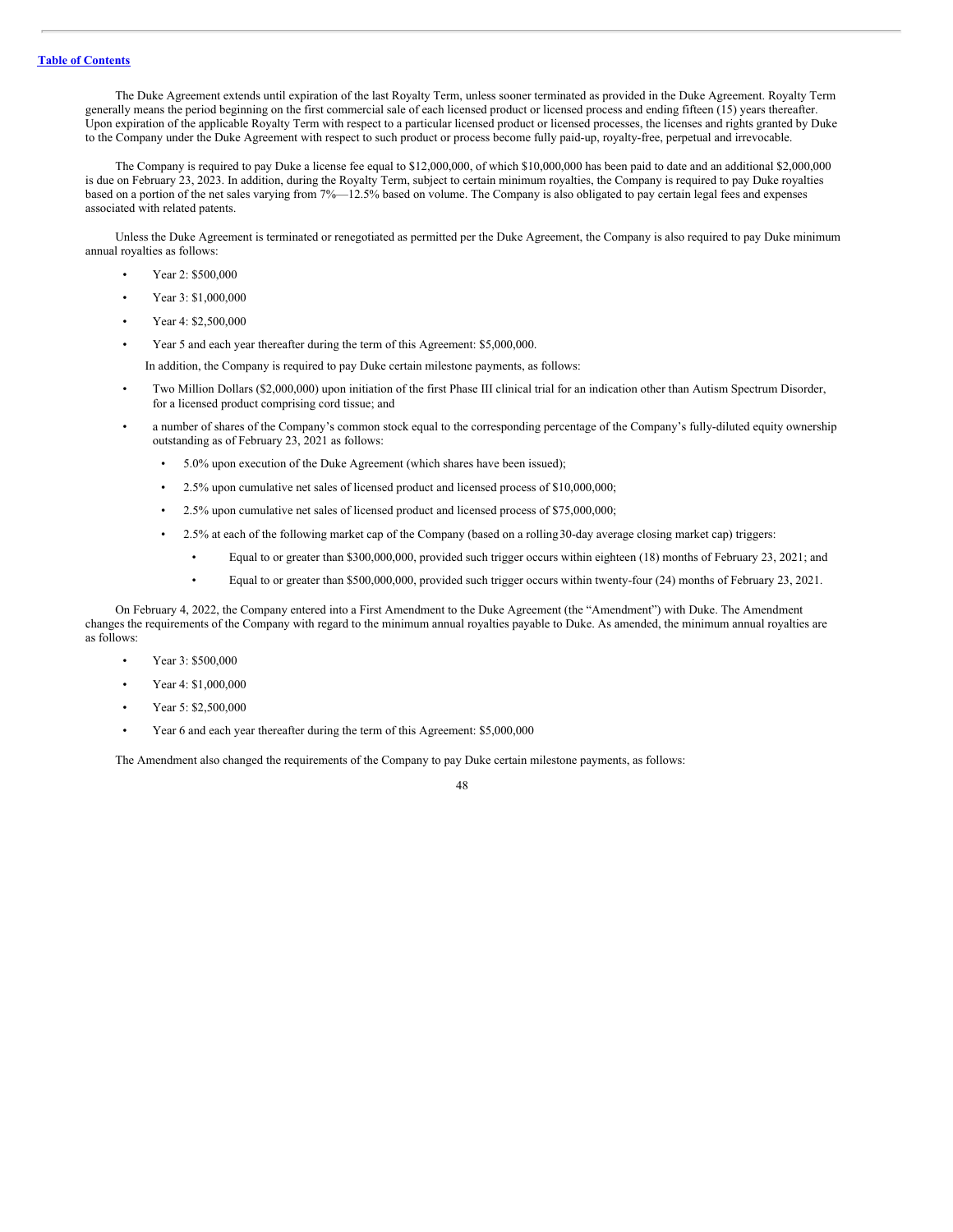• \$2,000,000 two years after the first patient or subject is treated in the first Phase III clinical trial of a licensed product comprising cord tissue derived MSC for an indication other than Autism Spectrum Disorder.

During the first quarter of fiscal 2021, the Company capitalized \$15,372,382 of the costs of the Duke Agreement, which was considered to be an asset acquisition and which represented the costs to obtain the Duke Agreement, and also recorded a corresponding liability to Duke for the Duke Agreement. The costs that were capitalized as a Duke license agreement includes the present value of the \$12,000,000 license fee, \$3,585,172, or 409,734 shares, of the Company's common stock transferred to Duke and certain acquisition costs. The Company is amortizing these costs over 16 years. For the year ended November 30, 2021, the Company recorded \$720,580, in amortization expense which is reflected in amortization expense on the accompanying consolidated statements of income. For the three months ended February 28, 2022, the Company recorded \$240,193 in amortization expense.

Through this Agreement, the Company intends to expand to a triad of core business units to include: (1) its cord blood bank and other storage services; (2) cord blood and cord tissue infusion clinic services initially under the FDA's Expanded Access Program and in conjunction with the undertaking of cord blood and cord tissue clinical trials to obtain BLA approvals for new indications, and (3) biopharmaceutical manufacturing if BLA(s) are approved by the FDA. The Company is projecting to open the Cryo-Cell Institute for Cellular Therapies and begin infusing patients with autologous cord blood units during the fourth quarter of 2022.

Clinical testing, which is expensive, complex and lengthy, and subject to various regulations, including the "Common Rule." The Common Rule is a rule of ethics in the United States regarding biomedical and behavioral research involving human subjects. It governed Institutional Review Boards for oversight of human research. It is encapsulated in the 1991 revision to the U.S. Department of Health and Human Services Title 45 CFR 46 Subparts A, B, C and D. Subpart A. The outcome of clinical tries is inherently uncertain. There is a high rate of attrition for product candidates proceeding through clinical trials and most investigational medicines that commence clinical trials are never approved as products. We may not be able to initiate, may experience delays in, or may have to discontinue clinical trials for our investigational treatments. We and our strategic collaborators, including Duke, also may experience unforeseen events during, or as a result of, any clinical trials that we or they conduct that could delay or prevent us or them from successfully developing our investigational medicines and gaining approval from regulators. See, Risk Factors.

## **Revenue Sharing Agreements ("RSAs")**

The Company entered into RSAs prior to 2002 with various third and related parties. The Company's RSAs provide that in exchange for a non-refundable up-front payment, the Company would share for the duration of the RSA a percentage of its future revenue derived from the annual storage fees related to a certain number of specimens that originated from specific geographical areas. The RSAs have no definitive term or termination provisions. The sharing applies to the storage fees collected for all specified specimens in the area covered by the RSA up to the number covered in the RSA. When the number of specimens is filled, any additional specimens stored in that area are not subject to the RSA. As empty spaces result from attrition, the Company has agreed to fill them as soon as possible. The Company reflects these up-front payments as long-term liabilities on the accompanying consolidated financial statements. The Company does not intend to enter into additional RSAs.

In the future, the Company could reverse the liability relating to the RSAsup-front payments over an appropriate period of time, based on the Company's expectations of the total amount of payments it expects to pay to the other party under the particular RSA. However, the RSAs do not establish a finite term or time frame over which to estimate the total payments and the Company had not previously estimated and has concluded that it is not currently practicable to estimate the projected cash flows under the RSAs. At present, the Company intends to defer the reversal of the liability, until such time as these amounts can be determined. During the periods when the Company defers the reversal of the liability, the quarterly payments made during these periods are treated as interest expense, which is recognized as the payments become due. In future periods, if a portion of the liability can be de-recognized based on the effective interest method, the payments will be allocated between interest and amortization of the liability. As cash is paid out to the other party during any period, the liability would be de-recognized based on the portion of the total anticipated payouts made during the period, using the effective interest method. That is, a portion of the payment would be recorded as interest expense, and the remainder would be treated as repayment of principal, which would reduce the liability.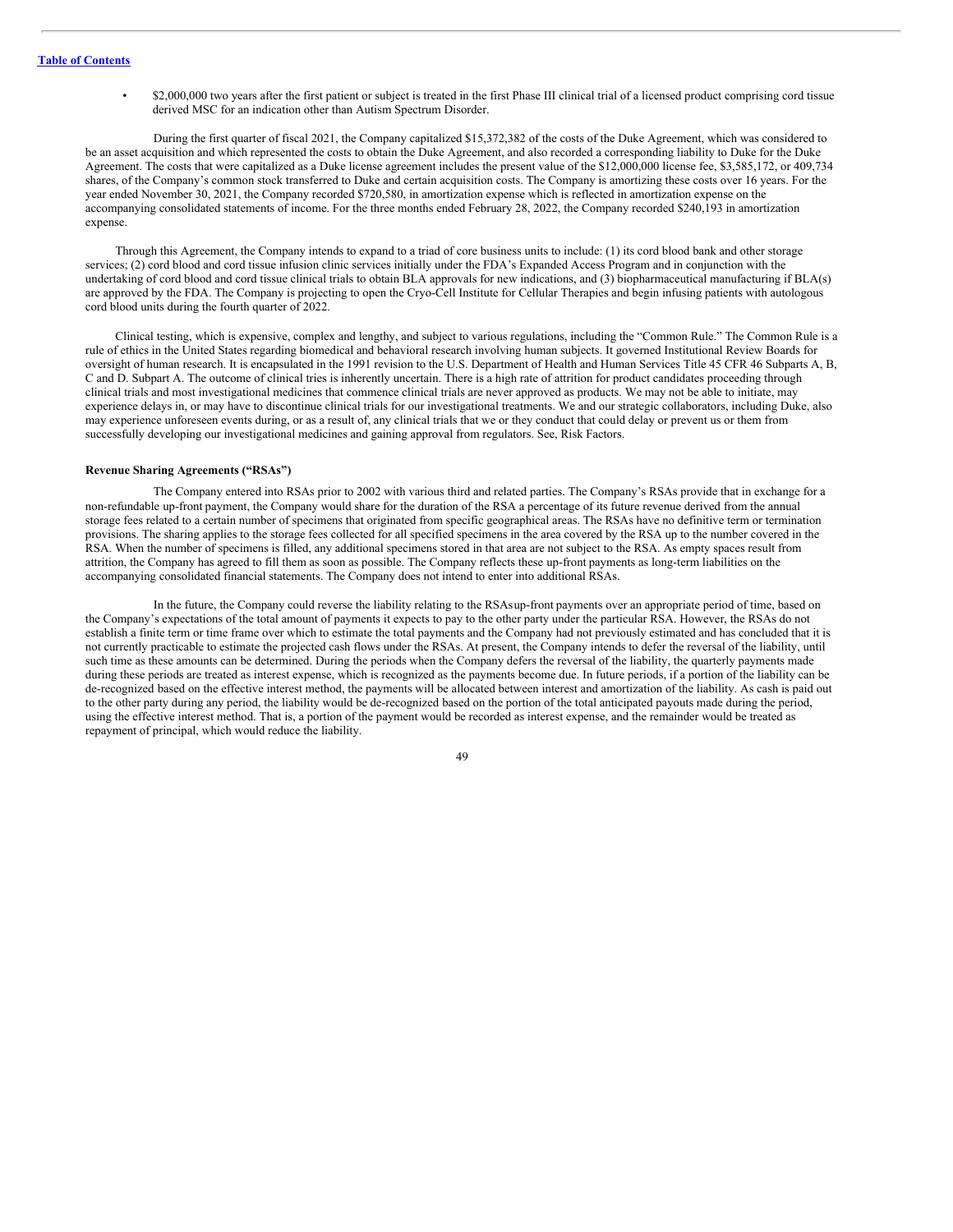*Florida*. During fiscal 2016, 50% of the RSA for the state of Florida was repurchased by the Company. The RSA applies to net storage revenues originating from specimens from within the state of Florida less a deduction for billing and collection fees. The RSA entitles the investors to revenues of up to a maximum of 33,000 storage spaces.

*Texas*. On May 30, 2001, the Company entered into an RSA with Red Rock Partners, an Arizona general partnership, entitling them to on-going shares in a portion of the Company's net storage revenue generated by specimens originating from within the state of Texas for a price of \$750,000. The investors are entitled to a 37.5% share of net storage revenues less a deduction for billing and collection fees for specimens originating in the state of Texas to a maximum of 33,000 storage spaces. During fiscal 2008, Red Rock assigned 50% of their interest in the agreement to SCC Investments, Inc., an Arizona corporation. Subsequent to November 30, 2009, SCC Investments, Inc. assigned its interest to SCF Holdings, LLC, an Arizona limited liability company. During fiscal 2016, 50% of the RSA for the state of Texas was repurchased by the Company.

*Illinois*. In 1995, the Company entered into an RSA with a group of investors (the "Erie Group") entitling them to anon-going 50% share of the Company's 75% share of the annual storage fees ("net storage revenues") less a deduction for 50% of billing and collection expenses generated by specimens stored in the Illinois Masonic Medical Center for a price of \$1,000,000. The RSAs were modified in 1998 to broaden the covered specimens to those originating in Illinois and its contiguous states and stored in Oldsmar, Florida for a maximum of up to 33,000 storage spaces. Previously, the Company had repurchased 45% of the Illinois RSA.

On August 31, 2020, the Company entered into an agreement with the Erie Group to terminate the RSA. As a result, the Company made a payment of \$1,939,748 which was offset by the carrying amount of the long-term liability of the RSA in the amount of \$550,000 and accrued expenses in the amount of \$279,100 to reflect the extinguishment of revenue sharing agreements in the amount of \$1,070,900 for the year ended November 30, 2020.

The Company made total payments to all RSA holders of \$909,829 and \$974,276 for the fiscal years ended November 30, 2021 and November 30, 2020, respectively, exclusive of termination and repurchase payments. The Company recorded an RSA accrual of \$883,265 and \$762,573 for November 30, 2021 and 2020, respectively, related to interest owed to the RSA holders, which is included in accrued expenses. The Company also recorded interest expense of \$1,030,521 and \$1,148,592 for the fiscal years ended November 30, 2021 and 2020, respectively, which is reflected in interest expense on the accompanying consolidated statements of comprehensive income. Interest expense also included of \$228,756 and \$219,999 for the three months ended February 28, 2022 and 2021, respectively, for amounts due to the parties to the RSAs based on the Company's storage revenue collected.

#### **International**

The Company enters into two types of international licensing agreements under which it earns revenue on the initial license fees. Under the technology agreements, the Company earns processing and storage royalties from the affiliates that process in their own facility. Under the marketing agreements, the Company earns processing and storage revenues from affiliates that store specimens in the Company's facility in Oldsmar, Florida. The Company has definitive license agreements to market the Company's umbilical cord blood stem cell programs in Costa Rica, El Salvador, Guatemala, Honduras, Nicaragua and Panama.

## **Technology Agreements**

The Company has entered into a definitive License and Royalty Agreement with LifeCell International Private Limited, formerly Asia Cryo-Cell Private Limited, ("LifeCell") to establish and market its umbilical cord blood and menstrual stem cell programs in India.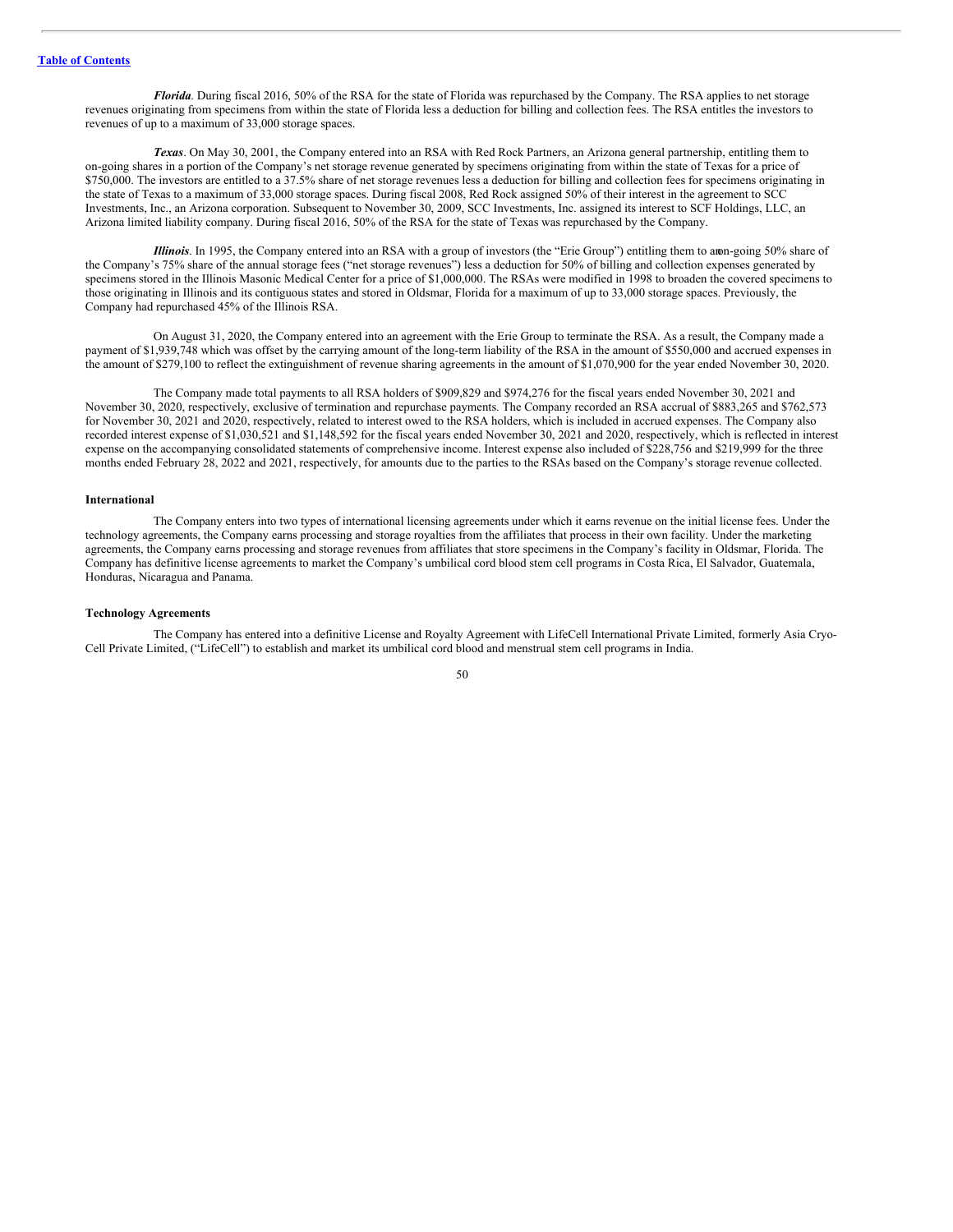Under the License and Royalty Agreement with LifeCell, there is a \$1,000,000 cap on the amount of royalty due to the Company per year and a \$10,000,000 cap on the amount of royalties due to the Company for the term of the License and Royalty Agreement. Since inception of the License and Royalty Agreement, the Company has recorded approximately \$10,000,000 in royalty income due under the terms of the License and Royalty Agreement, of which, LifeCell has paid the Company approximately \$9,700,000 as of February 28, 2022. The balance of approximately \$300,000 is reflected as an account receivable on the Company's consolidated balance sheets. As of February 28, 2022, the Company had recognized all of the licensee income due under the License and Royalty Agreement with LifeCell and the Company will no longer receive royalties under this agreement.

#### **Intellectual Property**

The Company's intellectual property consists of tag line and product name trademarks related to its umbilical cord blood business, including the following registered trademarks including Cryo-Cell, CryoCell International, CryoSave the Family Stem Cell Bank.

Additionally, the Company has an exclusive license agreement with BIOE that allows it to manufacture and use for the PrepaCyte CB (Cord Blood) Processing System, which is intended for use in cell processing laboratories to process and store total nucleated cells (TNC) from human umbilical cord blood, prior to banking.

Additionally, on February 23, 2021, the Company entered into the Duke Agreement with Duke. The Duke Agreement grants the Company the rights to proprietary processes and regulatory data related to cord blood and cord tissue developed at Duke. The Company plans to explore, test, and administer these treatments to patients with conditions for which there are limited FDA approved therapies, including cerebral palsy, autism, multiple sclerosis and COVID-19. These treatments utilize the unique immunomodulatory and potential regenerative properties derived from cord blood and cord tissue. Pursuant to the Duke Agreement, the Company has been granted exclusive commercial rights to Duke's intellectual property assets, FDA regulatory data, clinical expertise and manufacturing protocols associated with various applications of cord blood and cord tissue stem cells.

The Company also relies upon trade secrets, technical know-how and continuing technological innovation to develop and maintain our competitive position, and we typically require our employees, consultants and advisors to execute confidentiality and assignment of inventions agreements in connection with their employment, consulting or advisory relationships.

### **Related Party Transactions**

As disclosed above, on February 23, 2021, the Company entered into the Duke Agreement with Duke, which grants the Company the rights to proprietary processes and regulatory data related to cord blood and cord tissue developed at Duke, for the consideration disclosed above. Joanne Kurtzberg, M.D., who has served as the Company's Medical Director since June 2018, is the Director of the Marcus Center for Cellular Cures at the Duke School of Medicine.

#### **Employees**

At February 28, 2022, the Company had 81 full-time employees and 6 part-time employees on the staff of the Company. Additional employees and staff will be hired on an "as needed" basis. The Company believes its relationship with its employees is good. None of our employees are members of any labor union, and we are not a party to any collective bargaining agreement.

#### **Corporate Information**

We are a Delaware corporation that was incorporated in 1989. Our executive offices are located at 700 Brooker Creek Blvd, Suite 1800, Oldsmar, Florida 34677 and our telephone number at such office is (813) 749-2100. Our website address is https://www.cryo-cell.com. Information contained on our website is not deemed part of this prospectus.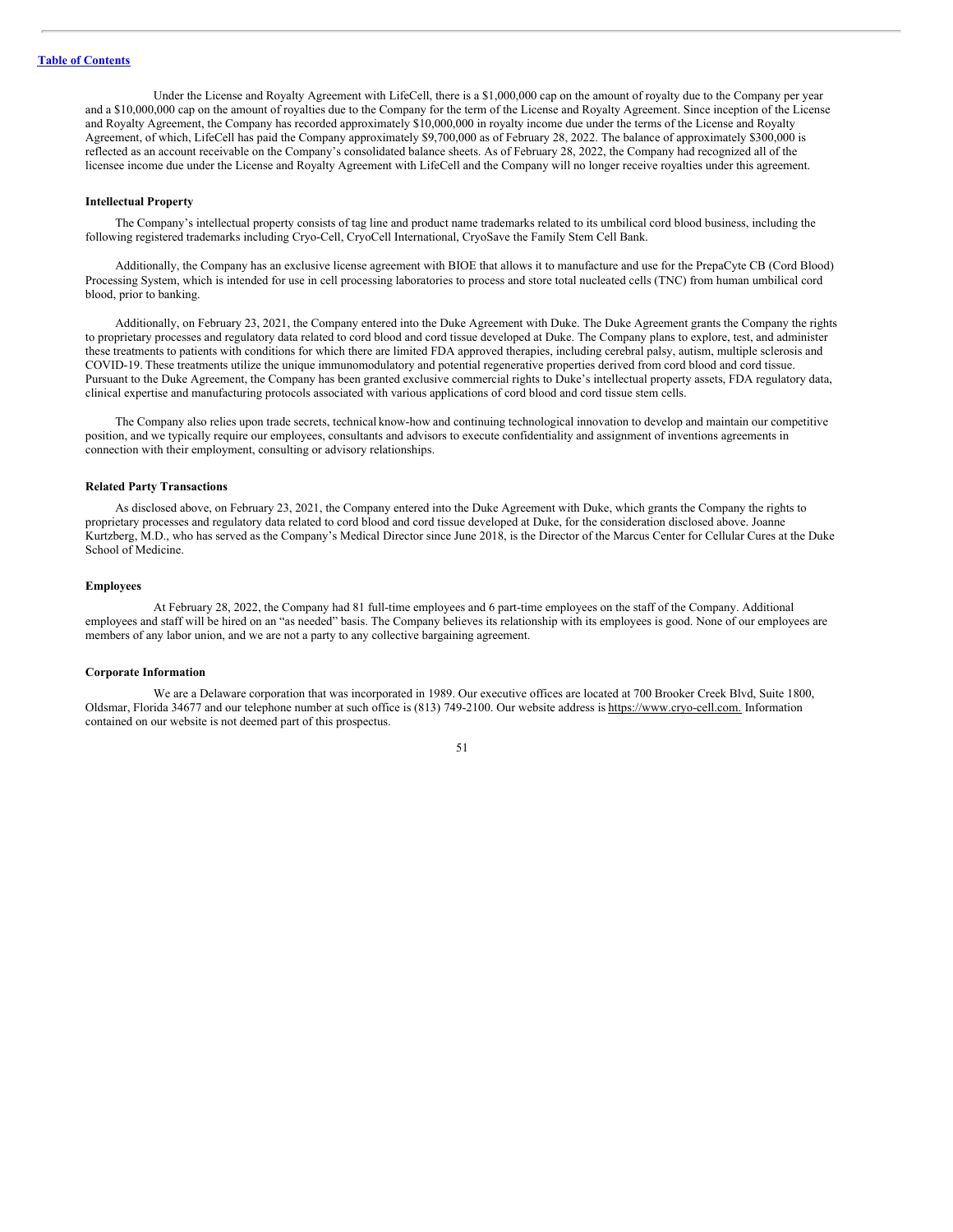### **Legal Proceedings**

The Company is not currently a party to any legal proceedings. However, from time to time, the Company may be subject to proceedings, lawsuits, contract disputes and other claims in the normal course of its business. It is possible, if the Company becomes subject to any such proceeding, that there could be an unfavorable ultimate outcome for or resolution of any such claim, which could be material to the Company's results of operations for a particular quarterly reporting period. Litigation is inherently uncertain and there can be no assurance that the Company will prevail. The Company does not include an estimate of legal fees and other related defense costs in its estimate of loss contingencies.

### **MANAGEMENT**

Below are the names, ages and background of the Board of Directors and Executive Officers of the Company, as well as the particular and specific experience, qualifications, attributes, or skills that led the Board to conclude that each director should serve on our Board of Directors in light of the Company's business. The Board of Directors has determined that other than Messrs. Portnoy and Portnoy, who are officers of the Company, each of our directors is deemed to be independent under the Nasdaq standards.

*David I. Portnoy*, age 59, Chairman andCo-Chief Executive Officer. Mr. Portnoy has served as Chairman of the Board andCo-Chief Executive Officer of the Company since August 2011. Since 2002, Mr. Portnoy has served as Chairman of the Board of Directors of Partner-Community, Inc., which provides software and hardware integration solutions to telecommunication companies and which was awarded the Verizon 2010 Supplier Recognition Award for Outstanding Performance. Mr. Portnoy provided the initial venture capital to Waves Audio Ltd, a leading audio technology company. Mr. Portnoy graduated Magna Cum Laude in 1984 from The Wharton School of Finance at the University of Pennsylvania where he earned a Bachelor of Science Degree in Economics with a joint major in finance and accounting. David I. Portnoy is the brother of Mark L. Portnoy, Co-Chief Executive Officer of the Company. We believe that Mr. Portnoy's knowledge of the Company having served as its Co-Chief Executive Officer assists the Board with its oversight of the strategic plan of the Company. Additionally, we believe that Mr. Portnoy's financial and business experiences provide the Board with general business acumen.

*Mark L. Portnoy*, age 58,Co-Chief Executive Officer. Mr. Portnoy served as a director from August 2011 through September 2020 and has served as Co-Chief Executive Officer since August 2011. Additionally, since 2002 and 2007, Mr. Portnoy has served on the boards of directors of Partner-Community, Inc. and uTIPu Inc., a private Internet-based business, respectively. Mr. Portnoy has been engaged in managing his personal investments since April 1997. From January 1995 to April 1997, Mr. Portnoy was employed at Strome, Susskind Investments as its Chief Fixed Income Trader. From March 1986 until November 1991, Mr. Portnoy was employed at Donaldson, Lufkin & Jenrette Securities Corp. as a Fixed Income Arbitrage Trader, with a trading portfolio ranging in size from \$1 billion to \$7 billion. In addition to the finance experience, Mr. Portnoy's experience includes negotiating contracts for National Basketball Association (NBA) players totaling approximately \$30 million. Mr. Portnoy graduated Phi Beta Kappa from the University of North Carolina at Chapel Hill with a degree in Economics in December 1985. Mark L. Portnoy is the brother of David I. Portnoy, Chairman of the Board and Co-Chief Executive Officer of the Company.

*Harold D. Berger,* age 58, has served as a director since August 2011. Mr. Berger is a certified public accountant and has served in that capacity at the accounting firm he established in 2005. Prior to opening his own accounting practice in 2005, Mr. Berger was an equity partner with Habif, Arogeti & Wynne, LLP, an accounting firm based in Atlanta, Georgia. Over the past 25 years, Mr. Berger also has served on boards for a variety of charitable organizations. Mr. Berger currently serves as Treasurer and Executive Committee Member of the Holly Lane Foundation (f/k/a The Gatchell Home, Inc.), as Director and Finance committee member of the Jewish Educational Loan Fund, Inc., and as Director and financial adviser to The Atlanta Group Home Foundation, Inc. Mr. Berger graduated in December 1987 from the University of Texas at Austin with a master's degree in Professional Accounting. Mr. Berger is a member of the American Institute of Certified Public Accountants (AICPA) and the Georgia Society of Certified Public Accountants (GSCPA). We believe that Mr. Berger's years of experience as an auditor and accountant, including expertise in financial accounting, provides the Board and the Audit Committee of the Board with valuable financial and accounting experience.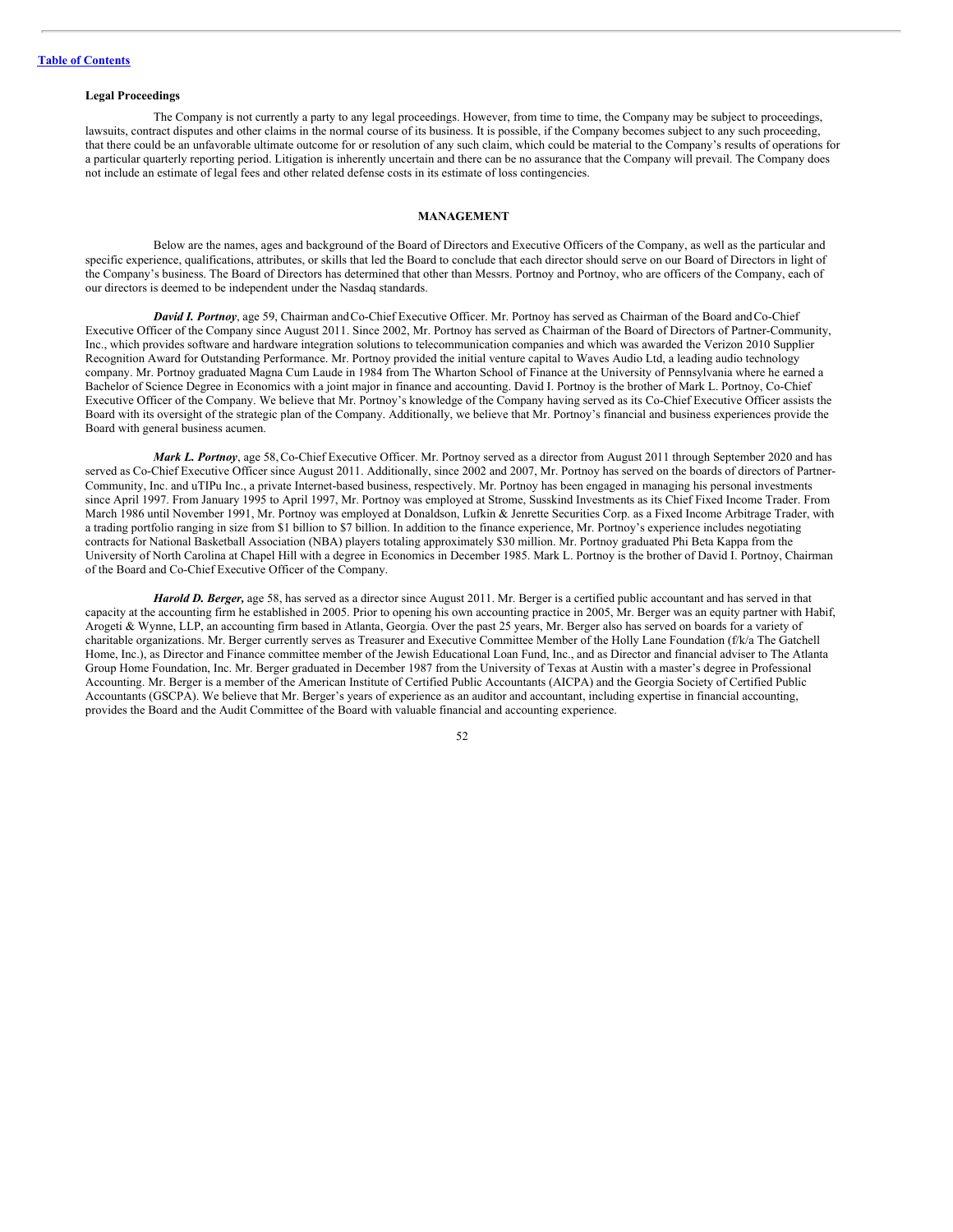*Daniel Mizrahi,* age 47, has served as a director since September 2021. Since 2012, Mr. Mizrahi has served as CEO of Power Tech, S.A. an overseas company serving over 3,000 retail clients in the Central America region. From 2008-2012, Mr. Mizrahi was the Director of Purchasing for Cohesa, S.A. – Toolcraft, one of the largest tool companies in Mexico with a purchase budget of approximately \$60 million per year. From 2003-2008, Mr. Mizrahi served as Property Manager for Maayan, LLC, which represented a group of foreign investors in the acquisition and management of real estate properties in Florida with over 500 residential units. Over the last 10 years, Mr. Mizrahi has, at times, provided consulting services to Cryo-Cell relating to its Central and South American affiliates and also with regard to the international outsourcing of medical products and marketing materials. We believe that Mr. Mizrahi's experience provides the Board with general business acumen and an increased ability to effectively oversee and assess management's execution of the Company's strategic business plan.

Biographical information regarding the Company's executive officers who are not board of directors of the Company is set forth below:

*Joanne Kurtzberg*, *M.D*., is the Company's Medical Director. Dr. Kurtzberg has served as the Company's Medical Director since June 2018. Dr. Kurtzberg is a pioneer in the cord blood field, performing the first unrelated cord blood stem cell transplant, in 1988. She is an internationally renowned expert in pediatric hematology–oncology, pediatric blood and marrow transplantation, umbilical cord blood banking and transplantation, and the novel application of cord blood in the emerging fields of cellular therapy and regenerative medicine. Dr. Kurtzberg was awarded a lifetime achievement award from the PBMTC in 2012. She is the President of the Cord Blood Association. She previously served on the board of the Foundation for the Accreditation of Cellular Therapies and currently co-chairs their cord blood banking standards committee. Sheco-chairs the National Marrow Donor Program's Cord Blood Advisory Group and is a past member of the Advisory Council for Blood Stem Cell Transplantation reporting to the Director of Health and Human Services. She is the Director of the Marcus Center for Cellular Cures at the Duke School of Medicine. She served as an advisor on the Oncologic Drugs Advisory Committee (ODAC) meeting held for Mesoblast, Inc. in 2020.

*Jill Taymans*, age 52, is the Company's Vice President, Finance and Chief Financial Officer. Ms. Taymans joined the Company in April 1997 serving initially as Controller and was subsequently appointed Chief Financial Officer in May 1998. Ms. Taymans graduated from the University of Maryland in 1991 with a BS in Accounting. She has worked in the accounting industry for over 20 years in both the public and private sectors. Prior to joining the Company, she served for three years as Controller for a telecommunications company.

*Oleg Mikulinsky*, age 49, is the Company's Chief Information Officer. Mr. Mikulinsky has served as Cryo-Cell's Chief Information Officer since March 2012. Previously, starting in 2011, Mr. Mikulinsky was consultant to the Company. Mr. Mikulinsky is a software technologist and serial entrepreneur. He has been a founding member of several software enterprises and most recently served as Chief Technology Officer of Partner-Community, Inc. and Chief Technology Officer at uTIPu Inc. from 2007 to 2009. Before that, Mr. Mikulinsky served as the Director of Enterprise Architecture at WebLayers, Inc. where he defined enterprise architecture best practices for companies like AT&T, Defense Information's Systems Agency (DISA), as well as for many major banking institutions. He contributed to the development of International systems interoperability standards at OASIS-OPEN.ORG and WS-I.ORG. Prior to starting his professional career as a software engineer in United States, Mr. Mikulinsky studied radio electronics at the Bauman Moscow State Technical University (BMSTU), Russia.

#### **2022 Incentive Plan.**

On April 8, 2022, the Board of Directors of the Company adopted the 2022 Equity Incentive Plan (the "2022 Plan") to provide incentive compensation to the Company's employees, independent directors and independent contractors. Effectiveness of the plan is subject to stockholder approval, which vote is expected to occur at the Company's 2022 Annual Meeting. The 2022 Plan reserves 1,500,000 shares of the Company's common stock for issuance pursuant to non-qualified stock options, incentive stock options, restricted stock awards, restricted stock unit awards, stock appreciation rights, performance stock awards, performance unit awards, unrestricted stock awards, distribution equivalent rights or any combination of the foregoing. The 2022 Plan will be administered by a committee of at least two Board members appointed by the Board. The 2022 Plan provides that it will continue in effect, unless sooner terminated pursuant to its terms, until April 8, 2032, provided that any termination of the 2022 Plan shall not affect any awards that are outstanding on that date.

As of February 28, 2022, no awards had been granted under the 2022 Plan and all 1,500,000 shares were available for future issuance under the 2022 Plan. However, on April 8, 2022, the Board approved the grant of 432,500 options to employees and directors of the Company, subject to the approval of the Plan by the Company's stockholders, including 24,447 incentive stock options (with an exercise price of \$13.50 per share) and 280,553 nonqualified stock options (with an exercise price of \$12.27 per share) granted to David Portnoy, the Company's Co-Chief Executive Officer, and 20,000 incentive stock options (with an exercise price of \$13.50 per share) and 100,000 nonqualified stock options (with an exercise price of \$12.27 per share) granted to Mark Portnoy, the Company's Co-Chief Executive Officer. The non-qualified options granted to Messrs. Portnoy and Portnoy vest at the time the fair market value of the Company's stock reaches \$25 per share and expire on December 22, 2028. Concurrently with such new grant under the 2022 Plan, by mutual agreement of the Company and Messrs. Portnoy and Portnoy, the Company cancelled 425,000 options with similar terms previously issued to Messrs. Portnoy and Portnoy purported to have been granted under the Company's 2012 incentive plan.

# **DESCRIPTION OF NOTES**

The  $\frac{\%$  Senior Notes due 202[ ] (the "Notes") are being issued under an Indenture to be dated as of  $\frac{\%}{\%}$ , 202[ ], as<br>2021 phich we refer to collectively as the "indenture", " between the *supplemented by the First Supplemental Indenture dated as of \_\_\_\_\_\_\_\_\_\_\_\_\_\_, 202[\_], which we refer to collectively as the "indenture," between the* Company and U.S. Bank Trust Company, National Association, trustee. Set forth below is a description of the specific terms of the Notes and the indenture. The following description does not purport to be complete and is subject to, and is qualified in its entirety by reference to, the indenture filed as *an exhibit to a Current Report on Form 8-K to be filed by the Company.*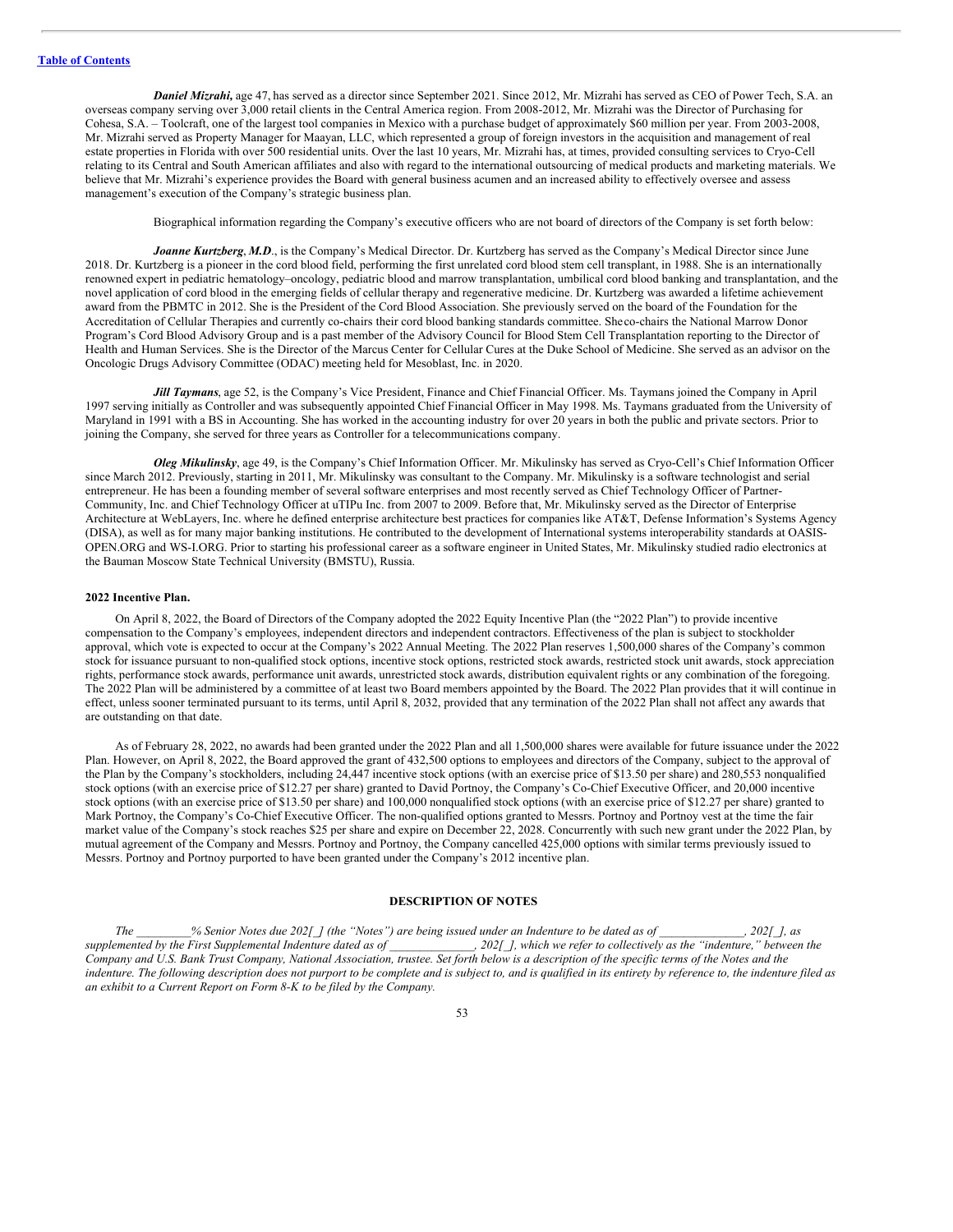## **General**

The Notes:

- will be our general unsecured, senior obligations;
- will be initially limited to an aggregate principal amount of \$\_\_\_\_\_\_\_\_\_\_\_\_ (assuming no exercise of the underwriters' option to purchase additional Notes described herein);
- will mature on  $.202$ [] unless earlier redeemed or repurchased, and 100% of the aggregate principal amount will be paid at maturity;
- will bear cash interest from \_\_\_\_\_\_\_\_\_\_\_, 202[\_] at an annual rate of \_\_\_\_\_\_\_%, payable quarterly in arrears on January 31, April 30, July 31 and October 31 of each year, beginning on July 31, 2021, and at maturity;
- will be redeemable at our option, in whole or in part, prior to, \_\_\_\_\_\_\_\_\_\_\_, 202[\_], at the prices and on the terms described under "-Optional Redemption" below;
- will be redeemable at our option, in whole or in part, at any time on or after \_\_\_\_\_\_\_\_\_\_\_\_, 202\_, at the prices and on the terms described under "— Optional Redemption" below;
- will be issued in denominations of \$25 and integral multiples of \$25 in excess thereof;
- will not have a sinking fund;
- are expected to be listed on the NYSE American under the symbol "CCEB"; and
- will be represented by one or more registered Notes in global form, but in certain limited circumstances may be represented by Notes in definitive form.

The indenture does not limit the amount of indebtedness that we or our subsidiaries may issue. The indenture does not contain any financial covenants and does not restrict us from paying dividends or issuing or repurchasing our other securities. Other than restrictions described under "-Covenants — Merger, Consolidation or Sale of Assets" below, the indenture does not contain any covenants or other provisions designed to afford holders of the Notes protection in the event of a highly leveraged transaction involving us or in the event of a decline in our credit rating as the result of a takeover, recapitalization, highly leveraged transaction or similar restructuring involving us that could adversely affect such holders.

We may from time to time, without the consent of the existing holders, issue additional Notes having the same terms as to status, redemption or otherwise (except the price to public, the issue date and, if applicable, the initial interest accrual date and the initial interest payment date) that may constitute a single fungible series with the Notes offered by this prospectus; provided that if any such additional Notes are not fungible with the Notes initially offered hereby for U.S. federal income tax purposes, such additional Notes will have one or more separate CUSIP numbers.

#### **Ranking**

The Notes are senior unsecured obligations of the Company, and, upon our liquidation, dissolution or winding up, will rank (i) senior to the outstanding shares of our common stock, (ii) senior to any of our future subordinated debt, (iii) *pari passu* (or equally) with our future unsecured and unsubordinated indebtedness, (iv) effectively subordinated to any existing or future secured indebtedness (including indebtedness that is initially unsecured to which we subsequently grant security), to the extent of the value of the assets securing such indebtedness and (v) structurally subordinated to all existing and future indebtedness of our subsidiaries, financing vehicles or similar facilities.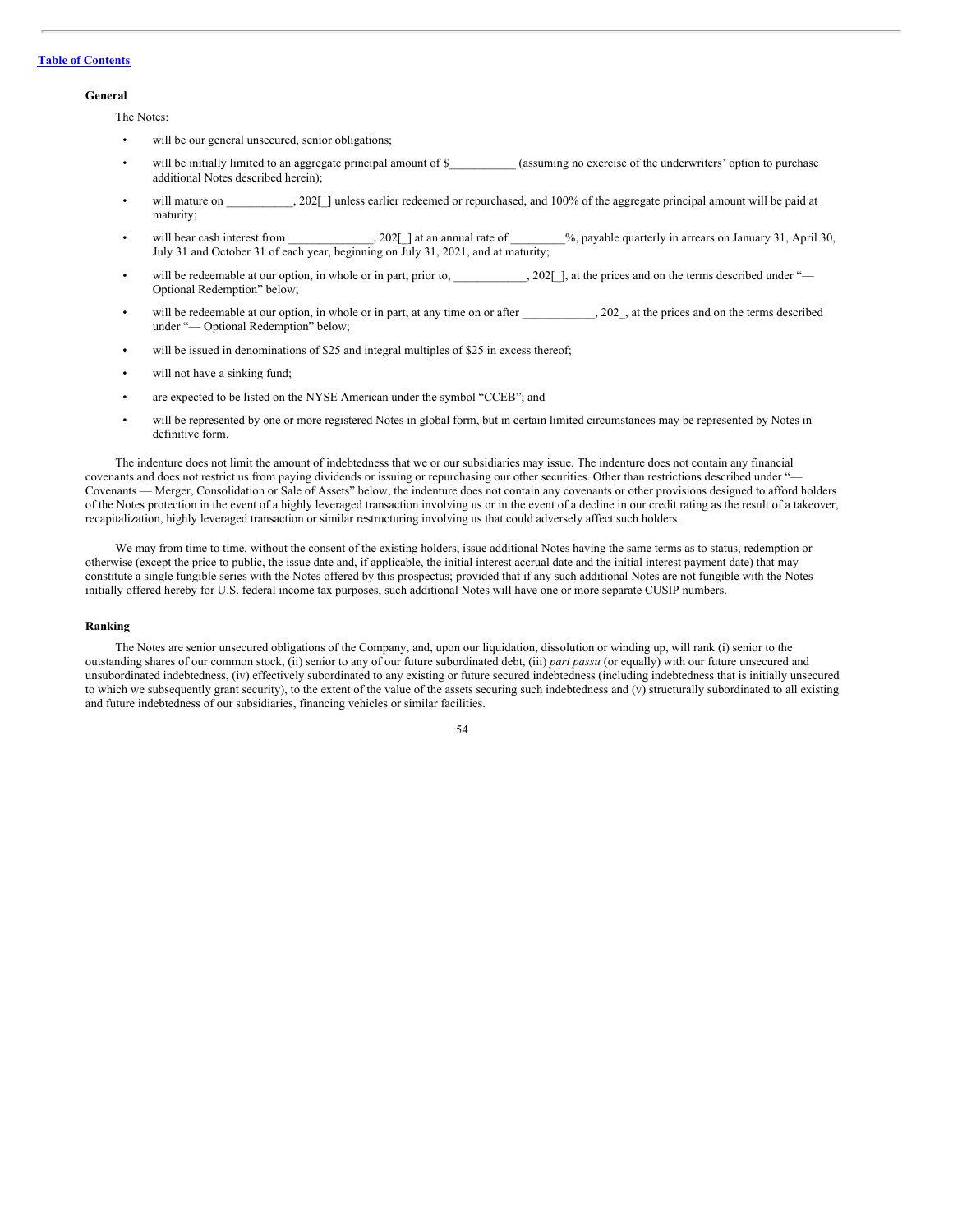#### **Interest**

Interest on the Notes will accrue at an annual rate equal to \_\_\_\_\_\_\_\_% from and including \_\_\_\_\_\_\_\_\_\_, 202[\_] to, but excluding, the maturity date or earlier acceleration or redemption and will be payable quarterly in arrears on  $[130, 130, 130, 130]$  and  $[130, 130]$  and  $[130, 2022]$ and at maturity, to the record holders at the close of business on the immediately preceding [15, [15, [15, [15] and [15, as applicable (whether or not a business day).

The initial interest period for the Notes will be the period from and including  $, 202, 10,$  but excluding,  $, 202$ [], and subsequent interest periods will be the periods from and including an interest payment date to, but excluding, the next interest payment date or the stated maturity date, as the case may be. The amount of interest payable for any interest period, including interest payable for any partial interest period, will be computed on the basis of a 360-day year comprised of twelve 30-day months. If an interest payment date falls on anon-business day, the applicable interest payment will be made on the next business day and no additional interest will accrue as a result of such delayed payment.

"Business day" means, for any place where the principal and interest on the Notes is payable, each Monday, Tuesday, Wednesday, Thursday and Friday which is not a day in which banking institutions in such place of payment are authorized or obligated by law or executive order to close.

#### **Optional Redemption**

Prior to  $202$ [] (the "Notes Par Call Date"), we may, at our option, redeem the Notes, in whole at any time or in part from time to time, at a redemption price equal to the sum of (i) 100% of the principal amount of the Notes being redeemed plus accrued and unpaid interest to, but excluding, the date of redemption and (ii) the Make-Whole Amount, if any.

The Notes may be redeemed for cash in whole or in part at any time at our option on or after \_\_\_\_\_\_\_\_\_\_, 202[\_] and prior to maturity, at a price equal to 100% of their principal amount, plus accrued and unpaid interest to, but excluding, the date of redemption. In each case, redemption shall be upon notice not fewer than 30 days and not more than 60 days prior to the date fixed for redemption.

If less than all of the Notes are to be redeemed, the particular Notes to be redeemed will be selected not more than 45 days prior to the redemption date by the trustee from the outstanding Notes not previously called for redemption, by lot, or in the trustee's discretion, on a pro-rata basis, provided that the unredeemed portion of the principal amount of any Notes will be in an authorized denomination (which will not be less than the minimum authorized denomination) for such Notes. The trustee will promptly notify us in writing of the Notes selected for redemption and, in the case of any Notes selected for partial redemption, the principal amount thereof to be redeemed. Beneficial interests in any of the Notes or portions thereof called for redemption that are registered in the name of DTC or its nominee will be selected by DTC in accordance with DTC's applicable procedures.

The trustee shall have no obligation to calculate any redemption price, including any Make-Whole Amount, or any component thereof, and the trustee shall be entitled to receive and conclusively rely upon an officer's certificate delivered by the Company that specifies any redemption price.

Unless we default on the payment of the redemption price, on and after the date of redemption, interest will cease to accrue on the Notes called for redemption.

We may at any time, and from time to time, purchase notes at any price or prices in the open market or otherwise.

"Make-Whole Amount" means, in connection with any optional redemption of any Note, the excess, if any, of (i) the sum of the present values, as of the date of such redemption, of the remaining scheduled payments of principal of, and interest (exclusive of interest accrued to, but excluding, the date of redemption) on, such Note, assuming such Note matured on, and that accrued and unpaid interest on such Note was payable through, the Notes Par Call Date, determined by discounting, on a semi-annual basis (assuming a 360-day year consisting of twelve 30-day months), such principal and interest at the Reinvestment Rate (as defined below) (determined on the third business day preceding the date of redemption) over (ii) the aggregate principal amount of such Notes being redeemed.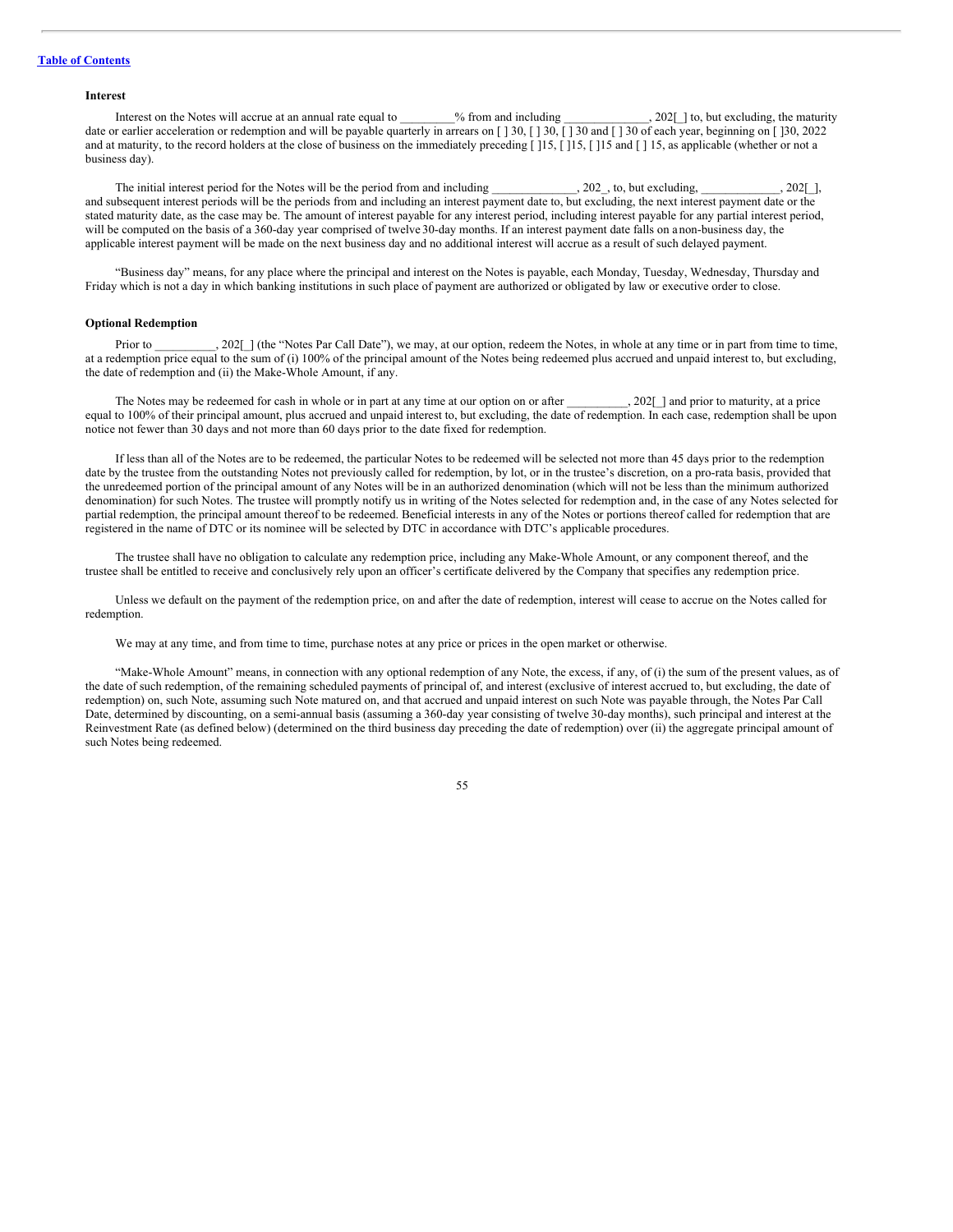"Reinvestment Rate" means, 0.500%, or 50 basis points, plus the arithmetic mean (rounded to the nearestone-hundredth of one percent) of the yields displayed for each day in the preceding calendar week published in the most recent Statistical Release under the caption "Treasury constant maturities" for the maturity (rounded to the nearest month) corresponding to the remaining life to maturity of the Notes (assuming that the Notes matured on the Notes Par Call Date) as of the date of redemption. If no maturity exactly corresponds to such remaining life to maturity, yields for the two published maturities most closely corresponding to such remaining life to maturity shall be calculated pursuant to the immediately preceding sentence and the Reinvestment Rate shall be interpolated or extrapolated from such yields on a straight-line basis, rounding in each of such relevant periods to the nearest month. For the purpose of calculating the Reinvestment Rate, the most recent Statistical Release published prior to the date of determination of the Reinvestment Rate shall be used.

"Statistical Release" means that statistical release designated "H.15" or any successor publication that is published daily by the Federal Reserve System and that establishes yields on actively traded United States Treasury securities adjusted to constant maturities, or, if such statistical release (or a successor publication) is not published at the time of any determination under the Indenture, then such other reasonably comparable index that shall be designated by us.

### **Events of Default**

Holders of our Notes will have rights if an Event of Default occurs in respect of the Notes and is not cured, as described later in this subsection. The term "Event of Default" in respect of the Notes means any of the following:

- we do not pay interest on any Note when due, and such default is not cured within 30 days;
- we do not pay the principal of the Notes when due and payable;
- we breach any covenant or warranty in the indenture with respect to the Notes and such breach continues for 60 days after we receive a written notice of such breach from the trustee or the holders of at least 25% of the principal amount of the Notes; and
- certain specified events of bankruptcy, insolvency or reorganization occur and remain undischarged or unstayed for a period of 90 days.

The trustee may withhold notice to the holders of the Notes of any default, except in the payment of principal or interest, if the trustee in good faith determines the withholding of notice to be in the interest of the holders of the Notes.

Each year, we will furnish to the trustee a written statement of certain of our officers certifying that to their knowledge we are in compliance with the indenture and the Notes, or else specifying any default.

#### *Remedies if an Event of Default Occurs*

If an Event of Default has occurred and is continuing, the trustee or the holders of not less than 25% of the outstanding principal amount of the Notes may declare the entire principal amount of the Notes, together with accrued and unpaid interest, if any, to be due and payable immediately by a notice in writing to us and, if notice is given by the holders of the Notes, the trustee. This is called an "acceleration of maturity." If the Event of Default occurs in relation to our filing for bankruptcy or certain other events of bankruptcy, insolvency or reorganization occur, the principal amount of the Notes, together with accrued and unpaid interest, if any, will automatically, and without any declaration or other action on the part of the trustee or the holders, become immediately due and payable.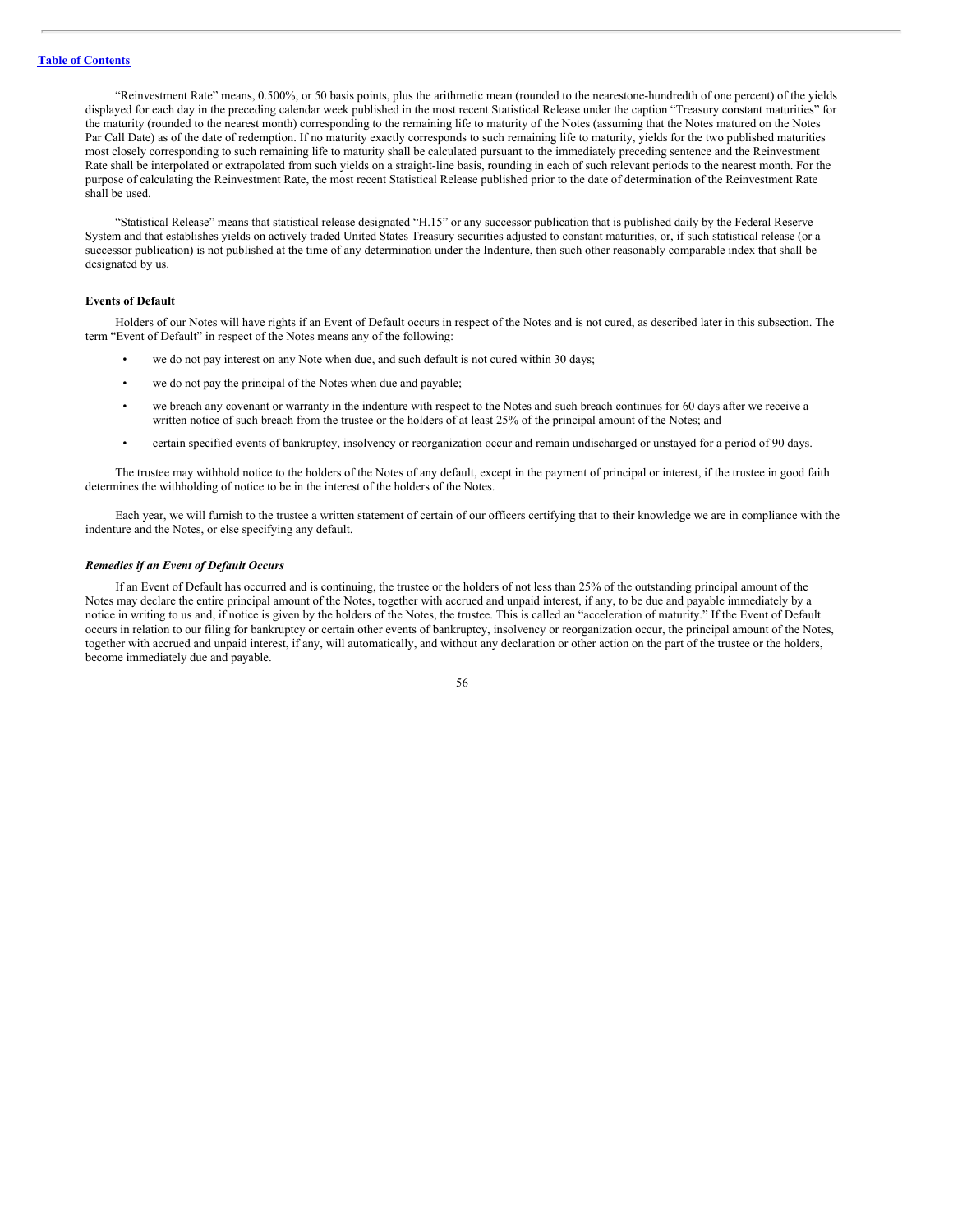At any time after a declaration of acceleration of the Notes has been made by the trustee or the holders of the Notes and before any judgment or decree for payment of money due has been obtained by the trustee, the holders of a majority of the outstanding principal of the Notes, by written notice to us and the trustee, may rescind and annul such declaration and its consequences if (i) we have paid or deposited with the trustee all amounts due and owed with respect to the Notes (other than principal that has become due solely by reason of such acceleration) and certain other amounts, and (ii) any other Events of Default have been cured or waived.

At our election, the sole remedy with respect to an Event of Default due to our failure to comply with certain reporting requirements under the Trust Indenture Act or under "— Covenants — Reporting" below, for the first 180 calendar days after the occurrence of such Event of Default, consists exclusively of the right to receive additional interest on the Notes at an annual rate equal to (1) 0.25% for the first 90 calendar days after such default and (2) 0.50% for calendar days 91 through 180 after such default. On the 181st day after such Event of Default, if such violation is not cured or waived, the trustee or the holders of not less than 25% of the outstanding principal amount of the Notes may declare the principal, together with accrued and unpaid interest, if any, on the Notes to be due and payable immediately. If we choose to pay such additional interest, we must notify the trustee and the holders of the Notes by certificate of our election at any time on or before the close of business on the first business day following the Event of Default.

Before a holder of the Notes is allowed to bypass the trustee and bring a lawsuit or other formal legal action or take other steps to enforce such holder's rights relating to the Notes, the following must occur:

- such holder must give the trustee written notice that the Event of Default has occurred and remains uncured;
- the holders of at least 25% of the outstanding principal of the Notes must have made a written request to the trustee to institute proceedings in respect of such Event of Default in its own name as trustee;
- such holder or holders must have offered to the trustee indemnity against the costs, expenses and liabilities to be incurred in compliance with such request;
- the trustee for 60 days after its receipt of such notice, request and offer of indemnity has failed to institute any such proceeding; and
- no direction inconsistent with such written request has been given to the trustee during such60-day period by holders of a majority of the outstanding principal of the Notes.

No delay or omission in exercising any right or remedy will be treated as a waiver of that right, remedy or Event of Default.

# Book-entry and other indirect holders of the Notes should consult their banks or brokers for information on how to give notice or direction to or **make a request of the trustee and how to declare or cancel an acceleration of maturity.**

## *Waiver of Defaults*

The holders of not less than a majority of the outstanding principal amount of the Notes may on behalf of the holders of all Notes waive any past default with respect to the Notes other than (i) a default in the payment of principal or interest on the Notes when such payments are due and payable (other than by acceleration as described above), or (ii) in respect of a covenant that cannot be modified or amended without the consent of each holder of Notes.

#### **Covenants**

In addition to any other covenants described in the prospectus, as well as standard covenants relating to payment of principal and interest, maintaining an office where payments may be made or securities can be surrendered for payment, payment of taxes by us and related matters, the following covenants will apply to the Notes. To the extent of any conflict or inconsistency between the base indenture and the following covenants, the following covenants will govern.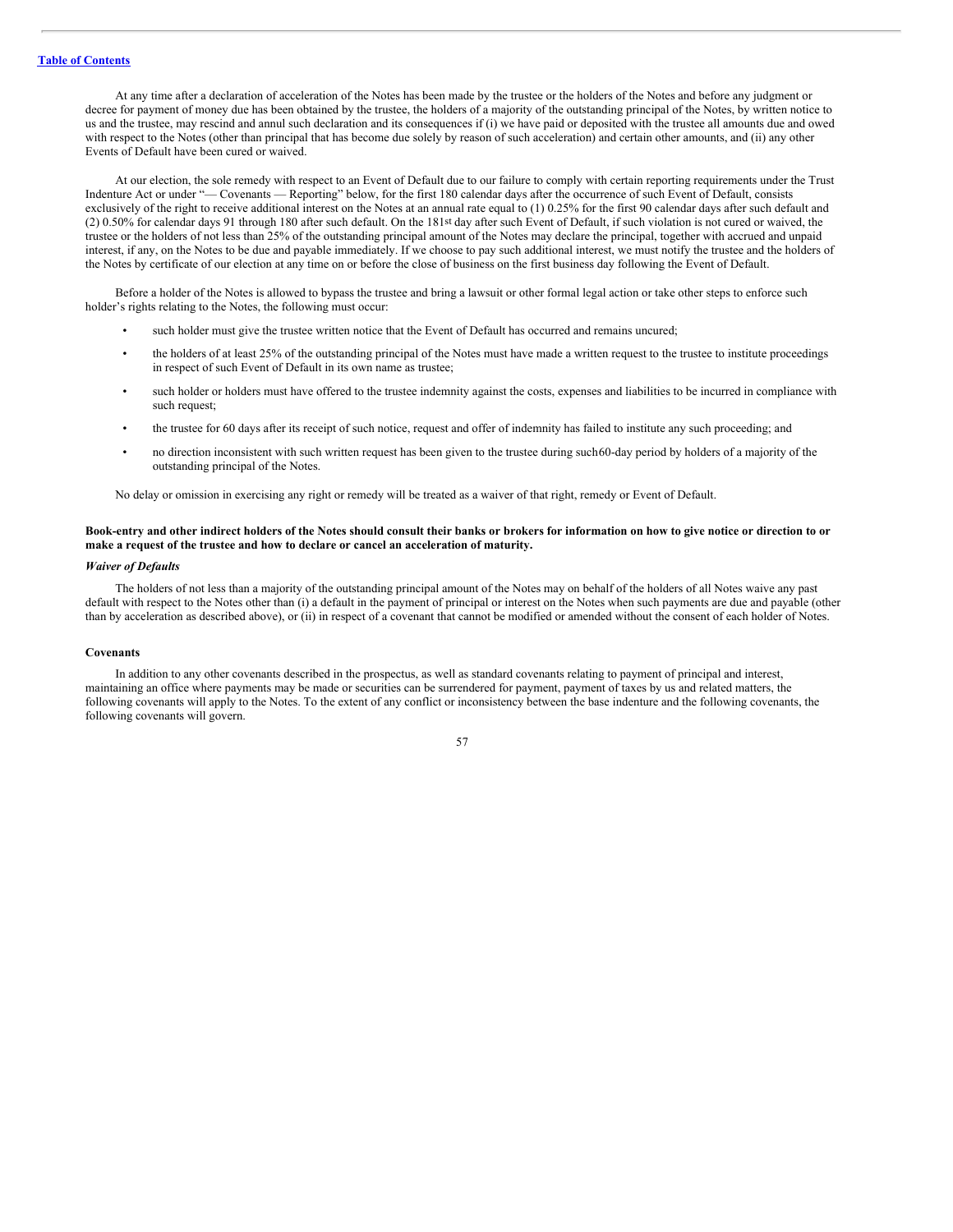# *Merger, Consolidation or Sale of Assets*

The indenture provides that we will not merge or consolidate with or into any other person (other than a merger of a wholly owned subsidiary into us), or sell, transfer, lease, convey or otherwise dispose of all or substantially all our property in any one transaction or series of related transactions unless:

- we are the surviving entity or the entity (if other than us) formed by such merger or consolidation or to which such sale, transfer, lease, conveyance or disposition is made will be a corporation or limited liability company organized and existing under the laws of the United States of America, any state thereof or the District of Columbia;
- the surviving entity (if other than us) expressly assumes, by supplemental indenture in form reasonably satisfactory to the trustee, executed and delivered to the trustee by such surviving entity, the due and punctual payment of the principal of, and premium, if any, and interest on, all the Notes outstanding, and the due and punctual performance and observance of all the covenants and conditions of the indenture to be performed by us;
- immediately before and immediately after giving effect to such transaction or series of related transactions, no default or Event of Default has occurred and is continuing; and
- in the case of a merger where the surviving entity is other than us, we or such surviving entity will deliver, or cause to be delivered, to the trustee, an officers' certificate and an opinion of counsel, each stating that such transaction and the supplemental indenture, if any, in respect thereto, comply with this covenant and that all conditions precedent in the indenture relating to such transaction have been complied with.

#### *Reporting*

If, at any time, we are not subject to the reporting requirements of Sections 13 or 15(d) of the Exchange Act to file any periodic reports with the SEC, we agree to furnish to holders of the Notes and the trustee, for the period of time during which the Notes are outstanding, our audited annual consolidated financial statements, within 90 days of our fiscal year end, and unaudited interim consolidated financial statements, within 60 days of our fiscal quarter end (other than our fourth fiscal quarter). All such financial statements will be prepared, in all material respects, in accordance with GAAP, as applicable.

## **Modification or Waiver**

There are three types of changes we can make to the indenture and the Notes:

#### *Changes Not Requiring Approval*

First, there are changes that we can make to the Notes without the specific approval of the holders of the Notes. This type is limited to clarifications and certain other changes that would not adversely affect holders of the Notes in any material respect and include changes:

- to evidence the succession of another corporation, and the assumption by the successor corporation of our covenants, agreements and obligations under the indenture and the Notes;
- to add to our covenants for the benefit of the holders of the Notes, or to surrender any right or power herein conferred upon the Company and to make the occurrence;
- to add any additional Events of Default for the benefit of the holders of the Notes;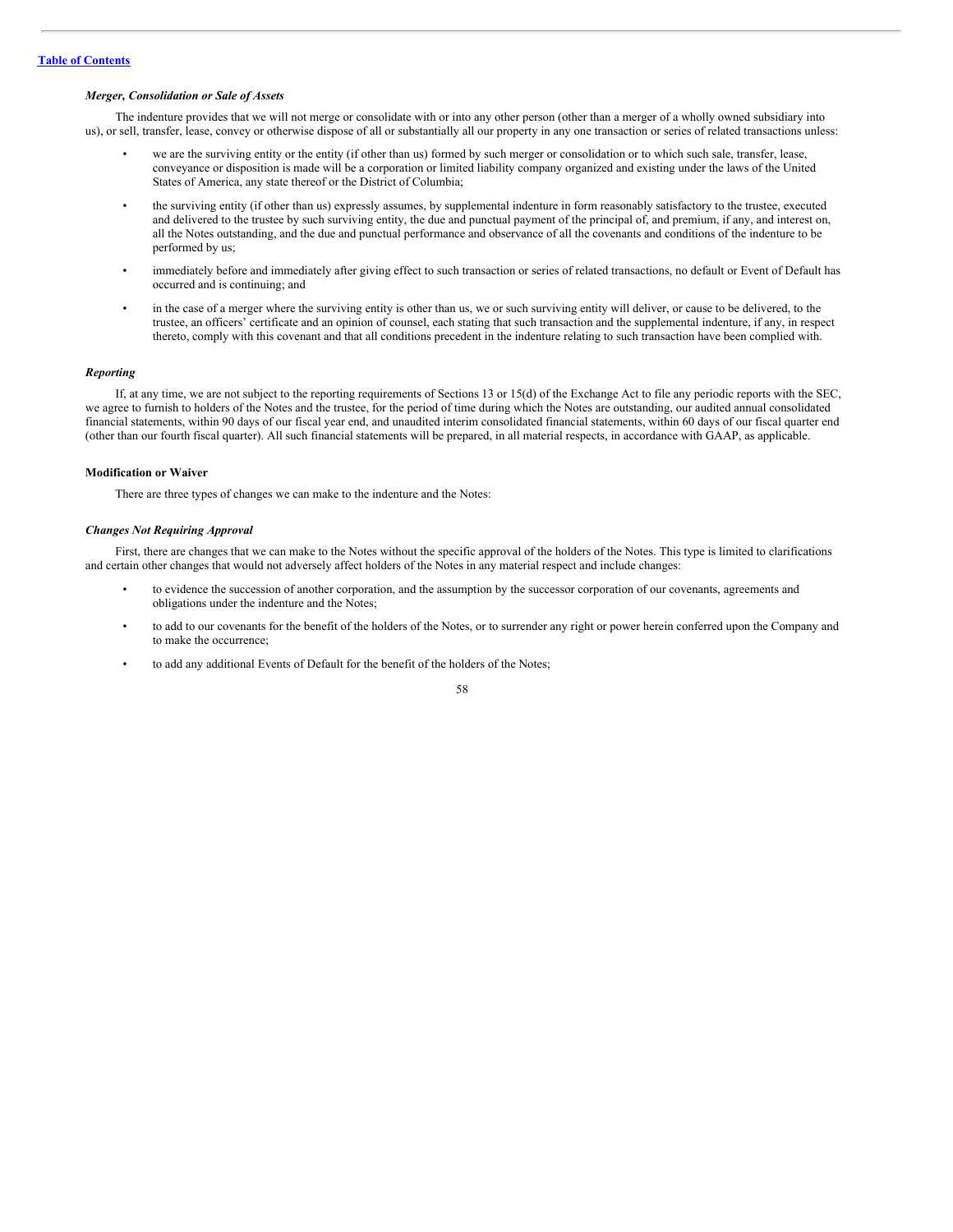- to add to or change any of the provisions of the indenture to such extent as necessary to permit or facilitate the issuance of the Notes in bearer form, registrable or not registrable as to principal, and with or without interest coupons, or to permit or facilitate the issuance of the Notes in uncertificated form;
- to add or provide for a guaranty of the Notes or additional obligors on the Notes;
- to establish the form or terms of the Notes;
- to cure any ambiguity or to correct or supplement any provision contained in the indenture or in any supplemental indenture which may be defective or inconsistent with other provisions, or to make any other provisions with respect to matters or questions arising under the indenture, provided that such action pursuant to this clause shall not adversely affect the interests of the holders of the Notes in any material respect;
- to secure the Notes, including provisions regarding the circumstances under which collateral may be released or substituted;
- to evidence and provide for the acceptance and appointment of a successor trustee and to add or change any provisions of the indenture as necessary to provide for or facilitate the administration of the trust by more than one trustee; and
- to supplement any of the provisions of the indenture to such extent as shall be necessary to permit or facilitate the defeasance and discharge the Notes, provided that any such action shall not adversely affect the interests of the holders of the Notes in any material respect.

### *Changes Requiring Approval of Each Holder*

We cannot make certain changes to the Notes without the specific approval of each holder of the Notes. The following is a list of those types of changes:

- changing the stated maturity of the principal of, or any installment of interest on, any Note;
- reducing the principal amount or rate of interest of any Note;
- changing the place of payment where any Note or any interest is payable;
- impairing the right to institute suit for the enforcement of any payment on or after the date on which it is due and payable;
- reducing the percentage in principal amount of holders of the Notes whose consent is needed to modify or amend the indenture; and
- reducing the percentage in principal amount of holders of the Notes whose consent is needed to waive compliance with certain provisions of the indenture or to waive certain defaults.

#### *Changes Requiring Majority Approval*

Any other change to the indenture and the Notes would require the following approval:

- if the change only affects the Notes, it must be approved by holders of not less than a majority in aggregate principal amount of the outstanding Notes; and
- if the change affects more than one series of debt securities issued under the indenture, it must be approved by the holders of not less than a majority in aggregate principal amount of each of the series of debt securities affected by the change.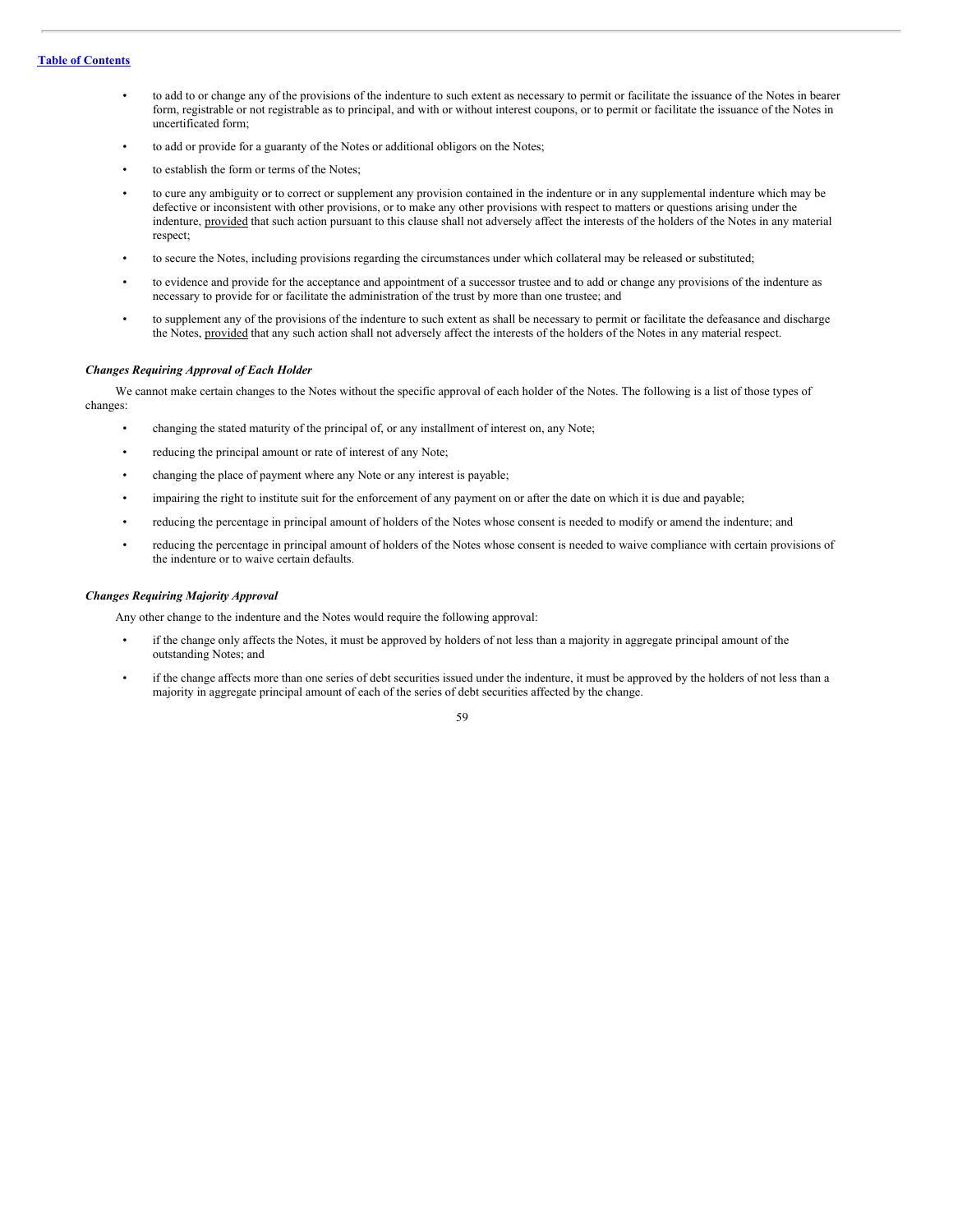Consent from holders to any change to the indenture or the Notes must be given in writing.

#### *Further Details Concerning Voting*

The amount of Notes deemed to be outstanding for the purpose of voting will include all Notes authenticated and delivered under the indenture as of the date of determination except:

- Notes cancelled by the trustee or delivered to the trustee for cancellation;
- Notes for which we have deposited with the trustee or paying agent or set aside in trust money for their payment or redemption and, if money has been set aside for the redemption of the Notes, notice of such redemption has been duly given pursuant to the indenture to the satisfaction of the trustee;
- Notes held by the Company, its subsidiaries or any other entity which is an obligor under the Notes, unless such Notes have been pledged in good faith and the pledgee is not the Company, an affiliate of the Company or an obligor under the Notes;
- Notes for which have undergone full defeasance, as described below; and
- Notes which have been paid or exchanged for other Notes due to such Notes loss, destruction or mutilation, with the exception of any such Notes held by bona fide purchasers who have presented proof to the trustee that such Notes are valid obligations of the Company.

We will generally be entitled to set any day as a record date for the purpose of determining the holders of the Notes that are entitled to vote or take other action under the indenture, and the trustee will generally be entitled to set any day as a record date for the purpose of determining the holders of the Notes that are entitled to join in the giving or making of any Notice of Default, any declaration of acceleration of maturity of the Notes, any request to institute proceedings or the reversal of such declaration. If we or the trustee set a record date for a vote or other action to be taken by the holders of the Notes, that vote or action can only be taken by persons who are holders of the Notes on the record date and, unless otherwise specified, such vote or action must take place on or prior to the 180<sup>th</sup> day after the record date. We may change the record date at our option, and we will provide written notice to the trustee and to each holder of the Notes of any such change of record date.

#### **Defeasance**

The following defeasance provisions will be applicable to the Notes. "Defeasance" means that, by irrevocably depositing with the trustee an amount of cash denominated in U.S. dollars and/or U.S. government obligations sufficient to pay all principal and interest, if any, on the Notes when due and satisfying any additional conditions noted below, we will be deemed to have been discharged from our obligations under the Notes. In the event of a "covenant defeasance," upon depositing such funds and satisfying similar conditions discussed below we would be released from certain covenants under the indenture relating to the Notes. The consequences to the holders of the Notes would be that, while they would no longer benefit from certain covenants under the indenture, and while the Notes could not be accelerated for any reason, the holders of the Notes nonetheless would be guaranteed to receive the principal and interest owed to them.

#### *Covenant Defeasance*

Under the indenture, we have the option to take the actions described below and be released from some of the restrictive covenants under the indenture under which the Notes were issued. This is called "covenant defeasance." In that event, holders of the Notes would lose the protection of those restrictive covenants but would gain the protection of having money and government securities set aside in trust to repay the Notes. In order to achieve covenant defeasance, the following must occur:

• we must irrevocably deposit or cause to be deposited with the trustee as trust funds for the benefit of all holders of the Notes cash, U.S. government obligations or a combination of cash and U.S. government obligations sufficient, without reinvestment, in the opinion of a nationally recognized firm of independent public accountants, investment bank or appraisal firm, to generate enough cash to make interest, principal and any other applicable payments on the Notes on their various due dates;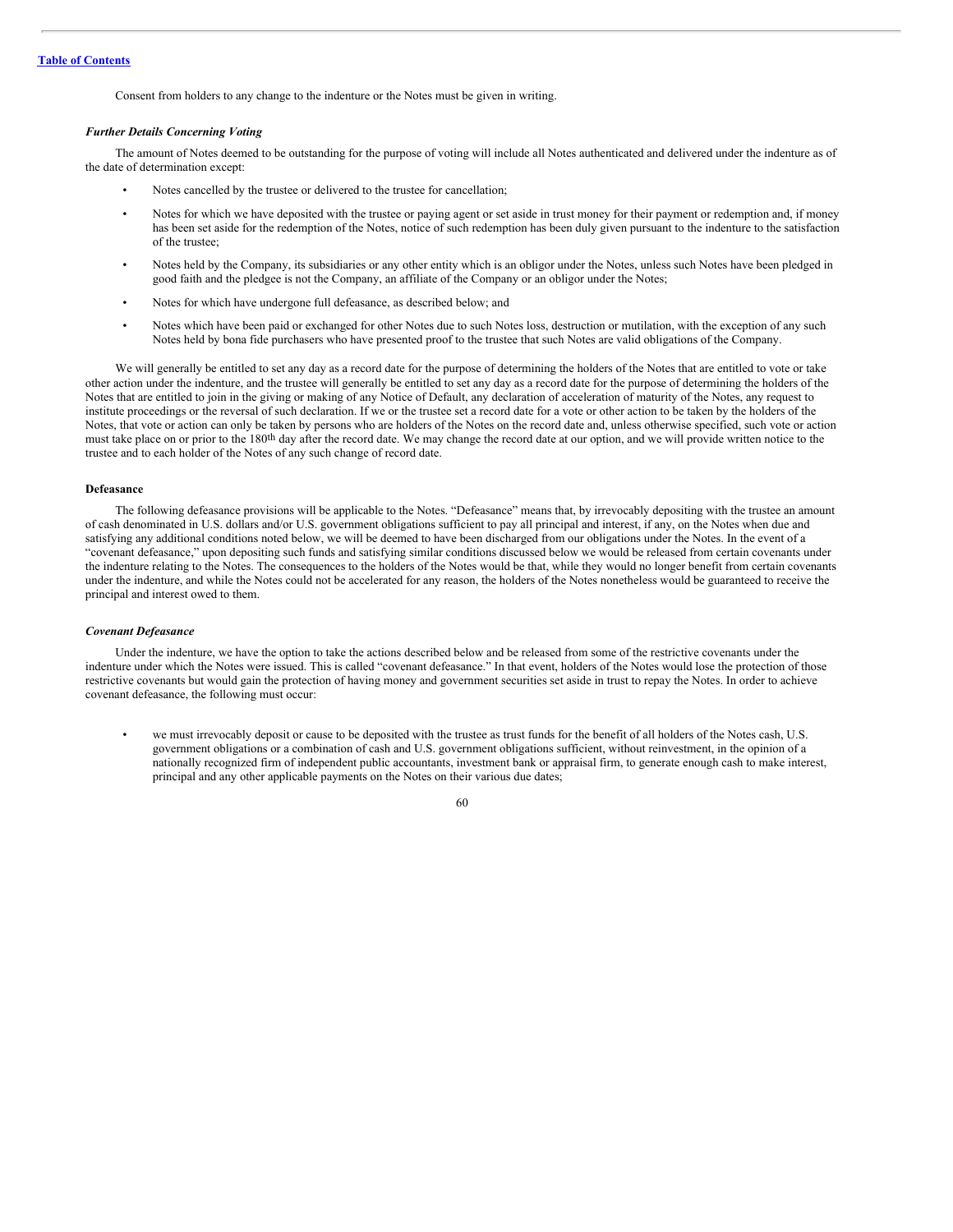- we must deliver to the trustee a legal opinion of our counsel stating that under U.S. federal income tax law, we may make the above deposit and covenant defeasance without causing holders to be taxed on the Notes differently than if we did not make the deposit and we just repaid the debt securities ourselves at maturity;
- we must deliver to the trustee an officers' certificate stating that the Notes, if then listed on any securities exchange, will not be delisted as a result of the deposit;
- no default or Event of Default with respect to the Notes has occurred and is continuing, and no defaults or Events of Defaults related to bankruptcy, insolvency or organization occurs during the 90 days following the deposit;
- the covenant defeasance must not cause the trustee to have a conflicting interest within the meaning of the Trust Indenture Act;
- the covenant defeasance must not result in a breach or violation of, or constitute a default under, the indenture or any other material agreements or instruments to which we are a party;
- the covenant defeasance must not result in the trust arising from the deposit constituting an investment company within the meaning of the Investment Company Act unless such trust will be registered under the Investment Company Act or exempt from registration thereunder; and
- we must deliver to the trustee an officers' certificate and a legal opinion from our counsel stating that all conditions precedent with respect to the covenant defeasance have been complied with.

### *Full Defeasance*

If there is a change in U.S. federal income tax law, we can legally release ourselves from all payment and other obligations on the Notes if we take the following actions below:

- we must irrevocably deposit or cause to be deposited with the trustee as trust funds for the benefit of all holders of the Notes cash, U.S. government obligations or a combination of cash and U.S. government obligations sufficient, without reinvestment, in the opinion of a nationally recognized firm, of independent public accountants, investment bank or appraisal firm, to generate enough cash to make interest, principal and any other applicable payments on the Notes on their various due dates;
- we must deliver to the trustee a legal opinion confirming that there has been a change to the current U.S. federal income tax law or an Internal Revenue Service ruling that allows us to make the above deposit without causing holders to be taxed on the Notes any differently than if we did not make the deposit and we just repaid the debt securities ourselves at maturity;
- we must deliver to the trustee an officers' certificate stating that the Notes, if then listed on any securities exchange, will not be delisted as a result of the deposit;
- no default or Event of Default with respect to the Notes has occurred and is continuing and no defaults or Events of Defaults related to bankruptcy, insolvency or organization occurs during the 90 days following the deposit;
- the full defeasance must not cause the trustee to have a conflicting interest within the meaning of the Trust Indenture Act;
- the full defeasance must not result in a breach or violation of, or constitute a default under, the indenture or any other material agreements or instruments to which we are a party;

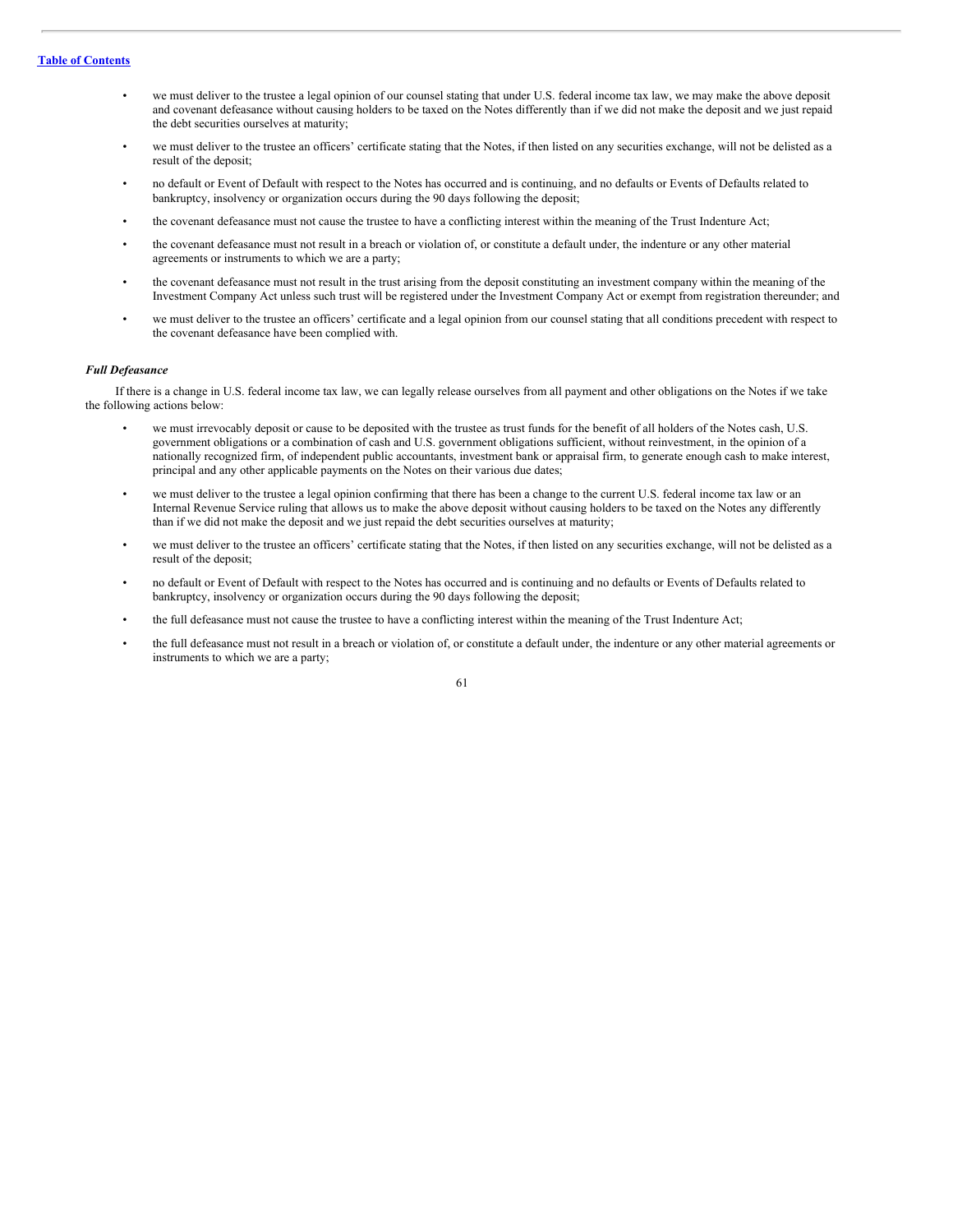- the full defeasance must not result in the trust arising from the deposit constituting an investment company within the meaning of the Investment Company Act unless such trust will be registered under the Investment Company Act or exempt from registration thereunder; and
- we must deliver to the trustee an officers' certificate and a legal opinion from our counsel stating that all conditions precedent with respect to the full defeasance have been complied with.

In the event that the trustee is unable to apply the funds held in trust to the payment of obligations under the Notes by reason of a court order or governmental injunction or prohibition, then those of our obligations discharged under the full defeasance or covenant defeasance will be revived and reinstated as though no deposit of funds had occurred, until such time as the trustee is permitted to apply all funds held in trust under the procedure described above may be applied to the payment of obligations under the Notes. However, if we make any payment of principal or interest on the Notes to the holders, we will be subrogated to the rights of the holders to receive such payment from the money so held in trust.

## **Listing**

We have applied to list the Notes on the NYSE American under the symbol "CCEB". If the application is approved, we expect trading in the Notes on the NYSE American to begin within 30 business days of the date of the original issue date. The Notes are expected to trade "flat," meaning that purchasers will not pay and sellers will not receive any accrued and unpaid interest on the Notes that is not included in the trading price.

#### **Governing Law**

The Indenture is, and the Notes will be, governed by and construed in accordance with the laws of the State of New York.

### **Global Notes; Book-Entry Issuance**

The Notes will be issued in the form of one or more global certificates, or Global Notes, registered in the name of The Depository Trust Company, or DTC. DTC has informed us that its nominee will be Cede & Co. Accordingly, we expect Cede & Co. to be the initial registered holder of the Notes. No person that acquires a beneficial interest in the Notes will be entitled to receive a certificate representing that person's interest in the Notes except as described herein. Unless and until definitive securities are issued under the limited circumstances described below, all references to actions by holders of the Notes will refer to actions taken by DTC upon instructions from its participants, and all references to payments and notices to holders will refer to payments and notices to DTC or Cede & Co., as the registered holder of these securities.

DTC has informed us that it is a limited-purpose trust company organized under the New York Banking Law, a "banking organization" within the meaning of the New York Banking Law, a member of the Federal Reserve System, a "clearing corporation" within the meaning of the New York Uniform Commercial Code, and a "clearing agency" registered pursuant to the provisions of Section 17A of the Exchange Act. DTC holds and provides asset servicing for over 3.5 million issues of U.S. and non-U.S. equity issues, corporate and municipal debt issues, and money market instruments from over 100 countries that DTC's participants, or Direct Participants, deposit with DTC. DTC also facilitates the post-trade settlement among Direct Participants of sales and other securities transactions in deposited securities through electronic computerized book-entry transfers and pledges between Direct Participants' accounts. This eliminates the need for physical movement of securities certificates. Direct Participants include both U.S. and non-U.S. securities brokers and dealers, banks, trust companies, clearing corporations and certain other organizations. DTC is a wholly owned subsidiary of The Depository Trust & Clearing Corporation, or DTCC.

DTCC is the holding company for DTC, National Securities Clearing Corporation and Fixed Income Clearing Corporation, all of which are registered clearing agencies. DTCC is owned by the users of its regulated subsidiaries. Access to the DTC system is also available to others such as both U.S. and non-U.S. securities brokers and dealers, banks, trust companies and clearing corporations that clear through or maintain a custodial relationship with a Direct Participant, either directly or indirectly, or Indirect Participants. DTC has an S&P rating of AA+. The DTC Rules applicable to its participants are on file with the SEC. More information about DTC can be found at *www.dtcc.com*.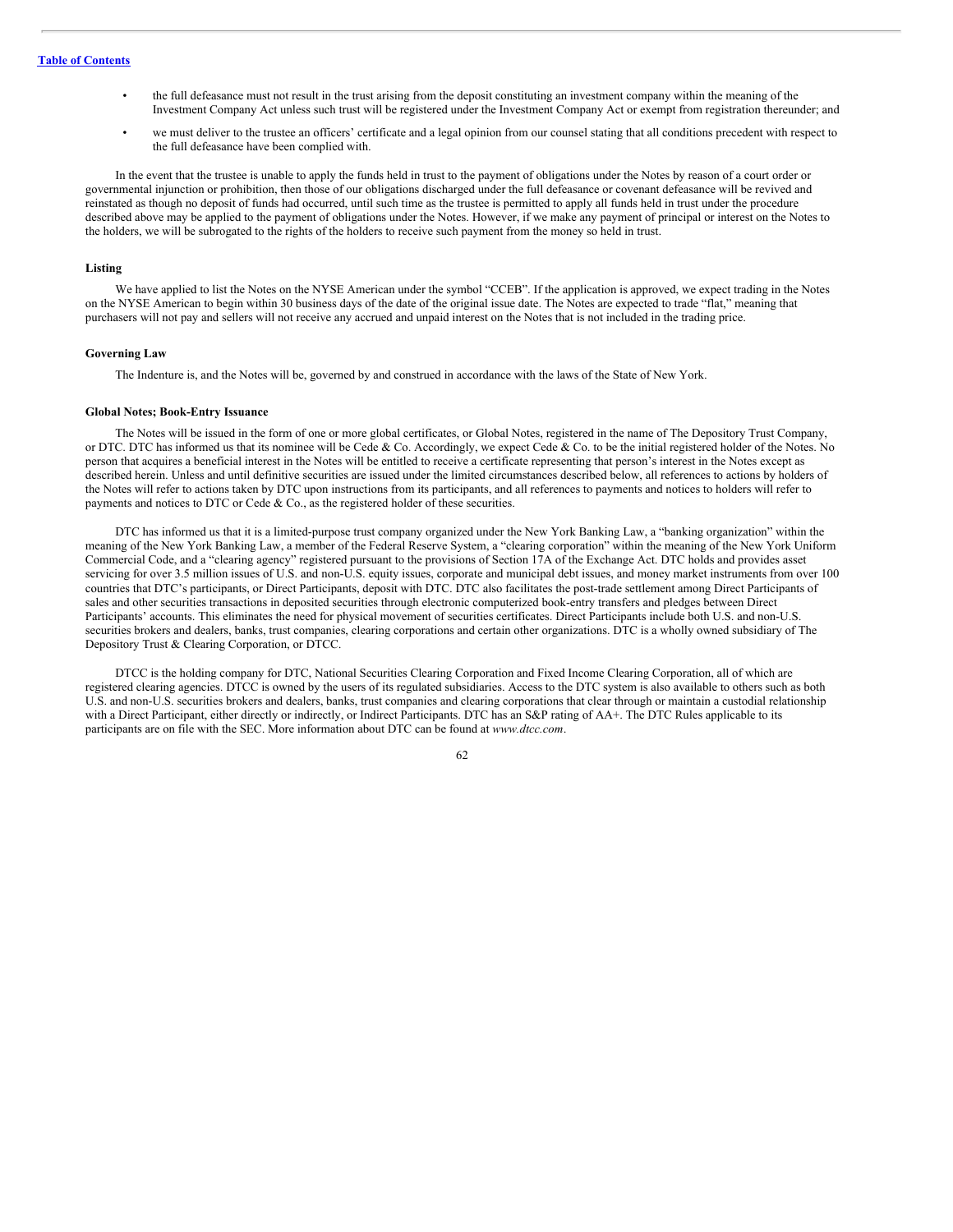Purchases of the Notes under the DTC system must be made by or through Direct Participants, which will receive a credit for the Notes on DTC's records. The ownership interest of each actual purchaser of each Note, or the Beneficial Owner, is in turn to be recorded on the Direct and Indirect Participants' records. Beneficial Owners will not receive written confirmation from DTC of their purchase. Beneficial Owners are, however, expected to receive written confirmations providing details of the transaction, as well as periodic statements of their holdings, from the Direct or Indirect Participant through which the Beneficial Owner entered into the transaction. Transfers of ownership interests in the Notes are to be accomplished by entries made on the books of Direct and Indirect Participants acting on behalf of Beneficial Owners. Beneficial Owners will not receive certificates representing their ownership interests in the Notes, except in the event that use of the book-entry system for the Notes is discontinued.

To facilitate subsequent transfers, all Notes deposited by Direct Participants with DTC are registered in the name of DTC's partnership nominee, Cede & Co., or such other name as may be requested by an authorized representative of DTC. The deposit of the Notes with DTC and their registration in the name of Cede & Co. or such other DTC nominee do not effect any change in beneficial ownership. DTC has no knowledge of the actual Beneficial Owners of the Notes; DTC's records reflect only the identity of the Direct Participants to whose accounts the Notes are credited, which may or may not be the Beneficial Owners. The Direct and Indirect Participants will remain responsible for keeping account of their holdings on behalf of their customers.

Conveyance of notices and other communications by DTC to Direct Participants, by Direct Participants to Indirect Participants, and by Direct Participants and Indirect Participants to Beneficial Owners will be governed by arrangements among them, subject to any statutory or regulatory requirements as may be in effect from time to time.

Redemption notices will be sent to DTC. If less than all of the Notes are being redeemed, DTC's practice is to determine by lot the amount of the interest of each Direct Participant in the Notes to be redeemed.

Neither DTC nor Cede & Co. (nor any other DTC nominee) will consent or vote with respect to the Notes unless authorized by a Direct Participant in accordance with DTC's Procedures. Under its usual procedures, DTC mails an Omnibus Proxy to us as soon as possible after the record date. The Omnibus Proxy assigns Cede & Co.'s consenting or voting rights to those Direct Participants to whose accounts the Notes are credited on the record date (identified in a listing attached to the Omnibus Proxy).

Redemption proceeds, distributions and interest payments on the Notes will be made to Cede & Co., or such other nominee as may be requested by an authorized representative of DTC. DTC's practice is to credit Direct Participants' accounts upon DTC's receipt of funds and corresponding detail information from us or the applicable trustee or depositary on the payment date in accordance with their respective holdings shown on DTC's records. Payments by Participants to Beneficial Owners will be governed by standing instructions and customary practices, as is the case with the Notes held for the accounts of customers in bearer form or registered in "street name," and will be the responsibility of such Participant and not of DTC nor its nominee, the applicable trustee or depositary, or us, subject to any statutory or regulatory requirements as may be in effect from time to time. Payment of redemption proceeds, distributions and interest payments to Cede & Co. (or such other nominee as may be requested by an authorized representative of DTC) is the responsibility of us or the applicable trustee or depositary. Disbursement of such payments to Direct Participants will be the responsibility of DTC, and disbursement of such payments to the Beneficial Owners will be the responsibility of Direct and Indirect Participants.

The information in this section concerning DTC and DTC's book-entry system has been obtained from sources that we believe to be reliable, but we take no responsibility for the accuracy thereof.

None of the Company, the trustee, any depositary, or any agent of any of them will have any responsibility or liability for any aspect of DTC's or any participant's records relating to, or for payments made on account of, beneficial interests in a Global Note, or for maintaining, supervising or reviewing any records relating to such beneficial interests.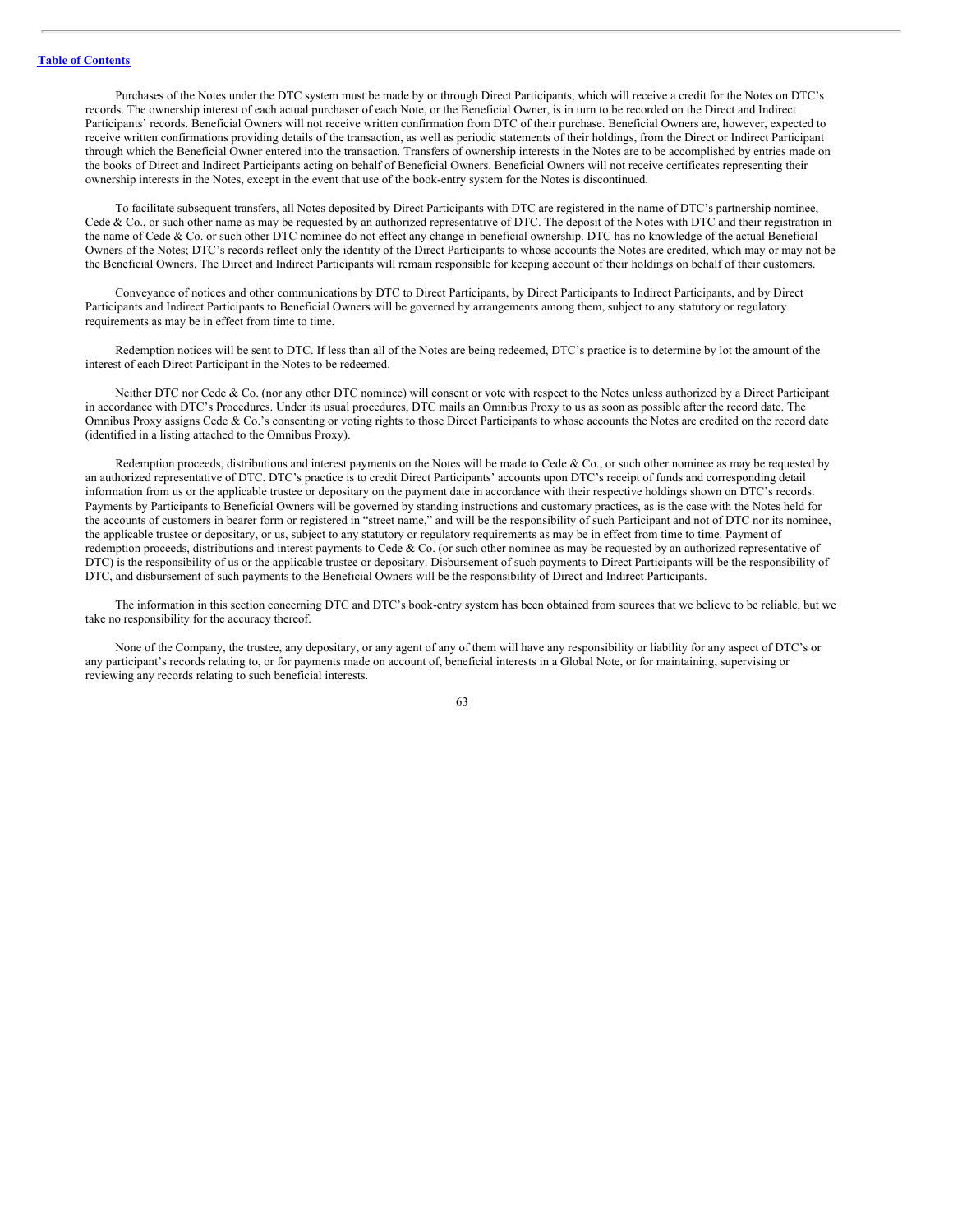## **Termination of a Global Note**

If a Global Note is terminated for any reason, interest in it will be exchanged for certificates innon-book-entry form as certificated securities. After such exchange, the choice of whether to hold the certificated Notes directly or in street name will be up to the investor. Investors must consult their own banks or brokers to find out how to have their interests in a Global Note transferred on termination to their own names, so that they will be holders of the Notes. See "— Form, Exchange and Transfer of Certificated Registered Securities."

#### **Payment and Paying Agents**

We will pay interest to the person listed in the trustee's records as the owner of the Notes at the close of business on the record date for the applicable interest payment date, even if that person no longer owns the Note on the interest payment date. Because we pay all the interest for an interest period to the holders on the record date, holders buying and selling the Notes must work out between themselves the appropriate purchase price. The most common manner is to adjust the sales price of the Notes to prorate interest fairly between buyer and seller based on their respective ownership periods within the particular interest period.

# *Payments on Global Notes*

We will make payments on the Notes so long as they are represented by Global Notes in accordance with the applicable policies of the depositary in effect from time to time. Under those policies, we will make payments directly to the depositary, or its nominee, and not to any indirect holders who own beneficial interest in the Global Notes. An indirect holder's right to those payments will be governed by the rules and practices of the depositary and its participants.

#### *Payments on Certificated Securities*

In the event the Notes become represented by certificates, we will make payments on the Notes as follows. We will pay interest that is due on an interest payment date by check mailed on the interest payment date to the holder of the Note at his or her address shown on the trustee's records as of the close of business on the record date. We will make all payments of principal by check at the office of the trustee in the contiguous United States and/or at other offices that may be specified in the indenture or a notice to holders against surrender of the Note.

## *Payment When Of ices Are Closed*

If any payment is due on the Notes on a day that is not a business day, we will make the payment on the next day that is a business day. Payments made on the next business day in this situation will be treated under the indenture as if they were made on the original due date. Such payment will not result in a default under the Notes or the indenture, and no interest will accrue on the payment amount from the original due date to the next day that is a business day.

### Book-entry and other indirect holders should consult their banks or brokers for information on how they will receive payments on the Notes.

# **Form, Exchange and Transfer of Certificated Registered Securities**

Notes in physical, certificated form will be issued and delivered to each person that DTC identifies as a beneficial owner of the related Notes only if:

- DTC notified us at any time that it is unwilling or unable to continue as depositary for the Global Notes;
- DTC ceases to be registered as a clearing agency under the Exchange Act; or
- an Event of Default with respect to such Global Note has occurred and is continuing.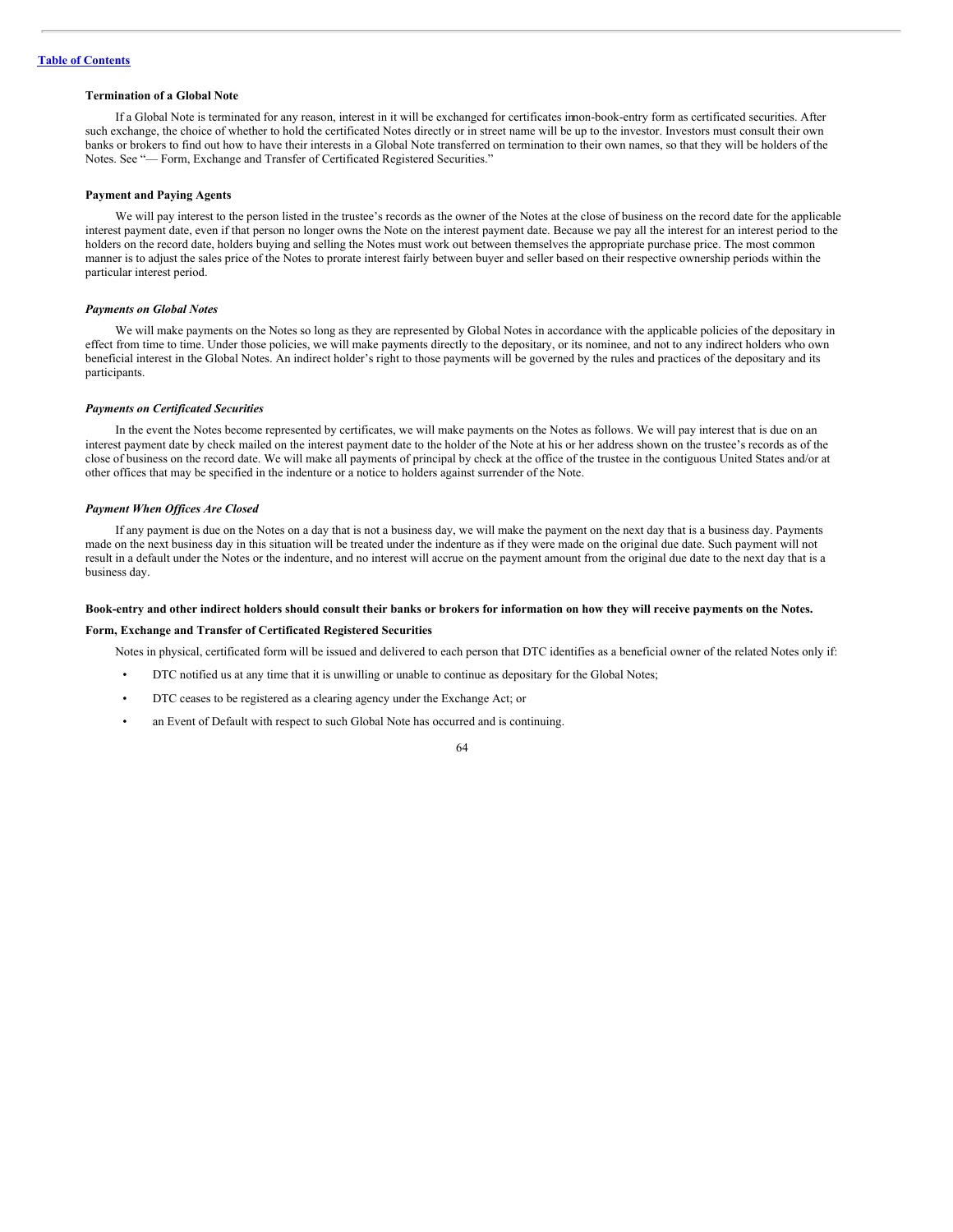Holders may exchange their certificated securities for Notes of smaller denominations or combined into fewer Notes of larger denominations, as long as the total principal amount is not changed and as long as the denomination is equal to or greater than \$25.

Holders may exchange or transfer their certificated securities at the office of the trustee. We have appointed the trustee to act as our agent for registering the Notes in the name of holders transferring Notes. We may at any time designate additional transfer agents or rescind the designation of any transfer agent or approve a change in the office through which any transfer agent acts.

Holders will not be required to pay a service charge for any registration of transfer or exchange of their certificated securities, but they may be required to pay any tax or other governmental charge associated with the registration of transfer or exchange. The transfer or exchange will be made only if our transfer agent is satisfied with the holder's proof of legal ownership.

If we redeem any of the Notes, we may block the transfer or exchange of those Notes selected for redemption during the period beginning 15 days before the day we mail the notice of redemption and ending on the day of that mailing, in order to determine or fix the list of holders to prepare the mailing. We may also refuse to register transfer or exchanges of any certificated Notes selected for redemption, except that we will continue to permit transfers and exchanges of the unredeemed portion of any Note that will be partially redeemed.

# **About the Trustee**

U.S. Bank Trust Company, National Association will be the trustee under the indenture and will be the principal paying agent and registrar for the Notes. The trustee may resign or be removed with respect to the Notes provided that a successor trustee is appointed to act with respect to the Notes.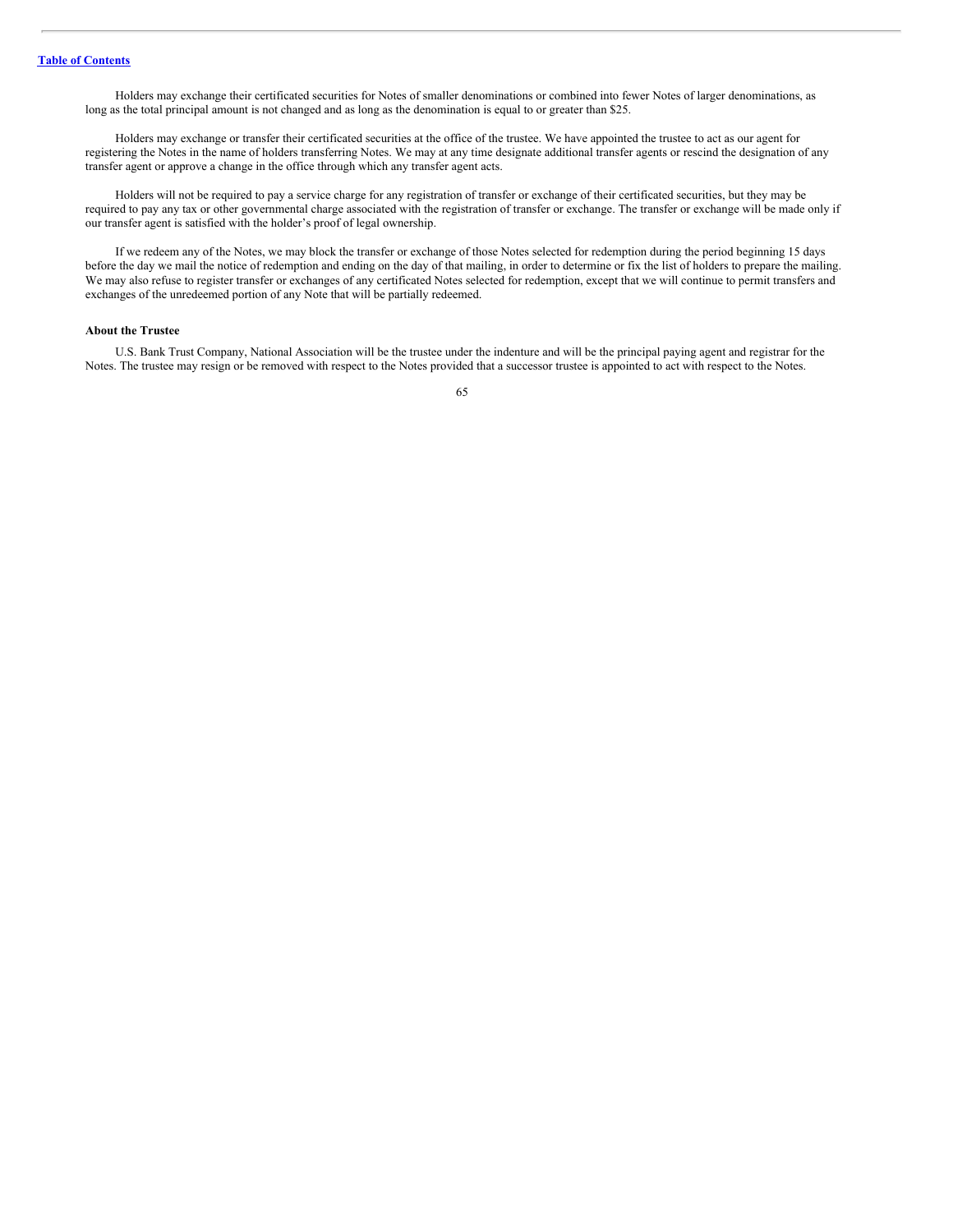# **CERTAIN MATERIAL U.S. FEDERAL INCOME TAX CONSIDERATIONS**

The following is a summary of the material U.S. federal income tax consequences of the acquisition, ownership, and disposition of the Notes that we are offering. The following discussion is not exhaustive of all possible tax considerations. This summary is based upon of the Internal Revenue Code of 1986, as amended, or the Code, regulations promulgated under the Code by the U.S. Treasury Department (including proposed and temporary regulations), rulings, current administrative interpretations and official pronouncements of the Internal Revenue Service, or the IRS, and judicial decisions, all as currently in effect and all of which are subject to differing interpretations or to change, possibly with retroactive effect. Such change could materially and adversely affect the tax consequences described below. No assurance can be given that the IRS would not assert, or that a court would not sustain, a position contrary to any of the tax consequences described below.

This summary is for general information only, and does not address all aspects of U.S. federal income taxation that may be important to a particular holder in light of its investment or tax circumstances or to holders subject to special tax rules, such as pass-through entities (including partnerships and other entities and arrangements classified as partnerships for U.S. federal income tax purposes and S corporations) and beneficial owners of such passthrough entities, banks, financial institutions, tax-exempt entities, insurance companies, regulated investment companies, real estate investment trusts, trusts and estates, dealers in stocks, securities or currencies, traders in securities that have elected to use the mark-to-market method of accounting for their securities, persons holding the Notes as part of an integrated transaction, including a "straddle," "hedge," "constructive sale," or "conversion transaction," U.S.. Holders (as defined below) whose functional currency for tax purposes (as defined in Section 985 of the Code) is not the U.S. dollar, holders subject to Section 451(b) of the Code, and individuals subject to the alternative minimum tax provisions of the Code. This summary does not address the effects of other U.S. federal tax laws (such as estate and gift tax laws) or the tax laws of any state or local governments, or of any foreign government, that may be applicable to a particular holder.

This summary is directed solely to holders that, except as otherwise specifically noted, will purchase the Notes offered in this prospectus upon original issuance for the "issue price" (*i.e.*, the first price at which a substantial amount of the Notes is sold for money to persons, other than to bond houses, brokers or similar persons or organizations acting in the capacity of the underwriters, placement agents or wholesalers) for cash and will hold such securities as capital assets within the meaning of Section 1221 of the Code, which generally means as property held for investment.

This summary is not a comprehensive description of all of the U.S. federal tax consequences that may be relevant with respect to the acquisition, ownership and disposition of the Notes. We urge you to consult your own tax advisor regarding your particular circumstances and the U.S. federal tax consequences to you of acquiring, owning and disposing of these securities, as well as any tax consequences arising under the laws of any state, local, foreign, or other tax jurisdiction and the possible effects of changes in U.S. federal or other tax laws.

As used in this prospectus, the term "U.S. Holder" means a beneficial owner of Notes that is for U.S. federal income tax purposes:

- an individual who is a citizen or resident of the United States;
- a corporation (including an entity treated as a corporation for U.S. federal income tax purposes) created or organized in or under the laws of the United States, of any state of the United States or the District of Columbia;
- an estate the income of which is subject to U.S. federal income taxation regardless of its source;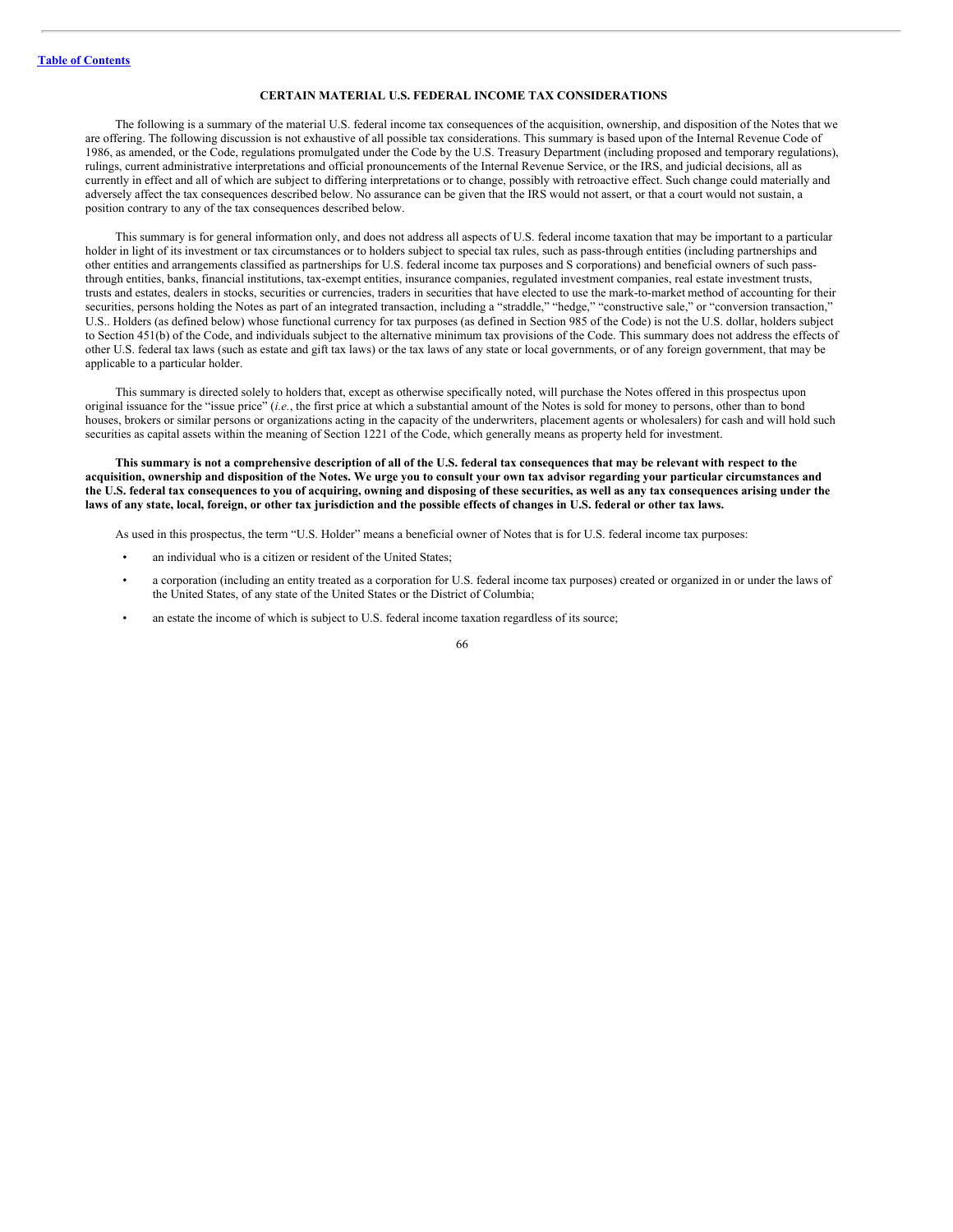• a trust (a) if a court within the United States is able to exercise primary supervision over the administration of the trust and one or more United States persons have the authority to control all substantial decisions of the trust, or (b) that was in existence on August 20, 1996 and that has a valid election in effect under applicable Treasury regulations to be treated as a United States person.

As used in this prospectus, the term"Non-U.S. Holder" is a beneficial owner of the Notes (other than a partnership or other entity or arrangement taxable as a partnership) that is not a U.S. Holder.

If an entity or arrangement treated as a partnership for U.S. federal income tax purposes holds the Notes offered in this prospectus, the U.S. federal income tax treatment of a partner generally will depend upon the status of the partner, the activities of the partnership and certain determinations made at the partner level; accordingly, as provided above, this summary does not apply to partnerships. A partner of a partnership holding the Notes should consult its own tax advisor regarding the U.S. federal income tax consequences to the partner of the acquisition, ownership and disposition of the Notes by the partnership.

#### *Consequences to U.S. Holders*

The following is a summary of the material U.S. federal income tax consequences that will apply to U.S. Holders of the Notes.

*Additional Payments*. In certain circumstances, we may be obligated to pay amounts in excess of stated interest or principal on the Notes, such as the Make-Whole Amount in connection with an optional redemption as described under "Description of Notes — Optional Redemption". The obligation to make such payments may implicate the provisions of United States Treasury Regulations relating to "contingent payment debt instruments." If the Notes were deemed to be contingent payment debt instruments, a U.S. Holder might be required to accrue income on the U.S. Holder's Notes in excess of stated interest, and to treat as ordinary income, rather than capital gain, any income realized on the taxable disposition of a Note before the resolution of the contingencies.

According to current United States Treasury Regulations, the possibility that any such payments in excess of stated interest or principal will be made will not cause the Notes to be treated as contingent payment debt instruments if there is only a remote chance as of the date the Notes were issued that such payments will be made. We believe that the likelihood that we will be obligated to make any such payments is remote. Therefore, we do not intend to treat the potential payment of these amounts as subjecting the Notes to the contingent payment debt rules. Our determination that these contingencies are remote is binding on a U.S. Holder unless such U.S. Holder discloses its contrary position in the manner required by applicable United States Treasury Regulations. Our determination is not, however, binding on the IRS, and if the IRS were to challenge this determination, the tax consequences to a U.S. Holder could differ materially and adversely from those discussed herein. In the event a contingency were to occur, it would affect the amount and timing of the income recognized by a U.S. Holder. If any additional payments are in fact made, U.S. Holders will be required to recognize such amounts as income. The remainder of this disclosure assumes that the Notes will not be treated as contingent payment debt instruments.

*Payment of Interest*. It is expected, and this discussion assumes, that either the issue price of the Notes will equal the stated principal amount of the Notes or the Notes will be issued with less than a *de minimis* amount of "original issue discount" for U.S. federal income tax purposes. Accordingly, payments of stated interest on a Note generally will be included in the income of a U.S. Holder as ordinary interest income at the time it is accrued or is received in accordance with the U.S. Holder's regular method of accounting for U.S. federal income tax purposes.

*Sale, Exchange, or Retirement of Notes.* Upon the sale, exchange, retirement, or other disposition of a Note, a U.S. Holder will recognize gain or loss equal to the difference between the amount realized upon the sale, exchange, retirement or other disposition and the U.S. Holder's adjusted tax basis in the Note. The amount realized by the U.S. Holder will include the amount of any cash and the fair market value of any other property received for the Note, but will exclude amounts attributable to accrued but unpaid interest which will be treated as described above under "Payments of Interest." A U.S. Holder's adjusted tax basis in a Note will generally be the cost of the Note to such U.S. Holder.

Gain or loss realized on the sale, exchange, retirement, or other disposition of a Note generally will be capital gain or loss, and will be long-term capital gain or loss if the Note has been held by the U.S. Holder for more than one year. Net long-term capital gain recognized by an individual U.S. Holder is generally taxed at preferential rates. The ability of U.S. Holders to deduct capital losses is subject to limitations under the Code.

*Additional Medicare Tax on Unearned Income.*Certain U.S. Holders, including individuals, estates and trusts, are subject to an additional 3.8% Medicare tax on unearned income. For individual U.S. Holders, the additional Medicare tax applies to the lesser of (i) "net investment income" or (ii) the excess of "modified adjusted gross income" over \$200,000 (\$250,000 if married and filing jointly or \$125,000 if married and filing separately). "Net investment income" generally equals the taxpayer's gross investment income reduced by the deductions that are allocable to such income. Investment income generally includes passive income such as interest and capital gains. U.S. Holders are urged to consult their own tax advisors regarding the implications of the additional Medicare tax resulting from an investment in the Notes.

### *Consequences to Non-U.S. Holders*

The following is a summary of the material U.S. federal income tax consequences that will apply toNon-U.S. Holders of a Note.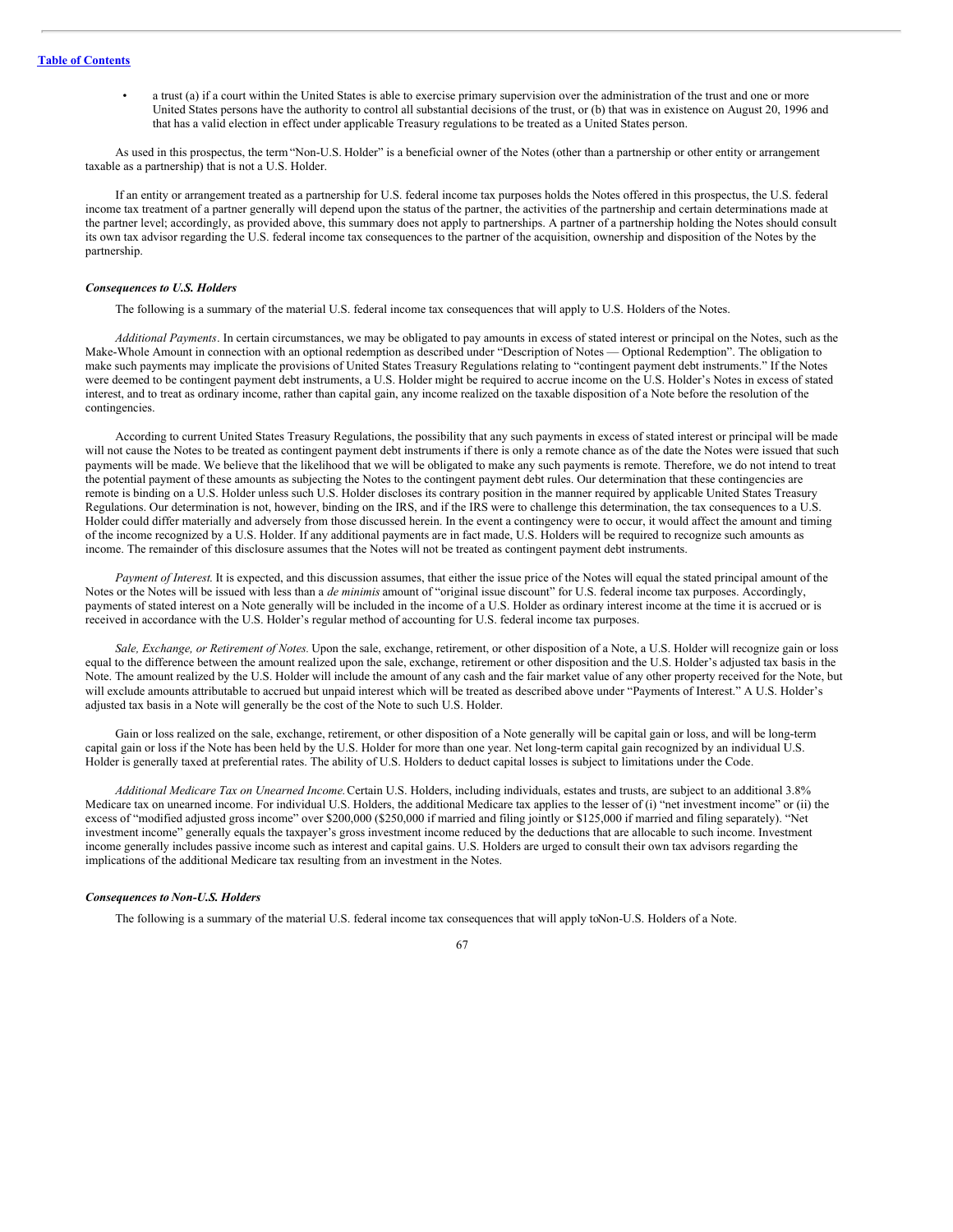*Payments of Interest*. Except as discussed below, principal and interest payments that are received from us and that are not effectively connected with the conduct by the Non-U.S. Holder of a trade or business within the United States, or a permanent establishment maintained in the United States if certain tax treaties apply, generally will not be subject to U.S. federal income or withholding tax, except as provided below. Interest may be subject to a 30% withholding tax (or less under an applicable treaty, if any) if:

- a Non-U.S. Holder actually or constructively owns 10% or more of the total combined voting power of all classes of our stock entitled to vote;
- a Non-U.S. Holder is a "controlled foreign corporation" for U.S. federal income tax purposes that is related to us (directly or indirectly) through stock ownership;
- a Non-U.S. Holder is a bank extending credit pursuant to a loan agreement entered into in the ordinary course of its trade or business (as described in Section 881(c)(3)(A) of the Code); or
- the Non-U.S. Holder does not satisfy the certification requirements described below.

In the case of the Notes, a Non-U.S. Holder generally will satisfy the certification requirements if either: (A) theNon-U.S. Holder certifies to us, under penalties of perjury, that it is not a "United States person" (within the meaning of the Code) and provides its name and address (which certification may generally be made on an IRS Form W-8BEN, IRS Form W-8BEN-E or other applicable U.S. nonresident withholding tax certification form), or (B) a securities clearing organization, bank, or other financial institution that holds customer securities in the ordinary course of its trade or business (a "financial institution") and holds the Note certifies to us under penalties of perjury that either it or another financial institution has received the required statement from the Non-U.S. Holder certifying that it is not a United States person and furnishes us with a copy of the statement.

Except as discussed below, payments not meeting the requirements set forth above and thus subject to withholding of U.S. federal income tax may nevertheless be exempt from withholding (or subject to withholding at a reduced rate) if the Non-U.S. Holder provides us with a properly executed IRS Form W-8BEN, Form W-8BEN-E, or other applicable U.S. nonresident withholding tax certification form, claiming an exemption from, or reduction in, withholding under the benefit of a tax treaty, or IRS Form W-8ECI (or other applicable form) stating that interest paid on the Notes is not subject to withholding tax because it is effectively connected with the conduct of a trade or business within the United States as discussed below. These forms may be required to be updated periodically. To claim benefits under an income tax treaty, a Non-U.S. Holder must obtain a taxpayer identification number and certify as to its eligibility under the appropriate treaty's limitations on benefits article. In addition, special rules may apply to claims for treaty benefits made by Non-U.S. Holders that are entities rather than individuals. ANon-U.S. Holder that is eligible for a reduced rate of U.S. federal withholding tax pursuant to an income tax treaty may obtain a refund of any excess amounts withheld by timely filing an appropriate claim for refund with the IRS.

*Sale, Exchange, or Retirement of Note*. Except as discussed below, a Non-U.S. Holder generally will not be subject to U.S. federal income or withholding tax on any capital gain or market discount realized on the sale, exchange, retirement or other disposition of Notes, provided that: (a) the gain is not effectively connected with the conduct of a trade or business within the United States, or a permanent establishment maintained in the United States if certain tax treaties apply, and (b) in the case of a Non-U.S. Holder that is an individual, theNon-U.S. Holder is not present in the United States for 183 days or more in the taxable year of the sale, exchange or other disposition of the Note. An individual Non-U.S. Holder who is present in the United States for 183 days or more in the taxable year of sale, exchange or other disposition of a Note, and if certain other conditions are met, will be subject to U.S. federal income tax at a rate of 30% on the gain realized on the sale, exchange or other disposition of such Note.

Income Effectively Connected with a Trade or Business within the United States If a Non-U.S. Holder of a Note is engaged in the conduct of a trade or business within the United States and if interest on the Note, or gain realized on the sale, exchange or other disposition of the Note, is effectively connected with the conduct of such trade or business (and, if certain tax treaties apply, is attributable to a permanent establishment maintained by the Non-U.S. Holder in the United States), the Non-U.S. Holder, although exempt from U.S. federal withholding tax (provided that the certification requirements discussed above are satisfied), will generally be subject to U.S. federal income tax on such interest or gain on a net income basis in the same manner as if it were a U.S. Holder. Non-U.S. Holders should read the material under the heading "— Consequences to U.S. Holders," for a description of the U.S. federal income tax consequences of acquiring, owning, and disposing of a Note. In addition, if such Non-U.S.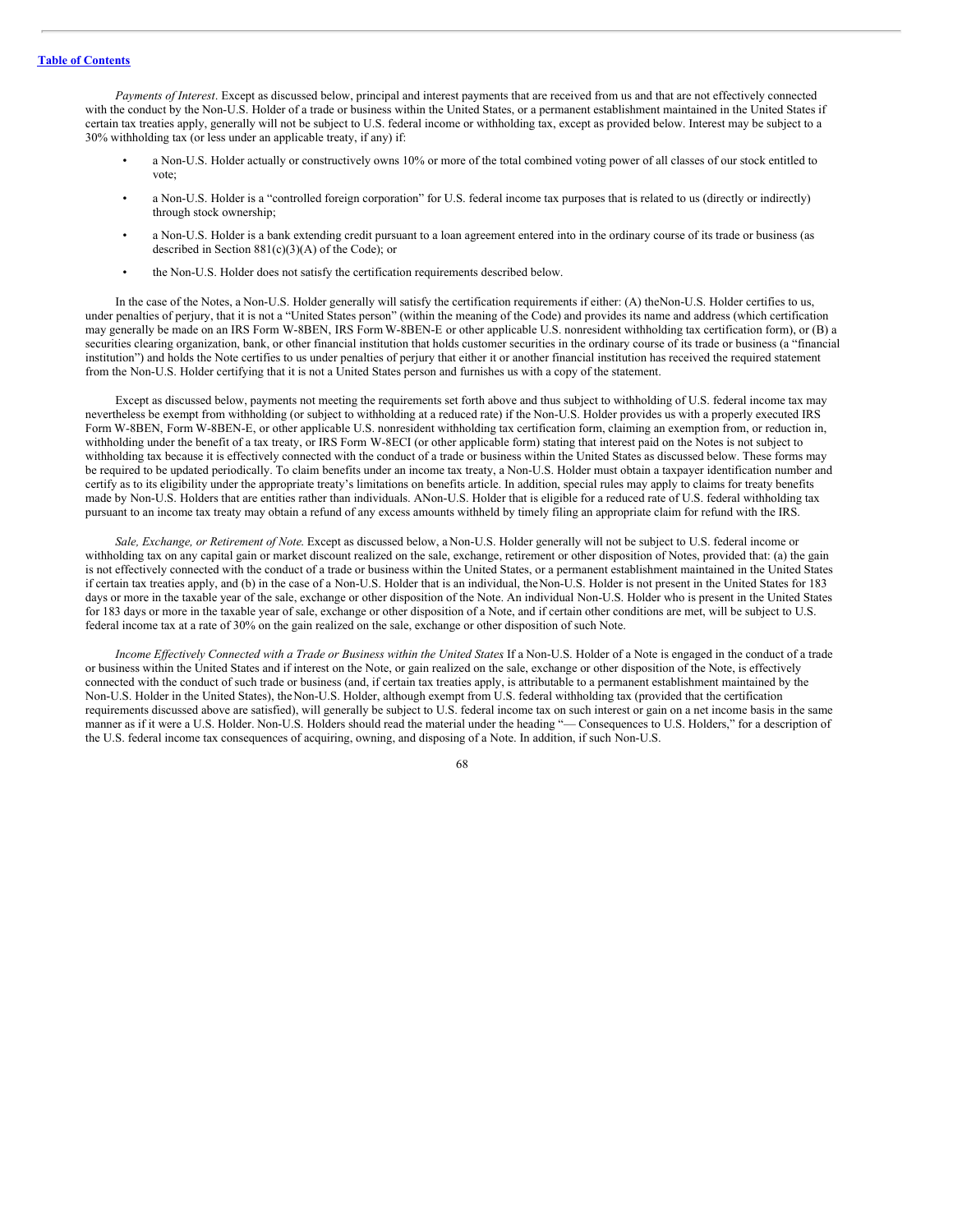Holder is a foreign corporation, it may also be subject to a branch profits tax equal to 30% (or such lower rate provided by an applicable U.S. income tax treaty) of all or a portion of its earnings and profits for the taxable year that are effectively connected with its conduct of a trade or business in the United States, subject to certain adjustments.

# *Backup Withholding and Information Reporting*

In general, information returns will be filed annually with the IRS and provided to each U.S. Holder that is not an "exempt recipient" in connection with any interest payments on the Notes and the proceeds from a sale or other disposition of the Notes. In addition, a U.S. Holder may be subject to backup withholding (currently at the rate of 24%) on payments of these amounts unless the U.S. Holder provides a correct taxpayer identification number, or TIN, and certifies, under penalties of perjury, that it is a U.S. person, the TIN is correct (or that the U.S. Holder is awaiting a TIN) and the U.S. Holder either (a) is exempt from backup withholding, (b) has not been informed by the IRS that backup withholding is required due to a prior underreporting of interest or dividends or (c) has been informed by the IRS that backup withholding is no longer required. Non-U.S. Holders generally are exempt from information reporting and backup withholding, provided, if necessary, that they demonstrate their qualification for exemption by providing a properly executed IRS Form W-8BEN, Form W-8BEN-E, or other applicable tax certification form. U.S. Holders should consult their own tax advisors as to their qualification for exemption from backup withholding and the procedure for obtaining such exemption. Backup withholding is not an additional tax. Any amounts withheld under the backup withholding rules from a payment to a holder generally would be allowed as a refund or a credit against such holder's U.S. federal income tax provided the required information is timely furnished to the IRS.

### *Foreign Account Tax Compliance Act*

Certain provisions of the Code, known as the Foreign Account Tax Compliance Act, or FATCA, impose a 30% U.S. withholding tax on certain U.S. source payments, including interest and dividends, if paid to a foreign financial institution (including amounts paid to a foreign financial institution on behalf of a holder), unless (i) such institution enters into an agreement with the U.S. Treasury Department to collect and provide to the U.S. Treasury Department certain information (that is in addition to and significantly more onerous than, the requirement to deliver an applicable U.S. nonresident withholding tax certification form (*e.g*., IRS Form W-8BEN), as discussed above) regarding U.S. financial account holders, including certain account holders that are foreign entities with U.S. owners, with such institution or (ii) such institution resides in a jurisdiction that has entered into an intergovernmental agreement, or IGA, with the United States to collect and share such information and are in compliance with the terms of such IGA and any enabling legislation or regulations. While withholding under FATCA would have also applied to payments of gross proceeds from the sale or other disposition of Notes (as they are property that could produce U.S. source interest), proposed Treasury regulations eliminate such withholding on payments of gross proceeds entirely. Taxpayers generally may rely on these proposed Treasury regulations until final Treasury regulations are issued. FATCA also generally imposes a withholding tax of 30% on withholdable payments made to a non-financial foreign entity unless such entity provides the withholding agent with a certification that it does not have any substantial U.S. owners or a certification identifying the direct and indirect substantial U.S. owners of the entity. Depending on the status of a holder and the status of the intermediaries through which they hold their Notes, the holder could be subject to this 30% withholding tax with respect to interest paid on the Notes and potentially proceeds from the sale of the Notes to the extent treated as interest for U.S. federal income tax purposes. Under certain circumstances, a holder may be eligible for refunds or credits of such taxes.

If we determine withholding is appropriate with respect to the Notes, we will withhold tax at the applicable statutory rate, and we will not pay any additional amounts in respect of such withholding. Holders are urged to consult with their own tax advisors regarding the possible implications of FATCA on their investment in the Notes.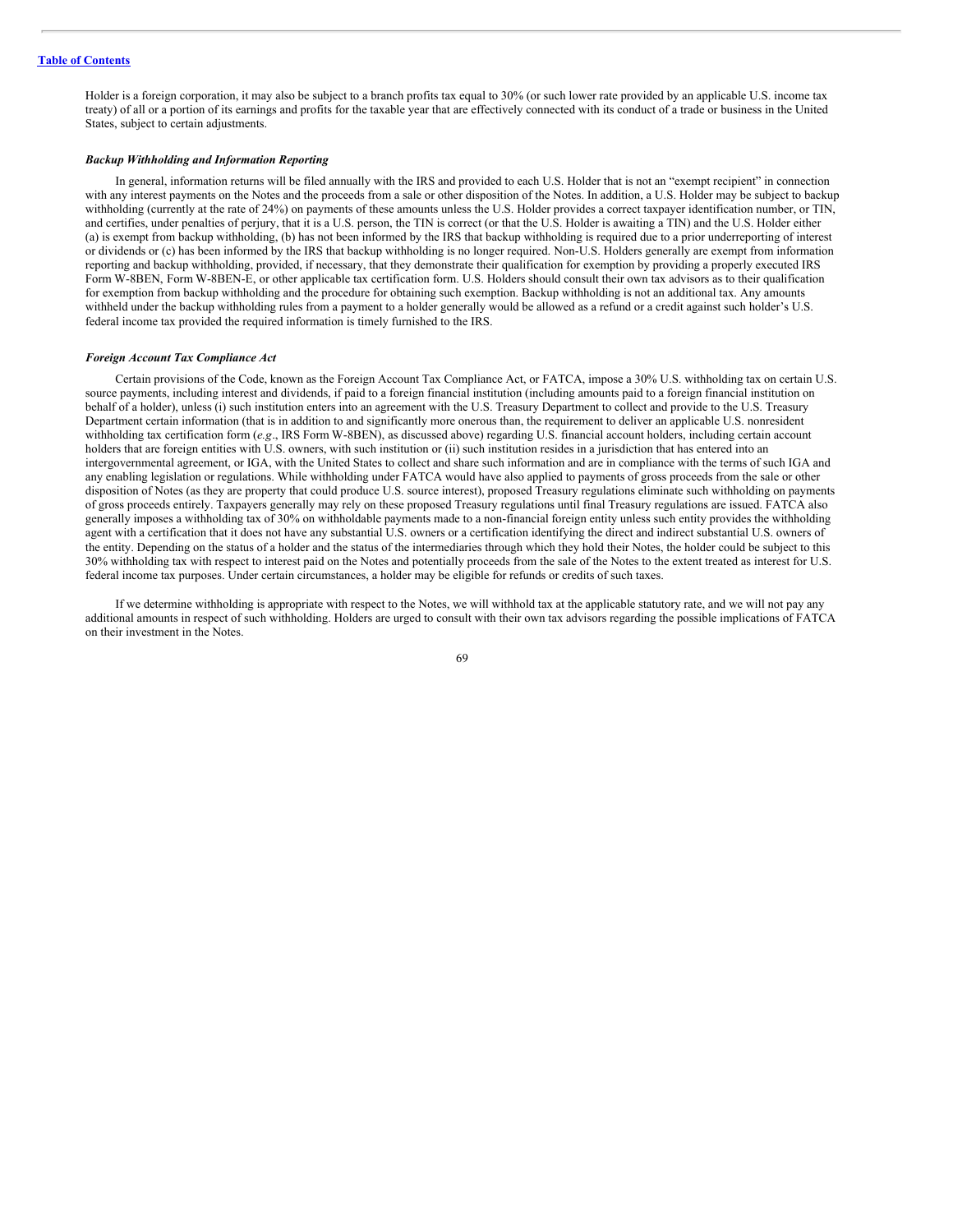# **UNDERWRITING**

Ladenburg Thalmann & Co Inc., or Ladenburg, is acting as representative of each of the underwriters named below. Subject to the terms and conditions set forth in an underwriting agreement among us and the underwriters dated \_\_\_\_\_\_\_\_\_\_\_, 2022, or the Underwriting Agreement, we have agreed to sell to the underwriters, and each of the underwriters has agreed, severally and not jointly, to purchase from us, the principal amount of Notes set forth opposite its name below.

|                               | Principal              |
|-------------------------------|------------------------|
| Underwriter                   | <b>Amount of Notes</b> |
| Ladenburg Thalmann & Co. Inc. |                        |
| Total                         |                        |

Subject to the terms and conditions set forth in the Underwriting Agreement, the underwriters have agreed, severally and not jointly, to purchase all of the Notes sold under the Underwriting Agreement. These conditions include, among others, the continued accuracy of representations and warranties made by us in the Underwriting Agreement, delivery of legal opinions and the absence of any material changes in our assets, business or prospects after the date of this prospectus.

The several obligations of the underwriters under the Underwriting Agreement are conditional and may be terminated on the occurrence of certain stated events, including, in the event that at or prior to the closing of the offering: (i) trading in securities generally on the New York Stock Exchange or the Nasdaq Stock Market or in the over-the-counter market, or trading in any securities of the Company on any exchange or in theover-the-counter market, shall have been suspended or materially limited, or minimum or maximum prices or maximum range for prices shall have been established on any such exchange or such market by the SEC, by such exchange or market or by any other regulatory body or governmental authority having jurisdiction; (ii) a banking moratorium shall have been declared by United States federal or state authorities or a material disruption has occurred in commercial banking or securities settlement or clearance services in the United States; (iii) the United States shall have become engaged in hostilities, or the subject of an act of terrorism, or there shall have been an outbreak of or escalation in hostilities involving the United States, or there shall have been a declaration of a national emergency or war by the United States; or (iv) there shall have occurred such a material adverse change in general economic, political or financial conditions (or the effect of international conditions on the financial markets in the United States shall be such) as to make it, in the reasonable judgment of the underwriters, impracticable or inadvisable to proceed with the sale or delivery of the Notes on the terms and in the manner contemplated in this prospectus.

We have granted to the underwriters the option to purchase up to an additional \$ of Notes at the public offering price, less the underwriting discounts, or the Option. If any Notes are purchased pursuant to the Option, the underwriters will, severally but not jointly, purchase the Notes in approximately the same proportions as set forth in the above table. This prospectus also qualifies the grant of the Option and the Notes issuable upon the exercise thereof. A purchaser who acquires any Notes forming part of the underwriters' Option acquires such Notes under this prospectus, regardless of whether the position is ultimately filled through the exercise of the Option or secondary market purchases.

We have agreed to indemnify the underwriters against certain liabilities, including, among other things, liabilities under the Securities Act or to contribute to payments the underwriters may be required to make in respect of those liabilities.

We expect to deliver the Note against payment for such notes on or about [], 2022, which will be the fifth business day following the date of the pricing of the Notes (" $T + 5$ ").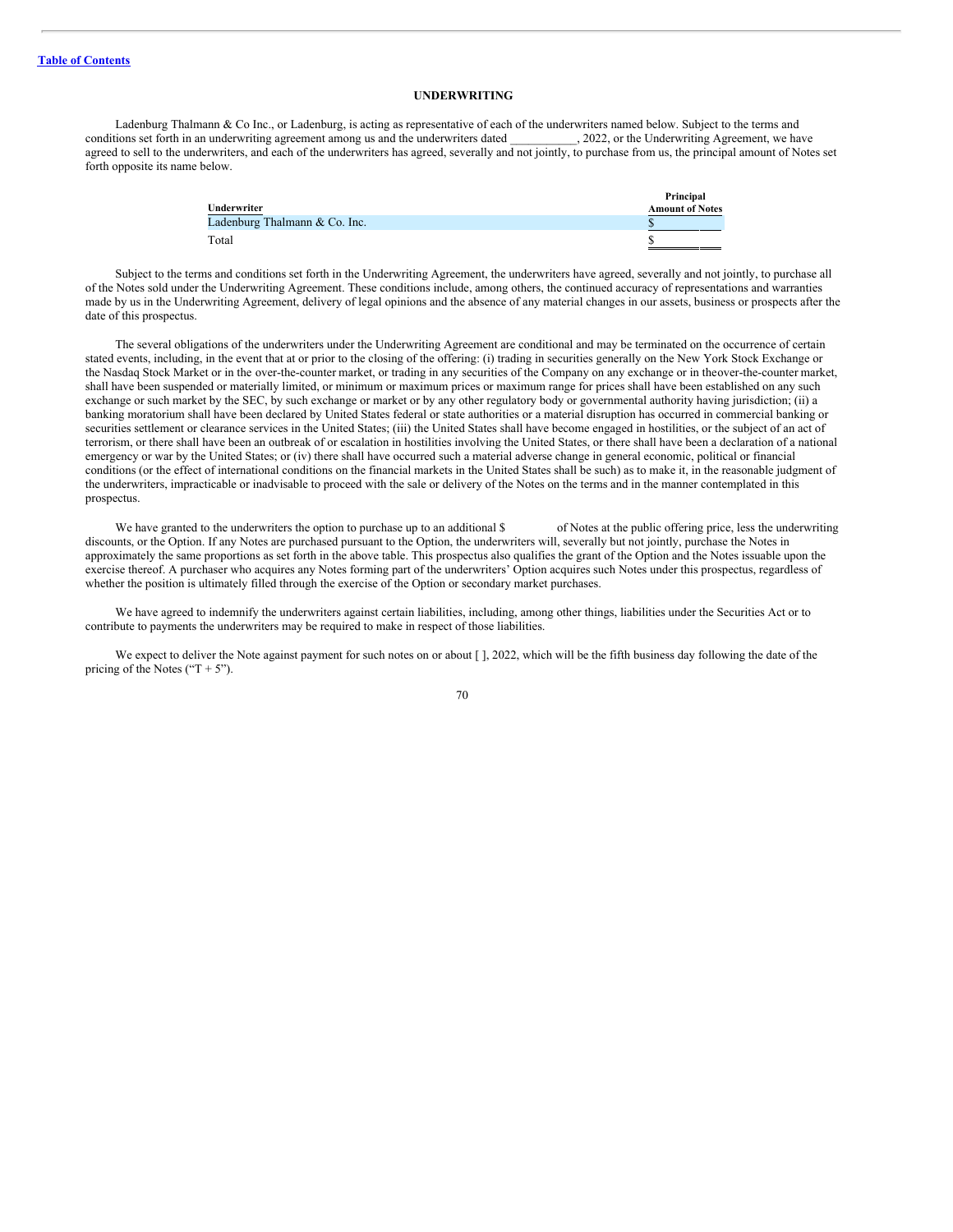### **Discounts and Expenses**

The representative has advised us that the underwriters propose initially to offer the Notes to the public at the public offering price and to dealers at that price less a concession not in excess of [\$0.60] per Note. After the underwriters have made a reasonable effort to sell all of the Notes at the offering price, such offering price may be decreased and may be further changed from time to time to an amount not greater than the offering price set forth herein, and the compensation realized by the underwriters will effectively be decreased by the amount that the price paid by purchasers for the Notes is less than the original offering price. Any such reduction will not affect the net proceeds received by us. The underwriters reserve the right to withdraw, cancel or modify offers to the public and to reject orders in whole or in part.

The following table shows the per share and total underwriting discount that we are to pay to the underwriters in connection with this offering. Such amounts are shown assuming both no exercise and full exercise of the Option.

|          | Price to   | Underwriting | <b>Net</b>              |
|----------|------------|--------------|-------------------------|
|          | the Public | Discount(1)  | Proceeds <sup>(2)</sup> |
| Per Note |            |              |                         |
| Total(3) | ____       | _____        | _____                   |

(1) Pursuant to the terms of the Underwriting Agreement, the underwriters will receive a discount equal to 3.125% or \$[\_\_\_].00 per Note.

(2) After deducting the underwriting discount but before deducting expenses of the offering.

(3) If the Option is exercised in full, the total price to the public, underwriting discount and net proceeds to us (after deducting the underwriting discount but before deducting estimated offering expenses) will be \$ \_\_\_\_\_\_\_, \$ \_\_\_\_\_\_\_\_\_\_, respectively.

We have also agreed to pay Ladenburg a management fee equal to 0.7% of the gross proceeds of this offering (\$  $\qquad \qquad$  if the Option is exercised in full) in connection with the offering of the Notes.

We estimate that the total expenses of this offering, including registration, filing and listing fees, printing fees and legal and accounting expenses, but excluding underwriting discounts and reimbursements, will be approximately \$ We have also agreed to reimburse the underwriters for their reasonable out-of-pocket expenses, including attorneys' fees, up to \$85,000

# **No Sales of Similar Securities**

We have agreed for a period of 30 days following the date of this offering that, without the prior written consent of the representative, which may not be unreasonably withheld, on behalf of the underwriters, we will not, sell, offer to sell, contract or agree to sell, hypothecate, pledge, grant any option to purchase or otherwise dispose of or agree to dispose of, directly or indirectly, any debt securities issued or guaranteed by the Company or any securities convertible into or exchangeable or exercisable for debt securities issued or guaranteed by the Company or file or cause to be declared effective a registration statement under the Securities Act with respect to any of the foregoing.

#### **Stock Exchange Listing**

We have applied to list the Notes on the NYSE American. If the application is approved, trading of the Notes on the NYSE American is expected to begin within 30 days after the date of initial delivery of the Notes. The underwriters will have no obligation to make a market in the Notes, however, and may cease market-making activities, if commenced, at any time. Accordingly, an active trading market on the NYSE American for the Notes may not develop or, even if one develops, may not last, in which case the liquidity and market price of the Notes could be adversely affected, the difference between bid and asked prices could be substantial and your ability to transfer the Notes at the time and price desired will be limited.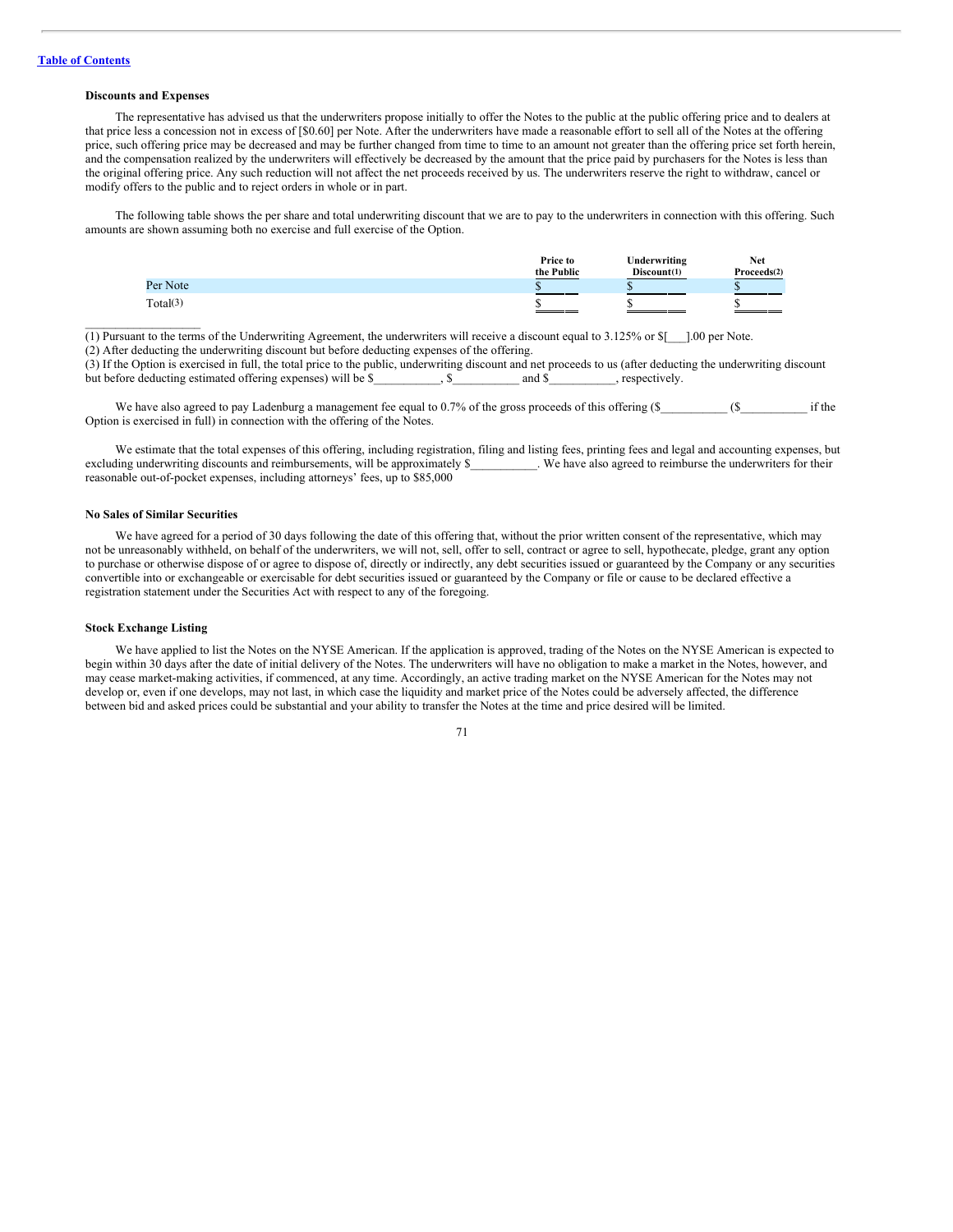## **Price Stabilization, Short Positions**

Until the distribution of the Notes is completed, SEC rules may limit underwriters and selling group members from bidding for and purchasing our Notes. However, the representative may engage in transactions that have the effect of stabilizing the price of the Notes, such as purchases and other activities that peg, fix or maintain that price.

In connection with this offering, the underwriters may bid for or purchase and sell our Notes in the open market. These transactions may include short sales and purchases on the open market to cover positions created by short sales. Short sales involve the sale by the underwriters of a greater number of our Notes than they are required to purchase in this offering. "Covered" short sales are sales made in an amount not greater than the Underwriters' option to purchase additional Notes in this offering. The underwriters may close out any covered short position by either exercising their option to purchase additional Notes or purchasing notes in the open market. In determining the source of notes to close out the covered short position, the underwriters will consider, among other things, the price of notes available for purchase in the open market as compared to the price at which they may purchase additional Notes pursuant to the option granted to them. "Naked" short sales are sales in excess of the option to purchase additional Notes. The underwriters must close out any naked short position by purchasing Notes in the open market. A naked short position is more likely to be created if the underwriters are concerned that there may be downward pressure on the price of our Notes in the open market after pricing that could adversely affect investors who purchase in this offering.

Similar to other purchase transactions, the underwriters' purchases to cover the syndicate short sales and other activities may have the effect of raising or maintaining the market price of the Notes or preventing or retarding a decline in the market price of the Notes. As a result, the price of the Notes may be higher than the price that might otherwise exist in the open market. If these activities are commenced, they may be discontinued at any time. The underwriters may conduct these transactions on the NYSE American, in the over-the-counter market or otherwise.

The underwriters also may impose a penalty bid. This occurs when a particular underwriter repays to the underwriters a portion of the underwriting discount received by it because the representative has repurchased Notes sold by or for the account of such underwriter in stabilizing or short covering transactions.

Neither we nor any of the underwriters make any representation or prediction as to the direction or magnitude of any effect that the transactions described above may have on the price of our Notes. In addition, neither we nor any of the underwriters make any representation that the representative will engage in these transactions or that these transactions, once commenced, will not be discontinued without notice.

### **Electronic Offer, Sale and Distribution of Notes**

This prospectus in electronic format may be made available on websites maintained by one or more of the underwriters, and the underwriters may distribute the prospectus electronically.

Other than this prospectus in electronic format, the information on any underwriter's or any selling group member's website and any information contained in any other website maintained by an underwriter or any selling group member is not part of this prospectus or the registration statement of which this prospectus forms a part, has not been approved and/or endorsed by us or any underwriter or any selling group member in its capacity as underwriter or selling group member and should not be relied upon by investors.

#### **Additional Relationships**

The underwriters and their affiliates are full service financial institutions engaged in various activities, which may include sales and trading, commercial and investment banking, advisory, investment management, investment research, principal investment, hedging, market making, brokerage and other financial and non-financial activities and services. The underwriters and their affiliates may provide from time to time in the future in the ordinary course of their business certain commercial banking, financial advisory, investment banking and other services to us for which they will be entitled to receive customary fees and expenses.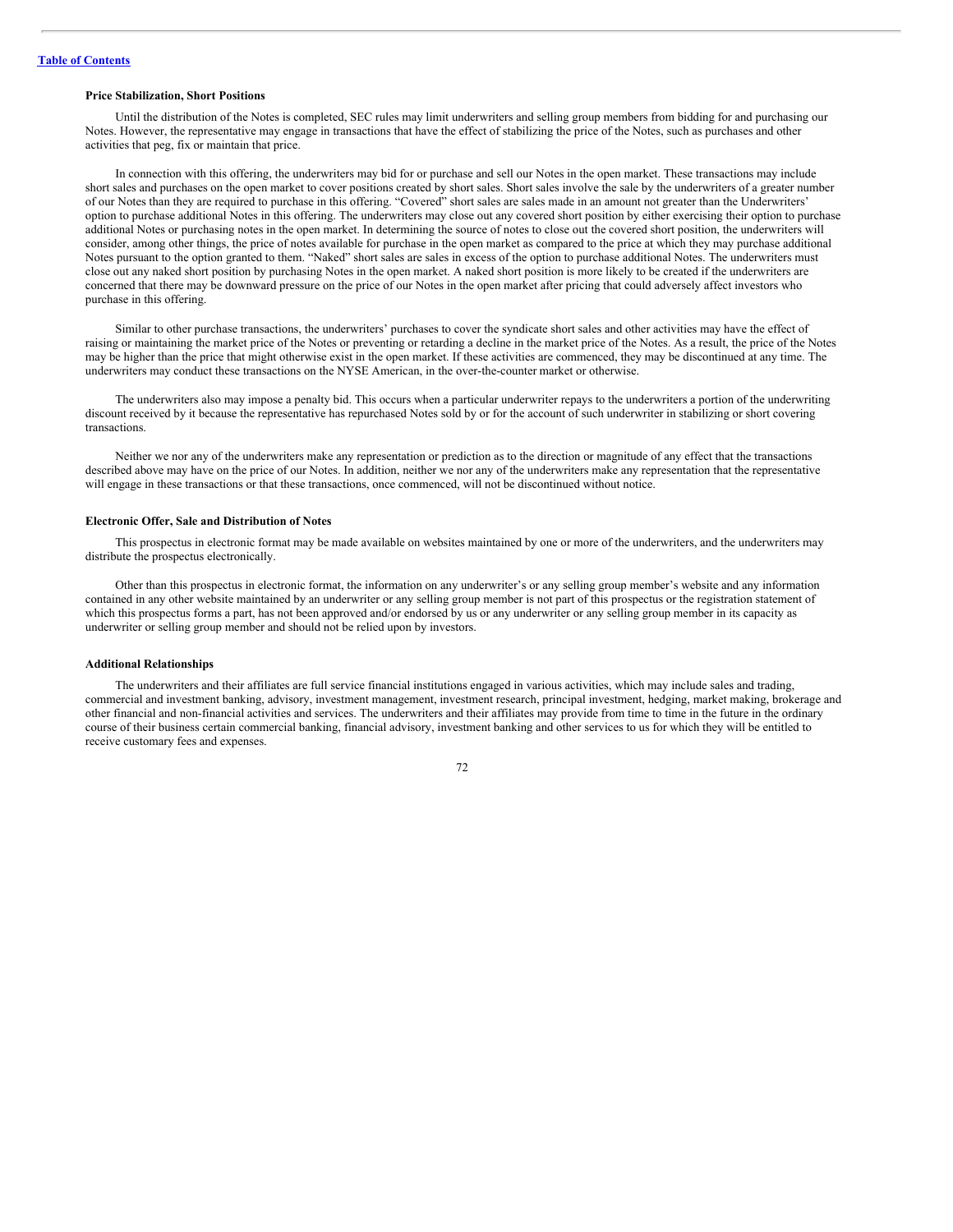# **LEGAL MATTERS**

Certain legal matters will be passed upon for us by Shumaker, Loop & Kendrick, LLP, Tampa, Florida, and for the underwriters by Blank Rome LLP, New York, New York.

# **EXPERTS**

The consolidated financial statements of Cryo-Cell International, Inc. and subsidiaries appearing in the Company's Annual Report on Form10-K for the fiscal year ended November 30, 2021, filed with the SEC on February 22, 2022, have been audited by Wipfli LLP, an independent registered public accounting firm, as stated in its report appearing therein, and are incorporated by reference. Such audited consolidated financial statements are incorporated hereby by reference in reliance upon the report of such firm given upon its authority as experts in accounting and auditing.

### **INCORPORATION OF CERTAIN DOCUMENTS BY REFERENCE**

The SEC allows us to "incorporate by reference" the information we file with the SEC. This means that we can disclose important information to you by referring you to those documents. These incorporated documents contain important business and financial information about us that is not included in or delivered with this prospectus. The information incorporated by reference is considered to be part of this prospectus, and later information filed with the SEC will update and supersede this information. You should read carefully the information incorporated herein by reference because it is an important part of this prospectus.

We incorporate by reference into this prospectus and the registration of which this prospectus is a part the following documents or information filed with the SEC (other than, in each case, documents or information deemed to have been furnished and not filed in accordance with SEC rules):

- our Annual Report on [Form](http://www.sec.gov/ix?doc=/Archives/edgar/data/862692/000095017022001637/ccel-20211130.htm) 10-K for the fiscal year ended November 30, 2021 filed with the SEC on February 22, 2022;
- our Quarterly Report on [Form](http://www.sec.gov/ix?doc=/Archives/edgar/data/862692/000095017022005662/ccel-20220228.htm) 10-Q for the quarter ended February 28, 2022 filed with the SEC on April 13, 2022, as amended by our Quarterly Report on Form [10-Q/A](http://www.sec.gov/ix?doc=/Archives/edgar/data/862692/000095017022006286/ccel-20220228.htm) for the quarter ended February 28, 2022 filed with the SEC on April 27, 2022; and
- our Current Reports on Form 8-K filed with the SEC on [December](http://www.sec.gov/ix?doc=/Archives/edgar/data/862692/000156459021060452/ccel-8k_20211213.htm) 15, 2021, [January](http://www.sec.gov/ix?doc=/Archives/edgar/data/862692/000095017022000481/ccel-20220119.htm) 25, 2022, [February](http://www.sec.gov/ix?doc=/Archives/edgar/data/862692/000095017022002003/ccel-20220222.htm) 24, 2022 and [March](http://www.sec.gov/ix?doc=/Archives/edgar/data/862692/000095017022003951/ccel-20220314.htm) 16, 2022

In addition, all documents subsequently filed by us with the SEC pursuant to Sections 13(a), 13(c), 14 or 15(d) of the Exchange Act, prior to the termination of the offering, shall be deemed to be incorporated by reference into this prospectus; provided, however, that all reports, exhibits and other information that we "furnish" to the SEC will not be considered incorporated by reference into this prospectus. Any statement contained in a document incorporated by reference in this prospectus or any prospectus shall be deemed to be modified or superseded to the extent that a statement contained herein, therein or in any other subsequently filed document that also is incorporated by reference herein or therein modifies or supersedes such statement. Any statement so modified or superseded shall not be deemed, except as so modified or superseded, to constitute a part of this prospectus or any prospectus.

In addition to accessing the above information through the SEC's website atwww.sec.gov, we will provide without charge to each person, including any beneficial owner, to whom a prospectus is delivered, on written or oral request of that person, a copy of any or all of the documents we are incorporating by reference into this prospectus, other than exhibits to those documents unless such exhibits are specifically incorporated by reference into those documents. Such written requests should be addressed to: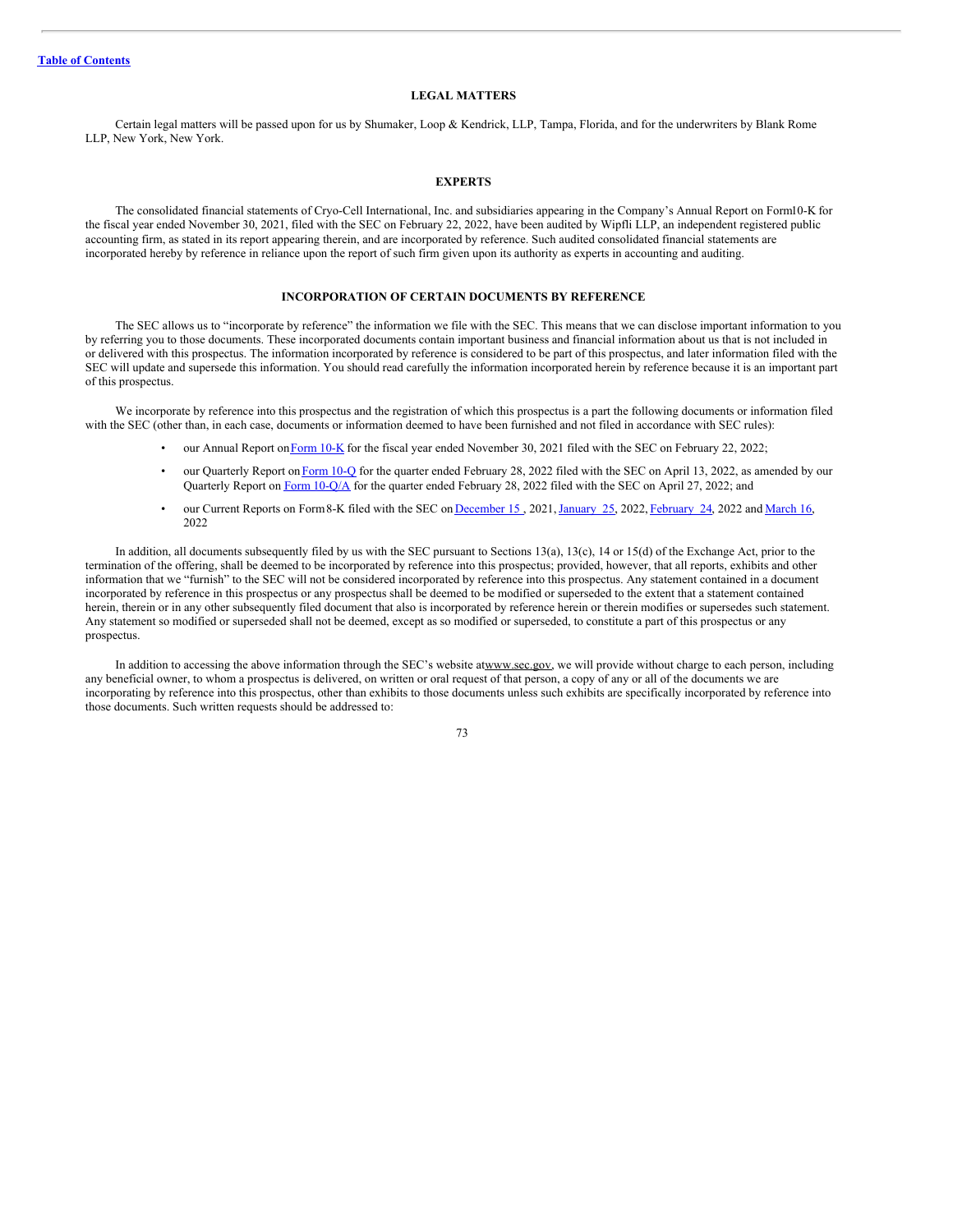# Cryo-Cell International, Inc. 700 Brooker Creek Blvd. Suite 1800 Oldsmar, FL 34677 Attention: Investor Relations.

You may also make such requests by contacting us at (813)749-2102.

# **WHERE YOU CAN FIND MORE INFORMATION**

We file annual, quarterly and current reports and proxy statements and other information with the SEC. You may read and copy any document that we file at the SEC's Public Reference Room at 100 F Street, N.E., Washington, D.C. 20549. Please call the SEC at 1-800-SEC-0330 for further information on the Public Reference Room. Our SEC filings are also available on the SEC's web site at *www.sec.gov*. Copies of certain information filed by us with the SEC are also available on our web site at *https://ir.cryo-cell.com*. We have not incorporated by reference into this prospectus the information on our website, and you should not consider it to be a part of this document.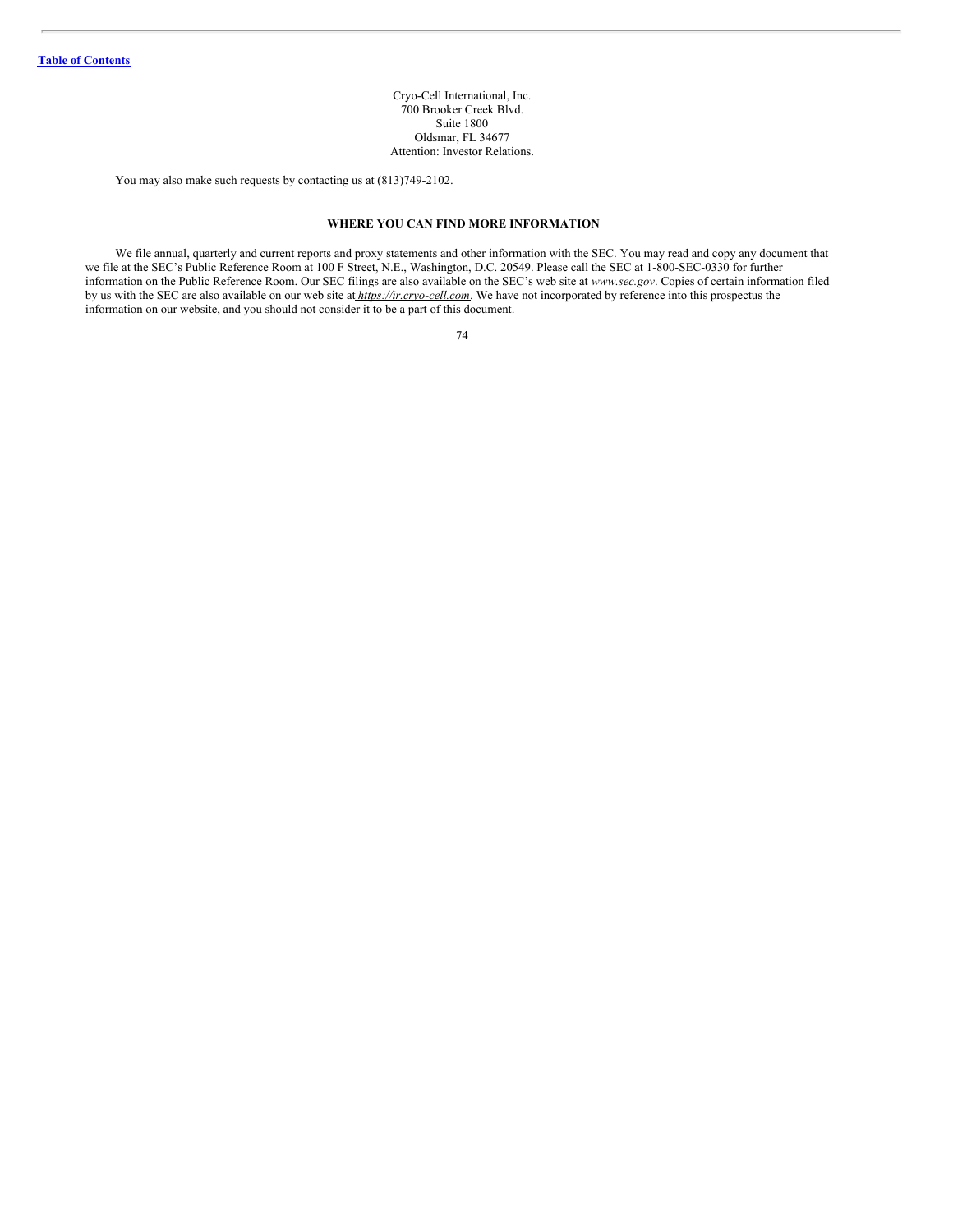### **Part II**

#### **Information Not Required in the Prospectus**

#### **Item 13. Other Expenses of Issuance and Distribution**

The following table sets forth the aggregate estimated (other than the registration fee) costs and expenses payable by Cryo-Cell in connection with a distribution of securities registered hereby:

| Securities and Exchange Commission registration fee | \$2,132.10   |
|-----------------------------------------------------|--------------|
| FINRA filing fee                                    | 3,950.00     |
| NYSE American listing fees and expenses             | 8.400        |
| Accounting fees and expenses                        | 25,000       |
| Legal fees and expenses                             | 100,000      |
| Printing expenses                                   | 80,000       |
| <b>Trustee Fees and Expenses</b>                    | 10,000       |
| Reimbursement of Underwriting Expenses              | 85,000       |
| Road Show Expenses                                  | 9.000        |
| Miscellaneous(1)                                    | 20,000       |
| Total                                               | \$343,482.10 |

(1) This amount represents additional expenses that may be incurred by the Company in connection with the offering, including distribution and mailing costs.

### **Item 14. Indemnification of Directors and Officers**

Section 145 of the DGCL provides that a corporation may indemnify any person who was or is a party, or is threatened to be made a party, to any threatened, pending or completed action, suit or proceeding, whether civil, criminal, administrative or investigative (other than an action by or in the right of the corporation by reason of the fact that he is or was a director, officer, employee or agent of the corporation, or is or was serving at the request of the corporation as a director, officer, employee or agent of another corporation, partnership, joint venture, trust or other enterprise), against expenses (including attorneys' fees), judgments, fines and amounts paid in settlement actually and reasonably incurred by him in connection with such action, suit or proceeding if he acted in good faith and in a manner he reasonably believed to be in or not opposed to the best interests of the corporation and, with respect to any criminal action or proceeding, had no reasonable cause to believe his conduct was unlawful. A similar standard is applicable in the case of derivative actions (i.e., actions by or in the right of the corporation), except that indemnification extends only to expenses, including attorneys' fees, incurred in connection with the defense or settlement of such action and the statute requires court approval before there can be any indemnification where the person seeking indemnification has been found liable to the corporation.

Our amended and restated certificate of incorporation and our amended and restated bylaws contain provisions that limit the liability of our directors and officers for monetary damages to the fullest extent permitted by the DGCL. Consequently, our directors are not personally liable to us or our stockholders for monetary damages for breach of fiduciary duty as a director, except liability:

- for any breach of the director's duty of loyalty to our company or our stockholders;
- for any act or omission not in good faith or that involve intentional misconduct or knowing violation of law;
- under Section 174 of the DGCL regarding unlawful dividends and stock purchases; or
- for any transaction from which the director derived an improper personal benefit.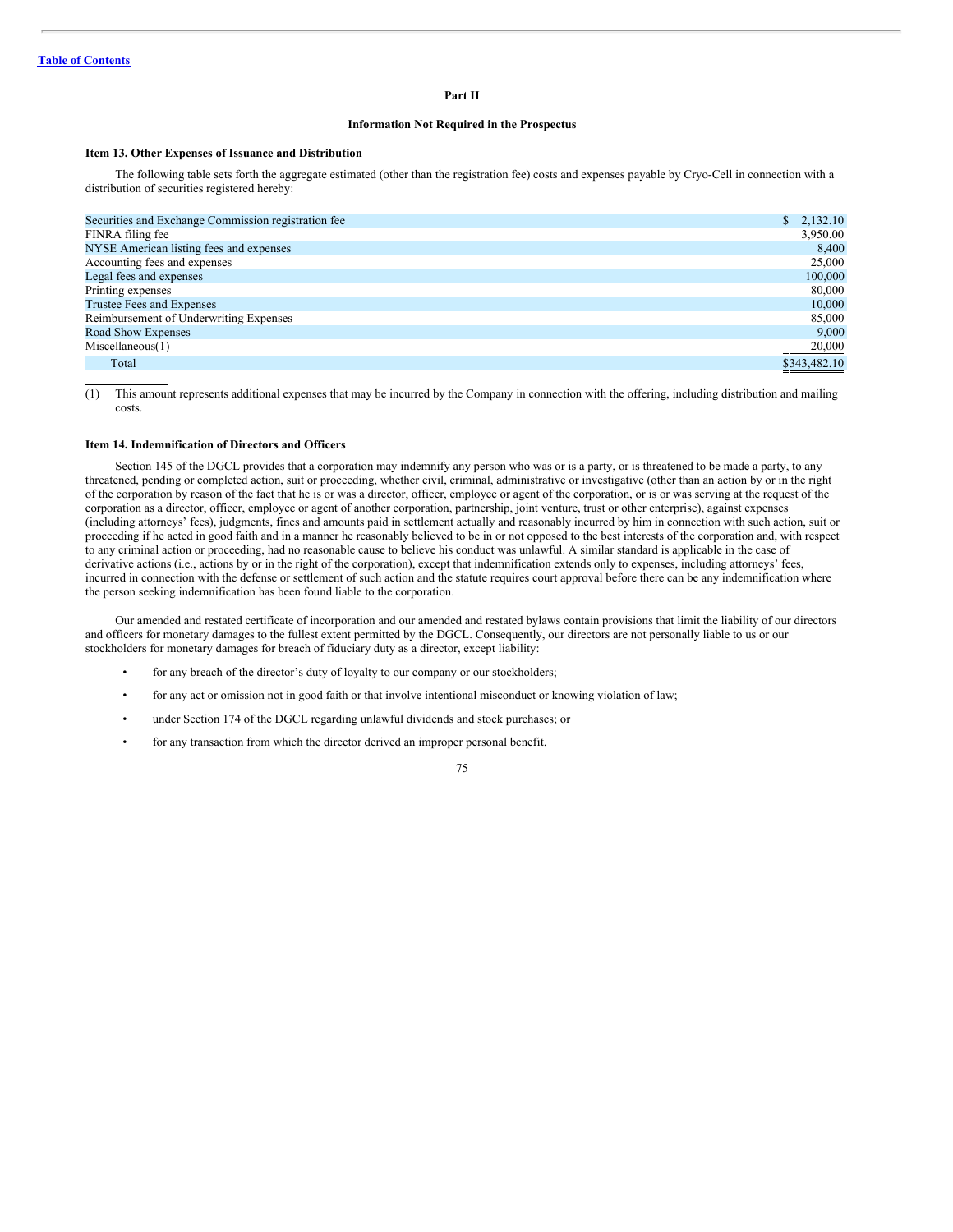Any amendment to, or repeal of, these provisions will not eliminate or reduce the effect of these provisions in respect of any act, omission or claim that occurred or arose prior to that amendment or repeal. If the DGCL is amended to provide for further limitations on the personal liability of directors or officers of corporations, then the personal liability of our directors and officers will be further limited to the fullest extent permitted by the DGCL.

In addition, we have entered into indemnification agreements with our current directors and officers containing provisions that are in some respects broader than the specific indemnification provisions contained in the DGCL. The indemnification agreements will require us, among other things, to indemnify our directors against certain liabilities that may arise by reason of their status or service as directors and to advance their expenses incurred as a result of any proceeding against them as to which they could be indemnified. We also intend to enter into indemnification agreements with our future directors and officers.

We maintain liability insurance policies that indemnify our directors and officers against various liabilities, including certain liabilities under arising under the Securities Act and the Exchange Act that may be incurred by them in their capacity as such.

The proposed form of Underwriting Agreement to be filed as Exhibit 1.1 to this registration statement provides for indemnification of our directors, officers and controlling persons by the underwriters in certain circumstances against certain liabilities arising under the Securities Act or otherwise in connection with this offering.

Insofar as indemnification for liabilities arising under the Securities Act may be permitted to directors, officers or persons controlling us pursuant to the foregoing provisions, we have been informed that in the opinion of the SEC, such indemnification is against public policy as expressed in the Securities Act and is therefore unenforceable. In the event that a claim for indemnification against such liabilities (other than the payment of expenses incurred or paid by a director, officer or controlling person in a successful defense of any action, suit or proceeding) is asserted by such director, officer or controlling person in connection with the securities being registered, we will, unless in the opinion of its counsel the matter has been settled by controlling precedent, submit to the court of appropriate jurisdiction the question whether such indemnification by it is against public policy as expressed in the Securities Act and will be governed by the final adjudication of such issue.

#### **Item 15. Recent Sales of Unregistered Securities**

The Company has sold, during the past three years, unregistered securities in the amounts, at the times and for the aggregate amounts of consideration listed below. The securities were sold to purchasers directly by the Company, and such sales did not involve any underwriter. The Company considers these securities to have been offered and sold in transactions not involving any public offering and therefore, to be exempted from registration under Section 4(2) of the Securities Act.

• 409,734 shares of Common Stock of the Company issued to Duke pursuant to the Duke Agreement on March 11, 2021.

### **Item 16. Exhibits**

The following exhibits are filed herewith or incorporated by reference herein:

| Exhibit No. | Description                                              |
|-------------|----------------------------------------------------------|
| $1.1*$      | Form of Underwriting Agreement                           |
| 3.1(1)      | <b>Amended and Restated Certificate of Incorporation</b> |
| 3.2(2)      | <b>Amended and Restated By-Laws</b>                      |
| $4.1*$      | Form of Indenture                                        |
| $4.2*$      | Form of Supplemental Indenture                           |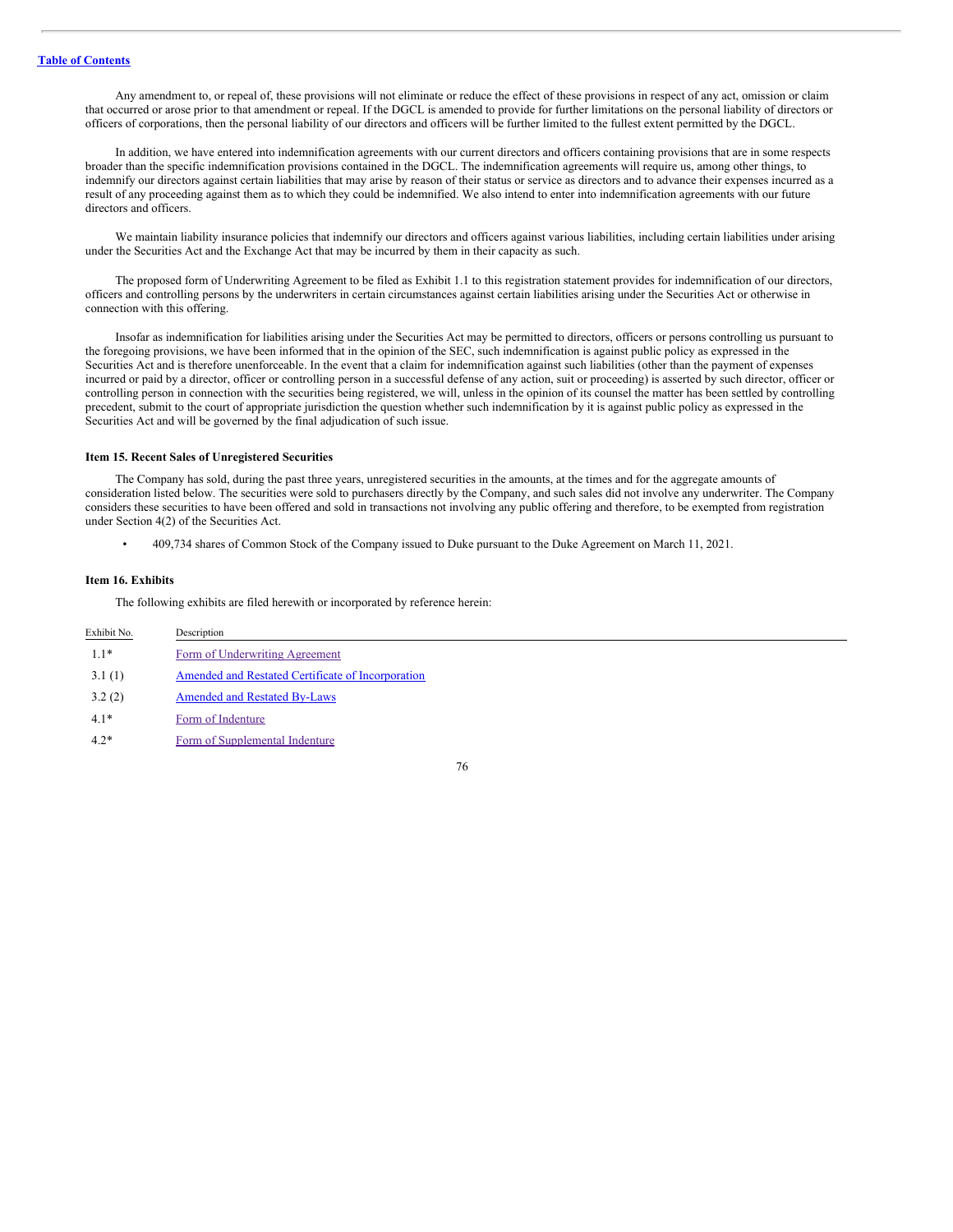# **Table of [Contents](#page-3-0)**

| $4.3*$    | Form of Notes (included as Exhibit A to Exhibit 4.2 above)                                                                                                                 |
|-----------|----------------------------------------------------------------------------------------------------------------------------------------------------------------------------|
| $5.1*$    | Opinion of Shumaker, Loop & Kendrick, LLP                                                                                                                                  |
| 10.1(3)   | Secondary Storage Agreement with Safti-Cell, Inc. dated October 1, 2001                                                                                                    |
| 10.2(3)   | Addendum Agreement dated November 2001 to Secondary Storage Agreement with Safti-Cell, Inc.                                                                                |
| 10.3(4)   | Lease Agreement dated April 15, 2004 between Brooker Creek North, LLP and the Company                                                                                      |
| 10.4(5)   | Employment Agreement with Mercedes Walton, dated August 15, 2005                                                                                                           |
| 10.5(6)   | Employment Agreement with Jill M. Taymans dated November 1, 2005.                                                                                                          |
| 10.6(6)   | Forms of Stock Option Agreements under 2000 Stock Incentive Plan.                                                                                                          |
| 10.7(7)   | First Lease Amendment by and between the Company and Brooker Creek North I, LLP, dated June 7, 2006.                                                                       |
| 10.8(8)   | 2006 Stock Incentive Plan                                                                                                                                                  |
| 10.9(9)   | Employment Agreement dated April 1, 2007 between the Company and Julie Allickson                                                                                           |
| 10.10(10) | Agreement dated June 4, 2007 by and among the Company and Andrew J. Filipowski, the Andrew J. Filipowski Revocable Trust and<br><b>Matthew G. Roszak</b>                   |
| 10.11(11) | Agreement dated January 24, 2008 by and among the Company and Andrew J. Filipowski, the Andrew J. Filipowski Revocable Trust,<br>Matthew G. Roszak and SilkRoad Equity LLC |
| 10.12(11) | Agreement dated January 24, 2008 by and among the Company and Ki Yong Choi and the UAD 7/21/01 FBO Choi Family Living Trust                                                |
| 10.13(12) | Amendment dated July 16, 2007, amending Employment Agreement with Mercedes Walton, dated August 15, 2005                                                                   |
| 10.14(13) | Amendment dated July 18, 2008, amending Employment Agreement with Mercedes Walton, dated August 15, 2005                                                                   |
| 10.15(13) | Amendment dated July 18, 2008, amending Employment Agreement with Jill M. Taymans, dated November 1, 2005                                                                  |
| 10.16(14) | 2000 Stock Incentive Plan                                                                                                                                                  |
| 10.17(14) | Amendment to 2000 Stock Incentive Plan dated April 6, 2004                                                                                                                 |
| 10.18(14) | Amendment to 2000 Stock Incentive Plan dated August 14, 2008                                                                                                               |
| 10.19(12) | Stipulation and Order of Court of Chancery of the State of Delaware dated June 18, 2008                                                                                    |
| 10.20(15) | Employment Agreement with David Portnoy dated December 1, 2011                                                                                                             |
| 10.21(15) | Employment Agreement with Mark Portnoy dated December 1, 2011                                                                                                              |
| 10.22(16) | Amendment dated, February 13, 2012, amending Employment Agreement with David Portnoy                                                                                       |
| 10.23(16) | <u>Amendment dated, February 13, 2012, amending Employment Agreement with Mark Portnoy</u>                                                                                 |
| 10.24(17) | Employment Agreement with Oleg Mikulinsky dated March 5, 2012                                                                                                              |
| 10.25(18) | Amendment dated May 1, 2013, amending Employment Agreement with Oleg Mikulinsky dated March 5, 2012                                                                        |
| 10.26(19) | Employment Agreement with David Portnoy dated December 1, 2013                                                                                                             |
| 10.27(19) | <b>Employment Agreement with Mark Portnoy dated December 1, 2013</b>                                                                                                       |
| 10.28(20) | Employment Agreement with Linda Kelley dated June 18, 2012                                                                                                                 |
| 10.29(20) | <u>Amendment dated October 29, 2013, amending Employment Agreement with Linda Kelley dated June 18, 2012</u>                                                               |

- 10.30 (21) Certificate of Designation of Series A Junior Participating Preferred Stock of Cryo-Cell [International,](http://www.sec.gov/Archives/edgar/data/862692/000119312514432394/d833034dex31.htm) Inc.
- 10.31 (22) Asset Purchase Agreement by and between BioE LLC and Cryo-Cell [International,](http://www.sec.gov/Archives/edgar/data/862692/000119312515228991/d945154dex2.htm) Inc. dated June 15, 2015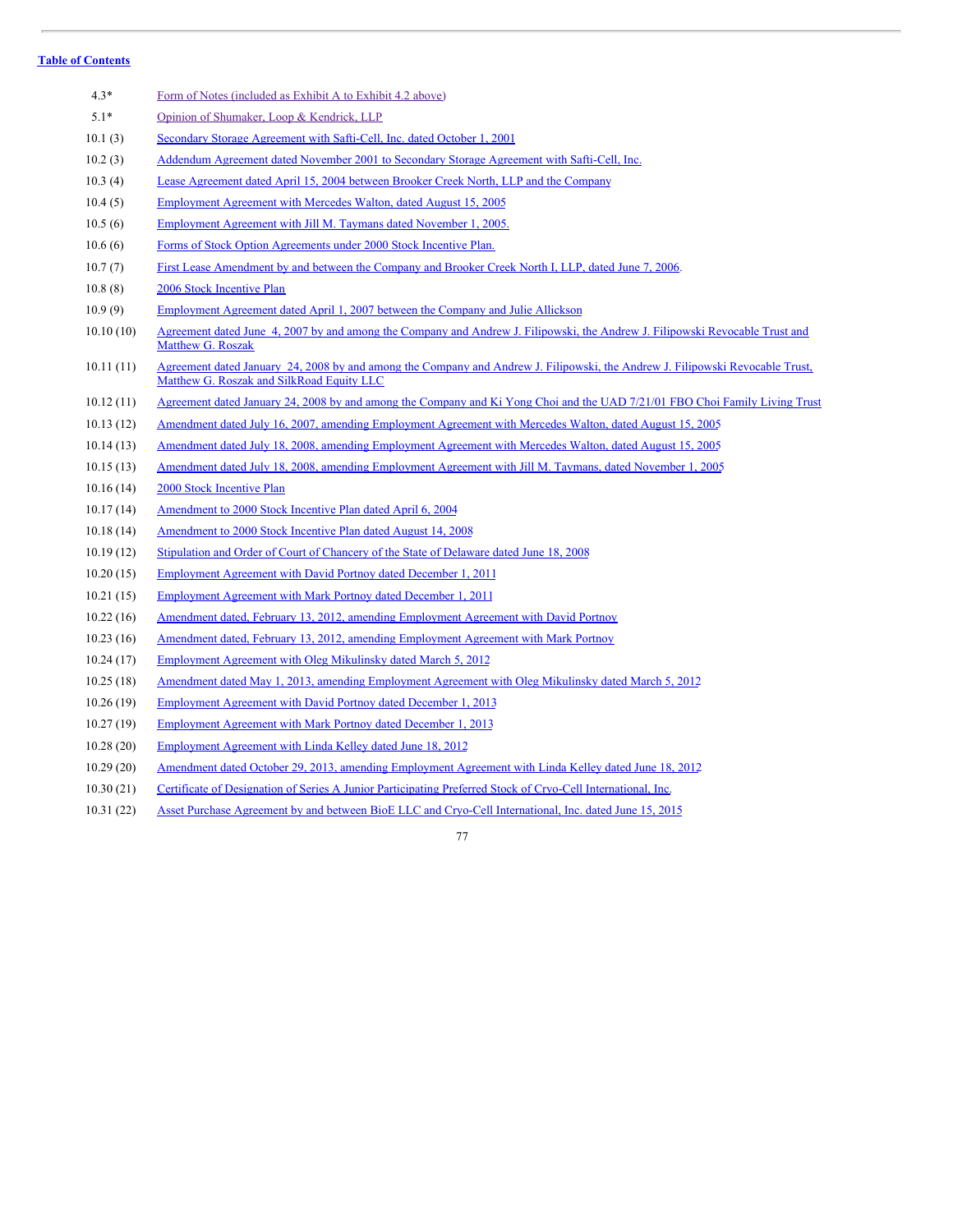## **Table of [Contents](#page-3-0)**

| 10.32(21) | Rights Agreement dated December 5, 2014                                                                                |  |
|-----------|------------------------------------------------------------------------------------------------------------------------|--|
| 10.33(23) | Amendment No. 1 to Asset Purchase Agreement dated June 30, 2015                                                        |  |
| 10.34(24) | Third Lease Amendment by and between the Company and EJB Brooker Creek, LLC., dated January 12, 2016.                  |  |
| 10.35(25) | <u>Amended and Restated Employment Agreement with David Portnoy dated December 1, 2015</u>                             |  |
| 10.36(25) | Amended and Restated Employment Agreement with Mark Portnoy dated December 1, 2015                                     |  |
| 10.37(26) | <u>Amendment Agreement with Oleg Mikulinsky dated December 1, 2015.</u>                                                |  |
| 10.38(27) | Stock Purchase Agreement dated June 16, 2016.                                                                          |  |
| 10.39(28) | 2012 Equity Incentive Plan.                                                                                            |  |
| 10.40(29) | <u>Amended and restated Employment Agreement with David Portnoy dated March 8, 2018.</u>                               |  |
| 10.41(29) | Amended and restated Employment Agreement with Mark Portnoy dated March 8, 2018.                                       |  |
| 10.42(30) | Amended Agreement with Oleg Mikulinsky effective December 1, 2017.                                                     |  |
| 10.43(41) | Credit Agreement with Texas Capital Bank dated May 20, 2016                                                            |  |
| 10.44(41) | First Amendment to Credit Agreement with Texas Capital Bank.                                                           |  |
| 10.45(31) | Second Amendment to Credit Agreement with Texas Capital Bank dated June11, 2018.                                       |  |
| 10.46(31) | Second Amended and Restated Promissory Note dated June 11, 2018                                                        |  |
| 10.47(32) | Retrospective Amendments to the 2000 Stock Incentive Plan                                                              |  |
| 10.48(32) | Retrospective Amendments to the 2006 Stock Incentive Plan                                                              |  |
| 10.49(32) | 2012 Amended and Restated Equity Incentive Plan                                                                        |  |
| 10.50(33) | <b>Patent Option Agreement</b>                                                                                         |  |
| 10.50(34) | <b>Patent and License Technology Agreement</b>                                                                         |  |
| 10.54(35) | <b>First Amendment to License Agreement</b>                                                                            |  |
| 10.51(36) | 2020 Employment Agreement for David Portnoy                                                                            |  |
| 10.52(36) | 2020 Employment Agreement for Mark Portnoy                                                                             |  |
| 10.53(37) | 2021 Employment Agreement for Oleg Mikulinsky                                                                          |  |
| 10.55(38) | Asset Purchase Agreement, date May 29, 2018, between Cord: Use Cord Blood Bank, Inc. and Cryo-Cell International, Inc. |  |
| 10.58(39) | Purchase Agreement between Scannell Properties #502, LLC and Cryo-Cell International, Inc. dated March 14, 2022        |  |
| 10.59(40) | 2022 Equity Incentive Plan                                                                                             |  |
| 10.60(41) | <b>Exclusive License Agreement with BioE LLC</b>                                                                       |  |
| 10.61(41) | First Amendment to License Agreement with BioE LLC                                                                     |  |
| 10.62(41) | <b>Services Agreement</b>                                                                                              |  |
| $23.1*$   | Consent of Wipli                                                                                                       |  |
| $23.2*$   | Consent of Shumaker, Loop & Kendrick, LLP (included in its opinion filed as Exhibit $5.1$ )                            |  |
| 25.1 (41) | Form T-1 Statement of Eligibility under Trust Indenture Act of 1938, as amended, of Trustee                            |  |
| 107(41)   | <b>Filing Fee Table</b>                                                                                                |  |
| $\ast$    | Filed herewith                                                                                                         |  |
| **        | To be filed by amendment.                                                                                              |  |
| (1)       | Incorporated by reference to the Company's Quarterly Report on Form10-QSB for the quarter ended May 31, 2002.          |  |
| (2)       | Incorporated by reference to the Company's Current Report on Form8-K filed on December 11, 2018.                       |  |
| (3)       | Incorporated by reference to the Company's Annual Report on Form10-KSB for the year ended November 30, 2002.           |  |
| (4)       | Incorporated by reference to the Company's Quarterly Report on Form10-QSB for the quarter ended May 31, 2004.          |  |
| (5)       | Incorporated by reference to the Company's Quarterly Report on Form10-QSB filed for the quarter ended August 31, 2005. |  |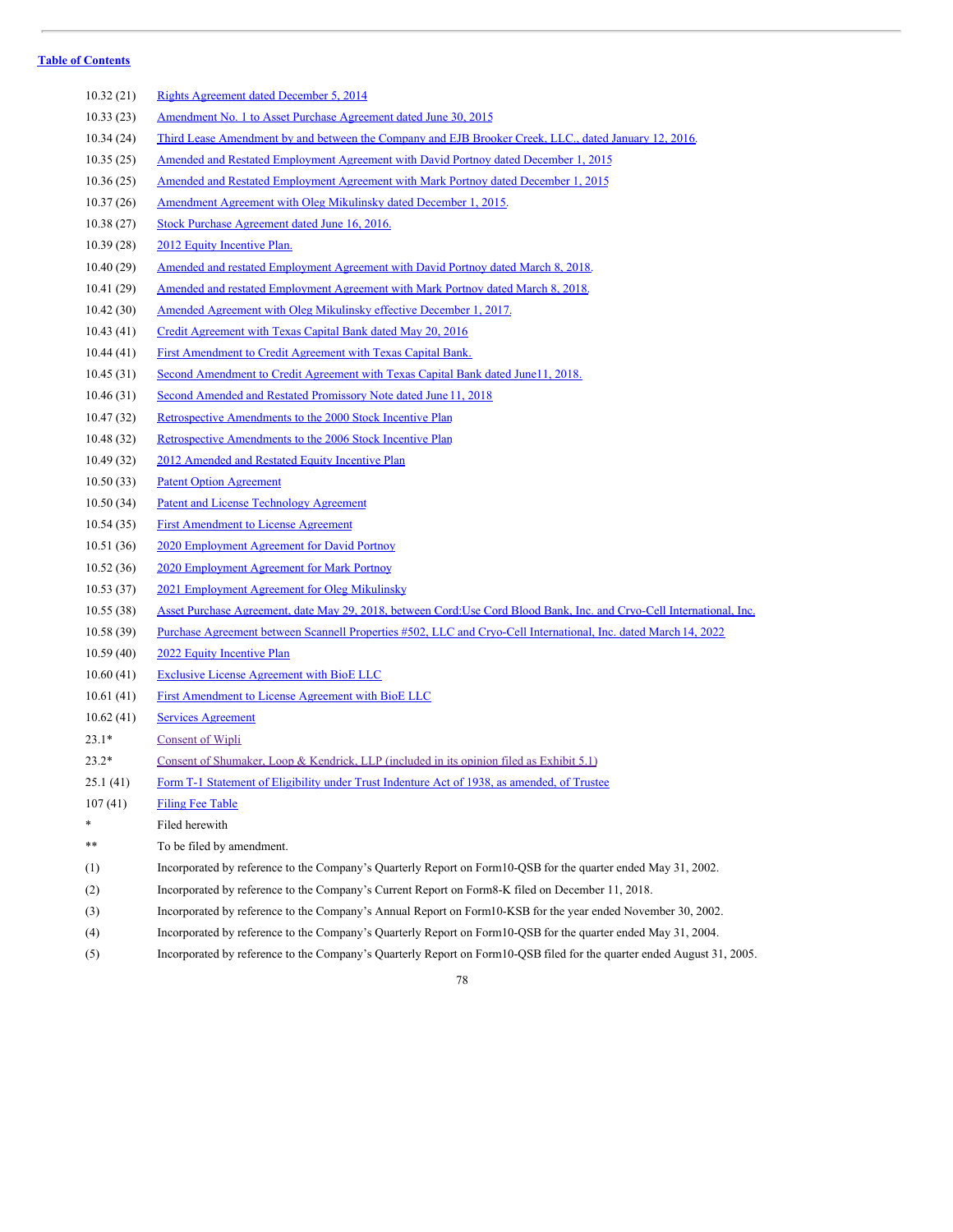- (6) Incorporated by reference to the Company's Annual Report on Form10-KSB for the year ended November 30, 2005.
- (7) Incorporated to the Company's Quarterly Report on Form10-QSB for the quarter ended May 31, 2006.
- (8) Incorporated by reference to Annex B to the Definitive Proxy Statement filed June 1, 2006.
- (9) Incorporated by reference to the Company's Quarterly Report on Form10-Q for the quarter ended May 31, 2007.
- (10) Incorporated by reference to the Company's Current Report on Form8-K filed on June 8, 2007.
- (11) Incorporated by reference to the Company's Current Report on Form8-K filed on January 25, 2008.
- (12) Incorporated by reference to the Company's Quarterly Report on Form10-Q for the quarter ended May 31, 2008.
- (13) Incorporated by reference to the Company's Quarterly Report on Form10-Q for the quarter ended August 31, 2008.
- (14) Incorporated by reference to the Company's Annual Report on Form10-KSB for the year ended November 30, 2008.
- (15) Incorporated by reference to the Company's Current Report on Form8-K filed on December 7, 2011.
- (16) Incorporated by reference to the Company's Current Report on Form8-K filed on February 17, 2012.
- (17) Incorporated by reference to the Company's Current Report on Form8-K filed on March 9, 2012
- (18) Incorporated by reference to the Company's Quarterly Report on Form10-Q for the quarter ended May 31, 2013.
- (19) Incorporated by reference to the Company's Current Report on Form8-K filed on February 27, 2014.
- (20) Incorporated by reference to the Company's Annual Report on Form10-K for the year ended November 30, 2013.
- (21) Incorporated by reference to the Company's Current Report on Form8-K filed on December 3, 2014.
- (22) Incorporated by reference to the Company's Current Report on Form8-K filed on June 19, 2015
- (23) Incorporated by reference to the Company's Current Report on Form8-K filed on July 16, 2015
- (24) Incorporated by reference to the Company's Annual Report on Form10-K for the year ended November 30, 2015
- (25) Incorporated by reference to the Company's Current Report on Form8-K filed on April 19, 2016.
- (26) Incorporated by reference to the Company's Current Report on Form8-K filed on April 20, 2016.
- (27) Incorporated by reference to the Company's Current Report on Form8-K filed on June 24, 2016.
- (28) Incorporated by reference to Appendix B to the proxy statement for the Annual Meeting of Stockholders of the Company (Commission File No. 000-23386), filed by the Company under the Exchange Act with the Commission on June 21, 2012.
- (29) Incorporated by reference to the Company's Current Report on Form8-K filed March 13, 2018.
- (30) Incorporated by reference to the Company's Current Report on Form8-K filed May 24, 2018.
- (31) Incorporated by reference to the Company's Current Report on Form8-K filed June 15, 2018.
- (32) Incorporated by reference the proxy statement for the Annual Meeting of Stockholders of the Company (Commission FileNo. 000-23386), filed by the Company under the Exchange Act with the Commission on October 29, 2019.
- (33) Incorporated by reference to the Company's Current Report on Form8-K filed on June 11, 2020.
- (34) Incorporated by reference to the Company's Quarterly Report on Form10-Q for the quarter ended February 28, 2021.
- (35) Incorporated by reference to the Company's Annual Report on Form10-K filed on February 22, 2022.
- (36) Incorporated by reference to the Company's Current Report on Form8-K filed on June 30, 2021.
- (36) Incorporated by reference to the Company's Current Report on Form8-K filed on June 30, 2021.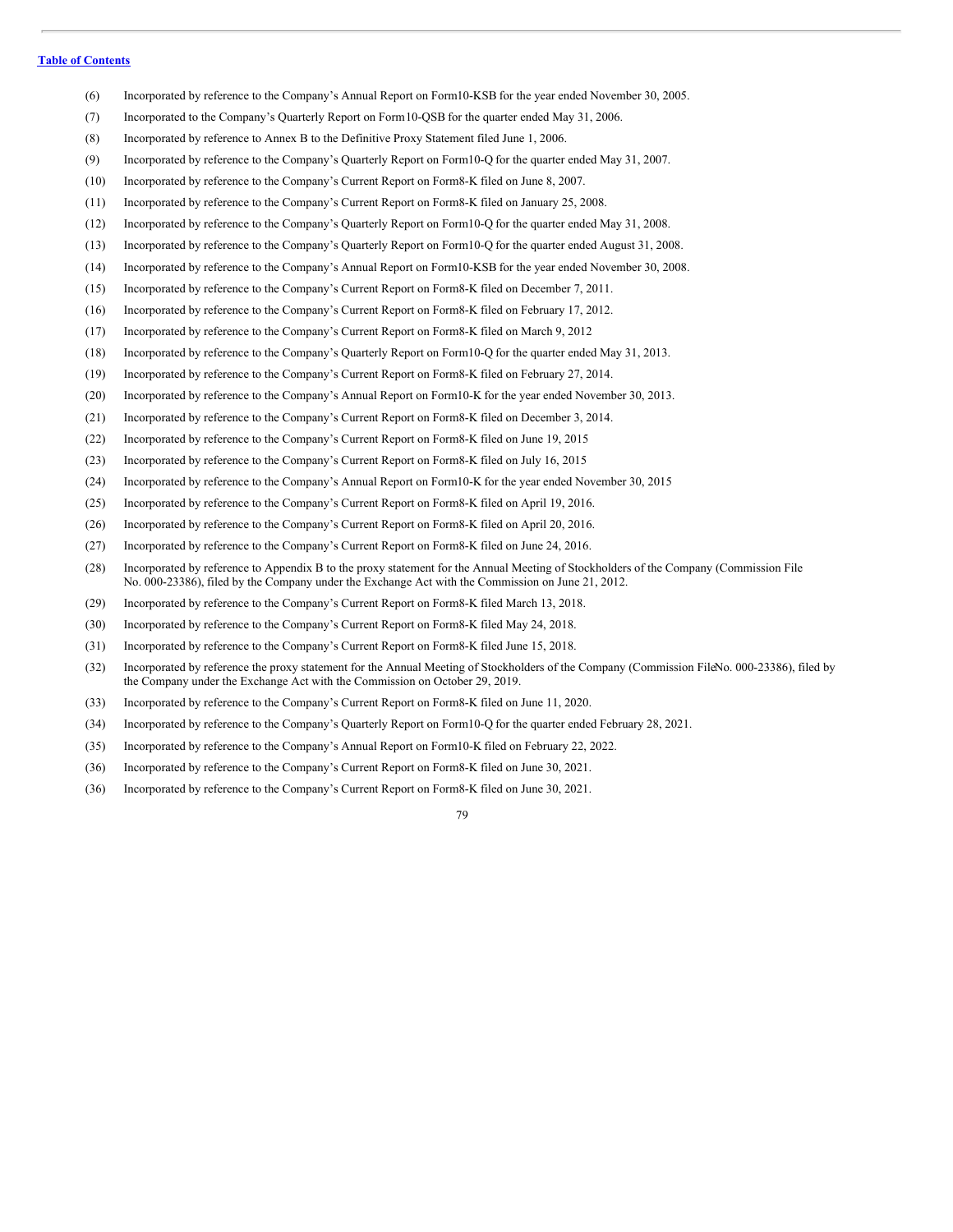# **Table of [Contents](#page-3-0)**

- (37) Incorporated by reference to the Company's Current Report on Form8-K filed on August 4, 2021.
- (38) Incorporated by reference to the Company's Current Report on Form8-K filed on June 4, 2018.
- (39) Incorporated by reference to the Company's Current Report on Form8-K filed on March 16, 2022.
- (40) Incorporated by reference to the Company's Quarterly Report on Form 10-Q for the quarter ended February 28, 2022.
- (41) Incorporated by reference to the Company's Registration Statement on Form S-1 filed on April 4, 2022.

\* Filed herewith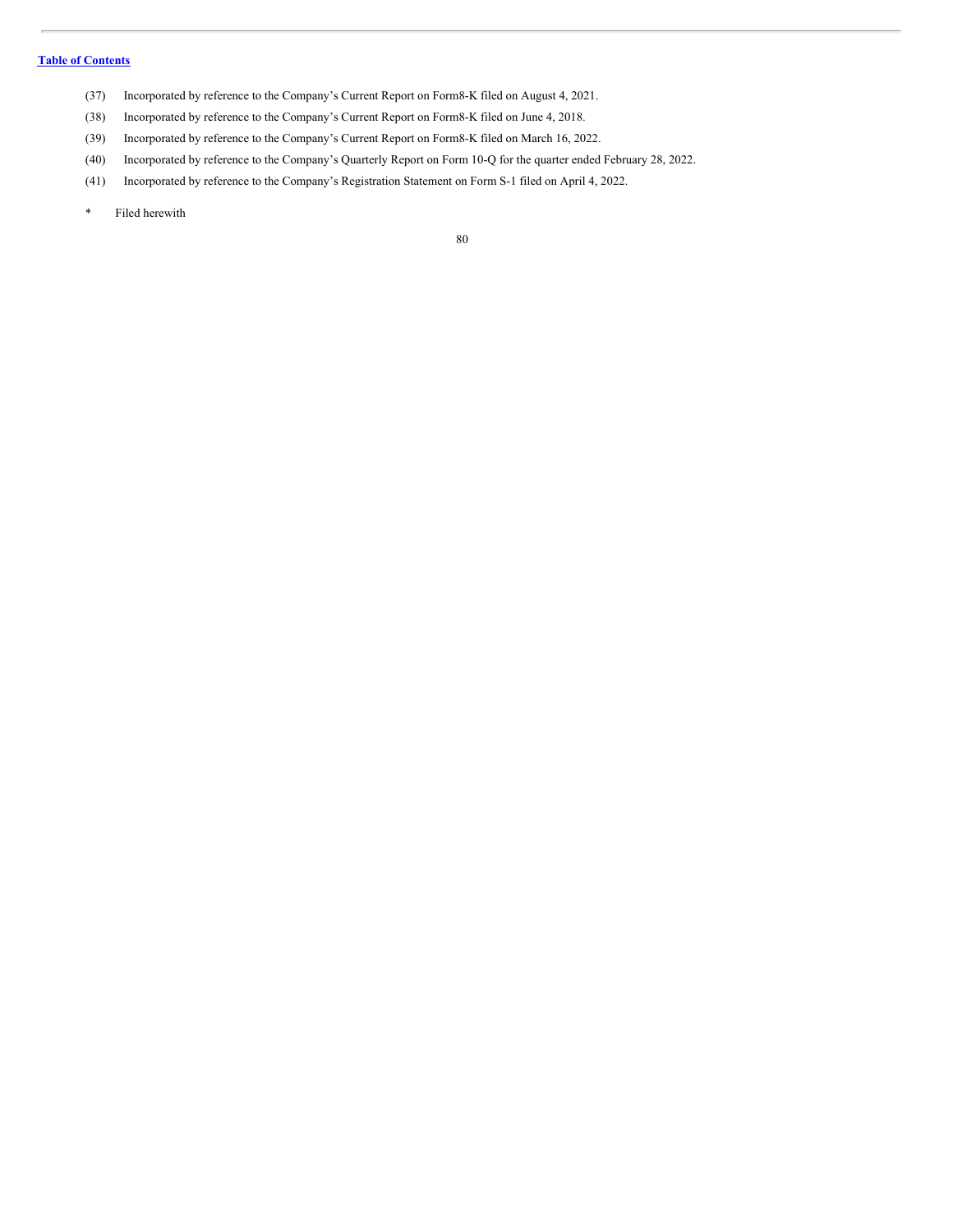### **Item 17. Undertakings**

The undersigned registrant hereby undertakes that:

(1) For purposes of determining any liability under the Securities Act of 1933, the information omitted from the form of prospectus filed as part of this registration statement in reliance upon Rule 430A and contained in a form of prospectus filed by the registrant pursuant to Rule 424(b)(1) or (4) or 497(h) under the Securities Act shall be deemed to be part of this registration statement as of the time it was declared effective.

(2) For the purpose of determining any liability under the Securities Act of 1933, each post-effective amendment that contains a form of prospectus shall be deemed to be a new registration statement relating to the securities offered therein, and the offering of such securities at that time shall be deemed to be the initial bona fide offering thereof.

Insofar as indemnification for liabilities arising under the Securities Act of 1933 may be permitted to directors, officers and controlling persons of the registrant pursuant to the foregoing provisions, or otherwise, the registrant has been advised that in the opinion of the Securities and Exchange Commission such indemnification is against public policy as expressed in the Act, and is, therefore, unenforceable. In the event that a claim for indemnification against such liabilities (other than the payment by the registrant of expenses incurred or paid by a director, officer, or controlling person of the registrant in the successful defense of any action, suit or proceeding) is asserted by such director, officer or controlling person in connection with the securities being registered, the registrant will, unless in the opinion of its counsel the matter has been settled by controlling precedent, submit to a court of appropriate jurisdiction the question whether such indemnification by it is against public policy as expressed in the Act and will be governed by the final adjudication of such issue.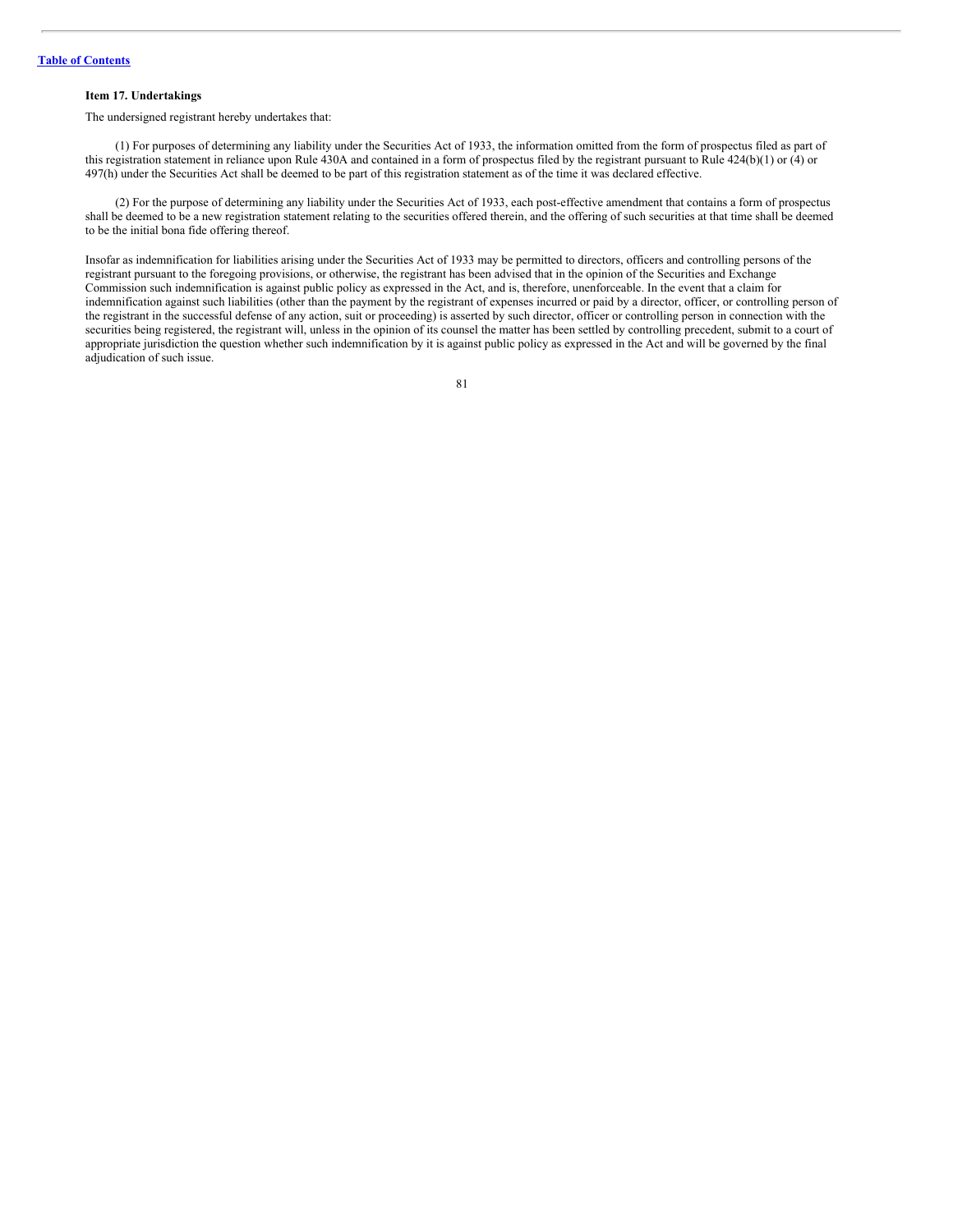## **SIGNATURES**

Pursuant to the requirements of the Securities Act of 1933, the registrant has duly caused this registration statement to be signed on its behalf by the undersigned, thereunto duly authorized, in the City of Oldsmar, State of Florida, on April 27, 2022.

### **CRYO-CELL INTERNATIONAL, INC.**

By: */s/David Portnoy*

David Portnoy, Co-Chief Executive Officer

### **POWER OF ATTORNEY**

KNOW ALL PERSONS BY THESE PRESENTS that each individual whose signature appears below constitutes and appoints David Portnoy, Mark Portnoy and Jill Taymans, and each of them, his true and lawful attorneys-in-fact and agents with full power of substitution, for him and in his name, place and stead, in any and all capacities, to sign any and all amendments (including post-effective amendments) to this Registration Statement, and to sign any registration statement for the same offering covered by the Registration Statement that is to be effective upon filing pursuant to Rule 462(b) promulgated under the Securities Act, and all post-effective amendments thereto, and to file the same, with all exhibits thereto and all documents in connection therewith, with the Securities and Exchange Commission, granting unto said attorneys-in-fact and agents, and each of them, full power and authority to do and perform each and every act and thing requisite and necessary to be done in and about the premises, as fully to all intents and purposes as he might or could do in person, hereby ratifying and confirming all that said attorneys-in-fact and agents or any of them, or his or their substitute or substitutes, may lawfully do or cause to be done or by virtue hereof.

Pursuant to the requirements of the Securities Act of 1933, this Registration Statement has been signed by the following persons in the capacities and on the dates stated.

| Signature<br>/s/David Portnoy<br>David Portnoy | Title<br>Chairman of the Board and<br>Co-Chief Executive Officer<br>(principal executive officer)<br>and Director | Date<br>April 27, 2022 |
|------------------------------------------------|-------------------------------------------------------------------------------------------------------------------|------------------------|
| /s/Mark Portnoy<br>Mark Portnoy                | Co-Chief Executive Officer                                                                                        | April 27, 2022         |
| /s/Jill Taymans<br>Jill Taymans                | Chief Financial Officer<br>(principal financial and accounting officer)                                           | April 27, 2022         |
| /s/Harold Berger<br>Harold Berger              | Director                                                                                                          | April 27, 2022         |
| /s/Daniel Mizrahi<br>Daniel Mizrahi            | Director                                                                                                          | April 27, 2022         |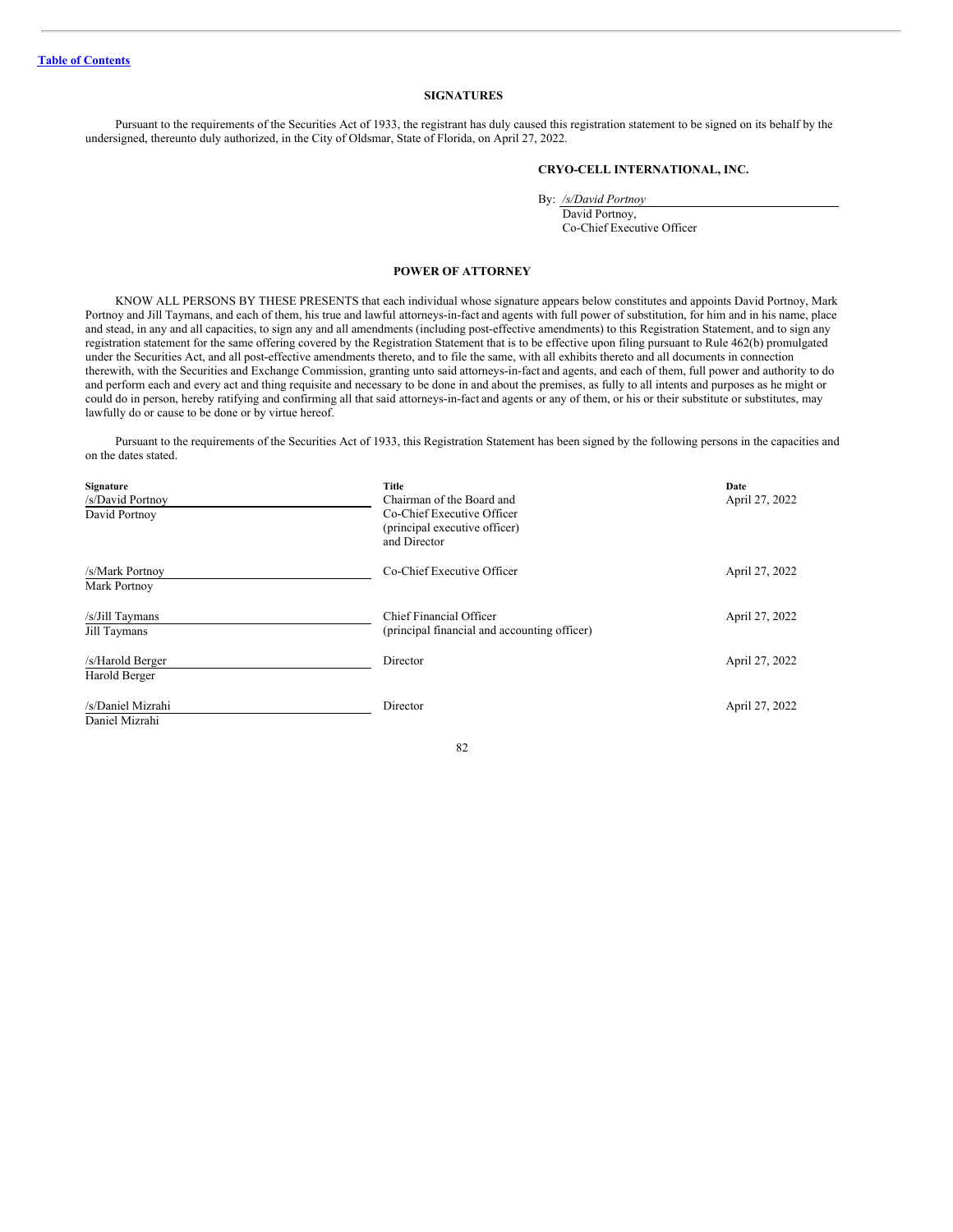#### **CRYO-CELL INTERNATIONAL, INC. 8.625% SENIOR NOTES DUE 2026 UNDERWRITING AGREEMENT**

 $[$  ], 2022

Ladenburg Thalmann & Co. Inc. As representative of the several underwriters c/o Ladenburg Thalmann & Co. Inc. 640 Fifth Avenue, 4th Floor New York, NY 10019

#### Ladies and Gentlemen:

Cryo-Cell International, Inc., a Delaware corporation (the "**Company**"), proposes to issue and sell to the several Underwriters on Schedule A hereto (the "**Underwriters**"), for whom Ladenburg Thalmann & Co. Inc. is acting as representative (in such capacity, the "**Representative**"), \$[ ],000,000 aggregate principal amount of [ ]% Senior Notes due 202[ ] (the "**Firm Notes**"). In addition, the Company proposes to grant to the Underwriters the option to purchase from the Company up to an additional \$[ ],000,000 aggregate principal amount of [ ]% Senior Notes due 2026 (the "**Additional Notes**"). The Firm Notes and, if and to the extent such option is exercised, the Additional Notes are hereinafter collectively referred to as the "**Notes**."

The Notes will be issued under an indenture dated as of [ ], 2022 (the **Base Indenture**"), as supplemented by the First Supplemental Indenture dated as of [ ], 2022 (the "**First Supplemental Indenture**," and together with ], 2022 (the "First Supplemental Indenture," and together with the Base Indenture, the "Indenture"), between the Company and U.S. Bank National Association as trustee (the "**Trustee**"). The Notes will be issued to Cede & Co., as nominee of the Depository Trust Company ("**DTC**") pursuant to a blanket letter of representations (the "**DTC Agreement**") to be dated on or prior to the Closing Date (as defined herein), between the Company and DTC. The Indenture will be qualified under the Trust Indenture Act of 1939, as amended (the "**Trust Indenture Act**").

The Company and the Underwriters agree as follows:

**1. The Offering.** Upon the basis of the representations and warranties and subject to the terms and conditions herein set forth, the Company agrees to issue and sell to the Underwriters, severally and not jointly, the aggregate principal amount of Firm Notes set forth opposite the name of such Underwriter on Schedule A, and each of the Underwriters, severally and not jointly, agrees to purchase from the Company at the price (the "**Purchase** Price") set forth in Schedule B hereto the aggregate principal amount of Firm Notes set forth opposite the name of such Underwriter orSchedule A subject to adjustment in accordance with Section 7 hereof.

In addition, the Company hereby grants to the several Underwriters the option to purchase and, upon the basis of the representations and warranties and subject to the terms and conditions herein set forth, the Underwriters shall have the right to purchase, severally and not jointly, from the Company, ratably in accordance with the number of Firm Notes to be purchased by each of them, all or a portion of the Additional Notes, at the same Purchase Price to be paid by the Underwriters for the Firm Notes (without giving effect to any accrued interest from the Closing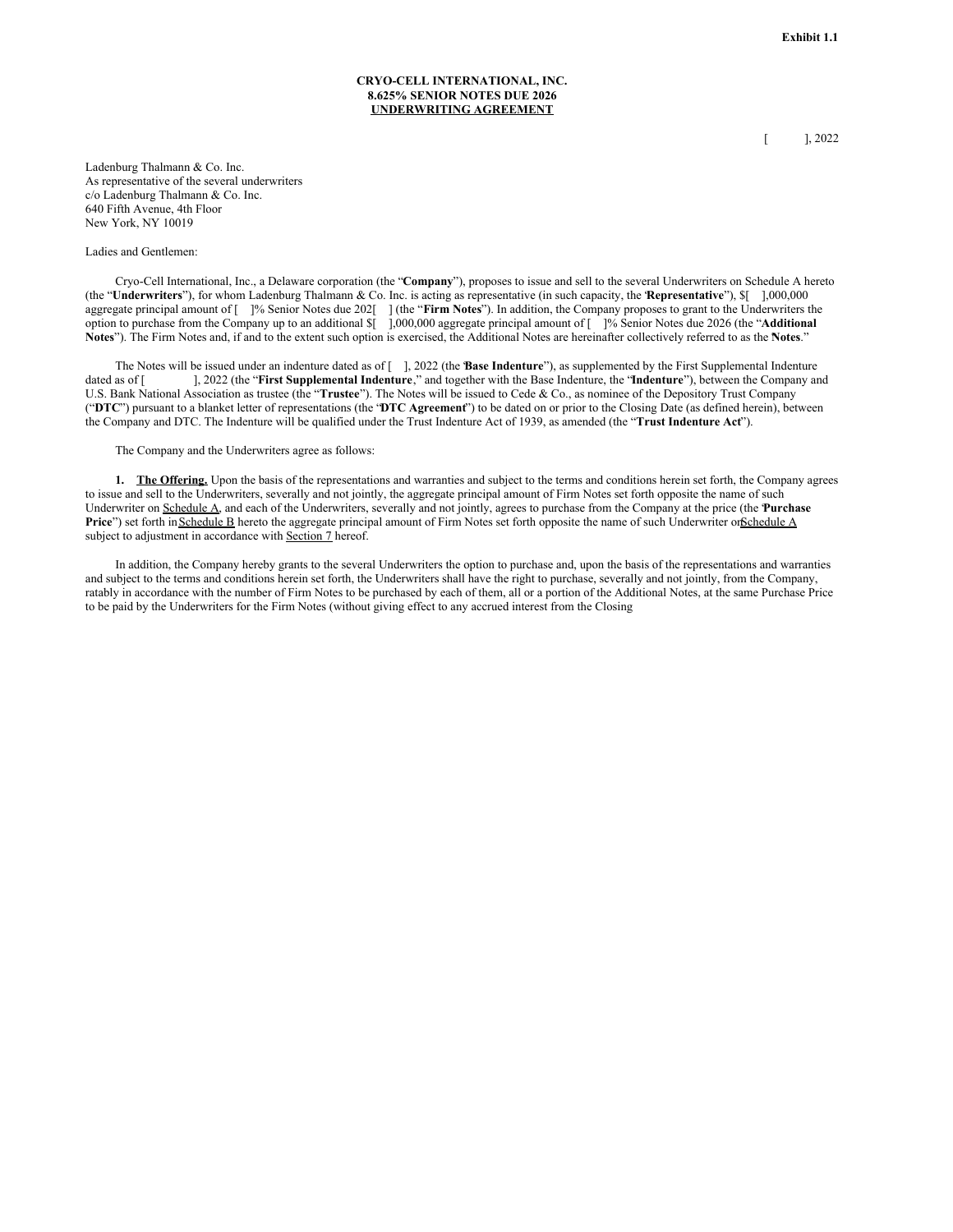Date to the Additional Closing Date (as defined below)). This option may be exercised by the Representative on behalf of the several Underwriters at any time and from time to time in whole or in part by written notice from the Representative to the Company, which notice may be given at any time within 30 days from the date of this Agreement. Such notice shall set forth (i) the aggregate principal amount of Additional Notes as to which the option is being exercised and (ii) the date, time and place at which such Additional Notes are to be delivered (such date, the "**Additional Closing Date**" and such time of such date, the "**Additional Time of Purchase**"); *provided, however*, that the Additional Time of Purchase may be simultaneous with, but shall not be earlier than the Time of Purchase (as defined below) and shall not be earlier than two nor later than five full business days after delivery of such notice of exercise. The aggregate principal amount of Additional Notes to be sold to each Underwriter shall be the aggregate principal amount which bears the same proportion to the total aggregate principal amount of Additional Notes being purchased as the number of Firm Notes set forth opposite the name of such Underwriter on Schedule A bears to the total aggregate principal amount of Firm Notes, subject to adjustment in accordance with Section 7 hereof. The Representative may cancel the option at any time prior to its expiration by giving written notice of such cancellation to the Company.

### **2. Representations and Warranties of the Company**. The Company represents and warrants to, and agrees with, the Underwriters that:

(a) The Company has prepared and filed in conformity with the requirements of the Securities Act of 1933, as amended (the "**Securities Act**"), and published rules and regulations thereunder (the "**Rules and Regulations**") adopted by the Securities and Exchange Commission (the "**Commissio**n") a Registration Statement (as hereinafter defined) on FormS-1 (File No. 333-[ ]), which was declared effective by the Commission as of the date hereof (the "**Effective Date**"), including such amendments and supplements thereto as may have been required to the date of this Agreement. The term "**Registration Statement**" as used in this Agreement means the registration statement (including all exhibits, financial schedules and all documents and information deemed to be a part of the Registration Statement pursuant to Rule 430A of the Rules and Regulations), as amended and/or supplemented to the date of this Agreement, including the Base Prospectus. The Registration Statement is effective under the Securities Act, and no stop order preventing or suspending the effectiveness of the Registration Statement or suspending or preventing the use of the Prospectus (as defined below) has been issued by the Commission, and to the knowledge of the Company, no proceedings for that purpose have been instituted or are threatened by the Commission. The Company has prepared a prospectus included as part of such registration statement specifically relating to the Placement Shares (the "**Prospectus Supplement**") and has or will file such Prospectus Supplement with the Commission pursuant to Rule 424(b) of the Rules and Regulations. Each prospectus used prior to the effectiveness of the Registration Statement, and each prospectus that omitted the Rule 430A Information that was used after such effectiveness and prior to the execution and delivery of this Agreement, including any document incorporated by reference therein, is herein called a **"Preliminary Prospectus."** The Preliminary Prospectus, subject to completion, dated [ ], 2022, that was included in the Registration Statement immediately prior to the Applicable Time, including any document incorporated by reference therein and any prospectus supplement deemed to be a part thereof, is hereinafter called the "Pricing Prospectus." The final prospectus in the form first furnished to the Underwriters for use in the Offering is hereinafter called the **"Prospectus,"** except that if any revised prospectus or prospectus supplement shall be provided to the

 $\overline{2}$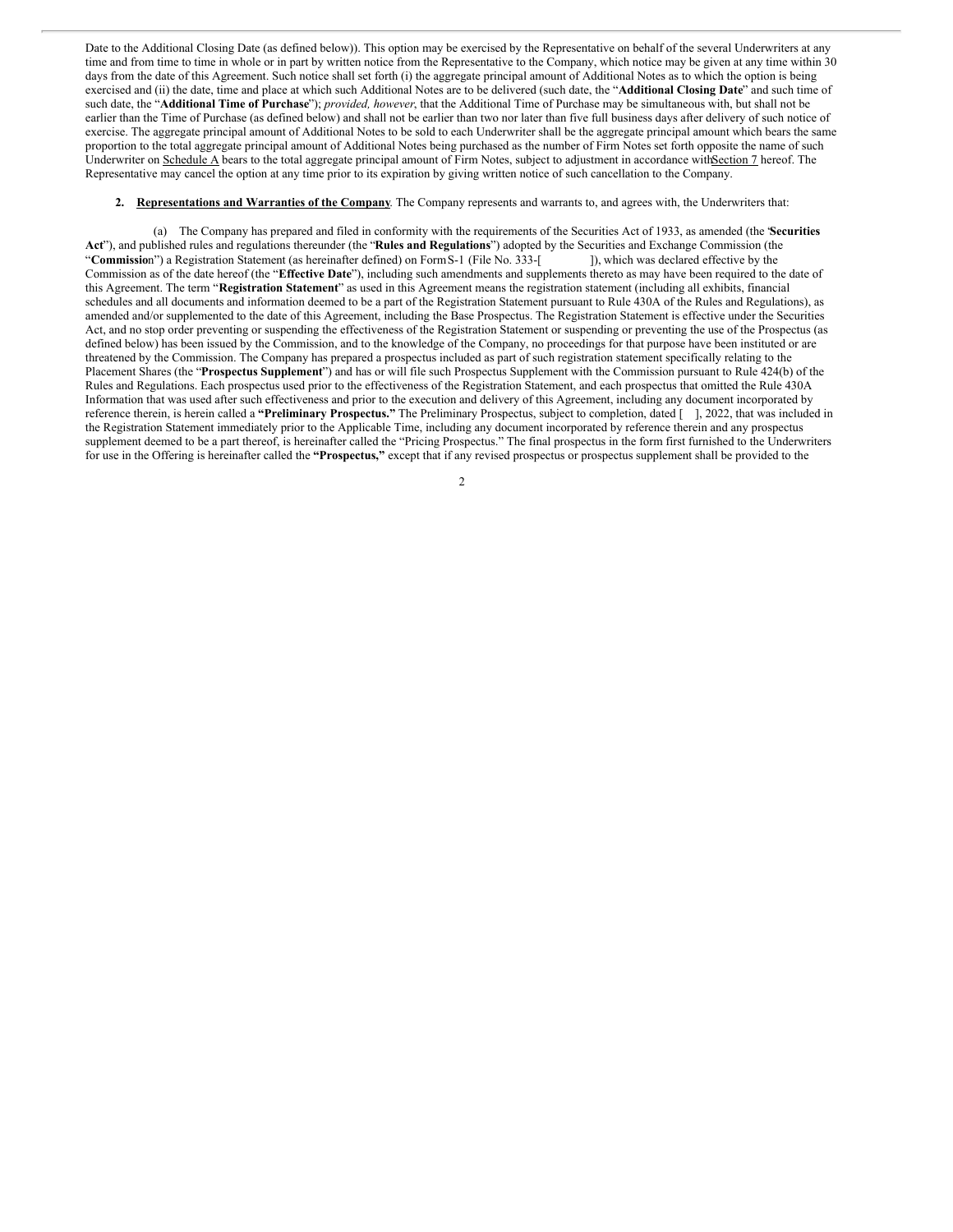Underwriters by the Company for use in connection with the offering and sale of the Notes (the "**Offering**") which differs from the Prospectus (whether or not such revised prospectus or prospectus supplement is required to be filed by the Company pursuant to Rule 424(b) of the Rules and Regulations), the term "Prospectus" shall refer to such revised prospectus or prospectus supplement, as the case may be, from and after the time it is first provided to the Underwriters for such use. Any reference to the "most recent Preliminary Prospectus" shall be deemed to refer to the latest Preliminary Prospectus included in the Registration Statement. Any reference herein to the Registration Statement or the Prospectus shall be deemed to refer to and include the documents incorporated by reference therein pursuant to Item 12 of Form S-1 which were filed under the Securities Exchange Act of 1934, as amended (the "**Exchange Act**"), on or before the last to occur of the Effective Date, or the date of the Prospectus, and any reference herein to the terms "amend," "amendment," or "supplement" with respect to the Registration Statement or the Prospectus shall be deemed to refer to and include (i) the filing of any document under the Exchange Act after the Effective Date or the date of the Prospectus, as the case may be, which is incorporated by reference and (ii) any such document so filed. If needed to complete the Offering, the Company will file an abbreviated registration statement to register additional securities pursuant to Rule 462(b) under the Rules and Regulations (the "**462(b) Registration Statement**"), and any reference herein to the Registration Statement shall also be deemed to include such 462(b) Registration Statement.

(b) As of the Applicable Time (as defined below) and as of the Time of Purchase and any Additional Time of Purchase, as the case may be, none of (i) any General Use Free Writing Prospectus (as defined below) issued at or prior to the Applicable Time, and the Pricing Prospectus (as defined below), all considered together (collectively, the "**Pricing Disclosure Package**"), (ii) any individual Limited Use Free Writing Prospectus (as defined below) issued at or prior to the Time of Purchase and any Additional Time of Purchase, as the case may be, or (iii) the bona fide electronic road show, if any (as defined in Rule 433(h)(5) of the Rules and Regulations), that has been made available without restriction to any person, when considered together with the Pricing Disclosure Package, included or will include any untrue statement of a material fact or omitted, or as of the Time of Purchase and any Additional Time of Purchase, as the case may be, will omit to state a material fact necessary in order to make the statements therein, in the light of the circumstances under which they were made, not misleading; provided, however, that the Company makes no representations or warranties as to information contained in or omitted from the Pricing Disclosure Package, any individual Limited Use Free Writing Prospectus or the bona fide electronic road show, if any, in reliance upon, and in conformity with, written information furnished to the Company by or on behalf of the Underwriters specifically for inclusion therein, which information the parties hereto agree is limited to the "**Underwriter's Information**" which is defined as the information set forth in Section 15. As used in this Section 2(b) and elsewhere in this Agreement:

"**Applicable Time**" means [4:30] P.M., Eastern Standard Time, on the date of this Agreement.

"**General Use Free Writing Prospectus**" means any Issuer Free Writing Prospectus identified on Schedule C to this Agreement.

"**Issuer Free Writing Prospectus**" means any "issuer free writing prospectus," as defined in Rule 433 of the Rules and Regulations relating to the Notes in the form filed or required to be filed with the Commission or, if not required to be filed, in the form retained in the Company's records pursuant to Rule 433(g) of the Rules and Regulations.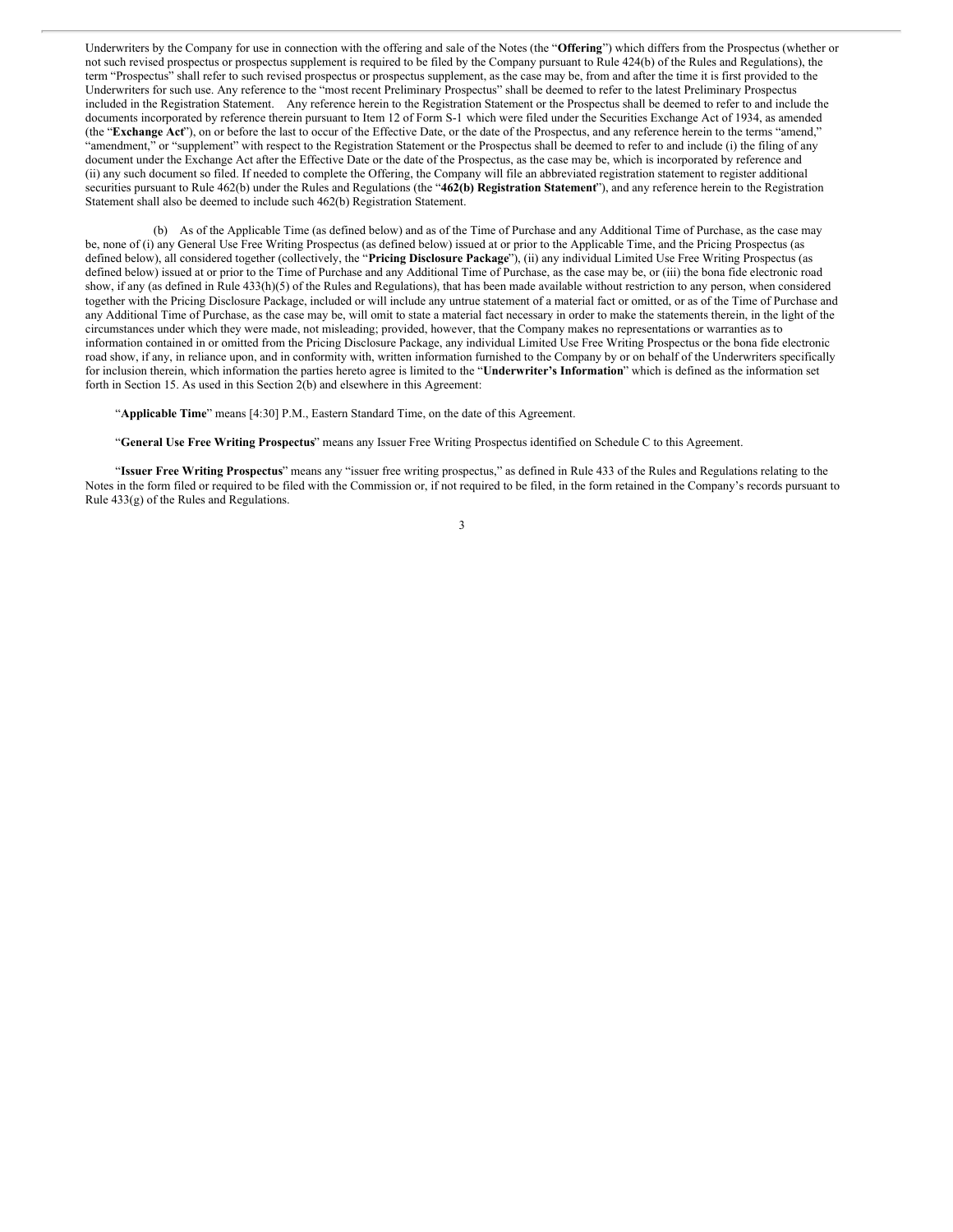#### "**Limited Use Free Writing Prospectuses**" means any Issuer Free Writing Prospectus that is not a General Use Free Writing Prospectus.

(c) No order preventing or suspending the use of any Issuer Free Writing Prospectus or the Prospectus relating to the Offering has been issued by the Commission, and no proceeding for that purpose or pursuant to Section 8A of the Securities Act has been instituted or, to the knowledge of the Company, is threatened by the Commission.

(d) At the time the Registration Statement became effective, at the Applicable Time and at the Time of Purchase and any Additional Time of Purchase, as the case may be, the Registration Statement conformed and will conform in all material respects to the requirements of the Securities Act and the Rules and Regulations and did not and will not contain any untrue statement of a material fact or omit to state any material fact required to be stated therein or necessary to make the statements therein not misleading; the Prospectus, at the time the Prospectus became effective and at the Time of Purchase and any Additional Time of Purchase, as the case may be, conformed and will conform in all material respects to the requirements of the Securities Act and the Rules and Regulations and did not and will not contain an untrue statement of a material fact or omit to state a material fact necessary in order to make the statements therein, in light of the circumstances under which they were made, not misleading; *provided, however*, that the foregoing representations and warranties in this Section 2(d) shall not apply to information contained in or omitted from the Registration Statement or the Prospectus in reliance upon, and in conformity with, the Underwriter's Information.

(e) Each Issuer Free Writing Prospectus, if any, as of its issue date and at all subsequent times through the completion of the public offer and sale of the Notes or until any earlier date that the Company notified or notifies the Representative as described in Section  $4(c)$ , did not, does not and will not include any information that conflicted, conflicts or will conflict with the information contained in the Registration Statement, Pricing Prospectus or the Prospectus, including any document incorporated by reference therein and any prospectus supplement deemed to be a part thereof that has not been superseded or modified, or includes an untrue statement of a material fact or omitted or would omit to state a material fact required to be stated therein or necessary in order to make the statements therein, in the light of the circumstances under which they were made, not misleading. The foregoing sentence does not apply to statements in or omissions from any Issuer Free Writing Prospectus in reliance upon, and in conformity with, the Underwriter's Information.

(f) The documents incorporated by reference in the Prospectus, when they became effective or were filed with the Commission, as the case may be, conformed in all material respects to the requirements of the Securities Act or the Exchange Act, as applicable, the Rules and Regulations and the rules and regulations of the Commission under the Exchange Act, and none of such documents contained any untrue statement of a material fact or omitted to state any material fact required to be stated therein or necessary to make the statements therein, in light of the circumstances under which they were made, not misleading; and any further documents so filed and incorporated by reference in the Prospectus, when such documents become effective or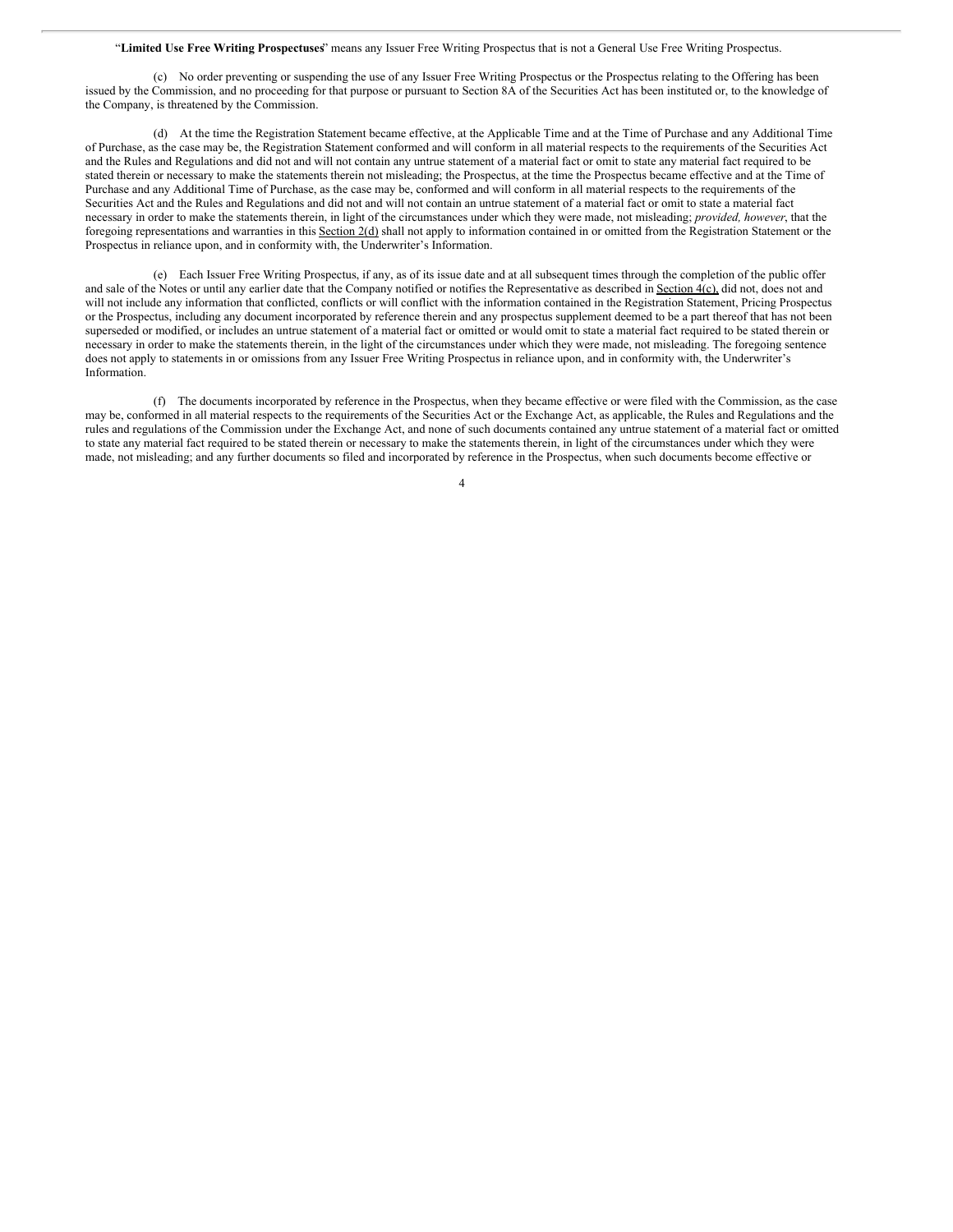are filed with the Commission, as the case may be, will conform in all material respects to the requirements of the Securities Act or the Exchange Act, as applicable, the Rules and Regulations and the rules and regulations of the Commission under the Exchange Act and will not contain any untrue statement of a material fact or omit to state any material fact required to be stated therein or necessary to make the statements therein, in light of the circumstances under which they were made, not misleading.

(g) The Company is not an "ineligible issuer" in connection with the Offering pursuant to Rules 164, 405 and 433 under the Securities Act. The Company has not, directly or indirectly, distributed and will not distribute any offering material in connection with the Offering other than the Registration Statement, the Pricing Prospectus, the Prospectus, any General Use Free Writing Prospectuses and any Limited Use Free Writing Prospectuses reviewed and consented to by the Representative (which consent shall not be unreasonably withheld). The Company will file with the Commission all Issuer Free Writing Prospectuses (other than a "road show," as defined in Rule 433(d)(8) of the Rules and Regulations), if any, in the time and manner required under Rules 163(b)(2) and 433(d) of the Rules and Regulations.

(h) Each of the Company and its Subsidiaries has been duly organized and is validly existing as a corporation or other legal entity in good standing (or the foreign equivalent thereof) under the laws of its jurisdiction of incorporation or organization. Each of the Company and its Subsidiaries is duly qualified to do business and is in good standing as a foreign corporation or other legal entity in each jurisdiction in which its ownership or lease of its properties or the conduct of its business requires such qualification and has all power and authority (corporate or other) necessary to own or hold its properties and to conduct the businesses in which each is engaged, except where the failure to so qualify or have such power or authority would not (i) have, singularly or in the aggregate, a material adverse effect on the condition (financial or otherwise), results of operations, assets, or business of the Company and its Subsidiaries, taken as a whole, or (ii) impair in any material respect the ability of the Company to perform its obligations under this Agreement or to consummate any transactions contemplated by this Agreement, the Pricing Disclosure Package, or the Prospectus (any such effect as described in clauses (i) or (ii), a "**Material Adverse Effect**"). "**Subsidiary**" means any subsidiary of the Company as defined in Rule 405 under the Securities Act.

(i) The Company has the full right, power and authority to execute and deliver, and perform its obligations under, this Agreement, the Indenture, the Notes and the DTC Agreement.

(j) This Agreement has been duly authorized, executed and delivered by the Company.

(k) The Indenture has been duly authorized by the Company and, as of the Closing Date, will be duly executed and delivered by the Company and, assuming it has been executed and delivered by the Trustee, will constitute a valid and binding obligation of the Company, enforceable against the Company in accordance with its terms, except as the enforcement thereof may be subject to (i) applicable bankruptcy, insolvency, reorganization, moratorium or other similar laws now or thereafter in effect relating to creditors' rights generally and (ii) general principles of equity (regardless of whether enforcement is considered in a proceeding in equity or law).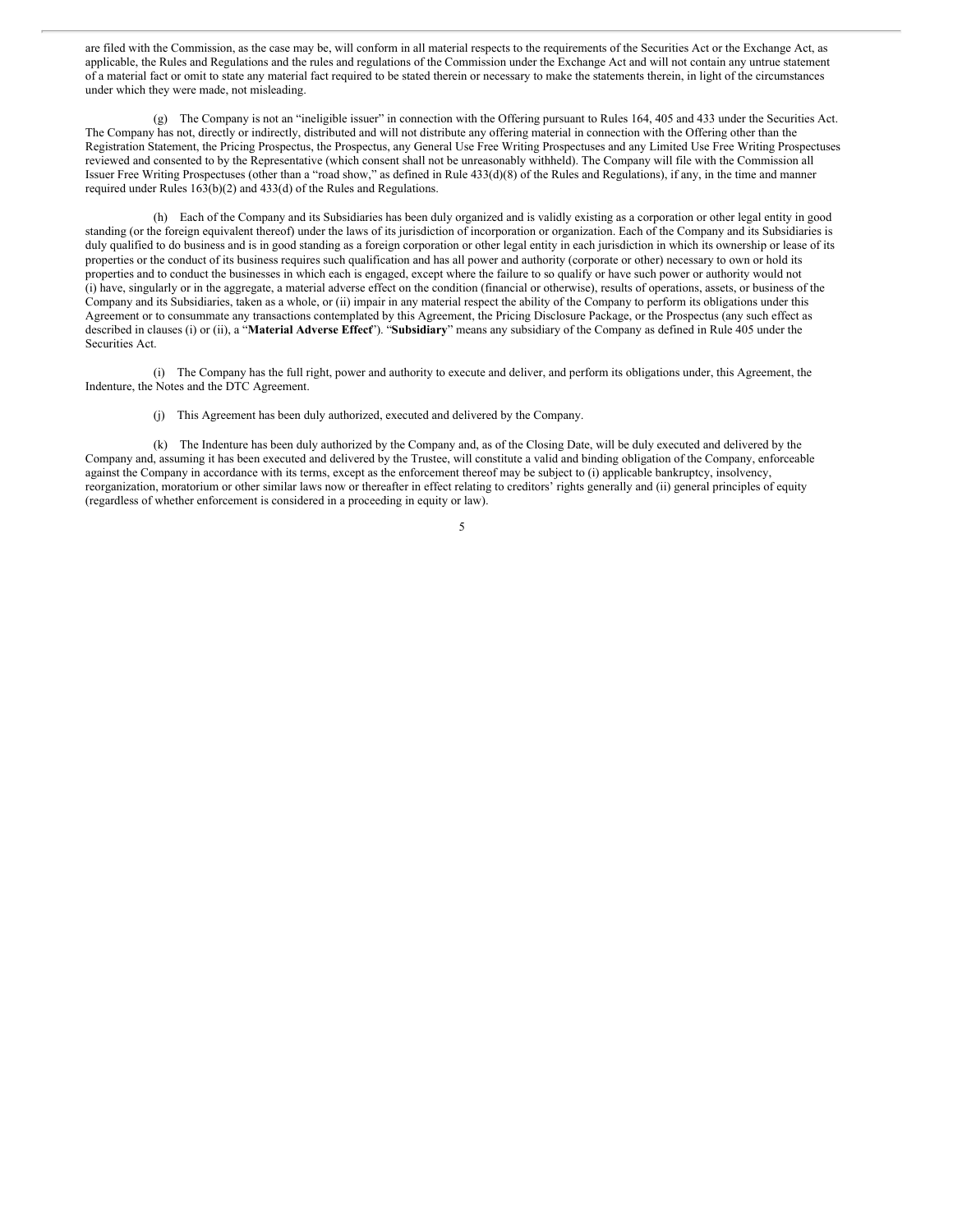(l) The DTC Agreement has been duly authorized, executed and delivered by the Company and is a valid and binding obligation of the Company, enforceable against the Company in accordance with its terms, except as the enforcement thereof may be subject to (i) applicable bankruptcy, insolvency, reorganization, moratorium or other similar laws now or thereafter in effect relating to creditors' rights generally and (ii) general principles of equity (regardless of whether enforcement is considered in a proceeding in equity or law).

(m) The Notes have been duly authorized for sale to the Underwriters pursuant to this Agreement and, when executed and delivered by the Company and authenticated by the Trustee pursuant to the provisions of this Agreement and of the Indenture relating thereto, against payment of the consideration set forth in this Agreement, will be valid and legally binding obligations of the Company enforceable in accordance with their terms, subject to (i) applicable bankruptcy, insolvency, reorganization, moratorium or other similar laws now or thereafter in effect relating to creditors' rights generally and (ii) general principles of equity (regardless of whether enforcement is considered in a proceeding in equity or law), and will be entitled to the benefits of the Indenture relating thereto.

(n) The Notes and the Indenture conform in all material respects to the statements relating thereto contained in the Pricing Disclosure Package and the Prospectus; and other than as contemplated in the Pricing Disclosure Package and the Prospectus, none of the Company or any of its Subsidiaries has issued any debt securities or entered into any agreement or arrangement relating to the issuance of any debt securities.

(o) All issued and outstanding shares of capital stock of the Company outstanding prior to the issuance of the Firm Notes have been duly authorized and are validly issued, fully paid and non-assessable and were issued in compliance in all material respects with United States federal and applicable state securities laws. All of the Company's options, warrants and other rights to purchase or exchange any securities for shares of the Company's capital stock have been duly authorized and validly issued and were issued in compliance in all material respects with United States federal and applicable state securities laws. None of the outstanding shares of capital stock was issued in violation of any preemptive rights, rights of first refusal or other similar rights to subscribe for or purchase securities of the Company.

(p) The membership interests, capital stock, partnership interests or other similar equity interests, as applicable, of each Subsidiary, have been duly authorized and validly issued, are fully paid and nonassessable and, except to the extent set forth in the Pricing Disclosure Package, are owned by the Company directly, free and clear of any claim, lien, encumbrance, security interest, restriction upon voting or transfer or any other claim of any third party.

(q) None of (1) the execution, delivery and performance of this Agreement and the Indenture by the Company and (2) the issuance and sale of the Notes by the Company (with or without notice or lapse of time or both) (x) conflicts with or results in a breach or violation of any of the terms or provisions of, constitutes a default under, gives rise to any right of termination or other right or the cancellation or acceleration of any right or obligation or loss of a benefit under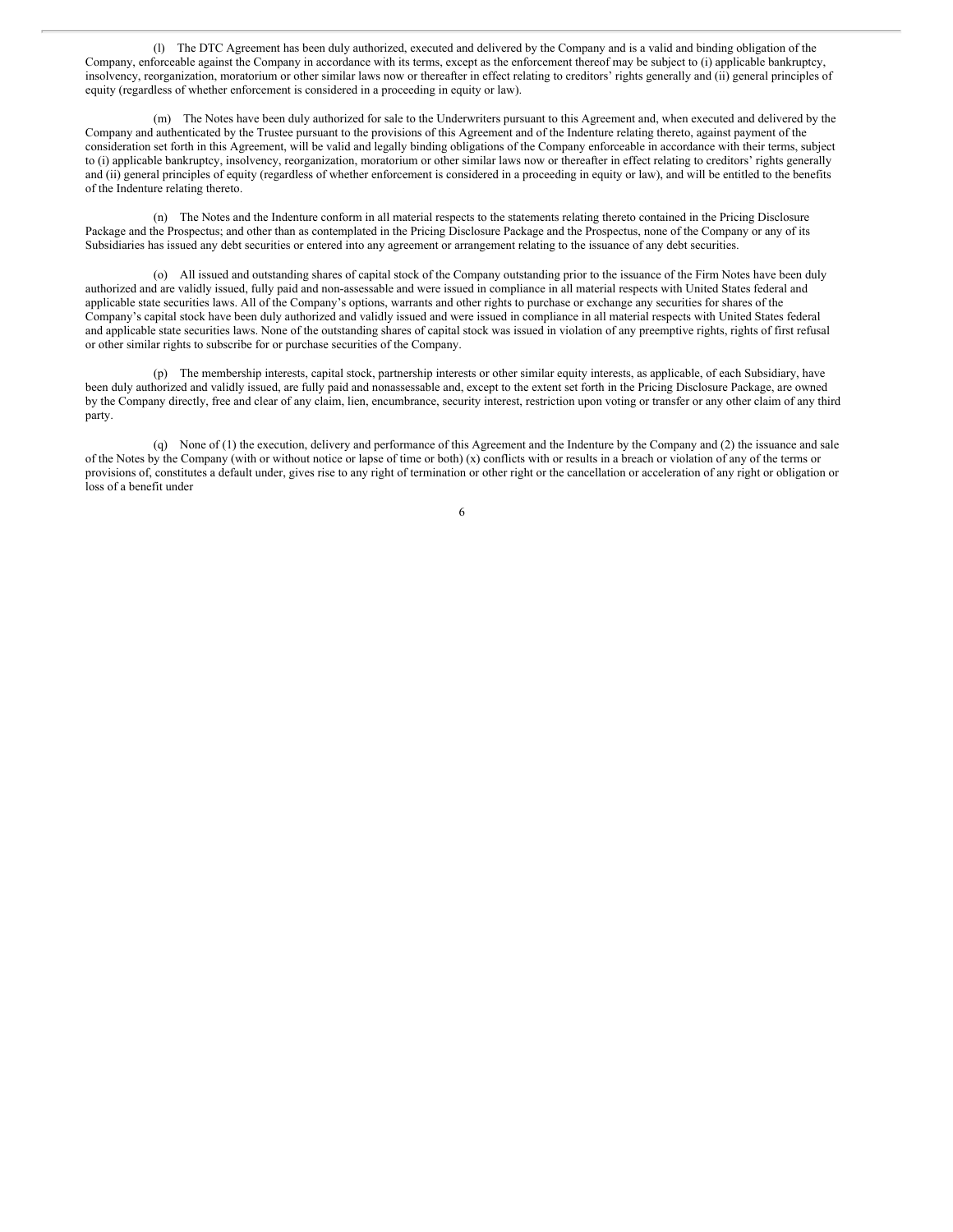or pursuant to, any indenture, mortgage, deed of trust, loan agreement or other agreement or instrument to which the Company or any of its Subsidiaries is a party or by which the Company or any of its Subsidiaries is bound or to which any of the property or assets of the Company or any of its Subsidiaries is subject, in each case that is material to the Company or any of its Subsidiaries, (y) results in any violation of the provisions of the certificate of incorporation or bylaws (or analogous governing instruments, as applicable) of the Company or any of its Subsidiaries, or (z) results in any violation of provisions of any law, statute, rule, regulation, judgment, order or decree of any court or governmental agency or body, domestic or foreign, having jurisdiction over the Company or any of its Subsidiaries or any of their properties or assets; except, with respect to clauses (x) or (z), any contravention which would not have a Material Adverse Effect.

(r) No consent, approval, authorization or order of, or qualification with, any governmental body or agency or self-regulatory authority is required for the performance by the Company of its obligations under this Agreement, the Indenture, the DTC Agreement and the Notes, except as have been obtained or as may be required by (1) the securities or Blue Sky laws of the various states, (2) the bylaws, rules and regulations of FINRA or the Nasdaq [Global Market] or (3) any necessary qualification under the Trust Indenture Act, in connection with the offer and sale of the Notes.

(s) Wipfli LLP, who has audited certain financial statements of the Company and related schedules included or incorporated by reference in the Registration Statement, the Pricing Disclosure Package and the Prospectus, is an independent registered public accounting firm with respect to the Company as required by the Securities Act and the Rules and Regulations and the Public Company Accounting Oversight Board (United States). To the knowledge of the Company, except as pre-approved in accordance with the requirements set forth in Section 10A of the Exchange Act, the applicable independent registered public accounting firms above have not been engaged by the Company or any of its Subsidiaries, as applicable, to perform any "prohibited activities" (as defined in Section 10A of the Exchange Act).

(t) The Company and its Subsidiaries do not have any material liabilities or obligations, direct or contingent (including anyoff- balance sheet obligations or any "variable interest entities" within the meaning of the Financial Accounting Standards Board's Accounting Standards Codification Topic 810), which are not disclosed in the Pricing Disclosure Package, the Prospectus and the Registration Statement.

(u) Since the date of the most recent financial statements of the Company included or incorporated by reference in the Registration Statement, the Pricing Disclosure Package or the Prospectus, (i) there has not occurred any event or circumstance that has had or would reasonably be expected to have, individually or in the aggregate, a Material Adverse Effect and (ii) each of the Company and its Subsidiaries, considered as one entity, has not incurred any material liability or obligation, indirect, direct or contingent, not in the ordinary course of business nor entered into any material transaction or agreement not in the ordinary course of business, in each case, other than is set forth or contemplated therein.

(v) There is no legal or governmental proceeding, action, suit or claim pending or, to the Company's knowledge, threatened, to which the Company or any of its Subsidiaries is a party, or to which any of the properties or assets of the Company or any of its Subsidiaries is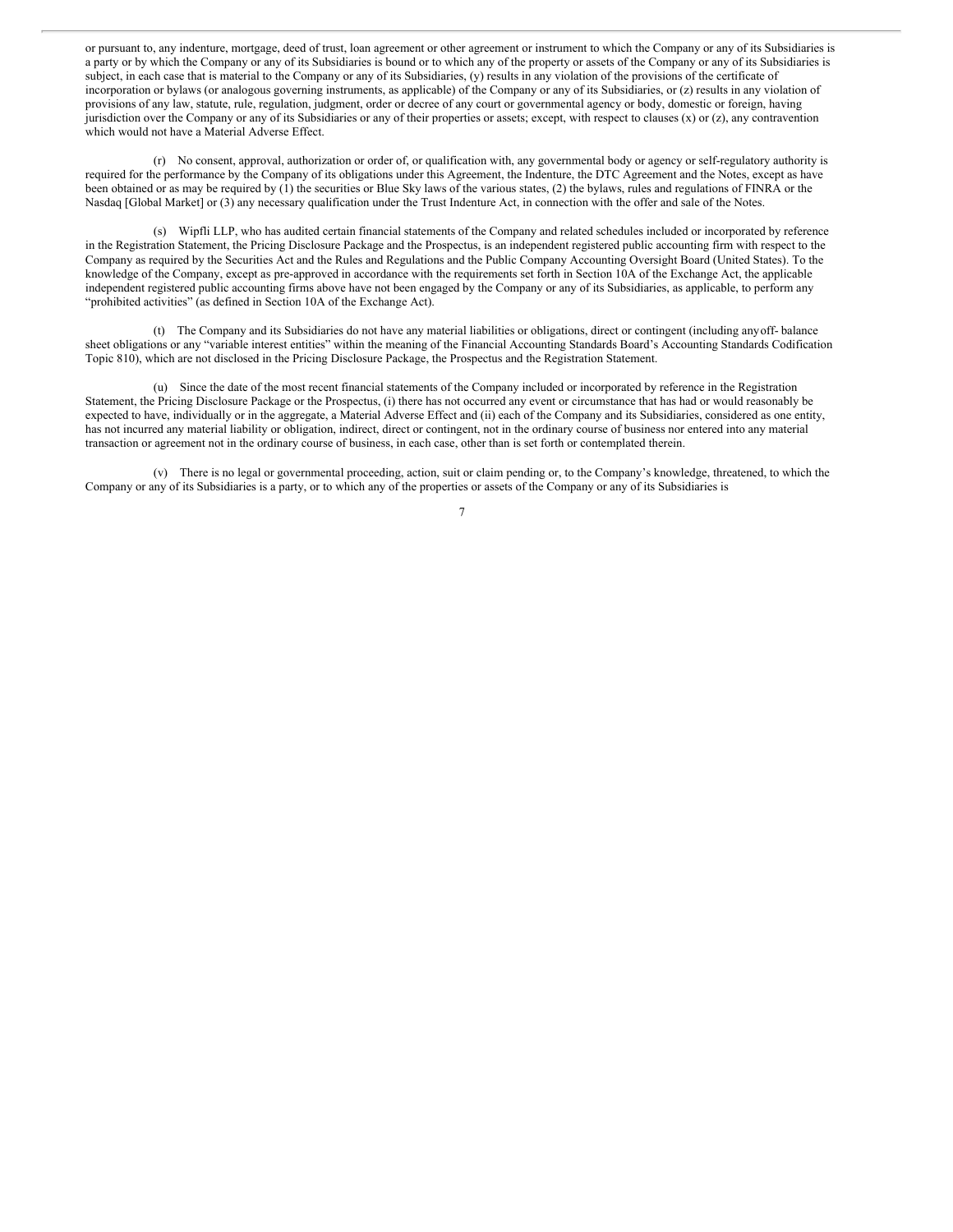subject, (i) other than proceedings accurately described in all material respects in the Pricing Disclosure Package or proceedings that would not have a Material Adverse Effect, or (ii) that are required to be described in the Registration Statement, the Pricing Disclosure Package or the Prospectus and are not so described; and there are no statutes, regulations, contracts or other documents to which the Company or any of its Subsidiaries is subject or by which the Company or any of its Subsidiaries is bound that are required to be described in the Registration Statement, the Pricing Disclosure Package or the Prospectus or to be filed as exhibits to the Registration Statement that are not described or filed as required.

(w) Neither the Company nor any of its Subsidiaries is or, after giving effect to the Offering and the application of the proceeds thereof as described in the Pricing Disclosure Package and the Prospectus, will become an "investment company" within the meaning of the Investment Company Act of 1940, as amended, and the rules and regulations of the Commission thereunder.

(x) Except to the extent expressly set forth in the Pricing Disclosure Package as part of the offering contemplated hereby, neither the Company, its Subsidiaries nor any of the Company's or its Subsidiaries' officers, directors or affiliates has bid for or purchased, for any account in which it or any of its affiliated purchasers has a beneficial interest, any Notes, or attempted to induce any person to purchase any Notes; and has not, and has not caused its affiliated purchasers to, make bids or purchase for the purpose of creating actual, or apparent, active trading in or of raising the price of the Notes.

(y) The Company and its Subsidiaries have good and marketable title to all real and personal property owned by them which is material to the business of the Company and its Subsidiaries, taken as a whole, in each case free and clear of all liens, encumbrances and defects of title except such as are described in the Pricing Disclosure Package or would not individually or in the aggregate have a Material Adverse Effect; and any real property and buildings held under lease by the Company and its Subsidiaries are held by them under valid, subsisting and enforceable leases except such as are described in the Pricing Disclosure Package or would not have a Material Adverse Effect.

(z) Except as disclosed in the Pricing Disclosure Package, neither the Company nor any of its Subsidiaries is in violation of any statute, rule, regulation, decision or order of any governmental agency or body or any court, relating to the use, disposal or release of hazardous or toxic substances or relating to the protection or restoration of the environment or human exposure to hazardous or toxic substances (collectively, "**Environmental Laws**"), operates any real property contaminated with any substance that is subject to any Environmental Laws, is liable for any off-site disposal or contamination pursuant to any Environmental Laws, or is subject to any claim relating to any Environmental Laws, which violation, contamination, liability or claim would individually or in the aggregate have a Material Adverse Effect; and the Company is not aware of any pending investigation which might lead to such a claim.

(aa) Except as disclosed in the Pricing Disclosure Package, the Company and the Subsidiaries own or possess or can acquire on reasonable terms enforceable rights to use all patents, patent applications, trademarks (both registered and unregistered), service marks, trade names, trademark registrations, service mark registrations, copyrights, licenses and know-how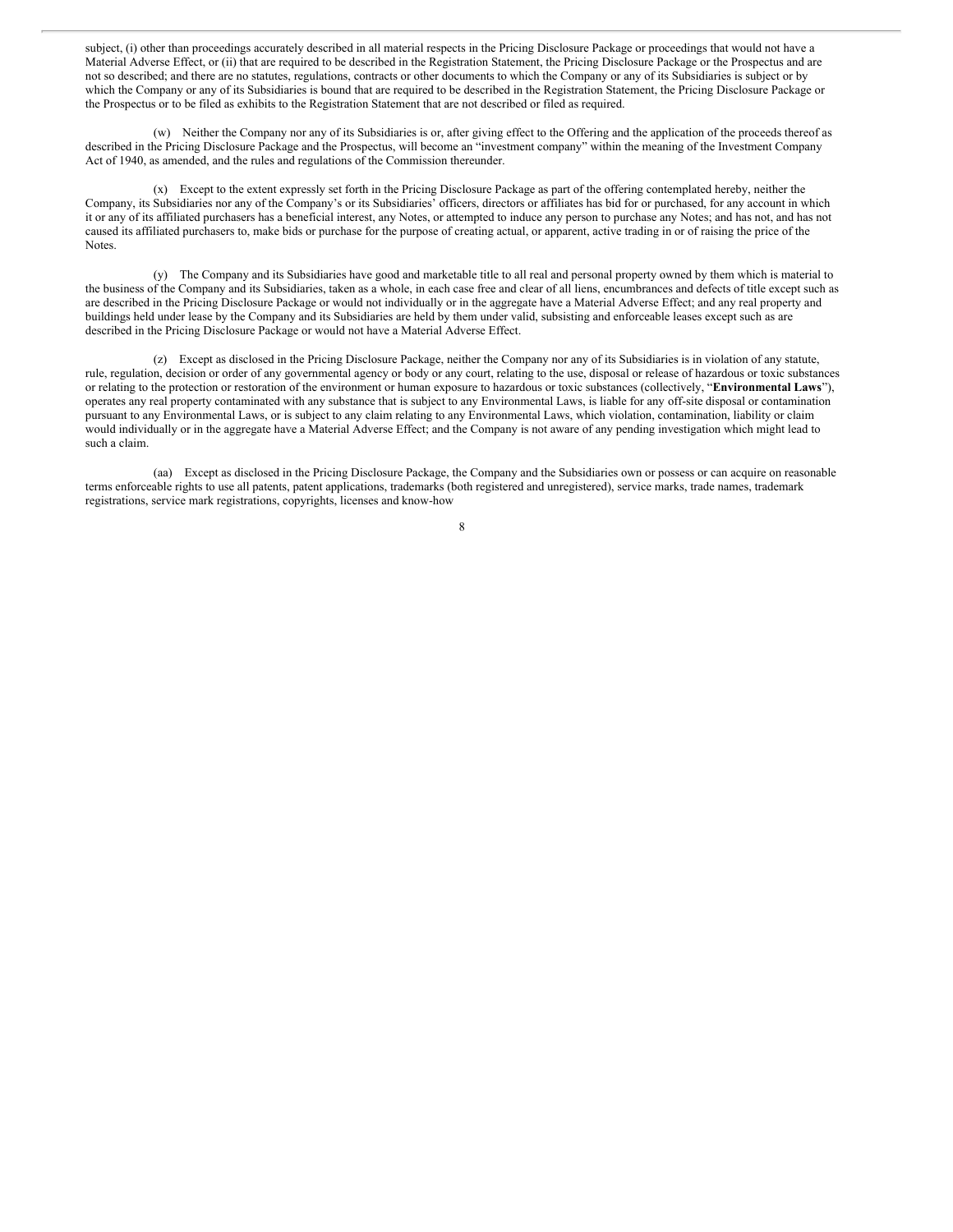(including trade secrets and other unpatented and/or unpatentable proprietary or confidential information, systems or procedures) (collectively, the "Intellectual Property"), necessary for the conduct of their respective businesses as conducted as of the date hereof, except to the extent that the failure to own or possess or acquire adequate rights to use such Intellectual Property would not, individually or in the aggregate, reasonably be expected to have a Material Adverse Effect; the Company and the Subsidiaries have not received any written notice of any claim of infringement or conflict which asserted Intellectual Property rights of others, which infringement or conflict, if the subject of an unfavorable decision, would result in a Material Adverse Effect; there are no pending, or to the Company's knowledge, threatened judicial proceedings or interference proceedings against the Company or its Subsidiaries challenging the Company's or any of its Subsidiary's rights in or to or the validity of the scope of any of the Company's or any Subsidiary's patents, patent applications or proprietary information, except such proceedings that have been disclosed in writing to the Representative or would not, individually or in the aggregate, reasonably be expected to have a Material Adverse Effect; no other entity or individual has any right or claim in any of the Company's or any of its Subsidiary's patents, patent applications or any patent to be issued therefrom by virtue of any contract, license or other agreement entered into between such entity or individual and the Company or any Subsidiary or by any non-contractual obligation, other than by written licenses granted by the Company or any Subsidiary except for such right or claim that would not, individually or in the aggregate, reasonably be expected to have a Material Adverse Effect; the Company and the Subsidiaries have not received any written notice of any claim challenging the rights of the Company or its Subsidiaries in or to any Intellectual Property owned, licensed or optioned by the Company or any Subsidiary which claim, if the subject of an unfavorable decision would reasonably be expected to result in a Material Adverse Effect.

(bb) The Company and the Subsidiaries: (A) are and at all times have been in material compliance with all applicable Health Care Laws (as defined below) relating to the ownership, testing, development, manufacture, packaging, processing, use, distribution, marketing, labeling, promotion, sale, offer for sale, storage, import, export or disposal of any product under development, manufactured, marketed, sold or distributed by the Company or the Subsidiaries, (B) have not received any Form 483 from the U.S. Food and Drug Administration ("FDA"), written notice of adverse finding, warning letter, or other written correspondence or notice from the FDA[, the European Medicines Agency (the "EMA")] or any other federal, state, local or foreign governmental or regulatory authority (each, a "Regulatory Authority") alleging or asserting noncompliance with any Health Care Laws or any licenses, certificates, approvals, clearances, authorizations, permits and supplements or amendments thereto required by any such Applicable Laws ("Authorizations"), which would, individually or in the aggregate, result in a Material Adverse Effect, (C) possess all Authorizations material to the Company and such Authorizations are valid and in full force and effect and neither the Company nor the Subsidiaries is in violation of any term of any such Authorizations; (D) have not received written notice of any material claim, action, suit, proceeding, hearing, enforcement, investigation, arbitration or other action from any Regulatory Authority or third party alleging that any Company product, service, operation or activity is in violation of any applicable Health Care Laws or Authorizations and has no knowledge that any Regulatory Authority or third party is considering any such claim, litigation, arbitration, action, suit, investigation or proceeding against the Company; (E) have not received written notice that any Regulatory Authority has taken, is taking or, to the knowledge of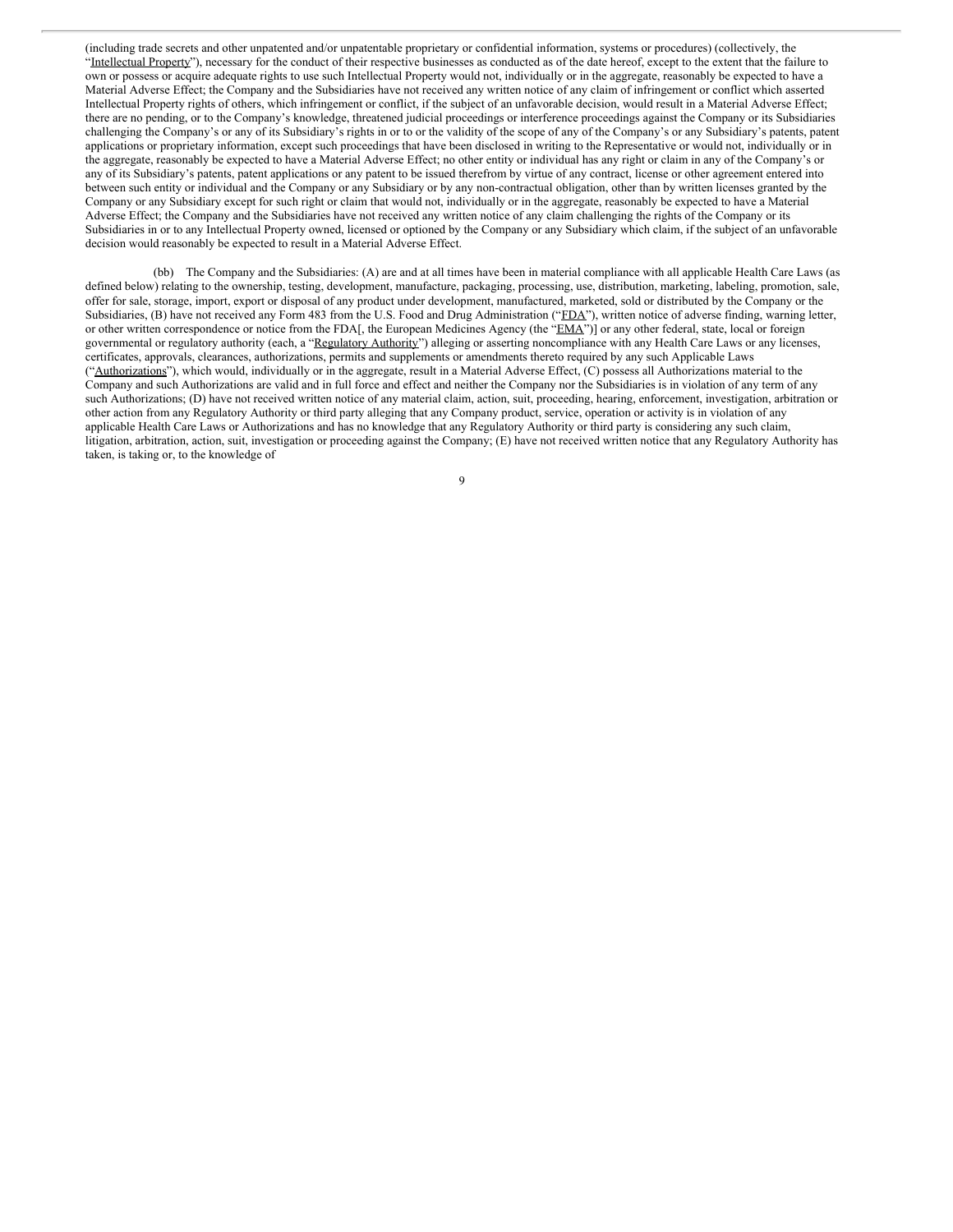the Company, intends to take action to limit, suspend, modify or revoke any Authorizations material to the Company and has no knowledge that any Regulatory Authority is considering such action; (F) have filed, obtained, maintained or submitted all reports, documents, forms, notices, applications, records, claims, submissions and supplements or amendments as required by any applicable Health Care Laws or Authorizations, except where the failure to file such reports, documents, forms, notices, applications, records, claims, submissions and supplements or amendments would not result in a Material Adverse Effect, and that all such reports, documents, forms, notices, applications, records, claims, submissions and supplements or amendments were complete and correct on the date filed (or were corrected or supplemented by a subsequent submission); and (G) have not initiated any recalls, field notifications, field corrections, market withdrawals or replacements, warnings, "dear doctor" letters, investigator notices, safety alerts or other written notice of action relating to an alleged lack of safety, efficacy, or regulatory compliance of any product or service marketed by the Company or any Subsidiary. For purposes of this Agreement, "Health Care Laws" means: (i) the Federal Food, Drug, and Cosmetic Act and the regulations promulgated thereunder; (ii) all applicable federal, state, local and all applicable foreign health care related fraud and abuse laws, including, without limitation, the U.S. Anti-Kickback Statute (42 U.S.C. Section 1320a-7b(b)), the U.S. Physician Payment Sunshine Act (42 U.S.C. § 1320a-7h), the U.S. Civil False Claims Act (31 U.S.C. Section 3729 et seq.), the criminal False Claims Law (42 U.S.C. § 1320a-7b(a)), all criminal laws relating to health care fraud and abuse, including but not limited to 18 U.S.C. Sections 286 and 287, and the health care fraud criminal provisions under the U.S. Health Insurance Portability and Accountability Act of 1996 ("HIPAA") (42 U.S.C. Section 1320d et seq.), the exclusion laws (42 U.S.C. § 1320a-7), the civil monetary penalties law (42 U.S.C. § 1320a-7a), the statutes, regulations and directives of applicable government funded or sponsored healthcare programs, and the regulations promulgated pursuant to such statutes; (iii) HIPAA, as amended by the Health Information Technology for Economic and Clinical Health Act (42 U.S.C. Section 17921 et seq.), and the regulations promulgated thereunder and any state or non-U.S. counterpart thereof or other law or regulation the purpose of which is to protect the privacy of individuals or prescribers; (iv) Medicare (Title XVIII of the Social Security Act); (v) Medicaid (Title XIX of the Social Security Act); and (vi) any and all other applicable federal, state, local or foreign health care laws and regulations.

(cc) All animal and other preclinical studies and clinical trials conducted by the Company or on behalf of the Company were, and, if still pending are, to the Company's knowledge, being conducted in all material respects in compliance with all applicable Health Care Laws and in accordance with experimental protocols, procedures and controls generally used by qualified experts in the preclinical study and clinical trials of new drugs and biologics as applied to comparable products to those being developed by the Company applicable, except where such noncompliance would not reasonably be expected to have a Material Adverse Effect; the descriptions of the results of such preclinical studies and clinical trials contained in the Registration Statement, the Pricing Disclosure Package and the Prospectus are accurate in all material respects, and the Company has no knowledge of any other clinical trials or preclinical studies, the results of which reasonably call into question the clinical trial or preclinical study results described or referred to in the Registration Statement, the Pricing Disclosure Package and the Prospectus when viewed in the context in which such results are described; and the Company has not received any written notices or correspondence from the FDA[, the EMA] or any other domestic or foreign governmental agency requiring the termination or suspension of any preclinical studies or clinical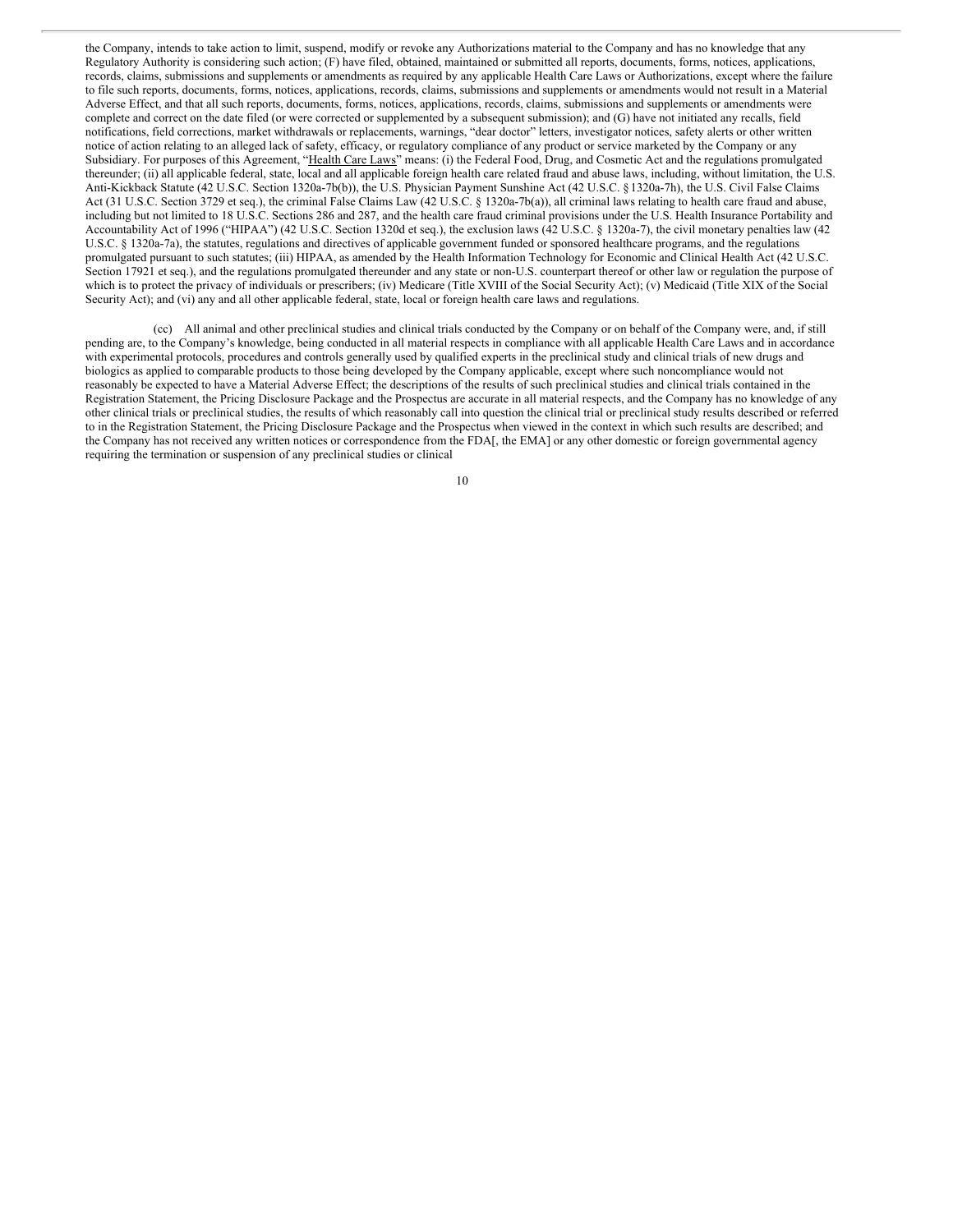trials conducted by or on behalf of the Company that are described in the Registration Statement, the Pricing Disclosure Package and the Prospectus or the results of which are referred to in the Registration Statement, the Pricing Disclosure Package and the Prospectus.

(dd) The Company has established and administers a compliance program applicable to the Company, to assist the Company and the directors, officers and employees of the Company in complying with applicable regulatory guidelines (including, without limitation, those administered by the FDA[, the EMA] and any other foreign, federal, state or local governmental or regulatory authority having jurisdiction over the Company and performing functions similar to those performed by the FDA [or EMA]); except where such noncompliance would not reasonably be expected to have a Material Adverse Effect.

(ee) Each of the Company and its Subsidiaries maintains a system of internal accounting and other controls (A) sufficient to provide reasonable assurances that (i) transactions are executed in accordance with management's general or specific authorizations; (ii) transactions are recorded as necessary to permit preparation of financial statements in conformity with GAAP and to maintain accountability for assets; (iii) access to assets is permitted only in accordance with management's general or specific authorization; and (iv) the recorded accountability for assets is compared with existing assets at reasonable intervals and appropriate action is taken with respect to any differences and (B) which are effective in all material respects to perform the functions for which they were established. Except as described in the Pricing Disclosure Package, since the end of the Company's most recent audited fiscal year, there has been (A) no material weakness or significant deficiencies in the Company's internal control over financial reporting (whether or not remediated), (B) no change in the Company's internal control over financial reporting that has materially affected, or is reasonably likely to materially affect, the Company's internal control over financial reporting, and (C) no fraud, whether or not material, that involves management or other employees who have a significant role in the Company's internal control over financial reporting.

(ff) No relationship, direct or indirect, exists between or among the Company and any of its Subsidiaries, on the one hand, and the directors, officers, stockholders (or analogous interest holders), customers or suppliers of the Company or any of its Subsidiaries or any of their affiliates, on the other hand, which is required to be described in the Pricing Disclosure Package or the Prospectus or a document incorporated by reference therein and which is not so described.

(gg) Neither the Company nor any of its Subsidiaries, nor, to the knowledge of the Company, any of its directors, officers, agents, employees, affiliates or other person acting on their behalf is aware of or has taken any action, directly or indirectly, that has violated or would result in a violation by such persons of the Foreign Corrupt Practices Act of 1977, as amended, and the rules and regulations thereunder (the "**FCPA**"), including, without limitation, making use of the mails or any means or instrumentality of interstate commerce corruptly in furtherance of an offer, payment, promise to pay or authorization of the payment of any money, or other property, gift, promise to give, or authorization of the giving of anything of value to any "foreign official" (as such term is defined in the FCPA) or any foreign political party or official thereof or any candidate for foreign political office, in contravention of the FCPA. The Company and its Subsidiaries have instituted and maintain policies and procedures designed to ensure, and which are reasonably expected to continue to ensure, continued compliance therewith.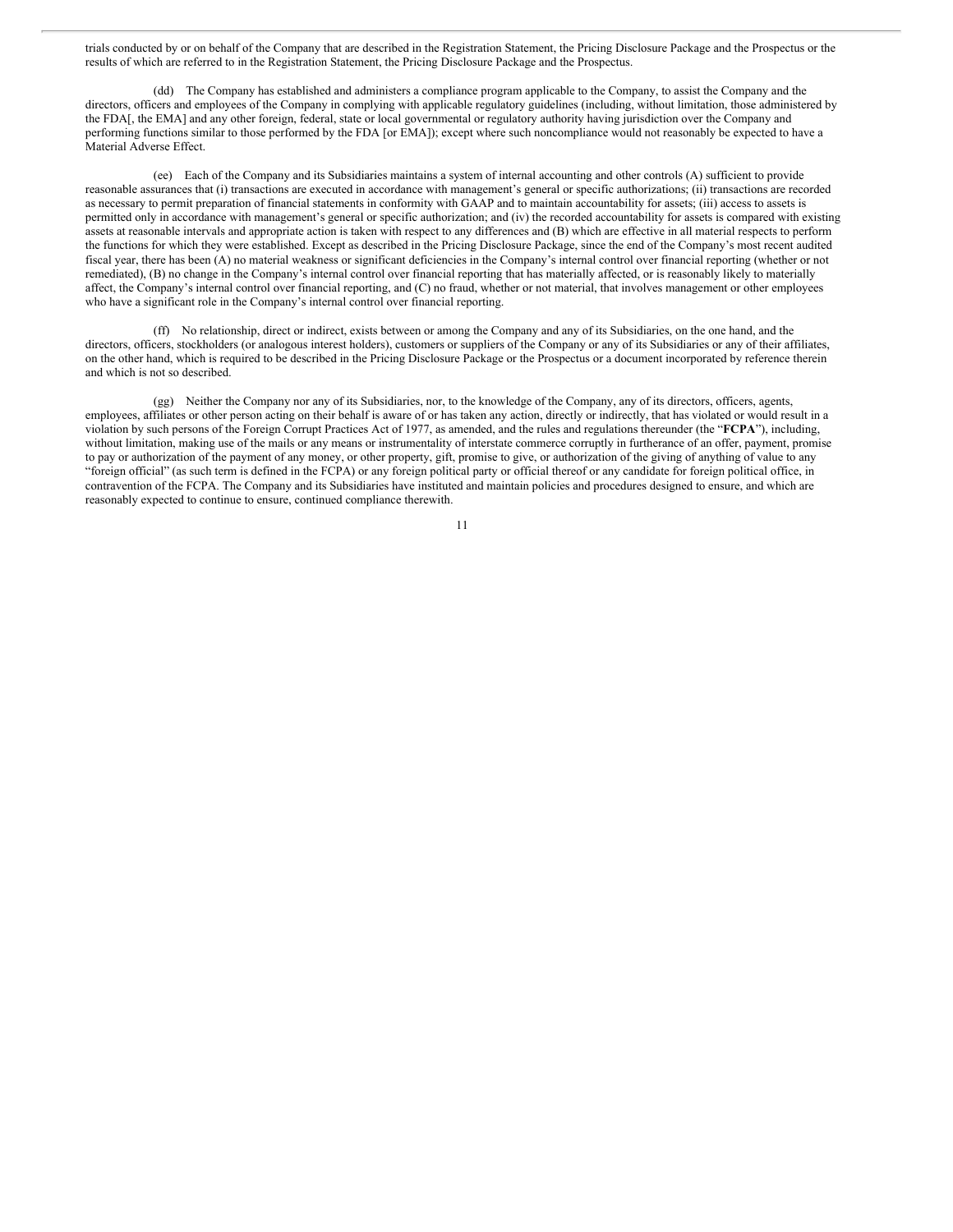(hh) The operations of the Company and its Subsidiaries are and have been conducted at all times, in compliance with applicable financial recordkeeping and reporting requirements of the Currency and Foreign Transactions Reporting Act of 1970, as amended, the money laundering statutes of all applicable jurisdictions, the rules and regulations thereunder and any related or similar applicable rules, regulations or guidelines, issued, administered or enforced by any governmental agency (collectively, the "**Money Laundering Laws**") and no action, suit or proceeding by or before any court or governmental agency, authority or body or any arbitrator involving the Company or any of its Subsidiaries with respect to the Money Laundering Laws is pending or, to the knowledge of the Company, threatened.

(ii) Neither the Company nor any of its Subsidiaries is currently subject to any U.S. sanctions administered by the Office of Foreign Assets Control of the U.S. Treasury Department ("**OFAC"**); and the Company will not directly or indirectly use the proceeds of this Offering, or lend, contribute or otherwise make available such proceeds to any Subsidiary, joint venture partner or other person or entity, for the purpose of financing the activities of any person currently subject to any U.S. sanctions administered by OFAC.

(jj) No person or entity has the right to require registration of any securities of the Company or any of its Subsidiaries under the Securities Act because of the filing or effectiveness of the Registration Statement, except as set forth therein or in the Pricing Disclosure Package.

(kk) Neither the Company nor any of its Subsidiaries is a party to any contract, agreement or understanding with any person (other than this Agreement) that would give rise to a valid claim against the Company or the Underwriters for a brokerage commission, finder's fee or like payment in connection with the Offering or any transaction contemplated by this Agreement, the Registration Statement, the Pricing Disclosure Package or the Prospectus.

(ll) No forward-looking statement (within the meaning of Section 27A of the Securities Act and Section 21E of the Exchange Act) contained in either the Pricing Disclosure Package or the Prospectus has been made or reaffirmed without a reasonable basis or has been disclosed other than in good faith.

(mm) The Company is subject to, and in compliance in all material respects with, the reporting requirements of Section 13 or Section 15(d) of the Exchange Act. As of the filing date of the Registration Statement and as of any update of the Registration Statement pursuant to Section 10(a)(3) of the Securities Act (including the filing of any Annual Report on Form 10-K), the Company was eligible to file a "shelf" Registration Statement on Form S-1 with the Commission.

(nn) The Company is in compliance in all material respects with all applicable provisions of the Sarbanes-Oxley Act of 2002 and all applicable rules and regulations promulgated thereunder or is implementing the provisions thereof that are currently in effect.

(oo) The statistical and market-related data included in the Pricing Disclosure Package are based on or derived from sources that the Company believes to be reliable and accurate, and such data agree with the sources from which they are derived.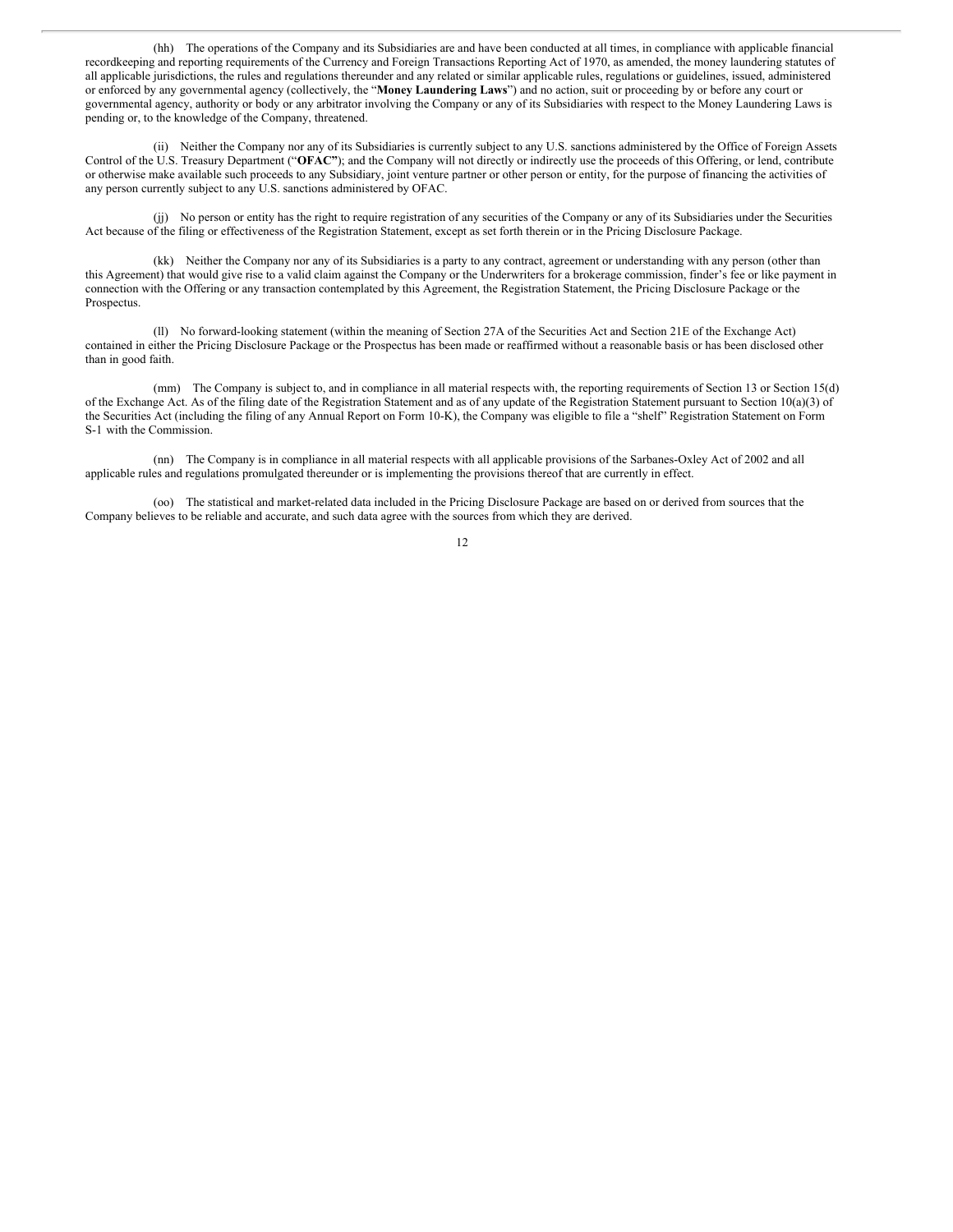(pp) Except as otherwise disclosed in the Pricing Disclosure Package, each of the Company and its Subsidiaries possesses such valid and current material certificates, authorizations or permits issued by the appropriate state, federal or foreign regulatory agencies or bodies necessary to conduct their respective businesses, except where the failure to possess such permits would not reasonably be expected to result in a Material Adverse Effect and neither the Company nor any Subsidiary of the Company has received, or has any reason to believe that it will receive, any written notice of proceedings relating to the revocation or modification of, or non-compliance with, any such certificate, authorization or permit which, individually or in the aggregate, if the subject of an unfavorable decision, ruling or finding, would reasonably be expected to result in a Material Adverse Effect.

(qq) Each of the Company and its Subsidiaries has filed all material federal, state and foreign income and franchise tax returns or have properly requested extensions thereof and have paid all material taxes required to be paid by any of them and, if due and payable, any related or similar assessment, fine or penalty levied against any of them except as may be being contested in good faith and by appropriate proceedings.

(rr) Except as set forth in the Pricing Disclosure Package, neither the Company nor any Subsidiary directly or indirectly controls, is controlled by, or is under common control with, or is an associated person (within the meaning of Article I, Section 1(ee) of the By-laws of FINRA) of, any member firm of FINRA.

(ss) No approval of the stockholders of the Company under the rules and regulations of Nasdaq (including Rule 5635 of the Nasdaq Capital Rules) is required for the Company to issue and deliver the Notes.

(tt) Except as described in the Pricing Disclosure Package, the Company has not sold, issued or distributed any securities of the Company during the six-month period preceding the date hereof, including any sales pursuant to Rule 144A under, or Regulation D or S of, the Securities Act, other than shares of Common Stock issued pursuant to employee benefit plans, qualified equity compensation plans or other employee compensation plans or pursuant to outstanding options, rights or warrants.

(uu) Except as otherwise disclosed in the Pricing Disclosure Package, each of the Company and its Subsidiaries maintains insurance issued by nationally recognized insurers covering their respective properties, operations, personnel and businesses, with policies in such amounts and with such deductibles and covering such risks as the Company reasonably deems adequate. The Company has no reason to believe that it or any of its Subsidiaries will not be able (i) to renew its existing insurance coverage as and when such policies expire or (ii) to obtain comparable coverage from similar institutions as may be necessary or appropriate to conduct its business as now conducted and at a cost that would not result in a Material Adverse Effect.

(vv) The Company nor, to the Company's knowledge, any of its respective directors, officers or affiliates has not taken, directly or indirectly, any action designed to or that might be reasonably expected to cause or result in stabilization or manipulation of the price of any "reference security" (as defined in Rule 100 of Regulation M under the 1934 Act ("**Regulation M**")), whether to facilitate the sale or resale of the Notes or otherwise, and has taken no action which would directly or indirectly violate Regulation M.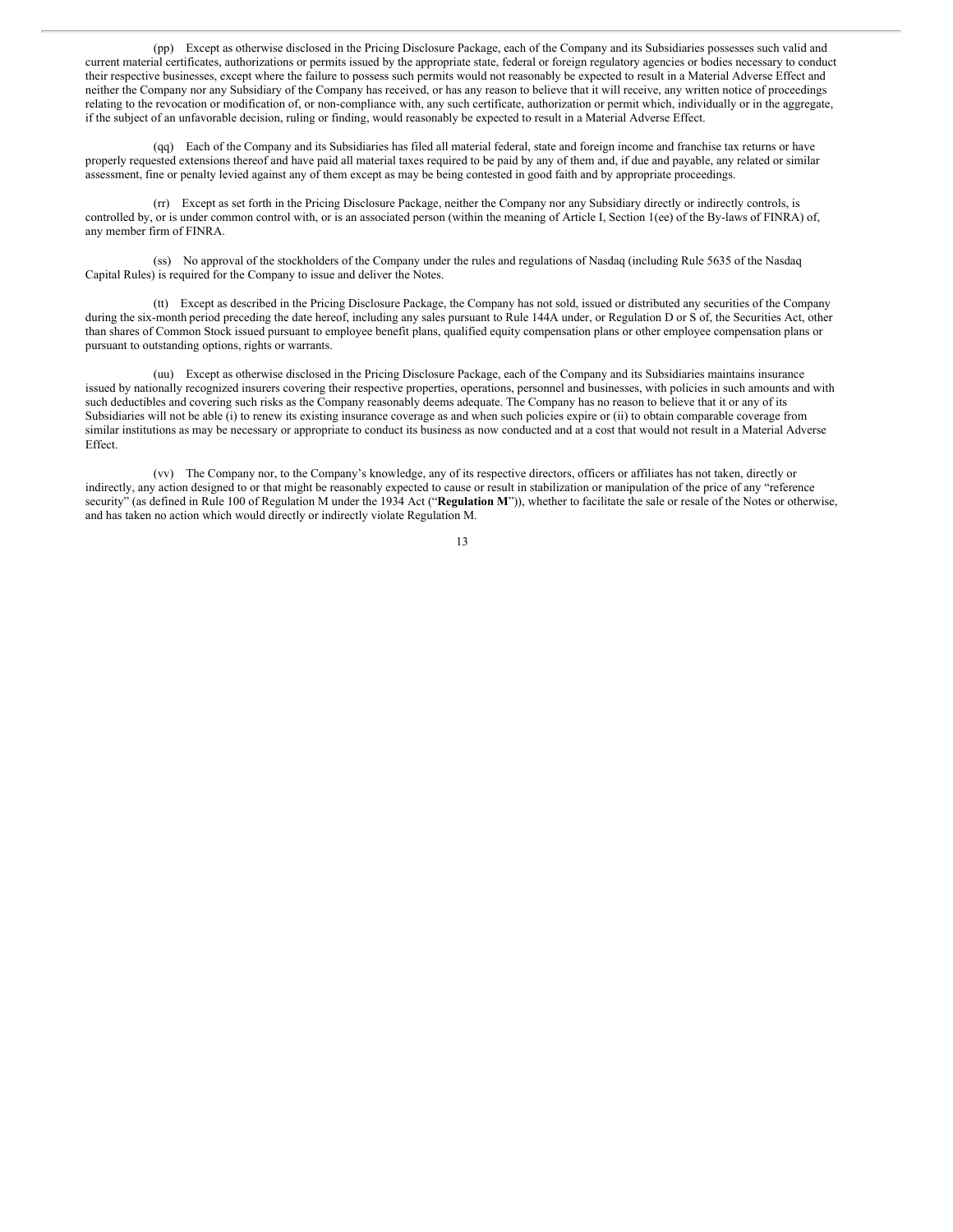(ww) The Company has not distributed and will not distribute, prior to the later of (i) the expiration or termination of the option granted to the Underwriters in Section 1 and (ii) the completion of distribution of the Notes, any offering material in connection with the offering and sale of the Notes other than a preliminary prospectus, the Pricing Prospectus, the Prospectus, any free writing prospectus reviewed and consented to by the Representative, or the Registration Statement.

(xx) Any certificate signed by or on behalf of the Company and delivered to the Representative or to counsel for the Underwriters shall be deemed to be a representation and warranty by the Company to the Underwriters as to the matters covered thereby.

## **3. The Closing.**

(a) Payment of the purchase price for the Firm Notes shall be made to the Company by Federal Funds wire transfer against delivery of such Firm Notes to or as designated by the Representative through the facilities of DTC for the respective accounts of the Underwriters. Such payment and delivery shall be made at 10:00 A.M., Eastern Standard Time, on [ ], 2022 (such date, the "**Closing Date**"). The time at which such payment and delivery are to be made is hereinafter sometimes called the "**Time of Purchase**." Electronic transfer of the Firm Notes shall be made at the Time of Purchase in such names and in such denominations as the Representative shall specify.

(b) Payment of the purchase price for the Additional Notes shall be made at the Additional Time of Purchase in the same manner and at the same office and time of day as the payment for the Firm Notes. Electronic transfer of the Additional Notes shall be made at the Additional Time of Purchase in such names and in such denominations as the Representative shall specify.

(c) Delivery of the documents required to be delivered to the Underwriters pursuant to Sections 4 and 6 hereof shall be at 10:00 A.M.,<br>Eastern Standard Time. on [1, 2022, on the Closing Date or the Additional Closing Date, 1, 2022, on the Closing Date or the Additional Closing Date, as the case may be, at the offices of Blank Rome LLP, 1271 Avenue of the Americas, New York, New York 10020.

#### **4. Further Covenants and Agreements of the Company.**

The Company covenants and agrees with the Underwriters as follows:

(a) To prepare the Rule 462(b) Registration Statement, if necessary, in a form approved by the Representative, and file such Rule 462(b) Registration Statement with the Commission on the date hereof; to prepare the Prospectus in a form approved by the Representative, containing information previously omitted at the time of effectiveness of the Registration Statement in reliance on rules 430A, 430B and 430C and to file such Prospectus pursuant to Rule 424(b) of the Rules and Regulations not later than the second business day following the execution and delivery of this Agreement or, if applicable, such earlier time as may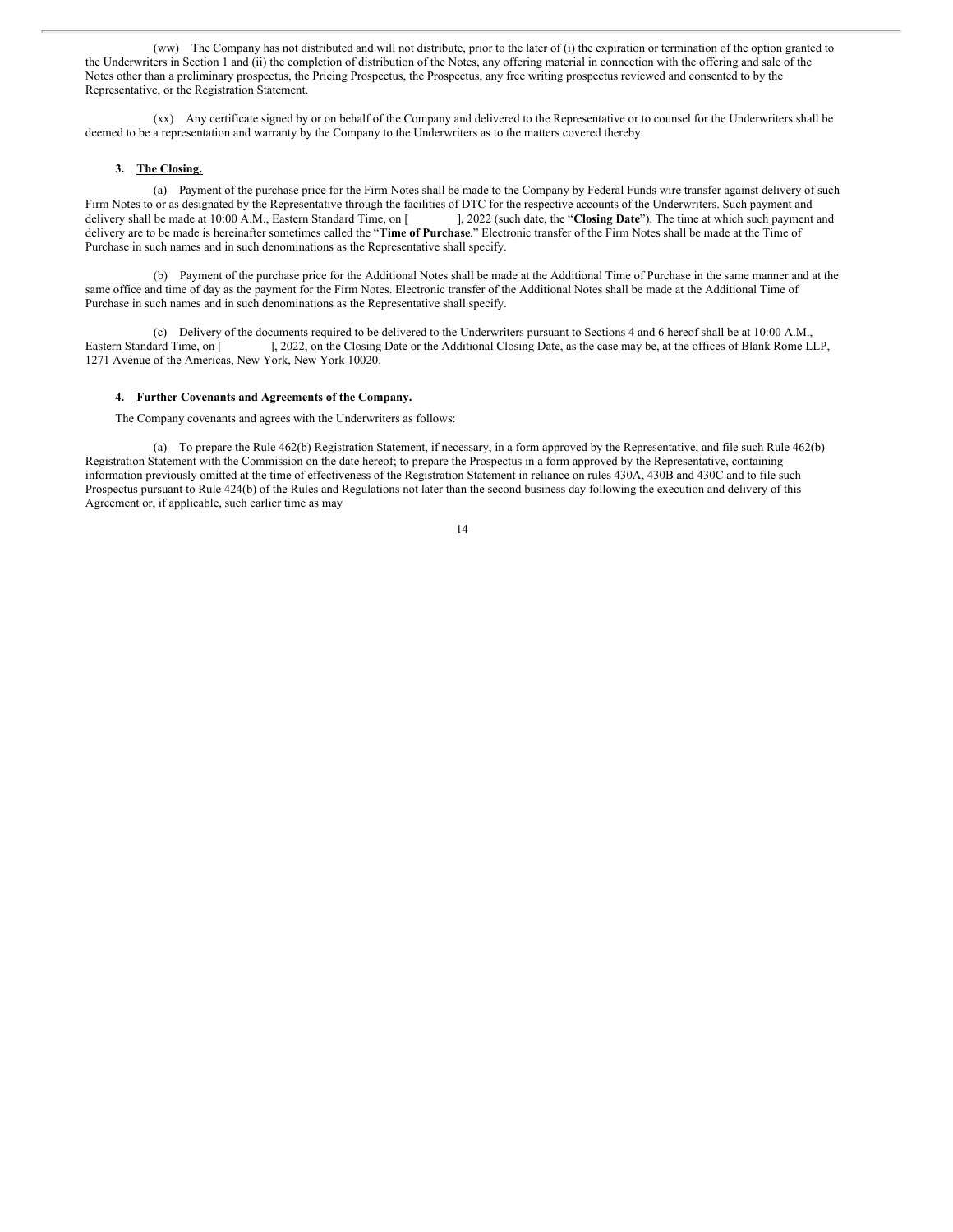be required by Rule 430A of the Rules and Regulations; to notify the Representative promptly of the Company's intention to file or prepare any supplement or amendment to any Registration Statement or to the Prospectus in connection with this Offering and to provide a draft of any such amendment or supplement to the Registration Statement, the Pricing Disclosure Package or the Prospectus to the Representative, for review within an amount of time that is reasonably practical under the circumstances and prior to filing, and to file no such amendment or supplement to which the Representative shall have reasonably objected in writing; to advise the Representative, promptly after it receives notice thereof, of the time when any amendment to any Registration Statement has been filed in connection with the Offering or becomes effective or any supplement to the Pricing Disclosure Package or the Prospectus or any amended Prospectus has been filed and to furnish the Representative with copies thereof; to file within the time periods prescribed by the Exchange Act, including any extension thereof, all material required to be filed by the Company with the Commission pursuant to Rule 433(d) or 163(b)(2), as the case may be; to advise the Representative, promptly after it receives notice thereof, of the issuance by the Commission of any stop order or of any order preventing or suspending the use of any Issuer Free Writing Prospectus or the Prospectus, of the suspension of the qualification of the Notes for offering or sale in any jurisdiction, of the initiation or threatening of any proceeding for any such purpose, or of any request by the Commission for the amending or supplementing of the Registration Statement, the Pricing Disclosure Package or the Prospectus or for additional information; and, in the event of the issuance of any stop order or of any order preventing or suspending the use of any Issuer Free Writing Prospectus or the Prospectus or suspending any such qualification, and promptly to use its best efforts to obtain the withdrawal of such order.

(b) To prepare a final term sheet for the Notes, containing solely a description of final terms of the Notes and the offering thereof, in the form approved by you and attached as Schedule D hereto and to file such term sheet pursuant to, and within the time required by, Rule 433(d).

(c) That, unless it obtains the prior consent of the Representative, it has not made and will not make any offer relating to the Notes that would constitute a "free writing prospectus" as defined in Rule 405 of the Rules and Regulations unless the prior written consent of the Representative has been received (each, a "**Permitted Free Writing Prospectus**"), other than a free writing prospectus containing the information contained in the final term sheet prepared and filed pursuant to Section 4(b) hereof; provided that the prior written consent of the Representative shall be deemed to have been given in respect of the Free Writing Prospectuses included in Schedule C hereto and any electronic road show, if any. The Company shall furnish to the Representative, a reasonable amount of time prior to the proposed time of filing or use thereof, a copy of each proposed free writing prospectus or any amendment or supplement thereto to be prepared by or on behalf of, used by, or referred to by the Company. The Company represents that it has treated and agrees that it will treat each Permitted Free Writing Prospectus as an Issuer Free Writing Prospectus, and that it has and will comply with the requirements of Rules 164 and 433 of the Rules and Regulations applicable to any Issuer Free Writing Prospectus, including the requirements relating to timely filing with the Commission, legending and record keeping.

(d) If at any time when a Prospectus relating to the Notes is required to be delivered under the Securities Act, any event occurs or condition exists as a result of which the Prospectus, as then amended or supplemented, would include any untrue statement of a material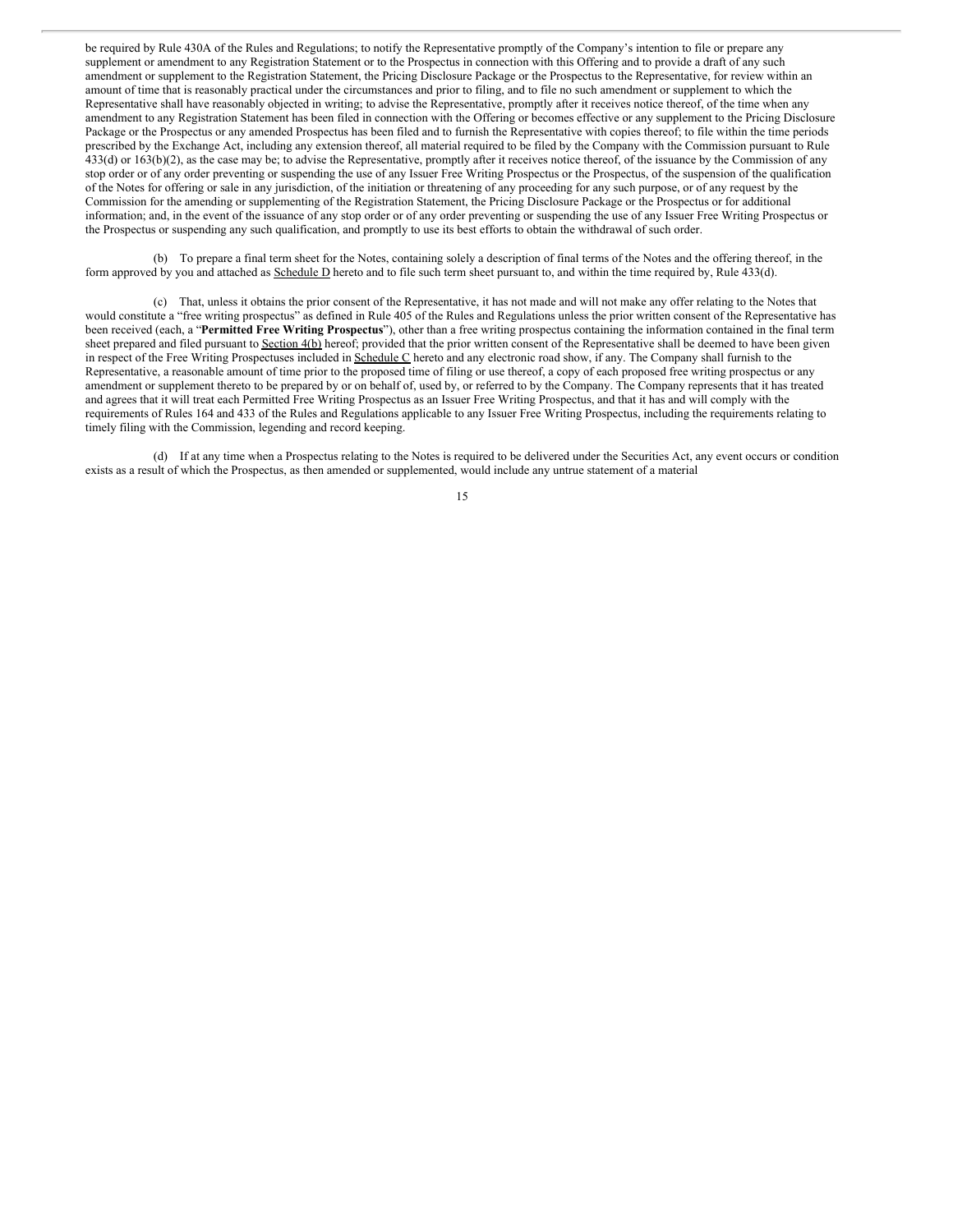fact or omit to state a material fact necessary in order to make the statements therein, in light of the circumstances under which they were made, not misleading, or the Registration Statement, as then amended or supplemented, would include any untrue statement of a material fact or omit to state a material fact necessary to make the statements therein not misleading, or if for any other reason it is necessary at any time to amend or supplement any Registration Statement or the Prospectus to comply with the Securities Act or the Exchange Act, the Company will promptly notify the Representative, and upon the Representative's request, the Company will promptly prepare and file with the Commission, at the Company's expense, an amendment to the Registration Statement or an amendment or supplement to the Prospectus that corrects such statement or omission or effects such compliance. The Company consents to the use of the Prospectus or any amendment or supplement thereto by the Underwriters.

(e) To the extent not available on the Commission's EDGAR system, to make generally available to its security holders as soon as practicable, but in any event not later than eighteen (18) months after the effective date of each Registration Statement (as defined in Rule 158(c) of the Rules and Regulations), an earnings statement of the Company and its consolidated Subsidiaries (which need not be audited) complying with Section 11(a) of the Securities Act and the Rules and Regulations (including, at the option of the Company, Rule 158).

(f) To take promptly from time to time such actions as the Representative may reasonably request to qualify the Notes for offering and sale under the securities or Blue Sky laws of such jurisdictions (domestic or foreign) as the Representative may designate and to continue such qualifications in effect, and to comply with such laws, for so long as required to permit the offer and sale of Notes in such jurisdictions; provided that the Company and its Subsidiaries shall not be obligated to qualify as foreign corporations in any jurisdiction in which they are not so qualified or to file a general consent to service of process in any jurisdiction.

(g) To supply the Underwriters with copies of all correspondence to and from, and all documents issued to and by, the Commission in connection with the registration of the Notes under the Securities Act or the Registration Statement or the Prospectus, or any amendment or supplement thereto or document incorporated by reference therein.

(h) Prior to the Time of Purchase and the Additional Time of Purchase, if any, not to issue any press release or other communication directly or indirectly or hold any press conference (other than the Company's customary quarterly press release and conference call) without the prior written consent of the Representative (which consent shall not be unreasonably withheld).

(i) Until the Representative shall have notified the Company of the completion of the Offering, that the Company will not, and will cause its affiliated purchasers (as defined in Regulation M under the Exchange Act) not to, either alone or with one or more other persons, and except to the extent expressly set forth in the Pricing Disclosure Package as part of the offering contemplated hereby, bid for or purchase, for any account in which it or any of its affiliated purchasers has a beneficial interest, any Notes, or attempt to induce any person to purchase any Notes; and not to, and to cause its affiliated purchasers not to, make bids or purchase for the purpose of creating actual, or apparent, active trading in or of raising the price of the Notes.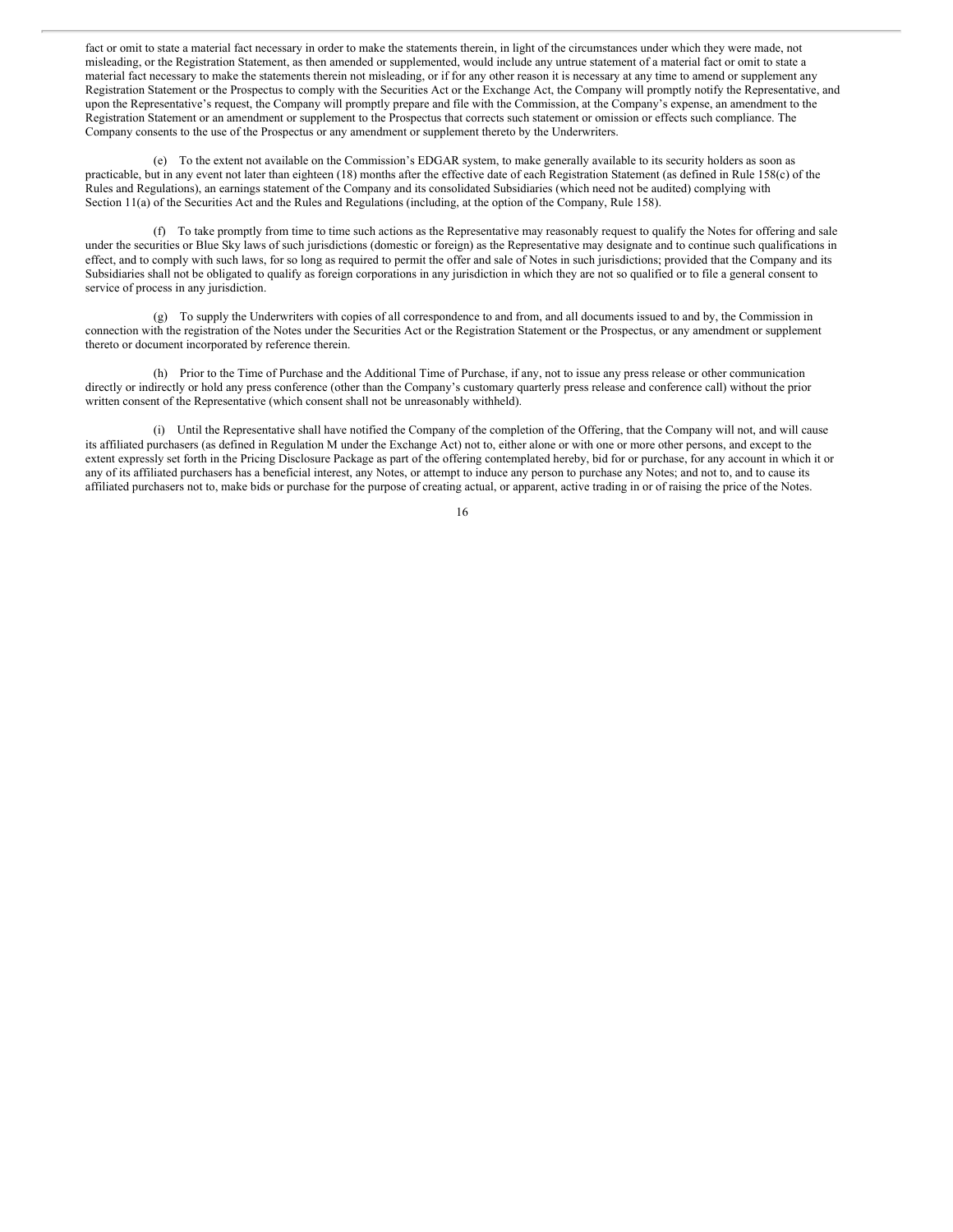<span id="page-96-0"></span>(j) To apply the net proceeds from the sale of the Notes as set forth in the Registration Statement, the Pricing Disclosure Package and the Prospectus under the heading "Use of Proceeds."

(k) Not to sell, offer to sell, contract or agree to sell, hypothecate, pledge, grant any option to purchase or otherwise dispose of or agree to dispose of, directly or indirectly, any debt securities issued or guaranteed by the Company or any securities convertible into or exchangeable or exercisable for debt securities issued or guaranteed by the Company or file or cause to be declared effective a registration statement under the Securities Act with respect to any of the foregoing for a period of 30 days after the date hereof without the prior written consent of the Representative, which may not be unreasonably withheld. The foregoing sentence shall not apply to the registration of the Notes and the sales to the Underwriters pursuant to this Agreement.

(l) To cooperate with the Representative and use its commercially reasonable efforts to permit the offered Securities to be eligible for clearance and settlement through the facilities of DTC.

(m) To use its reasonable best efforts to list, effect and maintain, subject to notice of issuance, the Notes on the Nasdaq [Global Market].

(n) Until the Representative shall have notified the Company of the completion of the offering of the Notes, the Company will not take directly or indirectly any action designed, or that might reasonably be expected to cause or result in, or that will constitute, stabilization or manipulation of the price of any security of the Company to facilitate the sale or resale of any of the Notes.

(o) To use its reasonable best efforts to do and perform all things required to be done or performed under this Agreement by the Company prior to the Time of Purchase or the Additional Time of Purchase, as applicable and to satisfy all conditions precedent to the delivery of the Notes to be delivered at such time.

### **5. Payment of Expenses.**

The Company agrees to pay, or reimburse if paid by the Underwriters, whether or not the transactions contemplated hereby are consummated or this Agreement is terminated: (a) the costs incident to the authorization, issuance, sale and delivery of the Notes to the Underwriters and any taxes payable in that connection; (b) the costs incident to the registration of the Notes under the Securities Act; (c) the costs incident to the preparation, printing and distribution of the Registration Statement, any Issuer Free Writing Prospectus, the Pricing Disclosure Package, the Prospectus, any amendments, supplements and exhibits thereto or any document incorporated by reference therein; (d) the reasonable and documented fees and expenses of counsel to the Underwriters incurred in connection with securing any required review by FINRA and any filings made with FINRA; (e) all costs and expenses incident to listing the Notes on the Nasdaq [Global Market]; (f) the reasonable and documented fees and expenses of counsel for the Underwriters incurred in connection with qualifying the Notes under the securities laws of the several jurisdictions as provided in Section 4(e) and of preparing, printing and distributing wrappers and blue sky memoranda; (g) the fees and expenses of the Trustee and any transfer agent, registrar or depository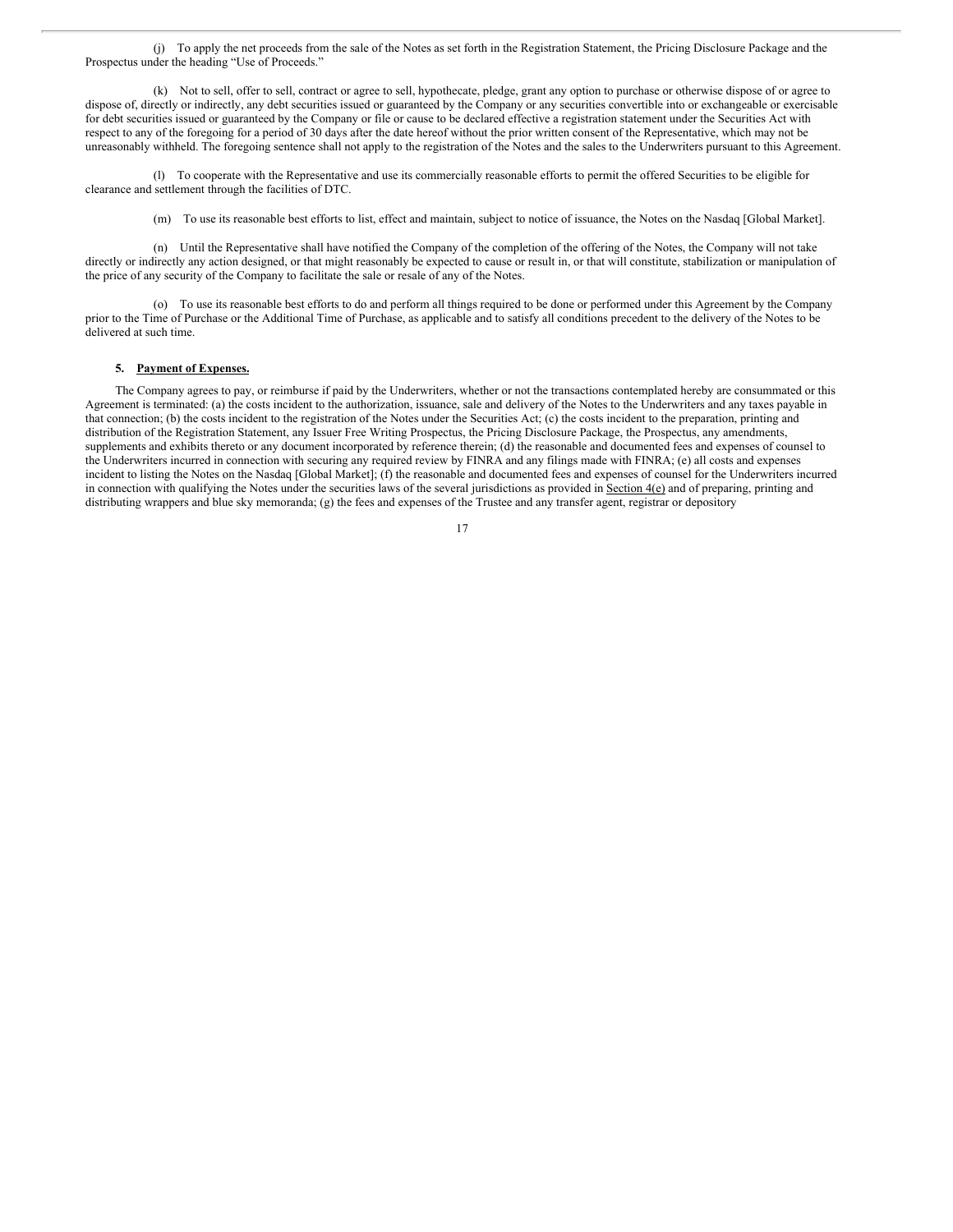with respect to the Notes; (h) the expenses and application fees incurred in connection with the approval of the Notes for book-entry transfer by DTC; (i) the reasonable fees and expenses of the Underwriters (including fees and disbursements of counsel to the Underwriters) in an aggregate amount not to exceed \$85,000 and (j) all other costs and expenses of the Company incident to the offering of the Notes by, or the performance of the obligations of, the Company under this Agreement (including, without limitation, the fees and expenses of the Company's counsel and the Company's independent accountants and the travel and other reasonable expenses incurred by Company personnel in connection with any "road show").

6. Conditions to the Obligations of the Underwriters, and the Sale of the Notes The obligations of the Underwriters hereunder, and the closing of the sale of the Notes, are subject to the accuracy, when made and as of the Applicable Time and at the Time of Purchase or the Additional Time of Purchase, as the case may be, of the representations and warranties of the Company contained herein (except for inaccuracies that would not result in a Material Adverse Effect), to the accuracy of the statements of the Company made in any certificates pursuant to the provisions hereof, to the performance by the Company, in all material respects, of its obligations hereunder, and to each of the following additional terms and conditions:

(a) No stop order suspending the effectiveness of the Registration Statement or any part thereof, preventing or suspending the use of the Base Prospectus, the Prospectus or any Permitted Free Writing Prospectus or any part thereof shall have been issued and no proceedings for that purpose or pursuant to Section 8A under the Securities Act shall have been initiated by the Commission, and all requests for additional information on the part of the Commission (to be included or incorporated by reference in the Registration Statement or the Prospectus or otherwise) shall have been complied with; the Rule 462(b) Registration Statement, if any, each Issuer Free Writing Prospectus, if any, and the Prospectus shall have been filed with the Commission within the applicable time period prescribed for such filing by, and in compliance with, the Rules and Regulations and in accordance with Section 4(a), and the Rule 462(b) Registration Statement, if any, shall have become effective immediately upon its filing with the Commission; and FINRA shall have raised no objection to the fairness and reasonableness of the terms of this Agreement or the transactions contemplated hereby.

(b) The Registration Statement or any amendment or supplement thereto shall not contain an untrue statement of a material fact or omit to state a material fact required to be stated therein or necessary to make the statements therein not misleading, and none of the Pricing Disclosure Package, any Issuer Free Writing Prospectus or the Prospectus, or any amendment or supplement thereto, shall contain an untrue statement of a material fact or omit to state a material fact necessary in order to make the statements therein, in the light of the circumstances in which they were made, not misleading.

(c) The Company shall have furnished to the Representative a certificate, dated the Closing Date or the Additional Closing Date, as the case may be, of its Chief Executive Officer and its Chief Financial Officer stating that (i) since the effective date of the Registration Statement, no event has occurred which should have been set forth in a supplement or amendment to the Registration Statement, the Pricing Disclosure Package or the Prospectus, (ii) to the best of their knowledge after reasonable investigation, as of such date, the representations and warranties of the Company in this Agreement are true and correct, except for inaccuracies that would not result in a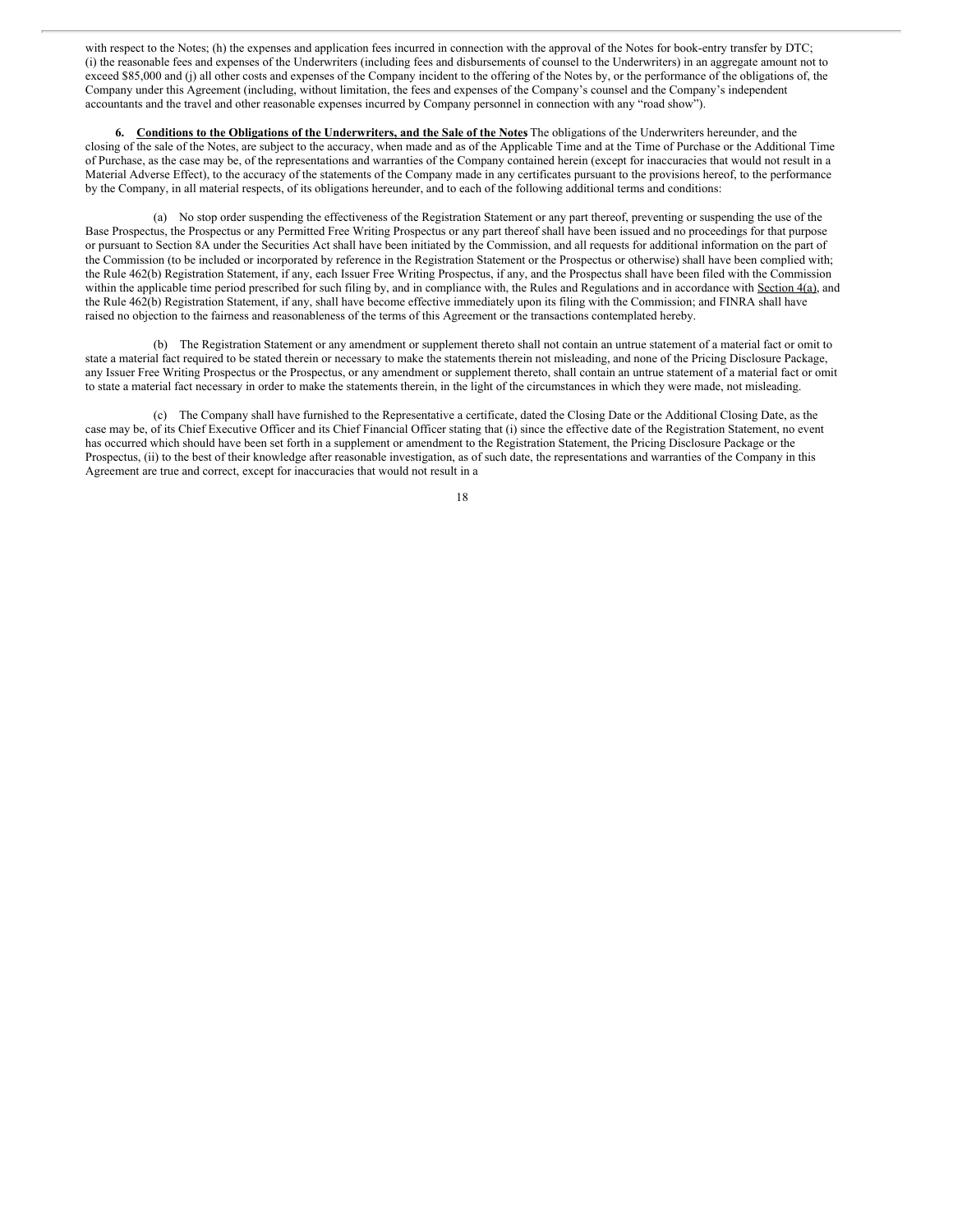Material Adverse Effect, and the Company has complied, in all material respects, with all agreements and satisfied all conditions on its part to be performed or satisfied hereunder at or prior to such date, and (iii) there has not been, subsequent to the date of the most recent audited financial statements included or incorporated by reference in the Pricing Disclosure Package, any material adverse change in the financial position or results of operations of the Company and its Subsidiaries, taken as a whole, or any change or development that, individually or in the aggregate, would reasonably be expected to involve a material adverse change in or affecting the condition (financial or otherwise), results of operations, business or assets of the Company and its Subsidiaries, taken as a whole, except as set forth in the Prospectus.

(d) Since the date of the latest audited financial statements with respect to the Company and its Subsidiaries included in the Pricing Disclosure Package or incorporated by reference in the Pricing Disclosure Package as of the date hereof, (i) neither the Company nor any of its Subsidiaries shall have sustained any loss or interference with its business from fire, explosion, flood or other calamity, whether or not covered by insurance, or from any labor dispute or court or governmental action, order or decree, otherwise than as set forth in the Pricing Disclosure Package, and (ii) there shall not have been any change in the capital stock of the Company or any change in the long-term debt of the Company and its Subsidiaries, taken as a whole, or any change or any development in or affecting the business, general affairs, management, financial position, stockholders' equity or results of operations of the Company and its Subsidiaries, taken as a whole, otherwise than as set forth in the Pricing Disclosure Package, the effect of which, in any such case described in clause (i) or (ii) of this Section 6(e), would result in a Material Adverse Effect.

(e) No action shall have been taken and no law, statute, rule, regulation or order shall have been enacted, adopted or issued by any governmental agency or body which would prevent the issuance or sale of the Notes or result in a Material Adverse Effect; and no injunction, restraining order or order of any other nature by any United States federal or state court of competent jurisdiction shall have been issued which would prevent the issuance or sale of the Notes or result in a Material Adverse Effect.

(f) Subsequent to the execution and delivery of this Agreement there shall not have occurred any of the following: (i) trading in securities generally on the New York Stock Exchange or the Nasdaq Stock Market or in the over-the-counter market, or trading in any securities of the Company on any exchange or in the over-the-counter market, shall have been suspended or materially limited, or minimum or maximum prices or maximum range for prices shall have been established on any such exchange or such market by the Commission, by such exchange or market or by any other regulatory body or governmental authority having jurisdiction; (ii) a banking moratorium shall have been declared by United States federal or state authorities or a material disruption has occurred in commercial banking or securities settlement or clearance services in the United States; (iii) the United States shall have become engaged in hostilities, or the subject of an act of terrorism, or there shall have been an outbreak of or escalation in hostilities involving the United States, or there shall have been a declaration of a national emergency or war by the United States; (iv) if there has been, in the reasonable judgment of the Representative, since the time of execution of this Agreement or since the respective dates as of which information is given in the Registration Statement, the Pricing Disclosure Package or the Prospectus, any material adverse change in the condition, financial or otherwise, or in the earnings, business affairs or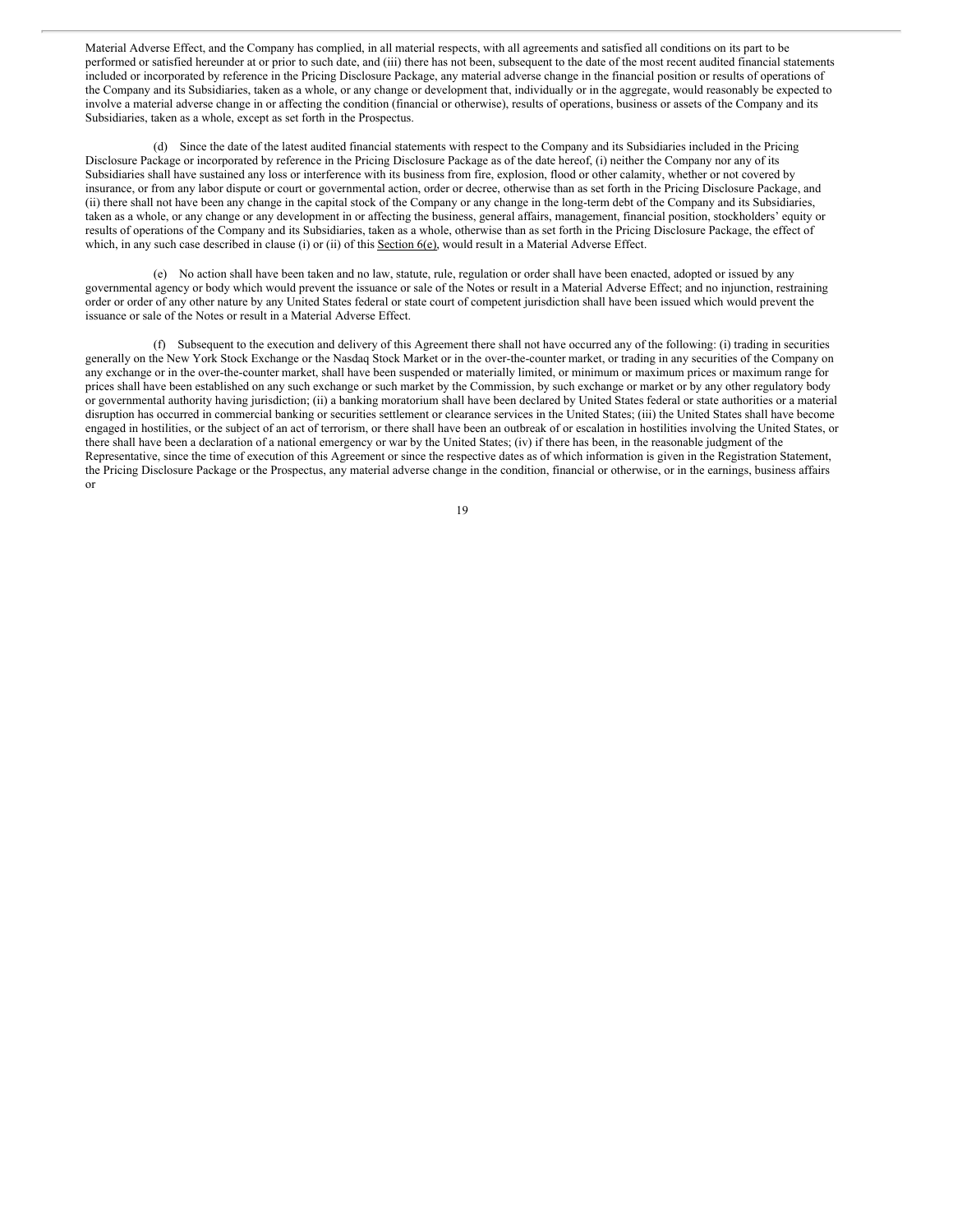business prospects of the Company and its subsidiaries, considered as one enterprise, whether or not arising in the ordinary course of business, or (iv) there shall have occurred such a material adverse change in general economic, political or financial conditions (or the effect of international conditions on the financial markets in the United States shall be such) as to make it, in the reasonable judgment of the Underwriter, impracticable or inadvisable to proceed with the sale or delivery of the Notes on the terms and in the manner contemplated in the Pricing Disclosure Package and the Prospectus.

(g) The Underwriters shall have received (i) an opinion and negative assurance letter of Shumaker, Loop & Kendrick, LLP, counsel for the Company and  $(iii)$  [ $\frac{1}{1}$ , regulatory counsel to the Company, each dated the Clos Company, (ii) [ ], intellectual property counsel for the Company and (iii) [ ], regulatory counsel to the Company, each dated the Closing Date or the Additional Closing Date, as the case may be, covering such matters as the Underwriters shall reasonably request. The opinions of each counsel listed in this Section 6(g) and any opinion relied upon by any such counsel shall include a statement to the effect that it may be relied upon by counsel for the Underwriters in its opinion delivered to the Underwriters.

(h) The Underwriters shall have received the favorable opinion of Blank Rome LLP, counsel for the Underwriters, dated the Closing Date or the Additional Closing Date, as the case may be, and covering such matters as the Underwriters shall reasonably request.

(i) The Underwriters shall have received from Wipfli LLP letters dated, respectively, the date hereof, the Closing Date and, if applicable, the Additional Closing Date, in form and substance satisfactory to the Representative containing statements and information of the type ordinarily included in accountants' "comfort letters" to underwriters with respect to the financial statements and certain financial information contained in the Pricing Disclosure Package, the Prospectus and the Registration Statement.

(j) The Company shall have furnished to the Representative such further certificates and documents as the Representative may reasonably require for the purpose of enabling the Underwriters to pass upon the issuance and sale of the Notes as herein contemplated.

(k) The Company and the Trustee shall have executed and delivered the First Supplemental Indenture and the Notes.

If any condition specified in this Section 6 is not satisfied when and as required to be satisfied, this Agreement may be terminated in the absolute discretion of the Representative by notice to the Company at any time on or prior to the Closing Date and, with respect to the Additional Notes, at any time on or prior to the applicable Additional Closing Date, which termination shall be without liability on the part of any party to any other party (except to the extent provided in Section 8 hereof), except that Sections 5, 6, 8 and 9 shall at all times be effective and shall survive such termination.

### **7. Increase in Underwriters' Commitments.**

Subject to Section 6 hereof, if any Underwriter shall default in its obligation to take up and pay for the Firm Notes to be purchased by it hereunder (otherwise than for a failure of a condition set forth in Section 6 hereof) and if the aggregate principal amount of Firm Notes which all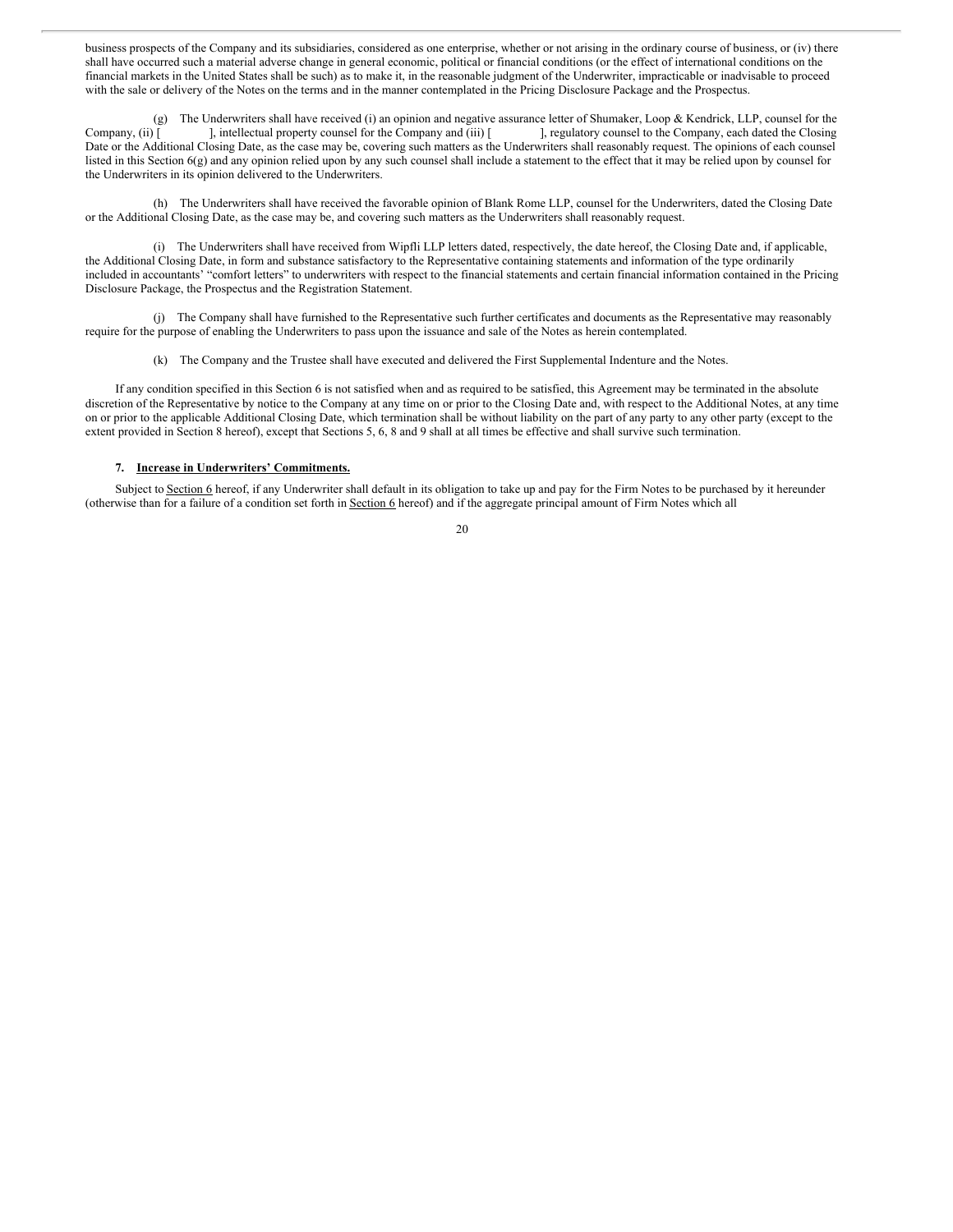Underwriters so defaulting shall have agreed but failed to take up and pay for does not exceed 10% of the total aggregate principal amount of Firm Notes, the non-defaulting Underwriters shall take up and pay for (in addition to the aggregate principal amount of Firm Notes they are obligated to purchase pursuant to Section 1 hereof) the aggregate principal amount of Firm Notes agreed to be purchased by all such defaulting Underwriters, as hereinafter provided. Such Notes shall be taken up and paid for by such non-defaulting Underwriters in such amount or amounts as the Representative may designate with the consent of each Underwriter so designated or, in the event no such designation is made, such Notes shall be taken up and paid for by all non-defaulting Underwriters pro rata in proportion to the aggregate principal amount of Firm Notes set opposite the names of suchnon-defaulting Underwriters in Schedule A.

Without relieving any defaulting Underwriter from its obligations hereunder, the Company agrees with thenon-defaulting Underwriters that it will not sell any Firm Notes hereunder unless all of the Firm Notes are purchased by the Underwriters (or by substituted Underwriters selected by the Representative with the approval of the Company or selected by the Company with the Representative's approval).

If a new Underwriter is or Underwriters are substituted by the Representative or by the Company for a defaulting Underwriter or Underwriters in accordance with the foregoing provision, the Company or the Representative shall have the right to postpone the time of purchase for a period not exceeding five business days in order that any necessary changes in the Pricing Disclosure Package and other documents that may be effected.

The term Underwriter as used in this Agreement shall refer to and include any Underwriter substituted under this**Section 7** with like effect as if such substituted Underwriter had originally been named in Schedule A.

If the aggregate principal amount of Firm Notes which the defaulting Underwriter or Underwriters agreed to purchase exceeds 10% of the total aggregate principal amount of Firm Notes which all Underwriters agreed to purchase hereunder, and if neither the non-defaulting Underwriters nor the Company shall make arrangements within the five business day-period stated above for the purchase of all the Firm Notes which the defaulting Underwriter or Underwriters agreed to purchase hereunder, then this Agreement shall terminate without further act or deed and without any liability on the part of the Company to any non-defaulting Underwriter (except as provided in Section 8) and without any liability on the part of anynon-defaulting Underwriter to the Company. Nothing in this paragraph, and no action taken hereunder, shall relieve any defaulting Underwriter from liability in respect of any default of such Underwriter under this Agreement.

#### **8. Indemnification and Contribution.**

(a) The Company agrees to indemnify and hold harmless each Underwriter, its respective affiliates and each of their respective directors, officers, members, employees, representatives and agents and their respective affiliates, and each person, if any, who controls such Underwriter within the meaning of Section 15 of the Securities Act or Section 20 of the Exchange Act (collectively the "**Underwriter Indemnified Parties**," and each, an "**Underwriter Indemnified Party**") against any loss, claim, damage, expense or liability whatsoever (or any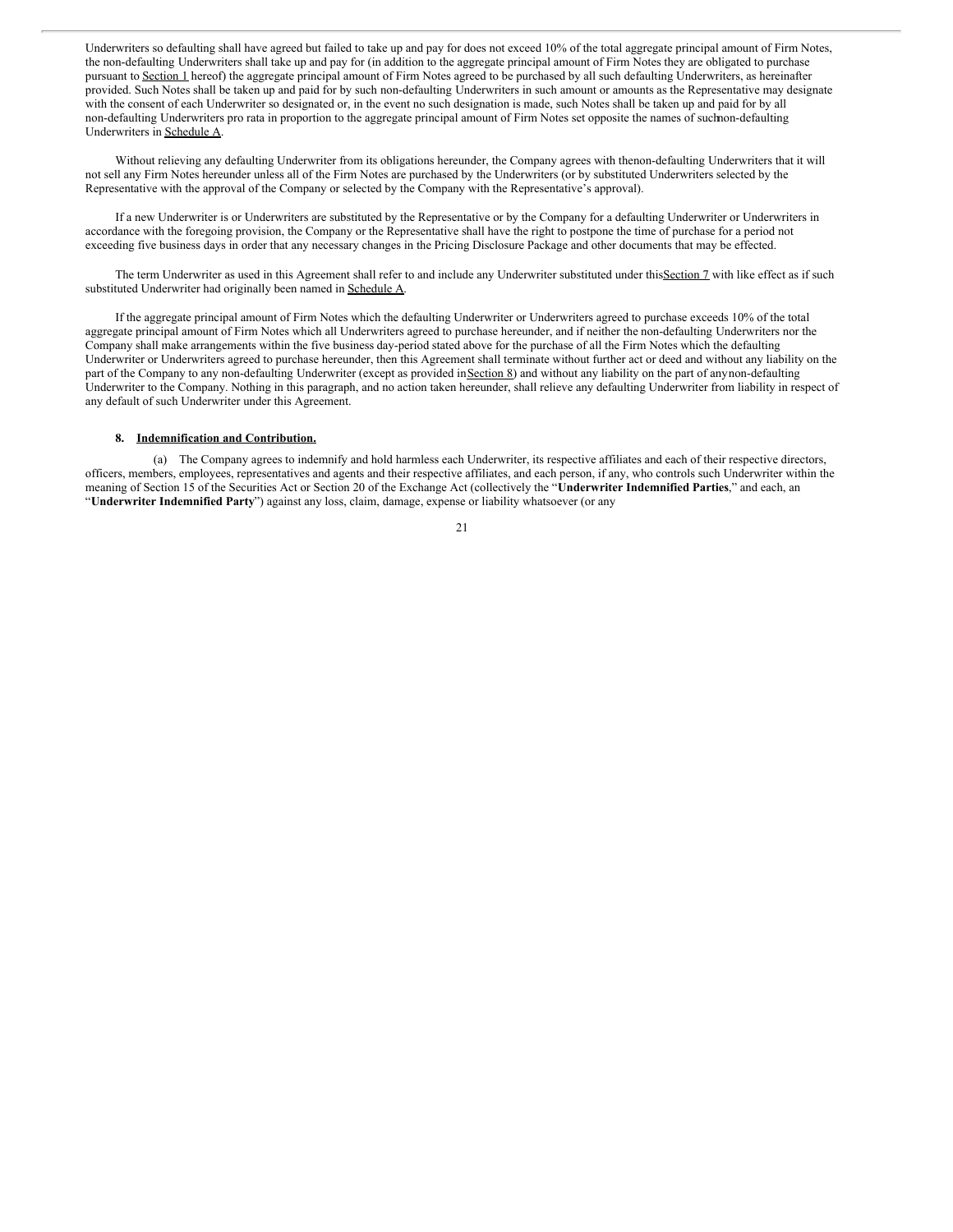action, investigation or proceeding in respect thereof), joint or several, to which such Underwriter Indemnified Party may become subject, under the Securities Act or otherwise, insofar as such loss, claim, damage, expense, liability, action, investigation or proceeding arises out of or is based upon (A) any untrue statement or alleged untrue statement of a material fact contained in any Issuer Free Writing Prospectus, any "issuer information" filed or required to be filed pursuant to Rule 433(d) of the Rules and Regulations, any Registration Statement or the Prospectus, or in any amendment or supplement thereto or document incorporated by reference therein, (B) the omission or alleged omission to state in any Issuer Free Writing Prospectus, any "issuer information" filed or required to be filed pursuant to Rule 433(d) of the Rules and Regulations, any Registration Statement or the Prospectus, or in any amendment or supplement thereto or document incorporated by reference therein, a material fact required to be stated therein or necessary to make the statements therein not misleading, or (C) any breach of the representations and warranties of the Company contained herein or failure of the Company to perform its obligations hereunder or pursuant to any law, and shall reimburse the Underwriter Indemnified Party promptly upon demand for any reasonable and documented legal fees or other expenses reasonably incurred by such Underwriter Indemnified Party in connection with investigating, or preparing to defend, or defending against, or appearing as a third party witness in respect of, or otherwise incurred in connection with, any such loss, claim, damage, expense, liability, action, investigation or proceeding, as such fees and expenses are incurred; provided, however, that the Company shall not be liable in any such case to the extent that any such loss, claim, damage, expense or liability arises out of or is based upon an untrue statement or alleged untrue statement in, or omission or alleged omission from, any Registration Statement or the Prospectus, or any such amendment or supplement thereto, or any Issuer Free Writing Prospectus made in reliance upon and in conformity with written information concerning the Underwriters furnished to the Company by or on behalf of the Underwriters specifically for use therein, which information the parties hereto agree is limited to the Underwriter's Information. This indemnity agreement is not exclusive and will be in addition to any liability, which the Company may otherwise have and shall not limit any rights or remedies which may otherwise be available at law or in equity to each Underwriter Indemnified Party.

(b) Each Underwriter severally and not jointly agrees to indemnify and hold harmless the Company and its directors, its officers who signed the Registration Statement and each person, if any, who controls the Company within the meaning of Section 15 of the Securities Act or Section 20 of the Exchange Act (collectively the "**Company Indemnified Parties**" and each a "**Company Indemnified Party**") against any loss, claim, damage, expense or liability whatsoever (or any action, investigation or proceeding in respect thereof), joint or several, to which such Company Indemnified Party may become subject, under the Securities Act or otherwise, insofar as such loss, claim, damage, expense, liability, action, investigation or proceeding arises out of or is based upon (i) any untrue statement of a material fact contained in any Issuer Free Writing Prospectus, any "issuer information" filed or required to be filed pursuant to Rule 433(d) of the Rules and Regulations, any Registration Statement or the Prospectus, or in any amendment or supplement thereto, or (ii) the omission to state in any Issuer Free Writing Prospectus, any "issuer information" filed or required to be filed pursuant to Rule 433(d) of the Rules and Regulations, any Registration Statement or the Prospectus, or in any amendment or supplement thereto, a material fact required to be stated therein or necessary to make the statements therein not misleading, but in each case only to the extent that the untrue statement or omission was made in reliance upon and in conformity with written information furnished to the Company by or on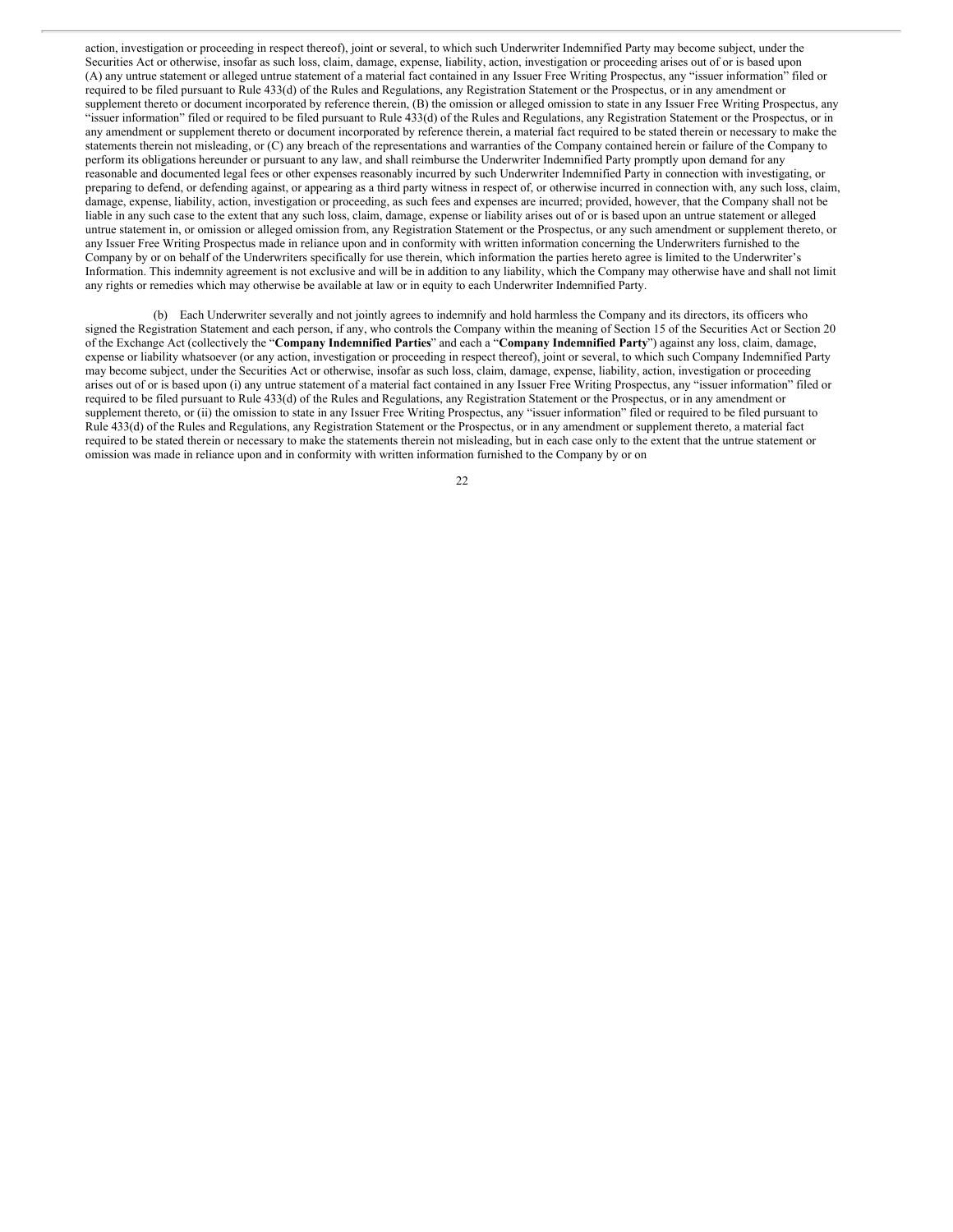behalf of such Underwriter specifically for use therein, which information the parties hereto agree is limited to the Underwriter's Information, and shall reimburse the Company Indemnified Parties for any legal or other expenses reasonably incurred by such party in connection with investigating or preparing to defend or defending against or appearing as third party witness in connection with any such loss, claim, damage, liability, action, investigation or proceeding, as such fees and expenses are incurred. This indemnity agreement is not exclusive and will be in addition to any liability which such Underwriter might otherwise have and shall not limit any rights or remedies which may otherwise be available under this Agreement, at law or in equity to the Company Indemnified Parties.

(c) Promptly after receipt by an indemnified party under this Section 8 of notice of the commencement of any action, the indemnified party shall, if a claim in respect thereof is to be made against an indemnifying party under this Section 8, notify such indemnifying party in writing of the commencement of that action; *provided, however*, that the failure to notify the indemnifying party shall not relieve it from any liability which it may have under this Section 8 except to the extent it has been materially prejudiced by such failure; and, provided, further, that the failure to notify an indemnifying party shall not relieve it from any liability which it may have to an indemnified party otherwise than under this Section 8. If any such action shall be brought against an indemnified party, and it shall notify the indemnifying party thereof, the indemnifying party shall be entitled to participate therein and, to the extent that it wishes, jointly with any other similarly notified indemnifying party, to assume the defense of such action with counsel reasonably satisfactory to the indemnified party (which counsel shall not, except with the written consent of the indemnified party, be counsel to the indemnifying party). After notice from the indemnifying party to the indemnified party of its election to assume the defense of such action and approval by the indemnified party of counsel as set forth herein, except as provided herein, the indemnifying party shall not be liable to the indemnified party under Section 8 for any legal or other expenses subsequently incurred by the indemnified party in connection with the defense of such action other than reasonable costs of investigation; *provided, however*, that any indemnified party shall have the right to employ separate counsel in any such action and to participate in the defense of such action but the fees and expenses of such counsel (other than reasonable costs of investigation which shall remain the expense of the Company) shall be at the expense of such indemnified party unless (i) in the case of an Underwriter Indemnified Party, the employment thereof has been specifically authorized in writing by the Company in the case of a claim for indemnification under Section 8(a), or (ii) such indemnified party shall have been advised by its counsel that there may be one or more legal defenses available to it which are different from or additional to those available to the indemnifying party, or (iii) the indemnifying party has failed to assume the defense of such action and employ counsel reasonably satisfactory to the indemnified party within a reasonable period of time after notice of the commencement of the action or the indemnifying party does not diligently defend the action after assumption of the defense, in which case, if such indemnified party notifies the indemnifying party in writing that it elects to employ separate counsel at the expense of the indemnifying party, the indemnifying party shall not have the right to assume the defense of (or, in the case of a failure to diligently defend the action after assumption of the defense, to continue to defend) such action on behalf of such indemnified party and the indemnifying party shall be responsible for legal or other expenses subsequently incurred by such indemnified party in connection with the defense of such action; *provided, however*, that the indemnifying party shall not, in connection with any one such action or separate but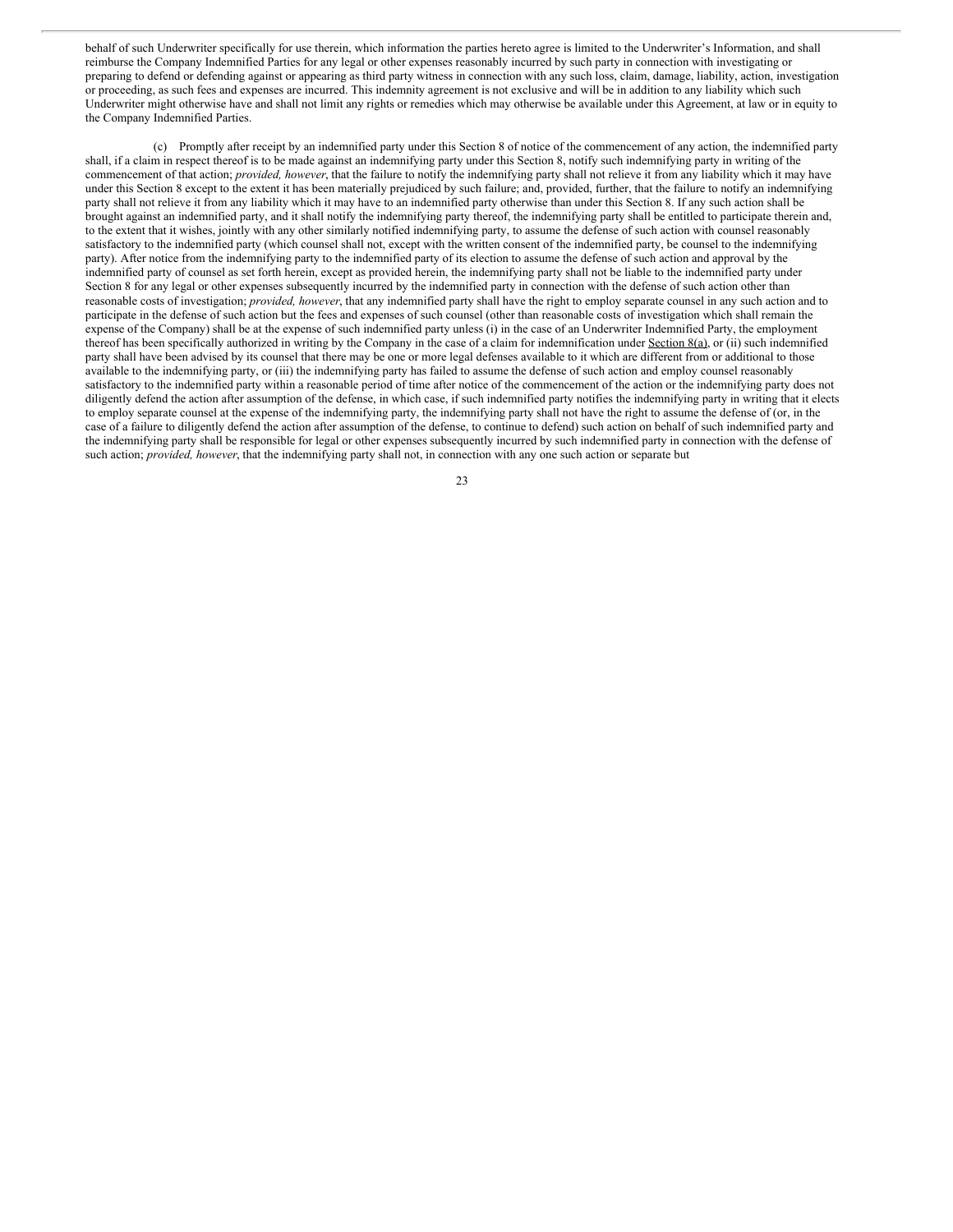substantially similar or related actions in the same jurisdiction arising out of the same general allegations or circumstances, be liable for the reasonable fees and expenses of more than one separate firm of attorneys at any time for all such indemnified parties (in addition to any local counsel), which firm shall be designated in writing by the Underwriter if the indemnified parties under this Section 8 consist of any Underwriter Indemnified Party or by the Company if the indemnified parties under this Section 8 consist of any Company Indemnified Parties. Subject to this Section 8(c), the amount payable by an indemnifying party under Section 8 shall include, but not be limited to, (x) reasonable legal fees and expenses of counsel to the indemnified party and any other expenses in investigating, or preparing to defend or defending against, or appearing as a third party witness in respect of, or otherwise incurred in connection with, any action, investigation, proceeding or claim, and (y) all amounts paid in settlement of any of the foregoing. No indemnifying party shall, without the prior written consent of the indemnified parties, settle or compromise or consent to the entry of judgment with respect to any pending or threatened action or any claim whatsoever, in respect of which indemnification or contribution could be sought under this Section 8 (whether or not the indemnified parties are actual or potential parties thereto), unless such settlement, compromise or consent (i) includes an unconditional release of each indemnified party in form and substance reasonably satisfactory to such indemnified party from all liability arising out of such action or claim and (ii) does not include a statement as to or an admission of fault, culpability or a failure to act by or on behalf of any indemnified party. Subject to the provisions of the following sentence, no indemnifying party shall be liable for settlement of any pending or threatened action or any claim whatsoever that is effected without its written consent (which consent shall not be unreasonably withheld or delayed), but if settled with its written consent, or if its consent has been unreasonably withheld or delayed, or if there be a judgment for the plaintiff in any such matter, the indemnifying party agrees to indemnify and hold harmless any indemnified party from and against any loss or liability by reason of such settlement or judgment. In addition, if at any time an indemnified party shall have requested that an indemnifying party reimburse the indemnified party for reasonable fees and expenses of counsel, such indemnifying party agrees that it shall be liable for any settlement of the nature contemplated herein effected without its written consent if (i) such settlement is entered into more than forty-five (45) days after receipt by such indemnifying party of the request for reimbursement, (ii) such indemnifying party shall have received notice of the terms of such settlement at least thirty (30) days prior to such settlement being entered into and (iii) such indemnifying party shall not have reimbursed such indemnified party in accordance with such request prior to the date of such settlement.

(d) If the indemnification provided for in this **Section 8** is unavailable or insufficient to hold harmless an indemnified party under **Section** 8(a), Section 8(b) or Section 8(c), then each applicable indemnifying party shall, in lieu of indemnifying such indemnified party, contribute to the amount paid, payable or otherwise incurred by such indemnified party as a result of such loss, claim, damage, expense or liability (or any action, investigation or proceeding in respect thereof), as incurred, (i) in such proportion as shall be appropriate to reflect the relative benefits received by the Company on the one hand and the Underwriters on the other hand from the Offering, or (ii) if the allocation provided by clause (i) of this Section 8(d) is not permitted by applicable law, in such proportion as is appropriate to reflect not only the relative benefits referred to in clause (i) of this Section 8(d) but also the relative fault of the Company on the one hand and each of the respective Underwriters on the other with respect to the statements, omissions, acts or failures to act which resulted in such loss, claim, damage, expense or liability (or any action,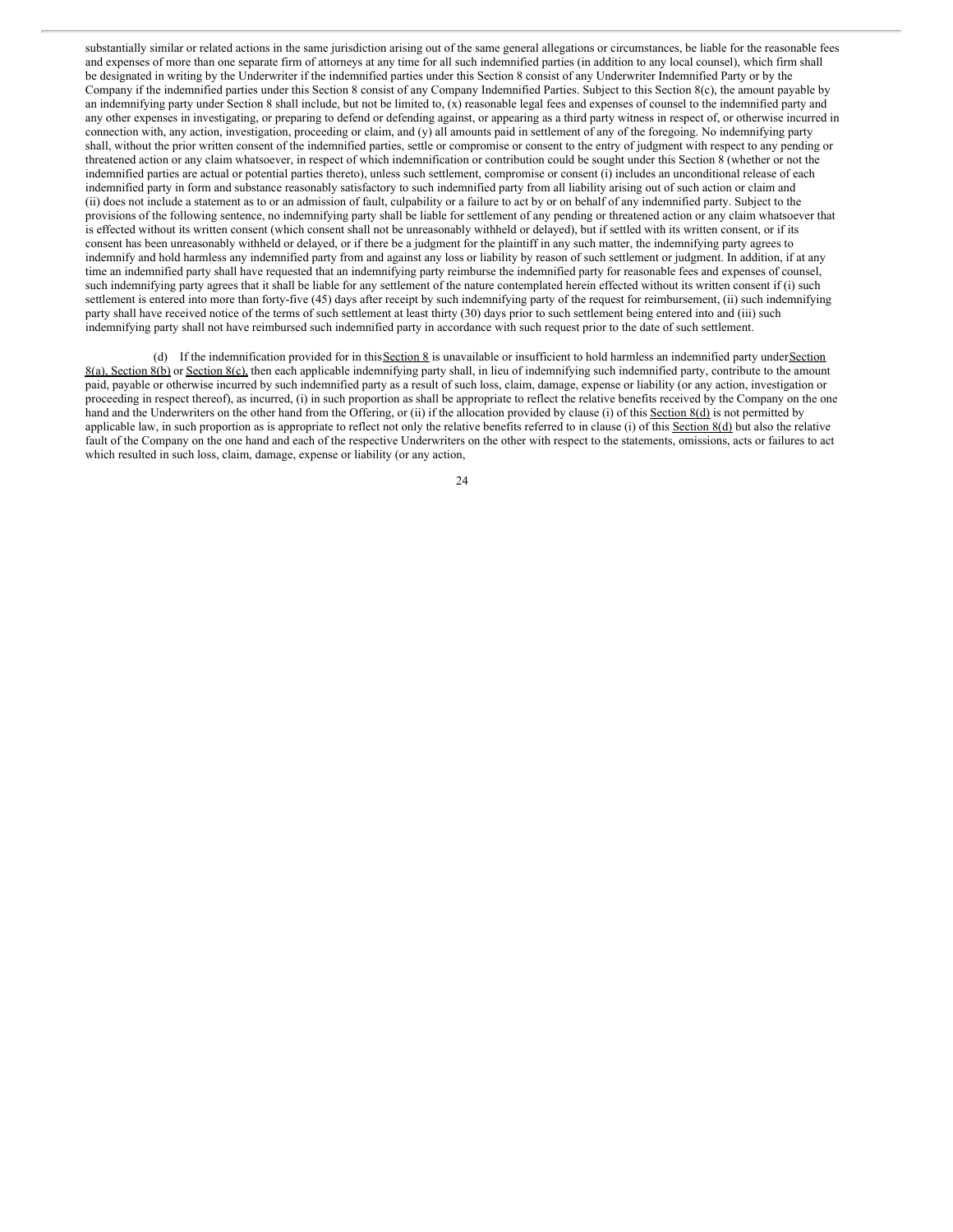investigation or proceeding in respect thereof) as well as any other relevant equitable considerations. The relative benefits received by the Company on the one hand and the Underwriters on the other hand with respect to such Offering shall be deemed to be in the same proportion as the total net proceeds from the Offering pursuant to this Agreement (before deducting expenses) received by the Company bear to the total compensation received by the Underwriter in connection with the Offering, in each case as set forth in the table on the cover page of the Prospectus. The relative fault of the Company on the one hand and the Underwriters on the other hand shall be determined by reference to, among other things, whether the untrue or alleged untrue statement of a material fact or the omission or alleged omission to state a material fact relates to information supplied by the Company on the one hand or the Underwriters on the other hand, the intent of the parties and their relative knowledge, access to information and opportunity to correct or prevent such untrue statement, omission, act or failure to act.

The Company and the Underwriters agree that it would not be just and equitable if contributions pursuant to this Section 8(d) were to be determined by pro rata allocation or by any other method of allocation that does not take into account the equitable considerations referred to herein. The amount paid or payable by an indemnified party as a result of the loss, claim, damage, expense, liability, action, investigation or proceeding referred to above in this Section 8(d) shall be deemed to include, for purposes of this Section 8(d), any legal or other expenses reasonably incurred by such indemnified party in connection with investigating, preparing to defend or defending against or appearing as a third party witness in respect of, or otherwise incurred in connection with, any such loss, claim, damage, expense, liability, action, investigation or proceeding. Notwithstanding the provisions of this Section 8(d), no Underwriter shall be required to contribute any amount in excess of the total compensation received by such Underwriter hereunder less the amount of any damages which such Underwriter has otherwise paid or become liable to pay by reason of any untrue or alleged untrue statement, omission or alleged omission, act or alleged act or failure to act or alleged failure to act.

No person guilty of fraudulent misrepresentation (within the meaning of Section 10(f) of the Securities Act) shall be entitled to contribution from any person who was not guilty of such fraudulent misrepresentation.

# **9. Absence of Fiduciary Relationship.** The Company acknowledges and agrees that:

(a) the Underwriters' responsibility to the Company is solely contractual in nature, the Underwriters have been retained solely to act as underwriters in connection with the Offering and no fiduciary, advisory or agency relationship between the Company and any Underwriter has been created in respect of any of the transactions contemplated by this Agreement, irrespective of whether such Underwriter has advised or is advising the Company on other matters;

(b) the price of the Notes set forth in this Agreement was established by the Company following discussions and arms-length negotiations with the Underwriters, and the Company is capable of evaluating and understanding, and understands and accepts, the terms, risks and conditions of the transactions contemplated by this Agreement;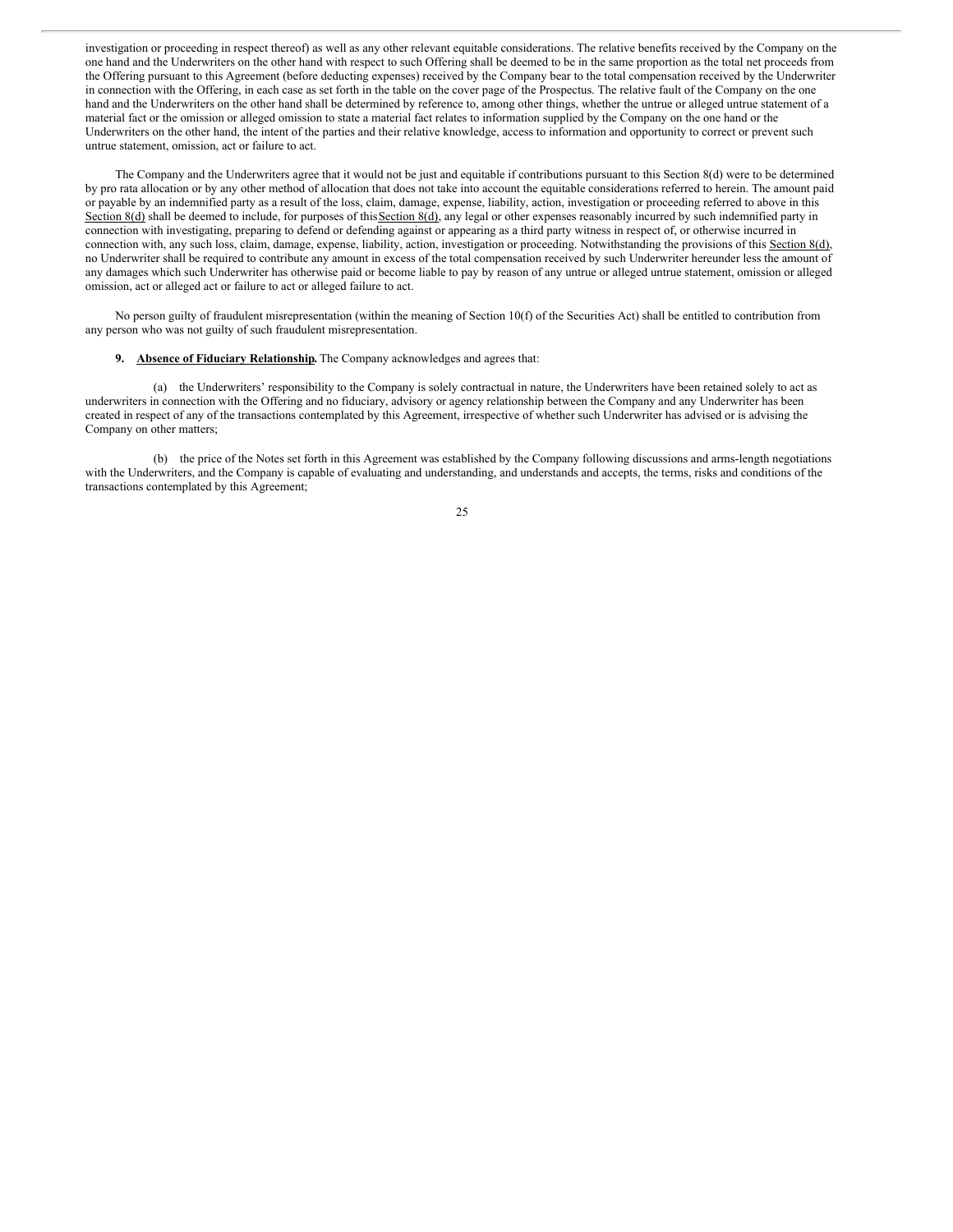(c) no Underwriter has advised, and no Underwriter is advising, the Company or any other person as to any legal, tax, investment, accounting or regulatory matters in any jurisdiction with respect to the transactions contemplated hereby;

(d) the Company shall consult with its own advisors concerning such matters and shall be responsible for making its own independent investigation and appraisal of the transactions contemplated hereby, and no Underwriter shall have any responsibility or liability to the Company with respect thereto;

(e) no Underwriter has or will be rendering an opinion to the Company as to the fairness of the terms of the offering of the Notes;

(f) it has been advised that each Underwriter, and its respective affiliates, is engaged in a broad range of transactions which may involve interests that differ from those of the Company and no Underwriter has an obligation to disclose such interests and transactions to the Company by virtue of any fiduciary, advisory or agency relationship; and

(g) it waives, to the fullest extent permitted by law, any claims it may have against any Underwriter for breach of fiduciary duty or alleged breach of fiduciary duty and agrees that each Underwriter shall not have any liability (whether direct or indirect) to the Company in respect of such a fiduciary duty claim or to any person asserting a fiduciary duty claim on behalf of or in right of the Company, including stockholders, employees or creditors of the Company.

**10. Successors; Persons Entitled to Benefit of Agreement.** This Agreement shall inure to the benefit of and be binding upon the Underwriters, the Company, and their respective successors and assigns. Nothing expressed or mentioned in this Agreement is intended or shall be construed to give any person, other than the persons mentioned in the preceding sentence, any legal or equitable right, remedy or claim under or in respect of this Agreement, or any provisions herein contained, this Agreement and all conditions and provisions hereof being intended to be and being for the sole and exclusive benefit of such persons and for the benefit of no other person; except that the representations, warranties, covenants, agreements and indemnities of the Company contained in this Agreement shall also be for the benefit of the Underwriter Indemnified Parties, and the indemnity of the Underwriters shall be for benefit of the Company Indemnified Parties.

**11. Survival of Indemnities, Representations, Warranties, Etc.** The respective indemnities, covenants, agreements, representations, warranties and other statements of the Company and the Underwriters, as set forth in this Agreement or made by them respectively, pursuant to this Agreement, shall remain in full force and effect, regardless of any investigation made by or on behalf of the Underwriters, the Company or any person controlling any of them and shall survive delivery of and payment for the Notes. Notwithstanding any termination of this Agreement, the indemnity and contribution agreements contained in Section 8 and the covenants, representations, warranties set forth in this Agreement shall not terminate and shall remain in full force and effect at all times.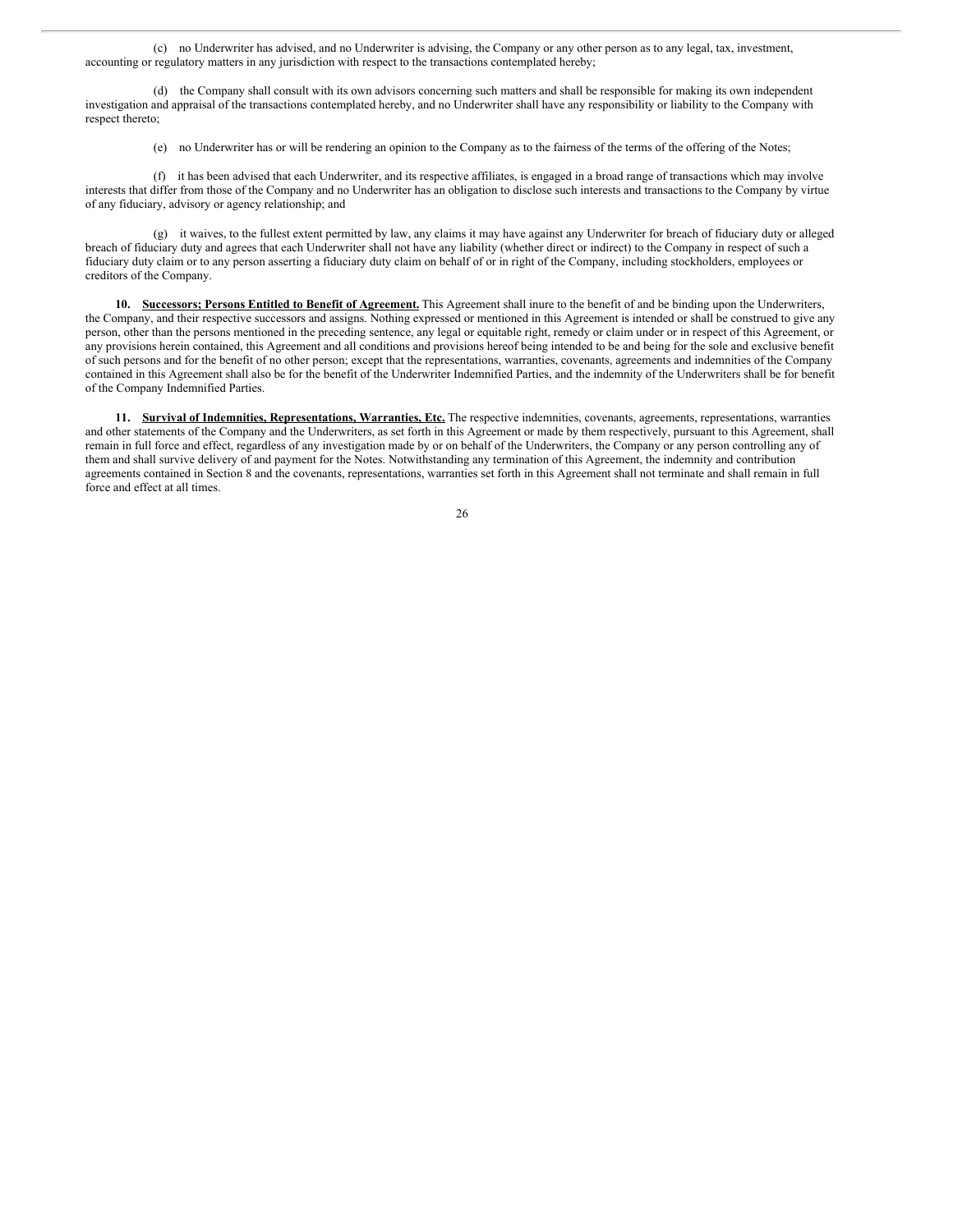**12. Notices**. All statements, requests, notices and agreements hereunder shall be in writing, and:

(a) if to the Underwriters, shall be delivered or sent by mail, overnight courier or email to Ladenburg Thalmann & Co. Inc., 640 5th Avenue, 4th Floor, New York, New York 10019, Attention: Steven Kaplan (Fax: (212) 409-2169), with a copy to Blank Rome LLP, 1271 Avenue of the Americas, New York, New York 10020, Attention: Brad L. Shiffman. (Fax: (212) 885-5001).

(b) if to the Company, shall be delivered or sent by mail, overnight courier or email to Cryo-Cell International, Inc., Attention: David Portnoy, 700 Brooker Creek Blvd., Suite 1800, Oldsmar, Florida, 34677, with a copy to Shumaker, Loop & Kendrick, LLP Attn: Julio C. Esquivel, Esq., 101 East Kennedy Blvd., Suite 2800, Tampa, Florida 33602.

**13. Definition of Certain Terms**. For purposes of this Agreement "**business day**" means any day on which the Nasdaq Stock Market is open for trading.

**14. Governing Law**. This Agreement shall be governed by and construed in accordance with the laws of the State of New York.

**15. Underwriter's Information**. The parties hereto acknowledge and agree that, for all purposes of this Agreement, the Underwriter's Information consists solely of the following information in the Pricing Disclosure Package, the Prospectus and in the Registration Statement: the concession figure appearing in the first paragraph under the section entitled "Underwriting – Discounts and Expenses" and the information contained in the second and fourth paragraphs relating to stabilization transactions under the section entitled "Underwriting – Price Stabilization, Short Positions."

**16. Partial Unenforceability**. The invalidity or unenforceability of any section, paragraph, clause or provision of this Agreement shall not affect the validity or enforceability of any other section, paragraph, clause or provision hereof. If any section, paragraph, clause or provision of this Agreement is for any reason determined to be invalid or unenforceable, there shall be deemed to be made such minor changes (and only such minor changes) as are necessary to make it valid and enforceable.

17. General. This Agreement constitutes the entire agreement of the parties to this Agreement and supersedes all prior written or oral and all contemporaneous oral agreements, understandings and negotiations with respect to the subject matter hereof. In this Agreement, the masculine, feminine and neuter genders and the singular and the plural include one another. The section headings in this Agreement are for the convenience of the parties only and will not affect the construction or interpretation of this Agreement. This Agreement may be amended or modified, and the observance of any term of this Agreement may be waived, only by a writing signed by the Company and the Representative.

**18. Counterparts**. This Agreement may be signed in any number of counterparts, each of which shall be an original, with the same effect as if the signatures thereto and hereto were upon the same instrument and such signatures may be delivered by facsimile.

[Signature Page Follows]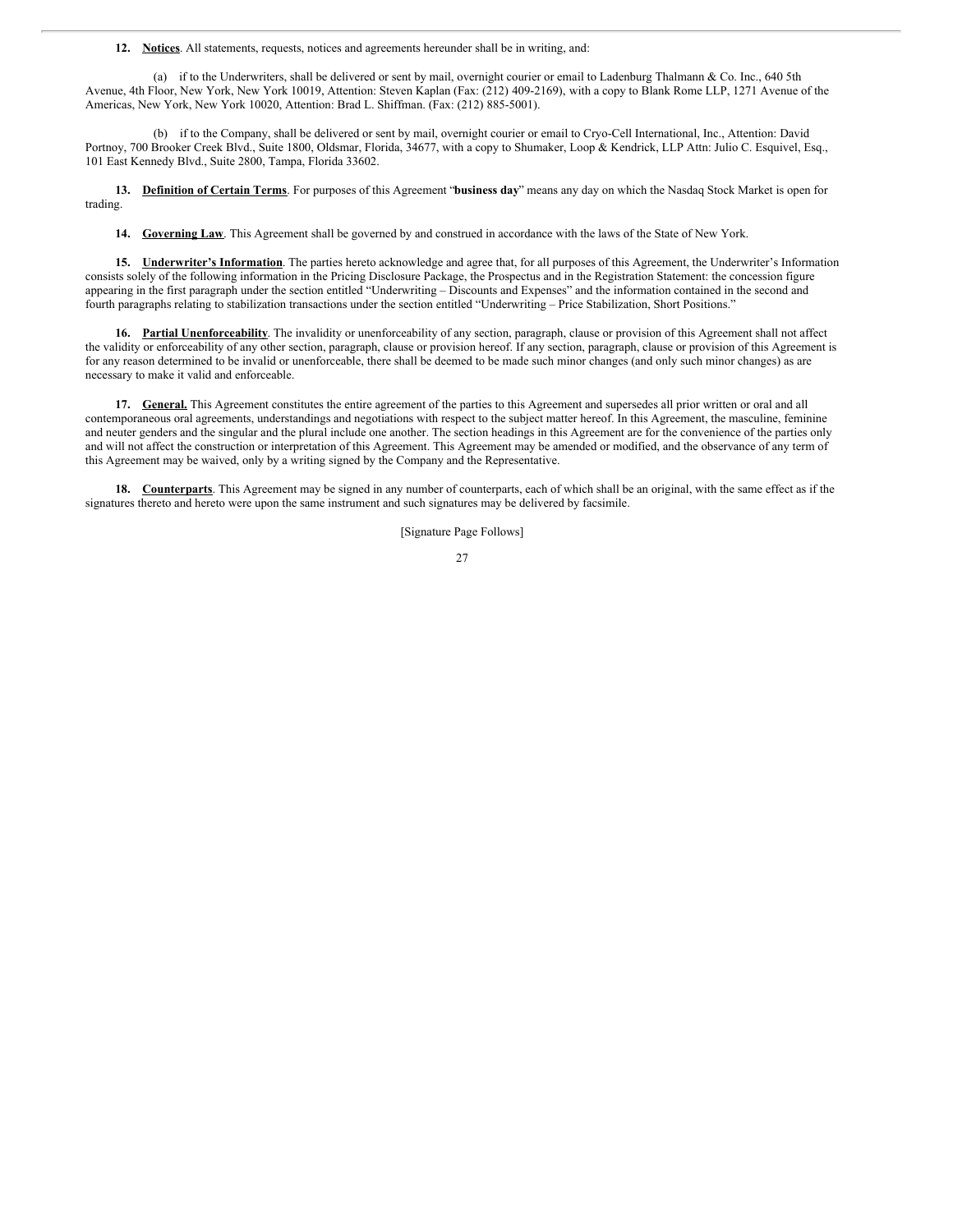If the foregoing correctly sets forth the understanding between the Company and the several Underwriters, please so indicate in the space provided below for that purpose, whereupon this agreement and your acceptance shall constitute a binding agreement between the Company and the Underwriters, severally.

#### Very truly yours, **CRYO-CELL INTERNATIONAL, INC.**

By:  $/s/$ Name:

Title:

**LADENBURG THALMANN & CO. INC.**

For themselves and as Representative of the several Underwriters named in Schedule A hereto

Accepted and agreed to as of the date first above written: **LADENBURG THALMANN & CO. INC**.

By:  $/s/$ Name: Title: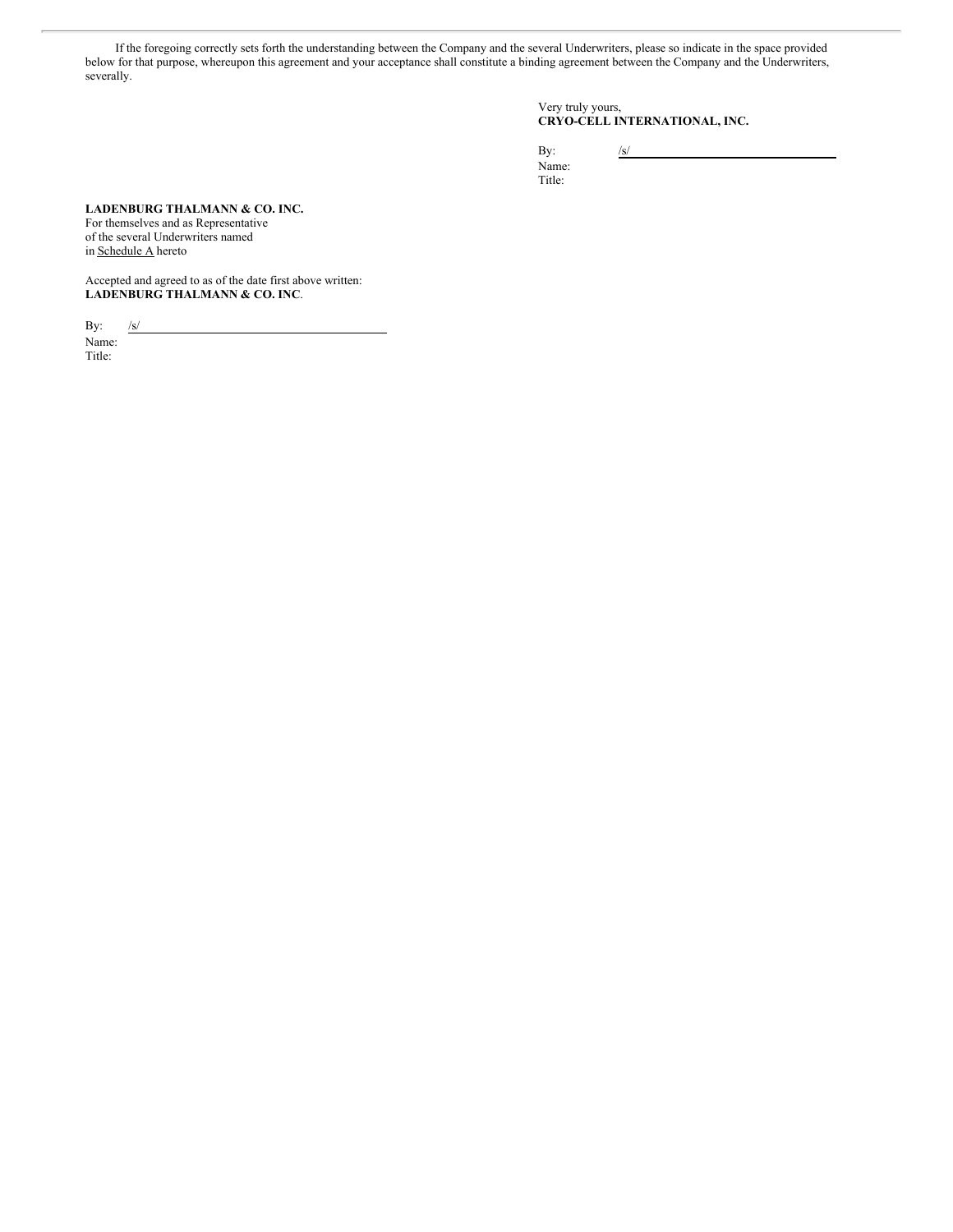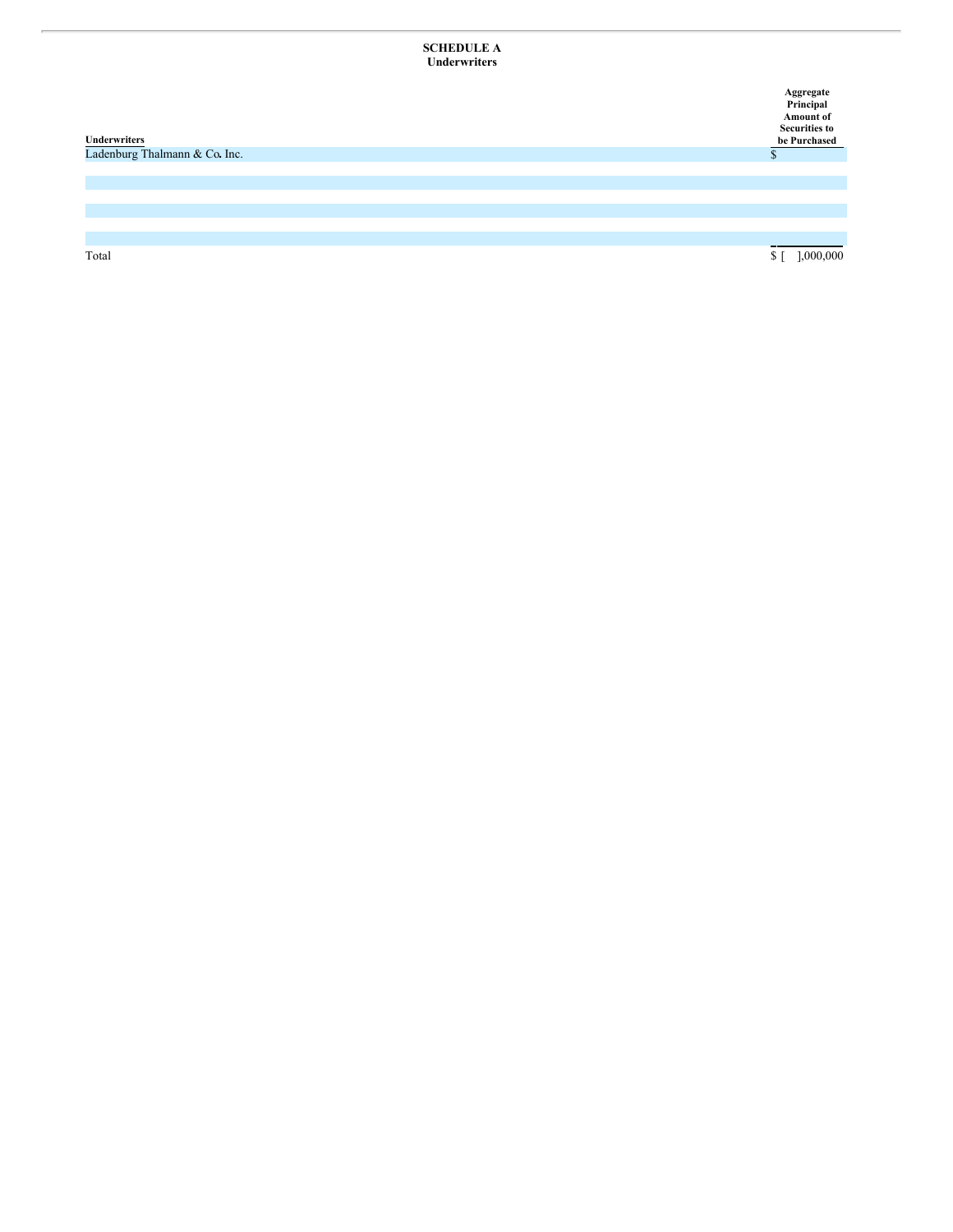## **SCHEDULE B Pricing Information**

The aggregate principal amount of the Firm Notes is  $[$  [  $]$ ,000,000.

The public offering price for the Notes shall be 100% of the aggregate principal amount.

The purchase price for the Notes to be paid by the several Underwriters shall be 96.875% of the aggregate principal amount thereof. The interest rate is [ ]%.

The maturity date for the Notes shall be [ ], 202[ ].

Prior to [ ] 1, 202[ ], the Company may, at its option, redeem the Notes, in whole at any time or in part from time to time, at a redemption price equal to 100% of the principal amount of the Notes to be redeemed, plus a Make-Whole Amount (as defined in the Prospectus Supplement), if any, plus accrued and unpaid interest to, but excluding, the date of redemption.

The Company may redeem the Notes for cash in whole or in part at any time at its option on or after [1,202] and prior to maturity, at a price equal to 100% of their principal amount, plus accrued and unpaid interest to, but excluding, the date of redemption.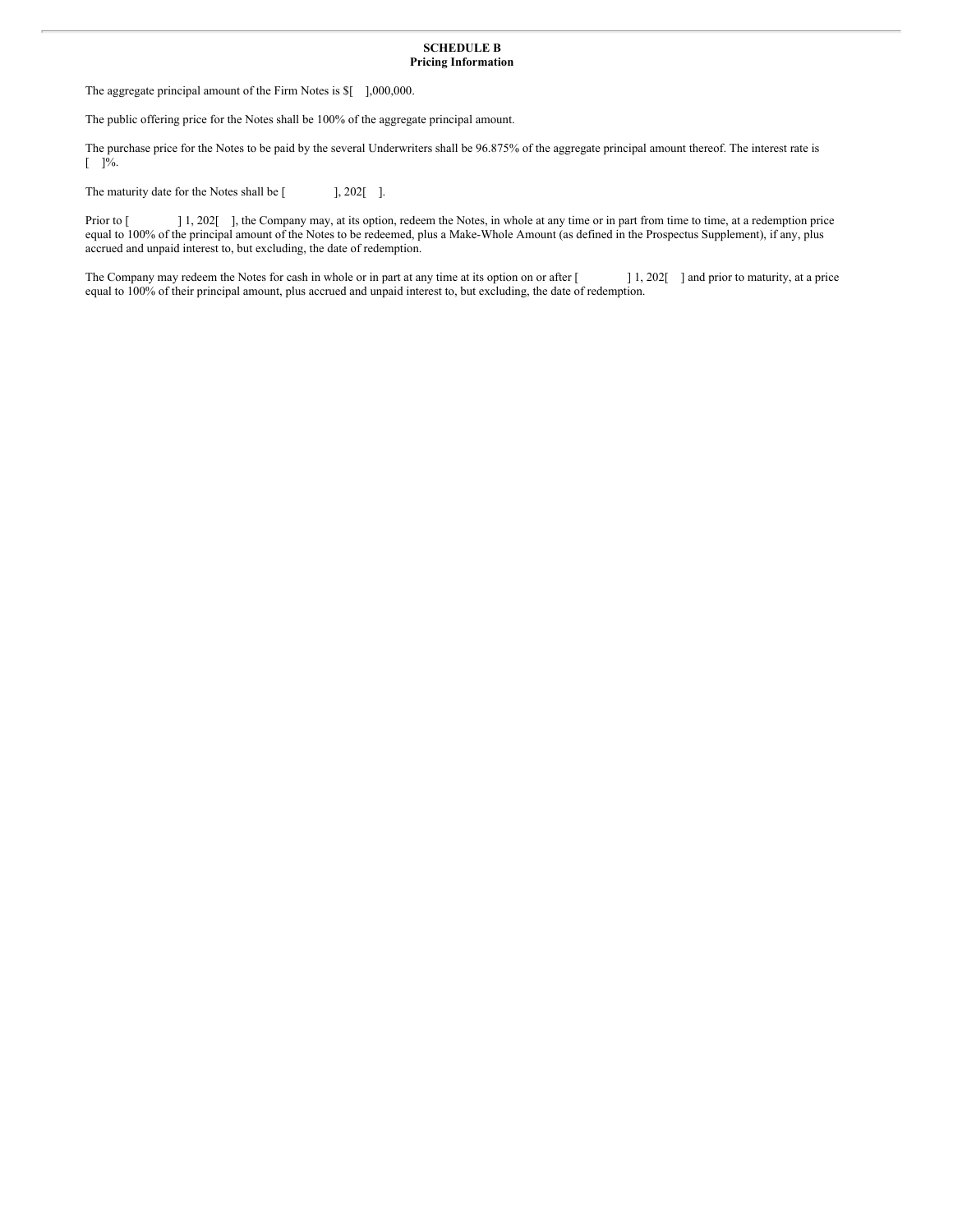### **SCHEDULE C Free Writing Prospectuses**

Final term sheet as prepared pursuant to Section 4(b) hereto and filed as an Issuer Free Writing Prospectus by the Company with the Commission on  $[$  ], 2022.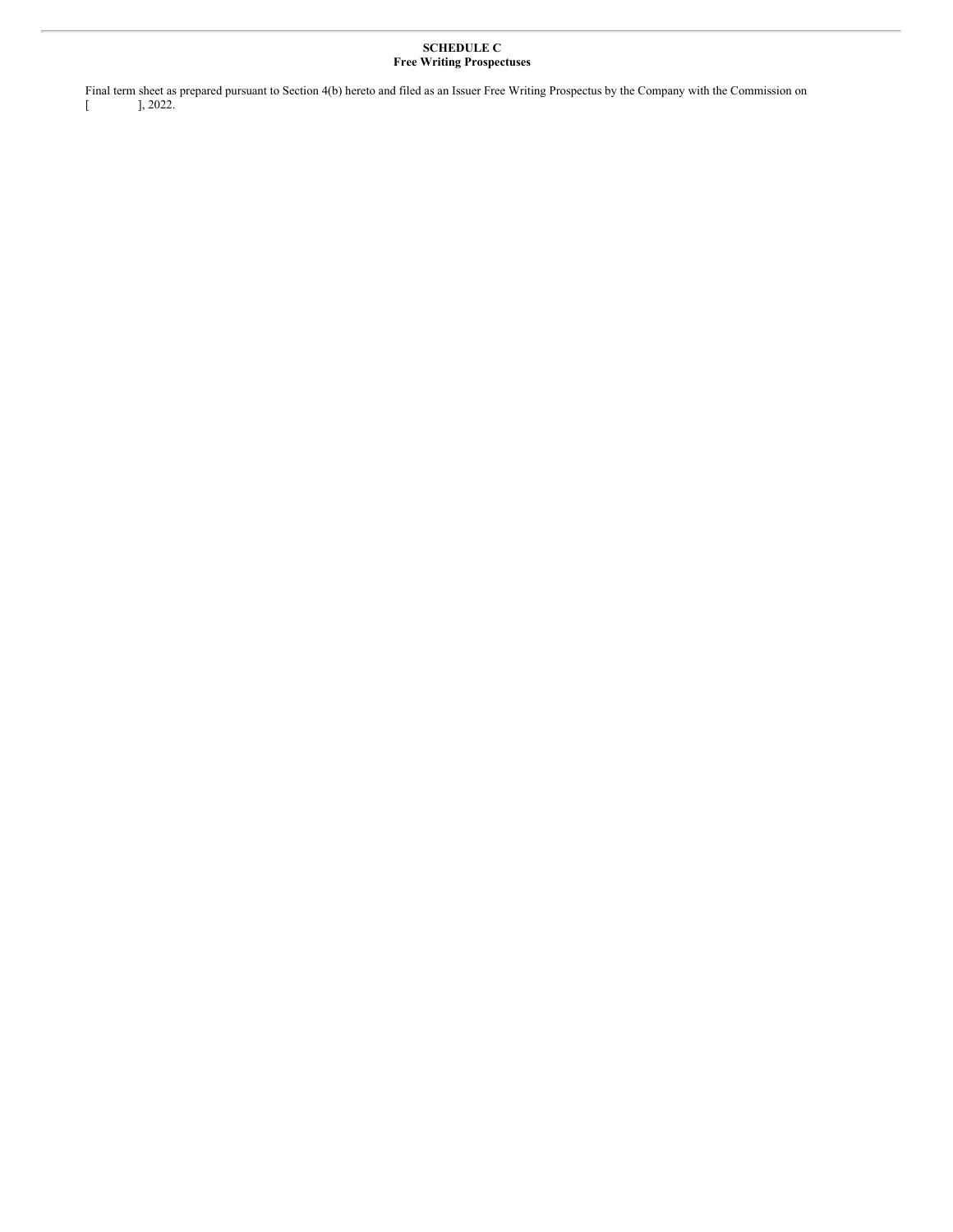## **SCHEDULE D**

**Filed pursuant to Rule 433 Registration No. 333- [ ] Issuer Free Writing Prospectus Supplementing the Preliminary Prospectus dated [ ], 2022**

## **CRYO-CELL INTERNATIONAL, INC. US \$[ ],000,000 [ ]% Senior Notes Due 202[ ] Final Term Sheet [ , 2022**

This pricing term sheet is qualified in its entirety by reference to the Preliminary Prospectus Supplement, dated [ ], 2022 (the "Preliminary Prospectus Supplement"). The information in this pricing term sheet supplements the Preliminary Prospectus Supplement and updates and supersedes the information in the Preliminary Prospectus Supplement to the extent it is inconsistent with the information in the Preliminary Prospectus Supplement. Terms used and not defined herein have the meanings assigned in the Preliminary Prospectus Supplement.

| Issuer:          | Cryo-Cell International, Inc.                                                                                                                                                                                                                                                                                                    |  |  |
|------------------|----------------------------------------------------------------------------------------------------------------------------------------------------------------------------------------------------------------------------------------------------------------------------------------------------------------------------------|--|--|
| Securities:      | [%] Senior Notes Due 202[] (the "Notes")                                                                                                                                                                                                                                                                                         |  |  |
| Type:            | <b>SEC</b> Registered                                                                                                                                                                                                                                                                                                            |  |  |
| Trade Date:      | 1,2022                                                                                                                                                                                                                                                                                                                           |  |  |
| Settlement Date: | 1,2022                                                                                                                                                                                                                                                                                                                           |  |  |
| Listing:         | Expected Nasdaq symbol "[                                                                                                                                                                                                                                                                                                        |  |  |
| Size:            | 1,000,000<br>SГ                                                                                                                                                                                                                                                                                                                  |  |  |
| Option:          | 1,000,000<br>\$ſ                                                                                                                                                                                                                                                                                                                 |  |  |
| Maturity Date:   | 1,2027                                                                                                                                                                                                                                                                                                                           |  |  |
| Rating:          | The Notes have received a "[<br>" rating from Egan-Jones Ratings Co., an independent, unaffiliated rating<br>agency. Ratings are not a recommendation to purchase, hold or sell notes, inasmuch as the ratings do not<br>comment as to market price or suitability for a particular investor. The ratings are based upon current |  |  |

information furnished to the rating agency by the Issuer and information obtained by the rating agency from other sources. The ratings are only accurate as of the date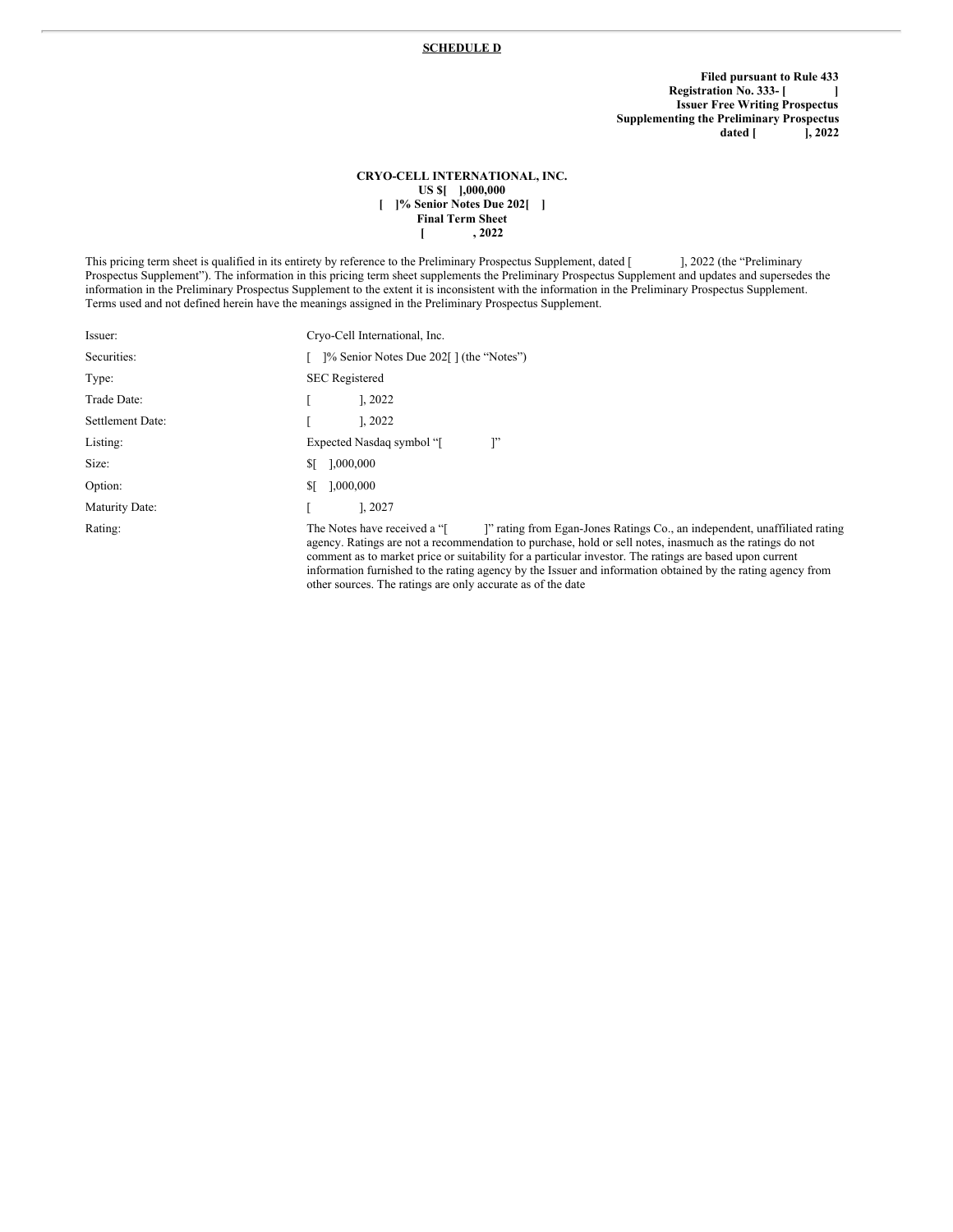|                                   | thereof and may be changed, superseded or withdrawn as a result of changes in, or unavailability of, such<br>information, and therefore a prospective purchaser should check the current ratings before purchasing the<br>Notes. Each rating should be evaluated independently of any other rating.                                                                                                                                                                                                                                                                    |  |
|-----------------------------------|------------------------------------------------------------------------------------------------------------------------------------------------------------------------------------------------------------------------------------------------------------------------------------------------------------------------------------------------------------------------------------------------------------------------------------------------------------------------------------------------------------------------------------------------------------------------|--|
| Annual Coupon:                    | 1%, paid quarterly in arrears                                                                                                                                                                                                                                                                                                                                                                                                                                                                                                                                          |  |
| <b>Interest Payment Dates:</b>    | January 30, April 30, July 30 and October 30, commencing [ 130, 2022, and at maturity                                                                                                                                                                                                                                                                                                                                                                                                                                                                                  |  |
| Price to the Public:              | 100%                                                                                                                                                                                                                                                                                                                                                                                                                                                                                                                                                                   |  |
| Day Count                         | 30/360                                                                                                                                                                                                                                                                                                                                                                                                                                                                                                                                                                 |  |
| <b>Optional Redemption:</b>       | 1, 202[], the Issuer may, at its option, redeem the Notes, in whole at any time or in part<br>Prior to [<br>from time to time, at a redemption price equal to 100% of the principal amount of the Notes to be redeemed,<br>plus a Make-Whole Amount, if any, plus accrued and unpaid interest to, but excluding, the date of<br>redemption.<br>The Issuer may redeem the Notes for cash in whole or in part at any time at our option on or after [<br>11,<br>202[] and prior to maturity, at a price equal to 100% of their principal amount, plus accrued and unpaid |  |
|                                   | interest to, but excluding, the date of redemption.                                                                                                                                                                                                                                                                                                                                                                                                                                                                                                                    |  |
| Minimum Denomination / Multiples: | \$25.00/\$25.00                                                                                                                                                                                                                                                                                                                                                                                                                                                                                                                                                        |  |
| <b>CUSIP/ISIN:</b>                | /US                                                                                                                                                                                                                                                                                                                                                                                                                                                                                                                                                                    |  |
| <b>Book-Running Managers:</b>     | Ladenburg Thalmann & Co. Inc.; [                                                                                                                                                                                                                                                                                                                                                                                                                                                                                                                                       |  |
| Co-Managers:                      |                                                                                                                                                                                                                                                                                                                                                                                                                                                                                                                                                                        |  |

## This communication is intended for the sole use of the person to whom it is provided by the issuer.

The issuer has filed a registration statement and Preliminary Prospectus with the Securities and Exchange Commission ("SEC") for the offering to which this communication relates. Before you invest, you should read the prospectus in that registration statement, the Preliminary Prospectus and other documents the issuer has filed with the SEC for more complete information about the issuer and this offering.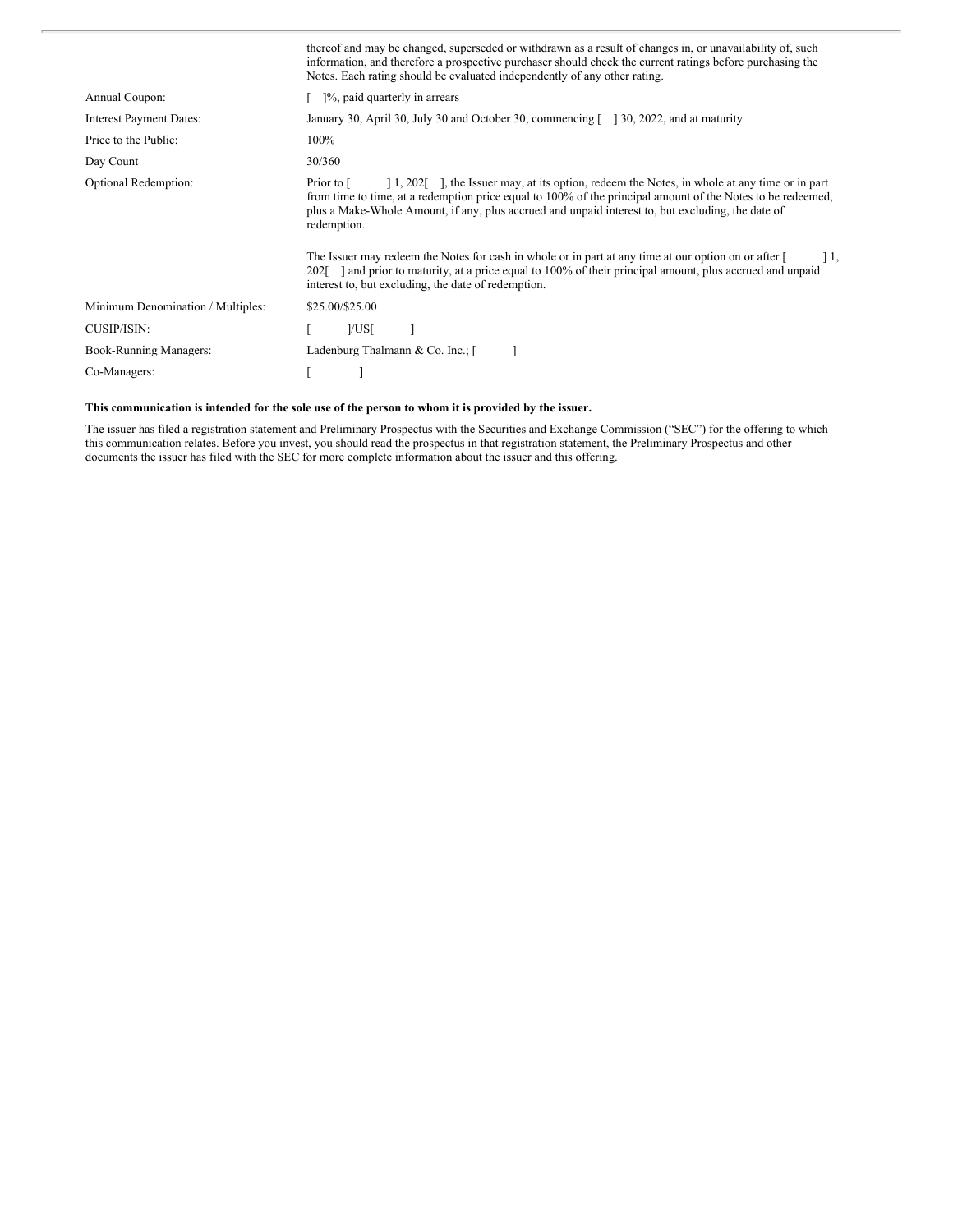You may get these documents for free by visiting EDGAR on the SEC Web site at*www.sec.gov*. **Alternatively, the issuer, any underwriter or any** dealer participating in the offering will arrange to send you the prospectus and related preliminary prospectus supplement if you request them from Ladenburg Thalmann & Co. Inc., 640 Fifth Avenue, 4th Floor, New York, New York 10172, or: 1-800-573-2541.

**ANY DISCLAIMERS OR OTHER NOTICES THAT MAY APPEAR BELOW ARE NOT APPLICABLE TO THIS COMMUNICATION AND SHOULD BE DISREGARDED. SUCH DISCLAIMERS OR OTHER NOTICES WERE AUTOMATICALLY GENERATED AS A RESULT OF THIS COMMUNICATION BEING SENT VIA BLOOMBERG OR ANOTHER E-MAIL SYSTEM.**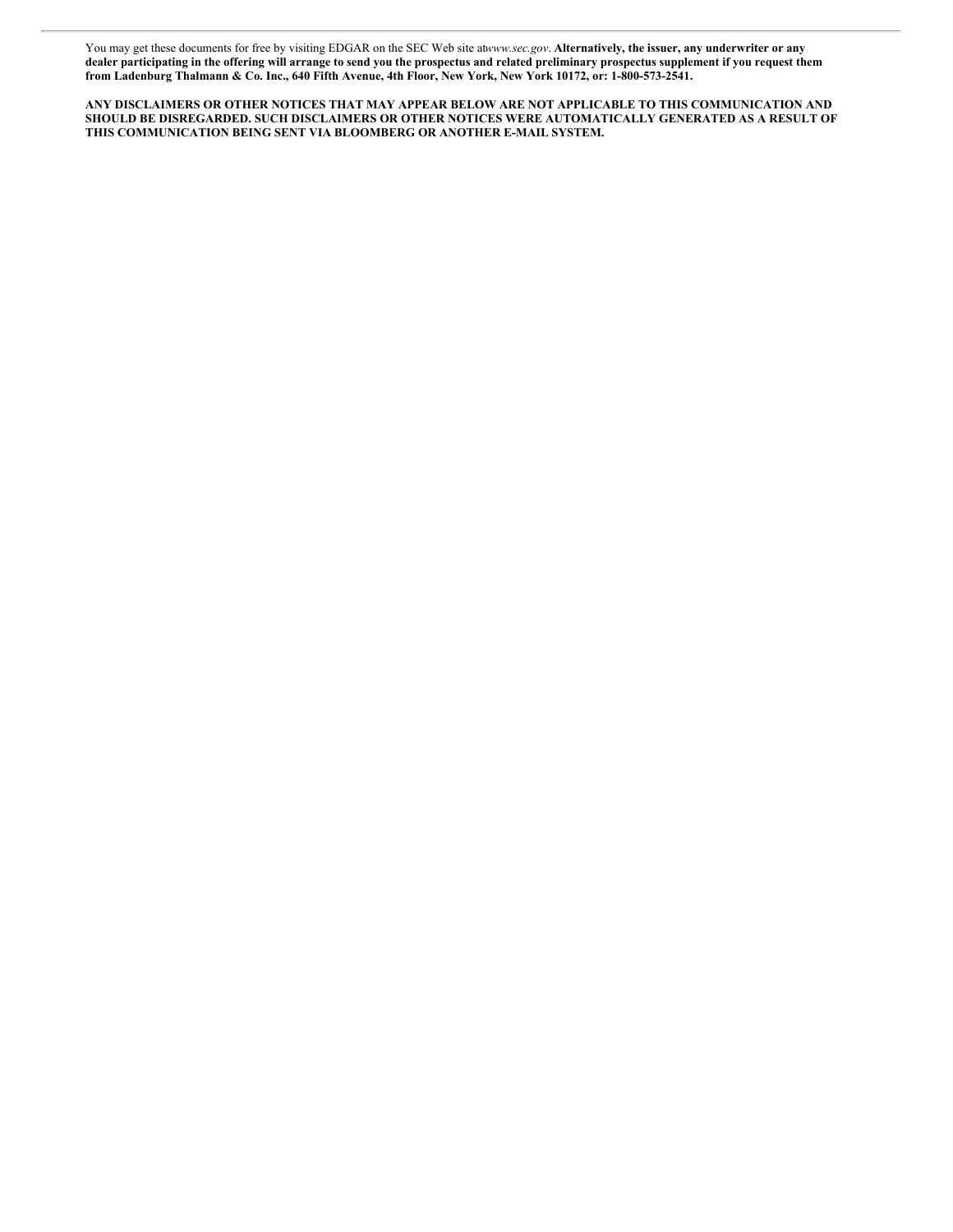## CRYO-CELL INTERNATIONAL, INC.

TO

# U.S. BANK TRUST COMPANY, NATIONAL ASSOCIATION

# AS TRUSTEE

## INDENTURE

DATED AS OF [ , 2022]

SENIOR DEBT SECURITIES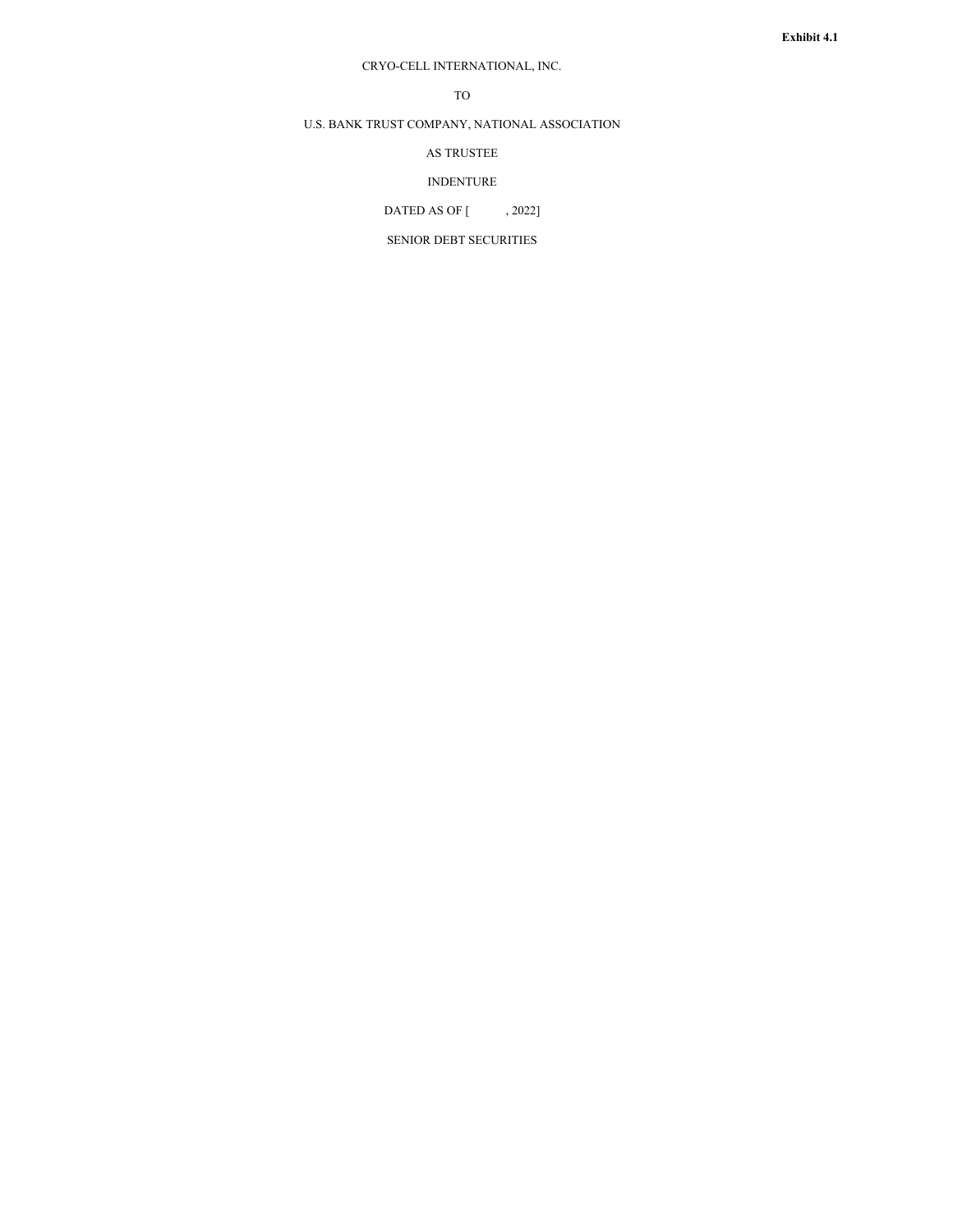#### TABLE OF CONTENTS

|                                                                     | Page |
|---------------------------------------------------------------------|------|
| ARTICLE 1 DEFINITIONS AND OTHER PROVISIONS OF GENERAL APPLICATION   |      |
| Section 1.1 Definitions.                                            |      |
| Section 1.2 Compliance Certificates and Opinions.                   | 8    |
| Section 1.3 Form of Documents Delivered to Trustee.                 | 9    |
| Section 1.4 Acts of Holders; Record Dates.                          | 9    |
| Section 1.5 Notices, etc., to Trustee and Company.                  | 11   |
| Section 1.6 Notice to Holders; Waiver.                              | 12   |
| Section 1.7 Conflict with Trust Indenture Act.                      | 12   |
| Section 1.8 Effect of Headings and Table of Contents.               | 12   |
| Section 1.9 Successors and Assigns.                                 | 12   |
| Section 1.10 Separability Clause.                                   | 13   |
| Section 1.11 Benefits of Indenture.                                 | 13   |
| Section 1.12 Governing Law.                                         | 13   |
| Section 1.13 Legal Holidays.                                        | 13   |
| Section 1.14 Indenture and Securities Solely Corporate Obligations. | 13   |
| Section 1.15 Indenture May be Executed in Counterparts.             | 13   |
| <b>ARTICLE 2 SECURITY FORMS</b>                                     | 14   |
| Section 2.1 Forms Generally.                                        | 14   |
| Section 2.2 Form of Face of Security.                               | 14   |
| Section 2.3 Form of Reverse of Security.                            | 16   |
| Section 2.4 Form of Legend for Global Securities.                   | 19   |
| Section 2.5 Form of Trustee's Certificate of Authentication.        | 19   |
| Section 2.6 Form of Conversion Notice.                              | 19   |
| <b>ARTICLE 3 THE SECURITIES</b>                                     | 21   |
| Section 3.1 Amount Unlimited; Issuable in Series.                   | 21   |
| Section 3.2 Denominations.                                          | 23   |
| Section 3.3 Execution, Authentication, Delivery and Dating.         | 24   |
| Section 3.4 Temporary Securities.                                   | 25   |
| Section 3.5 Registration; Registration of Transfer and Exchange.    | 26   |
| Section 3.6 Mutilated, Destroyed, Lost and Stolen Securities.       | 27   |
| Section 3.7 Payment of Interest; Interest Rights Preserved.         | 28   |

Section 3.7 Payment of Interest; Interest Rights Preserved

- i -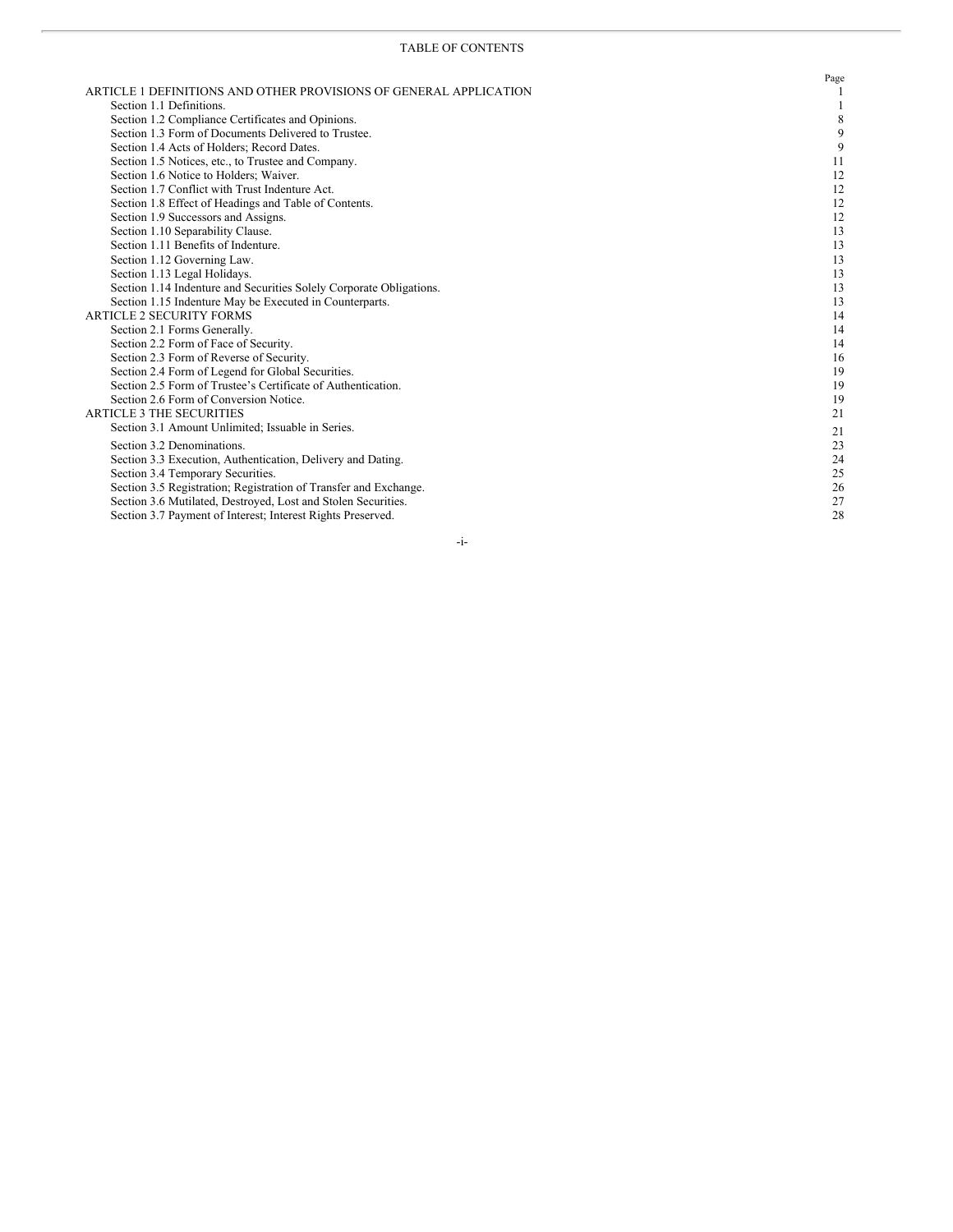| Section 3.8 Persons Deemed Owners.                                                                    | 29 |
|-------------------------------------------------------------------------------------------------------|----|
| Section 3.9 Cancellation.                                                                             | 29 |
| Section 3.10 Computation of Interest.                                                                 | 30 |
| ARTICLE 4 SATISFACTION AND DISCHARGE                                                                  | 30 |
| Section 4.1 Satisfaction and Discharge of Indenture.                                                  | 30 |
| Section 4.2 Application of Money Held in Trust.                                                       | 31 |
| <b>ARTICLE 5 REMEDIES</b>                                                                             | 31 |
| Section 5.1 Events of Default.                                                                        | 31 |
| Section 5.2 Acceleration of Maturity; Rescission and Annulment.                                       | 32 |
| Section 5.3 Collection of Indebtedness and Suits for Enforcement by Trustee.                          | 34 |
| Section 5.4 Trustee May File Proofs of Claim.                                                         | 35 |
| Section 5.5 Trustee May Enforce Claims Without Possession of Securities.                              | 35 |
| Section 5.6 Application of Money Collected.                                                           | 35 |
| Section 5.7 Limitation on Suits.                                                                      | 36 |
| Section 5.8 Unconditional Right of Holders to Receive Principal, Premium and Interest and to Convert. | 36 |
| Section 5.9 Restoration of Rights and Remedies.                                                       | 36 |
| Section 5.10 Rights and Remedies Cumulative.                                                          | 37 |
| Section 5.11 Delay or Omission Not Waiver.                                                            | 37 |
| Section 5.12 Control by Holders.                                                                      | 37 |
| Section 5.13 Waiver of Past Defaults.                                                                 | 37 |
| Section 5.14 Undertaking for Costs.                                                                   | 38 |
| Section 5.15 Waiver of Usury, Stay or Extension Laws.                                                 | 38 |
| <b>ARTICLE 6 THE TRUSTEE</b>                                                                          | 38 |
| Section 6.1 Certain Duties and Responsibilities.                                                      | 38 |
| Section 6.2 Notice of Defaults.                                                                       | 39 |
| Section 6.3 Certain Rights of Trustee.                                                                | 39 |
| Section 6.4 Not Responsible for Recitals or Issuance of Securities.                                   | 42 |
| Section 6.5 May Hold Securities and Act as Trustee under Other Indentures.                            | 42 |
| Section 6.6 Money Held in Trust.                                                                      | 42 |
| Section 6.7 Compensation and Reimbursement.                                                           | 42 |
| Section 6.8 Conflicting Interests.                                                                    | 43 |
| Section 6.9 Corporate Trustee Required; Eligibility.                                                  | 43 |
| Section 6.10 Resignation and Removal; Appointment of Successor.                                       | 44 |
| Section 6.11 Acceptance of Appointment by Successor.                                                  | 45 |
| Section 6.12 Merger, Conversion, Consolidation or Succession to Business.                             | 46 |

- i i -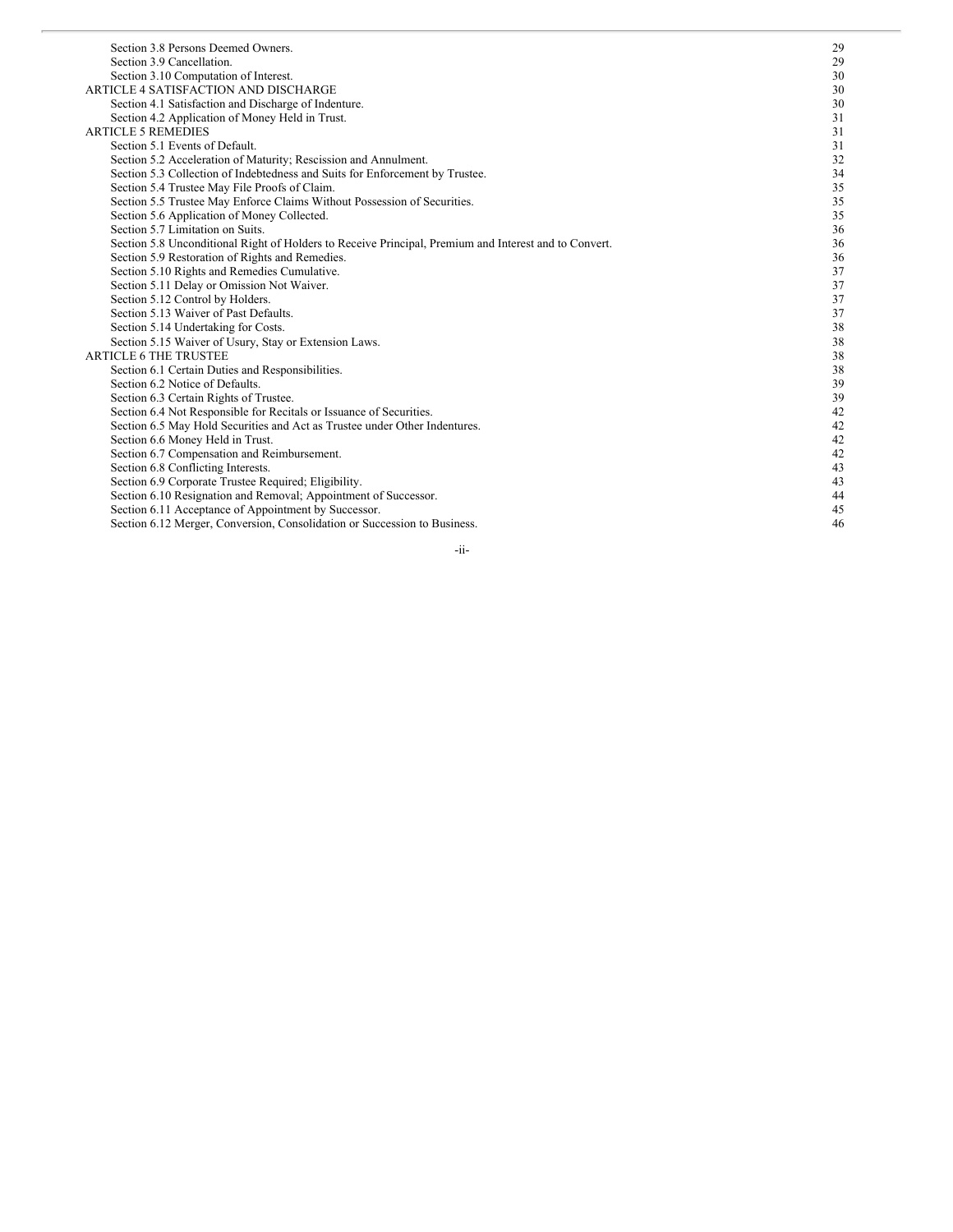| Section 6.13 Preferential Collection of Claims Against Company.        | 41 |
|------------------------------------------------------------------------|----|
| Section 6.14 Appointment of Authenticating Agent.                      | 41 |
| ARTICLE 7 HOLDERS' LISTS AND REPORTS BY TRUSTEE AND COMPANY            | 43 |
| Section 7.1 Company to Furnish Trustee Names and Addresses of Holders. | 43 |
| Section 7.2 Preservation of Information; Communications to Holders.    | 43 |
| Section 7.3 Reports by Trustee.                                        | 44 |
| Section 7.4 Reports by Company.                                        | 44 |
| ARTICLE 8 CONSOLIDATION, MERGER, CONVEYANCE, TRANSFER OR LEASE         | 44 |
| Section 8.1 Company May Consolidate, etc., Only on Certain Terms.      | 44 |
| Section 8.2 Successor Substituted.                                     | 45 |
| ARTICLE 9 SUPPLEMENTAL INDENTURES                                      | 45 |
| Section 9.1 Supplemental Indentures Without Consent of Holders.        | 45 |
| Section 9.2 Supplemental Indentures with Consent of Holders.           | 46 |
| Section 9.3 Execution of Supplemental Indentures.                      | 47 |
| Section 9.4 Effect of Supplemental Indentures.                         | 47 |
| Section 9.5 Conformity with Trust Indenture Act.                       | 48 |
| Section 9.6 Reference in Securities to Supplemental Indentures.        | 48 |
| <b>ARTICLE 10 COVENANTS</b>                                            | 48 |
| Section 10.1 Payment of Principal, Premium and Interest.               | 48 |
| Section 10.2 Maintenance of Office or Agency.                          | 48 |
| Section 10.3 Money for Securities Payments To Be Held in Trust.        | 48 |
| Section 10.4 Statement by Officers as to Default.                      | 49 |
| Section 10.5 Existence.                                                | 50 |
| Section 10.6 Waiver of Certain Covenants.                              | 50 |
| <b>ARTICLE 11 REDEMPTION OF SECURITIES</b>                             | 50 |
| Section 11.1 Applicability of Article.                                 | 50 |
| Section 11.2 Election to Redeem; Notice to Trustee.                    | 50 |
| Section 11.3 Selection by Trustee of Securities to Be Redeemed.        | 51 |
| Section 11.4 Notice of Redemption.                                     | 51 |
| Section 11.5 Deposit of Redemption Price.                              | 52 |
| Section 11.6 Securities Payable on Redemption Date.                    | 52 |
| Section 11.7 Securities Redeemed in Part.                              | 53 |
| <b>ARTICLE 12 SINKING FUNDS</b>                                        | 53 |
| Section 12.1 Applicability of Article.                                 | 53 |
| Section 12.2 Satisfaction of Sinking Fund Payments with Securities.    | 53 |
|                                                                        |    |

- i i i -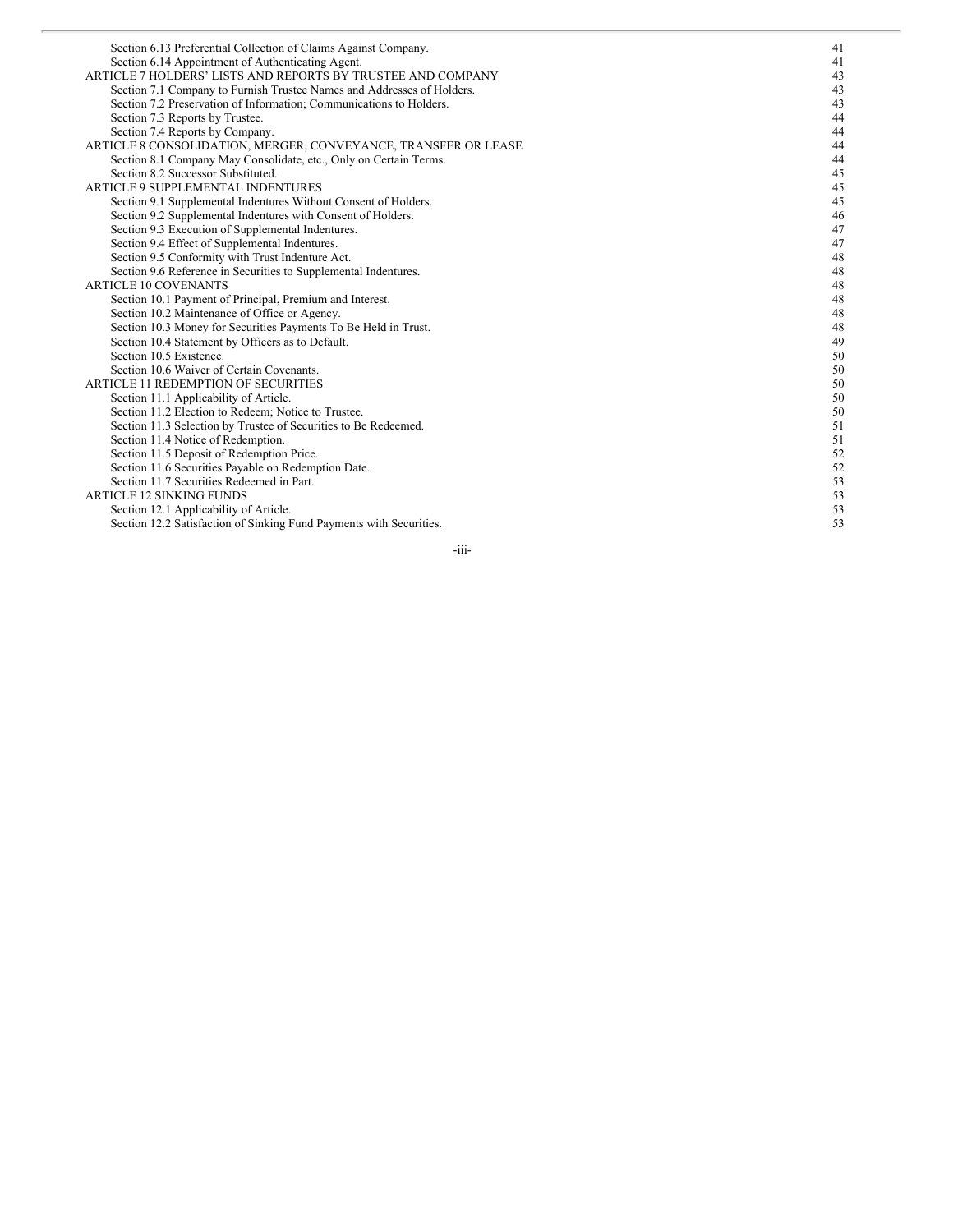| Section 12.3 Redemption of Securities for Sinking Fund.                                                                         | 54 |
|---------------------------------------------------------------------------------------------------------------------------------|----|
| ARTICLE 13 DEFEASANCE AND COVENANT DEFEASANCE                                                                                   | 54 |
| Section 13.1 Company's Option to Effect Defeasance or Covenant Defeasance.                                                      | 54 |
| Section 13.2 Defeasance and Discharge.                                                                                          | 54 |
| Section 13.3 Covenant Defeasance.                                                                                               | 55 |
| Section 13.4 Conditions to Defeasance or Covenant Defeasance.                                                                   | 55 |
| Section 13.5 Deposited Money, U.S. Government Obligations and Foreign Government Obligations to be Held in Trust; Miscellaneous |    |
| Provisions.                                                                                                                     | 57 |
| Section 13.6 Reinstatement.                                                                                                     | 57 |
| ARTICLE 14 CONVERSION OF SECURITIES                                                                                             | 58 |
| Section 14.1 Applicability of Article.                                                                                          | 58 |
| Section 14.2 Exercise of Conversion Privilege.                                                                                  | 58 |
| Section 14.3 No Fractional Shares.                                                                                              | 59 |
| Section 14.4 Adjustment of Conversion Price or Conversion Rate.                                                                 | 59 |
| Section 14.5 Notice of Certain Corporate Actions. In case:                                                                      | 60 |
| Section 14.6 Reservation of Shares of Common Stock.                                                                             | 60 |
| Section 14.7 Payment of Certain Taxes upon Conversion.                                                                          | 60 |
| Section 14.8 Nonassessability.                                                                                                  | 61 |
| Section 14.9 Provision in Case of Consolidation, Merger or Sale of Assets.                                                      | 61 |
| Section 14.10 Duties of Trustee Regarding Conversion.                                                                           | 62 |
| Section 14.11 Repayment of Certain Funds upon Conversion.                                                                       | 62 |

-iv-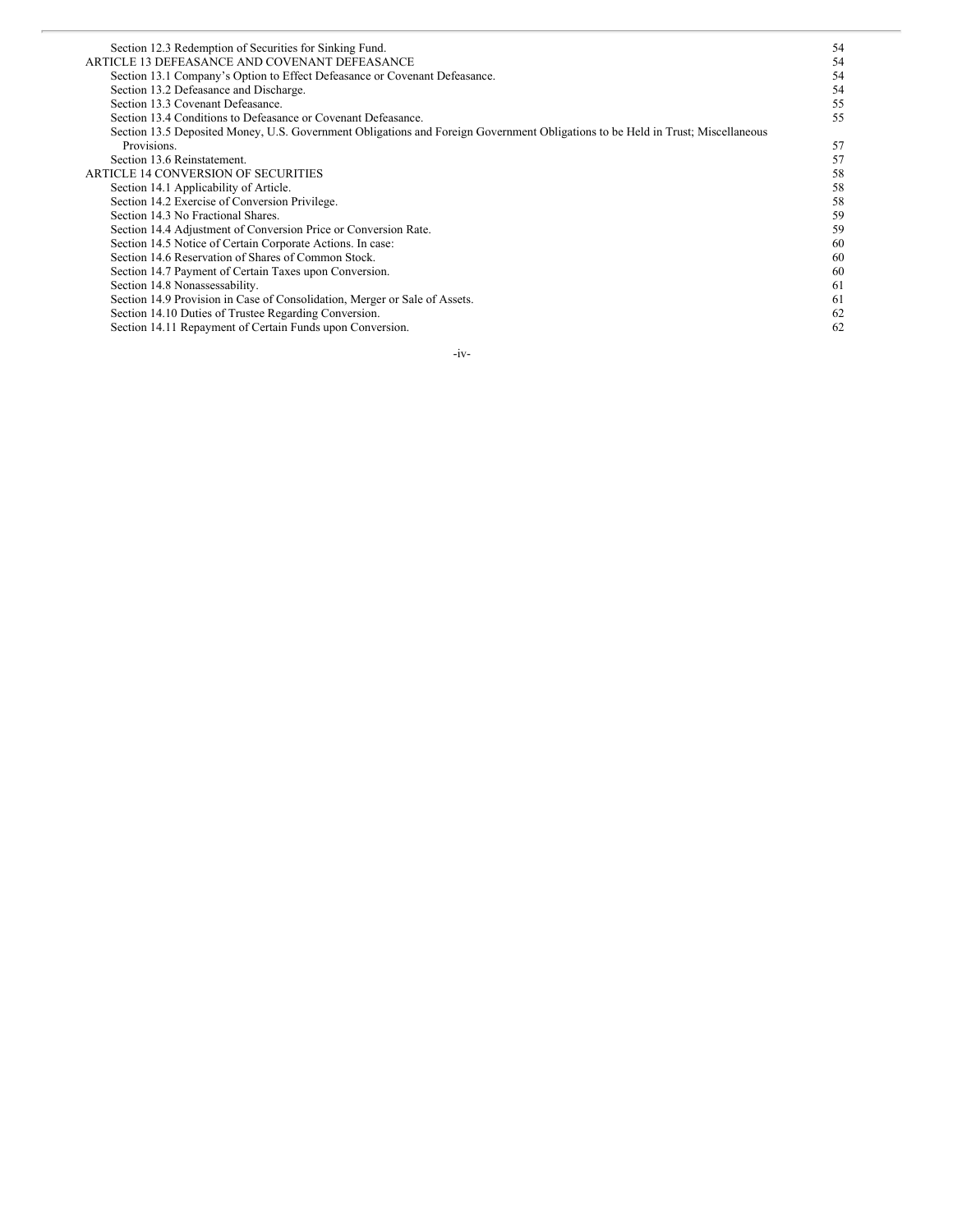# CRYO-CELL INTERNATIONAL, INC.

Certain Sections of this Indenture relating to Sections 310 through 318, inclusive, of the Trust Indenture Act of 1939:

| Section $310(a)$ (1) | 6.9            |
|----------------------|----------------|
| (a)(2)               | 6.9            |
| (a)(3)               | Not Applicable |
| (a)(4)               | Not Applicable |
| (b)                  | 6.8, 6.10      |
| Section $311(a)$     | 6.13           |
| (b)                  | 6.13           |
| Section 312(a)       | 7.1, 7.2       |
| (b)                  | 7.2            |
| (c)                  | 7.2            |
| Section 313(a)       | 7.3            |
| (b)                  | 7.3            |
| (c)                  | $7.3\,$        |
| (d)                  | 7.3            |
| Section 314(a)       | 7.4            |
| (a)(4)               | 10.1, 10.4     |
| (b)                  | Not Applicable |
| (c)(1)               | 1.2            |
| (c)(2)               | 1.2            |
| (c)(3)               | Not Applicable |
| (d)                  | Not Applicable |
| (e)                  | 1.2            |
| Section $315(a)$     | 6.1            |
| (b)                  | 6.2            |
| (c)                  | 6.1            |
| (d)                  | 6.1            |
| (e)                  | 5.14           |
| Section $316(a)$     | 1.1            |
| (a)(1)(A)            | 5.2, 5.12      |
| (a)(1)(B)            | 5.13           |
| (a)(2)               | Not Applicable |
| (b)                  | 5.8            |
| (c)                  | 1.4            |
| Section $317(a)$ (1) | 5.3            |
| (a)(2)               | 5.4            |
| (b)                  | 10.3           |
| Section 318(a)       | 1.7            |
|                      |                |

NOTE: This reconciliation and tie shall not, for any purpose, be deemed to be a part of the Indenture.

-v-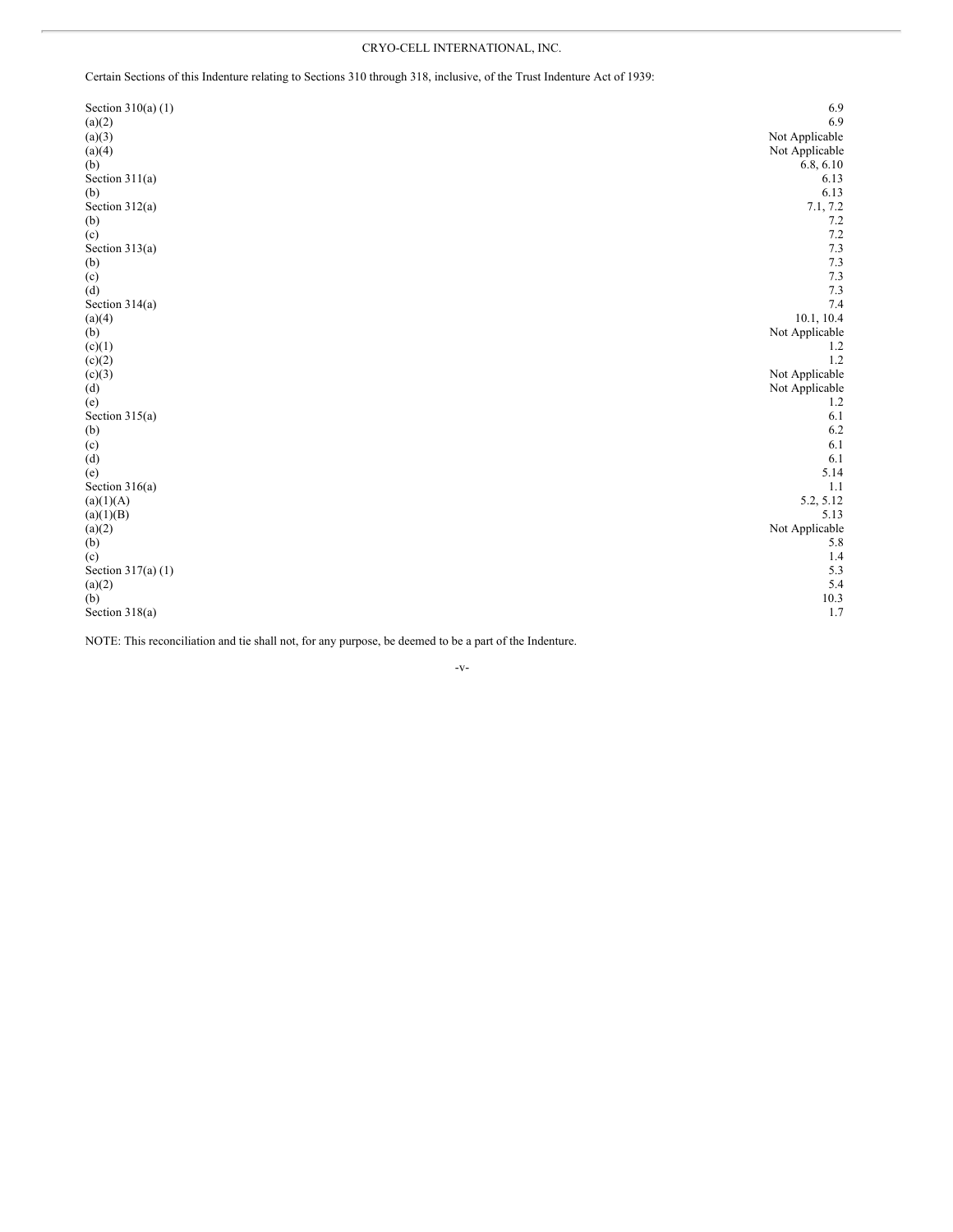INDENTURE, dated as of [ , 2022], between CRYO-CELL INTERNATIONAL, INC., a corporation duly organized and existing under the laws of the State of Delaware (herein called the "Company"), having its principal executive office at 700 Brooker Creek Blvd, Suite 1800, Oldsmar, Florida 34677 and U.S. BANK TRUST COMPANY, NATIONAL ASSOCIATION, as Trustee (herein called the "Trustee").

## **RECITALS OF THE COMPANY**

The Company has duly authorized the execution and delivery of this Indenture to provide for the issuance from time to time of its unsecured debentures, notes or other evidences of indebtedness (herein called the "Securities"), to be issued in one or more series as provided in this Indenture.

All things necessary to make this Indenture a valid agreement of the Company, in accordance with its terms, have been done.

### **NOW, THEREFORE, THIS INDENTURE WITNESSETH:**

For and in consideration of the premises and the purchase of the Securities by the Holders thereof, it is mutually covenanted and agreed, for the equal and proportionate benefit of all Holders of the Securities or of series thereof appertaining, as follows:

## **ARTICLE 1**

## **DEFINITIONS AND OTHER PROVISIONS OF GENERAL APPLICATION**

### **Section 1.1 Definitions**.

For all purposes of this Indenture, except as otherwise expressly provided or unless the context otherwise requires:

(1) the terms defined in this Article have the meanings assigned to them in this Article and include the plural as well as the singular;

(2) all other terms used herein which are defined in the Trust Indenture Act, either directly or by reference therein, have the meanings assigned to them therein;

(3) all accounting terms not otherwise defined herein have the meanings assigned to them in accordance with generally accepted accounting principles in the United States of America, and, except as otherwise herein expressly provided, the term "generally accepted accounting principles" with respect to any computation required or permitted hereunder shall mean such accounting principles in the United States of America as are generally accepted at the date of such computation;

(4) all references to "\$" refer to the lawful currency of the United States of America;

(5) unless the context otherwise requires, any reference to an "Article" or a "Section" refers to an Article or a Section, as the case may be, of this Indenture; and

(6) the words "herein," "hereof" and "hereunder" and other words of similar import refer to this Indenture as a whole and not to any particular Article, Section or other subdivision.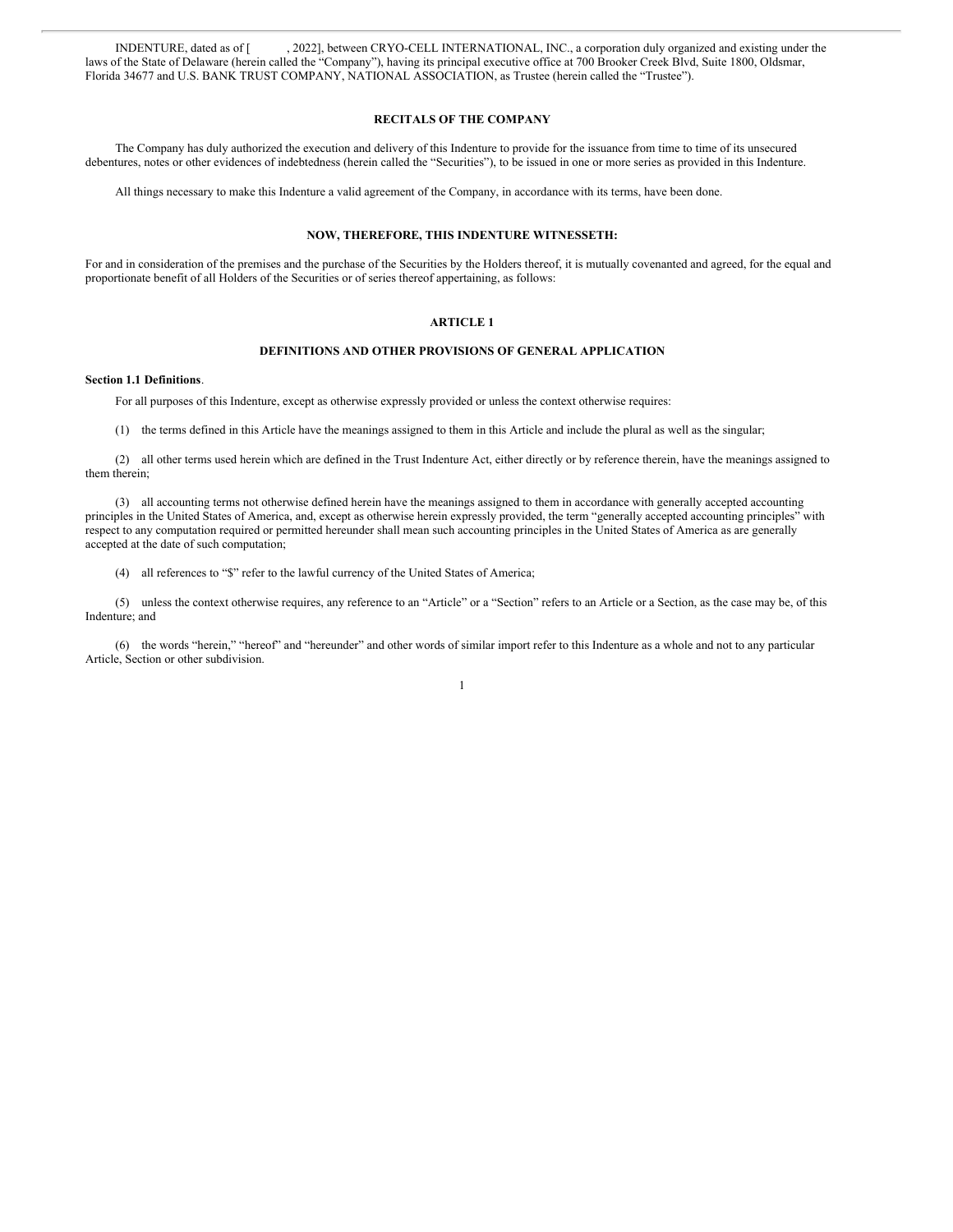"Act," when used with respect to any Holder, has the meaning specified in Section 1.4. "Additional Interest" has the meaning specified in Section 5.2(b).

"Affiliate" of any specified Person means any other Person directly or indirectly controlling or controlled by or under direct or indirect common control with such specified Person.

"Authenticating Agent" means any Person authorized by the Trustee pursuant to Section 6.14 to act on behalf of the Trustee to authenticate Securities of one or more series.

"Board of Directors" means either the board of directors of the Company or any duly authorized committee of that board empowered to act for it with respect to this Indenture.

"Board Resolution" means a copy of a resolution certified by the Secretary or an Assistant Secretary of the Company to have been duly adopted by the Board of Directors and to be in full force and effect on the date of such certification, and delivered to the Trustee.

"Business Day," when used with respect to any Place of Payment, means each Monday, Tuesday, Wednesday, Thursday and Friday which is not a day on which banking institutions in that Place of Payment are authorized or obligated by law or executive order to close.

"Commission" means the Securities and Exchange Commission, from time to time constituted, created under the Exchange Act, or, if at any time after the execution of this instrument such Commission is not existing and performing the duties now assigned to it under the Trust Indenture Act, then the body performing such duties at such time.

"Common Stock" includes any stock of any class of the Company which has no preference in respect of dividends or of amounts payable in the event of any voluntary or involuntary liquidation, dissolution or winding-up of the Company and which is not subject to redemption by the Company; provided, however, subject to the provisions of Section 14.9, shares issuable upon conversion of Securities shall include only shares of the class designated as Common Stock of the Company at the date of this Indenture or shares of any class or classes resulting from any reclassification or reclassifications thereof and which have no preference in respect of dividends or of amounts payable in the event of any voluntary or involuntary liquidation, dissolution or winding-up of the Company and which are not subject to redemption by the Company; provided, further, that if at any time there shall be more than one such resulting class, the shares of each such class then so issuable shall be substantially in the proportion which the total number of shares of such class resulting from all such reclassifications bears to the total number of shares of all such classes resulting from all such reclassifications.

"Company" means the corporation named as the "Company" in the first paragraph of this instrument until a successor Person shall have become such pursuant to the applicable provisions of this Indenture, and thereafter "Company" shall mean such successor Person.

"Company Request" or "Company Order" means a written request or order signed in the name of the Company by its Chairman of the Board, its Vice Chairman of the Board, its Chief Executive Officer, its President or a Vice President, and by its principal financial officer, its Treasurer, an Assistant Treasurer, its Secretary or an Assistant Secretary, and delivered to the Trustee.

"Constituent Person" has the meaning specified in Section 14.9.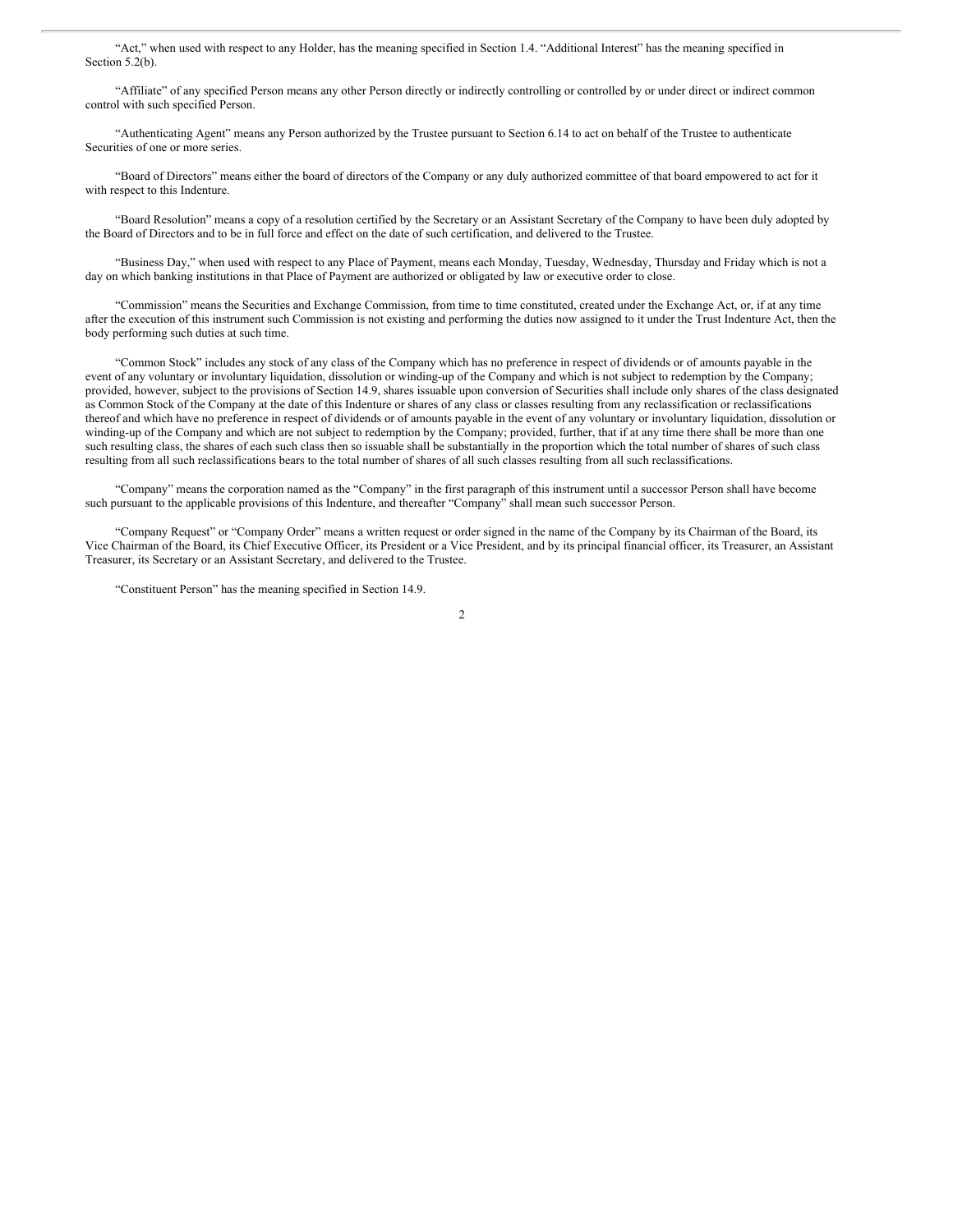"control" when used with respect to any specified Person means the power to direct the management and policies of such Person, directly or indirectly, whether through the ownership of voting securities, by contract or otherwise; and the terms "controlling" and "controlled" have meanings correlative to the foregoing.

"Corporate Trust Office" means the corporate trust office of the Trustee, which office is located for purposes of Section 10.2 only at U.S. Bank Trust Company, National Association, 111 Fillmore Ave., St. Paul, MN 55107, Attention: Global Corporate Trust – Cryo-Cell International Inc., and for all other purposes is located at U.S. Bank Trust Company, National Association, One Federal Street, 10th Floor, Boston, MA 02110, Attention: Global Corporate Trust – Cryo-Cell International Inc., or such other office, designated by the Trustee by written notice to the Company, at which at any particular time its corporate trust business shall be administered.

"corporation" means a corporation, association, company, joint-stock company or business trust.

"Covenant Defeasance" has the meaning specified in Section 13.3.

"Defaulted Interest" has the meaning specified in Section 3.7.

"Defeasance" has the meaning specified in Section 13.2.

"Depositary" means, with respect to Securities of any series issuable in whole or in part in the form of one or more Global Securities, a clearing agency registered under the Exchange Act that is designated to act as Depositary for such Securities as contemplated by Section 3.1.

"euro" or "euros" means the currency adopted by those nations participating in the third stage of the economic and monetary union provisions of the Treaty on European Union, signed at Maastricht on February 7, 1992.

"European Economic Area" means the member nations of the European Economic Area pursuant to the Oporto Agreement on the European Economic Area dated May 2, 1992, as amended.

"European Union" means the member nations of the European Union established by the Treaty of European Union, signed at Maastricht on February 7, 1992, which amended the Treaty of Rome establishing the European Community.

"Event of Default" has the meaning specified in Section 5.1.

"Exchange Act" means the Securities Exchange Act of 1934 and any statute successor thereto, in each case as amended from time to time.

"Expiration Date" has the meaning specified in Section 1.4.

"Foreign Government Obligation" means with respect to Securities of any series which are not denominated in the currency of the United States of America (x) any security which is (i) a direct obligation of the government which issued or caused to be issued the currency in which such security is denominated and for the payment of which obligations its full faith and credit is pledged or, with respect to Securities of any series which are denominated in euros, a direct obligation of any member nation of the European Union for the payment of which obligation the full faith and credit of the respective nation is pledged so long as such nation has a credit rating at least equal to that of the highest rated member nation of the European Economic Area, or (ii) an obligation of a Person controlled or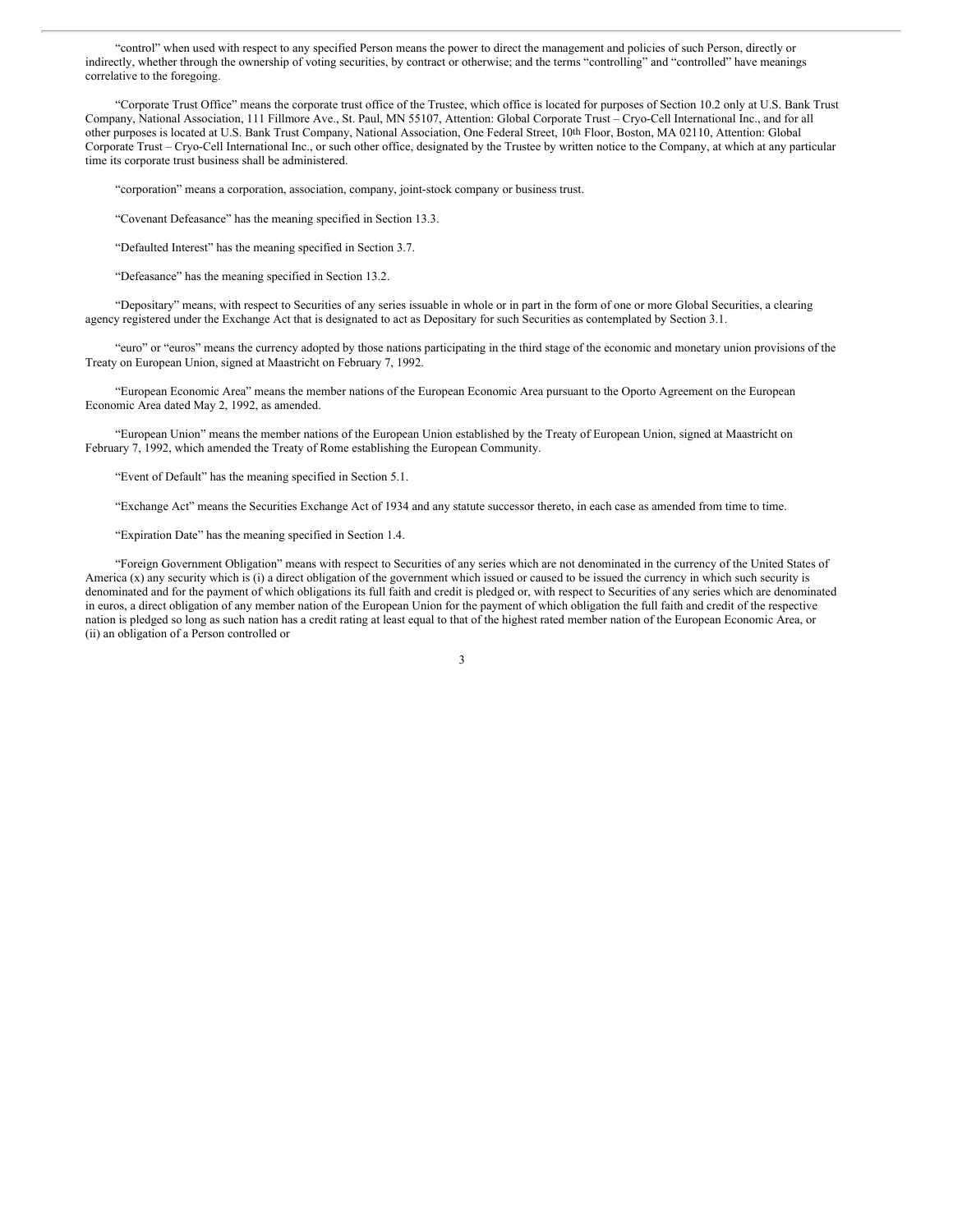supervised by and acting as an agency or instrumentality of a government specified in clause (i) above the payment of which is unconditionally guaranteed as a full faith and credit obligation by the such government, which, in either case (i) or (ii), is not callable or redeemable at the option of the issuer thereof, and (y) any depositary receipt issued by a bank (as defined in Section 3(a)(2) of the Securities Act) as custodian with respect to any Foreign Government Obligation which is specified in clause (x) above and held by such bank for the account of the holder of such depositary receipt, or with respect to any specific payment of principal of or interest on any Foreign Government Obligation which is so specified and held, provided that (except as required by law) such custodian is not authorized to make any deduction from the amount payable to the holder of such depositary receipt from any amount received by the custodian in respect of the Foreign Government Obligation or the specific payment of principal or interest evidenced by such depositary receipt.

"Global Security" means a Security that evidences all or part of the Securities of any series and bears the legend set forth in Section 2.4 (or such legend as may be specified as contemplated by Section 3.1 for such Securities).

"Holder" means a Person in whose name a Security is registered in the Security Register.

"Indenture" means this instrument as originally executed and as it may from time to time be supplemented or amended by one or more indentures supplemental hereto entered into pursuant to the applicable provisions hereof, including, for all purposes of this instrument and any such supplemental indenture, the provisions of the Trust Indenture Act that are deemed to be a part of and govern this instrument and any such supplemental indenture, respectively. The term "Indenture" shall also include the terms of particular series of Securities established as contemplated by Section 3.1; provided, however, that if at any time more than one Person is acting as Trustee under this Indenture due to the appointment of one or more separate Trustees for any one or more separate series of Securities, "Indenture" shall mean, with respect to such series of Securities for which any such Person is Trustee, this instrument as originally executed or as it may from time to time be supplemented or amended by one or more indentures supplemental hereto entered into pursuant to the applicable provisions hereof and shall include the terms of particular series of Securities for which such Person is Trustee established as contemplated by Section 3. 1, exclusive, however, of any provisions or terms which relate solely to other series of Securities for which such Person is not Trustee, regardless of when such terms or provisions were adopted, and exclusive of any provisions or terms adopted by means of one or more indentures supplemental hereto executed and delivered after such Person had become such Trustee, but to which such person, as such Trustee, was not a party; provided, further that in the event that this Indenture is supplemented or amended by one or more indentures supplemental hereto which are only applicable to certain series of Securities, the term "Indenture" for a particular series of Securities shall only include the supplemental indentures applicable thereto.

"interest," when used with respect to an Original Issue Discount Security, which by its terms bears interest only after Maturity, means interest payable after Maturity.

"Interest Payment Date," when used with respect to any Security, means the Stated Maturity of an installment of interest on such Security.

"Investment Company Act" means the Investment Company Act of 1940 and any statute successor thereto, in each case as amended from time to time.

"Maturity," when used with respect to any Security, means the date on which the principal of such Security or an installment of principal becomes due and payable as therein or herein provided, whether at the Stated Maturity or by declaration of acceleration, repurchase at the option of the Holder, upon redemption or otherwise.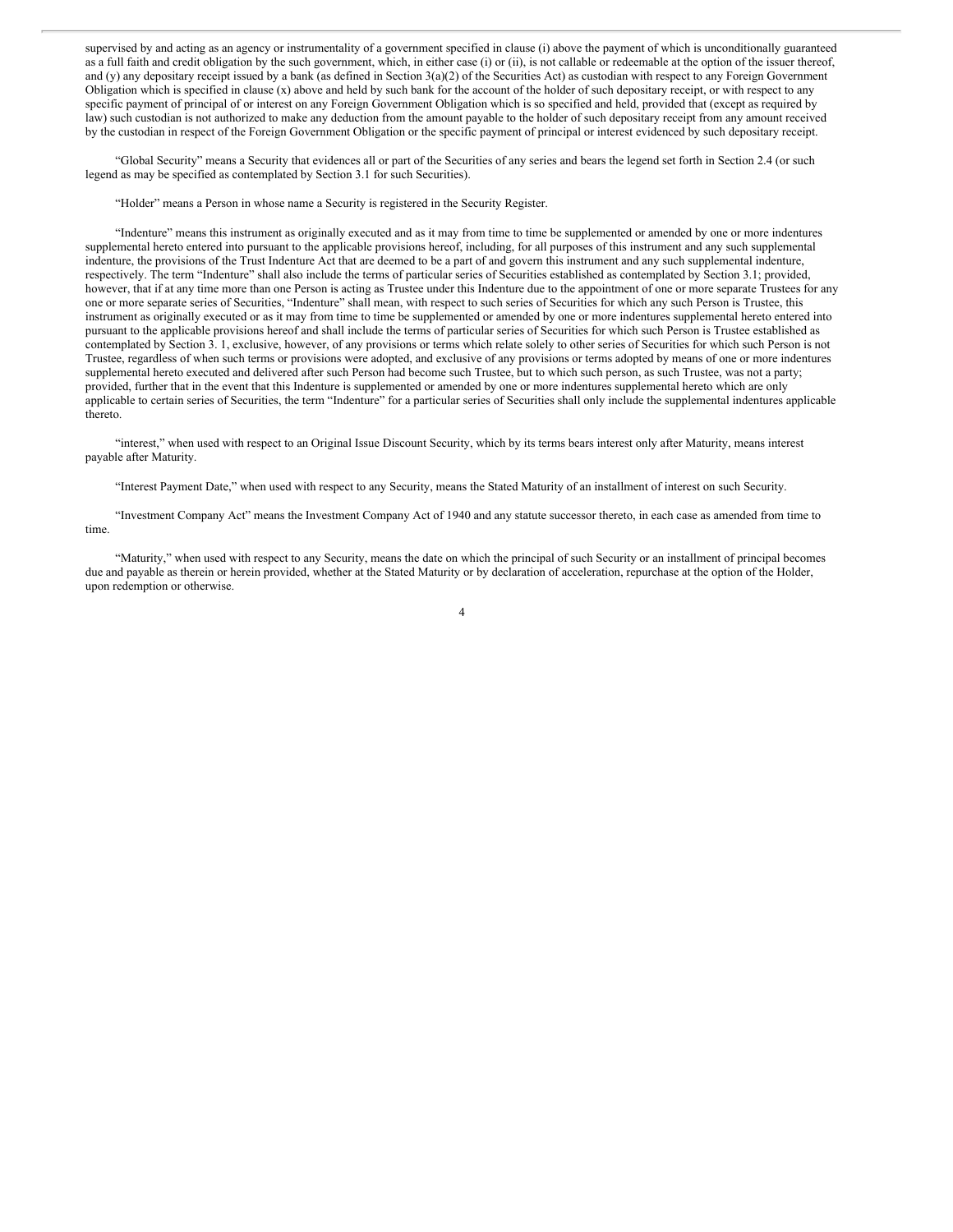"Non-electing Share" has the meaning specified in Section 14.9.

"Notice of Default" means a written notice of the kind specified in Section 5.1(4).

"Officers' Certificate" means a certificate signed by the Chairman of the Board, a Vice Chairman of the Board, the Chief Executive Officer, the President or a Vice President, and by the principal financial officer, the Treasurer, an Assistant Treasurer, the Secretary or an Assistant Secretary, of the Company, and delivered to the Trustee. One of the officers signing an Officers' Certificate given pursuant to Section 10.4 shall be the principal executive, financial or accounting officer of the Company.

"Opinion of Counsel" means a written opinion from legal counsel reasonably acceptable to Trustee, which meets the requirements of Section 1.02.

"Original Issue Discount Security" means any Security that provides for an amount less than the principal amount thereof to be due and payable upon a declaration of acceleration of the Maturity thereof pursuant to Section 5.2.

"Outstanding," when used with respect to Securities, means, as of the date of determination, all Securities theretofore authenticated and delivered under this Indenture, except

(1) Securities theretofore canceled by the Trustee or delivered to the Trustee for cancellation;

(2) Securities for whose payment or redemption money in the necessary amount has been theretofore deposited with the Trustee or any Paying Agent (other than the Company) in trust or set aside and segregated in trust by the Company (if the Company shall act as its own Paying Agent) for the Holders of such Securities; provided that, if such Securities are to be redeemed, notice of such redemption has been duly given pursuant to this Indenture or provision therefor satisfactory to the Trustee has been made;

(3) Securities as to which Defeasance has been effected pursuant to Section 13.2;

(4) Securities which have been paid pursuant to Section 3.6 or in exchange for or in lieu of which other Securities have been authenticated and delivered pursuant to this Indenture, other than any such Securities in respect of which there shall have been presented to the Trustee proof satisfactory to it that such Securities are held by a bona fide purchaser in whose hands such Securities are valid obligations of the Company; and

(5) Securities converted or exchanged as contemplated by this Indenture into Capital Stock or other securities or property, if the terms of such Security provide for such conversion or exchange pursuant to Section 3.1;

provided, however, that in determining whether the Holders of the requisite principal amount of the Outstanding Securities have given, made or taken any request, demand, authorization, direction, notice, consent, waiver or other action hereunder as of any date, (A) the principal amount of an Original Issue Discount Security which shall be deemed to be Outstanding shall be the amount of the principal thereof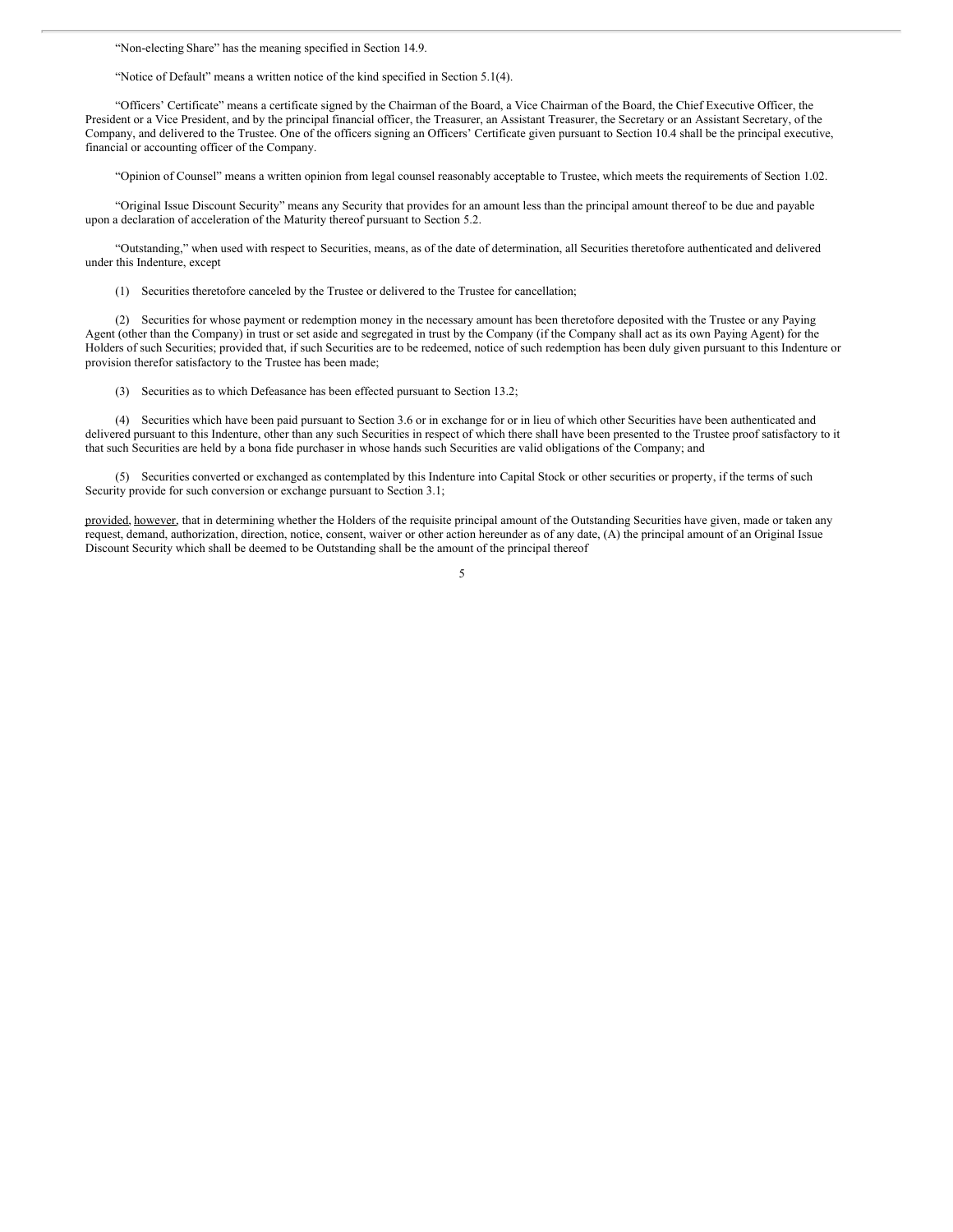which would be due and payable as of such date upon acceleration of the Maturity thereof to such date pursuant to Section 5.2, (B) if, as of such date, the principal amount payable at the Stated Maturity of a Security is not determinable, the principal amount of such Security which shall be deemed to be Outstanding shall be the amount as specified or determined as contemplated by Section 3.  $1$ , (C) the principal amount of a Security denominated in one or more non-U.S. dollar currencies or currency units which shall be deemed to be Outstanding shall be the U.S. dollar equivalent, determined as of such date in the manner provided as contemplated by Section 3. 1, of the principal amount of such Security (or, in the case of a Security described in clause (A) or (B) above, of the amount determined as provided in such clause), and (D) Securities owned by the Company or any other obligor upon the Securities or any Affiliate of the Company or of such other obligor shall be disregarded and deemed not to be Outstanding, except that, in determining whether the Trustee shall be protected in relying upon any such request, demand, authorization, direction, notice, consent, waiver or other action, only Securities which a Responsible Officer of the Trustee actually knows to be so owned shall be so disregarded. Securities so owned which have been pledged in good faith may be regarded as Outstanding if the pledgee establishes to the satisfaction of the Trustee the pledgee's right so to act with respect to such Securities and that the pledgee is not the Company or any other obligor upon the Securities or any Affiliate of the Company or of such other obligor.

"Paying Agent" means any Person authorized by the Company to pay the principal of or any premium or interest on any Securities on behalf of the Company.

"Person" means any individual, corporation, limited liability company, partnership, joint venture, trust, unincorporated organization or government or any agency or political subdivision thereof.

"Place of Payment," when used with respect to the Securities of any series, means the place or places where the principal of and any premium and interest on the Securities of that series are payable as specified as contemplated by Section 3.1.

"Predecessor Security" of any particular Security means every previous Security evidencing all or a portion of the same debt as that evidenced by such particular Security; and, for the purposes of this definition, any Security authenticated and delivered under Section 3.6 in exchange for or in lieu of a mutilated, destroyed, lost or stolen Security shall be deemed to evidence the same debt as the mutilated, destroyed, lost or stolen Security.

"Record Date" means any Regular Record Date or Special Record Date.

"Redemption Date," when used with respect to any Security to be redeemed, means the date fixed for such redemption by or pursuant to this Indenture.

"Redemption Price," when used with respect to any Security to be redeemed, means the price at which it is to be redeemed pursuant to this Indenture.

"Regular Record Date" for the interest payable on any Interest Payment Date on the Securities of any series means the date specified for that purpose as contemplated by Section 3.1.

"Reporting Default" has the meaning specified in Section 5.2(b).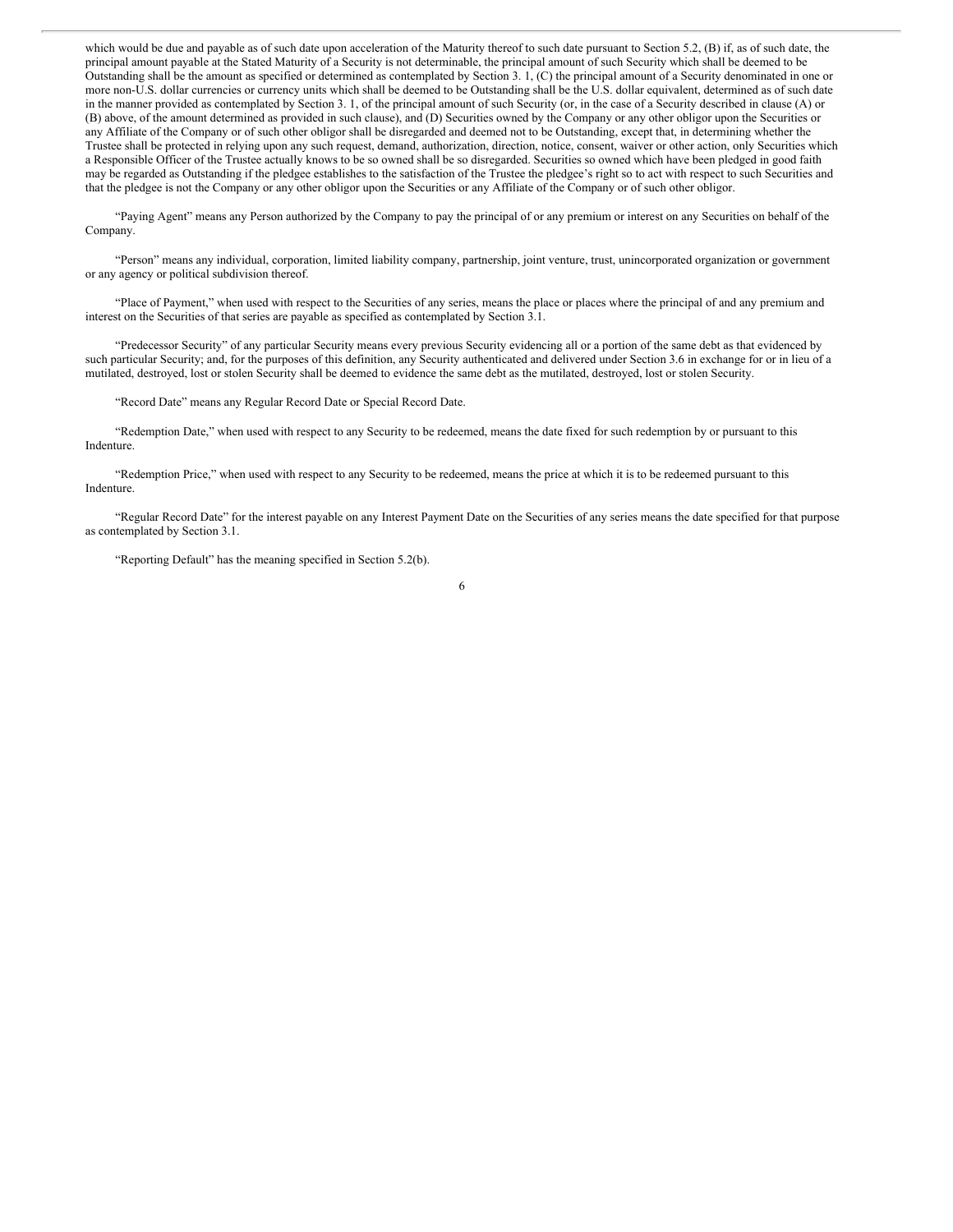"Responsible Officer" means, when used with respect to the Trustee, an officer of the Trustee in the Corporate Trust Office assigned and duly authorized by the Trustee to administer its corporate trust matters and who shall have direct responsibility for the administration of this Indenture.

"Securities" has the meaning stated in the first recital of this Indenture and more particularly means any Securities authenticated and delivered under this Indenture.

"Securities Act" means the Securities Act of 1933 and any statute successor thereto, in each case as amended from time to time. "Security Register" and "Security Registrar" have the respective meanings specified in Section 3.5.

"Special Record Date" for the payment of any Defaulted Interest means a date fixed by the Trustee pursuant to Section 3.7.

"Stated Maturity," when used with respect to any Security or any installment of principal thereof or interest thereon, means the date specified in such Security as the fixed date on which the principal of such Security or such installment of principal or interest is due and payable.

"Subsidiary" means a Person of which at least a majority of the outstanding voting stock having the power to elect a majority of the board of directors of such Person (in the case of a corporation) is, or of which at least a majority of the equity interests (in the case of a Person which is not a corporation) are, at the time owned, directly or indirectly, by the Company or by one or more other Subsidiaries, or by the Company and one or more other Subsidiaries. For the purposes of this definition, "voting stock" means stock or similar interests to the Company which ordinarily has or have voting power for the election of directors, or persons performing similar functions, whether at all times or only so long as no senior class of stock or other interests has or have such voting power by reason of any contingency.

"Trust Indenture Act" means the Trust Indenture Act of 1939 as in force at the date as of which this instrument was executed; provided, however, that in the event the Trust Indenture Act of 1939 is amended after such date, "Trust Indenture Act" means, to the extent required by any such amendment, the Trust Indenture Act of 1939 as so amended.

"Trustee" means the Person named as the "Trustee" in the first paragraph of this instrument until a successor Trustee shall have become such pursuant to the applicable provisions of this Indenture, and thereafter "Trustee" shall mean or include each Person who is then a Trustee hereunder, and if at any time there is more than one such Person, "Trustee" as used with respect to the Securities of any series shall mean the Trustee with respect to Securities of that series.

"U.S. Government Obligation" means (x) any security which is (i) a direct obligation of the United States of America for the payment of which the full faith and credit of the United States of America is pledged or (ii) an obligation of a Person controlled or supervised by and acting as an agency or instrumentality of the United States of America the payment of which is unconditionally guaranteed as a full faith and credit obligation by the United States of America, which, in either case (i) or (ii), is not callable or redeemable at the option of the issuer thereof, and (y) any depositary receipt issued by a bank (as defined in Section 3(a)(2) of the Securities Act) as custodian with respect to any U.S. Government Obligation which is specified in clause (x) above and held by such bank for the account of the holder of such depositary receipt, or with respect to any specific payment of principal of or interest on any U.S. Government Obligation which is so specified and held, provided that (except as required by law) such custodian is not authorized to make any deduction from the amount payable to the holder of such depositary receipt from any amount received by the custodian in respect of the U.S. Government Obligation or the specific payment of principal or interest evidenced by such depositary receipt.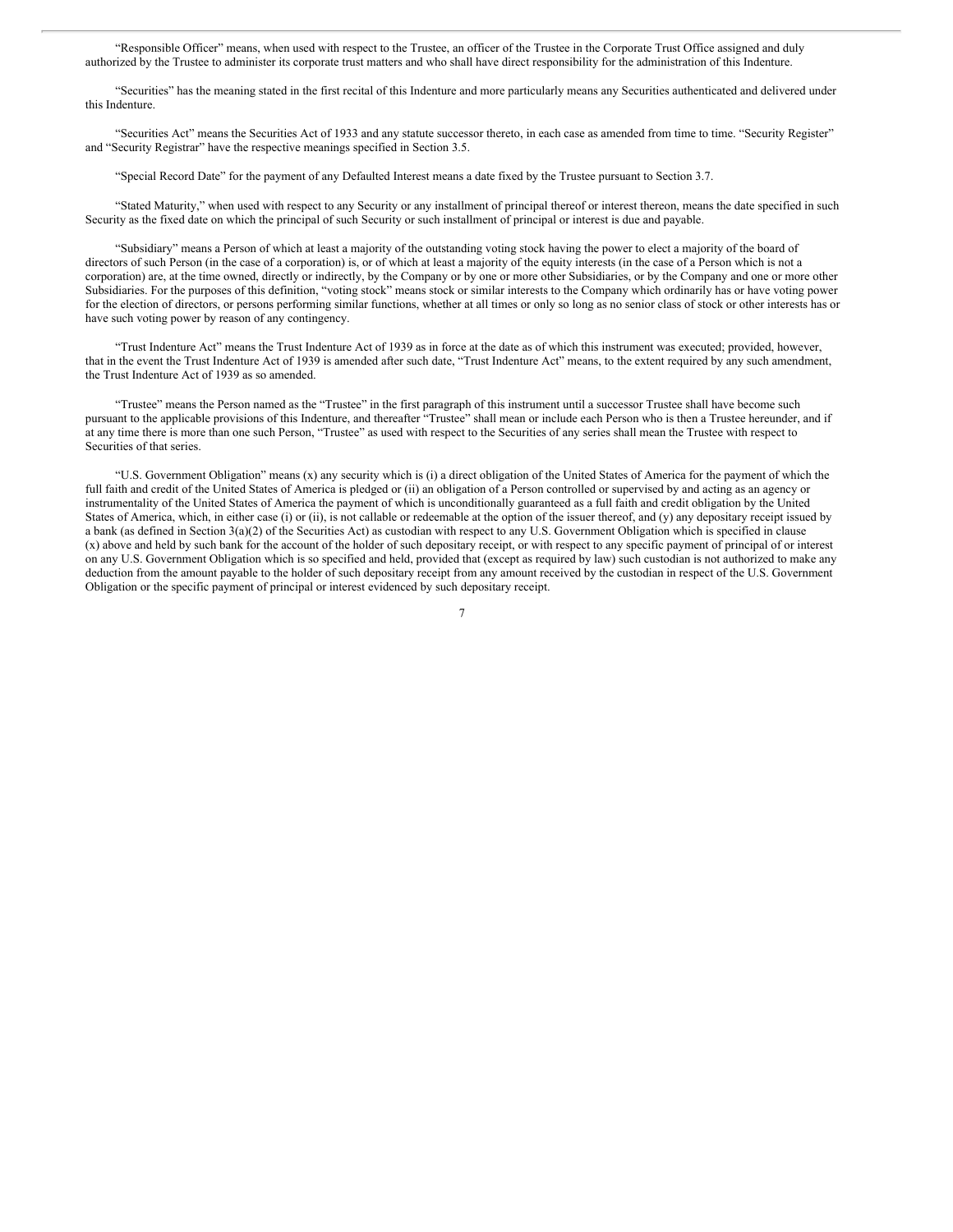"Vice President," when used with respect to the Company or the Trustee, means any vice president, whether or not designated by a number or a word or words added before or after the title "vice president."

#### **Section 1.2 Compliance Certificates and Opinions**.

Upon any application or request by the Company to the Trustee to take any action under any provision of this Indenture, the Company shall furnish to the Trustee such certificates and opinions as may be required under the Trust Indenture Act. Each such certificate or opinion shall be given in the form of an Officers' Certificate, if to be given by an officer of the Company, or an Opinion of Counsel, if to be given by counsel, and shall comply with the requirements of the Trust Indenture Act and any other requirements set forth in this Indenture.

Every certificate or opinion with respect to compliance with a condition or covenant provided for in this Indenture shall include,

(1) a statement that each individual signing such certificate or opinion has read such covenant or condition and the definitions herein relating thereto;

(2) a brief statement as to the nature and scope of the examination or investigation upon which the statements or opinions contained in such certificate or opinion are based;

(3) a statement that, in the opinion of each such individual, he or she has made such examination or investigation as is necessary to enable him or her to express an informed opinion as to whether or not such covenant or condition has been complied with; and

(4) a statement as to whether, in the opinion of each such individual, such condition or covenant has been complied with.

### **Section 1.3 Form of Documents Delivered to Trustee**.

In any case where several matters are required to be certified by, or covered by an opinion of, any specified Person, it is not necessary that all such matters be certified by, or covered by the opinion of, only one such Person, or that they be so certified or covered by only one document, but one such Person may certify or give an opinion with respect to some matters and one or more other such Persons as to other matters, and any such Person may certify or give an opinion as to such matters in one or several documents.

Any certificate or opinion of an officer of the Company may be based, insofar as it relates to legal matters, upon a certificate or opinion of, or representations by, counsel, unless such officer knows, or in the exercise of reasonable care should know, that the certificate or opinion or representations with respect to the matters upon which his or her certificate or opinion is based are erroneous. Any such certificate or opinion of counsel may be based, insofar as it relates to factual matters, upon a certificate or opinion of, or representations by, an officer or officers of the Company stating that the information with respect to such factual matters is in the possession of the Company, unless such counsel knows, or in the exercise of reasonable care should know, that the certificate or opinion or representations with respect to such matters are erroneous.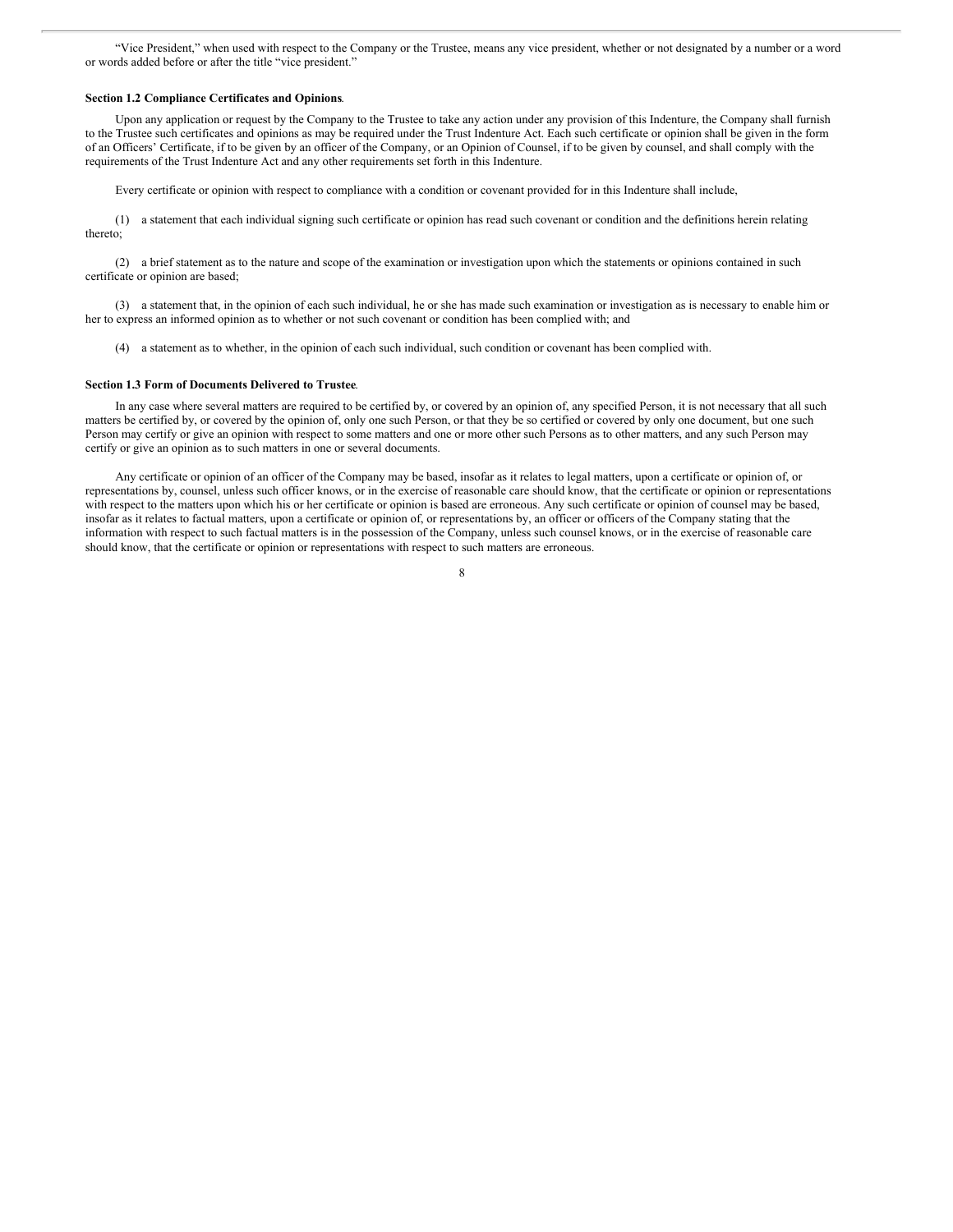Where any Person is required to make, give or execute two or more applications, requests, consents, certificates, statements, opinions or other instruments under this Indenture, they may, but need not, be consolidated and form one instrument.

#### **Section 1.4 Acts of Holders; Record Dates**.

Any request, demand, authorization, direction, notice, consent, waiver or other action provided or permitted by this Indenture to be given, made or taken by Holders may be embodied in and evidenced by one or more instruments of substantially similar tenor signed by such Holders in person or by agent duly appointed in writing; and, except as herein otherwise expressly provided, such action shall become effective when such instrument or instruments are delivered to the Trustee and, where it is hereby expressly required, to the Company. The Trustee shall promptly deliver to the Company copies of all such instrument or instruments delivered to the Trustee. Such instrument or instruments (and the action embodied therein and evidenced thereby) are herein sometimes referred to as the "Act" of the Holders signing such instrument or instruments. Proof of execution of any such instrument or of a writing appointing any such agent shall be sufficient for any purpose of this Indenture and (subject to Section 6.1) conclusive in favor of the Trustee and the Company, if made in the manner provided in this Section.

The fact and date of the execution by any Person of any such instrument or writing may be proved by the affidavit of a witness of such execution or by a certificate of a notary public or other officer authorized by law to take acknowledgments of deeds, certifying that the individual signing such instrument or writing acknowledged to him or her the execution thereof. Where such execution is by a signer acting in a capacity other than his or her individual capacity, such certificate or affidavit shall also constitute sufficient proof of his or her authority. The fact and date of the execution of any such instrument or writing, or the authority of the Person executing the same, may also be proved in any other manner that the Trustee deems sufficient.

The ownership of Securities shall be proved by the Security Register.

Any request, demand, authorization, direction, notice, consent, waiver or other Act of the Holder of any Security shall bind every future Holder of the same Security and the Holder of every Security issued upon the registration of transfer thereof or in exchange therefor or in lieu thereof in respect of anything done, omitted or suffered to be done by the Trustee or the Company in reliance thereon, whether or not notation of such action is made upon such Security.

The Company may set any day as a record date for the purpose of determining the Holders of Outstanding Securities of any series entitled to give, make or take any request, demand, authorization, direction, vote, notice, consent, waiver or other action provided or permitted by this Indenture to be given, made or taken by Holders of Securities of such series, provided that the Company may not set a record date for, and the provisions of this paragraph shall not apply with respect to, the giving or making of any notice, declaration, request or direction referred to in the next paragraph. If any record date is set pursuant to this paragraph, the Holders of Outstanding Securities of the relevant series on such record date, and no other Holders, shall be entitled to take the relevant action, whether or not such Holders remain Holders after such record date; provided that no such action shall be effective hereunder unless taken on or prior to the applicable Expiration Date by Holders of the requisite principal amount of Outstanding Securities of such series on such record date. Nothing in this paragraph shall be construed to prevent the Company from setting a new record date for any action for which a record date has previously been set pursuant to this paragraph (whereupon the record date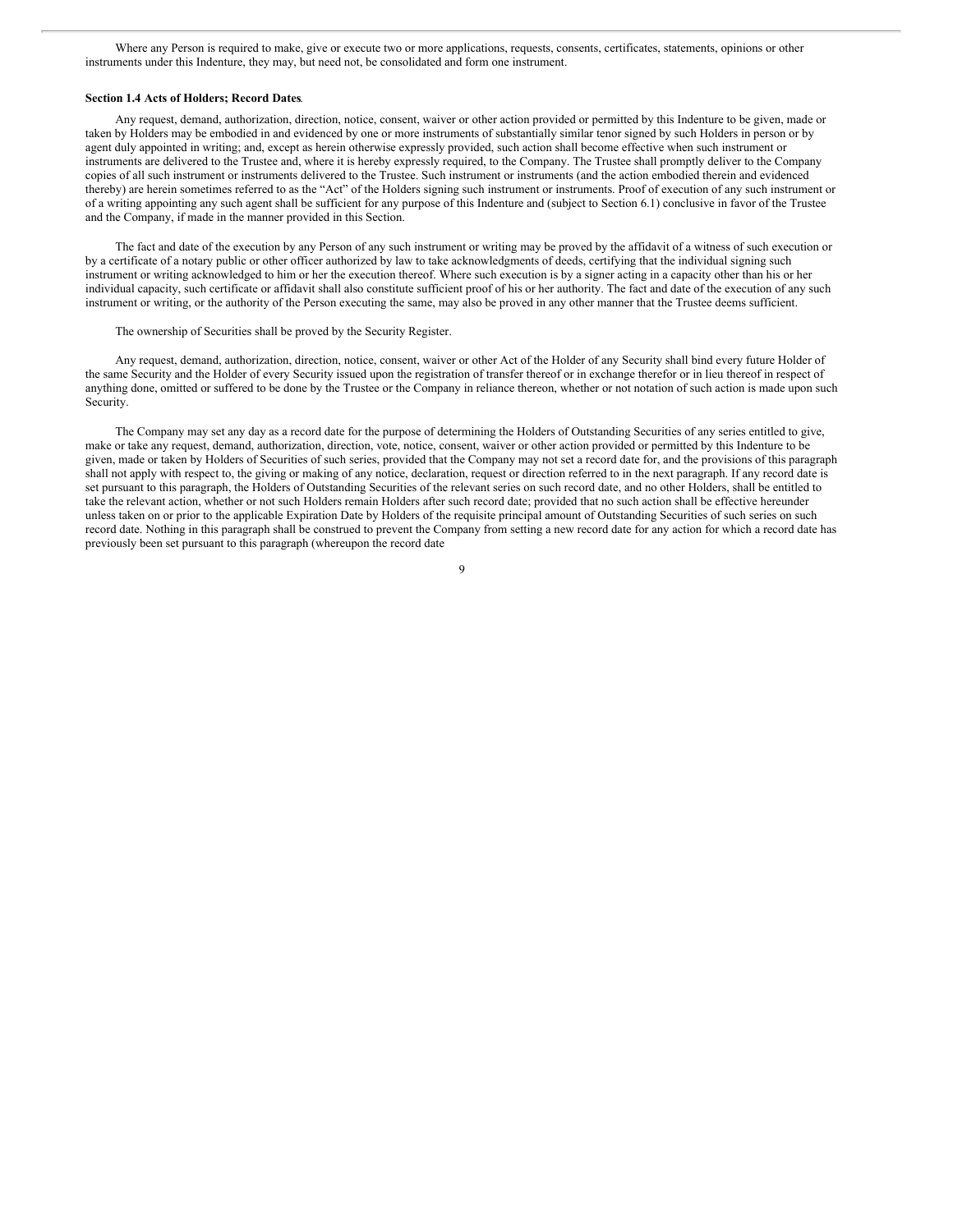previously set shall automatically and with no action by any Person be canceled and of no effect), and nothing in this paragraph shall be construed to render ineffective any action taken by Holders of the requisite principal amount of Outstanding Securities of the relevant series on the date such action is taken. Promptly after any record date is set pursuant to this paragraph, the Company, at its own expense, shall cause notice of such record date, the proposed action by Holders and the applicable Expiration Date to be given to the Trustee in writing and to each Holder of Securities of the relevant series in the manner set forth in Section 1.6.

The Trustee may set any day as a record date for the purpose of determining the Holders of Outstanding Securities of any series entitled to join in the giving or making of (i) any Notice of Default, (ii) any declaration of acceleration referred to in Section 5.2, (iii) any request to institute proceedings referred to in Section 5.7(2) or (iv) any direction referred to in Section 5.12, in each case with respect to Securities of such series. If any record date is set pursuant to this paragraph, the Holders of Outstanding Securities of such series on such record date, and no other Holders, shall be entitled to join in such notice, declaration, request or direction, whether or not such Holders remain Holders after such record date; provided that no such action shall be effective hereunder unless taken on or prior to the applicable Expiration Date by Holders of the requisite principal amount of Outstanding Securities of such series on such record date. Nothing in this paragraph shall be construed to prevent the Trustee from setting a new record date for any action for which a record date has previously been set pursuant to this paragraph (whereupon the record date previously set shall automatically and with no action by any Person be canceled and of no effect), and nothing in this paragraph shall be construed to render ineffective any action taken by Holders of the requisite principal amount of Outstanding Securities of the relevant series on the date such action is taken. Promptly after any record date is set pursuant to this paragraph, the Trustee, at the Company's expense, shall cause notice of such record date, the proposed action by Holders and the applicable Expiration Date to be given to the Company in writing and to each Holder of Securities of the relevant series in the manner set forth in Section 1.6.

With respect to any record date set pursuant to this Section, the party hereto which sets such record dates may designate any day as the "Expiration Date" and from time to time may change the Expiration Date to any earlier or later day; provided that no such change shall be effective unless notice of the proposed new Expiration Date is given to the other party hereto in writing, and to each Holder of Securities of the relevant series in the manner set forth in Section 1.6, on or prior to the existing Expiration Date. If an Expiration Date is not designated with respect to any record date set pursuant to this Section, the party hereto which set such record date shall be deemed to have initially designated the 180th day after such record date as the Expiration Date with respect thereto, subject to its right to change the Expiration Date as provided in this paragraph. Notwithstanding the foregoing, no Expiration Date shall be later than the 180th day after the applicable record date.

Without limiting the foregoing, a Holder entitled hereunder to take any action hereunder with regard to any particular Security may do so with regard to all or any part of the principal amount of such Security or by one or more duly appointed agents each of which may do so pursuant to such appointment with regard to all or any part of such principal amount.

#### **Section 1.5 Notices, etc., to Trustee and Company**.

Any request, demand, authorization, direction, notice, consent, waiver or Act of Holders or other document provided or permitted by this Indenture to be made upon, given or furnished to, or filed with,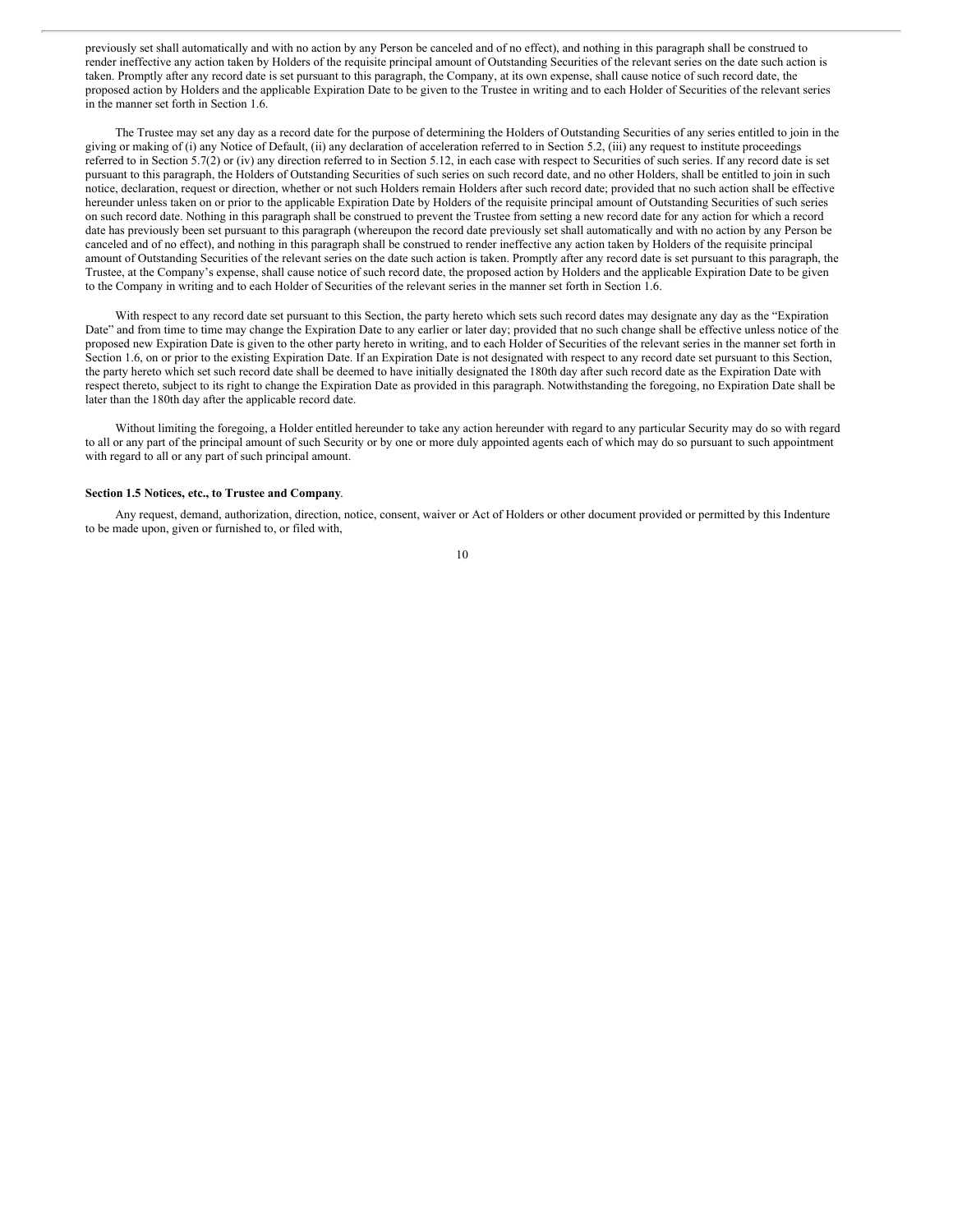(1) the Trustee by any Holder or by the Company shall be sufficient for every purpose hereunder if made, given, furnished or filed in writing (or by facsimile or electronic transmissions, provided that oral confirmation of receipt shall have been received) to or with the Trustee at its Corporate Trust Office (provided, that, any communication sent to the Trustee must be in a the form of a document signed by hand or with a digital signature using DocuSign or Adobe Sign, or electronic copy thereof), or

(2) the Company by the Trustee or by any Holder shall be sufficient for every purpose hereunder (unless otherwise herein expressly provided) if in writing and mailed, first-class postage prepaid, personally delivered or sent via overnight courier to the Company addressed to it at the address of its principal office specified in the first paragraph of this instrument or at any other address previously furnished in writing to the Trustee by the Company, Attention: Chief Financial Officer.

Whenever under this Indenture the Trustee or the Company is required to provide any notice by mail, in all cases each of the Trustee and the Company may alternatively provide notice by overnight courier, by facsimile, with conformation of transmission, or by electronic mail, with return receipt requested.

For the avoidance of doubt, all notices, approvals, consents, requests and any communications hereunder or with respect to this Indenture must be in writing (provided that any communication sent to Trustee hereunder must be in the form of a document that is signed manually or by way of a digital signature provided by DocuSign or Adobe (or such other digital signature provider as specified in writing to Trustee by the authorized representative), in English. The Company agrees to assume all risks arising out of the use of using digital signatures and electronic methods to submit communications to Trustee, including without limitation the risk of Trustee acting on unauthorized instructions, and the risk of interception and misuse by third parties.

#### **Section 1.6 Notice to Holders; Waiver**.

Where this Indenture provides for notice to Holders of any event, such notice shall be sufficiently given (unless otherwise herein expressly provided) if in writing and mailed, first-class postage prepaid, or delivered by hand or overnight courier to each Holder affected by such event, at its address as it appears in the Security Register, not later than the latest date (if any), and not earlier than the earliest date (if any), prescribed for the giving of such notice. Neither the failure to mail or deliver by hand or overnight courier any notice, nor any defect in any notice so mailed or delivered by hand or overnight courier, to any particular Holder shall affect the sufficiency of such notice with respect to other Holders. Where this Indenture provides for notice in any manner, such notice may be waived in writing by the Person entitled to receive such notice, either before or after the event, and such waiver shall be the equivalent of such notice. Any notice mailed or sent to a Holder in the manner herein prescribed shall be conclusively deemed to have been mailed to such Holder, whether or not such Holder actually receives such notice.

Waivers of notice by Holders shall be filed with the Trustee, but such filing shall not be a condition precedent to the validity of any action taken in reliance upon such waiver.

Any request, demand, authorization, direction, notice, consent or waiver required or permitted under this Indenture shall be in the English language.

In case by reason of the suspension of regular mail service or by reason of any other cause it shall be impracticable to give such notice by mail, then such notification as shall be made with the approval of the Trustee shall constitute a sufficient notification for every purpose hereunder.

#### **Section 1.7 Conflict with Trust Indenture Act**.

If any provision hereof limits, qualifies or conflicts with a provision of the Trust Indenture Act that is required under the Trust Indenture Act to be a part of and govern this Indenture, the latter provision shall control. If any provision of this Indenture modifies or excludes any provision of the Trust Indenture Act, that may be so modified or excluded, the latter provision shall be deemed to apply to this Indenture as so modified or to be excluded, as the case may be.

## **Section 1.8 Effect of Headings and Table of Contents**.

The Article and Section headings herein and the Table of Contents are for convenience only and shall not affect the construction hereof.

## **Section 1.9 Successors and Assigns.**

All covenants and agreements in this Indenture by the Company shall bind its successors and assigns, whether so expressed or not.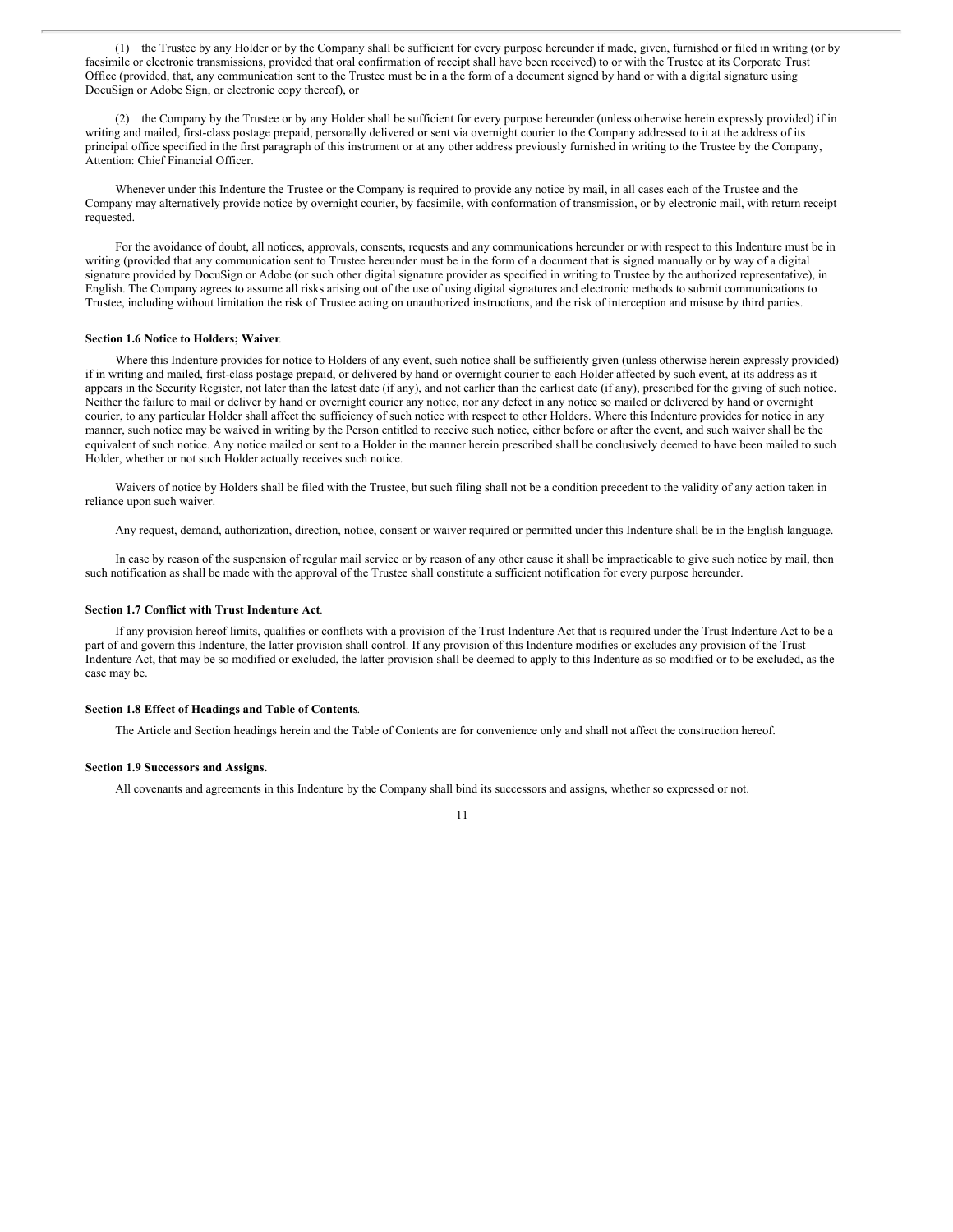## **Section 1.10 Separability Clause.**

In case any provision in this Indenture or in the Securities shall be invalid, illegal or unenforceable, the validity, legality and enforceability of the remaining provisions shall not in any way be affected or impaired thereby.

### **Section 1.11 Benefits of Indenture.**

Nothing in this Indenture or in the Securities, express or implied, shall give to any Person, other than the parties hereto and their successors hereunder and the Holders, any benefit or any legal or equitable right, remedy or claim under this Indenture.

#### **Section 1.12 Governing Law.**

THIS INDENTURE AND THE SECURITIES SHALL BE GOVERNED BY AND CONSTRUED IN ACCORDANCE WITH THE LAWS OF THE STATE OF NEW YORK.

## **Section 1.13 Legal Holidays.**

In any case where any Interest Payment Date, Redemption Date or Stated Maturity of any Security or the last date on which a Holder has the right to convert a Security at a particular conversion price or conversion rate, as the case may be, shall not be a Business Day at any Place of Payment, then (notwithstanding any other provision of this Indenture or of the Securities (other than a provision of any Security which specifically states that such provision shall apply in lieu of this Section)) payment of interest or principal (and premium, if any) or, if applicable to a particular series of Securities, conversion need not be made at such Place of Payment on such date, but may be made on the next succeeding Business Day at such Place of Payment with the same force and effect as if made on the Interest Payment Date or Redemption Date, at the Stated Maturity or on such last day for conversion, provided that no interest shall accrue on the amount then payable for the period from and after such Interest Payment Date, Redemption Date, Stated Maturity or such last day for conversion, as the case may be.

## **Section 1.14 Indenture and Securities Solely Corporate Obligations.**

No recourse for the payment of the principal of or premium, if any, or interest on any Security, or for any claim based thereon or otherwise in respect thereof, and no recourse under or upon any obligation, covenant or agreement of the Company in this Indenture or in any supplemental indenture or in any Security, or because of the creation of any indebtedness represented thereby, shall be had against any incorporator, stockholder, employee, agent, officer, or director or subsidiary, as such, past, present or future, of the Company or of any successor corporation, either directly or through the Company or any successor corporation, whether by virtue of any constitution, statute or rule of law, or by the enforcement of any assessment or penalty or otherwise; it being expressly understood that all such liability is hereby expressly waived and released as a condition of, and as a consideration for, the execution of this Indenture and the issue of the Securities.

#### **Section 1.15 Indenture May be Executed in Counterparts.**

This instrument may be executed in any number of counterparts, each of which shall be an original, but such counterparts shall together constitute but one and the same instrument. The exchange of copies of this Indenture and of signature pages by facsimile, PDF or other electronic transmission shall constitute effective execution and delivery of this Indenture as to the parties hereto and may be used in lieu of the original Indenture and signature pages for all purposes.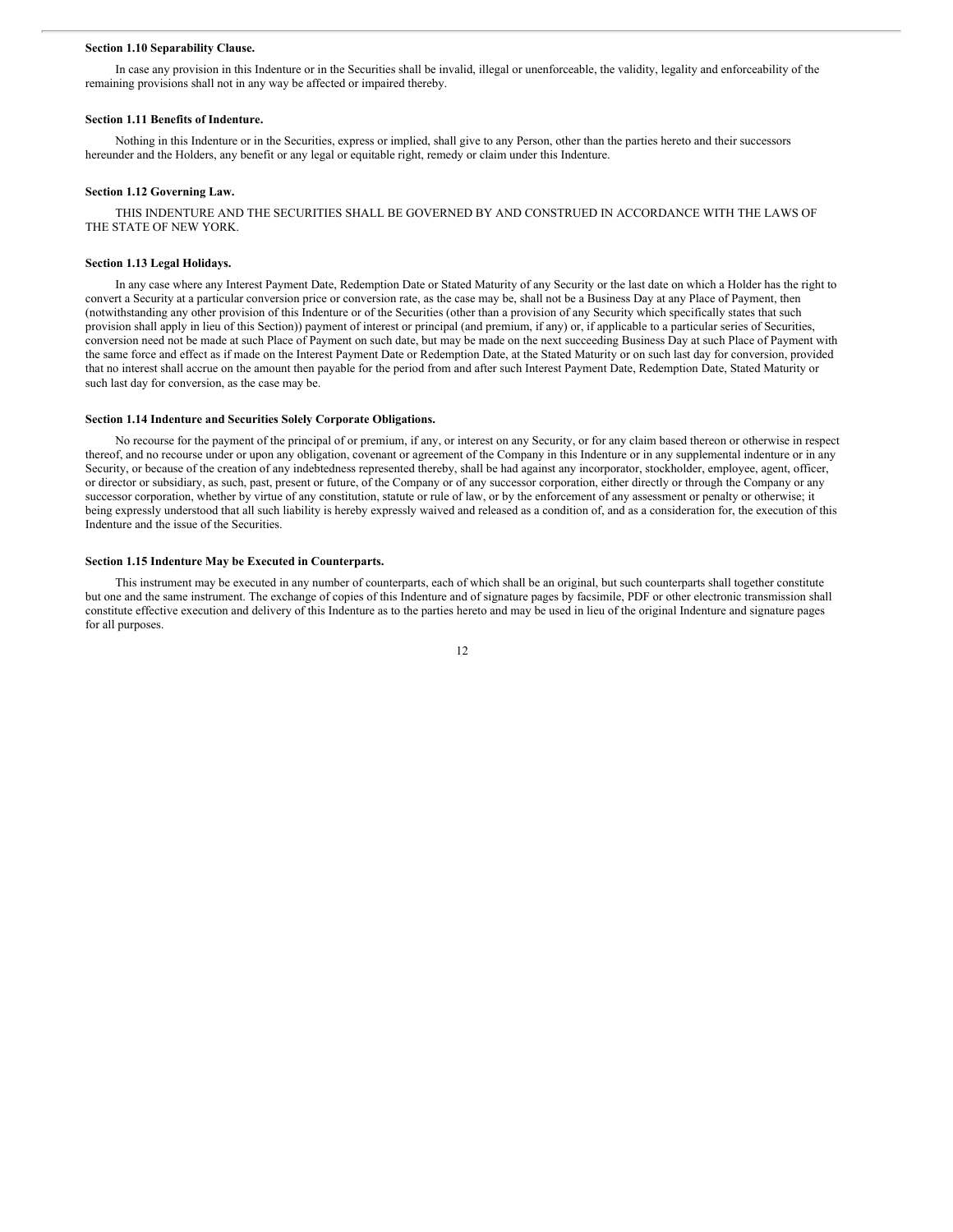## **ARTICLE 2**

### **SECURITY FORMS**

#### **Section 2.1 Forms Generally.**

The Securities of each series shall be in substantially the form set forth in this Article, or in such other form as shall be established by or pursuant to a Board Resolution or in one or more indentures supplemental hereto, in each case with such appropriate insertions, omissions, substitutions and other variations as are required or permitted by this Indenture, and may have such letters, numbers or other marks of identification and such legends or endorsements placed thereon as may be required to comply with the rules of any securities exchange or Depositary therefor or as may, consistently herewith, be determined by the officers executing such Securities, as evidenced by their execution thereof. If the form of Securities of any series is established by action taken pursuant to a Board Resolution, a copy of an appropriate record of such action shall be certified by the Secretary or an Assistant Secretary of the Company and delivered to the Trustee at or prior to the delivery of the Company Order contemplated by Section 3.3 for the authentication and delivery of such Securities. Any such Board Resolution or record of such action shall have attached thereto a true and correct copy of the form of Security referred to therein approved by or pursuant to such Board Resolution.

The definitive Securities shall be printed, lithographed or engraved on steel engraved borders or may be produced in any other manner, all as determined by the officers executing such Securities, as evidenced by their execution of such Securities.

## **Section 2.2 Form of Face of Security.**

## **[INSERT ANY LEGEND REQUIRED BY THE INTERNAL REVENUE CODE AND THE REGULATIONS THEREUNDER.]**

## **CRYO-CELL INTERNATIONAL, INC.**

#### NO.  $\sim$

CUSIP:228895 207

CRYO-CELL INTERNATIONAL, INC., a corporation duly organized and existing under the laws of Delaware (herein called the "Company," which term includes any successor Person under the Indenture hereinafter referred to), for value received, hereby promises to pay to , or registered assigns, the principal sum of dollars on [if the Security is to bear interest prior to Maturity, insert -, and to pay interest thereon from or from the most recent Interest Payment Date to which interest has been paid or duly provided for, semi-annually on and in each year, commencing [ ], at the rate of % per annum, until the principal hereof is paid or made available for payment [if applicable, insert —, provided that any principal and premium, and any such installment of interest, which is overdue shall bear interest at the rate of % per annum (to the extent that the payment of such interest shall be legally enforceable), from the dates such amounts are due until they are paid or made available for payment, and such interest shall be payable on demand]. The interest so payable, and punctually paid or duly provided for, on any Interest Payment Date will, as provided in such Indenture, be paid to the Person in whose name this Security (or one or more Predecessor Securities) is registered at the close of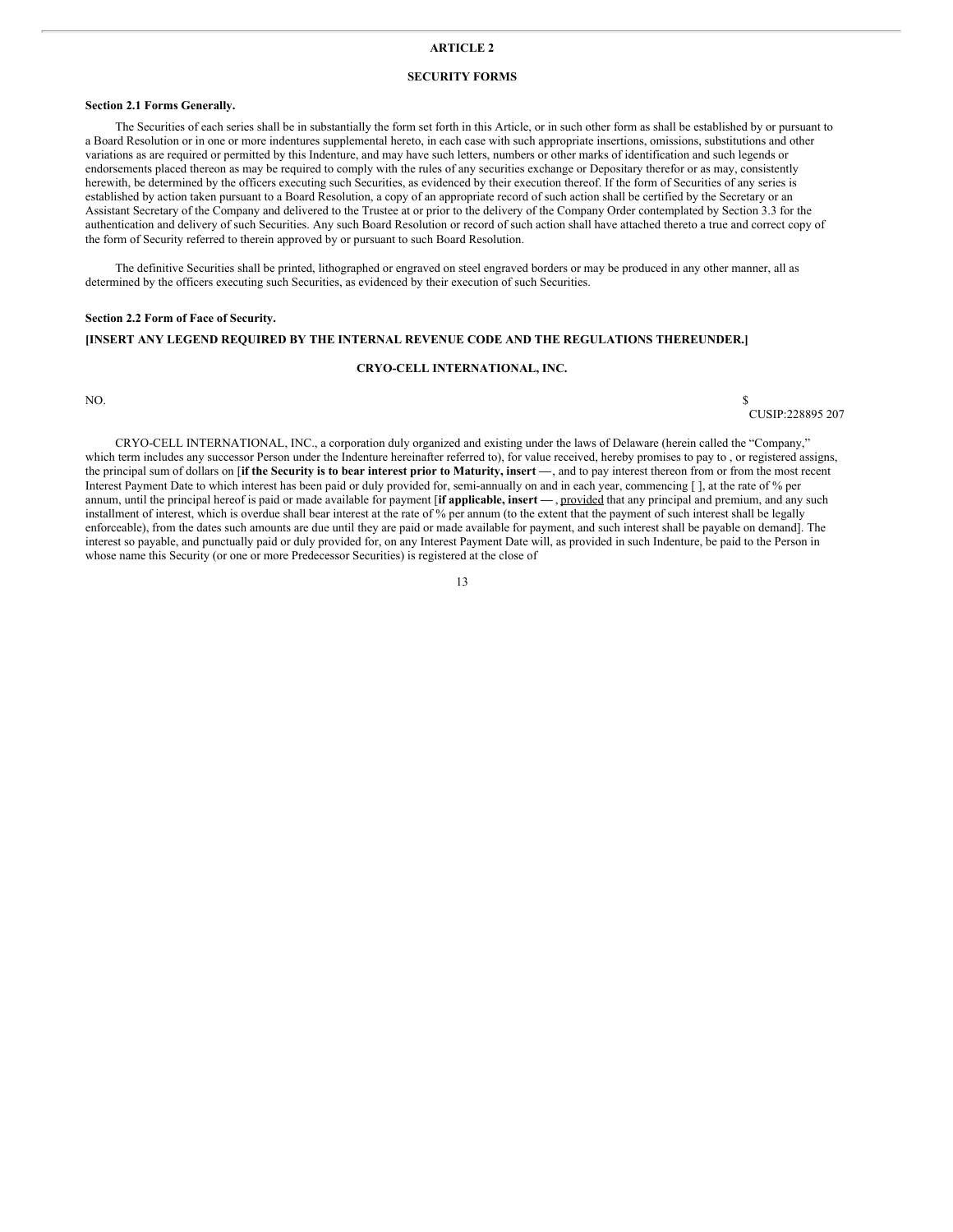business on the Regular Record Date for such interest, which shall be the or (whether or not a Business Day), as the case may be, next preceding such Interest Payment Date. Any such interest not so punctually paid or duly provided for will forthwith cease to be payable to the Holder on such Regular Record Date and may either be paid to the Person in whose name this Security (or one or more Predecessor Securities) is registered at the close of business on a Special Record Date for the payment of such Defaulted Interest to be fixed by the Trustee, notice whereof shall be given to Holders of Securities of this series not less than 10 days prior to such Special Record Date, or be paid at any time in any other lawful manner not inconsistent with the requirements of any securities exchange on which the Securities of this series may be listed, and upon such notice as may be required by such exchange, all as more fully provided in said Indenture].

[If the Security is not to bear interest prior to Maturity, insert — The principal of this Security shall not bear interest except in the case of a default in payment of principal upon acceleration, upon redemption or at Stated Maturity and in such case the overdue principal and any overdue premium shall bear interest at the rate of % per annum (to the extent that the payment of such interest shall be legally enforceable), from the dates such amounts are due until they are paid or made available for payment. Interest on any overdue principal or premium shall be payable on demand. [Any such interest on overdue principal or premium which is not paid on demand shall bear interest at the rate of % per annum (to the extent that the payment of such interest on interest shall be legally enforceable), from the date of such demand until the amount so demanded is paid or made available for payment. Interest on any overdue interest shall be payable on demand.]]

Payment of the principal of (and premium, if any) and [**If applicable, insert** any such] interest on this Security will be made at the office or agency of the Company maintained for that purpose in , in such coin or currency of the United States of America as at the time of payment is legal tender for payment of public and private debts [if applicable, insert — ; provided, however, that at the option of the Company payment of interest may be made by check mailed to the address of the Person entitled thereto as such address shall appear in the Security Register].

Reference is hereby made to the further provisions of this Security set forth on the reverse hereof, which further provisions shall for all purposes have the same effect as if set forth at this place.

Unless the certificate of authentication hereon has been executed by the Trustee referred to on the reverse hereof by manual signature, this Security shall not be entitled to any benefit under the Indenture or be valid or obligatory for any purpose.

IN WITNESS WHEREOF, the Company has caused this instrument to be duly executed.

Dated: CRYO-CELL INTERNATIONAL, INC.

ATTEST: By:

Title:

## **Section 2.3 Form of Reverse of Security.**

This Security is one of a duly authorized issue of securities of the Company (herein called the "Securities"), issued and to be issued in one or more series under an Indenture, dated as of (herein called the "Indenture," which term shall have the meaning assigned to it in such instrument), between the Company and , as Trustee (herein called the "Trustee," which term includes any successor trustee under the Indenture), and reference is hereby made to the Indenture and all indentures supplemental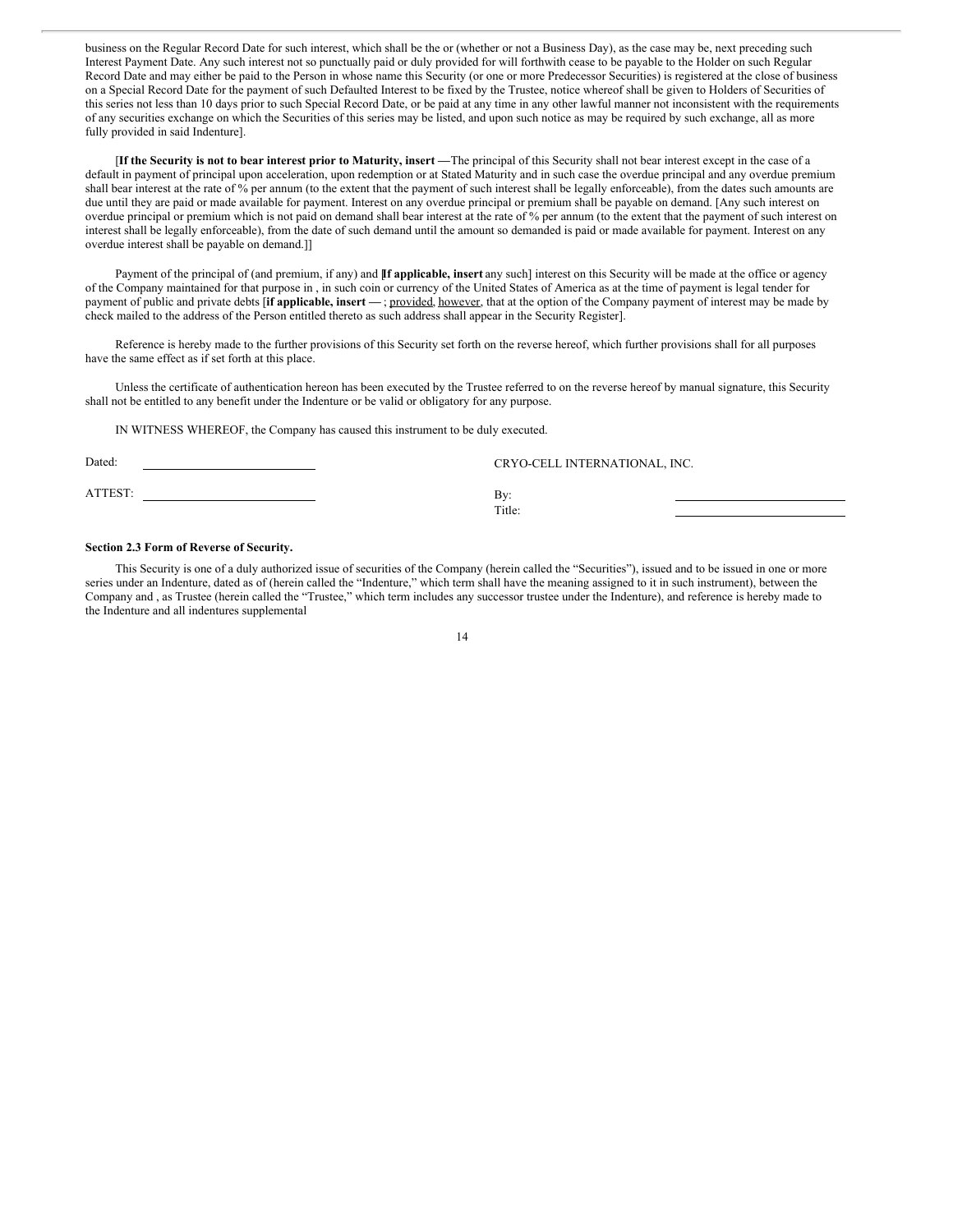thereto for a statement of the respective rights, limitations of rights, duties and immunities thereunder of the Company, the Trustee and the Holders of the Securities and of the terms upon which the Securities are, and are to be, authenticated and delivered. This Security is one of the series designated on the face hereof [**if applicable, insert** –, limited in aggregate principal amount to \$[\_\_\_\_\_\_\_\_].

[**If applicable, insert** – The Securities of this series are subject to redemption upon not less than [**if applicable, insert** – 30] days' notice by mail, [**if applicable, insert—** (1) on in any year commencing with the year and ending with the year through operation of the sinking fund for this series at a Redemption Price equal to 100% of the principal amount, and (2)] at any time [**if applicable, insert—** on or after , 20 ], as a whole or in part, at the election of the Company, at the following Redemption Prices (expressed as percentages of the principal amount): If redeemed [**if applicable, insert—** on or before , %, and if redeemed] during the 12-month period beginning of the years indicated,

| sedemntion :<br>r1C6 | Year | $-100$ |
|----------------------|------|--------|
|                      |      |        |
|                      |      |        |
|                      |      |        |

and thereafter at a Redemption Price equal to % of the principal amount, together in the case of any such redemption [**if applicable, insert—** (whether through operation of the sinking fund or otherwise)] with accrued interest to the Redemption Date, but interest installments whose Stated Maturity is on or prior to such Redemption Date will be payable to the Holders of such Securities, or one or more Predecessor Securities, of record at the close of business on the relevant Record Dates referred to on the face hereof, all as provided in the Indenture.]

[**If applicable, insert—** The Securities of this series are subject to redemption upon not less than [**if applicable, insert—** 30] days' notice by mail, (1) on in any year commencing with the year and ending with the year through operation of the sinking fund for this series at the Redemption Prices for redemption through operation of the sinking fund (expressed as percentages of the principal amount) set forth in the table below, and (2) at any time [**if applicable, insert—** on or after ], as a whole or in part, at the election of the Company, at the Redemption Prices for redemption otherwise than through operation of the sinking fund (expressed as percentages of the principal amount) set forth in the table below: If redeemed during the 12-month period beginning of the years indicated,

|      | Redemption Price For | Redemption Price For      |
|------|----------------------|---------------------------|
|      | Redemption Through   | Redemption Otherwise Than |
|      | Operation of the     | Through Operation of the  |
| Year | Sinking Fund         | Sinking Fund              |
|      |                      |                           |
|      |                      |                           |

and thereafter at a Redemption Price equal to % of the principal amount, together in the case of any such redemption (whether through operation of the sinking fund or otherwise) with accrued interest to the Redemption Date, but interest installments whose Stated Maturity is on or prior to such Redemption Date will be payable to the Holders of such Securities, or one or more Predecessor Securities, of record at the close of business on the relevant Record Dates referred to on the face hereof, all as provided in the Indenture.]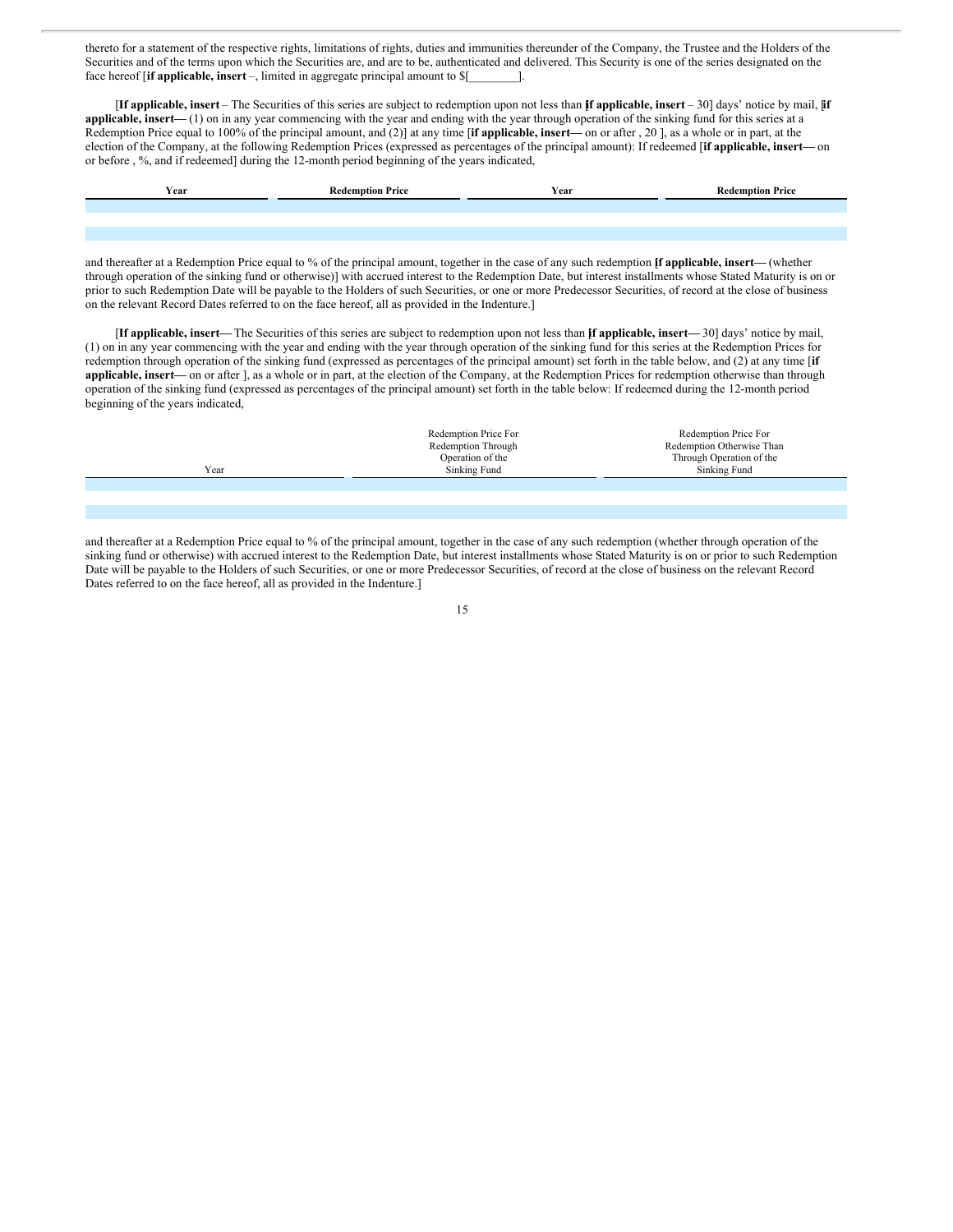[**If applicable, insert —** Notwithstanding the foregoing, the Company may not, prior to, redeem any Securities of this series as contemplated by [**if applicable, insert—** clause (2) of] the preceding paragraph as a part of, or in anticipation of, any refunding operation by the application, directly or indirectly, of moneys borrowed having an interest cost to the Company (calculated in accordance with generally accepted financial practice) of less than % per annum.]

[**If applicable, insert—** The sinking fund for this series provides for the redemption on in each year beginning with the year and ending with the year of [if **applicable, insert**—not less than \$ ("mandatory sinking fund") and not more than] \$ aggregate principal amount of Securities of this series. Securities of this series acquired or redeemed by the Company otherwise than through [**if applicable, insert —** mandatory] sinking fund payments may be credited against subsequent [**if applicable, insert —** mandatory] sinking fund payments otherwise required to be made [**if applicable, insert —** , in the inverse order in which they become due].]

[**If the Security is subject to redemption of any kind, insert —**In the event of redemption of this Security in part only, a new Security or Securities of this series and of like tenor for the unredeemed portion hereof will be issued in the name of the Holder hereof upon the cancellation hereof.]

[**If applicable, insert—** The Indenture contains provisions for defeasance at any time of [the entire indebtedness of this Security] [or] [certain restrictive covenants and Events of Default with respect to this Security] [, in each case] upon compliance with certain conditions set forth in the Indenture.]

#### [**If the Security is convertible into other securities of the Company, specify the conversion features**]**.**

[If the Security is not an Original Issue Discount Security, insert - If an Event of Default with respect to Securities of this series shall occur and be continuing, the principal of the Securities of this series may be declared due and payable in the manner and with the effect provided in the Indenture.]

[If the Security is an Original Issue Discount Security, insert - If an Event of Default with respect to Securities of this series shall occur and be continuing, an amount of principal of the Securities of this series may be declared due and payable in the manner and with the effect provided in the Indenture. Such amount shall be equal to **— insert formula for determining the amount**. Upon payment (i) of the amount of principal so declared due and payable and (ii) of interest on any overdue principal, premium and interest (in each case to the extent that the payment of such interest shall be legally enforceable), all of the Company's obligations in respect of the payment of the principal of and premium and interest, if any, on the Securities of this series shall terminate.]

The Indenture permits, with certain exceptions as therein provided, the amendment thereof and the modification of the rights and obligations of the Company and the rights of the Holders of the Securities of each series to be affected under the Indenture at any time by the Company and the Trustee with the consent of the Holders of more than 50% in principal amount of the Securities at the time Outstanding of each series to be affected. The Indenture also contains provisions permitting the Holders of specified percentages in principal amount of the Securities of each series at the time Outstanding, on behalf of the Holders of all Securities of such series, to waive compliance by the Company with certain provisions of the Indenture and certain past defaults under the Indenture and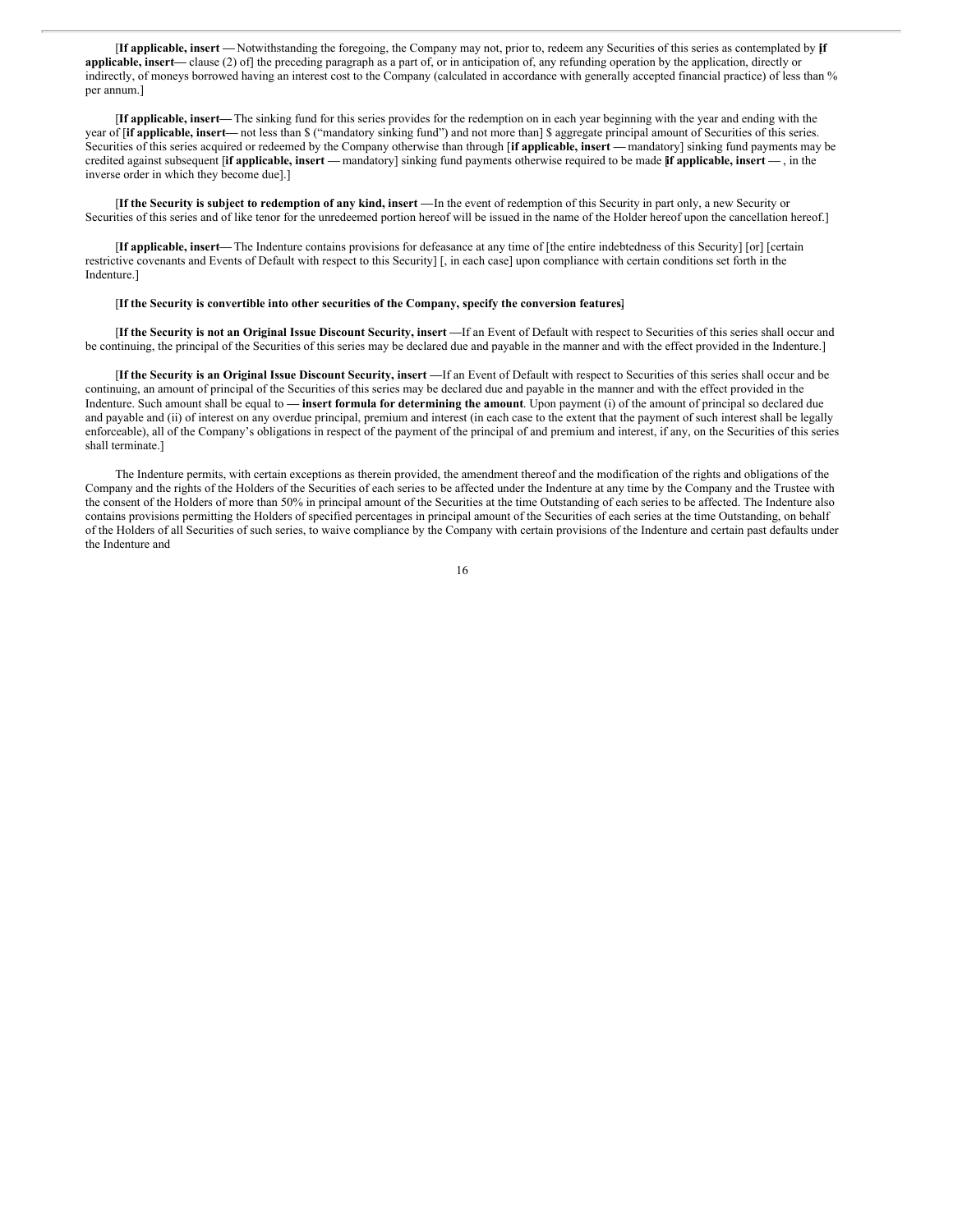their consequences. Any such consent or waiver by the Holder of this Security shall be conclusive and binding upon such Holder and upon all future Holders of this Security and of any Security issued upon the registration of transfer hereof or in exchange herefor or in lieu hereof, whether or not notation of such consent or waiver is made upon this Security.

As provided in and subject to the provisions of the Indenture, the Holder of this Security shall not have the right to institute any proceeding with respect to the Indenture or for the appointment of a receiver or trustee or for any other remedy thereunder, unless such Holder shall have previously given the Trustee written notice of a continuing Event of Default with respect to the Securities of this series, the Holders of not less than a majority in principal amount of the Securities of this series at the time Outstanding shall have made written request to the Trustee to institute proceedings in respect of such Event of Default as Trustee and offered the Trustee indemnity and/or security satisfactory to the Trustee, and the Trustee shall not have received from the Holders of a majority in principal amount of Securities of this series at the time Outstanding a direction inconsistent with such request, and shall have failed to institute any such proceeding, for 60 days after receipt of such notice, request and offer of indemnity and/or security. The foregoing shall not apply to any suit instituted by the Holder of this Security for the enforcement of any payment of principal hereof or any premium or interest hereon on or after the respective due dates expressed herein.

No reference herein to the Indenture and no provision of this Security or of the Indenture shall alter or impair the obligation of the Company, which is absolute and unconditional, to pay the principal of and any premium and interest on this Security at the times, place and rate, and in the coin or currency, herein prescribed.

As provided in the Indenture and subject to certain limitations therein set forth, the transfer of this Security is registrable in the Security Register, upon surrender of this Security for registration of transfer at the office or agency of the Company in any place where the principal of and any premium and interest on this Security are payable, duly endorsed by, or accompanied by a written instrument of transfer in form satisfactory to the Company and the Security Registrar duly executed by, the Holder hereof or its attorney duly authorized in writing, and thereupon one or more new Securities of this series and of like tenor, of authorized denominations and for the same aggregate principal amount, will be issued to the designated transferee or transferees.

The Securities of this series are issuable only in registered form without coupons in denominations of \$ and any integral multiple thereof. As provided in the Indenture and subject to certain limitations therein set forth, Securities of this series are exchangeable for a like aggregate principal amount of Securities of this series and of like tenor of a different authorized denomination, as requested by the Holder surrendering the same.

No service charge shall be made for any such registration of transfer or exchange, but the Company may require payment of a sum sufficient to cover any tax or other governmental charge payable in connection therewith.

Prior to due presentment of this Security for registration of transfer, the Company, the Trustee and any agent of the Company or the Trustee may treat the Person in whose name this Security is registered as the owner hereof for all purposes, whether or not this Security be overdue, and neither the Company, the Trustee nor any such agent shall be affected by notice to the contrary.

All terms used in this Security which are defined in the Indenture shall have the meanings assigned to them in the Indenture.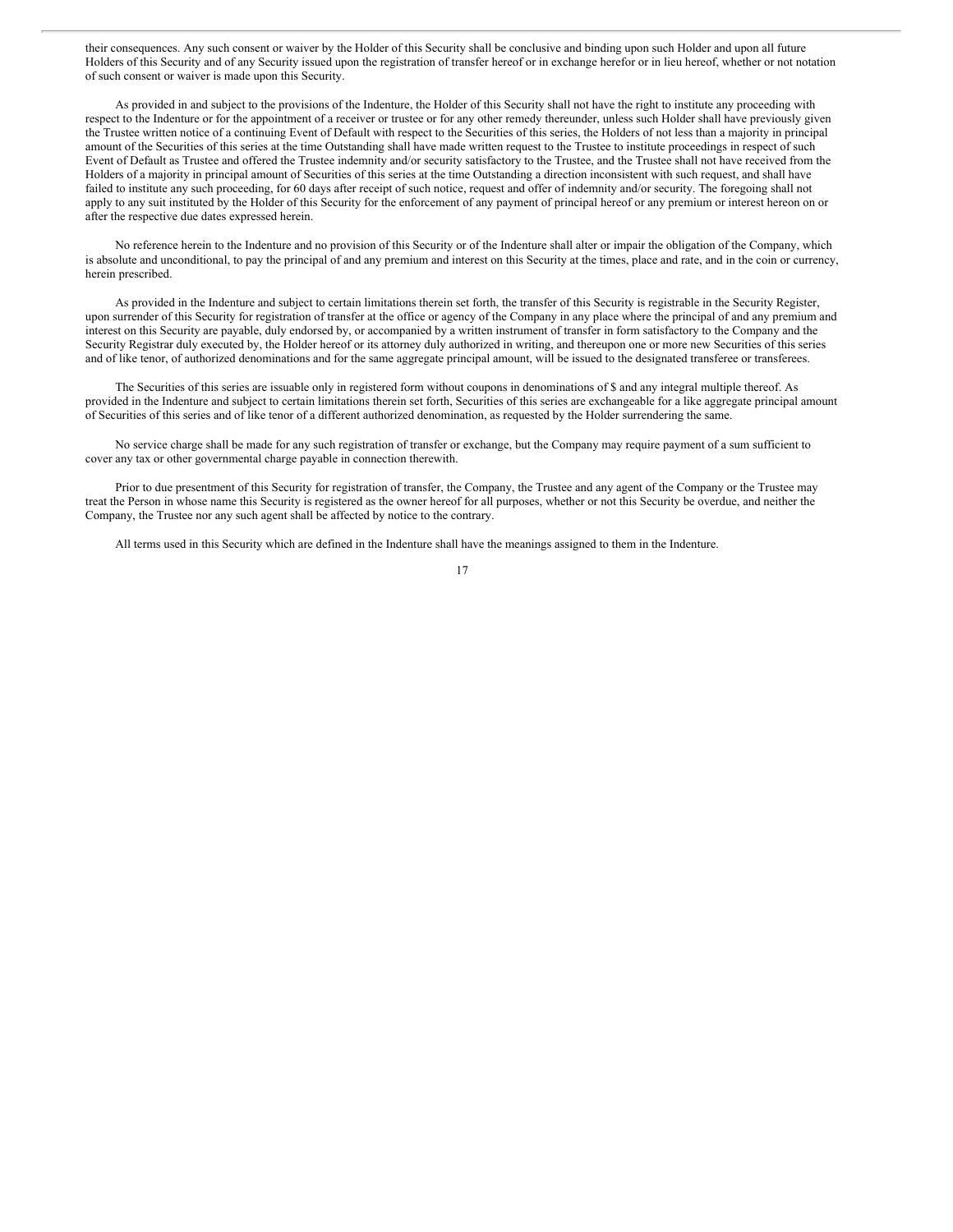#### **Section 2.4 Form of Legend for Global Securities.**

Unless otherwise specified as contemplated by Section 3.1 for the Securities evidenced thereby, every Global Security authenticated and delivered hereunder shall bear a legend in substantially the following form:

**THIS SECURITY IS A GLOBAL SECURITY WITHIN THE MEANING OF THE INDENTURE HEREINAFTER REFERRED TO AND** IS REGISTERED IN THE NAME OF A DEPOSITARY OR A NOMINEE THEREOF. THIS SECURITY MAY NOT BE EXCHANGED IN WHOLE OR IN PART FOR A SECURITY REGISTERED, AND NO TRANSFER OF THIS SECURITY IN WHOLE OR IN PART MAY BE REGISTERED, IN THE NAME OF ANY PERSON OTHER THAN SUCH DEPOSITARY OR A NOMINEE THEREOF, EXCEPT IN THE **LIMITED CIRCUMSTANCES DESCRIBED IN THE INDENTURE.**

## **Section 2.5 Form of Trustee's Certificate of Authentication.**

The Trustee's certificates of authentication shall be in substantially the following form:

This is one of the Securities of the series designated herein referred to in the within-mentioned Indenture.

U.S. BANK TRUST COMPANY, NATIONAL ASSOCIATION, as Trustee

By:

Authorized Officer

#### **Section 2.6 Form of Conversion Notice.**

Conversion notices shall be in substantially the following form:

### To CRYO-CELL INTERNATIONAL, INC.:

The undersigned owner of this Security hereby irrevocably exercises the option to convert this Security, or portion hereof (which is \$1,000 or an integral multiple thereof) below designated, into shares of Common Stock of the Company in accordance with the terms of the Indenture referred to in this Security, and directs that the shares issuable and deliverable upon the conversion, together with any check in payment for fractional shares and any Securities representing any unconverted principal amount hereof, be issued and delivered to the registered holder hereof unless a different name has been indicated below. If this Notice is being delivered on a date after the close of business on a Regular Record Date and prior to the opening of business on the related Interest Payment Date (unless this Security or the portion thereof being converted has been called for redemption on a Redemption Date during the period beginning at the close of business on a Regular Record Date and ending at the opening of business on the first Business Day after the next succeeding Interest Payment Date, or if such Interest Payment Date is not a Business Day, the second such Business Day), this Notice is accompanied by payment, in funds acceptable to the Company, of an amount equal to the interest payable on such Interest Payment Date of the principal of this Security to be converted. If shares are to be issued in the name of a person other than the undersigned, the undersigned will pay all transfer taxes payable with respect hereto. Any amount required to be paid by the undersigned on account of interest accompanies this Security.

| w |
|---|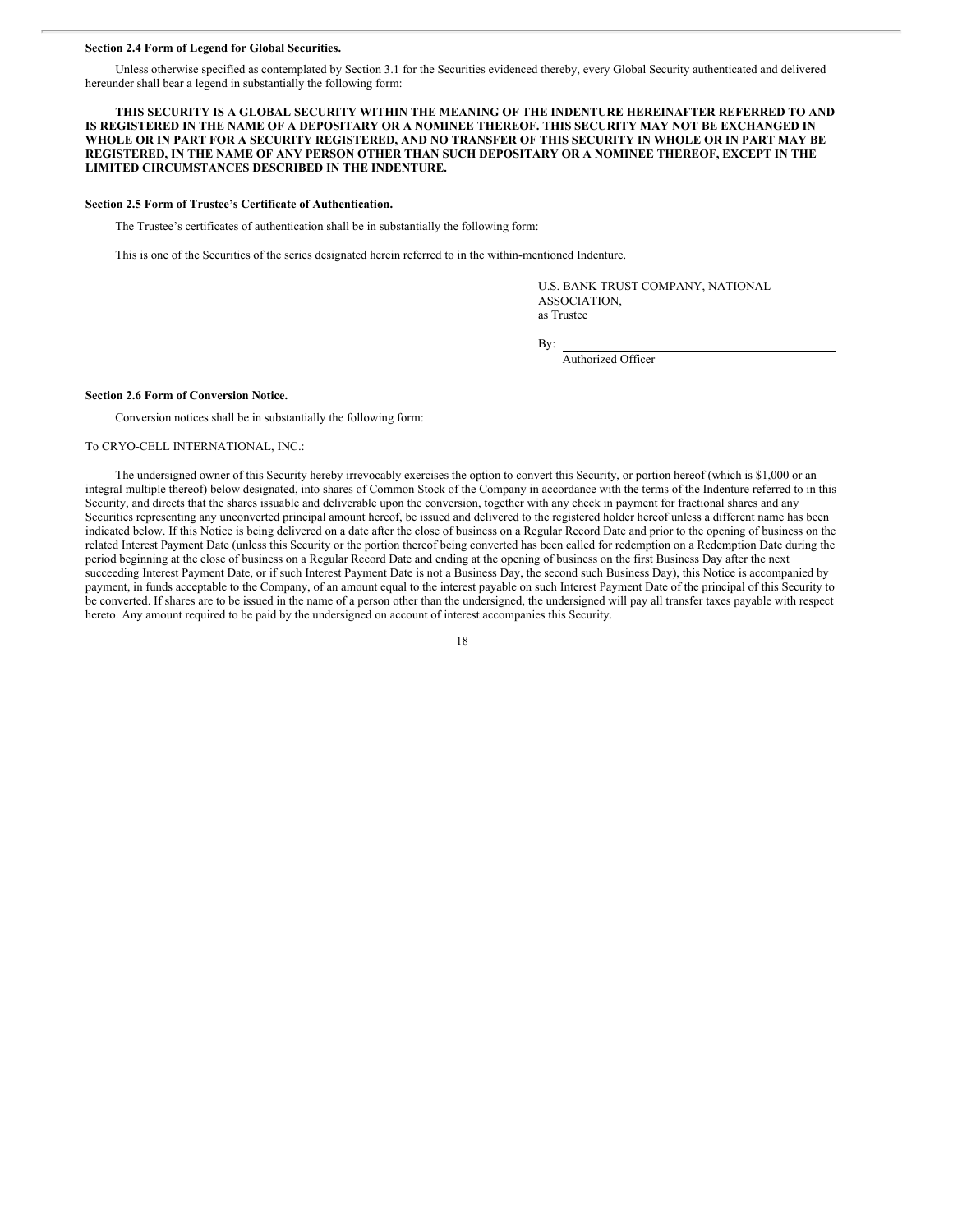Principal Amount to be Converted (in an integral multiple of \$1,000, if less than all)

U.S. \$

Dated:

Signature(s) must be guaranteed by an eligible guarantor institution (banks, stock brokers, savings and loan associations and credit unions with membership in an approved signature guarantee medallion program pursuant to Securities and Exchange Commission Rule 17Ad-15.

Signature Guaranty

Fill in for registration of shares of Common Stock and Security if to be issued otherwise than to the registered Holder

(Name Social Security or Other Taxpayer Identification Number

(Address)

Please print Name and Address (including zip code)

[The above conversion notice is to be modified, as appropriate, for conversion into other securities or property of the Company.]

# **ARTICLE 3**

## **THE SECURITIES**

## **Section 3.1 Amount Unlimited; Issuable in Series.**

The aggregate principal amount of Securities which may be authenticated and delivered under this Indenture is unlimited.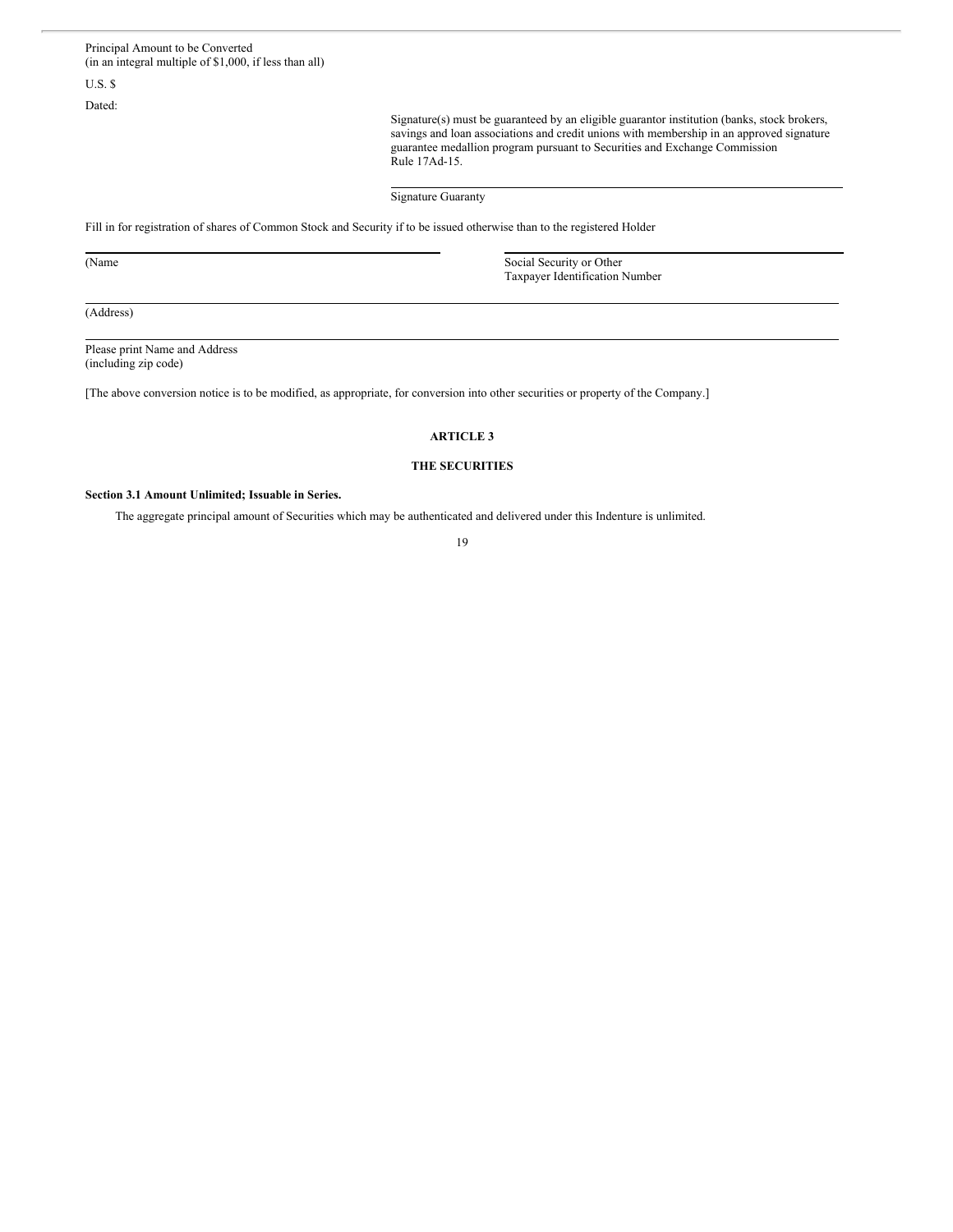The Securities may be issued in one or more series. There shall be established in or pursuant to a Board Resolution and, subject to Section 3.3, set forth, or determined in the manner provided, in an Officers' Certificate, or established in one or more indentures supplemental hereto, prior to the issuance of Securities of any series,

(1) the title of the Securities of the series (which shall distinguish the Securities of the series from Securities of any other series);

(2) any limit upon the aggregate principal amount of the Securities of the series which may be authenticated and delivered under this Indenture (except for Securities authenticated and delivered upon registration of transfer of, or in exchange for, or in lieu of, other Securities of the series pursuant to Section 3.4, 3.5, 3.6, 9.6 or 11.7 and except for any Securities which, pursuant to Section 3.3, are deemed never to have been authenticated and delivered hereunder);

(3) the Person to whom any interest on a Security of the series shall be payable, if other than the Person in whose name that Security (or one or more Predecessor Securities) is registered at the close of business on the Regular Record Date for such interest;

(4) the date or dates on which the principal of any Securities of the series is payable;

(5) the rate or rates (which may be fixed or variable) at which any Securities of the series shall bear interest, if any, the date or dates from which any such interest shall accrue, the Interest Payment Dates on which any such interest shall be payable and the Regular Record Date for any such interest payable on any Interest Payment Date (or the method for determining the dates and rates);

(6) the place or places where the principal of and any premium and interest on any Securities of the series shall be payable;

(7) the period or periods within which, the price or prices at which and the terms and conditions upon which any Securities of the series may be redeemed, in whole or in part, at the option of the Company and, if other than by a Board Resolution, the manner in which any election by the Company to redeem the Securities shall be evidenced;

(8) the obligation, if any, of the Company to redeem or purchase any Securities of the series pursuant to any sinking fund or analogous provisions or at the option of the Holder thereof and the period or periods within which, the price or prices at which and the terms and conditions upon which any Securities of the series shall be redeemed or purchased, in whole or in part, pursuant to such obligation;

(9) if other than denominations of \$1,000 and any integral multiple thereof, the denominations in which any Securities of the series shall be issuable;

(10) if the amount of principal of or any premium or interest on any Securities of the series may be determined with reference to an index or pursuant to a formula, the manner in which such amounts shall be determined;

(11) if other than the currency of the United States of America, the currency, currencies or currency units in which the principal of or any premium or interest on any Securities of the series shall be payable and the manner of determining the equivalent thereof in the currency of the United States of America for any purpose, including for purposes of the definition of "Outstanding" in Section 1.1;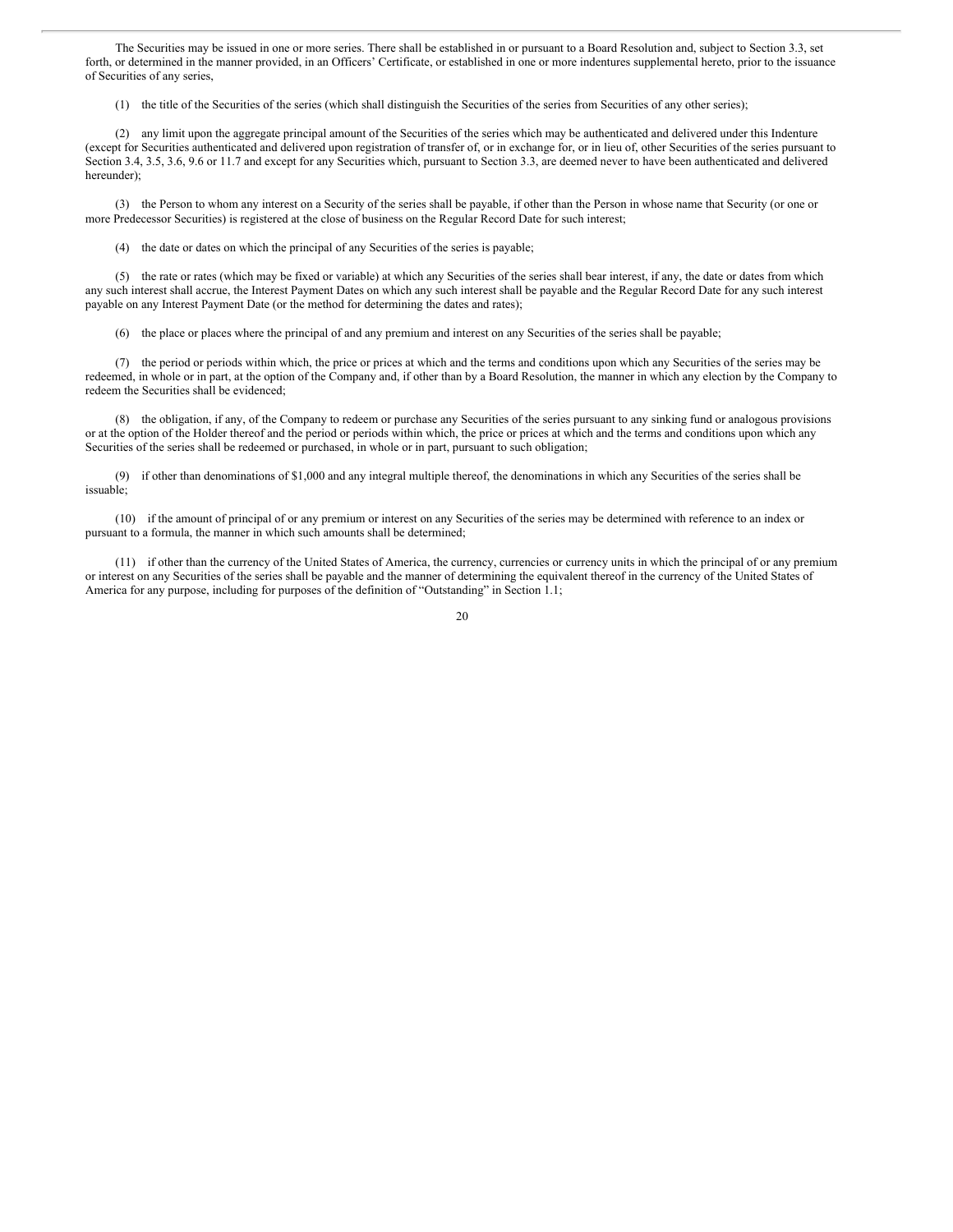(12) if the principal of or any premium or interest on any Securities of the series is to be payable, at the election of the Company or the Holder thereof, in one or more currencies or currency units other than that or those in which such Securities are stated to be payable, the currency, currencies or currency units in which the principal of or any premium or interest on such Securities as to which such election is made shall be payable, the periods within which and the terms and conditions upon which such election is to be made and the amount so payable (or the manner in which such amount shall be determined);

(13) if other than the entire principal amount thereof, the portion of the principal amount of any Securities of the series which shall be payable upon declaration of acceleration of the Maturity thereof pursuant to Section 5.2;

(14) if the principal amount payable at the Stated Maturity of any Securities of the series will not be determinable as of any one or more dates prior to the Stated Maturity, the amount which shall be deemed to be the principal amount of such Securities as of any such date for any purpose thereunder or hereunder, including the principal amount thereof which shall be due and payable upon any Maturity other than the Stated Maturity or which shall be deemed to be Outstanding as of any date prior to the Stated Maturity (or, in any such case, the manner in which such amount deemed to be the principal amount shall be determined);

(15) if applicable, that the Securities of the series, in whole or any specified part, shall be defeasible pursuant to Section 13.2 or Section 13.3 or both such Sections, or any other defeasance provisions applicable to any Securities of the series, and, if other than by a Board Resolution, the manner in which any election by the Company to defease such Securities shall be evidenced;

(16) if applicable, the terms of any right to convert or exchange Securities of the series into shares of Common Stock of the Company or other securities or property;

(17) if applicable, that any Securities of the series shall be issuable in whole or in part in the form of one or more Global Securities and, in such case, the respective Depositaries for such Global Securities, the form of any legend or legends which shall be borne by any such Global Security in addition to or in lieu of that set forth in Section 2.4 and any circumstances in addition to or in lieu of those set forth in clause (2) of the last paragraph of Section 3.5 in which any such Global Security may be exchanged in whole or in part for Securities registered, and any transfer of such Global Security in whole or in part may be registered, in the name or names of Persons other than the Depositary for such Global Security or a nominee thereof;

(18) any addition to or change in the Events of Default which applies to any Securities of the series and any change in the right of the Trustee or the requisite Holders of such Securities to declare the principal amount thereof due and payable pursuant to Section 5.2;

(19) any addition to or change in the covenants set forth in Article 10 which applies to Securities f the series;

(20) any Authenticating Agents, Paying Agents, Security Registrars or such other agents necessary in connection with the issuance of the Securities of such series, including, without limitation, exchange rate agents and calculation agents;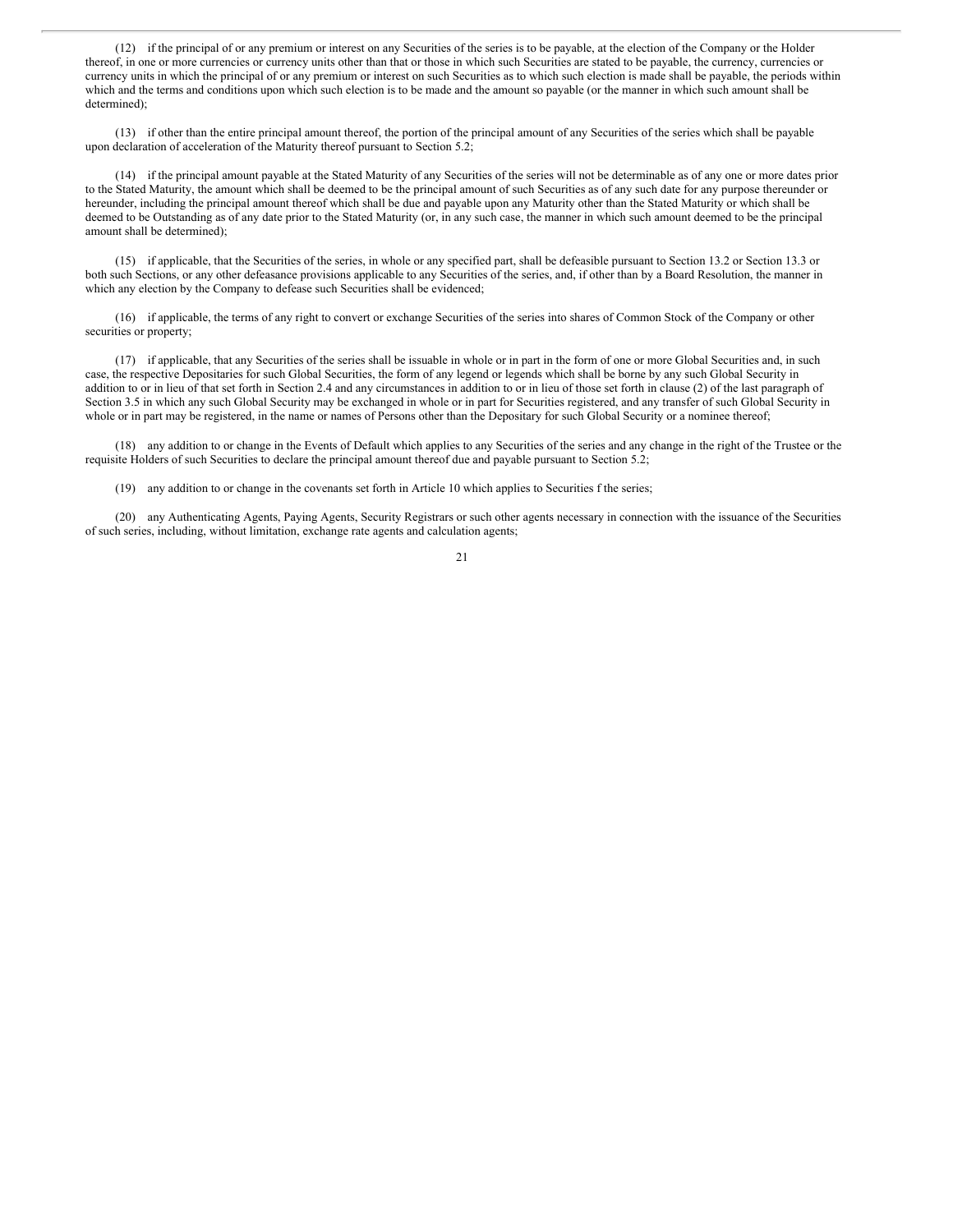(21) if applicable, the terms of any security that will be provided for a series of Securities, including any provisions regarding the circumstances under which collateral may be released or substituted;

(22) if applicable, the terms of any guaranties for the Securities and any circumstances under which there may be additional obligors on the Securities; and

(23) any other terms of the series (which terms shall not be inconsistent with the provisions of this Indenture, except as permitted by Section 9.1(5)).

All Securities of any one series shall be substantially identical except as to denomination and except as may otherwise be provided in or pursuant to the Board Resolution referred to above and (subject to Section 3.3) set forth, or determined in the manner provided, in the Officers' Certificate referred to above or in any such indenture supplemental hereto.

All Securities of any one series need not be issued at the same time and may be issued from time to time and, unless otherwise provided, a series may be reopened, without the consent of the Holders, for issuances of additional Notes of such series; provided, however, that if such additional Notes are not fungible with the Notes of such series for U.S. federal income tax purposes, the additional Notes will have one or more separate CUSIP numbers.

If any of the terms of the series are established by action taken pursuant to a Board Resolution, a copy of an appropriate record of such action shall be certified by the Secretary or an Assistant Secretary of the Company and delivered to the Trustee at or prior to the delivery of the Officers' Certificate setting forth the terms of the series.

#### **Section 3.2 Denominations.**

The Securities of each series shall be issuable only in registered form without coupons and only in such denominations as shall be specified as contemplated by Section 3.1. In the absence of any such specified denomination with respect to the Securities of any series, the Securities of such series shall be issuable in denominations of \$1,000 and any integral multiple thereof.

## **Section 3.3 Execution, Authentication, Delivery and Dating.**

The Securities shall be executed on behalf of the Company by its Chairman of the Board, its Vice Chairman of the Board, its Chief Executive Officer, its principal financial officer, its President or one of its Vice Presidents, attested by its Treasurer, its Secretary or one of its Assistant Treasurers or Assistant Secretaries. The signature of any of these officers on the Securities may be manual or facsimile, pdf. attachment or other electronically transmitted signature (with an original manual signature to be sent to the Trustee via overnight mail immediately thereafter) of the present or any future such authorized officer and may be imprinted or otherwise reproduced on the Securities.

Securities bearing the manual or facsimile or electronic signatures of individuals who were at any time the proper officers of the Company shall bind the Company, notwithstanding that such individuals or any of them have ceased to hold such offices prior to the authentication and delivery of such Securities or did not hold such offices at the date of such Securities.

At any time and from time to time after the execution and delivery of this Indenture, the Company may deliver Securities of any series executed by the Company to the Trustee for authentication, together with a Company Order and an Officer's Certificate and Opinion of Counsel in accordance with Section 102 for the authentication and delivery of such Securities, and the Trustee in accordance with the Company Order shall authenticate and deliver such Securities.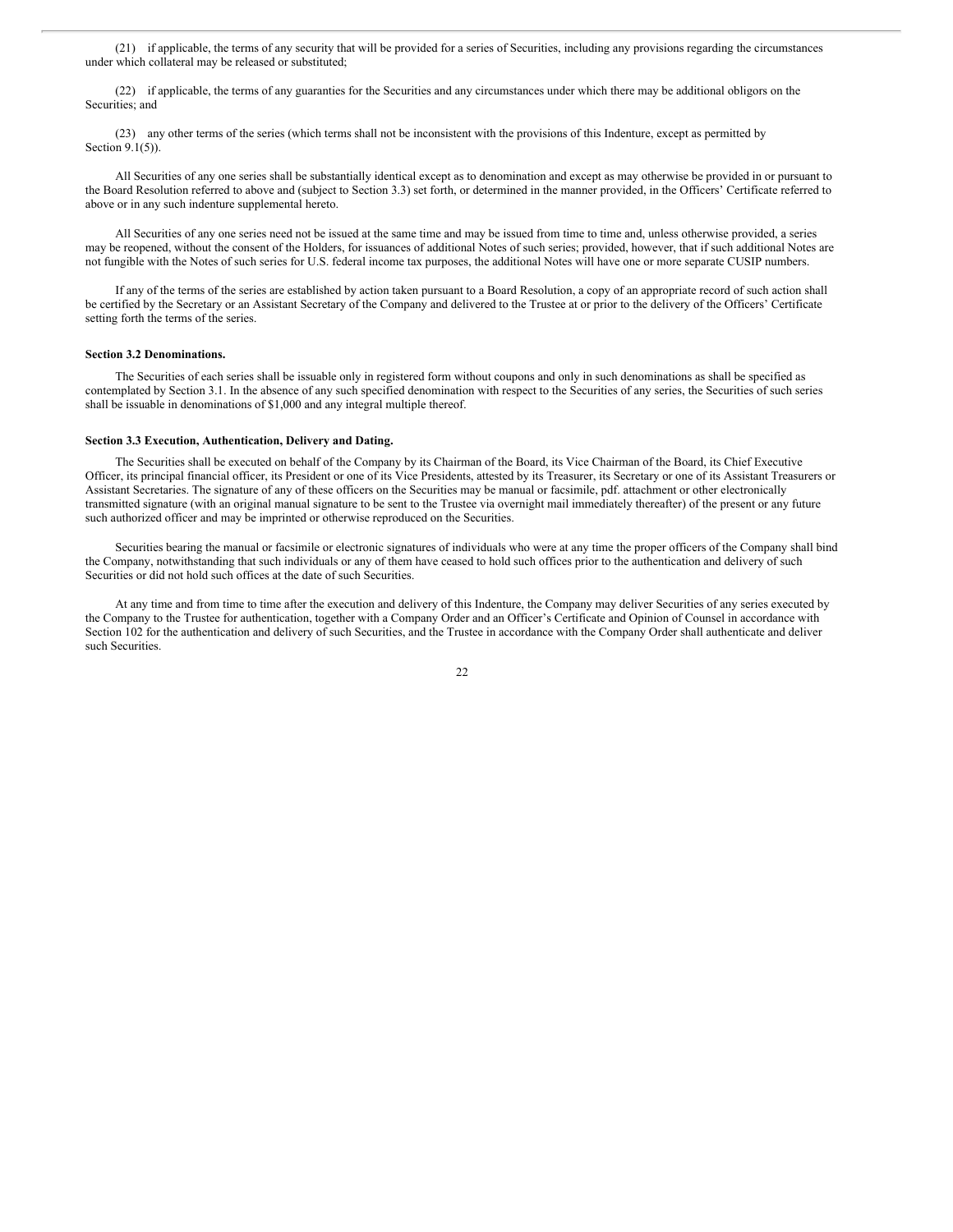If the form or terms of the Securities of the series have been established by or pursuant to one or more Board Resolutions as permitted by Sections 2.1 and 3.1, in authenticating such Securities, and accepting the additional responsibilities under this Indenture in relation to such Securities, the Trustee shall be entitled to receive, and (subject to Section 6.1) shall be fully protected in relying upon, a copy of such Board Resolution, the Officers' Certificate setting forth the terms of the series and an Opinion of Counsel, with such Opinion of Counsel stating,

(1) if the form of such Securities has been established by or pursuant to Board Resolution as permitted by Section 2.1, that such form has been established in conformity with the provisions of this Indenture;

(2) if the terms of such Securities have been established by or pursuant to Board Resolution as permitted by Section 3.1, that such terms have been established in conformity with the provisions of this Indenture; and

(3) that such Securities, when authenticated and delivered by the Trustee and issued by the Company in the manner and subject to any conditions specified in such Opinion of Counsel, will constitute valid and legally binding obligations of the Company enforceable in accordance with their terms, subject to bankruptcy, insolvency, fraudulent transfer, reorganization, moratorium and similar laws of general applicability relating to or affecting creditors' rights and to general equity principles.

If such form or terms have been so established, the Trustee shall not be required to authenticate such Securities if the issue of such Securities pursuant to this Indenture will affect the Trustee's own rights, duties or immunities under the Securities and this Indenture or otherwise in a manner that is not reasonably acceptable to the Trustee.

Notwithstanding the provisions of Section 3.1 and of the preceding paragraph, if all Securities of a series are not to be originally issued at one time, it shall not be necessary to deliver the Officers' Certificate otherwise required pursuant to Section 3.1 or the Company Order and Opinion of Counsel otherwise required pursuant to such preceding paragraph at or prior to the authentication of each Security of such series if such documents are delivered at or prior to the authentication upon original issuance of the first Security of such series to be issued.

Each Security shall be dated the date of its authentication.

No Security shall be entitled to any benefit under this Indenture or be valid or obligatory for any purpose unless there appears on such Security a certificate of authentication substantially in the form provided for herein executed by the Trustee by manual signature, and such certificate upon any Security shall be conclusive evidence, and the only evidence, that such Security has been duly authenticated and delivered hereunder. Notwithstanding the foregoing, if any Security shall have been authenticated and delivered hereunder but never issued and sold by the Company, and the Company shall deliver such Security to the Trustee for cancellation as provided in Section 3.9, for all purposes of this Indenture such Security shall be deemed never to have been authenticated and delivered hereunder and shall never be entitled to the benefits of this Indenture.

Neither the Company nor the Trustee shall have any responsibility for any defect in the CUSIP number that appears on any Security, check, advice of payment or redemption notice, and any such document may contain a statement to the effect that CUSIP numbers have been assigned by an independent service for convenience of reference and that neither the Company nor the Trustee shall be liable for any inaccuracy in such numbers.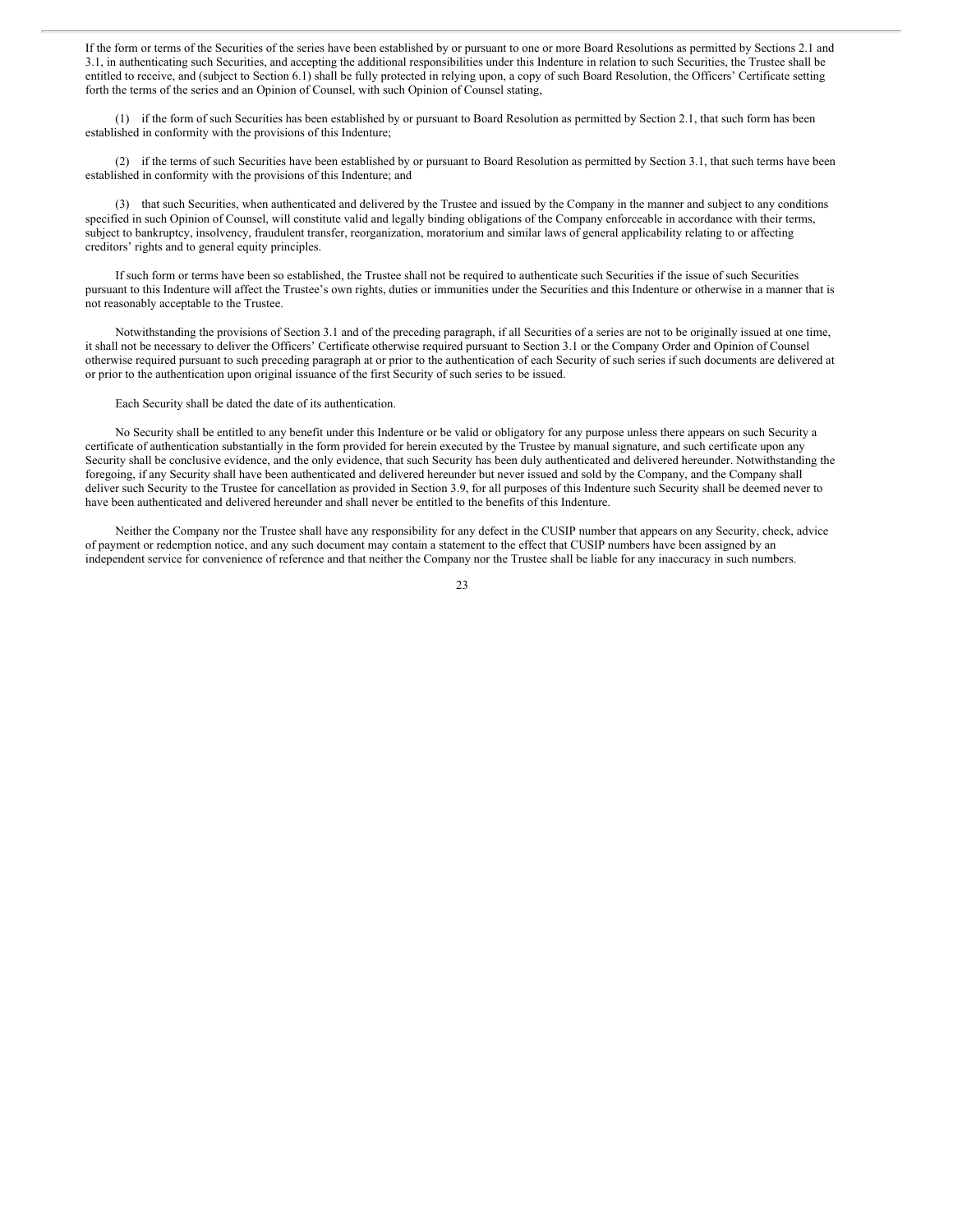#### **Section 3.4 Temporary Securities.**

Pending the preparation of definitive Securities of any series, the Company may execute, and upon Company Order the Trustee shall authenticate and deliver, temporary Securities which are printed, lithographed, typewritten, mimeographed or otherwise produced, in any authorized denomination, substantially of the tenor of the definitive Securities in lieu of which they are issued and with such appropriate insertions, omissions, substitutions and other variations as the officers executing such Securities may determine, as evidenced by their execution of such Securities.

If temporary Securities of any series are issued, the Company will cause definitive Securities of that series to be prepared without unreasonable delay. After the preparation of definitive Securities of such series, the temporary Securities of such series shall be exchangeable for definitive Securities of such series upon surrender of the temporary Securities of such series at the office or agency of the Company in a Place of Payment for that series, without charge to the Holder. Upon surrender for cancellation of any one or more temporary Securities of any series, the Company shall execute and the Trustee shall authenticate and deliver in exchange therefor one or more definitive Securities of the same series, of any authorized denominations and of like tenor and aggregate principal amount. Until so exchanged, the temporary Securities of any series shall in all respects be entitled to the same benefits under this Indenture as definitive Securities of such series and tenor.

#### **Section 3.5 Registration; Registration of Transfer and Exchange.**

The Company shall cause to be kept at the Corporate Trust Office of the Trustee a register (the register maintained in such office and in any other office or agency of the Company in a Place of Payment being herein sometimes collectively referred to as the "Security Register") in which, subject to such reasonable regulations as it may prescribe, the Company shall provide for the registration of Securities and of transfers of Securities. The Trustee is hereby appointed "Security Registrar" for the purpose of registering Securities and transfers of Securities as herein provided. In the event that the Trustee shall cease to be the Security Registrar, it shall have the right to examine the Security Register at all reasonable times.

Upon surrender for registration of transfer of any Security of a series at the office or agency of the Company in a Place of Payment for that series, the Company shall execute, and the Trustee shall authenticate and deliver, in the name of the designated transferee or transferees, one or more new Securities of the same series, of any authorized denominations and of like tenor and aggregate principal amount.

At the option of the Holder, Securities of any series may be exchanged for other Securities of the same series, of any authorized denominations and of like tenor and aggregate principal amount, upon surrender of the Securities to be exchanged at such office or agency. Whenever any Securities are so surrendered for exchange, the Company shall execute, and the Trustee shall authenticate and deliver, the Securities which the Holder making the exchange is entitled to receive.

All Securities issued upon any registration of transfer or exchange of Securities shall be the valid obligations of the Company, evidencing the same debt, and entitled to the same benefits under this Indenture, as the Securities surrendered upon such registration of transfer or exchange.

Every Security presented or surrendered for registration of transfer or for exchange shall (if so required by the Company or the Trustee) be duly endorsed, or be accompanied by a written instrument of transfer in form satisfactory to the Company and the Security Registrar duly executed, by the Holder thereof or its attorney duly authorized in writing.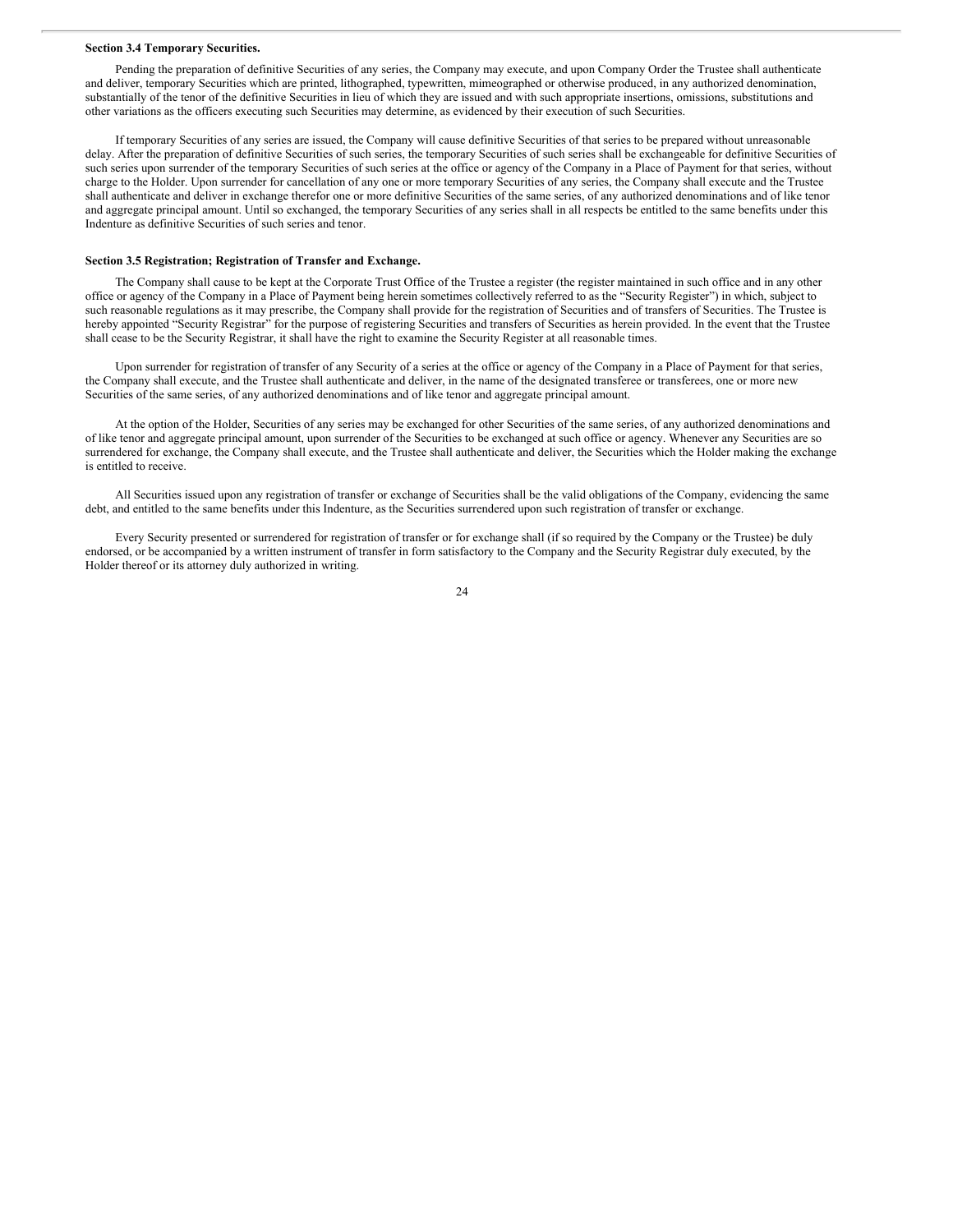No service charge shall be made for any registration of transfer or exchange of Securities, but the Company or the Trustee may require payment of a sum sufficient to cover any tax or other governmental charge that may be imposed in connection with any registration of transfer or exchange of Securities, other than exchanges pursuant to Section 3.4, 9.6 or 11.7 not involving any transfer.

If the Securities of any series (or of any series and specified tenor) are to be redeemed, the Company shall not be required (A) to issue, register the transfer of or exchange any Securities of that series (or of that series and specified tenor, as the case may be) during a period beginning at the opening of business 15 days before the day of the mailing of a notice of redemption of any such Securities selected for redemption under Section 11.3 and ending at the close of business on the day of such mailing, or (B) to register the transfer of or exchange any Security so selected for redemption in whole or in part, except the unredeemed portion of any Security being redeemed in part.

The provisions of clauses (1), (2), (3) and (4) below shall apply only to Global Securities:

(1) Each Global Security authenticated under this Indenture shall be registered in the name of the Depositary designated for such Global Security or a nominee thereof and delivered to such Depositary or a nominee thereof or custodian therefor, and each such Global Security shall constitute a single Security for all purposes of this Indenture.

(2) Notwithstanding any other provision in this Indenture, no Global Security may be exchanged in whole or in part for Securities registered, and no transfer of a Global Security in whole or in part may be registered, in the name of any Person other than the Depositary for such Global Security or a nominee thereof unless (A) such Depositary (i) has notified the Company that it is unwilling or unable to continue as Depositary for such Global Security or (ii) has ceased to be a clearing agency registered under the Exchange Act, (B) there shall have occurred and be continuing an Event of Default with respect to such Global Security or (C) there shall exist such circumstances, if any, in addition to or in lieu of the foregoing as have been specified for this purpose as contemplated by Section 3.1.

(3) Subject to clause (2) above, any exchange of a Global Security for other Securities may be made in whole or in part, and all Securities issued in exchange for a Global Security or any portion thereof shall be registered in such names as the Depositary for such Global Security shall direct.

(4) Every Security authenticated and delivered upon registration of transfer of, or in exchange for or in lieu of, a Global Security or any portion thereof, whether pursuant to this Section, Section 3.4, 3.6, 9.6 or 11.7 or otherwise, shall be authenticated and delivered in the form of, and shall be, a Global Security, unless such Security is registered in the name of a Person other than the Depositary for such Global Security or a nominee thereof.

### **Section 3.6 Mutilated, Destroyed, Lost and Stolen Securities.**

If any mutilated Security is surrendered to the Trustee, the Company shall execute and the Trustee shall authenticate and deliver in exchange therefor a new Security of the same series and of like tenor and principal amount and bearing a number not contemporaneously outstanding.

If there shall be delivered to the Company and the Trustee (i) evidence to their satisfaction of the destruction, loss or theft of any Security and (ii) such security or indemnity as may be required by them to save each of them and any agent of either of them harmless, then, in the absence of notice to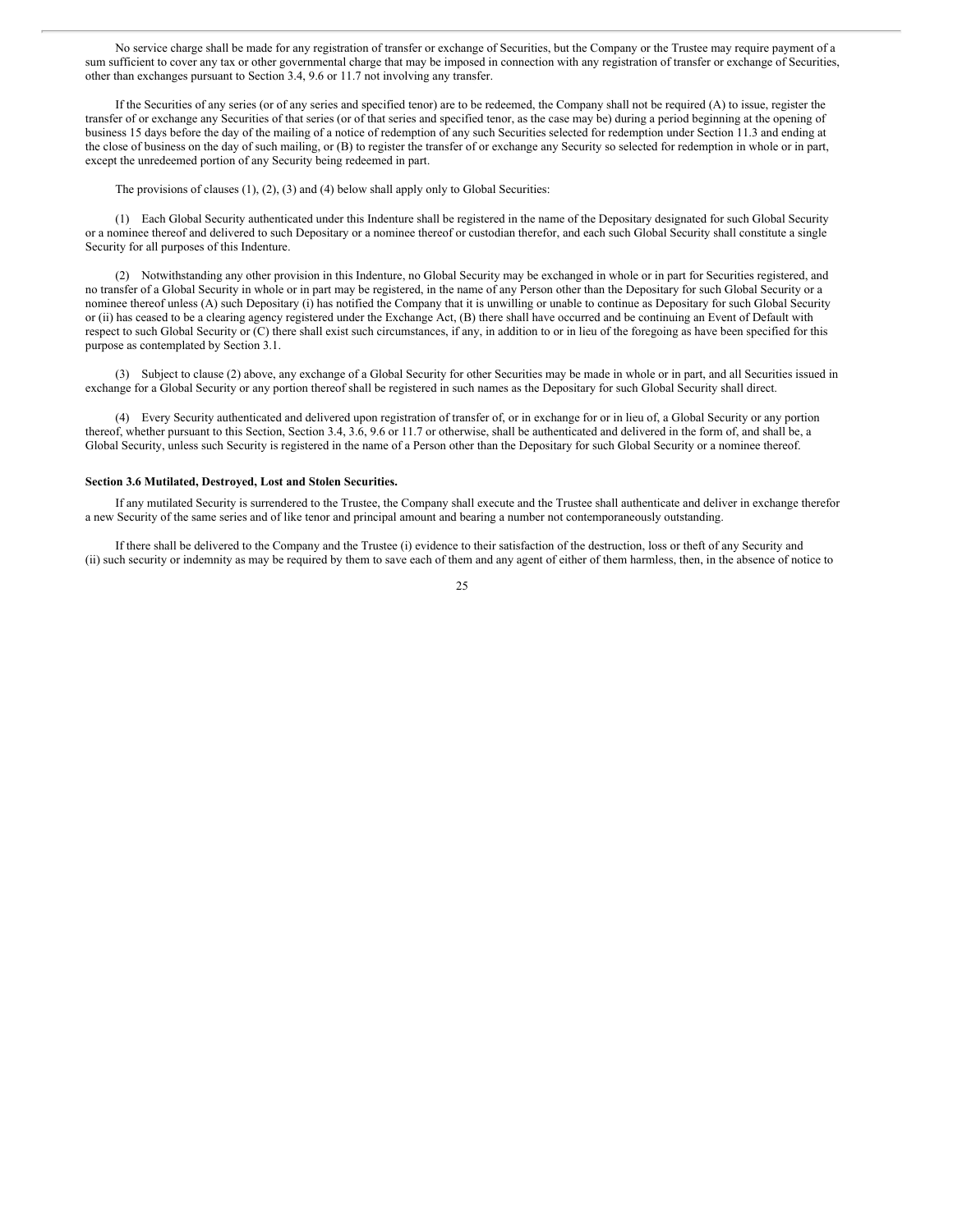the Company or the Trustee that such Security has been acquired by a bona fide purchaser, the Company shall execute and the Trustee shall authenticate and deliver, in lieu of any such destroyed, lost or stolen Security, a new Security of the same series and of like tenor and principal amount and bearing a number not contemporaneously outstanding.

In case any such mutilated, destroyed, lost or stolen Security has become or is about to become due and payable, the Company in its discretion may, instead of issuing a new Security, pay such Security.

Upon the issuance of any new Security under this Section, the Company may require the payment of a sum sufficient to cover any tax or other governmental charge that may be imposed in relation thereto and any other expenses (including the reasonable fees and expenses of the Trustee) connected therewith.

Every new Security of any series issued pursuant to this Section in lieu of any destroyed, lost or stolen Security shall constitute an original additional contractual obligation of the Company, whether or not the destroyed, lost or stolen Security shall be at any time enforceable by anyone, and shall be entitled to all the benefits of this Indenture equally and proportionately with any and all other Securities of that series duly issued hereunder.

The provisions of this Section are exclusive and shall preclude (to the extent lawful) all other rights and remedies with respect to the replacement or payment of mutilated, destroyed, lost or stolen Securities.

#### **Section 3.7 Payment of Interest; Interest Rights Preserved.**

Except as otherwise provided as contemplated by Section 3.1 with respect to any series of Securities, interest on any Security which is payable, and is punctually paid or duly provided for, on any Interest Payment Date shall be paid to the Person in whose name that Security (or one or more Predecessor Securities) is registered at the close of business on the Regular Record Date for such interest.

Any interest on any Security of any series which is payable, but is not punctually paid or duly provided for, on any Interest Payment Date (herein called "Defaulted Interest") shall forthwith cease to be payable to the Holder on the relevant Regular Record Date by virtue of having been such Holder, and such Defaulted Interest may be paid by the Company, at its election in each case, as provided in clause (1) or (2) below:

(1) The Company may elect to make payment of any Defaulted Interest to the Persons in whose names the Securities of such series (or their respective Predecessor Securities) are registered at the close of business on a Special Record Date for the payment of such Defaulted Interest, which shall be fixed in the following manner. The Company shall notify the Trustee in writing of the amount of Defaulted Interest proposed to be paid on each Security of such series and the date of the proposed payment, and at the same time the Company shall deposit with the Trustee an amount of money equal to the aggregate amount proposed to be paid in respect of such Defaulted Interest or shall make arrangements satisfactory to the Trustee for such deposit prior to the date of the proposed payment, such money when deposited to be held in trust for the benefit of the Persons entitled to such Defaulted Interest as in this clause provided. Thereupon the Trustee shall fix a Special Record Date for the payment of such Defaulted Interest which shall be not more than 15 days and not less than 10 days prior to the date of the proposed payment and not less than 10 days after the receipt by the Trustee of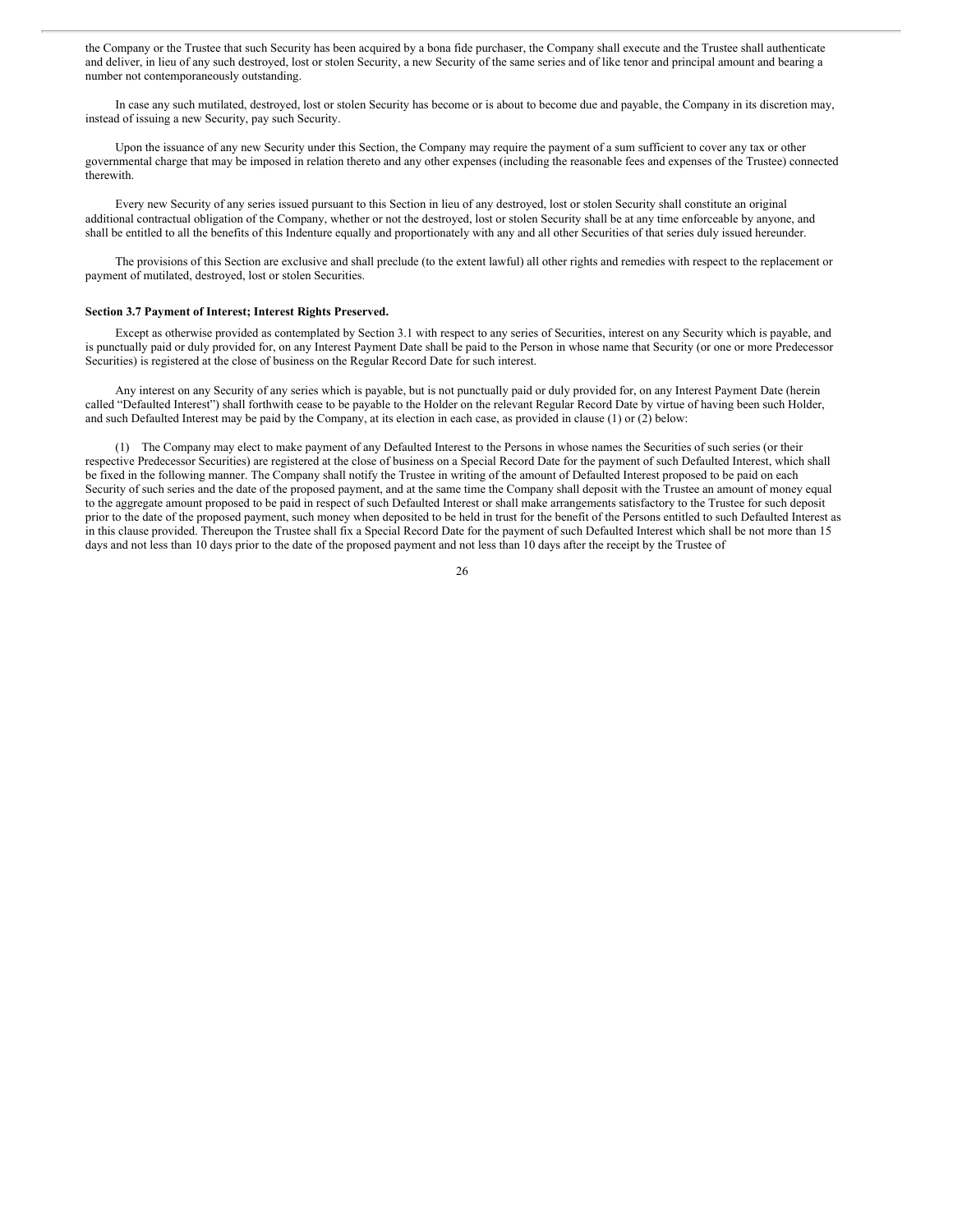the notice of the proposed payment. The Trustee shall promptly notify the Company of such Special Record Date and, in the name and at the expense of the Company, shall cause notice of the proposed payment of such Defaulted Interest and the Special Record Date therefor to be given to each Holder of Securities of such series in the manner set forth in Section 1.6, not less than 10 days prior to such Special Record Date. Notice of the proposed payment of such Defaulted Interest and the Special Record Date therefor having been so mailed, such Defaulted Interest shall be paid to the Persons in whose names the Securities of such series (or their respective Predecessor Securities) are registered at the close of business on such Special Record Date and shall no longer be payable pursuant to the following clause (2).

(2) The Company may make payment of any Defaulted Interest on the Securities of any series in any other lawful manner not inconsistent with the requirements of any securities exchange on which such Securities may be listed, and upon such notice as may be required by such exchange, if, after notice given by the Company to the Trustee of the proposed payment pursuant to this clause, such manner of payment shall be deemed practicable by the Trustee.

Subject to the foregoing provisions of this Section, each Security delivered under this Indenture upon registration of transfer of or in exchange for or in lieu of any other Security shall carry the rights to interest accrued and unpaid, and to accrue, which were carried by such other Security.

Subject to the provisions of Section 14.2, in the case of any Security (or any part thereof) which is converted after any Regular Record Date and on or prior to the next succeeding Interest Payment Date (other than any Security the principal of (or premium, if any, on) which shall become due and payable, whether at Stated Maturity or by declaration of acceleration or otherwise prior to such Interest Payment Date), interest whose Stated Maturity is on such Interest Payment Date shall be payable on such Interest Payment Date notwithstanding such conversion and such interest (whether or not punctually paid or duly provided for) shall be paid to the Person in whose name that Security (or any one or more Predecessor Securities) is registered at the close of business on such Regular Record Date. Except as otherwise expressly provided in the immediately preceding sentence or in Section 14.2, in the case of any Security (or any part thereof) which is converted, interest whose Stated Maturity is after the date of conversion of such Security (or such part thereof) shall not be payable.

None of the Company, the Trustee, any Paying Agent or the Security Registrar will have any responsibility or liability for any aspect of the records relating to or payments made on account of beneficial ownership interests of a Security in global form or for maintaining, supervising or reviewing any records relating to such beneficial ownership interests.

Notwithstanding the foregoing, with respect to any global temporary or permanent Security, nothing herein shall prevent the Company, the Trustee, or any agent of the Company or the Trustee, from giving effect to any written certification, proxy or other authorization furnished by any depository, as a Holder, with respect to such global Security or impair, as between such depository and owners of beneficial interests in such global Security, the operation of customary practices governing the exercise of the rights of such depository (or its nominee) as Holder of such global Security.

#### **Section 3.8 Persons Deemed Owners.**

Prior to due presentment of a Security for registration of transfer, the Company, the Trustee and any agent of the Company or the Trustee may treat the Person in whose name such Security is registered as the owner of such Security for the purpose of receiving payment of principal of and any premium and (subject to Section 3.7) any interest on such Security and for all other purposes whatsoever, whether or not such Security be overdue, and neither the Company, the Trustee nor any agent of the Company or the Trustee shall be affected by notice to the contrary.

### **Section 3.9 Cancellation.**

All Securities surrendered for payment, redemption, registration of transfer or exchange or conversion or for credit against any sinking fund payment shall, if surrendered to any Person other than the Trustee, be delivered to the Trustee and shall be promptly canceled by it. The Company may at any time deliver to the Trustee for cancellation any Securities previously authenticated and delivered hereunder which the Company may have acquired in any manner whatsoever, and may deliver to the Trustee (or to any other Person for delivery to the Trustee) for cancellation any Securities previously authenticated hereunder which the Company has not issued and sold, and all Securities so delivered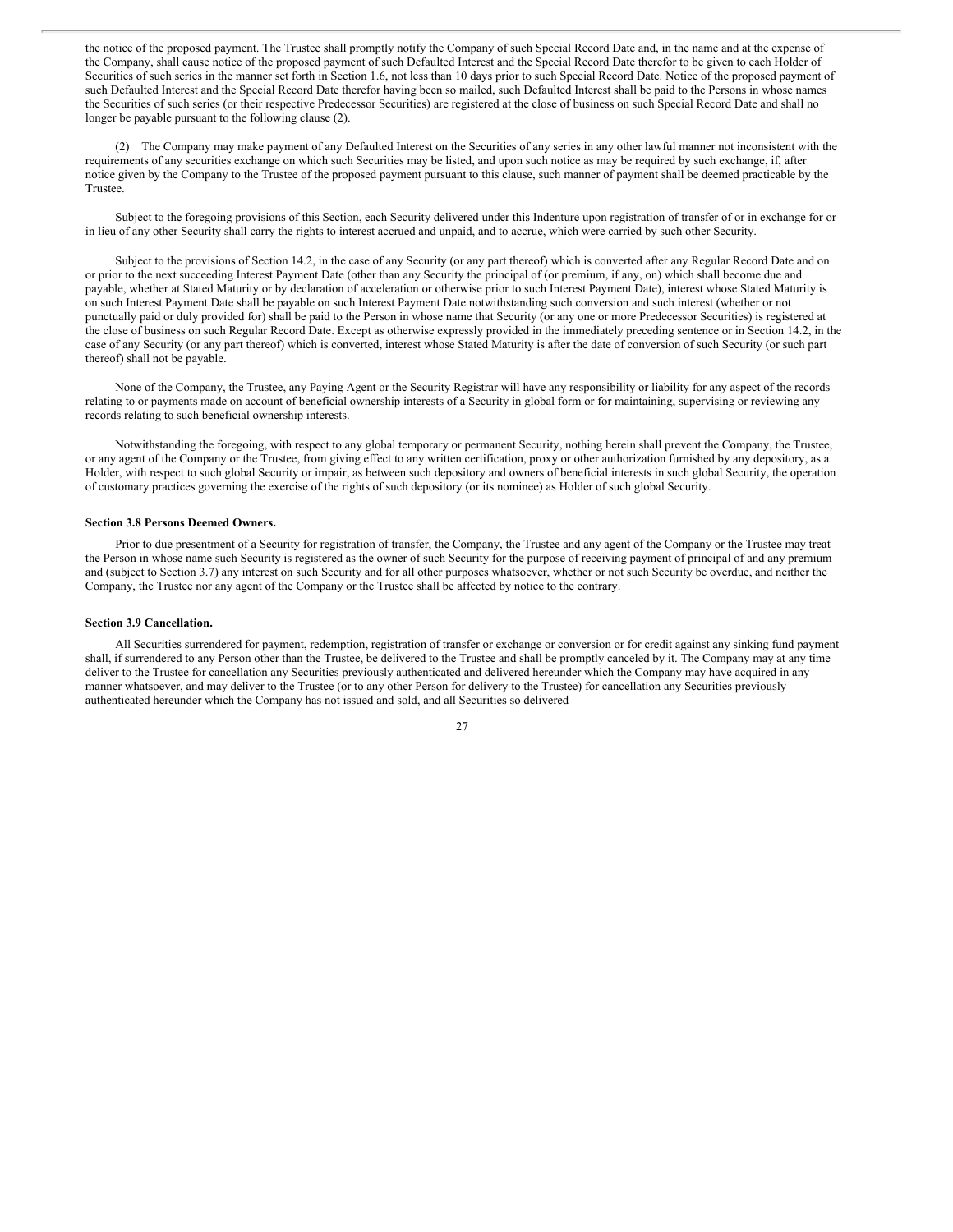shall be promptly canceled by the Trustee. No Securities shall be authenticated in lieu of or in exchange for any Securities canceled as provided in this Section, except as expressly permitted by this Indenture. All canceled Securities held by the Trustee shall be disposed of by the Trustee in accordance with its customary procedures.

### **Section 3.10 Computation of Interest.**

Except as otherwise specified as contemplated by Section 3.1 for Securities of any series, interest on the Securities of each series shall be computed on the basis of a 360-day year of twelve 30-day months.

### **ARTICLE 4**

## **SATISFACTION AND DISCHARGE**

### **Section 4.1 Satisfaction and Discharge of Indenture.**

This Indenture shall upon Company Request cease to be of further effect (except as to any surviving rights of registration of transfer or exchange of Securities herein expressly provided for), and the Trustee, at the expense of the Company, shall execute proper instruments acknowledging satisfaction and discharge of this Indenture, when

(1) either

(A) all Securities theretofore authenticated and delivered (other than (i) Securities which have been destroyed, lost or stolen and which have been replaced or paid as provided in Section 3.6 and (ii) Securities for whose payment money has theretofore been deposited in trust or segregated and held in trust by the Trustee or the Company and thereafter repaid to the Company or discharged from such trust, as provided in Section 10.3) have been delivered to the Trustee for cancellation; or

- (B) all such Securities not theretofore delivered to the Trustee for cancellation
	- (i) have become due and payable, or
	- (ii) will become due and payable at their Stated Maturity within one year, or

(iii) are to be called for redemption within one year under arrangements satisfactory to the Trustee for the giving of notice of redemption by the Trustee in the name, and at the expense, of the Company,

and the Company, in the case of (i), (ii) or (iii) above, has deposited or caused to be deposited with the Trustee as trust funds in trust for the purpose money in an amount sufficient to pay and discharge the entire indebtedness on such Securities not theretofore delivered to the Trustee for cancellation, for principal and any premium and interest to the date of such deposit (in the case of Securities which have become due and payable) or to the Stated Maturity or Redemption Date, as the case may be;

(2) the Company has paid or caused to be paid all other sums payable hereunder by the Company; and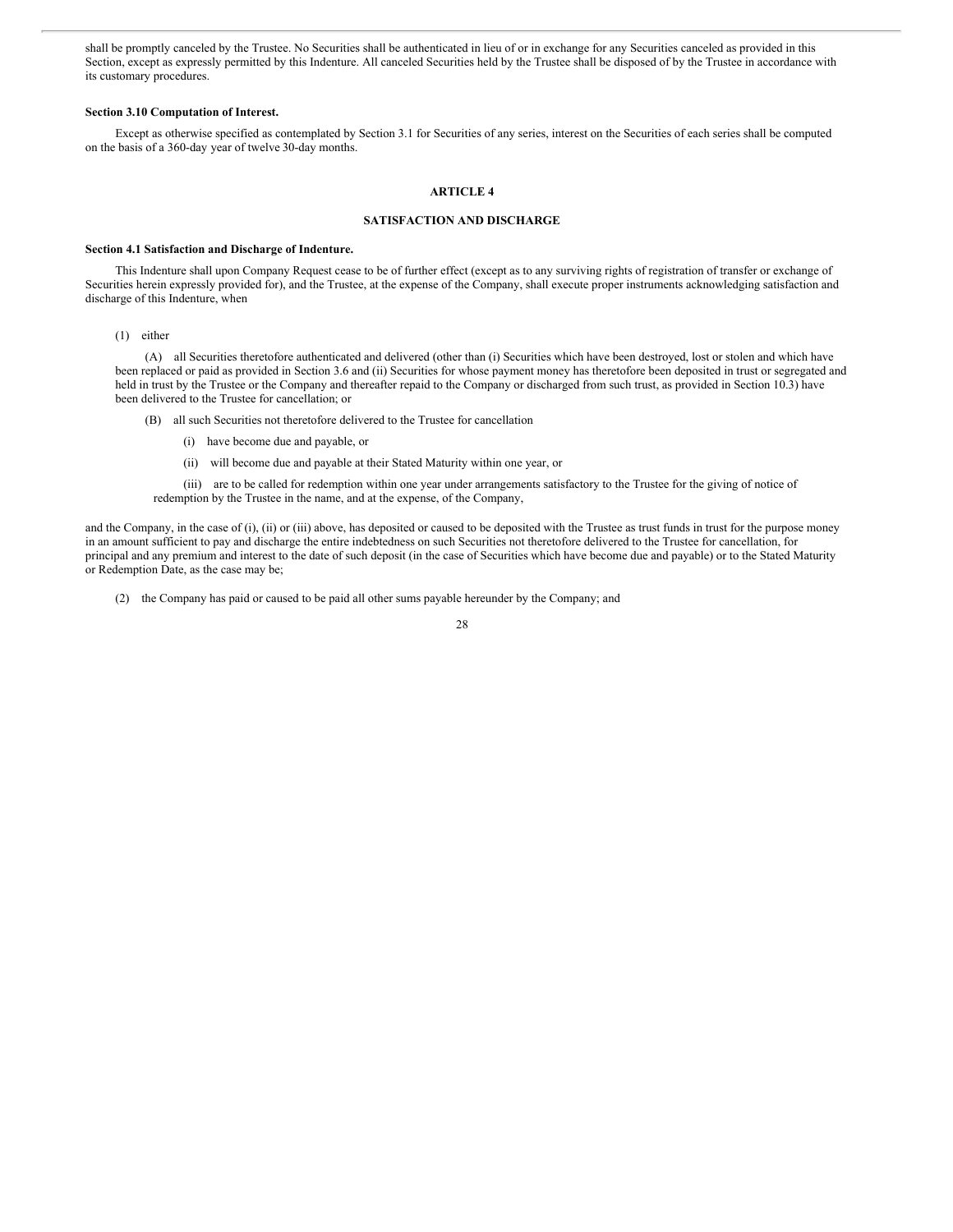(3) the Company has delivered to the Trustee an Officers' Certificate and an Opinion of Counsel, each stating that all conditions precedent herein provided for relating to the satisfaction and discharge of this Indenture have been complied with.

Notwithstanding the satisfaction and discharge of this Indenture, the obligations of the Company to the Trustee under Section 6.7, the obligations of the Trustee to any Authenticating Agent under Section 6.14 and, if money shall have been deposited with the Trustee pursuant to subclause (B) of clause (1) of this Section, the obligations of the Trustee under Section 4.2 and the last paragraph of Section 10.3 shall survive.

### **Section 4.2 Application of Money Held in Trust.**

Subject to the provisions of the last paragraph of Section 10.3, all money deposited with the Trustee pursuant to Section 4.1 shall be held in trust and applied by it, in accordance with the provisions of the Securities and this Indenture, to the payment, either directly or through any Paying Agent (including the Company acting as its own Paying Agent) as the Trustee may determine, to the Persons entitled thereto, of the principal and any premium and interest for whose payment such money has been deposited with the Trustee.

### **ARTICLE 5**

## **REMEDIES**

## **Section 5.1 Events of Default.**

"Event of Default," wherever used herein with respect to Securities of any series, means any one of the following events (whatever the reason for such Event of Default and whether it shall be voluntary or involuntary or be effected by operation of law or pursuant to any judgment, decree or order of any court or any order, rule or regulation of any administrative or governmental body), unless in the Board Resolution, supplemental indenture or Officers' Certificate establishing such series, it is provided that such series shall not have the benefit of said Event of Default:

(1) default in the payment of any interest upon any Security of that series when it becomes due and payable, and continuance of such default for a period of 60 days; or

- (2) default in the payment of the principal of or any premium on any Security of that series at its Maturity; or
- (3) default in the deposit of any sinking fund payment, when and as due by the terms of a Security of that series; or

(4) default in the performance, or breach, of any covenant or warranty of the Company in this Indenture (other than a covenant or warranty a default in whose performance or whose breach is elsewhere in this Section specifically dealt with or which has expressly been included in this Indenture solely for the benefit of series of Securities other than that series), and continuance of such default or breach for a period of 90 days after there has been given, by registered or certified mail, to the Company by the Trustee or to the Company and the Trustee by the Holders of at least 25% in principal amount of the Outstanding Securities of that series a written notice specifying such default or breach and requiring it to be remedied and stating that such notice is a "Notice of Default" hereunder; or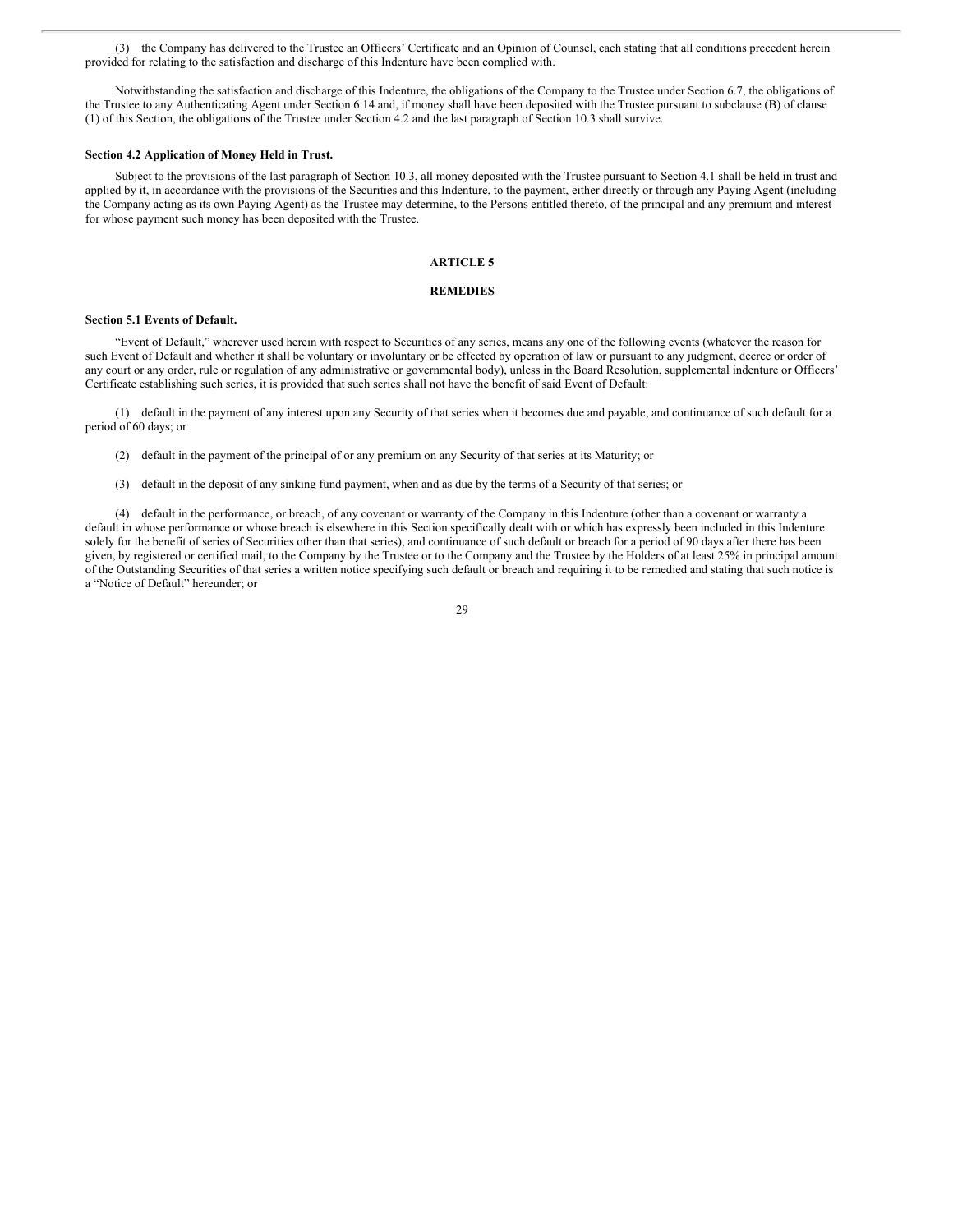(5) the entry by a court having jurisdiction in the premises of (A) a decree or order for relief in respect of the Company in an involuntary case or proceeding under any applicable Federal or State bankruptcy, insolvency, reorganization or other similar law or (B) a decree or order adjudging the Company a bankrupt or insolvent, or approving as properly filed a petition seeking reorganization, arrangement, adjustment or composition of or in respect of the Company under any applicable Federal or State law, or appointing a custodian, receiver, liquidator, assignee, trustee, sequestrator or other similar official of the Company or of any substantial part of its property, or ordering the winding up or liquidation of its affairs, and the continuance of any such decree or order for relief or any such other decree or order unstayed and in effect for a period of 90 consecutive days; or

(6) the commencement by the Company of a voluntary case or proceeding under any applicable Federal or State bankruptcy, insolvency, reorganization or other similar law or of any other case or proceeding to be adjudicated a bankrupt or insolvent, or the consent by it to the entry of a decree or order for relief in respect of the Company in an involuntary case or proceeding under any applicable Federal or State bankruptcy, insolvency, reorganization or other similar law or to the commencement of any bankruptcy or insolvency case or proceeding against it, or the filing by it of a petition or answer or consent seeking reorganization or relief under any applicable Federal or State law, or the consent by it to the filing of such petition or to the appointment of or taking possession by a custodian, receiver, liquidator, assignee, trustee, sequestrator or other similar official of the Company or of any substantial part of its property, or the making by it of an assignment for the benefit of creditors, or the admission by it in writing of its inability to pay its debts generally as they become due, or the taking of corporate action by the Company in furtherance of any such action; or

(7) any other Event of Default provided with respect to Securities of that series in the Board Resolution, supplemental indenture or Officers' Certificate establishing that series.

### **Section 5.2 Acceleration of Maturity; Rescission and Annulment.**

(a) Unless the Board Resolution, supplemental indenture or Officers' Certificate establishing such series provides otherwise, if an Event of Default (other than an Event of Default specified in Section 5.1(5) or 5.1(6)) with respect to Securities of any series at the time Outstanding occurs and is continuing, then in every such case the Trustee or the Holders of not less than 25% in principal amount of the Outstanding Securities of that series may (and the Trustee shall at the written request of the Holders) declare the principal amount of all the Securities of that series (or, if any Securities of that series are Original Issue Discount Securities, such portion of the principal amount of such Securities as may be specified by the terms thereof), and premium, if any, together with accrued and unpaid interest, if any, thereon, to be due and payable immediately, by a notice in writing to the Company (and to the Trustee if given by the Holders), and upon any such declaration such principal amount (or specified amount), and premium, if any, together with accrued and unpaid interest, if any, thereon, shall become immediately due and payable. If an Event of Default specified in Section 5.1(5) or 5.1(6) with respect to Securities of any series at the time Outstanding occurs, the principal amount of all the Securities of that series (or, if any Securities of that series are Original Issue Discount Securities, such portion of the principal amount of such Securities as may be specified by the terms thereof), and premium, if any, together with accrued and unpaid interest, if any, thereon, shall automatically, and without any declaration or other action on the part of the Trustee or any Holder, become immediately due and payable. Any application by the Trustee for written instructions from the requisite amount of Holders (as determined pursuant to this Indenture) may, at the option of the Trustee, set forth in writing any action proposed to be taken or omitted by the Trustee under this Indenture and the date on and/or after which such action shall be taken or such omission shall be effective. The Trustee shall not be liable for any action taken by, or omission of, the Trustee in accordance with a proposal included in such application on or after the date specified in such application unless prior to taking any such action (or the effective date in the case of an omission), the Trustee shall have received written instructions from the requisite amount of Holders (as determined pursuant to this Indenture) in response to such application specifying the action to be taken or omitted.

(b) Notwithstanding the foregoing, at the election of the Company, the sole remedy with respect to an Event of Default for the failure by the Company to comply with its obligations under Section  $314(a)(1)$  of the Trust Indenture Act relating to the Company's failure to file any documents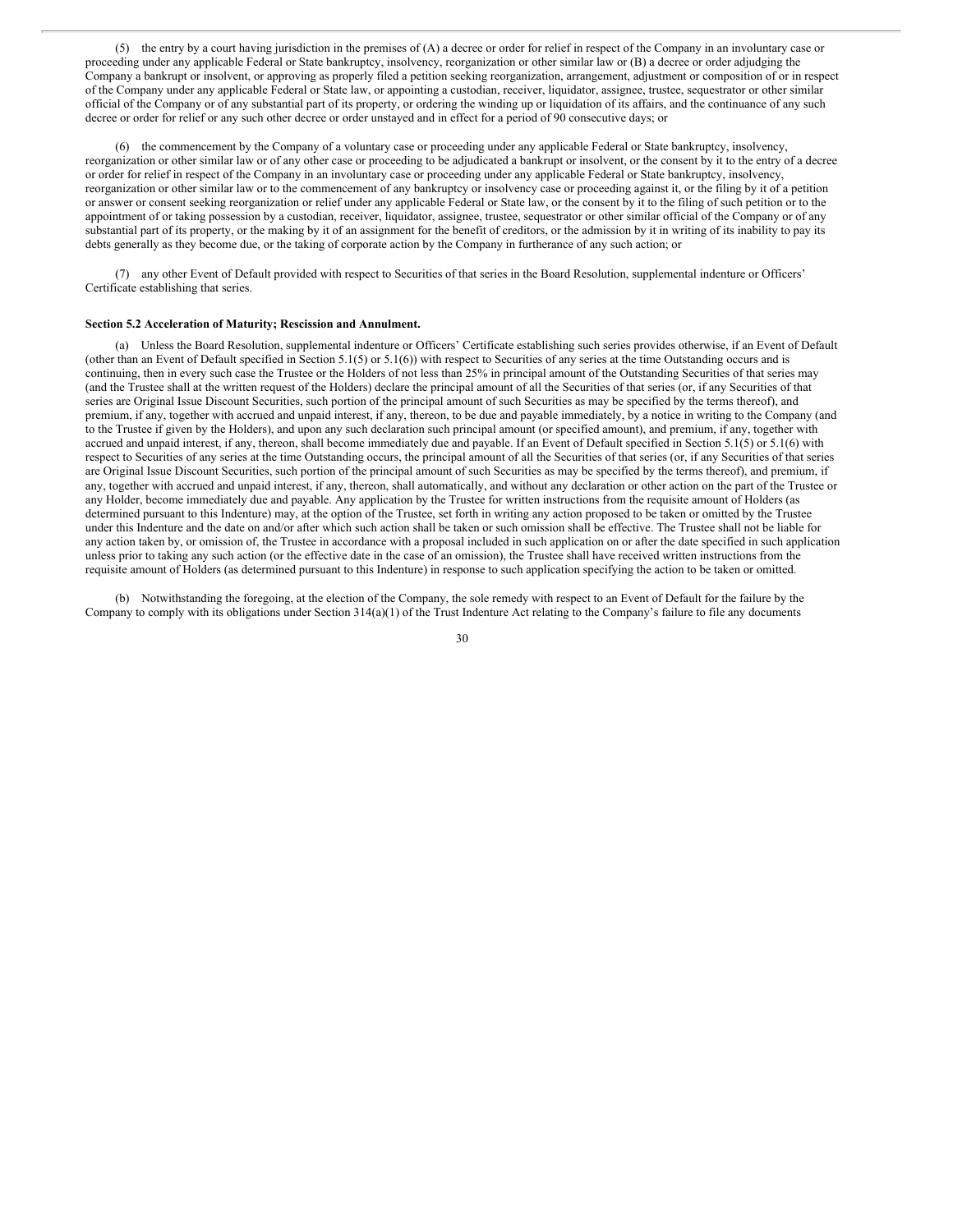or reports that the Company is required to file with the SEC pursuant to Section 13 or 15(d) of the Exchange Act or of its covenants set forth in Section 7.4 (any such Event of Default, a "Reporting Default"), shall for the first 180 calendar days after the occurrence of such Reporting Default consist exclusively of the right to receive additional interest (the "Additional Interest") on the Securities at an annual rate equal to (i) 0.25% of the principal amount of the Securities for the first 90 calendar days after the occurrence of such Reporting Default and (ii) 0.50% of the principal amount of the Securities from the 91st day to, and including, the 180th day after the occurrence of such Reporting Default. If the Company so elects, the Additional Interest shall accrue on all Outstanding Securities from and including the date on which such Reporting Default first occurs until such violation is cured or waived and shall be payable as provided in Section 3.7. On the 181st day after such Reporting Default (if such violation is not cured or waived prior to such 181st calendar day), then the Trustee or the Holders of not less than 25% in principal amount of the Outstanding securities may declare the principal of, and premium, if any, together with accrued and unpaid interest, if any, on all such Securities to be due and payable immediately.

If the Company elects to pay the Additional Interest as the sole remedy for the Reporting Default, the Company shall notify in writing, by a certificate, the Holders, the Paying Agent and the Trustee of such election at any time on or before the close of business on the first Business Day following the date on which such Event of Default first occurs. Unless and until a Responsible Officer of the Trustee receives at the Corporate Trust Office such a certificate, the Trustee may assume without inquiry that Additional Interest is not payable. The Company shall pay the Additional Interest semi-annually in arrears, with the first semi-annual payment due on the first Interest Payment Date following the date of such Reporting Default, in the same manner as described on the face of the Security.

(c) At any time after such a declaration of acceleration with respect to Securities of any series has been made and before a judgment or decree for payment of the money due has been obtained by the Trustee as hereinafter in this Article provided, the Holders of a majority in principal amount of the Outstanding Securities of that series, by written notice to the Company and the Trustee, may rescind and annul such declaration and its consequences if

- (1) the Company has paid or deposited with the Trustee a sum sufficient to pay
	- (A) all overdue interest on all Securities of that series,

(B) the principal of (and premium, if any, on) any Securities of that series which have become due otherwise than by such declaration of acceleration and any interest thereon at the rate or rates prescribed therefor in such Securities,

(C) to the extent that payment of such interest is lawful, interest upon overdue interest at the rate or rates prescribed therefor in such Securities, and

(D) all sums paid or advanced by the Trustee hereunder and the reasonable compensation, expenses, disbursements and advances of the Trustee, its agents and counsel; and

(2) all Events of Default with respect to Securities of that series, other than thenon-payment of the principal of Securities of that series which have become due solely by such declaration of acceleration, have been cured or waived as provided in Section 5.13.

No such rescission shall affect any subsequent default or impair any right consequent thereon.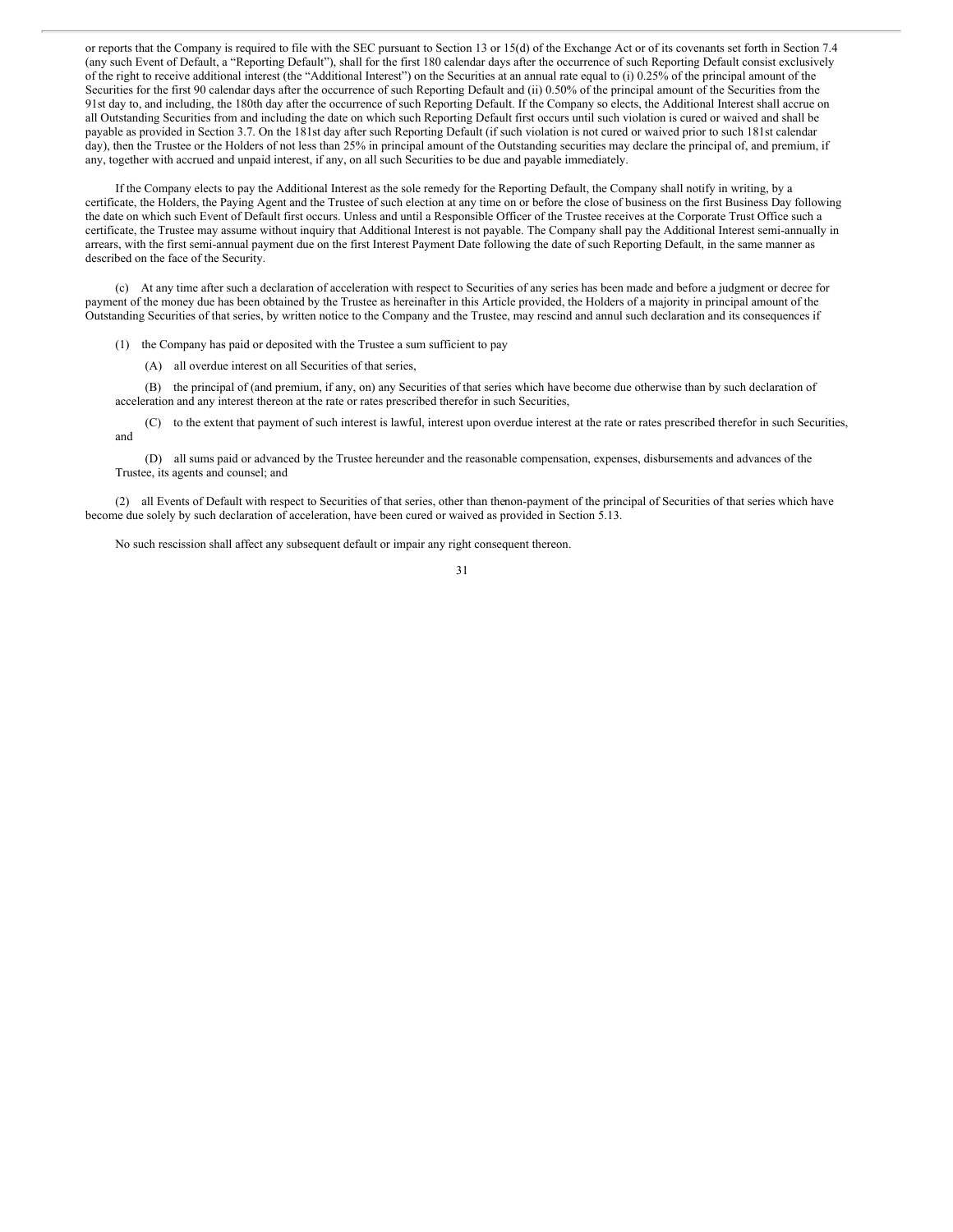## **Section 5.3 Collection of Indebtedness and Suits for Enforcement by Trustee.**

The Company covenants that if

(1) default is made in the payment of any interest on any Security when such interest becomes due and payable and such default continues for a period of 30 days, or

(2) default is made in the payment of the principal of (or premium, if any, on) any Security at the Maturity thereof, the Company will, upon demand of the Trustee, pay to it, for the benefit of the Holders of such Securities, the whole amount then due and payable on such Securities for principal and any premium and interest and, to the extent that payment of such interest shall be legally enforceable, interest on any overdue principal and premium and on any overdue interest, at the rate or rates prescribed therefor in such Securities, and, in addition thereto, such further amount as shall be sufficient to cover the costs and expenses of collection, including the reasonable compensation, expenses, disbursements and advances of the Trustee, its agents and counsel.

If the Company fails to pay such amounts forthwith upon such demand, the Trustee, in its own name and as trustee of an express trust, may institute a judicial proceeding for the collection of the sums so due and unpaid, and may prosecute such proceeding to judgment or final decree, and may enforce the same against the Company or any other obligor upon Securities of such series and collect the moneys adjudged or decreed to be payable in the manner provided by law out of the property of the Company or any other obligor upon such Securities of such series, wherever situated.

If an Event of Default with respect to Securities of any series occurs and is continuing, the Trustee may in its discretion proceed to protect and enforce its rights and the rights of the Holders of Securities of such series by such appropriate judicial proceedings as the Trustee shall deem most effectual to protect and enforce any such rights, whether for the specific enforcement of any covenant or agreement in this Indenture or in aid of the exercise of any power granted herein, or to enforce any other proper remedy.

#### **Section 5.4 Trustee May File Proofs of Claim.**

In case of any judicial proceeding relative to the Company (or any other obligor upon the Securities), its property or its creditors, the Trustee shall be entitled and empowered, by intervention in such proceeding or otherwise, to take any and all actions authorized under the Trust Indenture Act in order to have claims of the Holders and the Trustee allowed in any such proceeding. In particular, the Trustee shall be authorized to collect and receive any moneys or other property payable or deliverable on any such claims and to distribute the same; and any custodian, receiver, assignee, trustee, liquidator, sequestrator or other similar official in any such judicial proceeding is hereby authorized by each Holder to make such payments to the Trustee and, in the event that the Trustee shall consent to the making of such payments directly to the Holders, to pay to the Trustee any amount due it for the reasonable compensation, expenses, disbursements and advances of the Trustee, its agents and counsel, and any other amounts due the Trustee under Section 6.7.

No provision of this Indenture shall be deemed to authorize the Trustee to authorize or consent to or accept or adopt on behalf of any Holder any plan of reorganization, arrangement, adjustment or composition affecting the Securities or the rights of any Holder thereof or to authorize the Trustee to vote in respect of the claim of any Holder in any such proceeding; provided, however, that the Trustee may, on behalf of and at the written direction of the Holders, vote for the election of a trustee in bankruptcy or similar official and be a member of a creditors' or other similar committee.

#### **Section 5.5 Trustee May Enforce Claims Without Possession of Securities.**

All rights of action and claims under this Indenture or the Securities may be prosecuted and enforced by the Trustee without the possession of any of the Securities or the production thereof in any proceeding relating thereto, and any such proceeding instituted by the Trustee shall be brought in its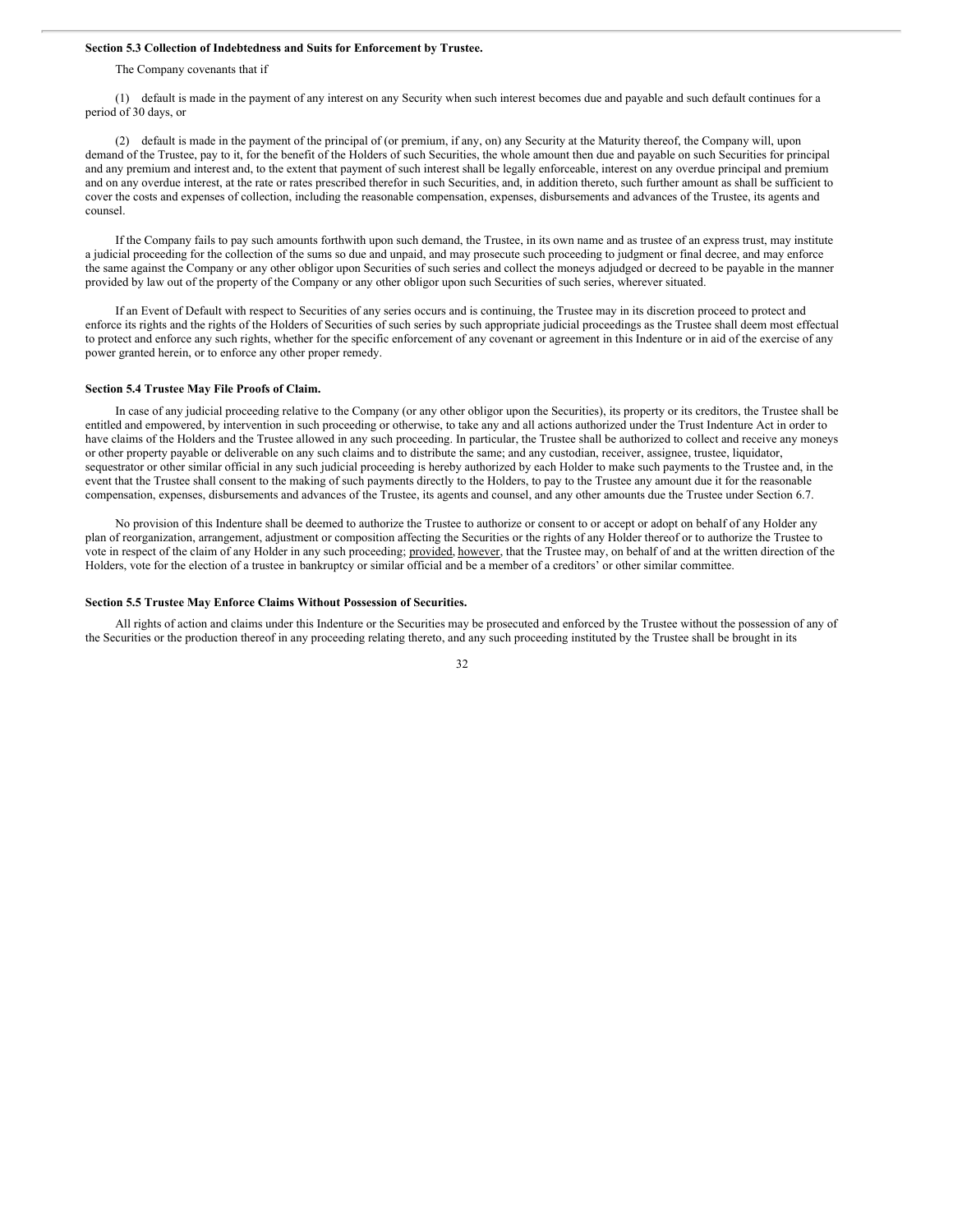own name as trustee of an express trust, and any recovery of judgment shall, after provision for the payment of the reasonable compensation, expenses, disbursements and advances of the Trustee, its agents and counsel, be for the ratable benefit of the Holders of the Securities in respect of which such judgment has been recovered.

### **Section 5.6 Application of Money Collected.**

Any money collected by the Trustee pursuant to this Article shall be applied in the following order, at the date or dates fixed by the Trustee and, in case of the distribution of such money on account of principal or any premium or interest, upon presentation of the Securities and the notation thereon of the payment if only partially paid and upon surrender thereof if fully paid:

FIRST: To the payment of all amounts due the Trustee and any predecessor Trustee under Section 6.7 and any other agent hereunder;

SECOND: To the payment of the amounts then due and unpaid for principal of and any premium, if any, and interest on the Securities in respect of which or for the benefit of which such money has been collected, ratably, without preference or priority of any kind, according to the amounts due and payable on such Securities for principal and any premium, if any, and interest, respectively; and

THIRD: The balance, if any, to the Company or any other Person or Persons entitled thereto.

### **Section 5.7 Limitation on Suits.**

No Holder of any Security of any series shall have any right to institute any proceeding, judicial or otherwise, with respect to this Indenture, or for the appointment of a receiver or trustee, or for any other remedy hereunder, unless

(1) such Holder has previously given written notice to the Trustee of a continuing Event of Default with respect to the Securities of that series;

(2) the Holders of at least 25% in aggregate principal amount of the Outstanding Securities of that series shall have made written request to the Trustee to institute proceedings in respect of such Event of Default in its own name as Trustee hereunder;

(3) such Holder or Holders have offered to the Trustee indemnity and/or security satisfactory to the Trustee against the costs, expenses and liabilities to be incurred in compliance with such request;

(4) the Trustee for 60 days after its receipt of such notice, request and offer of indemnity and/or security has failed to institute any such proceeding; and

(5) no direction inconsistent with such written request has been given to the Trustee during such60-day period by the Holders of a majority in principal amount of the Outstanding Securities of that series;

it being understood and intended that no one or more of such Holders shall have any right in any manner whatever by virtue of, or by availing of, any provision of this Indenture to affect, disturb or prejudice the rights of any other of such Holders, or to obtain or to seek to obtain priority or preference over any other of such Holders or to enforce any right under this Indenture, except in the manner herein provided and for the equal and ratable benefit of all of such Holders.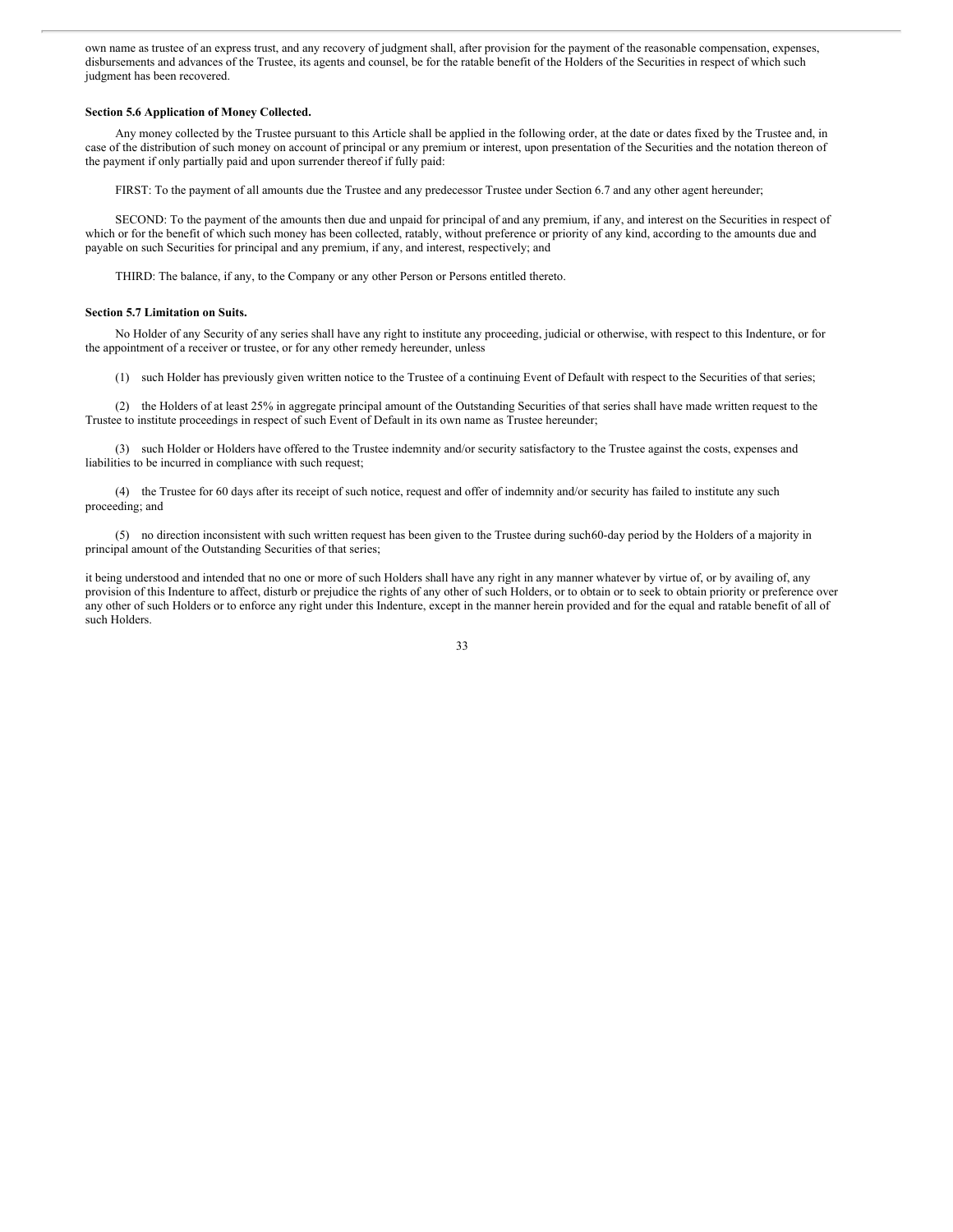### **Section 5.8 Unconditional Right of Holders to Receive Principal, Premium and Interest and to Convert.**

Notwithstanding any other provision in this Indenture, the Holder of any Security shall have the right, which is absolute and unconditional, to receive payment of the principal of and any premium and (subject to Section 3.7) interest on such Security on the respective Stated Maturities expressed in such Security (or, in the case of redemption, on the Redemption Date), to convert such Securities in accordance with Article 14 to the extent that such right to convert is applicable to such Security, and to institute suit for the enforcement of any such payment, and such rights shall not be impaired without the consent of such Holder.

# **Section 5.9 Restoration of Rights and Remedies.**

If the Trustee or any Holder has instituted any proceeding to enforce any right or remedy under this Indenture and such proceeding has been discontinued or abandoned for any reason, or has been determined adversely to the Trustee or to such Holder, then and in every such case, subject to any determination in such proceeding, the Company, the Trustee and the Holders shall be restored severally and respectively to their former positions hereunder and thereafter all rights and remedies of the Trustee and the Holders shall continue as though no such proceeding had been instituted.

### **Section 5.10 Rights and Remedies Cumulative.**

Except as otherwise provided with respect to the replacement or payment of mutilated, destroyed, lost or stolen Securities in the last paragraph of Section 3.6, no right or remedy herein conferred upon or reserved to the Trustee or to the Holders is intended to be exclusive of any other right or remedy, and every right and remedy shall, to the extent permitted by law, be cumulative and in addition to every other right and remedy given hereunder or now or hereafter existing at law or in equity or otherwise. The assertion or employment of any right or remedy hereunder, or otherwise, shall not prevent the concurrent assertion or employment of any other appropriate right or remedy.

### **Section 5.11 Delay or Omission Not Waiver.**

No delay or omission of the Trustee or of any Holder of any Securities to exercise any right or remedy accruing upon any Event of Default shall impair any such right or remedy or constitute a waiver of any such Event of Default or an acquiescence therein. Every right and remedy given by this Article or by law to the Trustee or to the Holders may be exercised from time to time, and as often as may be deemed expedient, by the Trustee (subject to the limitations contained in this Indenture) or by the Holders, as the case may be.

### **Section 5.12 Control by Holders.**

The Holders of a majority in principal amount of the Outstanding Securities of any series shall have the right to direct the time, method and place of conducting any proceeding for any remedy available to the Trustee, or exercising any trust or power conferred on the Trustee, with respect to the Securities of such series, provided that

- (1) the Trustee need not take any action that might involve it in personal liability;
- (2) the Trustee may demand security and/or indemnity satisfactory to it in accordance with Section 602;

(3) such direction shall not be in conflict with any rule of law or with this Indenture and the Trustee shall not have determined that the action so directed would be unjustly prejudicial to Holders of Securities of that series, or any other series, not taking part in such direction (it being understood that the Trustee does not have an affirmative duty to ascertain whether or not such direction is unduly prejudicial to such Holders); and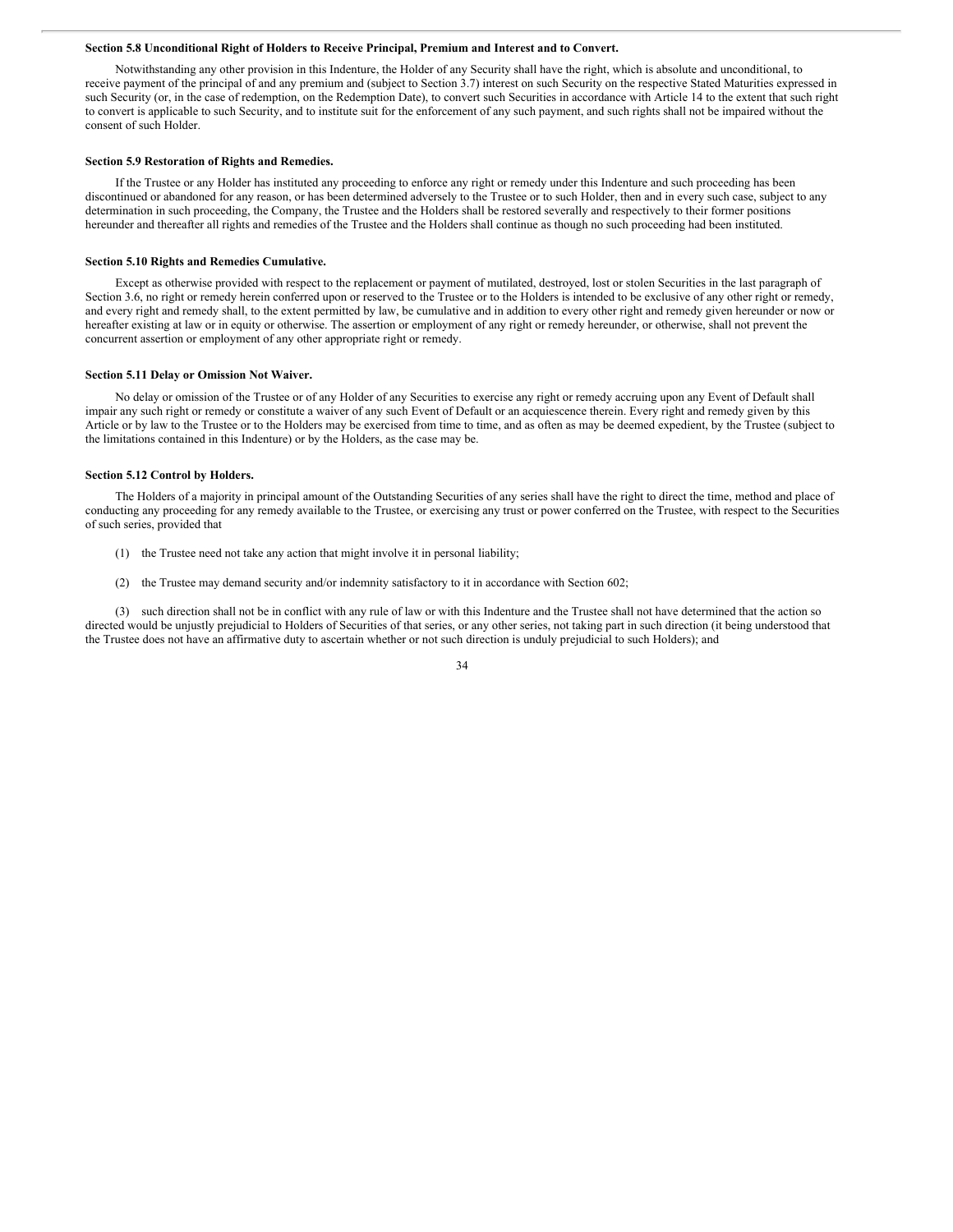(4) the Trustee may take any other action deemed proper by the Trustee which is not inconsistent with such direction or this Indenture.

## **Section 5.13 Waiver of Past Defaults.**

The Holders of not less than a majority in principal amount of the Outstanding Securities of any series may on behalf of the Holders of all the Securities of such series waive any past default hereunder with respect to such series and its consequences, except

(1) a default in the payment of the principal of or any premium or interest on any Security of such series as and when the same shall become due and payable by the terms thereof, otherwise than by acceleration (unless such default has been cured and a sum sufficient to pay all matured installments of interest, principal and premium, if any, has been deposited with the Trustee), or

(2) to the extent such right is applicable to such Security, a failure by the Company on request to convert any Security into Common Stock; or

(3) in respect of a covenant or provision hereof which under Article 9 cannot be modified or amended without the consent of the Holder of each Outstanding Security of such series affected.

Upon any such waiver, such default shall cease to exist, and any Event of Default arising therefrom shall be deemed to have been cured, for every purpose of this Indenture; but no such waiver shall extend to any subsequent or other default or impair any right consequent thereon.

### **Section 5.14 Undertaking for Costs.**

In any suit for the enforcement of any right or remedy under this Indenture, or in any suit against the Trustee for any action taken, suffered or omitted by it as Trustee, a court may require any party litigant in such suit to file an undertaking to pay the costs of such suit, and may assess costs against any such party litigant, in the manner and to the extent provided in the Trust Indenture Act; provided that neither this Section nor the Trust Indenture Act shall be deemed to authorize any court to require such an undertaking or to make such an assessment in any suit instituted by the Company or in any suit for the enforcement of the right to convert any Security in accordance with Article 14.

### **Section 5.15 Waiver of Usury, Stay or Extension Laws.**

The Company covenants (to the extent that it may lawfully do so) that it will not at any time insist upon, or plead, or in any manner whatsoever claim or take the benefit or advantage of, any usury, stay or extension law wherever enacted, now or at any time hereafter in force, which may affect the covenants or the performance of this Indenture; and the Company (to the extent that it may lawfully do so) hereby expressly waives all benefit or advantage of any such law and covenants that it will not hinder, delay or impede the execution of any power herein granted to the Trustee, but will suffer and permit the execution of every such power as though no such law had been enacted.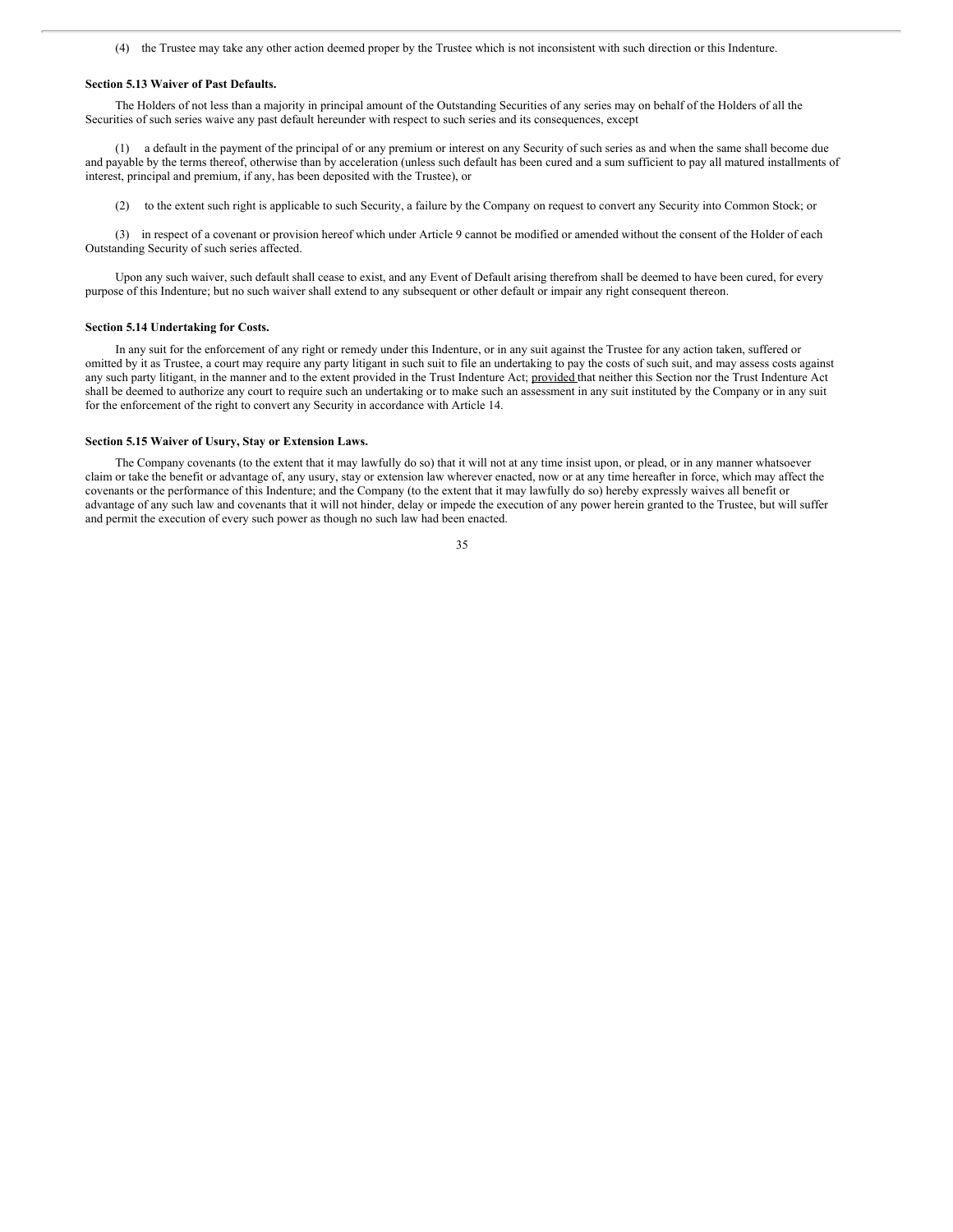# **ARTICLE 6**

## **THE TRUSTEE**

#### **Section 6.1 Certain Duties and Responsibilities.**

The duties and responsibilities of the Trustee shall be as provided by the Trust Indenture Act. Notwithstanding the foregoing, no provision of this Indenture shall require the Trustee to expend or risk its own funds or otherwise incur any financial liability in the performance of any of its duties hereunder, or in the exercise of any of its rights or powers if it shall have grounds for believing that repayment of such funds or adequate indemnity and/or security against such risk or liability is not assured to it. Whether or not therein expressly so provided, every provision of this Indenture relating to the conduct or affecting the liability of or affording protection to the Trustee shall be subject to the provisions of this Section.

### **Section 6.2 Notice of Defaults.**

If a default occurs hereunder with respect to Securities of any series, the Trustee shall give the Holders of Securities of such series notice of such default as and to the extent provided by the Trust Indenture Act; provided, however, that except in the case of a default in the payment of principal of (or premium, if any) or interest on any Securities of such series or in the payment of any sinking fund installment or any conversion right applicable to Securities of such series, the Trustee shall be protected in withholding such notice if and so long as a trust committee of directors and/or Responsible Officers of the Trustee in good faith determine that the withholding of such notice is in the interests of the holders of Securities of such series; provided, further, however, that in the case of any default of the character specified in Section 5.1(4) with respect to Securities of such series, no such notice to Holders shall be given until at least 60 days after the occurrence thereof. For the purpose of this Section, the term "default" means any event which is, or after notice or lapse of time or both would become, an Event of Default with respect to Securities of such series.

Except with respect to Section 10.1, the Trustee shall have no duty to inquire as to the performance of the Company with respect to the covenants contained in Article 10. In addition, the Trustee shall not be deemed to have knowledge of an Event of Default except (i) any Default or Event of Default occurring pursuant to Sections 5.1(1), 5.1(2) and 5.1(3) (defaults in payments on the Securities) or (ii) any Default or Event of Default of which the Trustee shall have received written notification or a Responsible Officer of the Trustee obtained actual knowledge.

Delivery of reports, information and documents to the Trustee under Section 7.4 is for informational purposes only and the Trustee's receipt of the foregoing shall not constitute constructive notice of any information contained therein or determinable from information contained therein, including the Company's compliance with any of their covenants hereunder (as to which the Trustee is entitled to rely conclusively on Officers' Certificates).

### **Section 6.3 Certain Rights of Trustee.**

Subject to the provisions of Section 6.1:

(1) Prior to the time when the occurrence of an Event of Default becomes known to a Responsible Officer of the Trustee and after the curing or waiving of all such Events of Default with respect to a series of Securities that may have occurred:

(a) the duties and obligations of the Trustee shall with respect to the Securities of any series be determined solely by the express provisions of this Indenture, including without limitation Section 107 of this Indenture, and the Trustee shall not be liable with respect to the Securities except for the performance of such duties and obligations as are specifically set forth in this Indenture, including without limitation Section 107 of this Indenture, and no implied covenants or obligations shall be read into this Indenture against the Trustee; and

(b) in the absence of bad faith on the part of the Trustee, the Trustee may conclusively rely, as to the truth of the statements and the correctness of the opinions expressed therein, upon any certificates or opinions furnished to the Trustee and conforming to the requirements of this Indenture; but in the case of any such certificates or opinions that by any provision hereof are specifically required to be furnished to the Trustee, the Trustee shall be under a duty to examine the same to determine whether or not they conform on their face to the requirements of this Indenture (but need not confirm or investigate the accuracy of any mathematical calculations or other facts stated herein).

(2) If an Event of Default has occurred and is continuing, the Trustee shall exercise the rights and powers vested in it by this Indenture and use the same degree of care and skill in its exercise as a prudent Person would exercise or use under the circumstances in the conduct of such person's own affairs.

(3) The Trustee shall not be liable for any error of judgment made in good faith by a Responsible Officer or Responsible Officers, unless it shall be proved that the Trustee was negligent in ascertaining the pertinent facts.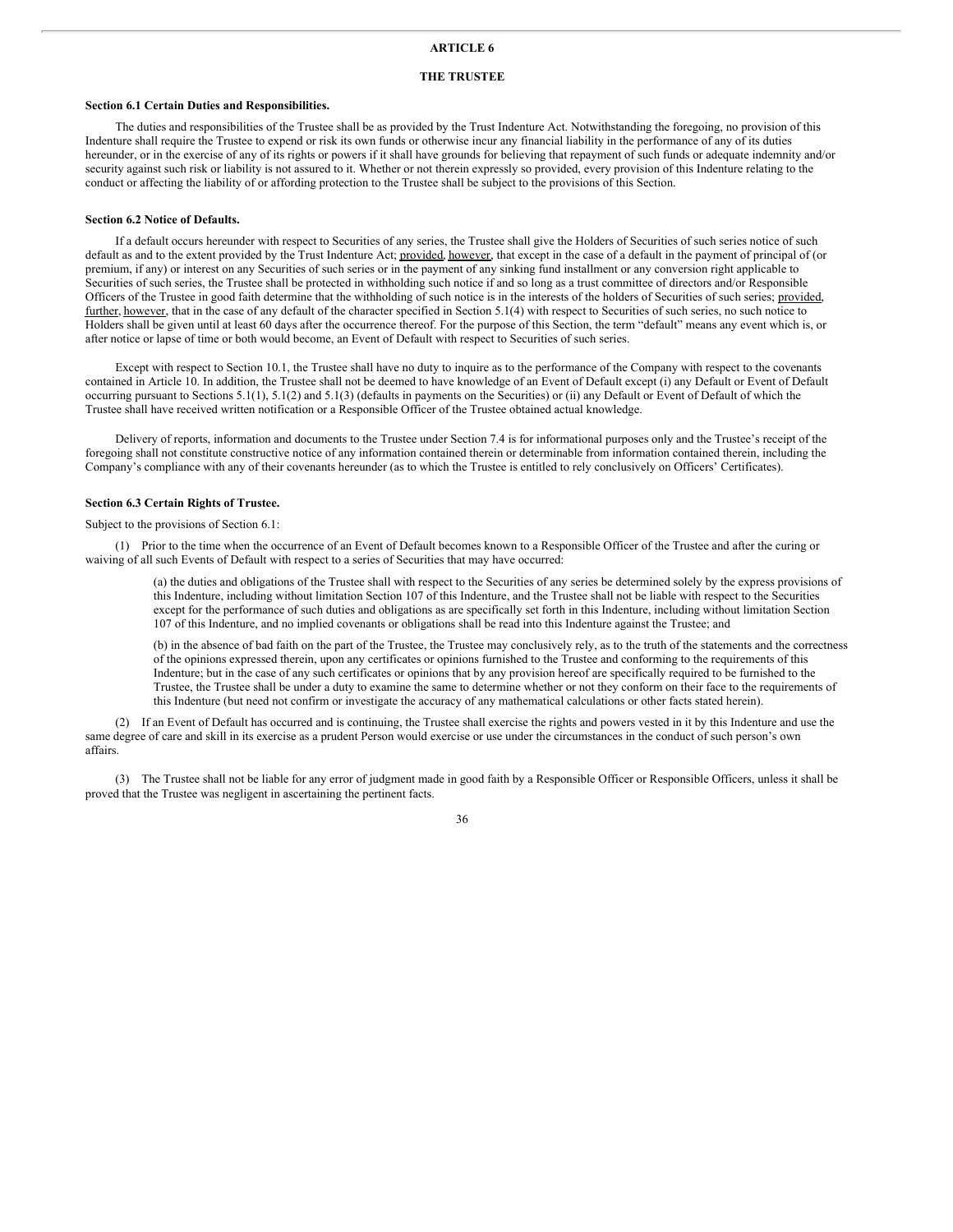(4) in the absence of bad faith on the part of the Trustee, the Trustee may conclusively rely and shall be protected in acting or refraining from acting upon any resolution, certificate, statement, instrument, opinion, report, notice, request, direction, consent, order, bond, debenture, note, other evidence of indebtedness or other paper or document believed by it to be genuine and to have been signed or presented by the proper party or parties;

(5) any request or direction of the Company mentioned herein shall be sufficiently evidenced by a Company Request or Company Order, and any resolution of the Board of Directors shall be sufficiently evidenced by a Board Resolution;

(6) whenever in the administration of this Indenture the Trustee shall deem it desirable that a matter be proved or established prior to taking, suffering or omitting any action hereunder, the Trustee (unless other evidence be herein specifically prescribed) is entitled to and may, in the absence of bad faith on its part, conclusively rely upon an Officers' Certificate and/or an Opinion of Counsel;

(7) the Trustee may consult with counsel and the written advice of such counsel or any Opinion of Counsel shall be full and complete authorization and protection in respect of any action taken, suffered or omitted by it hereunder in good faith and in reliance thereon;

(8) the Trustee shall be under no obligation to exercise any of the rights or powers vested in it by this Indenture at the request or direction of any of the Holders pursuant to this Indenture, unless such Holders shall have offered to the Trustee security and/or indemnity satisfactory to the Trustee against the costs, expenses and liabilities which might be incurred by it in compliance with such request or direction;

(9) the Trustee shall not be bound to make any investigation into the facts or matters stated in any resolution, certificate, statement, instrument, opinion, report, notice, request, direction, consent, order, bond, debenture, note, other evidence of indebtedness or other paper or document, but the Trustee, in its discretion, may make such further inquiry or investigation into such facts or matters as it may see fit, and, if the Trustee shall determine to make such further inquiry or investigation, it shall be entitled to examine the books, records and premises of the Company, personally or by agent or attorney; and

(10) the Trustee may execute any of the trusts or powers hereunder or perform any duties hereunder either directly or by or through agents or attorneys and the Trustee shall not be responsible for any misconduct or negligence on the part of any agent or attorney appointed with due care by it hereunder.

(11) The Trustee shall not be deemed to have notice of any Default or Event of Default hereunder (except for those described in Section 5.1(1) or (2) above if the Trustee is then Paying Agent) unless written notice of such default or Event of Default from the Company or any Holder is received by a Responsible Officer of the Trustee at its Corporate Trust Office and such notice references the Securities, the Company and this Indenture.

(12) The rights, privileges, protections, immunities and benefits given to the Trustee, including, without limitation, its right to be indemnified, are extended to, and shall be enforceable by, the Trustee in each of its capacities hereunder.

(13) The permissive rights of the Trustee enumerated herein shall not be construed as duties and the Trustee shall not be answerable for other than its own negligent action, its own negligent failure to act or its own willful misconduct with respect to such permissive rights.

(14) The Trustee shall not be liable with respect to any action taken or omitted to be taken by it in good faith in accordance with the direction of the Holders of not less than a majority in principal amount of the Outstanding Securities of a series relating to the time, method and place of conducting any proceeding for any remedy available to the Trustee, or exercising any trust or power conferred upon the Trustee under this Indenture with respect to such Securities.

(15) The Trustee shall not be liable for any action taken or omitted to be taken by it in good faith and believed by it to be authorized or within the discretion or rights or powers conferred upon it by this Indenture.

(16) The Trustee may request that the Company deliver an Officers' Certificate setting forth the names of individuals and/or titles of officers authorized at such time to take specified actions pursuant to this Indenture, which Officers' Certificate may be signed by any person authorized to sign an Officers' Certificate, including any person specified as so authorized in any such certificate previously delivered and not superseded.

(17) In no event shall the Trustee be liable for special, indirect, punitive or consequential loss or damage of any kind (including, but not limited to, loss of profit) irrespective of whether the Trustee has been advised of the likelihood of such loss or damage and regardless of the form of action.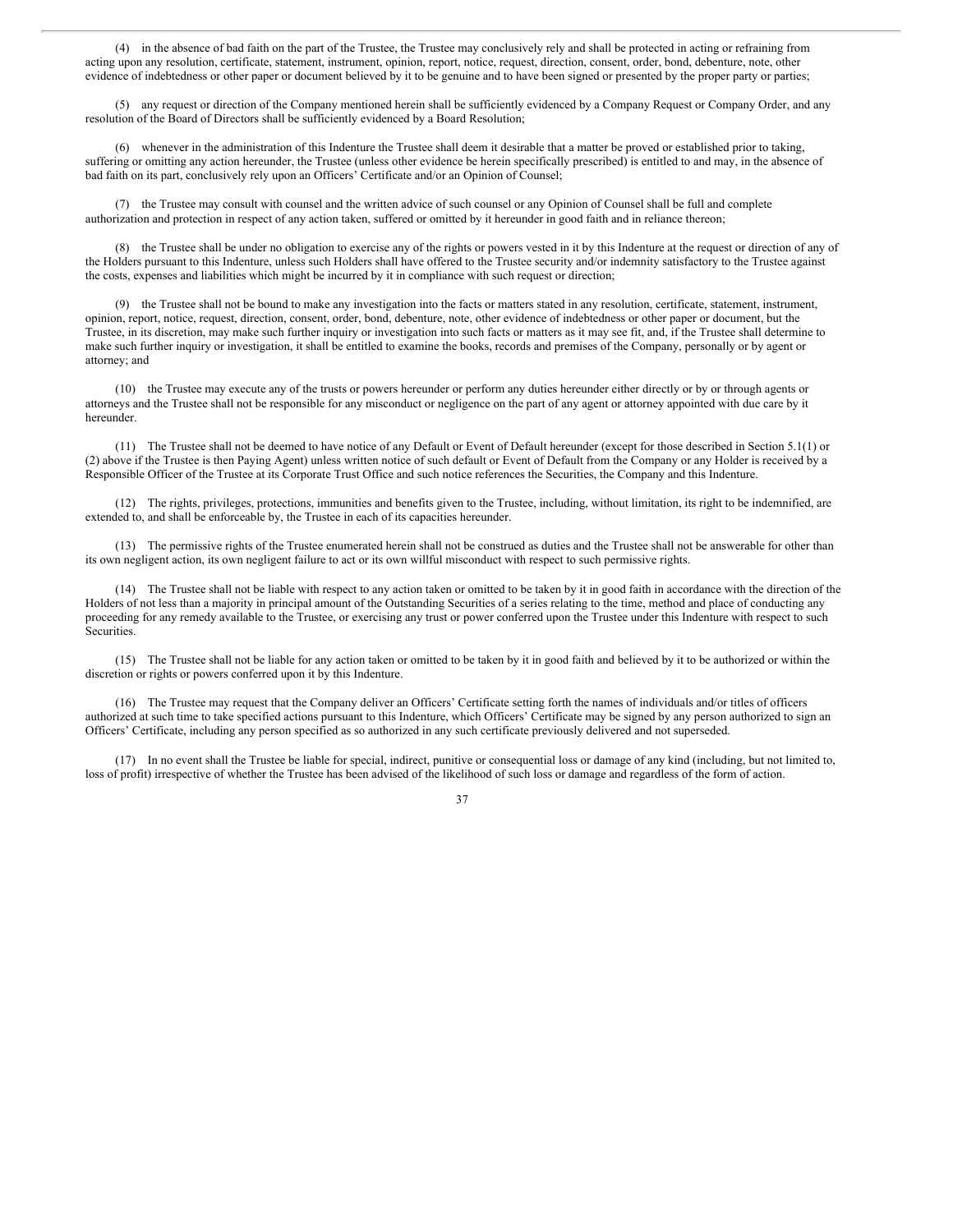(18) The Trustee shall not be responsible or liable for any failure or delay in the performance of its obligations under this Indenture arising out of or caused, directly or indirectly, by circumstances beyond its reasonable control, including without limitation, acts of God; earthquakes; fire; flood; terrorism; wars and other military disturbances; sabotage; epidemics; riots; interruptions; loss or malfunctions of utilities, computer (hardware or software) or communications services; accidents; labor disputes; acts of civil or military authorities and governmental action.

(19) The parties hereto acknowledge that in order to help the United States government fight the funding of terrorism and money laundering activities, pursuant to Federal regulations that became effective on October 1, 2003 (Section 326 of the USA PATRIOT Act) all financial institutions are required to obtain, verify, record and update information that identifies each person establishing a relationship or opening an account. The parties to this Indenture agree that they will provide to the Trustee such information as it may request, from time to time, in order for the Trustee to satisfy the requirements of the USA PATRIOT Act, including but not limited to the name, address, tax identification number and other information that will allow it to identify the individual or entity who is establishing the relationship or opening the account and may also ask for formation documents such as articles of incorporation or other identifying documents to be provided.

### **Section 6.4 Not Responsible for Recitals or Issuance of Securities.**

The recitals contained herein and in the Securities, except the Trustee's certificates of authentication, shall be taken as the statements of the Company, and neither the Trustee nor any Authenticating Agent assumes any responsibility for their correctness. The Trustee makes no representations as to the validity, sufficiency or priority of this Indenture or of the Securities. Neither the Trustee nor any Authenticating Agent shall be accountable for the use or application by the Company of Securities or the proceeds thereof.

### **Section 6.5 May Hold Securities and Act as Trustee under Other Indentures.**

The Trustee, any Authenticating Agent, any Paying Agent, any Security Registrar or any other agent of the Company, in its individual or any other capacity, may become the owner or pledgee of Securities and, subject to Sections 6.8 and 6.13, may otherwise deal with the Company with the same rights it would have if it were not Trustee, Authenticating Agent, Paying Agent, Security Registrar or such other agent.

Subject to the limitations imposed by the Trust Indenture Act, nothing in this Indenture shall prohibit the Trustee from becoming and acting as trustee under other indentures under which other securities, or certificates of interest of participation in other securities, of the Company are outstanding in the same manner as if it were not Trustee hereunder.

# **Section 6.6 Money Held in Trust.**

Money held by the Trustee in trust hereunder need not be segregated from other funds except to the extent required by law. The Trustee shall be under no liability for interest on any money received by it hereunder except as otherwise agreed with the Company.

## **Section 6.7 Compensation and Reimbursement.**

The Company agrees:

(1) to pay to the Trustee from time to time compensation for all services rendered by it hereunder (which compensation shall not be limited by any provision of law in regard to the compensation of a trustee of an express trust);

(2) except as otherwise expressly provided herein, to reimburse the Trustee upon its request for all reasonable expenses, disbursements and advances incurred or made by the Trustee in accordance with any provision of this Indenture (including the reasonable compensation and the expenses and disbursements of its agents and counsel), except any such expense, disbursement or advance as may be attributable to its negligence or willful misconduct (as determined by a court of competent jurisdiction in a final non-appealable decision); and

(3) to indemnify the Trustee or any predecessor Trustee and their respective officers, directors, employees, representatives and/or agents for, and to hold it harmless against, any loss, liability or expense incurred without negligence or willful misconduct on its part (as determined by a court of competent jurisdiction in a final non-appealable decision), arising out of or in connection with the acceptance or administration of the trust or trusts hereunder, including the costs and expenses (including reasonable fees and expenses of its agents and counsel) of defending itself against any claim or liability in connection with the exercise or performance of any of its powers or duties hereunder.

When the Trustee incurs expenses or renders services after an Event of Default specified in Section 5.1(5) or Section 5.1(6) hereof occurs, the expenses and the compensation for the services (including the reasonable fees and expenses of its agents and counsel) are intended to constitute expenses of administration under any applicable bankruptcy, insolvency, reorganization or similar law.

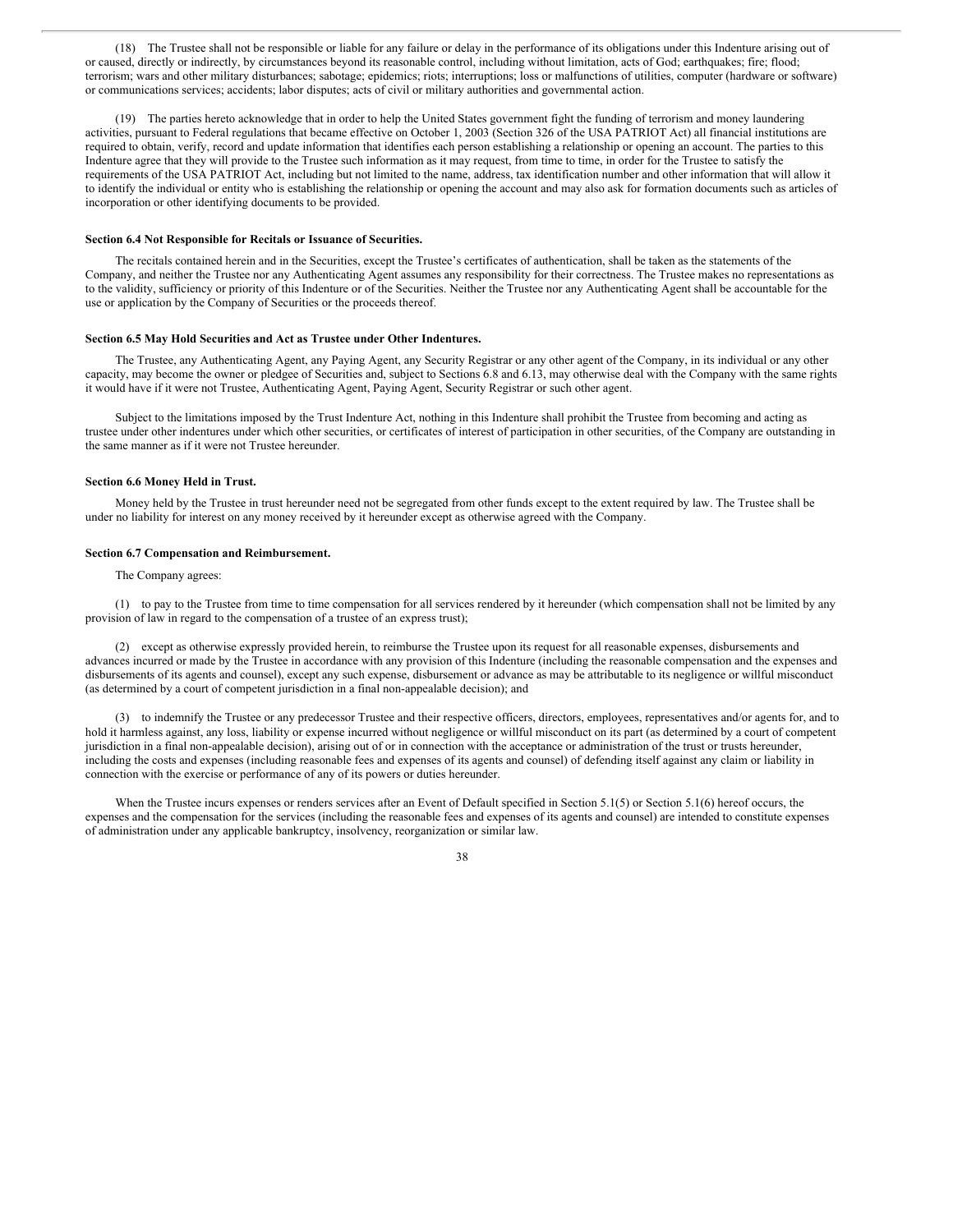As security for the performance of the obligations of the Company under this Section, the Trustee shall have a claim prior to the Securities upon all property and funds held or collected by the Trustee as such, except funds held in trust for the payment of principal of (or premium, if any) or interest, if any, on particular Securities.

The provisions of this Section 6.7 shall survive the resignation or removal of the Trustee and the satisfaction, termination or discharge of this Indenture.

### **Section 6.8 Conflicting Interests.**

If the Trustee has or shall acquire a conflicting interest within the meaning of the Trust Indenture Act and there is an Event of Default under the Securities of that series, the Trustee shall either eliminate such interest or resign, to the extent and in the manner provided by, and subject to the provisions of, the Trust Indenture Act and this Indenture. To the extent permitted by the Trust Indenture Act, the Trustee shall not be deemed to have a conflicting interest by virtue of being a trustee under this Indenture with respect to Securities of more than one series.

## **Section 6.9 Corporate Trustee Required; Eligibility.**

There shall at all times be one (and only one) Trustee hereunder with respect to the Securities of each series, which may be Trustee hereunder for Securities of one or more other series. Each Trustee shall be a Person that is eligible pursuant to the Trust Indenture Act to act as such and has (or if the Trustee is a member of a bank holding company system, its bank holding company has) a combined capital and surplus of at least \$50,000,000. If any such Person or bank holding company publishes reports of condition at least annually, pursuant to law or to the requirements of its supervising or examining authority, then for the purposes of this Section and to the extent permitted by the Trust Indenture Act, the combined capital and surplus of such Person or bank holding company shall be deemed to be its combined capital and surplus as set forth in its most recent report of condition so published. If at any time the Trustee with respect to the Securities of any series shall cease to be eligible in accordance with the provisions of this Section, it shall resign immediately in the manner and with the effect hereinafter specified in this Article.

## **Section 6.10 Resignation and Removal; Appointment of Successor.**

No resignation or removal of the Trustee and no appointment of a successor Trustee pursuant to this Article shall become effective until the acceptance of appointment by the successor Trustee in accordance with the applicable requirements of Section 6.11. All outstanding fees, expenses and indemnities of the Trustee shall be satisfied by the Company upon resignation or removal.

The Trustee may resign at any time with respect to the Securities of one or more series by giving written notice thereof to the Company. If the instrument of acceptance by a successor Trustee required by Section 6.11 shall not have been delivered to the Trustee within 30 days after the giving of such notice of resignation, the resigning Trustee may petition any court of competent jurisdiction for the appointment of a successor Trustee with respect to the Securities of such series.

The Trustee may be removed at any time with respect to the Securities of any series by Act of the Holders of a majority in principal amount of the Outstanding Securities of such series, delivered to the Trustee and to the Company.

### If at any time:

(1) the Trustee shall fail to comply with Section 6.8 after written request therefor by the Company or by any Holder who has been a bona fide Holder of a Security for at least six months, or

(2) the Trustee shall cease to be eligible under Section 6.9 and shall fail to resign after written request therefor by the Company or by any such Holder, or

(3) the Trustee shall become incapable of acting or shall be adjudged a bankrupt or insolvent or a receiver of the Trustee or of its property shall be appointed or any public officer shall take charge or control of the Trustee or of its property or affairs for the purpose of rehabilitation, conservation or liquidation,

then, in any such case, (A) the Company by a Board Resolution may remove the Trustee with respect to all Securities, or (B) subject to Section 5.14, any Holder who has been a bona fide Holder of a Security for at least six months may, on behalf of himself and all others similarly situated, petition any court of competent jurisdiction for the removal of the Trustee with respect to all Securities and the appointment of a successor Trustee or Trustees.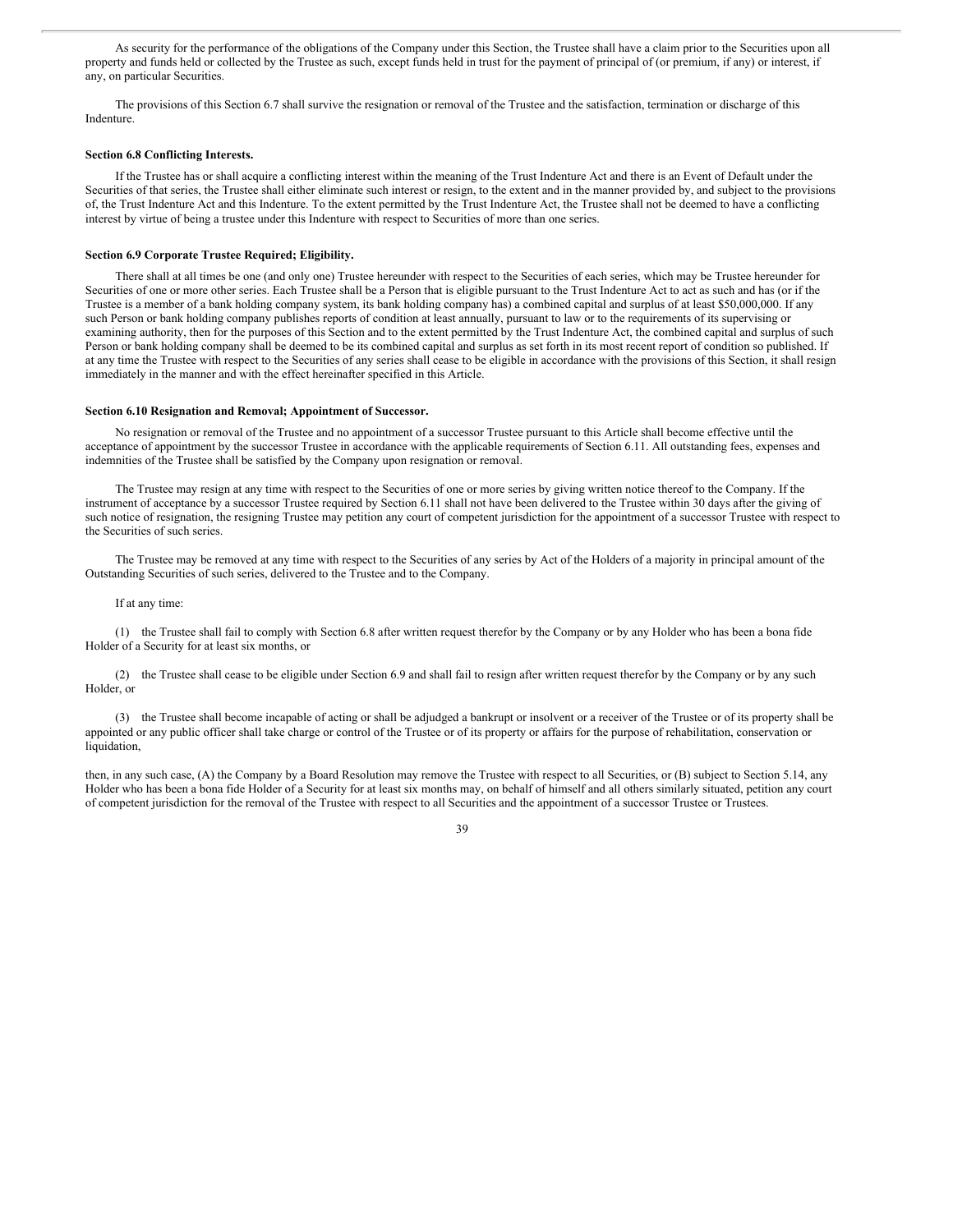If the Trustee shall resign, be removed or become incapable of acting, or if a vacancy shall occur in the office of Trustee for any cause, with respect to the Securities of one or more series, the Company, by a Board Resolution, shall promptly appoint a successor Trustee or Trustees with respect to the Securities of that or those series (it being understood that any such successor Trustee may be appointed with respect to the Securities of one or more or all of such series and that at any time there shall be only one Trustee with respect to the Securities of any particular series) and shall comply with the applicable requirements of Section 6.11. If, within one year after such resignation, removal or incapability, or the occurrence of such vacancy, a successor Trustee with respect to the Securities of any series shall be appointed by Act of the Holders of a majority in principal amount of the Outstanding Securities of such series delivered to the Company and the retiring Trustee, the successor Trustee so appointed shall, forthwith upon its acceptance of such appointment in accordance with the applicable requirements of Section 6.11, become the successor Trustee with respect to the Securities of such series and to that extent supersede the successor Trustee appointed by the Company. If no successor Trustee with respect to the Securities of any series shall have been so appointed by the Company or the Holders and accepted appointment in the manner required by Section 6.11, the retiring Trustee may petition, or any Holder who has been a bona fide Holder of a Security of such series for at least six months may petition, on behalf of himself and all others similarly situated, any court of competent jurisdiction for the appointment of a successor Trustee with respect to the Securities of such series.

The Company shall give notice of each resignation and each removal of the Trustee with respect to the Securities of any series and each appointment of a successor Trustee with respect to the Securities of any series to all Holders of Securities of such series in the manner provided in Section 1.6. Each notice shall include the name of the successor Trustee with respect to the Securities of such series and the address of its Corporate Trust Office.

#### **Section 6.11 Acceptance of Appointment by Successor.**

In case of the appointment hereunder of a successor Trustee with respect to all Securities, every such successor Trustee so appointed shall execute, acknowledge and deliver to the Company and to the retiring Trustee an instrument accepting such appointment, and thereupon the resignation or removal of the retiring Trustee shall become effective and such successor Trustee, without any further act, deed or conveyance, shall become vested with all the rights, powers, trusts and duties of the retiring Trustee; but, on the request of the Company or the successor Trustee, such retiring Trustee shall, upon payment of its charges, execute and deliver an instrument transferring to such successor Trustee all the rights, powers and trusts of the retiring Trustee and shall duly assign, transfer and deliver to such successor Trustee all property and money held by such retiring Trustee hereunder.

In case of the appointment hereunder of a successor Trustee with respect to the Securities of one or more (but not all) series, the Company, the retiring Trustee and each successor Trustee with respect to the Securities of one or more series shall execute and deliver an indenture supplemental hereto wherein each successor Trustee shall accept such appointment and which (1) shall contain such provisions as shall be necessary or desirable to transfer and confirm to, and to vest in, each successor Trustee all the rights, powers, trusts and duties of the retiring Trustee with respect to the Securities of that or those series to which the appointment of such successor Trustee relates, (2) if the retiring Trustee is not retiring with respect to all Securities, shall contain such provisions as shall be deemed necessary or desirable to confirm that all the rights, powers, trusts and duties of the retiring Trustee with respect to the Securities of that or those series as to which the retiring Trustee is not retiring shall continue to be vested in the retiring Trustee, and (3) shall add to or change any of the provisions of this Indenture as shall be necessary to provide for or facilitate the administration of the trusts hereunder by more than one Trustee, it being understood that nothing herein or in such supplemental indenture shall constitute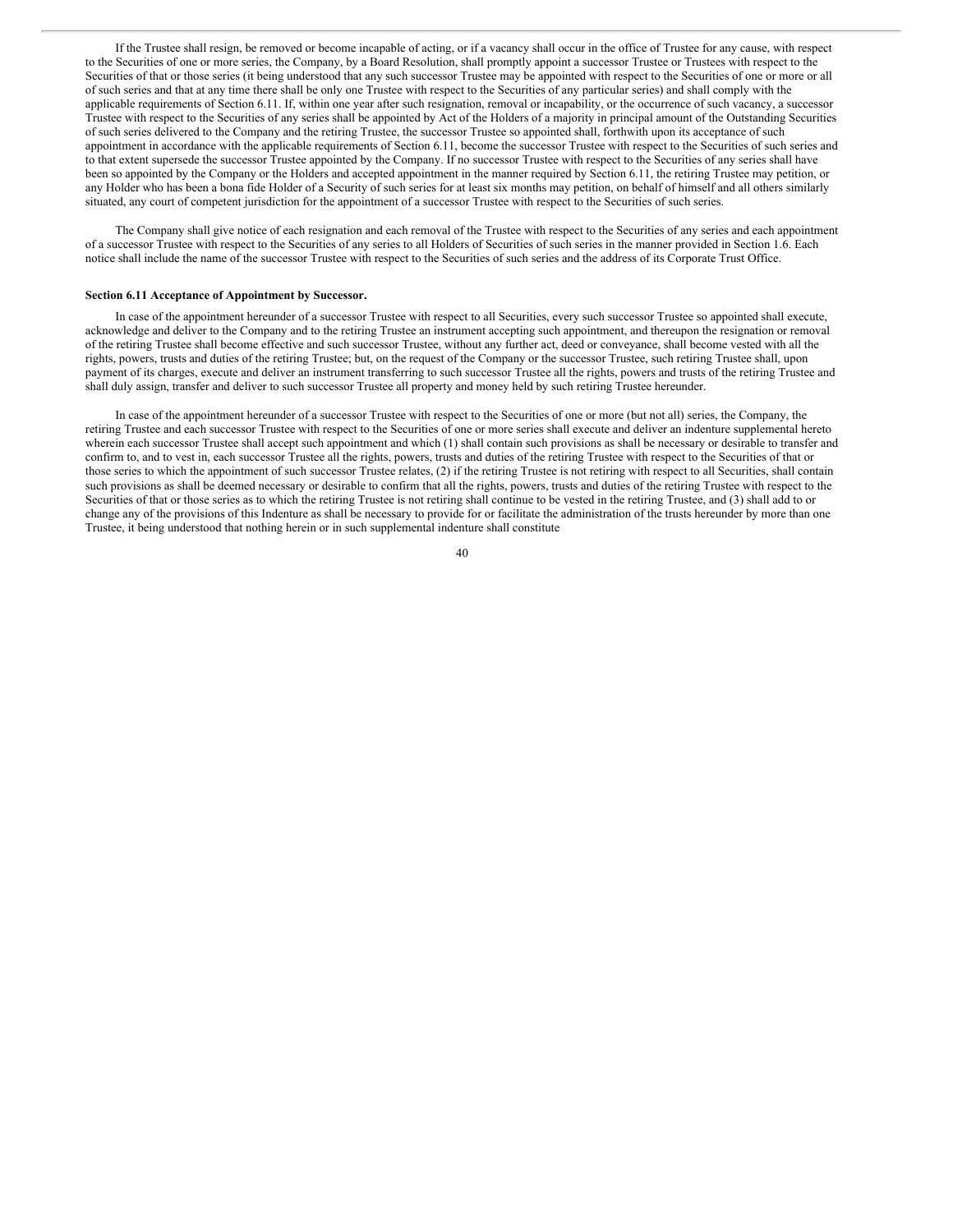such Trustees co-trustees of the same trust and that each such Trustee shall be trustee of a trust or trusts hereunder separate and apart from any trust or trusts hereunder administered by any other such Trustee; and upon the execution and delivery of such supplemental indenture the resignation or removal of the retiring Trustee shall become effective to the extent provided therein and each such successor Trustee, without any further act, deed or conveyance, shall become vested with all the rights, powers, trusts and duties of the retiring Trustee with respect to the Securities of that or those series to which the appointment of such successor Trustee relates; but, on request of the Company or any successor Trustee, such retiring Trustee shall duly assign, transfer and deliver to such successor Trustee all property and money held by such retiring Trustee hereunder with respect to the Securities of that or those series to which the appointment of such successor Trustee relates.

Upon request of any such successor Trustee, the Company shall execute any and all instruments for more fully and certainly vesting in and confirming to such successor Trustee all such rights, powers and trusts referred to in the first or second preceding paragraph, as the case may be.

No successor Trustee shall accept its appointment unless at the time of such acceptance such successor Trustee shall be qualified and eligible under this Article.

## **Section 6.12 Merger, Conversion, Consolidation or Succession to Business.**

Any corporation into which the Trustee may be merged or converted or with which it may be consolidated, or any corporation resulting from any merger, conversion or consolidation to which the Trustee shall be a party, or any corporation succeeding to all or substantially all the corporate trust business of the Trustee (including the administration of the trust created by this Indenture), shall be the successor of the Trustee hereunder, provided such corporation shall be otherwise qualified and eligible under this Article, without the execution or filing of any paper or any further act on the part of any of the parties hereto. In case any Securities shall have been authenticated, but not delivered, by the Trustee then in office, any successor by merger, conversion or consolidation to such authenticating Trustee may adopt such authentication and deliver the Securities so authenticated with the same effect as if such successor Trustee had itself authenticated such Securities. In the event that any Securities shall not have been authenticated by such predecessor Trustee, any such successor Trustee may authenticate and deliver such Securities in either its own name or that of such predecessor Trustee, with the full force and effect which this Indenture provides for the certificate of authentication of the Trustee.

#### **Section 6.13 Preferential Collection of Claims Against Company.**

If and when the Trustee shall be or become a creditor of the Company (or any other obligor upon the Securities), the Trustee shall be subject to the provisions of the Trust Indenture Act regarding the collection of claims against the Company (or any such other obligor).

### **Section 6.14 Appointment of Authenticating Agent.**

The Trustee may appoint an Authenticating Agent or Agents with respect to one or more series of Securities which shall be authorized to act on behalf of the Trustee to authenticate Securities of such series issued upon original issue and upon exchange, registration of transfer or partial redemption thereof or pursuant to Section 3.6, and Securities so authenticated shall be entitled to the benefits of this Indenture and shall be valid and obligatory for all purposes as if authenticated by the Trustee hereunder. Wherever reference is made in this Indenture to the authentication and delivery of Securities by the Trustee or the Trustee's certificate of authentication, such reference shall be deemed to include authentication and delivery on behalf of the Trustee by an Authenticating Agent and a certificate of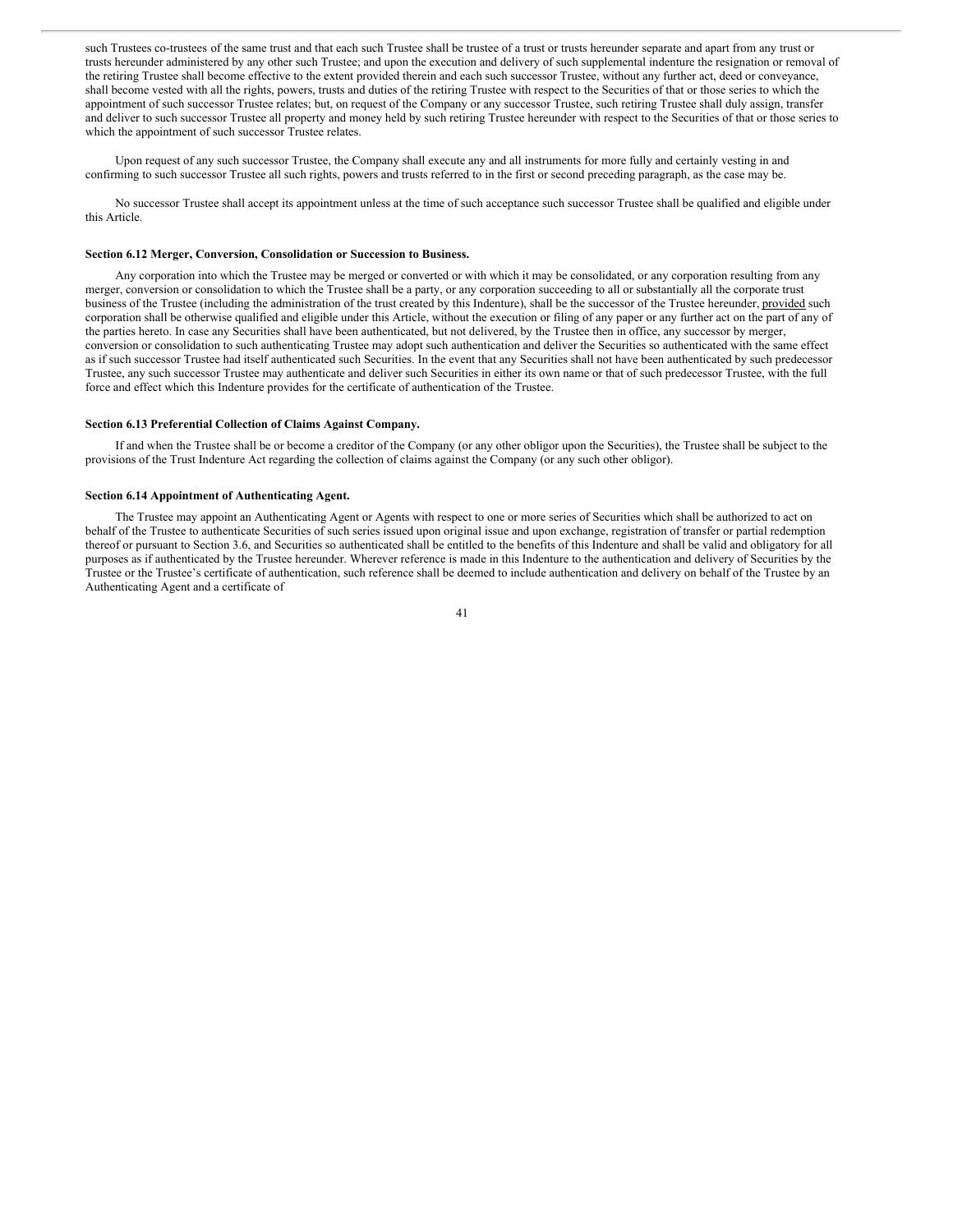authentication executed on behalf of the Trustee by an Authenticating Agent. Each Authenticating Agent shall be acceptable to the Company and shall at all times be a corporation organized and doing business under the laws of the United States of America, any State thereof or the District of Columbia, authorized under such laws to act as Authenticating Agent, having (or if the Authenticating Agent is a member of a bank holding company system, its bank holding company has) a combined capital and surplus of not less than \$50,000,000 and subject to supervision or examination by Federal or State authority. If such Authenticating Agent publishes reports of condition at least annually, pursuant to law or to the requirements of said supervising or examining authority, then for the purposes of this Section, the combined capital and surplus of such Authenticating Agent shall be deemed to be its combined capital and surplus as set forth in its most recent report of condition so published. If at any time an Authenticating Agent shall cease to be eligible in accordance with the provisions of this Section, such Authenticating Agent shall resign immediately in the manner and with the effect specified in this Section.

Any corporation into which an Authenticating Agent may be merged or converted or with which it may be consolidated, or any corporation resulting from any merger, conversion or consolidation to which such Authenticating Agent shall be a party, or any corporation succeeding to the corporate agency or corporate trust business of an Authenticating Agent, shall continue to be an Authenticating Agent, provided such corporation shall be otherwise eligible under this Section, without the execution or filing of any paper or any further act on the part of the Trustee or the Authenticating Agent.

An Authenticating Agent may resign at any time by giving written notice thereof to the Trustee and to the Company. The Trustee may at any time terminate the agency of an Authenticating Agent by giving written notice thereof to such Authenticating Agent and to the Company. Upon receiving such a notice of resignation or upon such a termination, or in case at any time such Authenticating Agent shall cease to be eligible in accordance with the provisions of this Section, the Trustee may appoint a successor Authenticating Agent which shall be acceptable to the Company and shall give notice of such appointment in the manner provided in Section 1.6 to all Holders of Securities of the series with respect to which such Authenticating Agent will serve. Any successor Authenticating Agent upon acceptance of its appointment hereunder shall become vested with all the rights, powers and duties of its predecessor hereunder, with like effect as if originally named as an Authenticating Agent. No successor Authenticating Agent shall be appointed unless eligible under the provisions of this Section.

The Company agrees to pay to each Authenticating Agent from time to time reasonable compensation for its services under this Section, and the Trustee shall be entitled to be reimbursed for such payments, subject to the provisions of Section 6.7.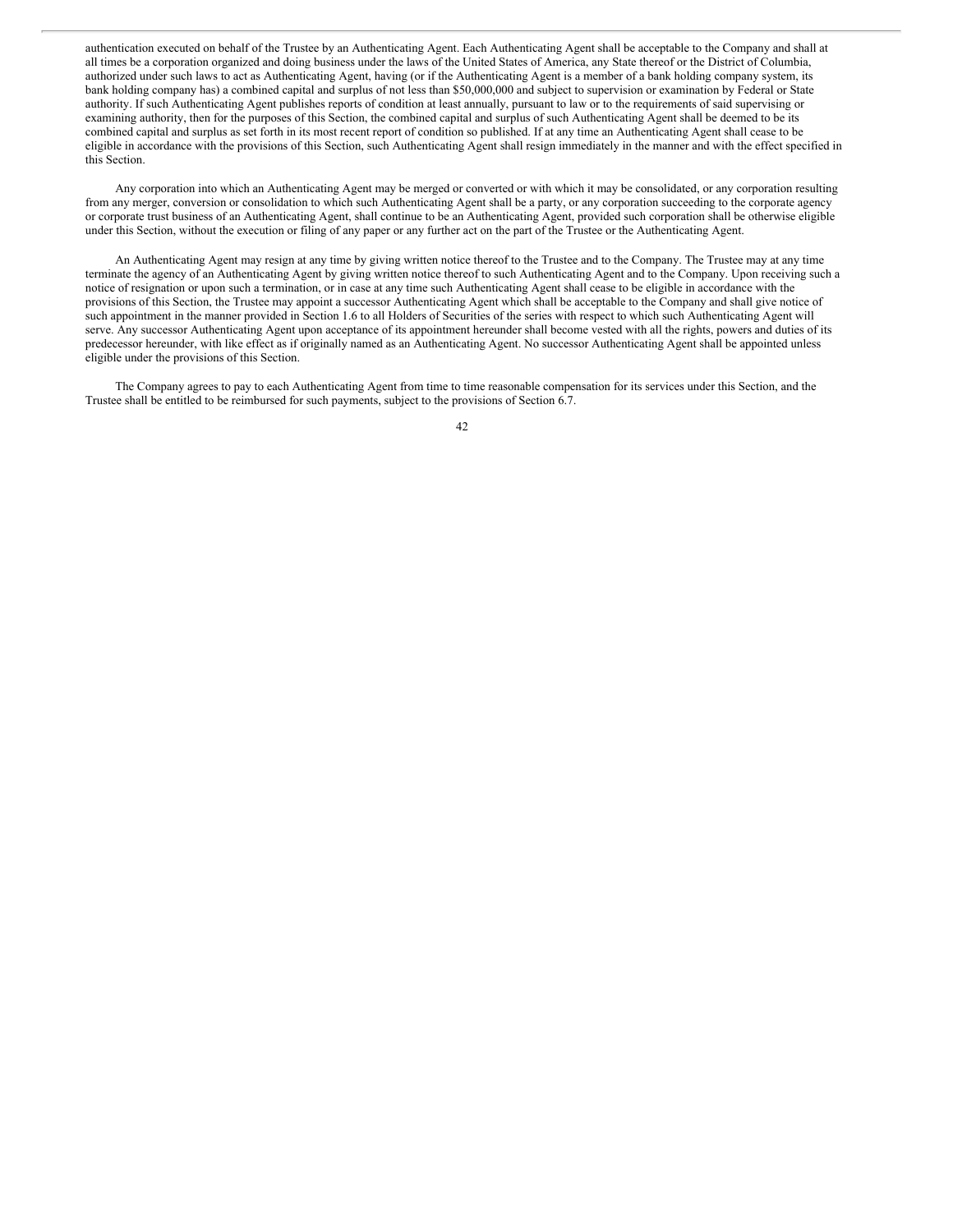If an appointment with respect to one or more series is made pursuant to this Section 6.14, the Securities of such series may have endorsed thereon, in lieu of the Trustee's certificate of authentication, an alternative certificate of authentication in the following form:

This is one of the Securities of the series designated therein referred to in the within-mentioned Indenture.

U.S. Bank National Association, as Trustee By:

As Authenticating Agent

# **ARTICLE 7**

# **HOLDERS' LISTS AND REPORTS BY TRUSTEE AND COMPANY**

## **Section 7.1 Company to Furnish Trustee Names and Addresses of Holders.**

The Company will furnish or cause to be furnished to the Trustee

(1) semi-annually, not later than 15 days after the Regular Record Date for each respective series of Securities, a list, in such form as the Trustee may reasonably require, of the names and addresses of the Holders of Securities of each series as of such Regular Record Date, as the case may be, or if there is no Regular Record Date for such series of Securities, semi-annually, and

(2) at such other times as the Trustee may request in writing, within 30 days after the receipt by the Company of any such request, a list of similar form and content as of a date not more than 15 days prior to the time such list is furnished; provided that no such list need be furnished by the Company to the Trustee so long as the Trustee is acting as Security Registrar.

## **Section 7.2 Preservation of Information; Communications to Holders.**

The Trustee shall preserve, in as current a form as is reasonably practicable, the names and addresses of Holders contained in the most recent list furnished to the Trustee as provided in Section 7.1 and the names and addresses of Holders received by the Trustee in its capacity as Security Registrar. The Trustee may destroy any list furnished to it as provided in Section 7.1 upon receipt of a new list so furnished.

The rights of Holders to communicate with other Holders with respect to their rights under this Indenture or under the Securities, and the corresponding rights and privileges of the Trustee, shall be as provided by the Trust Indenture Act.

Every Holder of Securities, by receiving and holding the same, agrees with the Company and the Trustee that neither the Company nor the Trustee nor any agent of either of them shall be held accountable by reason of any disclosure of information as to names and addresses of Holders made pursuant to the Trust Indenture Act.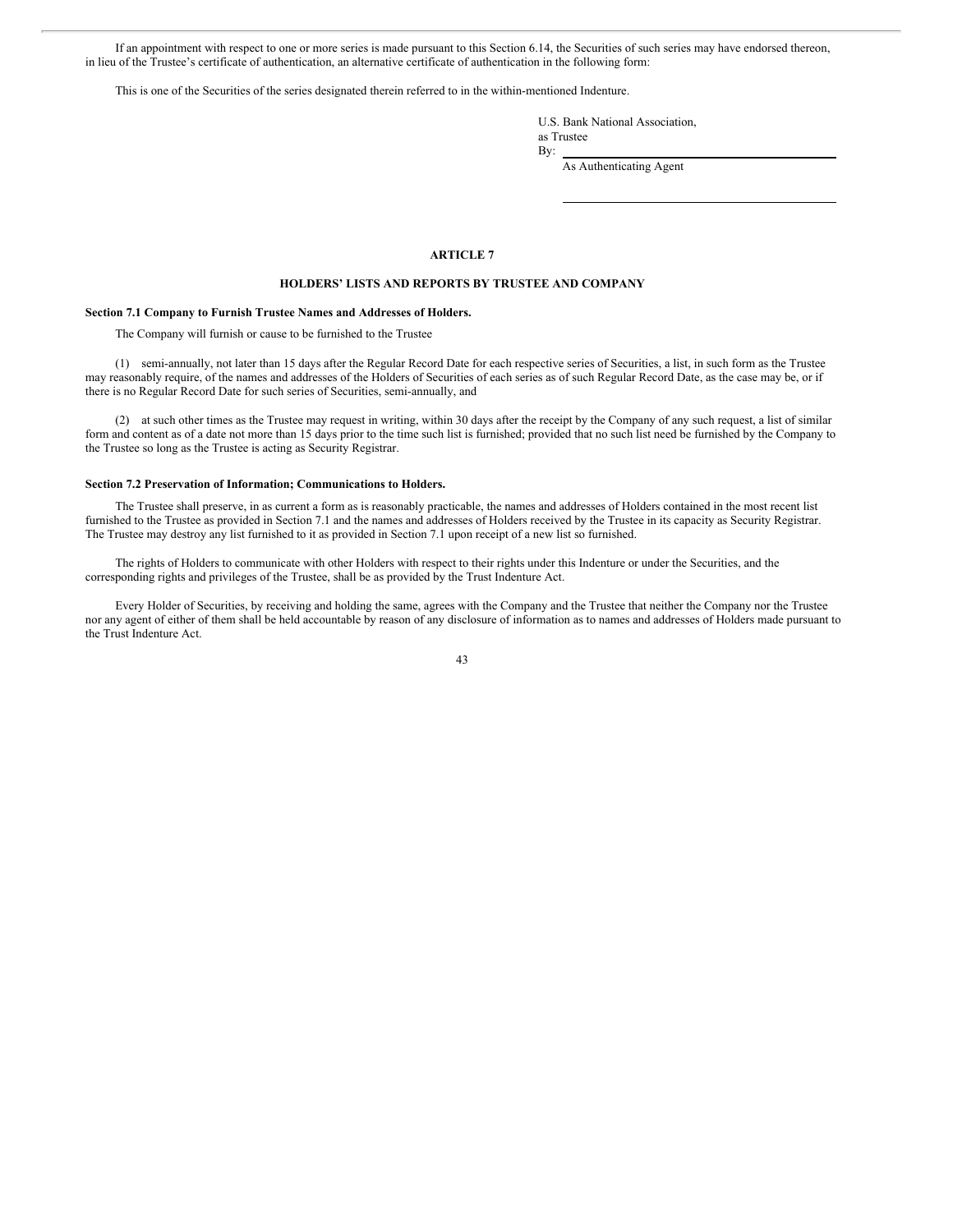### **Section 7.3 Reports by Trustee.**

The Trustee shall transmit to Holders such reports concerning the Trustee and its actions under this Indenture as may be required pursuant to the Trust Indenture Act at the times and in the manner provided pursuant thereto.

Reports so required to be transmitted at stated intervals of not more than 12 months shall be transmitted no later than July 15 in each calendar year, commencing with the first July 15 after the first issuance of Securities pursuant to this Indenture.

A copy of each such report shall, at the time of such transmission to Holders, be filed by the Trustee with each stock exchange upon which any Securities are listed, with the Commission and with the Company. The Company will notify the Trustee in writing when any Securities are listed on any stock exchange.

### **Section 7.4 Reports by Company.**

Any information, documents or other reports that the Company shall file with the Commission pursuant to Section 13 or 15(d) of the Exchange Act shall be filed with the Trustee within 15 days after the same is filed with the Commission; provided that any such information, documents or reports filed or furnished with the Commission pursuant to its Electronic Data Gathering, Analysis and Retrieval (or EDGAR) system shall be deemed to be filed with the Trustee as of the time such information, documents or reports are filed or furnished via EDGAR.

### **ARTICLE 8**

# **CONSOLIDATION, MERGER, CONVEYANCE, TRANSFER OR LEASE**

### **Section 8.1 Company May Consolidate, etc., Only on Certain Terms.**

The Company shall not merge or consolidate with or into any other Person (other than a merger of a wholly owned Subsidiary of the Company into the Company) or sell, transfer, lease, convey or otherwise dispose of all or substantially all of its property (*provided* that, for the avoidance of doubt, a pledge of assets pursuant to any secured debt instrument of the Company or its Subsidiaries shall not be deemed to be any such sale, transfer, lease, conveyance or disposition) in one transaction or series of related transactions unless:

(1) the Company shall be the surviving Person (the "Surviving Person") or the Surviving Person (if other than the Company) formed by such merger or consolidation or to which such sale, transfer, lease, conveyance or disposition is made shall be a corporation or limited liability company organized and existing under the laws of the United States of America, any state thereof or the District of Columbia;

(2) the Surviving Person (if other than the Company) expressly assumes, by supplemental indenture in form reasonably satisfactory to the Trustee, executed and delivered to the Trustee by such Surviving Person, the due and punctual payment of the principal of, and premium, if any, and interest on, all the Notes Outstanding, and the due and punctual performance and observance of all the covenants and conditions of this Indenture to be performed by the Company;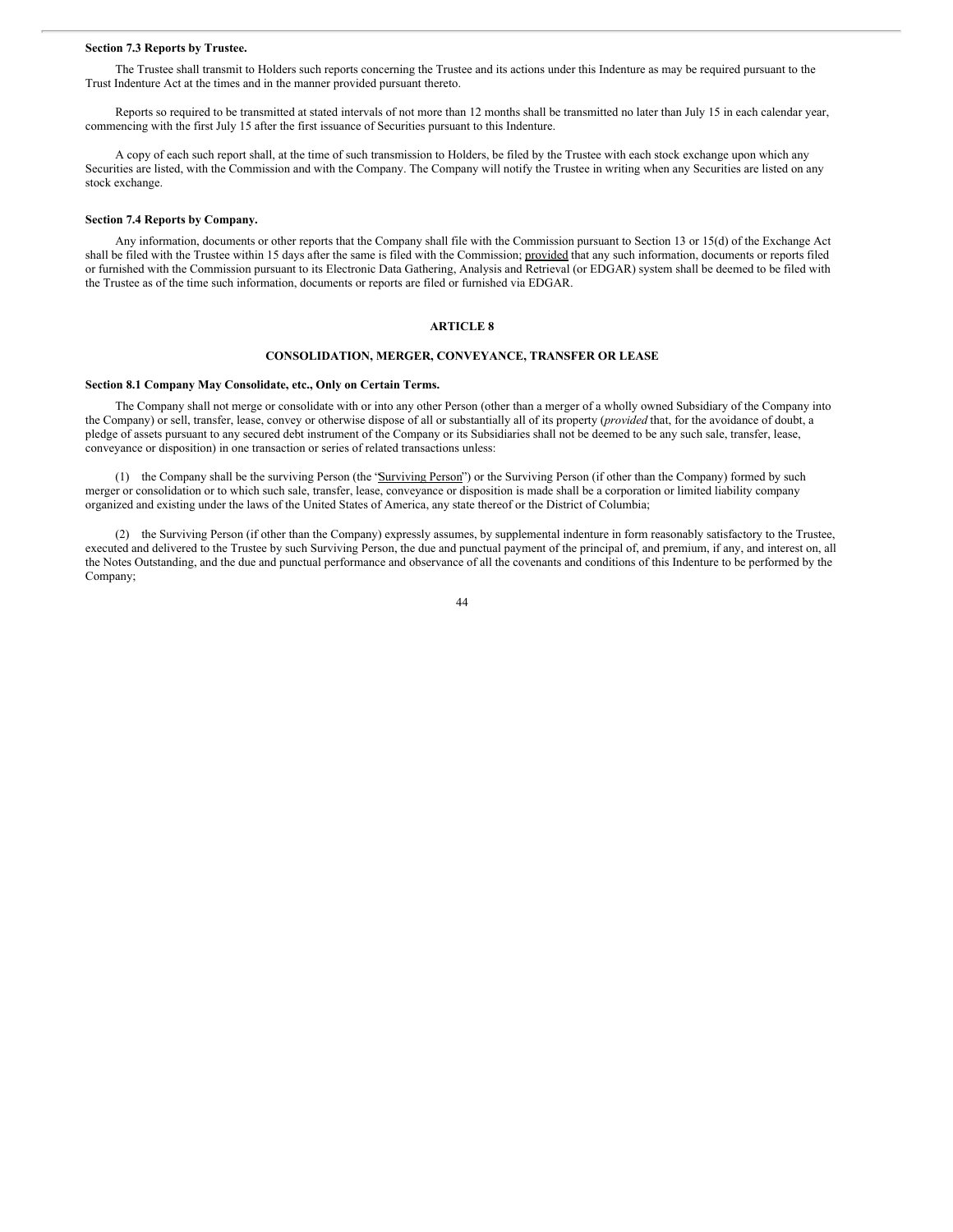(3) immediately before and immediately after giving effect to such transaction or series of related transactions, no Event of Default, and no event which after notice or lapse of time or both, would become an Event of Default, shall have occurred and be continuing; and

(4) in the case of a merger where the Surviving Person is other than the Company, the Company shall deliver, or cause to be delivered, to the Trustee, an Officer's Certificate and an Opinion of Counsel, each stating that such transaction and the supplemental indenture, if any, in respect thereto comply with this Section 8.1 and that all conditions precedent in this Indenture relating to such transaction have been complied with.

### **Section 8.2 Successor Substituted.**

Upon any consolidation of the Company with, or merger of the Company into, any other Person or any conveyance, transfer or lease of the properties and assets of the Company substantially as an entirety in accordance with Section 8.1, the successor Person formed by such consolidation or into which the Company is merged or to which such conveyance, transfer or lease is made shall succeed to, and be substituted for, and may exercise every right and power of, the Company under this Indenture with the same effect as if such successor Person had been named as the Company herein, and thereafter, except in the case of a lease, the predecessor Person shall be relieved of all obligations and covenants under this Indenture and the Securities.

## **ARTICLE 9**

## **SUPPLEMENTAL INDENTURES**

### **Section 9.1 Supplemental Indentures Without Consent of Holders.**

Without the consent of any Holders, the Company, when authorized by a Board Resolution, and the Trustee, at any time and from time to time, may enter into one or more indentures supplemental hereto, in form satisfactory to the Trustee, for any of the following purposes:

(1) to evidence the succession of another Person to the Company, or successive successions, and the assumption by any such successor of the covenants, agreements and obligations of the Company herein and in the Securities in compliance with Article 8; or

(2) to add to the covenants of the Company for the benefit of the Holders of all or any series of Securities (and if such covenants are to be for the benefit of less than all series of Securities, stating that such covenants are expressly being included solely for the benefit of such series) or to surrender any right or power herein conferred upon the Company; or

(3) to add any additional Events of Default for the benefit of the Holders of all or any series of Securities (and if such additional Events of Default are to be for the benefit of less than all series of Securities, stating that such additional Events of Default are expressly being included solely for the benefit of such series); or

(4) to add to or change any of the provisions of this Indenture to such extent as shall be necessary to permit or facilitate the issuance of Securities in bearer form, registrable or not registrable as to principal, and with or without interest coupons, or to permit or facilitate the issuance of Securities in uncertificated form; or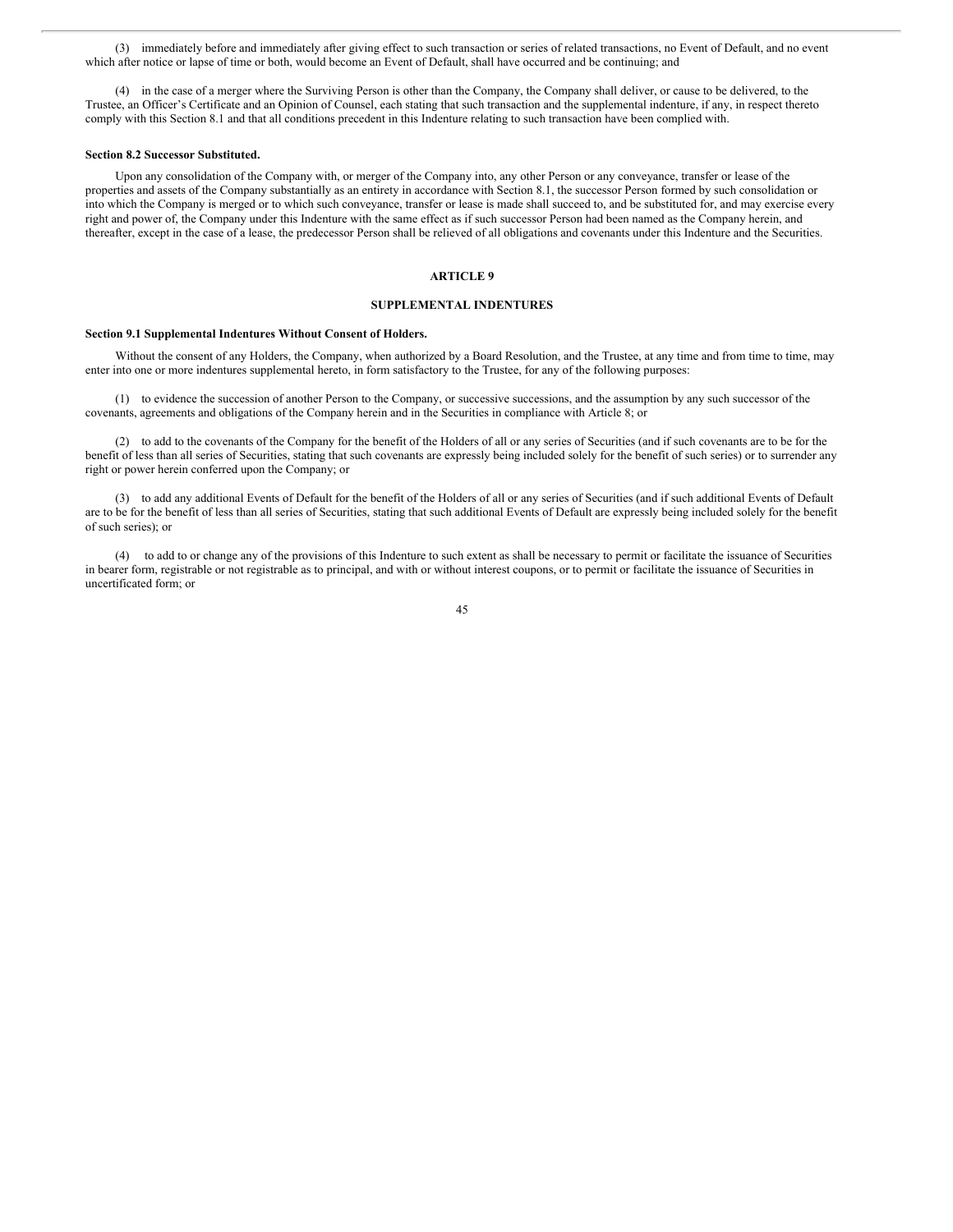(5) to add to, change or eliminate any of the provisions of this Indenture in respect of one or more series of Securities, provided that any such addition, change or elimination (A) shall neither (i) apply to any Security of any series created prior to the execution of such supplemental indenture and entitled to the benefit of such provision nor (ii) modify the rights of the Holder of any such Security with respect to such provision or (B) shall become effective only when there is no such Security Outstanding; or

- (6) to secure the Securities, including provisions regarding the circumstances under which collateral may be released or substituted; or
- (7) to add or provide for a guaranty of the Securities or additional obligors on the Securities; or
- (8) to establish the form or terms of Securities of any series as permitted by Sections 2.1 and 3.1; or

(9) to evidence and provide for the acceptance of appointment hereunder by a successor Trustee with respect to the Securities of one or more series and to add to or change any of the provisions of this Indenture as shall be necessary to provide for or facilitate the administration of the trusts hereunder by more than one Trustee, pursuant to the requirements of Section 6.11; or

(10) to cure any ambiguity, to correct or supplement any provision herein which may be defective or inconsistent with any other provision herein, or to make any other provisions with respect to matters or questions arising under this Indenture, provided that such action pursuant to this clause (10) shall not adversely affect the interests of the Holders of Securities of any series in any material respect; or

(11) to supplement any of the provisions of the Indenture to such extent as shall be necessary to permit or facilitate the defeasance and discharge of any series of Securities pursuant to Articles 4 and 13, provided that any such action shall not adversely affect the interests of the Holders of Securities of such series or any other series of Securities in any material respect.

## **Section 9.2 Supplemental Indentures with Consent of Holders.**

With the consent of the Holders of a majority in principal amount of the Outstanding Securities of each series affected by such supplemental indenture, by Act of said Holders delivered to the Company and the Trustee, the Company, when authorized by a Board Resolution, and the Trustee may enter into an indenture or indentures supplemental hereto for the purpose of adding any provisions to or changing in any manner or eliminating any of the provisions of this Indenture or of modifying in any manner the rights of the Holders of Securities of such series under this Indenture; provided, however, that no such supplemental indenture shall, without the consent of the Holder of each Outstanding Security affected thereby,

(1) change the Stated Maturity of the principal of, or any installment of principal of or interest on, any Security, or reduce the principal amount thereof or the rate of interest thereon or any premium payable upon the redemption thereof, or reduce the amount of the principal of an Original Issue Discount Security or any other Security which would be due and payable upon a declaration of acceleration of the Maturity thereof pursuant to Section 5.2, or change the place of payment or the coin or currency in which, any Security or any premium or interest thereon is payable, or impair the right to institute suit for the enforcement of any such payment on or after the Stated Maturity thereof (or, in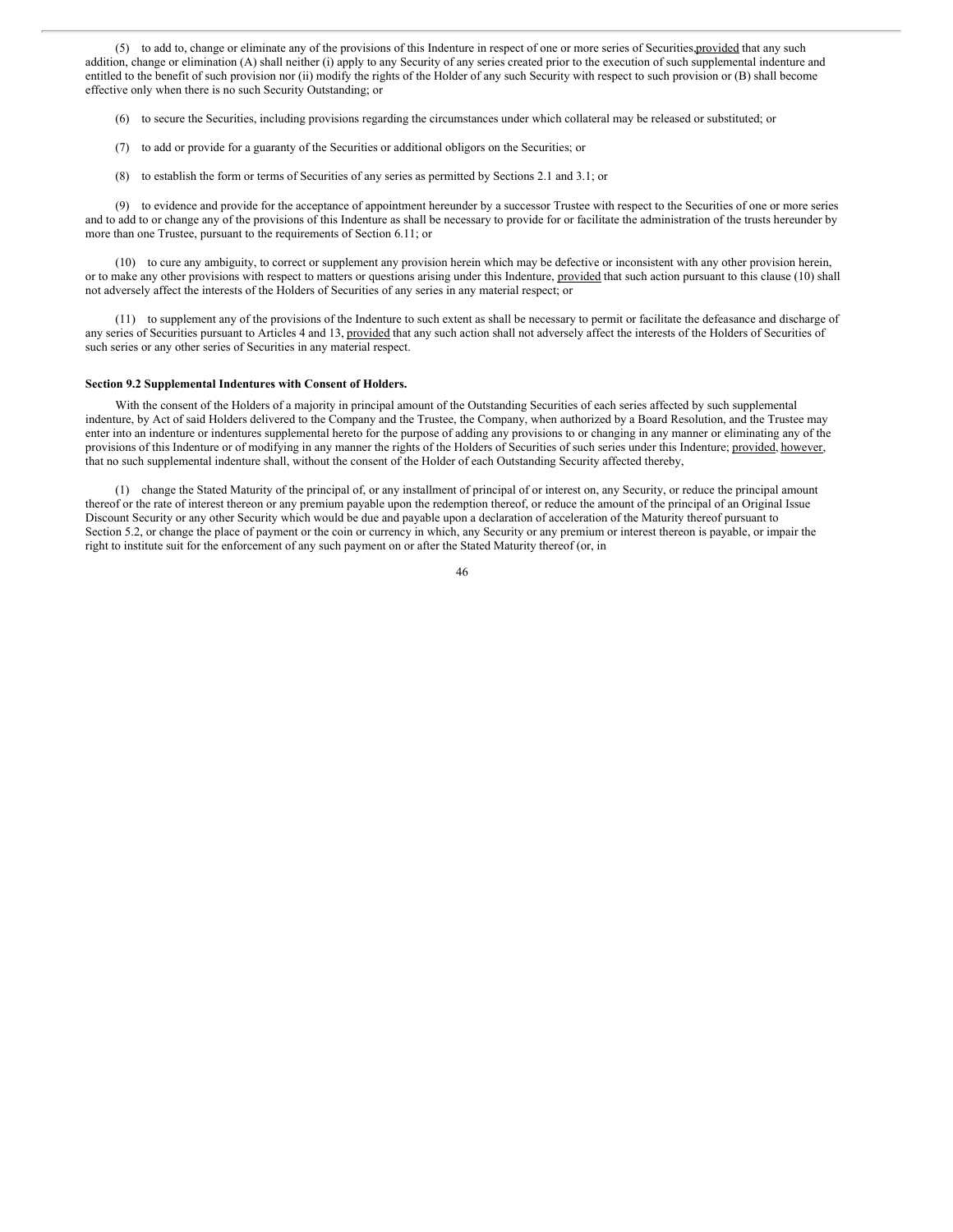the case of redemption, on or after the Redemption Date), or modify the provisions of this Indenture in the case of Securities of any series that are convertible into Securities or other securities of the Company, adversely affect the right of Holders to convert any of the Securities of such series other than as provided in or pursuant to this Indenture, or

(2) reduce the percentage in principal amount of the Outstanding Securities of any series, the consent of whose Holders is required for any such supplemental indenture, or the consent of whose Holders is required for any waiver (of compliance with certain provisions of this Indenture or certain defaults hereunder and their consequences) provided for in this Indenture, or

(3) modify any of the provisions of this Section, Section 5.13 or Section 10.8, except to increase any such percentage or to provide that certain other provisions of this Indenture cannot be modified or waived without the consent of the Holder of each Outstanding Security affected thereby; provided, however, that this clause shall not be deemed to require the consent of any Holder with respect to changes in the references to "the Trustee" and concomitant changes in this Section and Section 10.8, or the deletion of this proviso, in accordance with the requirements of Sections 6.11 and 9.1(8), or

(4) if applicable, make any change that adversely affects the right to convert any security as provided in Article 14 or pursuant to Section 3.1 (except as permitted by Section 9.1(9)).

A supplemental indenture which changes or eliminates any covenant or other provision of this Indenture which has expressly been included solely for the benefit of one or more particular series of Securities, or which modifies the rights of the Holders of Securities of such series with respect to such covenant or other provision, shall be deemed not to affect the rights under this Indenture of the Holders of Securities of any other series.

It shall not be necessary for any Act of Holders under this Section to approve the particular form of any proposed supplemental indenture, but it shall be sufficient if such Act shall approve the substance thereof.

### **Section 9.3 Execution of Supplemental Indentures.**

In executing, or accepting the additional trusts created by, any supplemental indenture permitted by this Article or the modifications thereby of the trusts created by this Indenture, the Trustee shall be entitled to receive, and (subject to Sections 6.1 and 6.3) shall be fully protected in relying upon, in addition to the documents required by Section 1.2 of this Indenture, an Opinion of Counsel stating that the execution of such supplemental indenture is authorized or permitted by this Indenture. The Trustee may, but shall not be obligated to, enter into any such supplemental indenture which affects the Trustee's own rights, duties or immunities under this Indenture or otherwise.

## **Section 9.4 Effect of Supplemental Indentures.**

Upon the execution of any supplemental indenture under this Article, this Indenture shall be modified in accordance therewith, and such supplemental indenture shall form a part of this Indenture for all purposes; and every Holder of Securities theretofore or thereafter authenticated and delivered hereunder shall be bound thereby.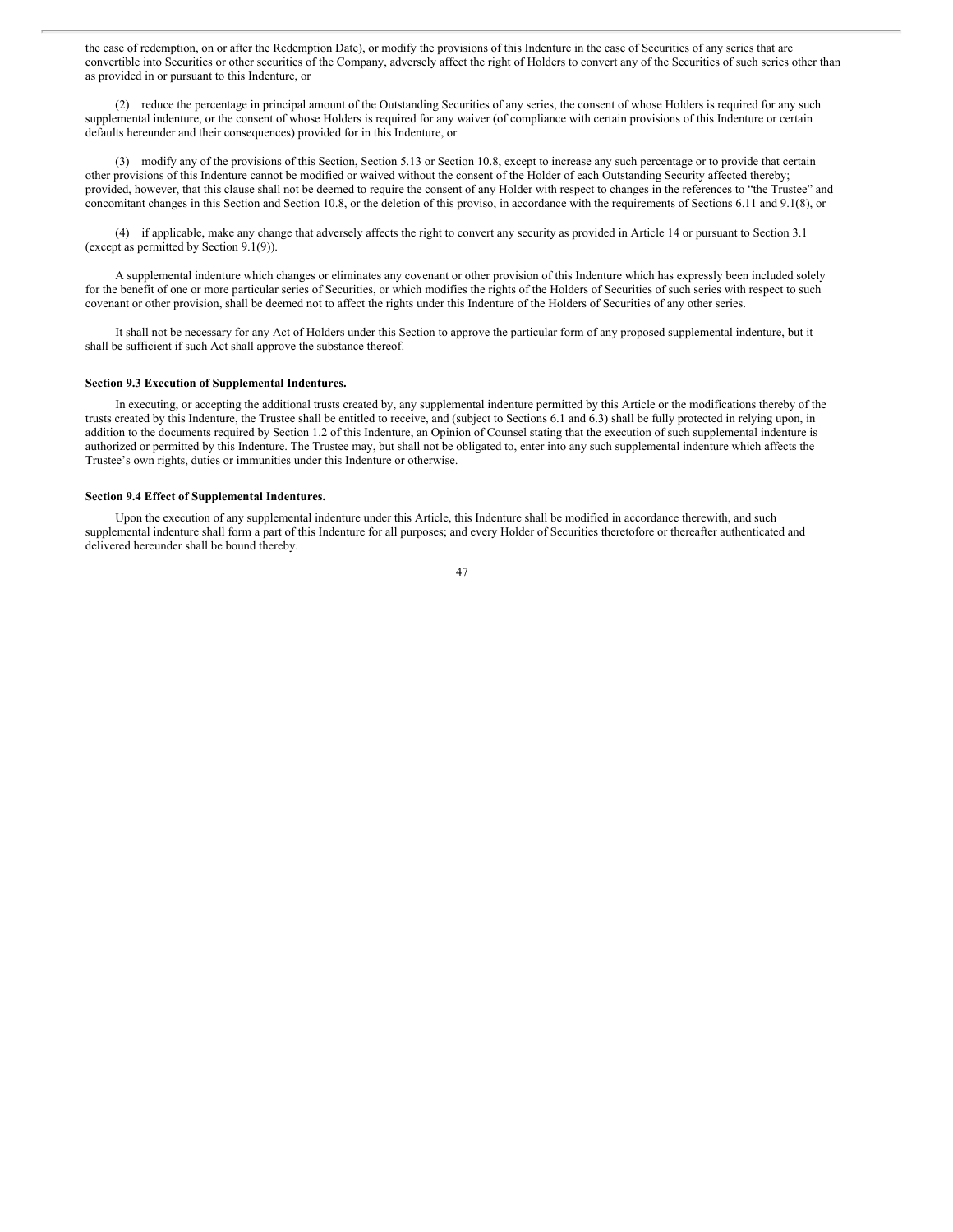### **Section 9.5 Conformity with Trust Indenture Act.**

Every supplemental indenture executed pursuant to this Article shall conform to the requirements of the Trust Indenture Act.

#### **Section 9.6 Reference in Securities to Supplemental Indentures.**

Securities of any series authenticated and delivered after the execution of any supplemental indenture pursuant to this Article may, and shall if required by the Trustee, bear a notation in form approved by the Trustee as to any matter provided for in such supplemental indenture. If the Company shall so determine, new Securities of any series so modified as to conform, in the opinion of the Trustee and the Company, to any such supplemental indenture may be prepared and executed by the Company and authenticated and delivered by the Trustee in exchange for Outstanding Securities of such series.

### **ARTICLE 10**

### **COVENANTS**

# **Section 10.1 Payment of Principal, Premium and Interest.**

The Company covenants and agrees for the benefit of each series of Securities that it will duly and punctually pay the principal of and any premium and interest on the Securities of that series in accordance with the terms of the Securities and this Indenture.

## **Section 10.2 Maintenance of Office or Agency.**

The Company will maintain in each Place of Payment for any series of Securities an office or agency where Securities of that series may be presented or surrendered for payment, where Securities of that series may be surrendered for registration of transfer or exchange, where Securities of that series may be surrendered for conversion and where notices and demands to or upon the Company in respect of the Securities of that series and this Indenture may be served. The Company will give prompt written notice to the Trustee of the location, and any change in the location, of such office or agency. If at any time the Company shall fail to maintain any such required office or agency or shall fail to furnish the Trustee with the address thereof, such presentations, surrenders, notices and demands may be made or served at the Corporate Trust Office of the Trustee, and the Company hereby appoints the Trustee as its agent to receive all such presentations, surrenders, notices and demands. Unless otherwise provided in a supplemental indenture or pursuant to Section 3.1 hereof, the Place of Payment for any series of Securities shall be the Corporate Trust Office of the Trustee.

The Company may also from time to time designate one or more other offices or agencies where the Securities of one or more series may be presented or surrendered for any or all such purposes and may from time to time rescind such designations; provided, however, that no such designation or rescission shall in any manner relieve the Company of its obligation to maintain an office or agency in each Place of Payment for Securities of any series for such purposes. The Company will give prompt written notice to the Trustee of any such designation or rescission and of any change in the location of any such other office or agency.

### **Section 10.3 Money for Securities Payments To Be Held in Trust.**

If the Company shall at any time act as its own Paying Agent with respect to any series of Securities, it will, on or before each due date of the principal of or any premium or interest on any of the Securities of that series, segregate and hold in trust for the benefit of the Persons entitled thereto a

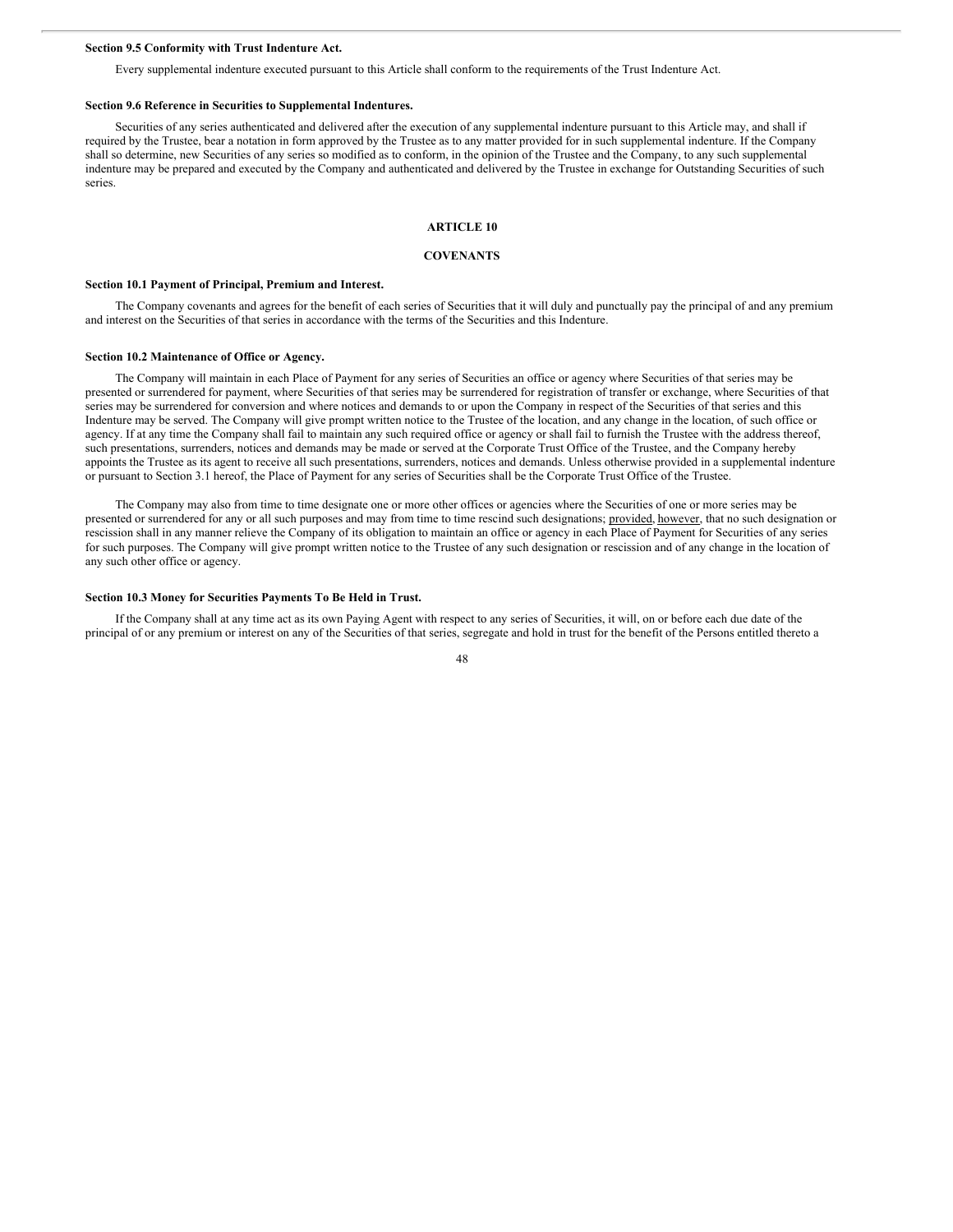sum sufficient to pay the principal and any premium and interest so becoming due until such sums shall be paid to such Persons or otherwise disposed of as herein provided and will promptly notify the Trustee in writing of its action or failure so to act.

Whenever the Company shall have one or more Paying Agents for any series of Securities, it will, on or prior to each due date of the principal of or any premium or interest on any Securities of that series, deposit with a Paying Agent a sum sufficient to pay such amount, such sum to be held as provided by the Trust Indenture Act, and (unless such Paying Agent is the Trustee) the Company will promptly notify the Trustee in writing of its action or failure so to act.

The Company will cause each Paying Agent for any series of Securities other than the Trustee to execute and deliver to the Trustee an instrument in which such Paying Agent shall agree with the Trustee, subject to the provisions of this Section, that such Paying Agent will (1) comply with the provisions of the Trust Indenture Act applicable to it as a Paying Agent and (2) during the continuance of any default by the Company (or any other obligor upon the Securities of that series) in the making of any payment in respect of the Securities of that series, upon the written request of the Trustee, forthwith pay to the Trustee all sums held in trust by such Paying Agent for payment in respect of the Securities of that series.

The Company may at any time, for the purpose of obtaining the satisfaction and discharge of this Indenture or for any other purpose, pay, or by Company Order direct any Paying Agent to pay, to the Trustee all sums held in trust by the Company or such Paying Agent, such sums to be held by the Trustee upon the same trusts as those upon which such sums were held by the Company or such Paying Agent; and, upon such payment by any Paying Agent to the Trustee, such Paying Agent shall be released from all further liability with respect to such money.

Any money deposited with the Trustee or any Paying Agent, or then held by the Company, in trust for the payment of the principal of or any premium or interest on any Security of any series and remaining unclaimed for a period ending on the earlier of the date that is ten Business Days prior to the date such money would escheat to the State or two years after such principal, premium or interest has become due and payable shall be paid to the Company on Company Request, or (if then held by the Company) shall be discharged from such trust; and the Holder of such Security shall thereafter, as an unsecured general creditor, look only to the Company for payment thereof, and all liability of the Trustee or such Paying Agent with respect to such money held in trust, and all liability of the Company as trustee thereof, shall thereupon cease; provided, however, that the Trustee or such Paying Agent, before being required to make any such repayment, may at the expense of the Company cause to be published once, in a newspaper published in the English language, customarily published on each Business Day and of general circulation in each Place of Payment, notice that such money remains unclaimed and that, after a date specified therein, which shall not be less than 30 days from the date of such publication, any unclaimed balance of such money then remaining will be repaid to the Company.

# **Section 10.4 Statement by Officers as to Default.**

The Company will deliver to the Trustee, within 120 days after the end of each fiscal year of the Company ending after the date hereof, an Officers' Certificate, stating whether or not to the best knowledge of the signers thereof the Company is in default in the performance and observance of any of the terms, provisions and conditions of this Indenture (without regard to any period of grace or requirement of notice provided hereunder) and, if the Company shall be in default, specifying all such defaults and the nature and status thereof of which they may have knowledge. The fiscal year of the Company currently ends on December 31; and the Company will give the Trustee prompt written notice of any change of its fiscal year.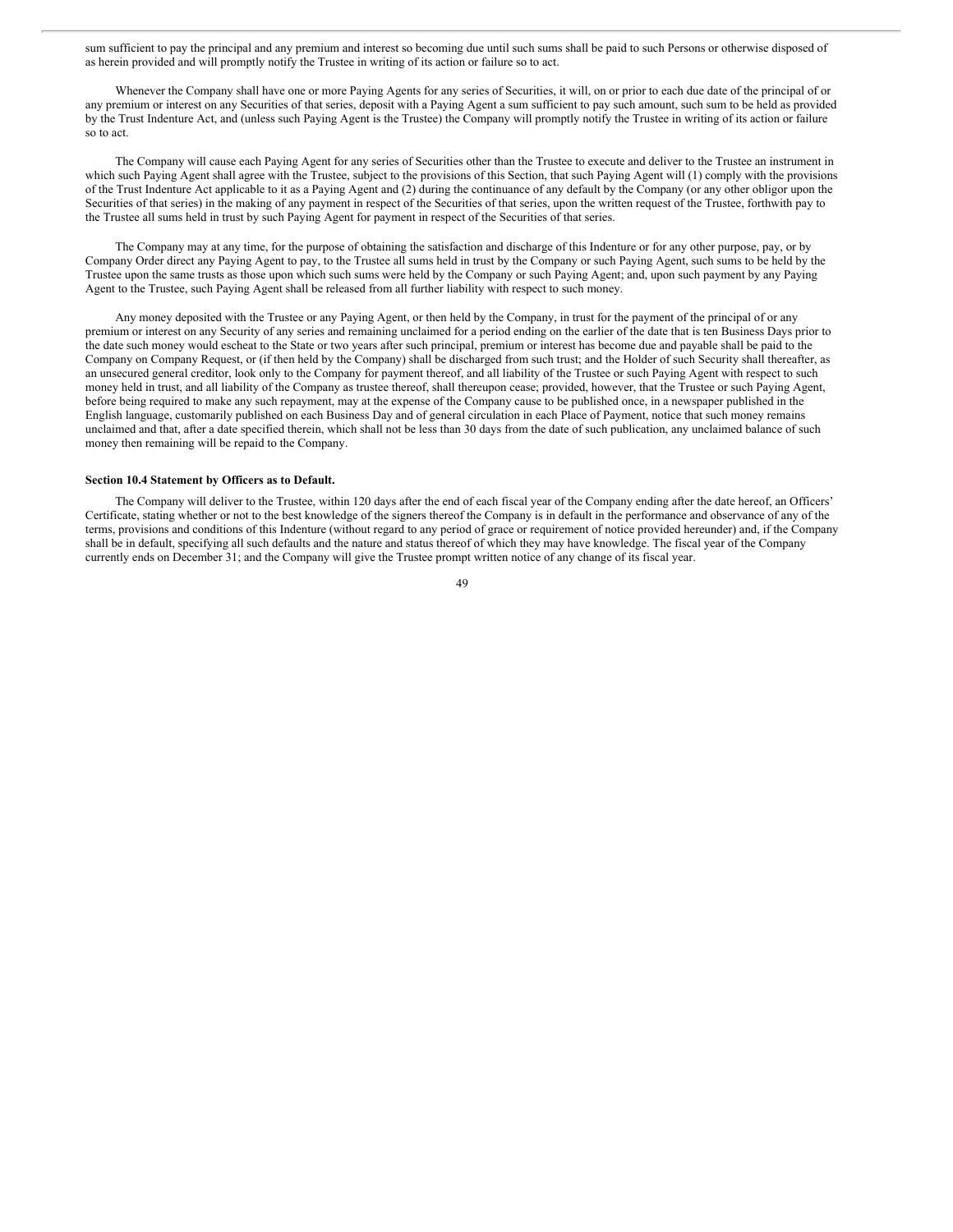### **Section 10.5 Existence.**

Subject to Article 8, the Company will do or cause to be done all things necessary to preserve and keep in full force and effect its existence.

#### **Section 10.6 Waiver of Certain Covenants.**

Except as otherwise specified as contemplated by Section 3.1 for Securities of such series, the Company may, with respect to the Securities of any series, omit in any particular instance to comply with any term, provision or condition set forth in any covenant provided pursuant to Section 3.1(19), 9.1(2), or 9.1(7) for the benefit of the Holders of such series if before the time for such compliance the Holders of at least a majority in principal amount of the Outstanding Securities of such series shall, by Act of such Holders, either waive such compliance in such instance or generally waive compliance with such term, provision or condition, but no such waiver shall extend to or affect such term, provision or condition except to the extent so expressly waived, and, until such waiver shall become effective, the obligations of the Company and the duties of the Trustee in respect of any such term, provision or condition shall remain in full force and effect.

# **ARTICLE 11**

## **REDEMPTION OF SECURITIES**

### **Section 11.1 Applicability of Article.**

Securities of any series that are redeemable before their Stated Maturity shall be redeemable in accordance with their terms and (except as otherwise specified as contemplated by Section 3.1 for such Securities) in accordance with this Article.

### **Section 11.2 Election to Redeem; Notice to Trustee.**

The election of the Company to redeem any Securities shall be evidenced by a Board Resolution or in another manner specified as contemplated by Section 3.1 for such Securities. In case of any redemption at the election of the Company of less than all the Securities of any series (including any such redemption affecting only a single Security), the Company shall, at least 45 days prior to the Redemption Date fixed by the Company (unless a shorter notice shall be satisfactory to the Trustee), notify the Trustee in writing of such Redemption Date, of the principal amount of Securities of such series to be redeemed and, if applicable, of the tenor of the Securities to be redeemed, and shall deliver to the Trustee such documentation and records as shall enable the Trustee to select the Securities to be redeemed pursuant to Section 11.3 hereof. Any such notice may be cancelled at any time prior to notice of such redemption being sent to any Holder and shall thereby be void and of no effect. In the case of any redemption of Securities prior to the expiration of any restriction on such redemption provided in the terms of such Securities or elsewhere in this Indenture, the Company shall furnish the Trustee with an Officers' Certificate evidencing compliance with such restriction.

<sup>50</sup>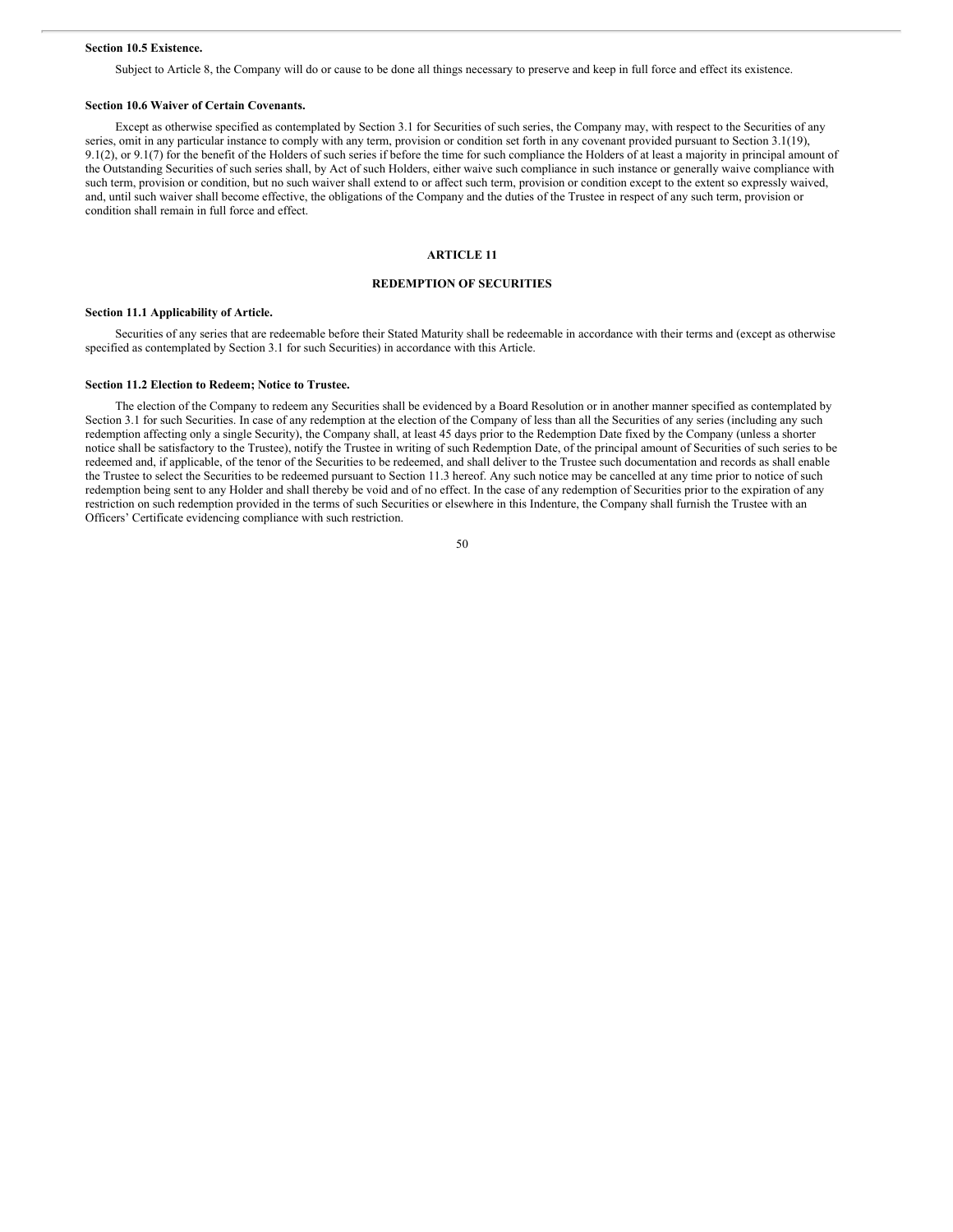### **Section 11.3 Selection by Trustee of Securities to Be Redeemed.**

If less than all the Securities of any series are to be redeemed (unless all the Securities of such series and of a specified tenor are to be redeemed or unless such redemption affects only a single Security), the particular Securities to be redeemed shall be selected not more than 45 days prior to the Redemption Date by the Trustee in accordance with the applicable Depositary procedures, from the Outstanding Securities of such series not previously called for redemption, by lot, on a pro-rata basis or by such other method that the Trustee deems to be fair and appropriate, provided that the unredeemed portion of the principal amount of any Security shall be in an authorized denomination (which shall not be less than the minimum authorized denomination) for such Security. If less than all the Securities of such series and of a specified tenor are to be redeemed (unless such redemption affects only a single Security), the particular Securities to be redeemed shall be selected not more than 45 days prior to the Redemption Date by the Trustee, from the Outstanding Securities of such series and specified tenor not previously called for redemption in accordance with the preceding sentence.

If any Security selected for partial redemption is converted in part before termination of the conversion right with respect to the portion of the Security so selected, the converted portion of such Security shall be deemed (so far as may be) to be the portion selected for redemption. Securities that have been converted during a selection of Securities to be redeemed shall be treated by the Trustee as Outstanding for the purpose of such selection.

The Trustee shall promptly notify the Company in writing of the Securities selected for redemption as aforesaid and, in case of any Securities selected for partial redemption as aforesaid, the principal amount thereof to be redeemed.

The provisions of the three preceding paragraphs shall not apply with respect to any redemption affecting only a single Security, whether such Security is to be redeemed in whole or in part. In the case of any such redemption in part, the unredeemed portion of the principal amount of the Security shall be in an authorized denomination (which shall not be less than the minimum authorized denomination) for such Security.

For all purposes of this Indenture, unless the context otherwise requires, all provisions relating to the redemption of Securities shall relate, in the case of any Securities redeemed or to be redeemed only in part, to the portion of the principal amount of such Securities which has been or is to be redeemed.

#### **Section 11.4 Notice of Redemption.**

Notice of redemption shall be given by first-class mail, postage prepaid, mailed not fewer than 30 nor more than 60 days prior to the Redemption Date, unless a shorter period is specified in the Securities to be redeemed, to each Holder of Securities to be redeemed, at its address appearing in the Security Register.

All notices of redemption shall state:

- (1) the Redemption Date,
- (2) the Redemption Price (including accrued interest, if any),

(3) if less than all the Outstanding Securities of any series consisting of more than a single Security are to be redeemed, the identification (and, in the case of partial redemption of any such Securities, the principal amounts) of the particular Securities to be redeemed and, if less than all the Outstanding Securities of any series consisting of a single Security are to be redeemed, the principal amount of the particular Security to be redeemed,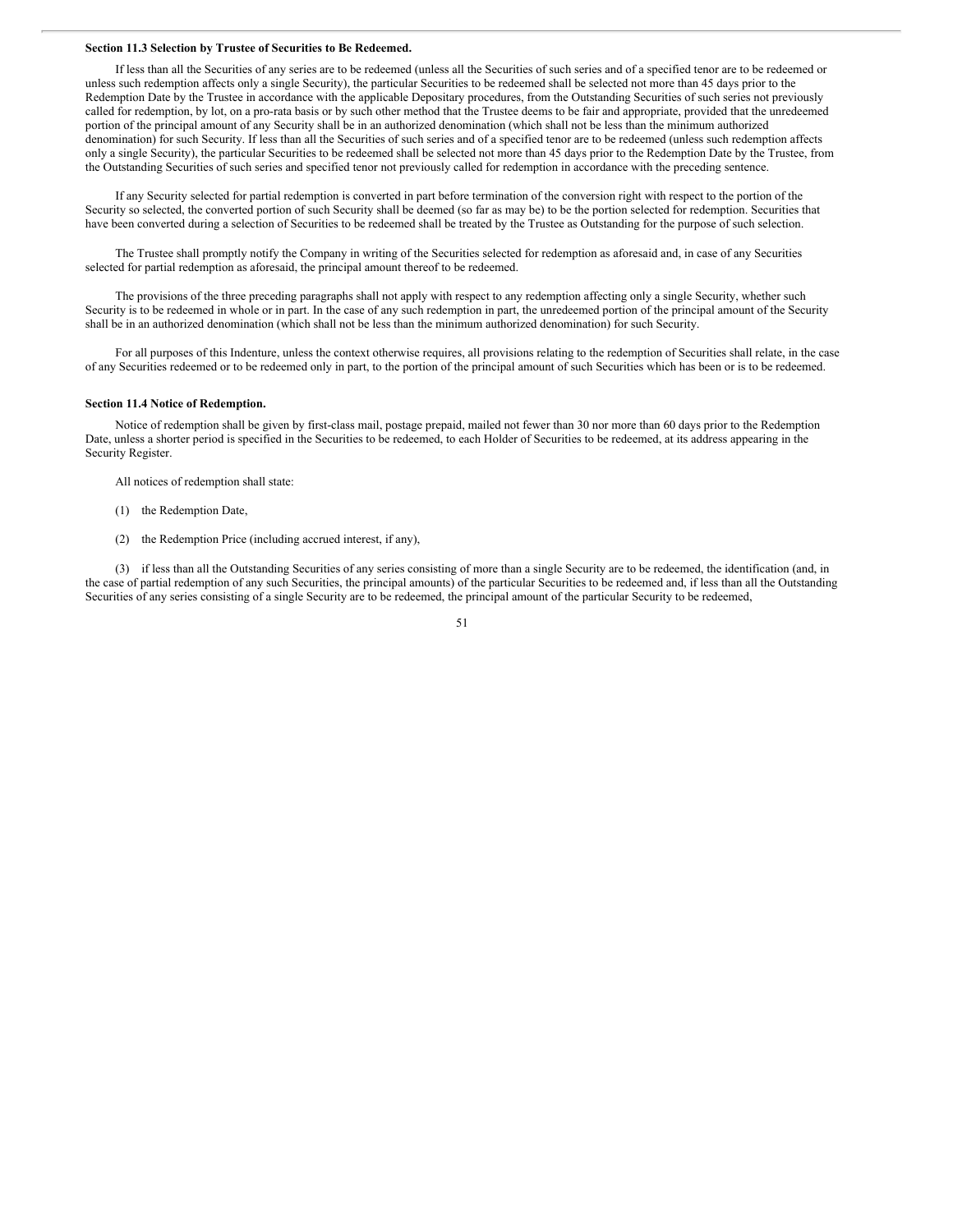(4) in case any Security is to be redeemed in part only, that on and after the Redemption Date, upon surrender of the Security, the Holder of such Security will receive, without charge, a new Security or Securities of authorized denominations for the principal amount thereof remaining unredeemed;

(5) that on the Redemption Date the Redemption Price will become due and payable upon each such Security to be redeemed and, if applicable, that interest thereon will cease to accrue on and after said date,

(6) the place or places where each such Security is to be surrendered for payment of the Redemption Price,

(7) if applicable, the conversion price or the conversion rate, as the case may be, the date on which the right to convert the principal of the Securities or the portions thereof to be redeemed will terminate, and the place or places where such Securities may be surrendered for conversion,

- (8) that the redemption is for a sinking fund, if such is the case, and
- (9) the CUSIP number or numbers and/or common code(s) of the Security being redeemed.

Notice of redemption of Securities to be redeemed at the election of the Company shall be given by the Company or, at the Company's request, by the Trustee in the name and at the expense of the Company.

### **Section 11.5 Deposit of Redemption Price.**

On or prior to 10:00 a.m., New York City time, on any Redemption Date, the Company shall deposit with the Trustee or with a Paying Agent (or, if the Company is acting as its own Paying Agent, segregate and hold in trust as provided in Section 10.3) an amount of money sufficient to pay the Redemption Price of, and (except if the Redemption Date shall be an Interest Payment Date) accrued interest on, all the Securities which are to be redeemed on that date.

If any Security called for redemption is converted, any money deposited with the Trustee or with a Paying Agent or so segregated and held in trust for the redemption of such Security shall (subject to the right of any Holder of such Security to receive interest as provided in the last paragraph of Section 3.7) be paid to the Company on Company Request, or if then held by the Company, shall be discharged from such trust.

### **Section 11.6 Securities Payable on Redemption Date.**

Notice of redemption having been given as aforesaid, the Securities so to be redeemed shall, on the Redemption Date, become due and payable at the Redemption Price therein specified, and from and after such date (unless the Company shall default in the payment of the Redemption Price and accrued interest) such Securities shall cease to bear interest. Upon surrender of any such Security for redemption in accordance with said notice, such Security shall be paid by the Company at the Redemption Price, together with accrued interest to the Redemption Date; provided, however, that, unless otherwise specified as contemplated by Section 3.1, installments of interest whose Stated Maturity is on or prior to the Redemption Date will be payable to the Holders of such Securities, or one or more Predecessor Securities, registered as such at the close of business on the relevant Record Dates according to their terms and the provisions of Section 3.7.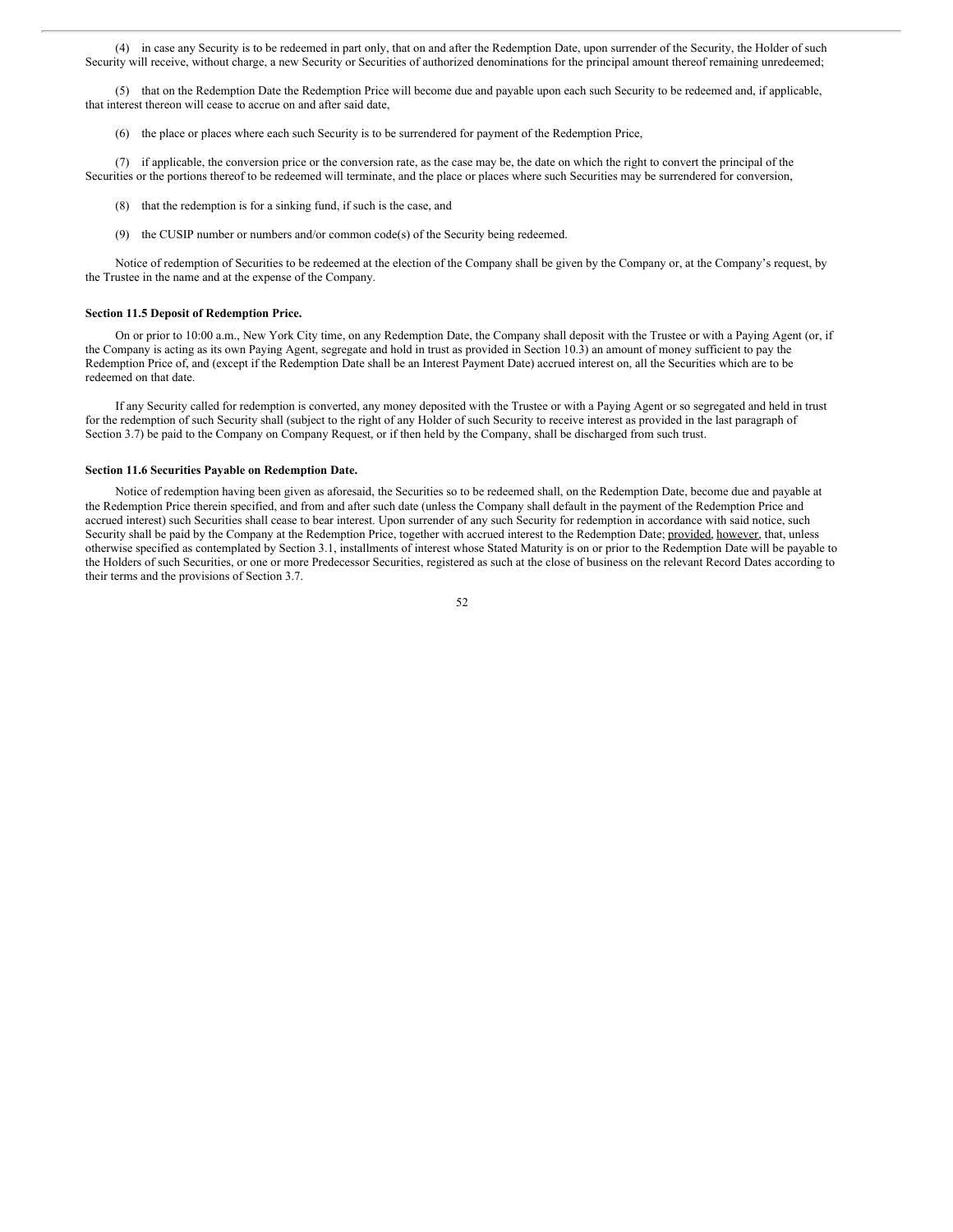If any Security called for redemption shall not be so paid upon surrender thereof for redemption, the principal and any premium shall, until paid, bear interest from the Redemption Date at the rate prescribed therefor in the Security.

#### **Section 11.7 Securities Redeemed in Part.**

Any Security which is to be redeemed only in part shall be surrendered at a Place of Payment therefor (with, if the Company or the Trustee so requires, due endorsement by, or a written instrument of transfer in form satisfactory to the Company and the Trustee duly executed by, the Holder thereof or its attorney duly authorized in writing), and the Company shall execute, and the Trustee shall authenticate and deliver to the Holder of such Security without service charge, a new Security or Securities of the same series and of like tenor, of any authorized denomination as requested by such Holder, in aggregate principal amount equal to and in exchange for the unredeemed portion of the principal of the Security so surrendered.

## **ARTICLE 12**

# **SINKING FUNDS**

### **Section 12.1 Applicability of Article.**

The provisions of this Article shall be applicable to any sinking fund for the retirement of Securities of any series except as otherwise specified as contemplated by Section 3.1 for such Securities.

The minimum amount of any sinking fund payment provided for by the terms of any Securities is herein referred to as a "mandatory sinking fund payment," and any payment in excess of such minimum amount provided for by the terms of such Securities is herein referred to as an "optional sinking fund payment." If provided for by the terms of any Securities, the cash amount of any sinking fund payment may be subject to reduction as provided in Section 12.2. Each sinking fund payment shall be applied to the redemption of Securities as provided for by the terms of such Securities.

### **Section 12.2 Satisfaction of Sinking Fund Payments with Securities.**

The Company (1) may deliver Outstanding Securities of a series (other than any previously called for redemption) and (2) may apply as a credit Securities of a series which have been redeemed either at the election of the Company pursuant to the terms of such Securities or through the application of permitted optional sinking fund payments pursuant to the terms of such Securities, in each case in satisfaction of all or any part of any sinking fund payment with respect to any Securities of such series required to be made pursuant to the terms of such Securities as and to the extent provided for by the terms of such Securities; provided that the Securities to be so credited have not been previously so credited. The Securities to be so credited shall be received and credited for such purpose by the Trustee at the Redemption Price, as specified in the Securities so to be redeemed, for redemption through operation of the sinking fund and the amount of such sinking fund payment shall be reduced accordingly.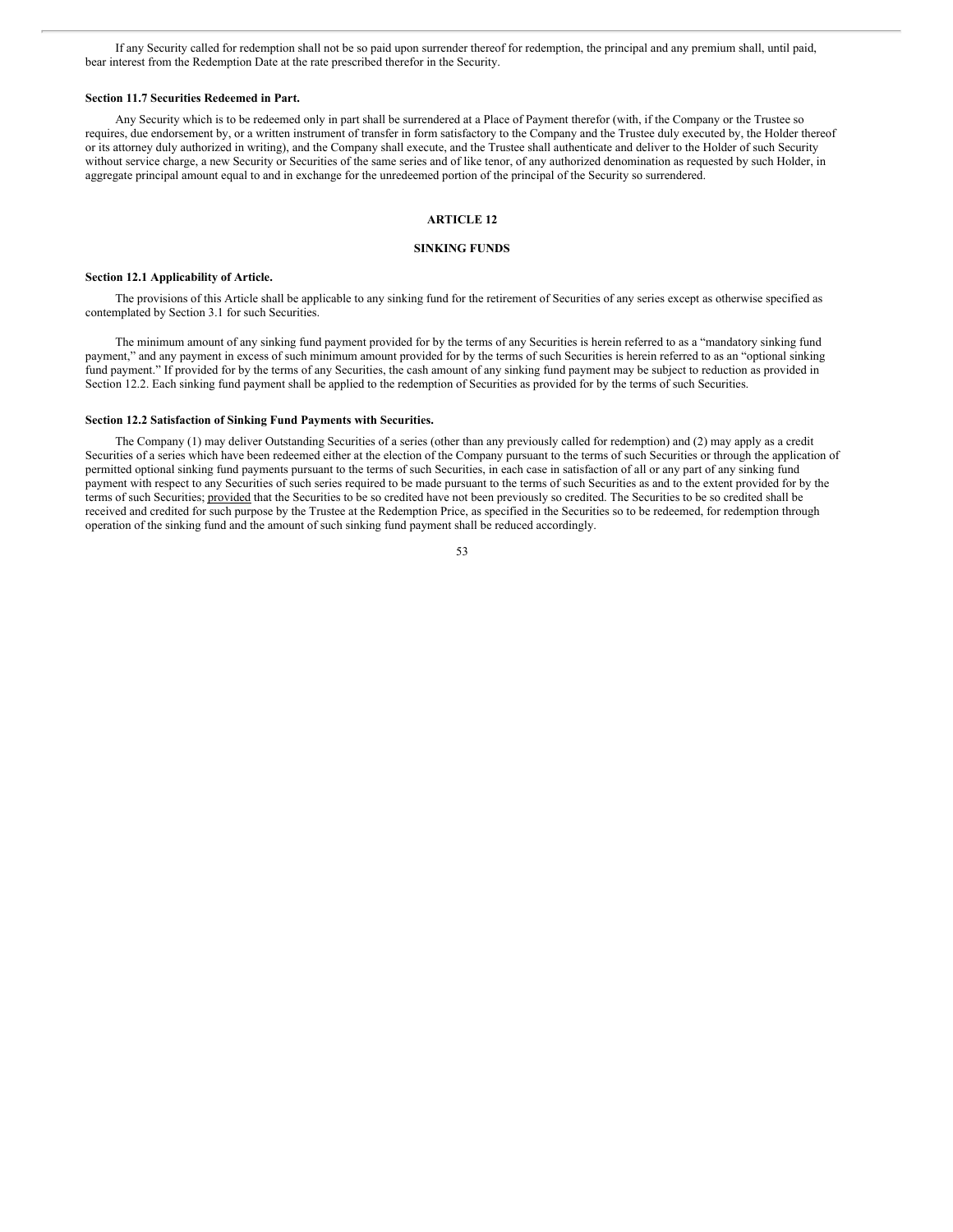### **Section 12.3 Redemption of Securities for Sinking Fund.**

Not fewer than 60 days prior to each sinking fund payment date for any Securities, the Company will deliver to the Trustee an Officers' Certificate specifying the amount of the next ensuing sinking fund payment for such Securities pursuant to the terms of such Securities, the portion thereof, if any, which is to be satisfied by payment of cash and the portion thereof, if any, which is to be satisfied by delivering and crediting Securities pursuant to Section 12.2 and will also deliver to the Trustee any Securities to be so delivered. Not fewer than 30 days prior to each such sinking fund payment date, the Trustee shall select the Securities to be redeemed upon such sinking fund payment date in the manner specified in Section 11.3 and cause notice of the redemption thereof to be given in the name of and at the expense of the Company in the manner provided in Section 11.4. Such notice having been duly given, the redemption of such Securities shall be made upon the terms and in the manner stated in Sections 11.6 and 11.7.

# **ARTICLE 13**

## **DEFEASANCE AND COVENANT DEFEASANCE**

### **Section 13.1 Company's Option to Effect Defeasance or Covenant Defeasance.**

The Company may elect, at its option at any time, to have Section 13.2 or Section 13.3 applied to any Securities or any series of Securities, as the case may be, designated pursuant to Section 3.1 as being defeasible pursuant to such Section 13.2 or 13.3, in accordance with any applicable requirements provided pursuant to Section 3.1 and upon compliance with the conditions set forth below in this Article. Any such election shall be evidenced by a Board Resolution or in another manner specified as contemplated by Section 3.1 for such Securities.

### **Section 13.2 Defeasance and Discharge.**

Upon the Company's exercise of its option (if any) to have this Section applied to any Securities or any series of Securities, as the case may be, the Company shall be deemed to have been discharged from its obligations with respect to such Securities as provided in this Section on and after the date the conditions set forth in Section 13.4 are satisfied (hereinafter called "Defeasance"). For this purpose, such Defeasance means that the Company shall be deemed to have paid and discharged the entire indebtedness represented by such Securities and to have satisfied all its other obligations under such Securities and this Indenture insofar as such Securities are concerned (and the Trustee, at the expense of the Company, shall execute proper instruments acknowledging the same), subject to the following which shall survive until otherwise terminated or discharged hereunder:

(1) the rights of Holders of such Securities to receive, solely from the trust fund described in Section 13.4 and as more fully set forth in such Section, payments in respect of the principal of and any premium and interest on such Securities when payments are due,

- (2) the Company's obligations with respect to such Securities under Sections 3.4, 3.5, 3.6, 10.2 and 10.3, and, if applicable, Article 14,
- (3) the rights, powers, trusts, duties and immunities of the Trustee hereunder, and
- (4) this Article.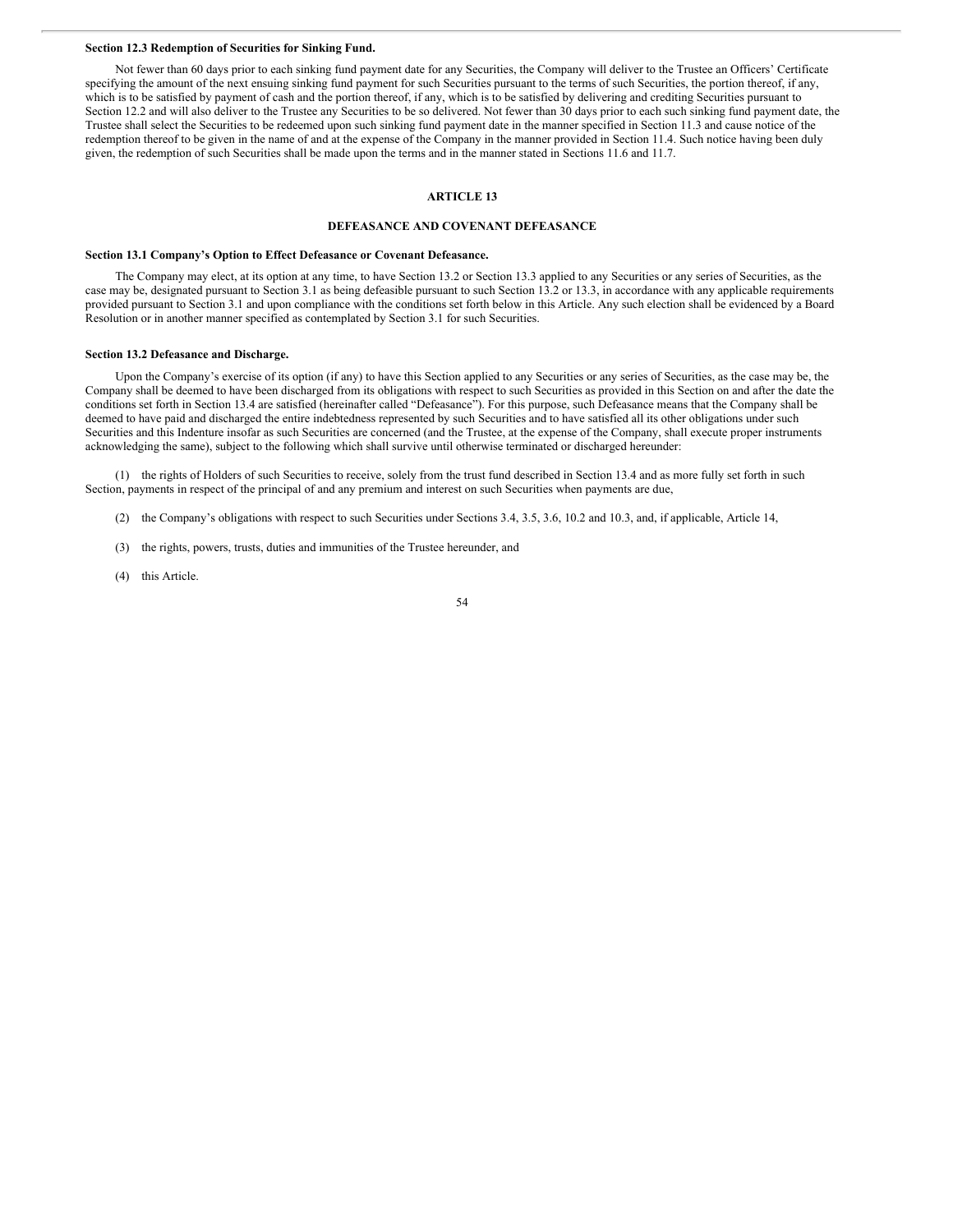Subject to compliance with this Article, the Company may exercise its option (if any) to have this Section applied to any Securities notwithstanding the prior exercise of its option (if any) to have Section 13.3 applied to such Securities.

### **Section 13.3 Covenant Defeasance.**

Upon the Company's exercise of its option (if any) to have this Section applied to any Securities or any series of Securities, as the case may be,

(1) the Company shall be released from its obligations under Sections 7.4 and 10.5 and clause (2) of the first paragraph of Section 8.1 and any covenants provided pursuant to Sections 3.1(19), 9.1(2) or 9.1(7) for the benefit of the Holders of such Securities and

(2) the occurrence of any event specified in Section 5.1(4) (with respect to any of Section 10.5 and any such covenants provided pursuant to Section 3.1(19), 9.1(2) or 9.1(7)) and the occurrence of any other Event of Default specified pursuant to Section 3.1 shall be deemed not to be or result in an Event of Default, in each case with respect to such Securities or any series of Securities as provided in this Section on and after the date the conditions set forth in Section 13.4 are satisfied (hereinafter called "Covenant Defeasance"). For this purpose, such Covenant Defeasance means that, with respect to such Securities, the Company may omit to comply with and shall have no liability in respect of any term, condition or limitation set forth in any such specified Section (to the extent so specified in the case of Section 5.1(4) and the occurrence of any other Event of Default specified pursuant to Section 3. 1), whether directly or indirectly by reason of any reference elsewhere herein to any such Section or by reason of any reference in any such Section to any other provision herein or in any other document, but the remainder of this Indenture and such Securities shall be unaffected thereby.

### **Section 13.4 Conditions to Defeasance or Covenant Defeasance.**

The following shall be the conditions to the application of Section 13.2 or Section 13.3 to any Securities or any series of Securities, as the case may be:

(1) The Company shall irrevocably have deposited or caused to be deposited with the Trustee (or another trustee which satisfies the requirements contemplated by Section 6.9 and agrees to comply with the provisions of this Article applicable to it) as trust funds in trust for the purpose of making the following payments, specifically pledged as security for, and dedicated solely to, the benefits of the Holders of such Securities,

- (A) in the case of Securities of a series denominated in currency of the United States of America,
	- (i) cash in currency of the United States of America in an amount, or

(ii) U.S. Government Obligations which through the scheduled payment of principal and interest in respect thereof in accordance with their terms will provide, not later than one day before the due date of any payment, an amount in cash, or

- (iii) a combination thereof, or
- (B) in the case of Securities of a series denominated in currency other than that of the United States of America,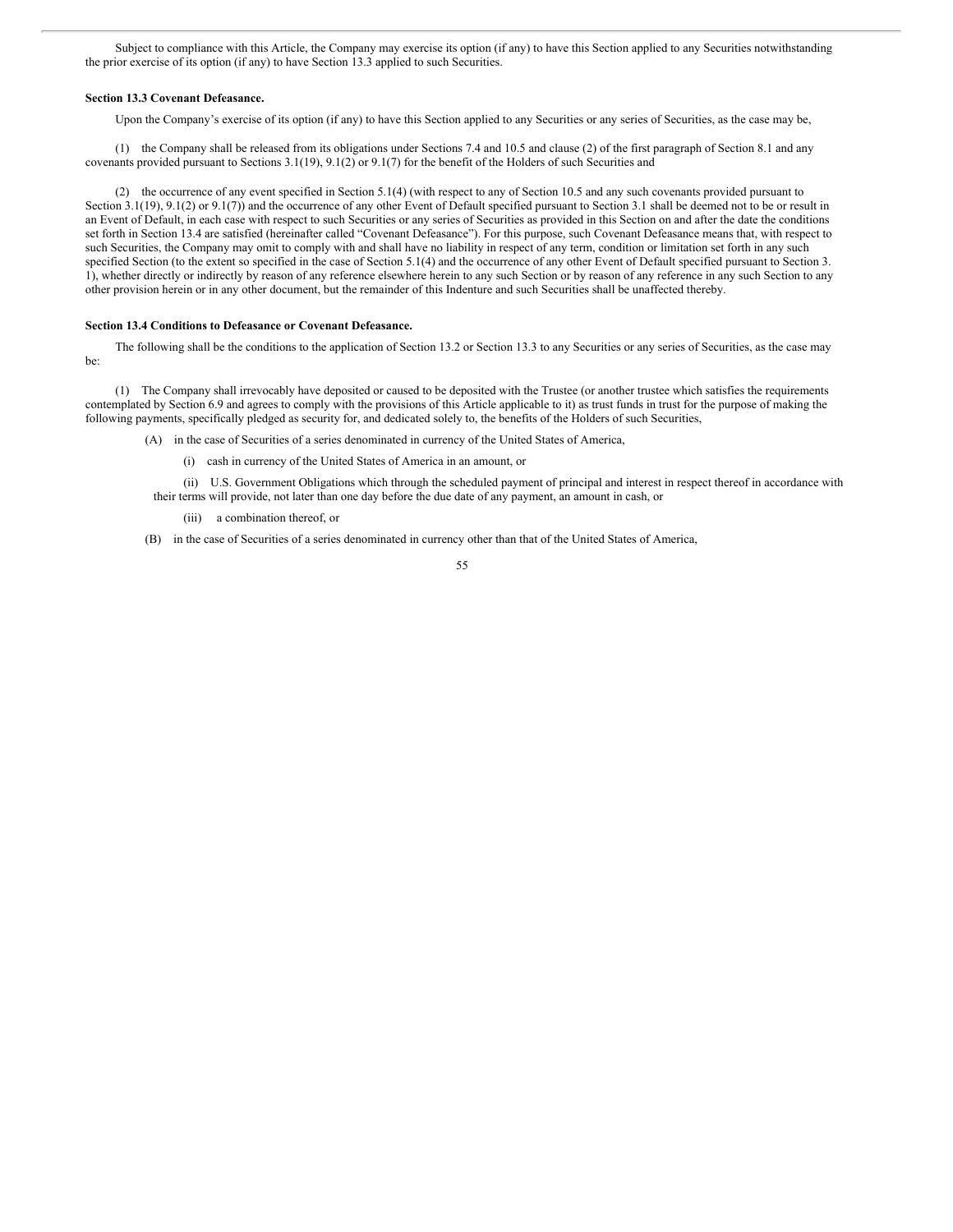(i) cash in the currency in which such series of Securities is denominated in an amount, or

(ii) Foreign Government Obligations which through the scheduled payment of principal and interest in respect thereof in accordance with their terms will provide, not later than one day before the due date of any payment, an amount in cash, or

(iii) a combination thereof, in each case sufficient, in the opinion of a nationally recognized firm of independent public accountants expressed in a written certification thereof delivered to the Trustee, to pay and discharge, and which shall be applied by the Trustee (or any such other qualifying trustee) to pay and discharge, the principal of and any premium and interest on such Securities on the respective Stated Maturities, in accordance with the terms of this Indenture and such Securities.

(2) In the event of an election to have Section 13.2 apply to any Securities or any series of Securities, as the case may be, the Company shall have delivered to the Trustee an Opinion of Counsel stating that (A) the Company has received from, or there has been published by, the Internal Revenue Service a ruling or (B) since the date of this instrument, there has been a change in the applicable Federal income tax law, in either case (A) or (B) to the effect that, and based thereon such opinion shall confirm that, the Holders of such Securities will not recognize gain or loss for Federal income tax purposes as a result of the deposit, Defeasance and discharge to be effected with respect to such Securities and will be subject to Federal income tax on the same amount, in the same manner and at the same times as would be the case if such deposit, Defeasance and discharge were not to occur.

(3) In the event of an election to have Section 13.3 apply to any Securities or any series of Securities, as the case may be, the Company shall have delivered to the Trustee an Opinion of Counsel to the effect that the Holders of such Securities will not recognize gain or loss for Federal income tax purposes as a result of the deposit and Covenant Defeasance to be effected with respect to such Securities and will be subject to Federal income tax on the same amount, in the same manner and at the same times as would be the case if such deposit and Covenant Defeasance were not to occur.

(4) The Company shall have delivered to the Trustee an Officers' Certificate to the effect that neither such Securities nor any other Securities of the same series, if then listed on any securities exchange, will be delisted as a result of such deposit.

(5) No event which is, or after notice or lapse of time or both would become, an Event of Default with respect to such Securities or any other Securities shall have occurred and be continuing at the time of such deposit or, with regard to any such event specified in Sections 5.1(5) and (6), at any time on or prior to the 90th day after the date of such deposit (it being understood that this condition shall not be deemed satisfied until after such 90th day).

(6) Such Defeasance or Covenant Defeasance shall not cause the Trustee to have a conflicting interest within the meaning of the Trust Indenture Act (assuming all Securities are in default within the meaning of such Act).

(7) Such Defeasance or Covenant Defeasance shall not result in a breach or violation of, or constitute a default under, this Indenture or any other agreement or instrument to which the Company is a party or by which it is bound.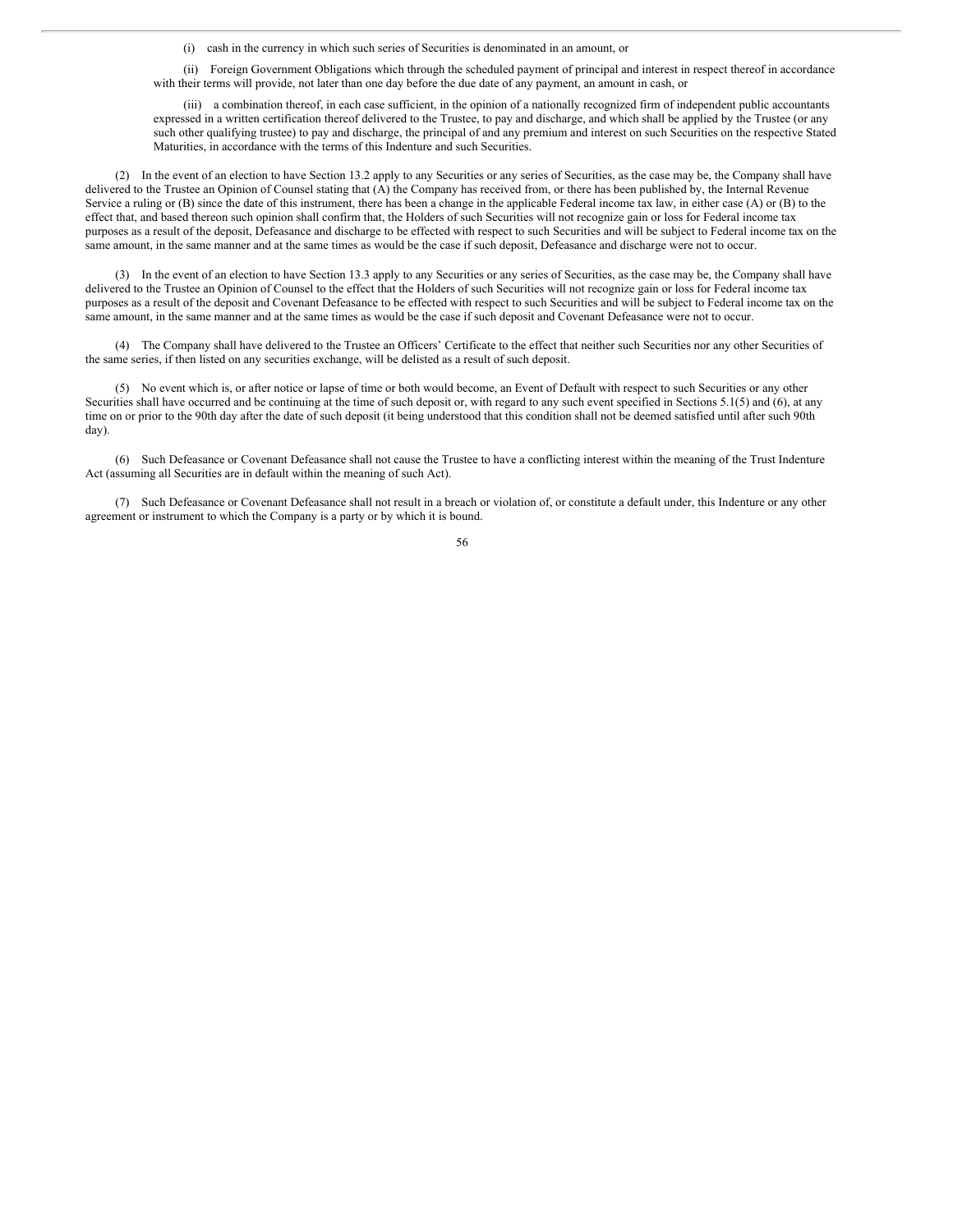(8) Such Defeasance or Covenant Defeasance shall not result in the trust arising from such deposit constituting an investment company within the meaning of the Investment Company Act unless such trust shall be registered under such Act or exempt from registration thereunder.

(9) The Company shall have delivered to the Trustee an Officers' Certificate and an Opinion of Counsel, each stating that all conditions precedent with respect to such Defeasance or Covenant Defeasance have been complied with.

# Section 13.5 Deposited Money, U.S. Government Obligations and Foreign Government Obligations to be Held in Trust; Miscellaneous Provisions.

Subject to the provisions of the last paragraph of Section 10.3, all money, U.S. Government Obligations and Foreign Government Obligations (including the proceeds thereof) deposited with the Trustee or other qualifying trustee (solely for purposes of this Section and Section 13.6, the Trustee and any such other trustee are referred to collectively as the "Trustee") pursuant to Section 13.4 in respect of any Securities shall be held in trust and applied by the Trustee, in accordance with the provisions of such Securities and this Indenture, to the payment, either directly or through any such Paying Agent (including the Company acting as its own Paying Agent) as the Trustee may determine, to the Holders of such Securities, of all sums due and to become due thereon in respect of principal and any premium and interest, but money so held in trust need not be segregated from other funds except to the extent required by law. The Company shall pay and indemnify the Trustee against any tax, fee or other charge imposed on or assessed against the U.S. Government Obligations or Foreign Government Obligations deposited pursuant to Section 13.4 or the principal and interest received in respect thereof other than any such tax, fee or other charge which by law is for the account of the Holders of Outstanding Securities. Anything in this Article to the contrary notwithstanding, the Trustee shall deliver or pay to the Company from time to time upon Company Request any money, U.S. Government Obligations or Foreign Government Obligations held by it as provided in Section 13.4 with respect to any Securities which, in the opinion of a nationally recognized firm of independent public accountants expressed in a written certification thereof delivered to the Trustee, are in excess of the amount thereof which would then be required to be deposited to effect the Defeasance or Covenant Defeasance, as the case may be, with respect to such Securities.

#### **Section 13.6 Reinstatement.**

If the Trustee or the Paying Agent is unable to apply any money in accordance with this Article with respect to any Securities by reason of any order or judgment of any court or governmental authority enjoining, restraining or otherwise prohibiting such application, then the obligations under this Indenture and such Securities from which the Company has been discharged or released pursuant to Section 13.2 or 13.3 shall be revived and reinstated as though no deposit had occurred pursuant to this Article with respect to such Securities, until such time as the Trustee or Paying Agent is permitted to apply all money held in trust pursuant to Section 13.5 with respect to such Securities in accordance with this Article; provided, however, that if the Company makes any payment of principal of or any premium or interest on any such Security following such reinstatement of its obligations, the Company shall be subrogated to the rights (if any) of the Holders of such Securities to receive such payment from the money so held in trust.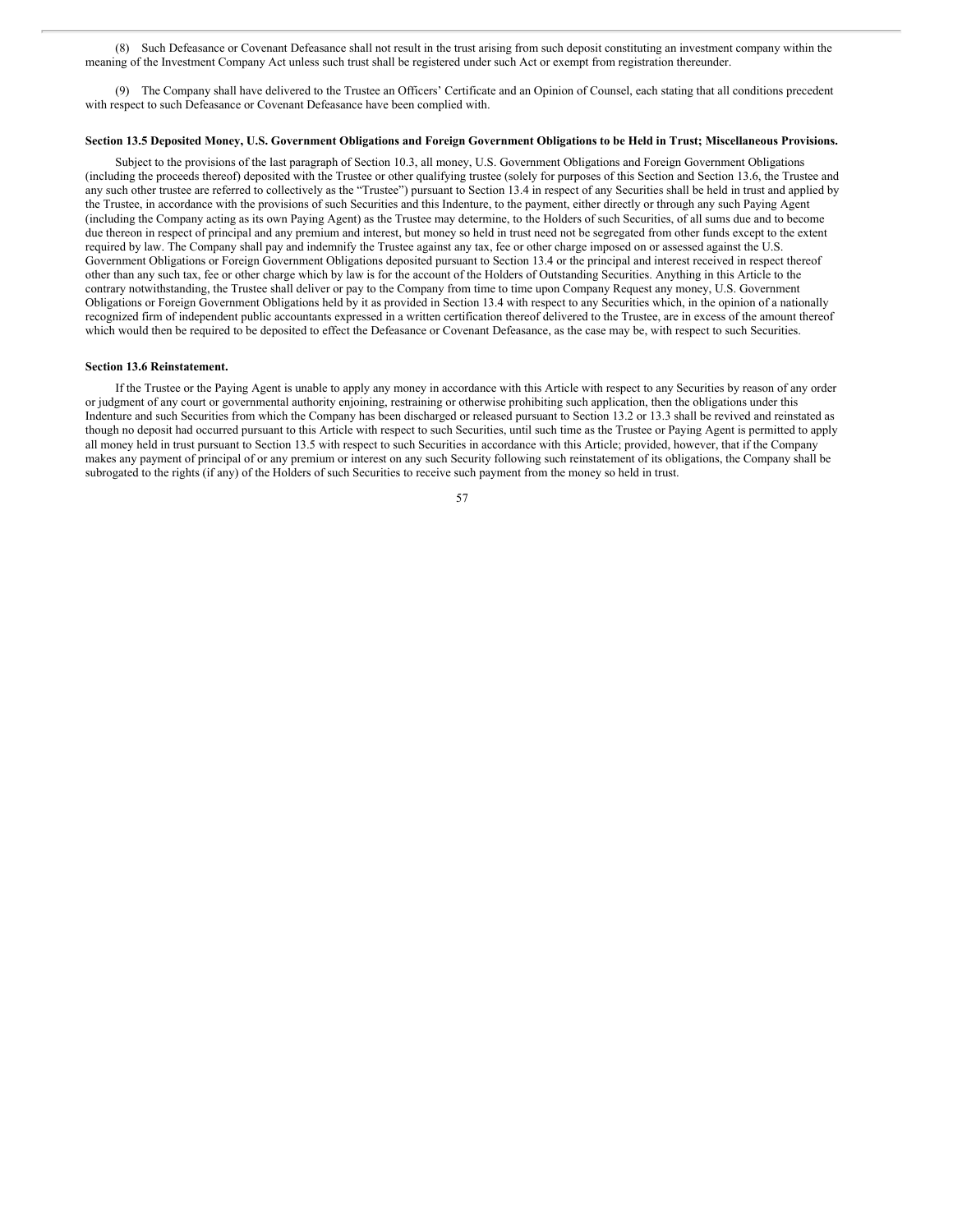# **ARTICLE 14**

## **CONVERSION OF SECURITIES**

### **Section 14.1 Applicability of Article.**

The provisions of this Article shall be applicable to the Securities of any series which are convertible into shares of Common Stock of the Company, and the issuance of such shares of Common Stock upon the conversion of such Securities, except as otherwise specified as contemplated by Section 3.1 for the Securities of such series.

#### **Section 14.2 Exercise of Conversion Privilege.**

In order to exercise a conversion privilege, the Holder of a Security of a series with such a privilege shall surrender such Security to the Company at the office or agency maintained for that purpose pursuant to Section 10.2, accompanied by a duly executed conversion notice to the Company substantially in the form set forth in Section 2.6 stating that the Holder elects to convert such Security or a specified portion thereof. Such notice shall also state, if different from the name and address of such Holder, the name or names (with address) in which the certificate or certificates for shares of Common Stock which shall be issuable on such conversion shall be issued. Securities surrendered for conversion shall (if so required by the Company or the Trustee) be duly endorsed by or accompanied by instruments of transfer in forms satisfactory to the Company and the Trustee duly executed by the Holder or its attorney duly authorized in writing; and Securities so surrendered for conversion (in whole or in part) during the period from the close of business on any Regular Record Date to the opening of business on the next succeeding Interest Payment Date (excluding Securities or portions thereof called for redemption during the period beginning at the close of business on a Regular Record Date and ending at the opening of business on the first Business Day after the next succeeding Interest Payment Date, or if such Interest Payment Date is not a Business Day, the second such Business Day) shall also be accompanied by payment in funds acceptable to the Company of an amount equal to the interest payable on such Interest Payment Date on the principal amount of such Security then being converted, and such interest shall be payable to such Holder notwithstanding the conversion of such Security, subject to the provisions of Section 3.7 relating to the payment of Defaulted Interest by the Company. As promptly as practicable after the receipt of such notice and of any payment required pursuant to a Board Resolution and, subject to Section 3.3, set forth, or determined in the manner provided, in an Officers' Certificate, or established in one or more indentures supplemental hereto setting forth the terms of such series of Security, and the surrender of such Security in accordance with such reasonable regulations as the Company may prescribe, the Company shall issue and shall deliver, at the office or agency at which such Security is surrendered, to such Holder or on its written order, a certificate or certificates for the number of full shares of Common Stock issuable upon the conversion of such Security (or specified portion thereof), in accordance with the provisions of such Board Resolution, Officers' Certificate or supplemental indenture, and cash as provided therein in respect of any fractional share of such Common Stock otherwise issuable upon such conversion. Such conversion shall be deemed to have been effected immediately prior to the close of business on the date on which such notice and such payment, if required, shall have been received in proper order for conversion by the Company and such Security shall have been surrendered as aforesaid (unless such Holder shall have so surrendered such Security and shall have instructed the Company to effect the conversion on a particular date following such surrender and such Holder shall be entitled to convert such Security on such date, in which case such conversion shall be deemed to be effected immediately prior to the close of business on such date) and at such time the rights of the Holder of such Security as such Security Holder shall cease and the person or persons in whose name or names any certificate or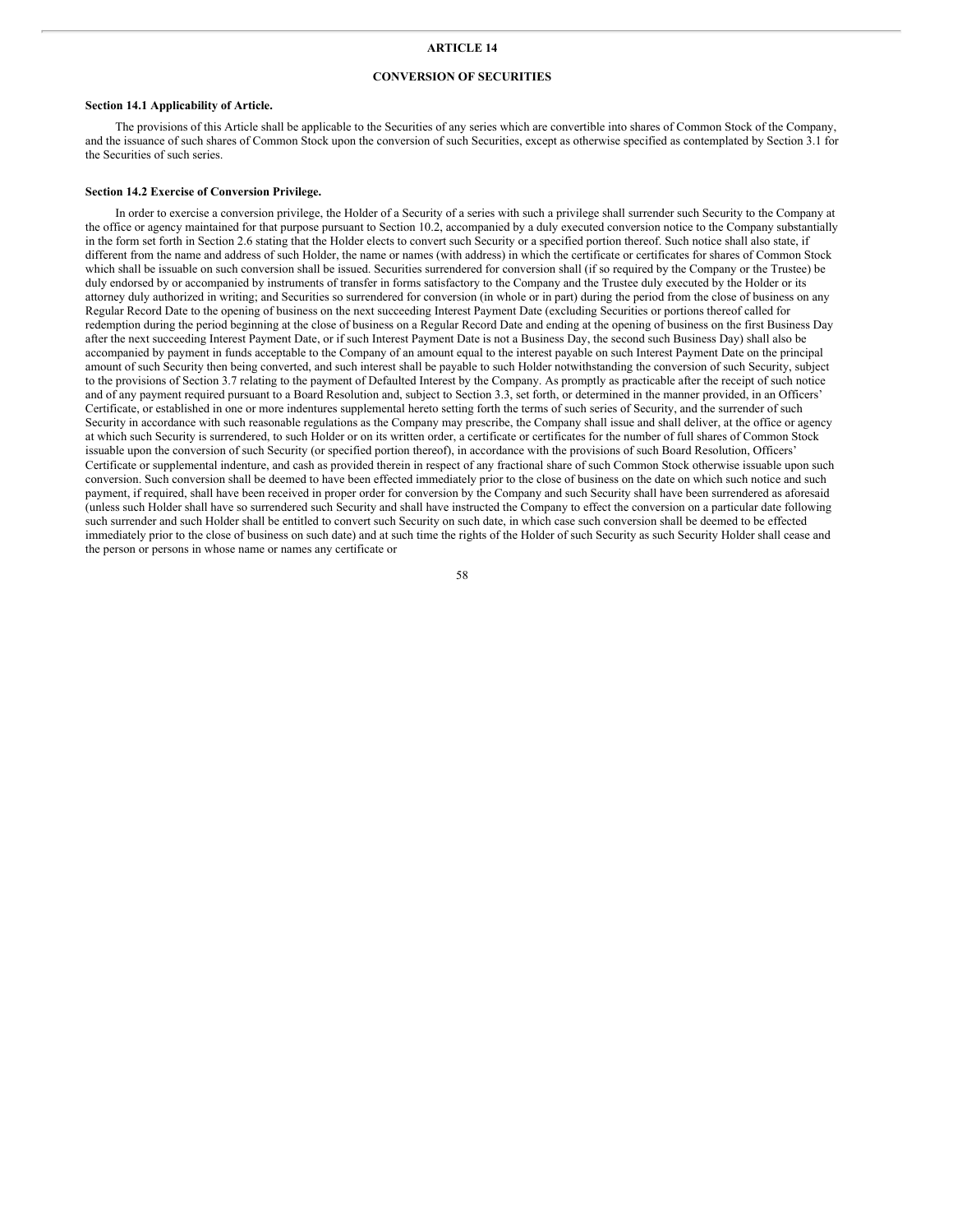certificates for shares of Common Stock of the Company shall be issuable upon such conversion shall be deemed to have become the Holder or Holders of record of the shares represented thereby. Except as set forth above and subject to the final paragraph of Section 3.7, no payment or adjustment shall be made upon any conversion on account of any interest accrued on the Securities (or any part thereof) surrendered for conversion or on account of any dividends on the Common Stock of the Company issued upon such conversion. In the case of any Security which is converted in part only, upon such conversion the Company shall execute and the Trustee shall authenticate and deliver to or on the order of the Holder thereof, at the expense of the Company, a new Security or Securities of the same series, of authorized denominations, in aggregate principal amount equal to the unconverted portion of such Security. The Company shall notify the Trustee in writing of any conversions of Securities effected through any conversion agent other than the Trustee.

Except as otherwise provided in this Indenture, the Company shall be responsible for making all calculations called for under the Securities. The Company or its agents shall make all these calculations in good faith and, absent manifest error, such calculations will be final and binding on Holders of the Securities. The Company shall provide a schedule of these calculations to each of the Trustee and any conversion agent, and each of the Trustee and such conversion agent is entitled to rely upon the accuracy of the Company's calculations without independent verification. The Trustee will forward these calculations to any Holder of the Securities upon the request of that Holder.

### **Section 14.3 No Fractional Shares.**

No fractional share of Common Stock of the Company shall be issued upon conversions of Securities of any series. If more than one Security shall be surrendered for conversion at one time by the same Holder, the number of full shares which shall be issuable upon conversion shall be computed on the basis of the aggregate principal amount of the Securities (or specified portions thereof to the extent permitted hereby) so surrendered. If, except for the provisions of this Section 14.3, any Holder of a Security or Securities would be entitled to a fractional share of Common Stock of the Company upon the conversion of such Security or Securities, or specified portions thereof, the Company shall pay to such Holder an amount in cash equal to the current market value of such fractional share computed, (i) if such Common Stock is listed or admitted to unlisted trading privileges on a national securities exchange or market, on the basis of the last reported sale price regular way on such exchange or market on the last trading day prior to the date of conversion upon which such a sale shall have been effected, or (ii) if such Common Stock is not at the time so listed or admitted to unlisted trading privileges on a national securities exchange or market, on the basis of the average of the bid and asked prices of such Common Stock in the over-the-counter market, on the last trading day prior to the date of conversion, as reported by the National Quotation Bureau, Incorporated or similar organization if the National Quotation Bureau, Incorporated is no longer reporting such information, or if not so available, the fair market price as determined by the Board of Directors. For purposes of this Section, "trading day" shall mean each Monday, Tuesday, Wednesday, Thursday and Friday other than any day on which the Common Stock is not traded or quoted on the principal exchange or market on which the Common Stock is then traded or quoted.

### **Section 14.4 Adjustment of Conversion Price or Conversion Rate.**

The conversion price or conversion rate, as the case may be, of Securities of any series that is convertible into Common Stock of the Company shall be adjusted for any stock dividends, stock splits, reclassifications, combinations or similar transactions in accordance with the terms of the supplemental indenture or Board Resolutions setting forth the terms of the Securities of such series. Whenever the conversion price or conversion rate, as the case may be, is adjusted, the Company shall compute the adjusted conversion price or conversion rate, as the case may be, in accordance with terms of the applicable Board Resolution or supplemental indenture and shall prepare an Officers' Certificate setting forth the adjusted conversion price or conversion rate, as the case may be, and showing in reasonable detail the facts upon which such adjustment is based, and such certificate shall forthwith be filed at each office or agency maintained for the purpose of conversion of Securities pursuant to Section 10.2 and, if different, with the Trustee. The Company shall forthwith cause a notice setting forth the adjusted conversion price or conversion rate, as the case may be, to be mailed, first class postage prepaid, to each Holder of Securities of such series at its address appearing on the Security Register and to any conversion agent other than the Trustee.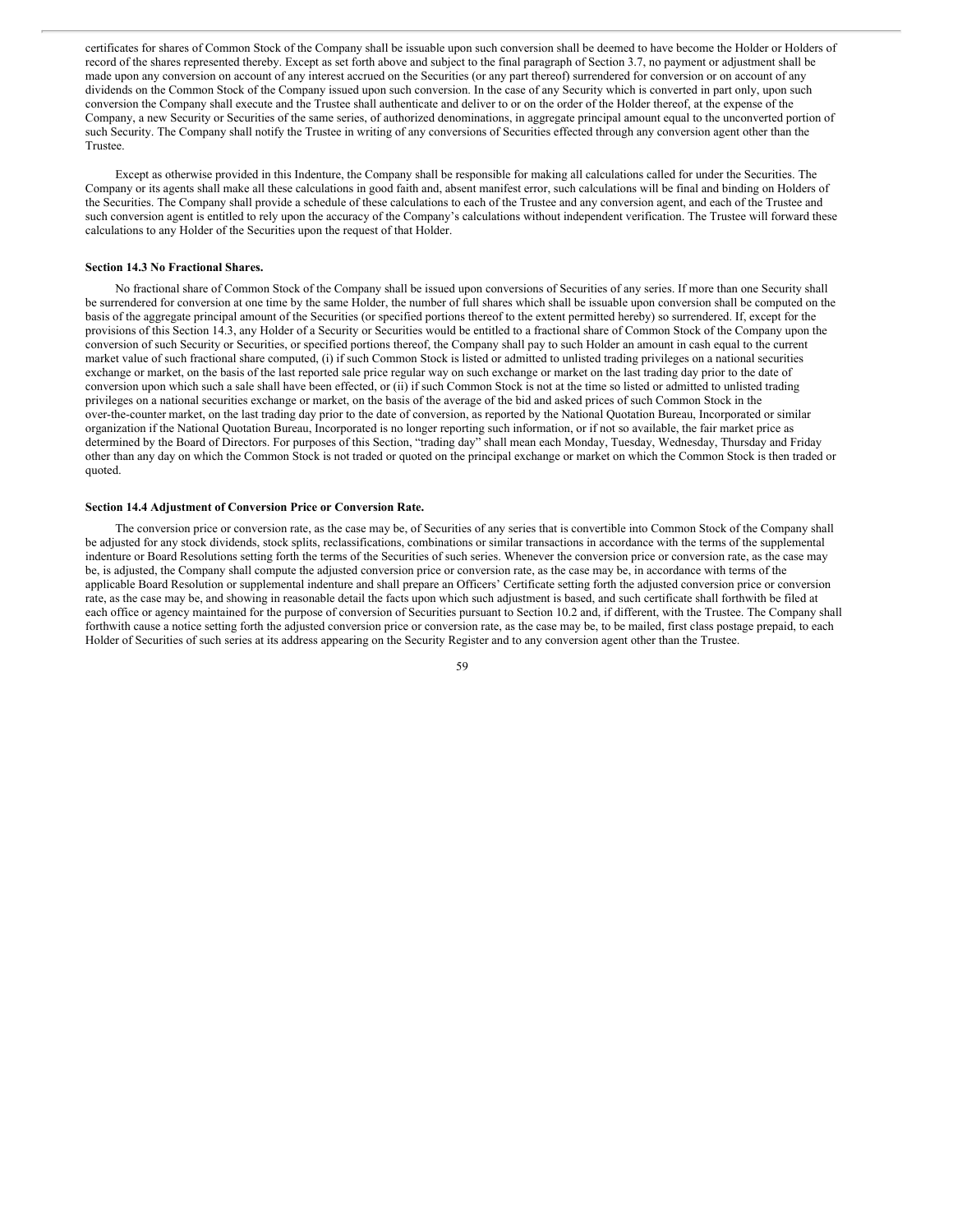### **Section 14.5 Notice of Certain Corporate Actions. In case:**

(1) the Company shall declare a dividend (or any other distribution) on its Common Stock payable otherwise than in cash out of its retained earnings (other than a dividend for which approval of any shareholders of the Company is required) that would require an adjustment pursuant to Section 14.4; or

(2) the Company shall authorize the granting to all or substantially all of the holders of its Common Stock of rights, options or warrants to subscribe for or purchase any shares of capital stock of any class or of any other rights (other than any such grant for which approval of any shareholders of the Company is required); or

(3) of any reclassification of the Common Stock of the Company (other than a subdivision or combination of its outstanding shares of Common Stock, or of any consolidation, merger or share exchange to which the Company is a party and for which approval of any shareholders of the Company is required), or of the sale of all or substantially all of the assets of the Company; or (4) of the voluntary or involuntary dissolution, liquidation or winding up of the Company; then the Company shall cause to be filed with the Trustee, and shall cause to be mailed to all Holders at their last addresses as they shall appear in the Security Register, at least 20 days (or 10 days in any case specified in clause (1) or (2) above) prior to the applicable record date hereinafter specified, a notice stating (i) the date on which a record is to be taken for the purpose of such dividend, distribution, rights, options or warrants, or, if a record is not to be taken, the date as of which the holders of Common Stock of record to be entitled to such dividend, distribution, rights, options or warrants are to be determined, or (ii) the date on which such reclassification, consolidation, merger, share exchange, sale, dissolution, liquidation or winding up is expected to become effective, and the date as of which it is expected that holders of Common Stock of record shall be entitled to exchange their shares of Common Stock for securities, cash or other property deliverable upon such reclassification, consolidation, merger, share exchange, sale, dissolution, liquidation or winding up. If at any time the Trustee shall not be the conversion agent, a copy of such notice shall also forthwith be filed by the Company with the Trustee.

### **Section 14.6 Reservation of Shares of Common Stock.**

The Company shall at all times reserve and keep available, free from preemptive rights, out of its authorized but unissued Common Stock, for the purpose of effecting the conversion of Securities, the full number of shares of Common Stock of the Company then issuable upon the conversion of all outstanding Securities of any series that has conversion rights.

# **Section 14.7 Payment of Certain Taxes upon Conversion.**

Except as provided in the next sentence, the Company will pay any and all taxes that may be payable in respect of the issue or delivery of shares of its Common Stock on conversion of Securities pursuant hereto. The Company shall not, however, be required to pay any tax which may be payable in respect of any transfer involved in the issue and delivery of shares of its Common Stock in a name other than that of the Holder of the Security or Securities to be converted, and no such issue or delivery shall be made unless and until the person requesting such issue has paid to the Company the amount of any such tax, or has established, to the satisfaction of the Company, that such tax has been paid.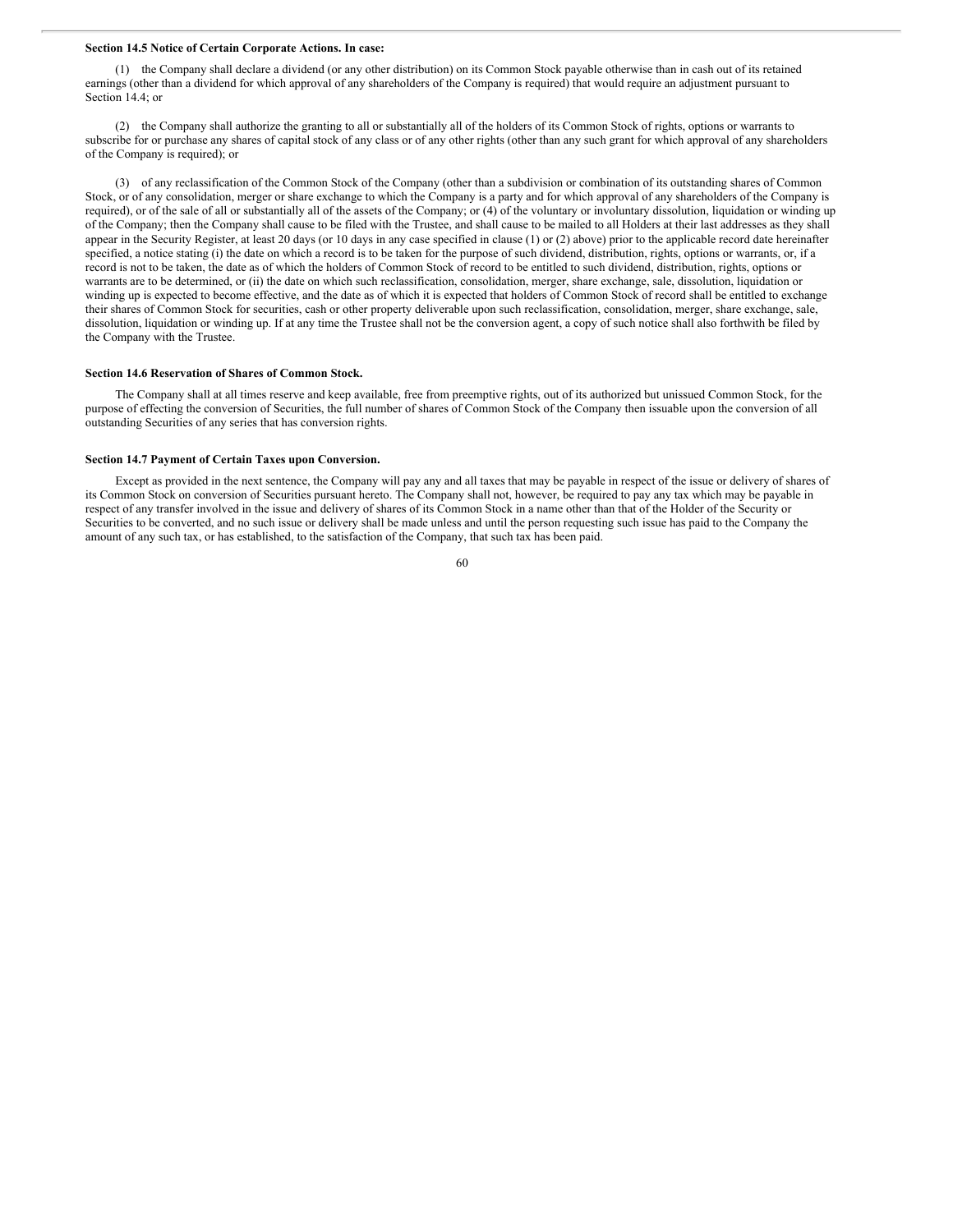#### **Section 14.8 Nonassessability.**

The Company covenants that all shares of its Common Stock that may be issued upon conversion of Securities will upon issue in accordance with the terms hereof be duly and validly issued and fully paid and nonassessable.

### **Section 14.9 Provision in Case of Consolidation, Merger or Sale of Assets.**

In case of any consolidation or merger of the Company with or into any other Person, any merger of another Person with or into the Company (other than a merger which does not result in any reclassification, conversion, exchange or cancellation of outstanding shares of Common Stock of the Company) or any conveyance, sale, transfer or lease of all or substantially all of the assets of the Company, the Person formed by such consolidation or resulting from such merger or which acquires such assets, as the case may be, shall execute and deliver to the Trustee a supplemental indenture providing that the Holder of each Security of a series then Outstanding that is convertible into Common Stock of the Company shall have the right thereafter (which right shall be the exclusive conversion right thereafter available to said Holder), during the period such Security shall be convertible, to convert such Security only into the kind and amount of securities, cash and other property receivable upon such consolidation, merger, conveyance, sale, transfer or lease by a holder of the number of shares of Common Stock of the Company into which such Security might have been converted immediately prior to such consolidation, merger, conveyance, sale, transfer or lease, assuming such holder of Common Stock of the Company (i) is not a Person with which the Company consolidated or merged with or into or which merged into or with the Company or to which such conveyance, sale, transfer or lease was made, as the case may be (a "Constituent Person"), or an Affiliate of a Constituent Person and (ii) failed to exercise his rights of election, if any, as to the kind or amount of securities, cash and other property receivable upon such consolidation, merger, conveyance, sale, transfer or lease (provided that if the kind or amount of securities, cash and other property receivable upon such consolidation, merger, conveyance, sale, transfer, or lease is not the same for each share of Common Stock of the Company held immediately prior to such consolidation, merger, conveyance, sale, transfer or lease by others than a Constituent Person or an Affiliate thereof and in respect of which such rights of election shall not have been exercised ("Non-electing Share"), then for the purpose of this Section 14.9 the kind and amount of securities, cash and other property receivable upon such consolidation, merger, conveyance, sale, transfer or lease by the holders of each Non-electing Share shall be deemed to be the kind and amount so receivable per share by a plurality of theNon-electing Shares). Such supplemental indenture shall provide for adjustments which, for events subsequent to the effective date of such supplemental indenture, shall be as nearly equivalent as may be practicable to the adjustments provided for in this Article or in accordance with the terms of the supplemental indenture or Board Resolutions setting forth the terms of such adjustments. The above provisions of this Section 14.9 shall similarly apply to successive consolidations, mergers, conveyances, sales, transfers or leases. Notice of the execution of such a supplemental indenture shall be given by the Company to the Holder of each Security of a series that is convertible into Common Stock of the Company as provided in Section 1.6 promptly upon such execution. Neither the Trustee nor any conversion agent, if any, shall be under any responsibility to determine the correctness of any provisions contained in any such supplemental indenture relating either to the kind or amount of shares of stock or other securities or property or cash receivable by Holders of Securities of a series convertible into Common Stock of the Company upon the conversion of their Securities after any such consolidation, merger, conveyance, transfer, sale or lease or to any such adjustment, but may accept as conclusive evidence of the correctness of any such provisions, and shall be protected in relying upon, an Opinion of Counsel with respect thereto, which the Company shall cause to be furnished to the Trustee upon request.

61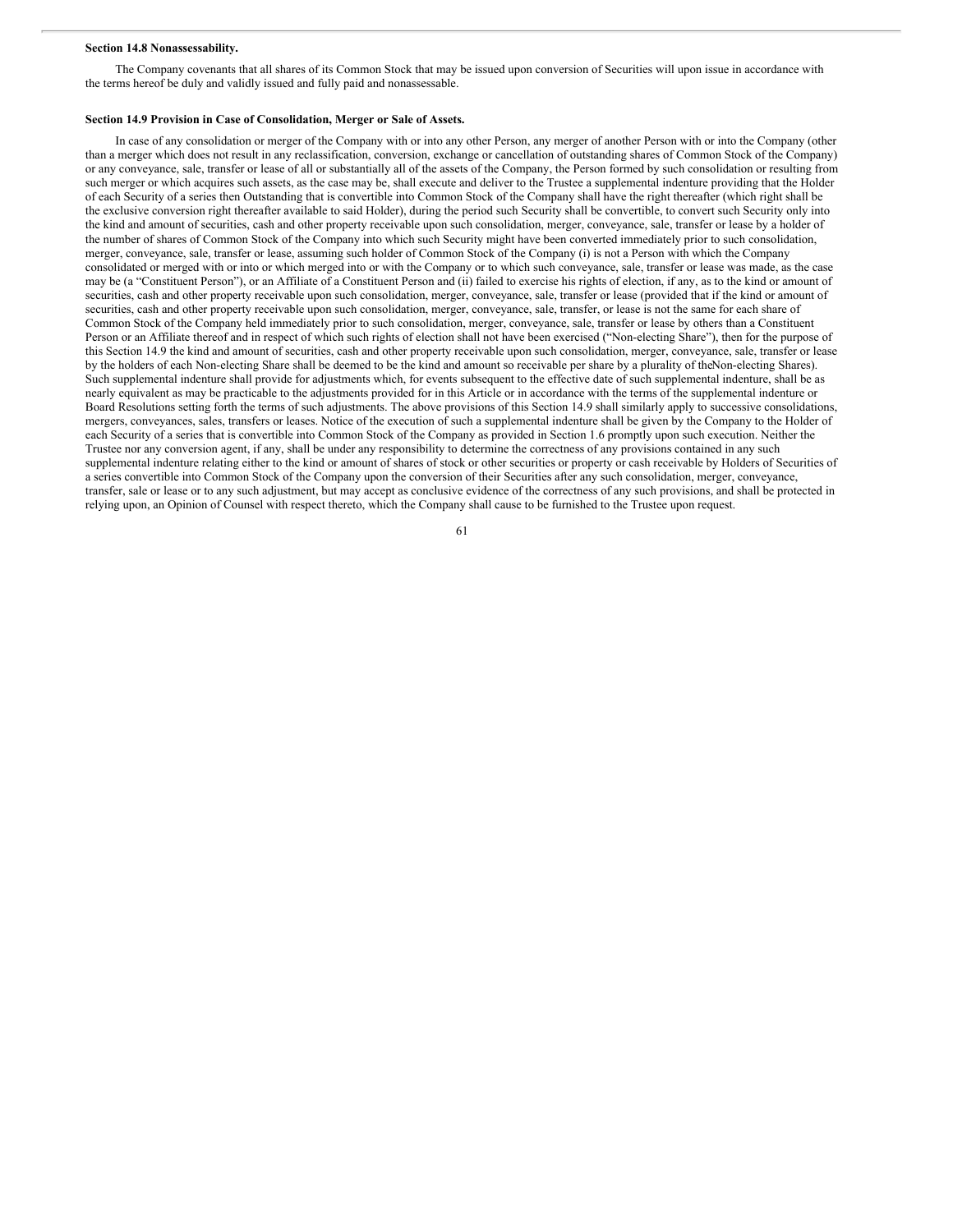#### **Section 14.10 Duties of Trustee Regarding Conversion.**

Neither the Trustee nor any conversion agent shall at any time be under any duty or responsibility to any Holder of Securities of any series that is convertible into Common Stock of the Company to determine whether any facts exist which may require any adjustment of the conversion price or conversion rate, as the case may be, or with respect to the nature or extent of any such adjustment when made, or with respect to the method employed, whether herein or in any supplemental indenture, any resolutions of the Board of Directors or written instrument executed by one or more officers of the Company provided to be employed in making the same. Neither the Trustee nor any conversion agent shall be accountable with respect to the validity or value (or the kind or amount) of any shares of Common Stock of the Company, or of any securities or property, which may at any time be issued or delivered upon the conversion of any Securities and neither the Trustee nor any conversion agent makes any representation with respect thereto. Subject to the provisions of Section 6. 1, neither the Trustee nor any conversion agent shall be responsible for any failure of the Company to issue, transfer or deliver any shares of its Common Stock or stock certificates or other securities or property upon the surrender of any Security for the purpose of conversion or to comply with any of the covenants of the Company contained in this Article 14 or in the applicable supplemental indenture, resolutions of the Board of Directors or written instrument executed by one or more duly authorized officers of the Company.

## **Section 14.11 Repayment of Certain Funds upon Conversion.**

Any funds which at any time shall have been deposited by the Company or on its behalf with the Trustee or any other paying agent for the purpose of paying the principal of, and premium, if any, and interest, if any, on any of the Securities (including, but not limited to, funds deposited for the sinking fund referred to in Article 12 hereof and funds deposited pursuant to Article 13 hereof) and which shall not be required for such purposes because of the conversion of such Securities as provided in this Article 14 shall after such conversion be repaid to the Company by the Trustee upon the Company's written request.

#### **[Signature Page Follows]**

| ٦<br>۰, |  |
|---------|--|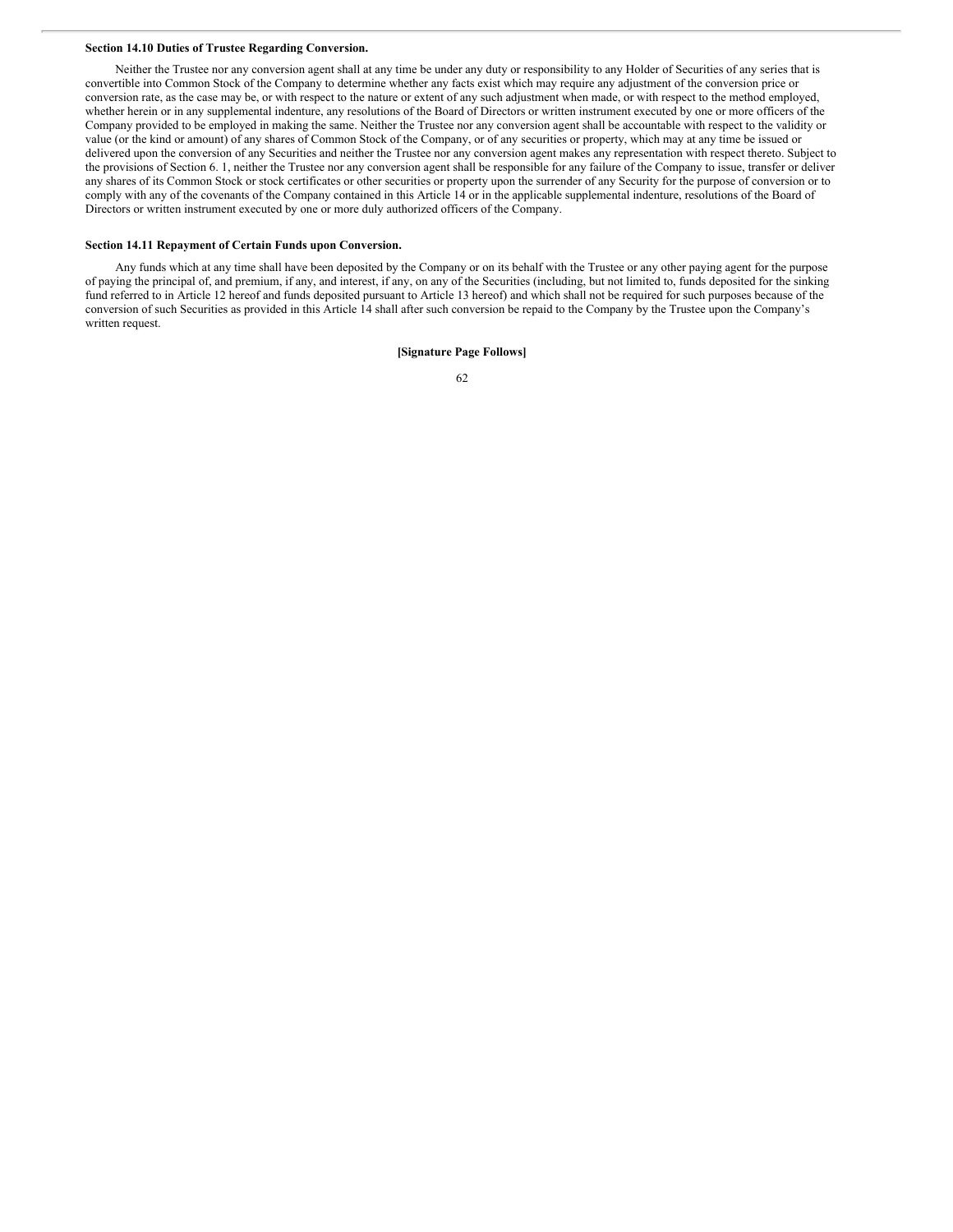IN WITNESS WHEREOF, the parties hereto have caused this Indenture to be duly executed as of the day and year first above written.

# CRYO-CELL INTERNATIONAL, INC.

| By:    | /s/ David Portnov          |  |
|--------|----------------------------|--|
| Name:  | David Portnoy              |  |
| Title: | Co-Chief Executive Officer |  |

U.S. BANK TRUST COMPANY, NATIONAL ASSOCIATION, as Trustee

By: */s/* Name: Title:

63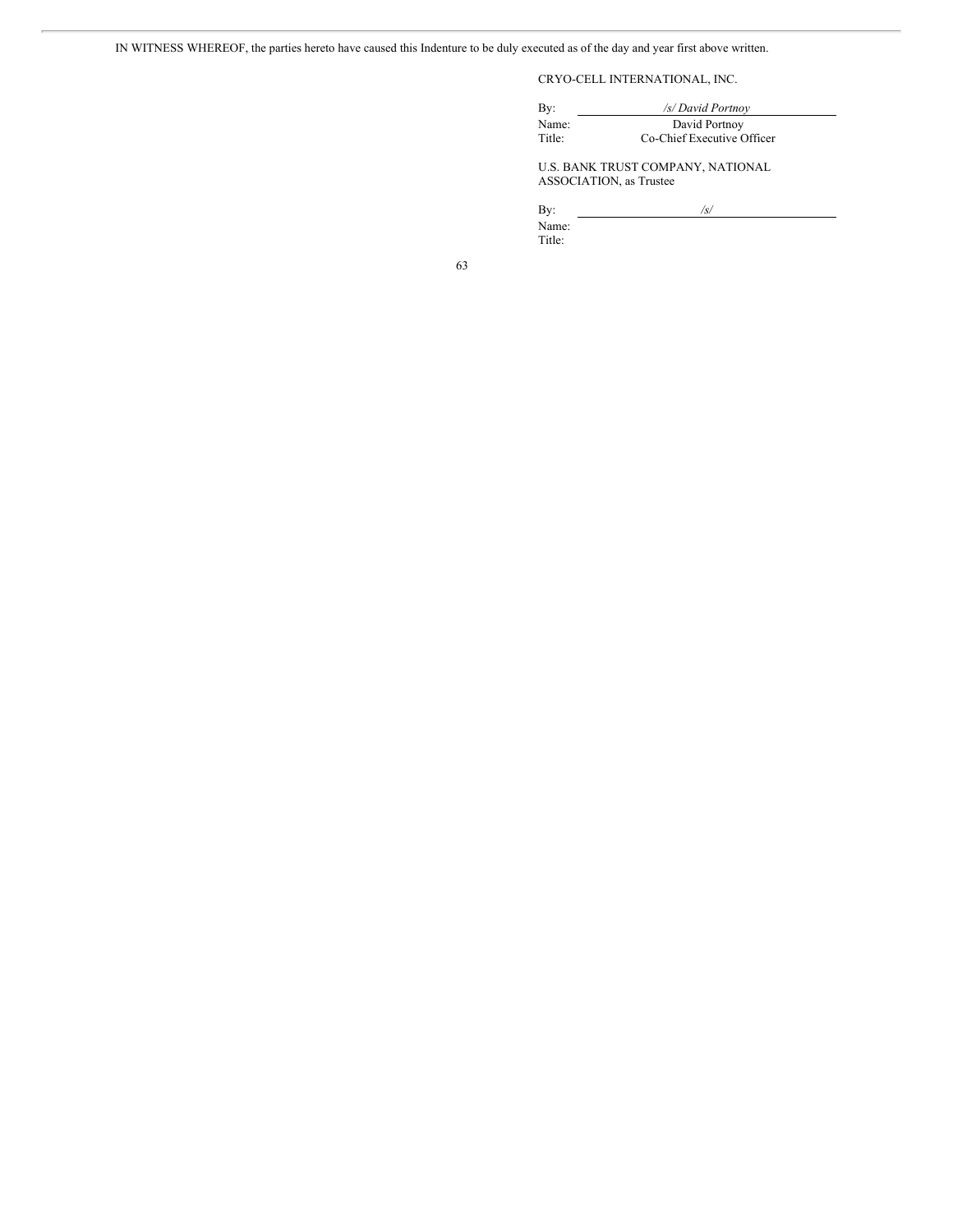## **Cryo-Cell International, Inc.**

**and**

**U.S. Bank Trust Company, National Association,**

**as Trustee**

# **FIRST SUPPLEMENTAL INDENTURE**

**Dated as of [May , 2022]**

**to the Indenture dated as of [May , 2022]**

**[ ]% Senior Notes due [20 ]**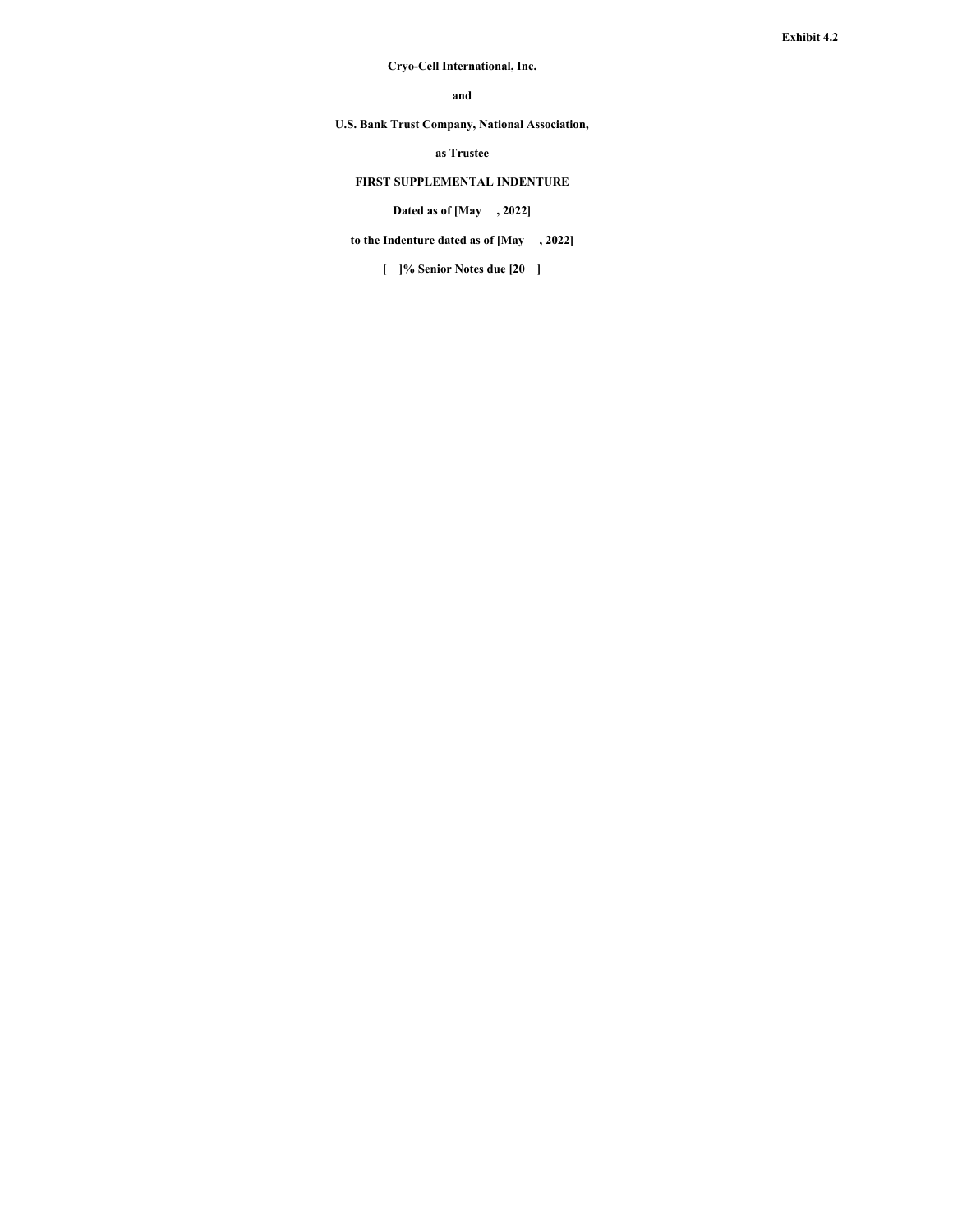# **TABLE OF CONTENTS**

|                                    |                                                       | Page |
|------------------------------------|-------------------------------------------------------|------|
|                                    | ARTICLE 1 APPLICATION OF FIRST SUPPLEMENTAL INDENTURE |      |
| Section 1.01.                      | Application of First Supplemental Indenture.          |      |
| <b>ARTICLE 2 DEFINITIONS</b>       |                                                       |      |
| Section 2.01.                      | Certain Terms Defined in the Indenture.               |      |
| Section 2.02.                      | Definitions.                                          |      |
|                                    | ARTICLE 3 FORM AND TERMS OF THE NOTES                 |      |
| Section 3.01.                      | Form and Dating.                                      |      |
| Section 3.02.                      | Terms of the Notes.                                   |      |
|                                    | Section 3.03. Optional Redemption.                    |      |
| <b>ARTICLE 4 CERTAIN COVENANTS</b> |                                                       |      |
| Section 4.01.                      | Merger, Consolidation or Sale of Assets.              |      |
| Section 4.02.                      | Reporting.                                            |      |
| Section 4.03.                      | Payment of Taxes.                                     |      |
| <b>ARTICLE 5 EVENTS OF DEFAULT</b> |                                                       |      |
| Section 5.01.                      | Events of Default.                                    |      |
| <b>ARTICLE 6 MISCELLANEOUS</b>     |                                                       |      |
| Section 6.01.                      | Trust Indenture Act Controls.                         |      |
| Section 6.02.                      | New York Law to Govern.                               |      |
| Section 6.03.                      | Counterparts.                                         | 8    |
| Section 6.04.                      | Severability.                                         | 9    |
| Section 6.05.                      | Ratification.                                         | 9    |
| Section 6.06.                      | Effectiveness.                                        | 9    |
| Section 6.07.                      | Trustee Makes No Representation.                      | 9    |
|                                    |                                                       |      |

EXHIBIT A Form of [ ]% Senior Note due [20 ]

-i-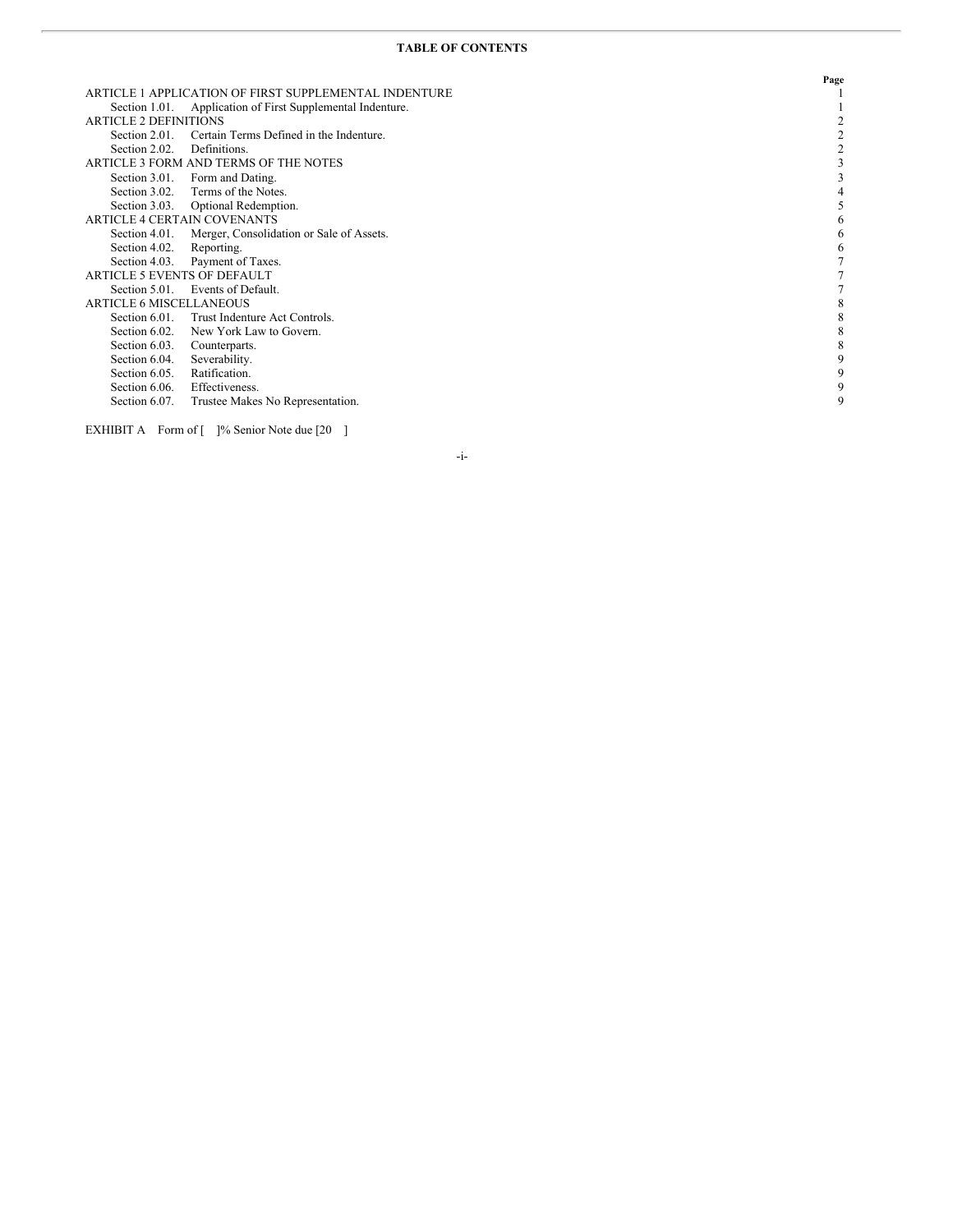## **FIRST SUPPLEMENTAL INDENTURE**

FIRST SUPPLEMENTAL INDENTURE (this "First Supplemental Indenture"), dated as of [May , 2022], between Cryo-Cell International, Inc., a Delaware corporation (the "Company"), and U.S. Bank Trust Company, National Association, as trustee (the "Trustee").

## **RECITALS OF THE COMPANY**

**WHEREAS**, the Company and the Trustee executed and delivered an Indenture, dated as of [May , 2022] (the "Base Indenture," and, together with this First Supplemental Indenture, the "Indenture") to provide for the issuance by the Company from time to time of Securities to be issued in one or more series as provided in the Indenture;

**WHEREAS**, Section 9.1 of the Base Indenture provides, among other things, that the Company and the Trustee may enter into indentures supplemental to the Base Indenture, without the consent of any Holders of Securities, to establish the form of any Security, as permitted by Section 2.1 of the Base Indenture, and to provide for the issuance of the Notes (as defined below), as permitted by Section 3.1 of the Base Indenture, and to set forth the terms thereof;

**WHEREAS,** the Company desires to execute this First Supplemental Indenture, pursuant to Section 2.1 of the Base Indenture, to establish the form and, pursuant to Section 3.1 of the Base Indenture, to provide for the issuance, of a series of its senior notes designated as its [ ]% Senior Notes due [20 ] (the "Notes"), in an initial aggregate principal amount of [\$]. The Notes are a series of Securities as referred to in Section 3.1 of the Base Indenture.

**WHEREAS,** the Company has requested and hereby requests that the Trustee execute and deliver this First Supplemental Indenture;

**WHEREAS,** the execution and delivery of this First Supplemental Indenture has been duly authorized by the Company and all things necessary have been done by the Company to make this First Supplemental Indenture, when executed and delivered by the Company, a valid and binding supplement to the Indenture and agreement of the Company;

**WHEREAS,** all things necessary have been done by the Company to make the Notes, when executed by the Company and authenticated and delivered by the Trustee in accordance with the provisions of the Indenture, the valid and binding obligations of the Company; and

**WHEREAS**, all conditions precedent provided for in the Indenture relating to this First Supplemental Indenture have been complied with.

**NOW, THEREFORE,** in consideration of the premises stated herein and the purchase of the Notes by the Holders thereof, the Company and the Trustee mutually covenant and agree for the equal and proportionate benefit of the respective Holders from time to time of the Notes as follows:

## **ARTICLE 1 APPLICATION OF FIRST SUPPLEMENTAL INDENTURE**

Section 1.01. Application of First Supplemental Indenture.

-1-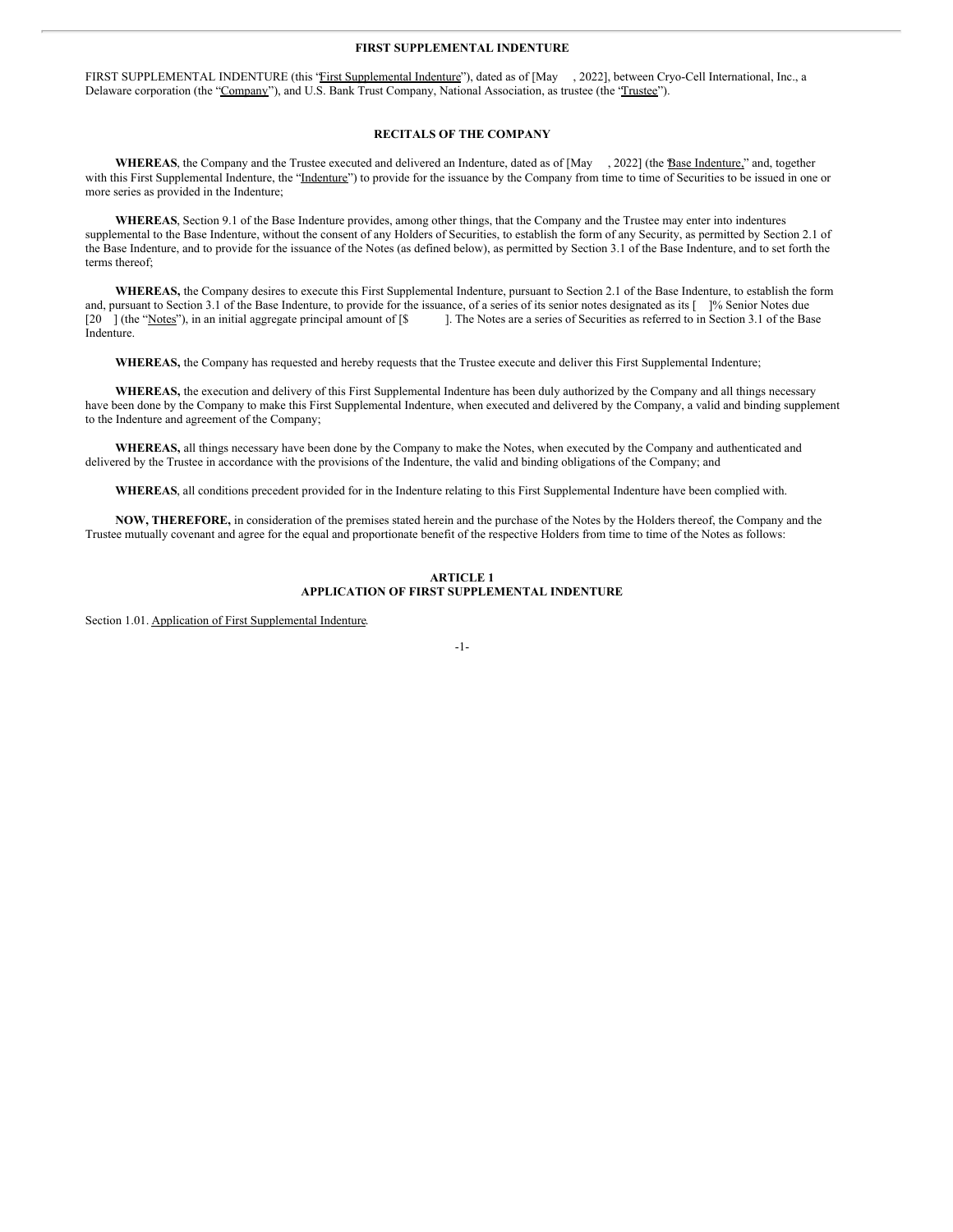Notwithstanding any other provision of this First Supplemental Indenture, all provisions of this First Supplemental Indenture are expressly and solely for the benefit of the Holders of the Notes, and any such provisions shall not be deemed to apply to any other Securities issued under the Base Indenture and shall not be deemed to amend, modify or supplement the Base Indenture for any purpose other than with respect to the Notes. Unless otherwise expressly specified, references in this First Supplemental Indenture to specific Article numbers or Section numbers refer to Articles and Sections contained in this First Supplemental Indenture and not the Base Indenture or any other document. All Initial Notes and Additional Notes, if any, shall be treated as a single class for all purposes of the Indenture, including waivers, amendments, redemptions and offers to purchase.

#### **ARTICLE 2 DEFINITIONS**

Section 2.01. Certain Terms Defined in the Base Indenture.

For purposes of this First Supplemental Indenture, all capitalized terms used but not defined herein shall have the meanings ascribed to such terms in the Base Indenture.

Section 2.02. Definitions. (a) For the benefit of the Holders of the Notes, the following terms shall have the meanings set forth in this Section 2.02:

"Additional Notes" has the meaning specified in Section 3.02(b) of this First Supplemental Indenture.

"Depositary" has the meaning specified in Section 3.01(c) of this First Supplemental Indenture.

"Electronic Means" shall mean the following communications methods: e-mail, facsimile transmission, secure electronic transmission containing applicable authorization codes, passwords and/or authentication keys issued by the Trustee, or another method or system specified by the Trustee as available for use in connection with its services hereunder.

"Global Notes" means the Notes in the form of Global Securities issued to the Depositary or its nominee, substantially in the form of Exhibit A.

"Initial Notes" has the meaning specified in Section 3.02(b) of this First Supplemental Indenture.

"Make-Whole Amount" means, in connection with any optional redemption of any Note, the excess, if any, of (i) the sum of the present values, as of the date of such redemption, of the remaining scheduled payments of principal of, and interest (exclusive of interest accrued to, but excluding, the date of redemption) on, such Note, assuming such Note matured on, and that accrued and unpaid interest on such Note was payable through, the Notes Par Call Date, determined by discounting, on a semi-annual basis (assuming a 360-day year consisting of twelve 30-day months), such principal and interest at the Reinvestment Rate (determined on the third Business Day preceding the date of redemption) over (ii) the aggregate principal amount of such Notes being redeemed.

"Notes" has the meaning specified in the recitals of this First Supplemental Indenture.

"Notes Par Call Date" has the meaning specified in Section 3.03(b) of this First Supplemental Indenture.

-2-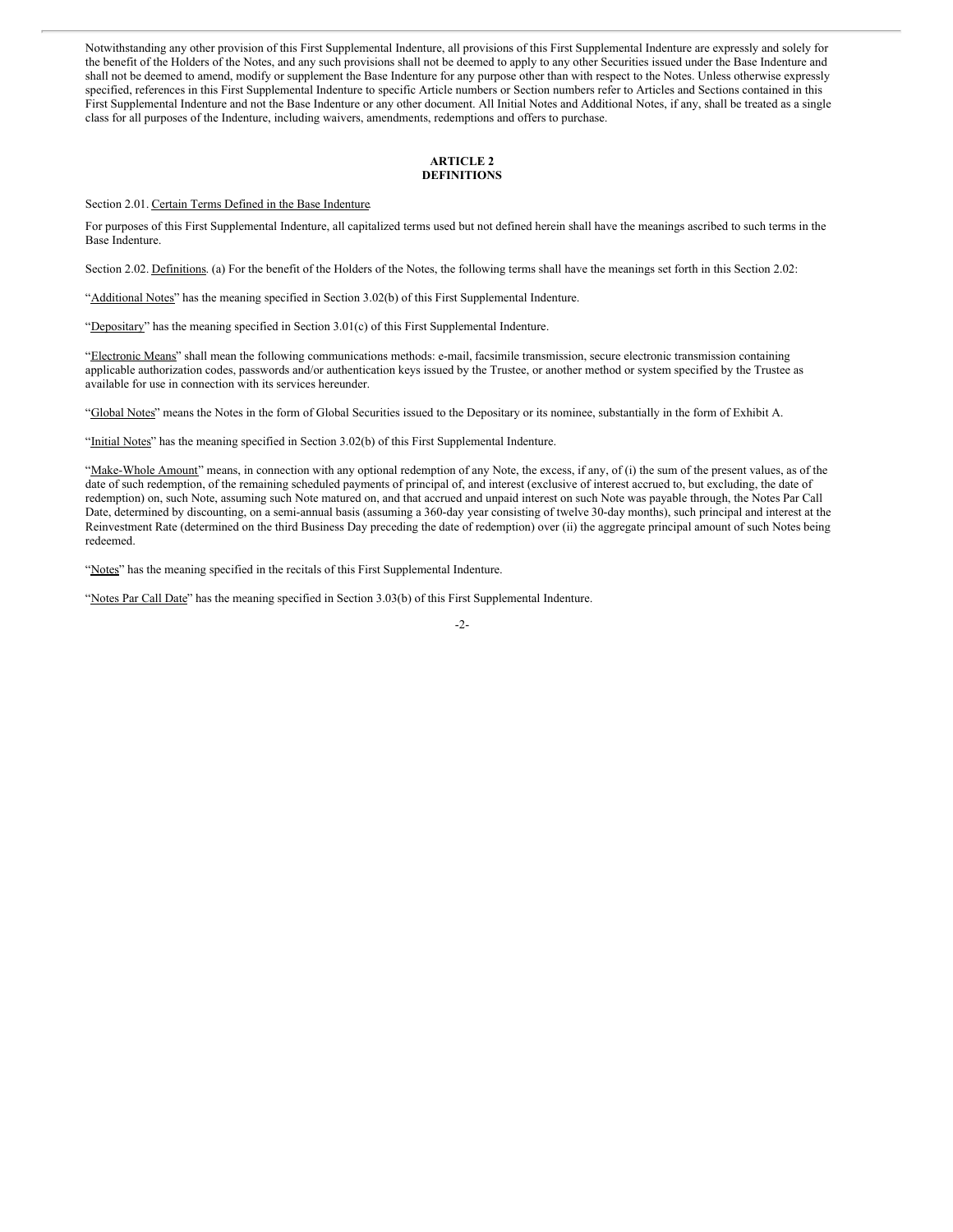"OFAC" has the meaning specified in Section 6.09(a) of this First Supplemental Indenture.

"Reinvestment Rate" means, 0.500%, or 50 basis points, plus the arithmetic mean (rounded to the nearestone-hundredth of one percent) of the yields displayed for each day in the preceding calendar week published in the most recent Statistical Release under the caption "Treasury constant maturities" for the maturity (rounded to the nearest month) corresponding to the remaining life to maturity of the Notes (assuming that the Notes matured on the Notes Par Call Date) as of the Redemption Date. If no maturity exactly corresponds to such remaining life to maturity, yields for the two published maturities most closely corresponding to such remaining life to maturity shall be calculated pursuant to the immediately preceding sentence and the Reinvestment Rate shall be interpolated or extrapolated from such yields on a straight-line basis, rounding in each of such relevant periods to the nearest month. For the purpose of calculating the Reinvestment Rate, the most recent Statistical Release published prior to the date of determination of the Reinvestment Rate shall be used.

"Sanctions" has the meaning specified in Section 6.09(a) of this First Supplemental Indenture.

"Statistical Release" means that statistical release designated "H.15" or any successor publication that is published daily by the Federal Reserve System and that establishes yields on actively traded United States Treasury securities adjusted to constant maturities, or, if such statistical release (or a successor publication) is not published at the time of any determination under the Indenture; as supplemented by the First Supplemental Indenture; then such other reasonably comparable index that shall be designated by us.

### **ARTICLE 3 FORM AND TERMS OF THE NOTES**

#### Section 3.01. Form and Dating.

a) The Notes and the Trustee's certificate of authentication shall be substantially in the form of Exhibit A attached hereto. The Notes shall be executed on behalf of the Company by an officer of the Company. The Notes may have notations, legends or endorsements required by law, stock exchange rules or usage. Each Note shall be dated the date of its authentication. The Notes and any beneficial interest in the Notes shall be in minimum denominations of \$25 and integral multiples of \$25 in excess thereof.

b) The terms and notations contained in the Notes shall constitute, and are hereby expressly made, a part of the Indenture, and the Company and the Trustee, by their execution and delivery of this First Supplemental Indenture; as supplemented by the First Supplemental Indenture; expressly agree to such terms and provisions and to be bound thereby.

c) Global Notes. The Notes shall be issued initially in the form of fully registered Global Securities, which shall be deposited on behalf of the purchasers of the Notes represented thereby with The Depository Trust Company, New York, New York (the "Depositary") or its custodian and registered in the name of Cede & Co., the Depositary's nominee, duly executed by the Company and authenticated by the Trustee.

-3-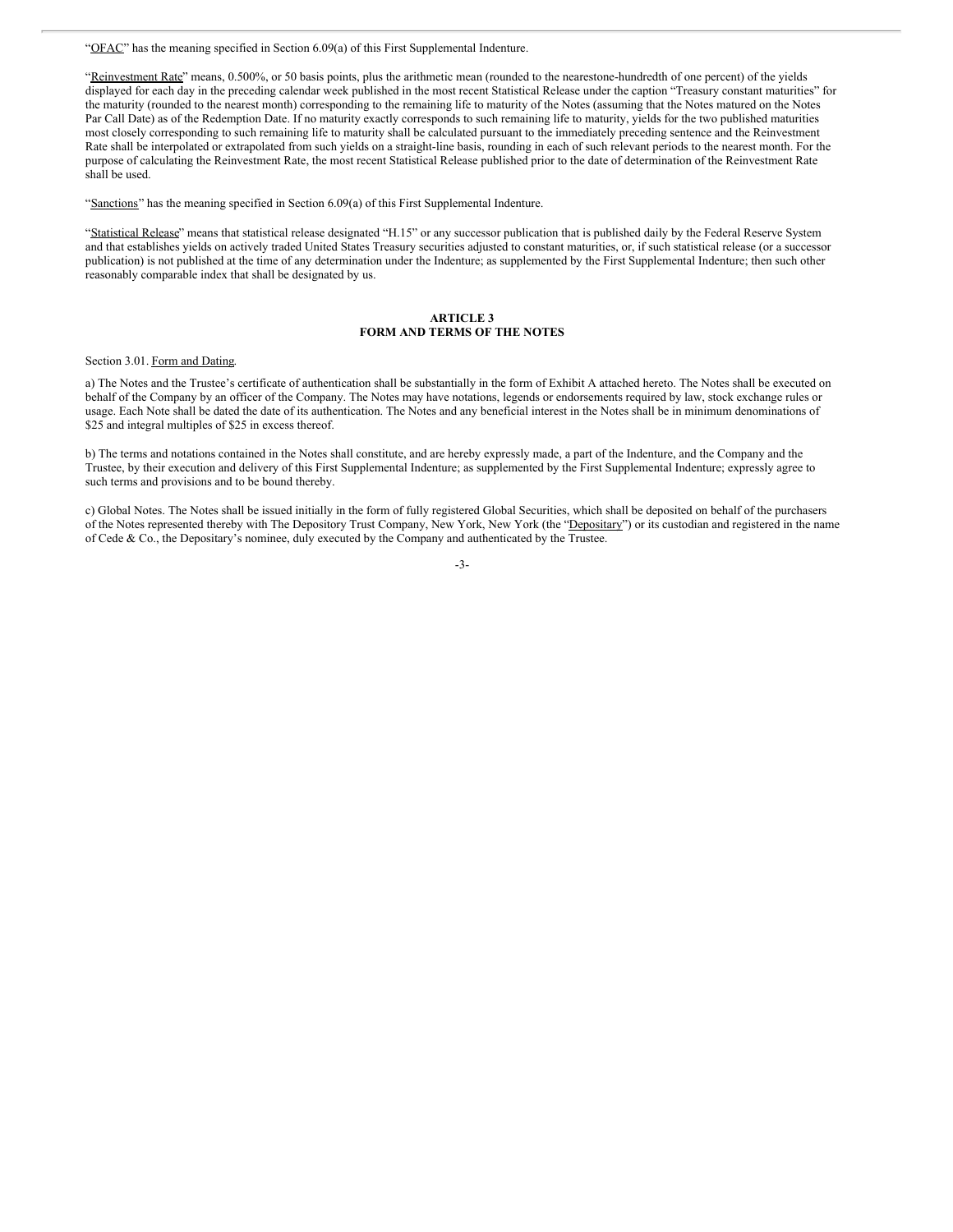d) Book-Entry Provisions. This Section 3.01(d) shall apply only to the Global Notes deposited with or on behalf of the Depositary. The Company shall execute and the Trustee shall, in accordance with this Section 3.01(d), authenticate and deliver the Global Notes that shall be registered in the name of the Depositary or the nominee of the Depositary and shall be delivered by the Trustee to the Depositary or its custodian.

e) Paying Agent. The Company initially appoints the Trustee as Paying Agent for the payment of the principal of (and premium, if any) and interest on the Notes and the Corporate Trust Office of the Trustee, is hereby designated as the Place of Payment where the Notes may be presented for payment.

Section 3.02. Terms of the Notes. The following terms relating to the Notes are hereby established:

a) Title. The Notes shall constitute a series of Securities having the title "[ ]% Senior Notes due [20 ]".

b) Principal Amount. The aggregate principal amount of the Notes that may be initially authenticated and delivered under the Indenture (the Initial Notes") shall be [\$ ] (except for Notes authenticated and delivered upon registration of, transfer of, or in exchange for, or in lieu of, other Notes pursuant to Sections 3.4, 3.5, 3.6, 9.6 or 11.7 of the Base Indenture). The Company may from time to time, without the consent of the Holders of Notes, issue additional Notes (in any such case "Additional Notes") having the same terms as to status, redemption or otherwise (except the price to public, the issue date and, if applicable, the initial interest accrual date and the initial interest payment date) that may constitute a single fungible series with the Initial Notes; provided that if any such Additional Notes are not fungible with the Initial Notes for U.S. federal income tax purposes, such Additional Notes will have one or more separate CUSIP numbers. Any Additional Notes and the Initial Notes shall constitute a single series under the Indenture and all references to the Notes shall include the Initial Notes and any Additional Notes unless the context otherwise requires.

c) Maturity Date. The entire outstanding principal amount of the Notes shall be payable on [ , 20 ] (the Maturity Date").

d) Interest Rate. The rate at which the Notes shall bear interest shall be [ ]% per annum; the date from which interest shall accrue on the Notes shall be 2022], or the most recent Interest Payment Date to which interest has been paid or provided for; the Interest Payment Dates for the Notes shall be<br>
1, [ ] and [ ] of each year and on the Maturity Date, beginning [ ]; the i [ ], [ ] and [ ] of each year and on the Maturity Date, beginning [ duly provided for, on any Interest Payment Date, will be paid, in immediately available funds, to the Persons in whose names the Notes (or predecessor Notes) are registered (which shall initially be the Depositary) at the close of business on the Regular Record Date for such interest, which shall be the [ ], [ ], [ ] or [ ] (whether or not a Business Day), as the case may be, preceding such Interest Payment Date. Interest shall be computed on the basis of a 360-day year comprised of twelve 30-day months. For so long as the Notes are represented in global form by one or more Global Securities, all payments of principal (and premium, if any) and interest shall be made by wire transfer of immediately available funds to the Depositary or its nominee, as the case may be, as the registered owner of the Global Security representing such Notes. In the event that definitive Notes shall have been issued, all payments of principal (and premium, if any) and interest shall be made by wire transfer of immediately available funds to the accounts of the registered Holders thereof; provided, that the Company may elect to make such payments at the office of the Paying Agent in the City of Nashville; and provided further, that the Company may at its option pay interest by check to the registered address of each Holder of a definitive Note.

-4-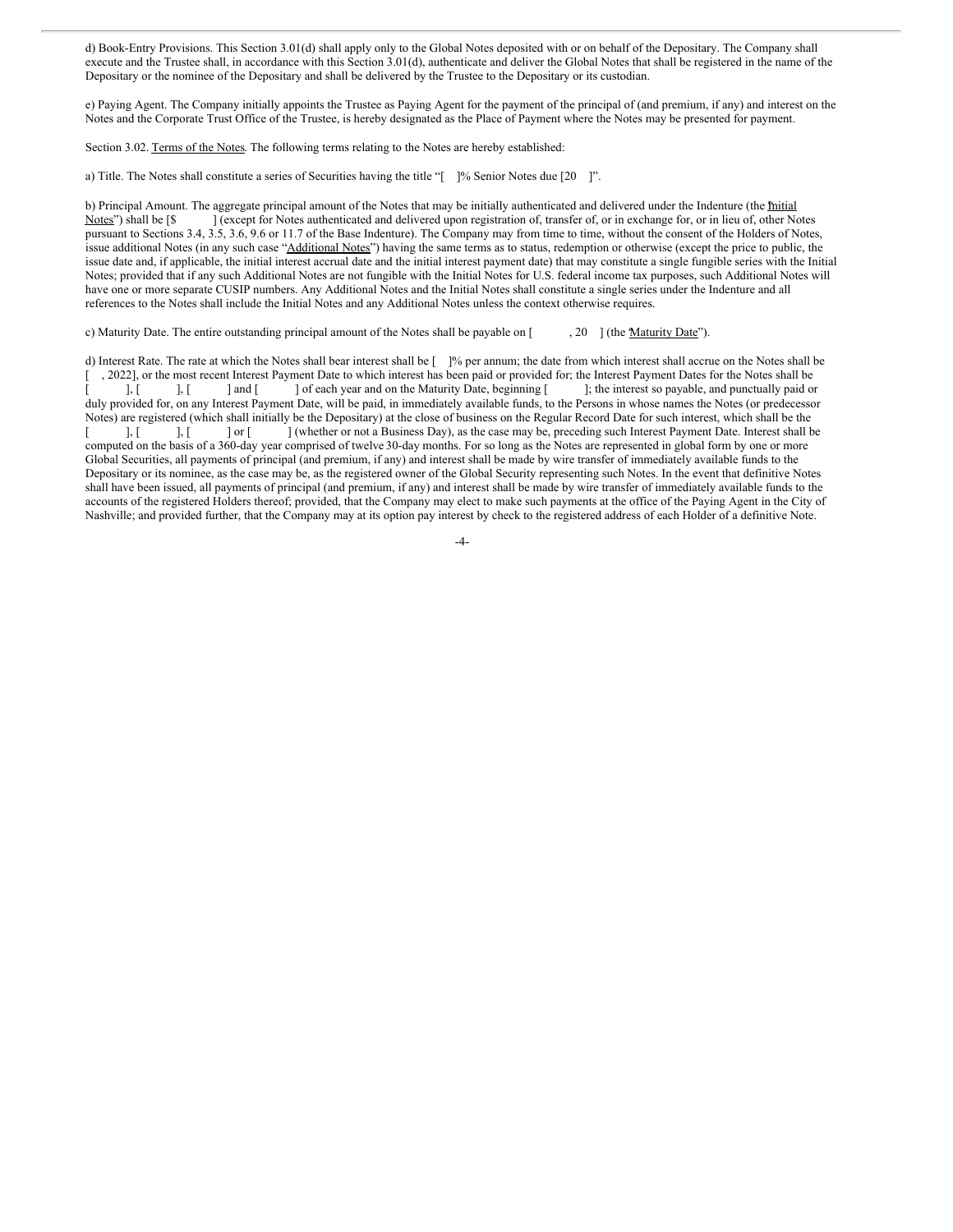e) Currency. The currency of denomination of the Notes is United States Dollars. Payment of principal of and interest and premium, if any, on the Notes shall be made in United States Dollars.

f) Sinking Fund. The Notes are not subject to any sinking fund.

g) Additional Interest. At the Company's election, the sole remedy with respect to an Event of Default due to a failure to comply with reporting requirements under the Trust Indenture Act or under Section 4.02 below, for the first 180 calendar days after the occurrence of such Event of Default, consists exclusively of the right to receive additional interest on the Notes at an annual rate equal to  $(1)$  0.25% for the first 90 calendar days after such default and (2) 0.50% for calendar days 91 through 180 after such default. On the 181st day after such Event of Default, if such violation is not cured or waived, the Trustee or the Holders of not less than 25% of the outstanding principal amount of the Notes may declare the principal, together with accrued and unpaid interest, if any, on the Notes to be due and payable immediately. If the Company chooses to pay such additional interest, the Company must notify the Trustee and the Holders of the Notes by certificate of the Company's election at any time on or before the close of business on the first Business Day following the Event of Default.

h) Defeasance. The Notes shall be defeasible at the Company's election pursuant to either or both of Section 13.2 and Section 13.3 of the Base Indenture.

### Section 3.03. Optional Redemption.

a) The provisions of Article 11 of the Base Indenture, as supplemented by the provisions of this First Supplemental Indenture, shall apply to the Notes.

b) The Notes shall be redeemable as a whole or in part, at any time and from time to time at the Company's option prior to [, 20 ] (the Notes Par Call Date"), at a redemption price equal to 100% of the principal amount of the Notes to be redeemed, plus a Make-Whole Amount, if any, plus accrued and unpaid interest to, but excluding, the Redemption Date.

c) The Notes shall be redeemable as a whole or in part, at any time and from time to time at the Company's option on or after [ , 20 ] and prior to the Maturity Date, at a price equal to 100% of their principal amount, plus accrued and unpaid interest to, but excluding, the Redemption Date.

d) In each case, redemption shall be upon notice not fewer than 30 days and not more than 60 days prior to the Redemption Date. If less than all of the Notes are to be redeemed, the particular Notes to be redeemed will be selected not more than 45 days prior to the Redemption Date by the Trustee from the outstanding Notes not previously called for redemption, by lot, on a pro-rata basis or by such other method that the Trustee deems fair and appropriate, provided that the unredeemed portion of the principal amount of any Notes will be in an authorized denomination (which will not be less than the minimum authorized denomination) for such Notes. The Trustee will promptly notify us in writing of the Notes selected for redemption and, in the case of any Notes selected for partial redemption, the principal amount thereof to be redeemed. The Trustee shall have no obligation to calculate any redemption price, including any Make-Whole Amount, or any component thereof, and the Trustee shall be entitled to receive and conclusively rely upon an Officer's Certificate delivered by the Company that specifies any redemption price.

e) Unless the Company defaults on the payment of the redemption price, on and after the Redemption Date, interest will cease to accrue on the Notes called for redemption.

-5-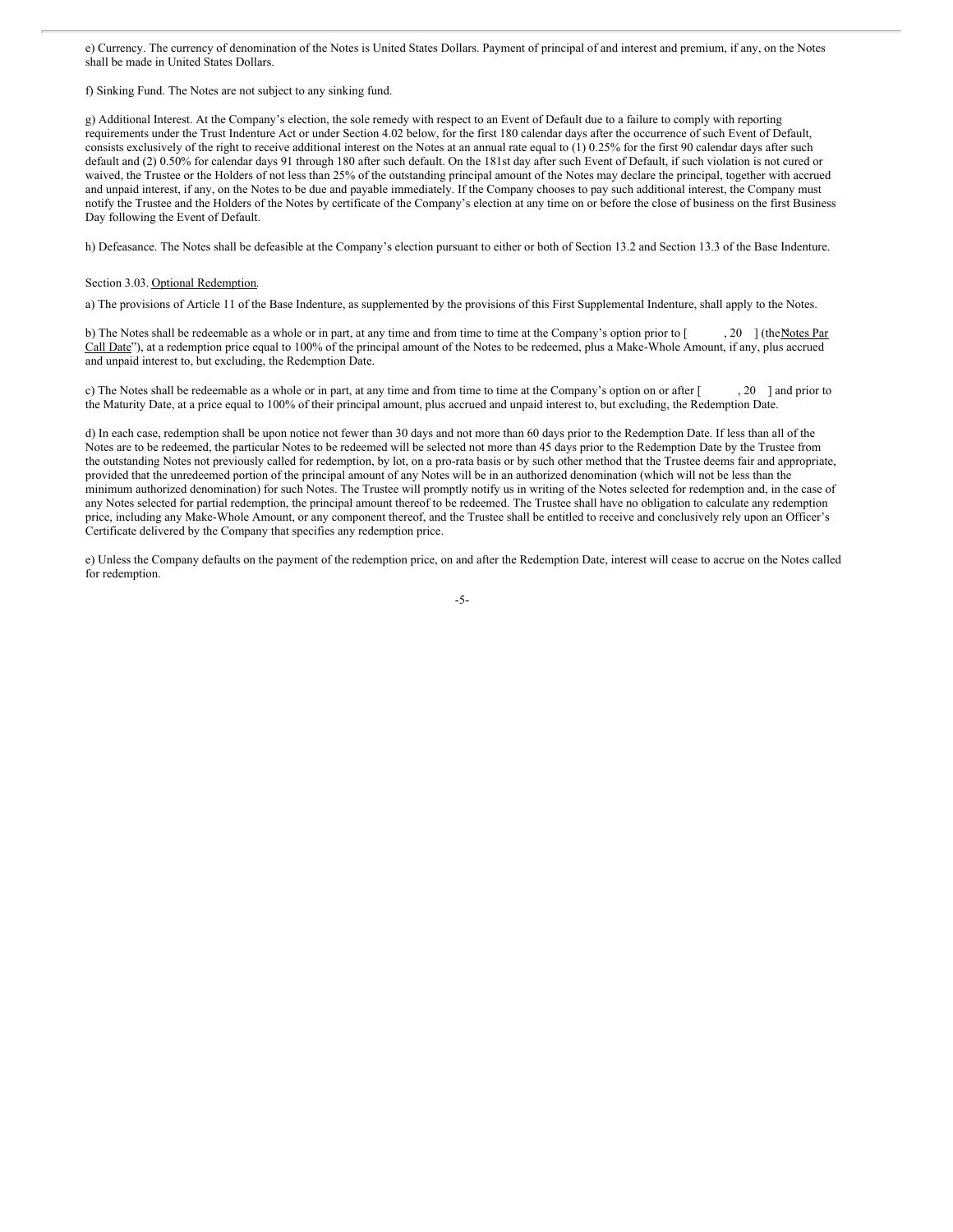## **ARTICLE 4 CERTAIN COVENANTS**

The following covenants shall be applicable to the Company for so long as any of the Notes are Outstanding. Nothing in this Article will, however, affect the Company's rights or obligations under any other provision of the Base Indenture or this First Supplemental Indenture.

### Section 4.01. Merger, Consolidation or Sale of Assets.

The Company shall not merge or consolidate with or into any other Person (other than a merger of a wholly owned Subsidiary of the Company into the Company) or sell, transfer, lease, convey or otherwise dispose of all or substantially all of its property (provided that, for the avoidance of doubt, a pledge of assets pursuant to any secured debt instrument of the Company or its Subsidiaries shall not be deemed to be any such sale, transfer, lease, conveyance or disposition) in one transaction or series of related transactions unless:

a) the Company shall be the surviving Person (the 'Surviving Person'') or the Surviving Person (if other than the Company) formed by such merger or consolidation or to which such sale, transfer, lease, conveyance or disposition is made shall be a corporation or limited liability company organized and existing under the laws of the United States of America, any state thereof or the District of Columbia;

b) the Surviving Person (if other than the Company) expressly assumes, by supplemental indenture in form reasonably satisfactory to the Trustee, executed and delivered to the Trustee by such Surviving Person, the due and punctual payment of the principal of, and premium, if any, and interest on, all the Notes Outstanding, and the due and punctual performance and observance of all the covenants and conditions of this Indenture to be performed by the Company;

c) immediately before and immediately after giving effect to such transaction or series of related transactions, no Default or Event of Default shall have occurred and be continuing; and

d) in the case of a merger where the Surviving Person is other than the Company, the Company shall deliver, or cause to be delivered, to the Trustee, an Officer's Certificate and an Opinion of Counsel, each stating that such transaction and the supplemental indenture, if any, in respect thereto comply with this Section 4.01 and that all conditions precedent in this Indenture relating to such transaction have been complied with.

#### Section 4.02. Reporting.

If, at any time, the Company is not subject to the reporting requirements of Sections 13 or 15(d) of the Exchange Act to file any periodic reports with the Securities and Exchange Commission, the Company agrees to furnish to Holders and the Trustee, for the period of time during which the Notes are outstanding, its audited annual consolidated financial statements, within 90 days of its fiscal year end, and unaudited interim consolidated financial statements, within 60 days of its fiscal quarter end (other than our fourth fiscal quarter). All such financial statements will be prepared, in all material respects, in accordance with Generally Accepted Accounting Principles, as applicable.

Delivery of such reports, information and documents to the Trustee pursuant to this Section 4.02 is for informational purposes only and the Trustee's receipt of such shall not constitute actual or constructive knowledge or notice of any information contained therein or determinable from information contained therein, including the Company's compliance with any of its covenants hereunder (as to which the Trustee is entitled to rely exclusively on an Officer's Certificate and an Opinion of Counsel).

-6-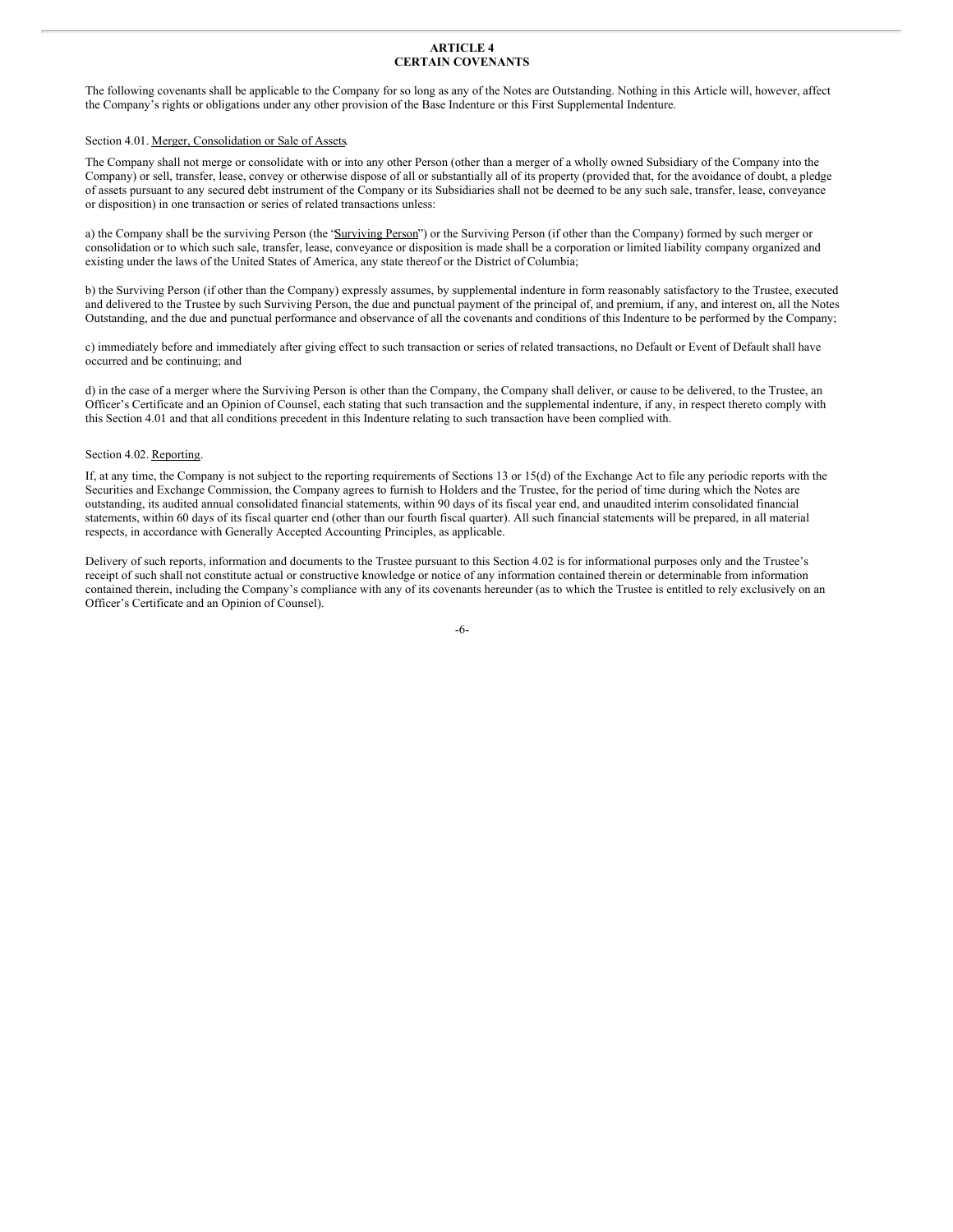#### Section 4.03. Payment of Taxes.

The Company will pay or discharge or cause to be paid or discharged, before the same shall become delinquent, all taxes, assessments and governmental charges levied or imposed upon the Company or upon the income, profits or property of the Company, except where the failure to do so would not be reasonably expected to have a material adverse effect on the business, assets, financial condition or results of operations of the Company; provided, however, that the Company shall not be required to pay or discharge or cause to be paid or discharged any such tax, assessment or charge whose amount, applicability or validity is being contested in good faith by appropriate proceedings.

## **ARTICLE 5 EVENTS OF DEFAULT**

## Section 5.01. Events of Default.

Solely for the benefit of the Holders of the Notes, Section 5.1 of the Base Indenture is hereby deleted in its entirety and replaced with the following:

#### "Section 5.1. Events of Default.

"Event of Default", wherever used herein with respect to the Notes means any one of the following events (whatever the reason for such Event of Default and whether it shall be voluntary or involuntary or be effected by operation of law or pursuant to any judgment, decree or order of any court or any order, rule or regulation of any administrative or governmental body):

(1) default in the payment of any interest upon any Note when it becomes due and payable, and continuance of such default for a period of 30 days;

(2) default in the payment of the principal of any Note when due and payable;

(3) default in the performance, or breach, of any covenant of the Company in this Indenture with respect to the Notes, and continuance of such default or breach for a period of 60 days after there has been sent to the Company by the Trustee or to the Company and the Trustee by the Holders of at least 25% in principal amount of the Notes, a written notice specifying such default or breach and requiring it to be remedied and stating that such notice is a "Notice of Default" hereunder;

(4) the entry by a court having jurisdiction in the premises of (A) a decree or order for relief in respect of the Company in an involuntary case or proceeding under any applicable federal or state bankruptcy, insolvency, reorganization or other similar law or (B) a decree or order adjudging the Company a bankrupt or insolvent, or approving as properly filed a petition seeking reorganization, arrangement, adjustment or composition of or in respect of the Company under any applicable federal or state law, or appointing a custodian, receiver, liquidator, assignee, trustee, sequestrator or other similar official of the Company or of any substantial part of its property, or ordering the winding up or liquidation of its affairs, and the continuance of any such decree or order for relief or any such other decree or order unstayed and in effect for a period of 90 consecutive days; or

-7-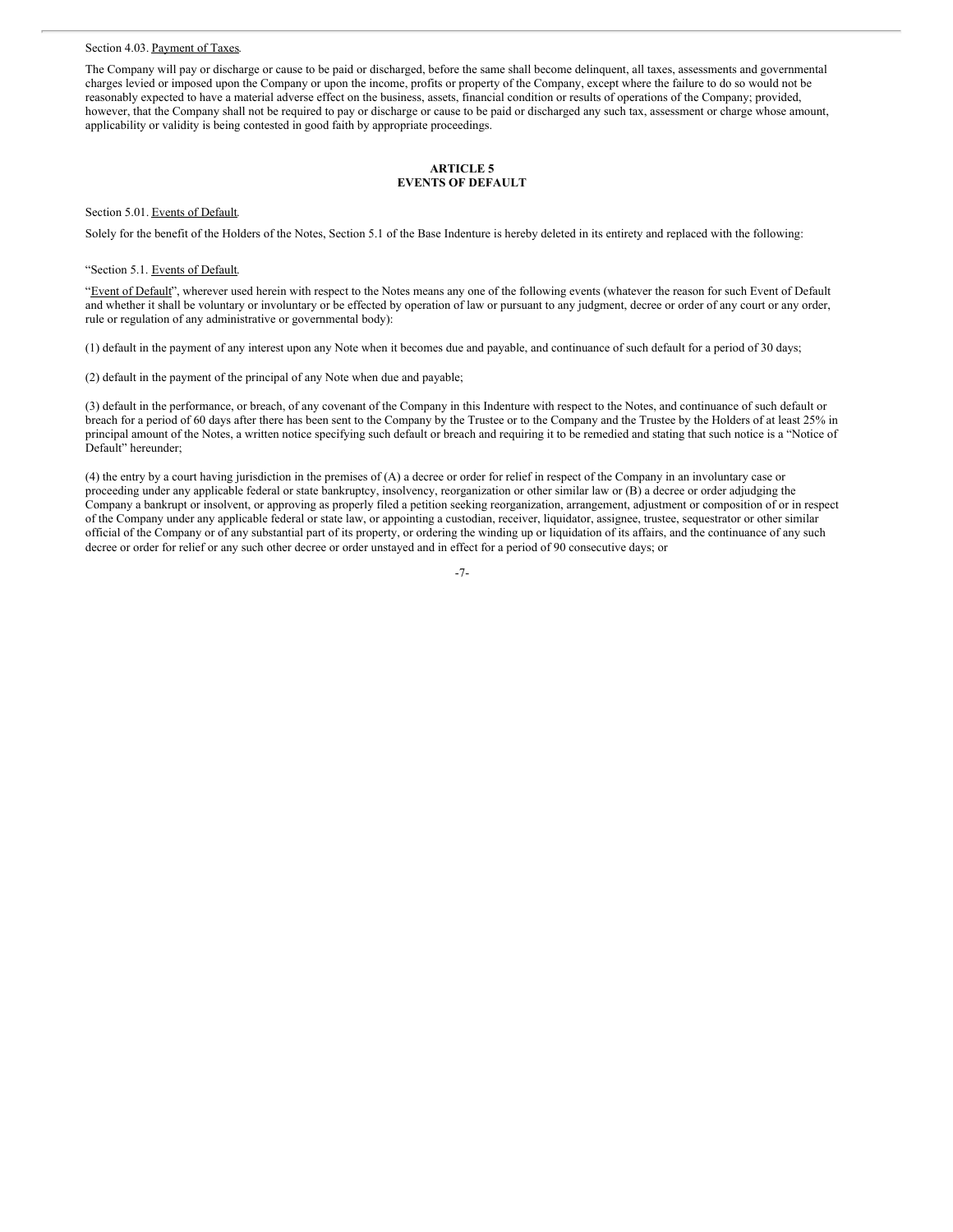(5) the commencement by the Company of a voluntary case or proceeding under any applicable federal or state bankruptcy, insolvency, reorganization or other similar law or of any other case or proceeding to be adjudicated a bankrupt or insolvent, or the consent by it to the entry of a decree or order for relief in respect of the Company in an involuntary case or proceeding under any applicable federal or state bankruptcy, insolvency, reorganization or other similar law or to the commencement of any bankruptcy or insolvency case or proceeding against it, or the filing by it of a petition or answer or consent seeking reorganization or relief under any applicable federal or state law, or the consent by it to the filing of such petition or to the appointment of or taking possession by a custodian, receiver, liquidator, assignee, trustee, sequestrator or similar official of the Company or of any substantial part of its property, or the making by the Company of an assignment for the benefit of creditors, or the admission by the Company in writing of its inability to pay its debts generally as they become due, or the taking of corporate action by the Company in furtherance of any such action.

The Trustee shall not be deemed to have notice or be charged with knowledge of a Default or an Event of Default hereunder (except for those described in paragraphs (1) and (2) above if the Trustee is then the Paying Agent) unless written notice of such default or Event of Default from the Company or any Holder is received by a Responsible Officer of the Trustee at the Corporate Trust Office of the Trustee, and such notice references the Notes, the Company and the Indenture.

## **ARTICLE 6 MISCELLANEOUS**

#### Section 6.01. Trust Indenture Act Controls.

If any provision of this First Supplemental Indenture limits, qualifies or conflicts with another provision which is required to be included in this First Supplemental Indenture by the Trust Indenture Act, the required provision shall control. If any provision of this First Supplemental Indenture modifies or excludes any provision of the Trust Indenture Act which may be so modified or excluded, the latter provision shall be deemed to apply to this First Supplemental Indenture as so modified or to be excluded, as the case may be.

#### Section 6.02. New York Law to Govern.

This First Supplemental Indenture and the Notes shall be governed by and construed in accordance with the laws of the State of New York.

#### Section 6.03. Counterparts.

This First Supplemental Indenture may be executed in any number of counterparts, each of which so executed shall be deemed to be an original, but all such counterparts shall together constitute but one and the same instrument. The exchange of copies of this First Supplemental Indenture and of signature pages that are executed by manual signatures that are scanned, photocopied or faxed or by other electronic signing created on an electronic platform (such as DocuSign) or by digital signing (such as Adobe Sign), in each case that is approved by the Trustee, shall constitute effective execution and delivery of this First Supplemental Indenture for all purposes. Signatures of the parties hereto that are executed by manual signatures that are scanned, photocopied or faxed or by other electronic signing created on an electronic platform (such as DocuSign) or by digital signing (such as Adobe Sign), in each case that is approved by the Trustee, shall be deemed to be their original signatures for all purposes of this First Supplemental Indenture as to the parties hereto and may be used in lieu of the original.

-8-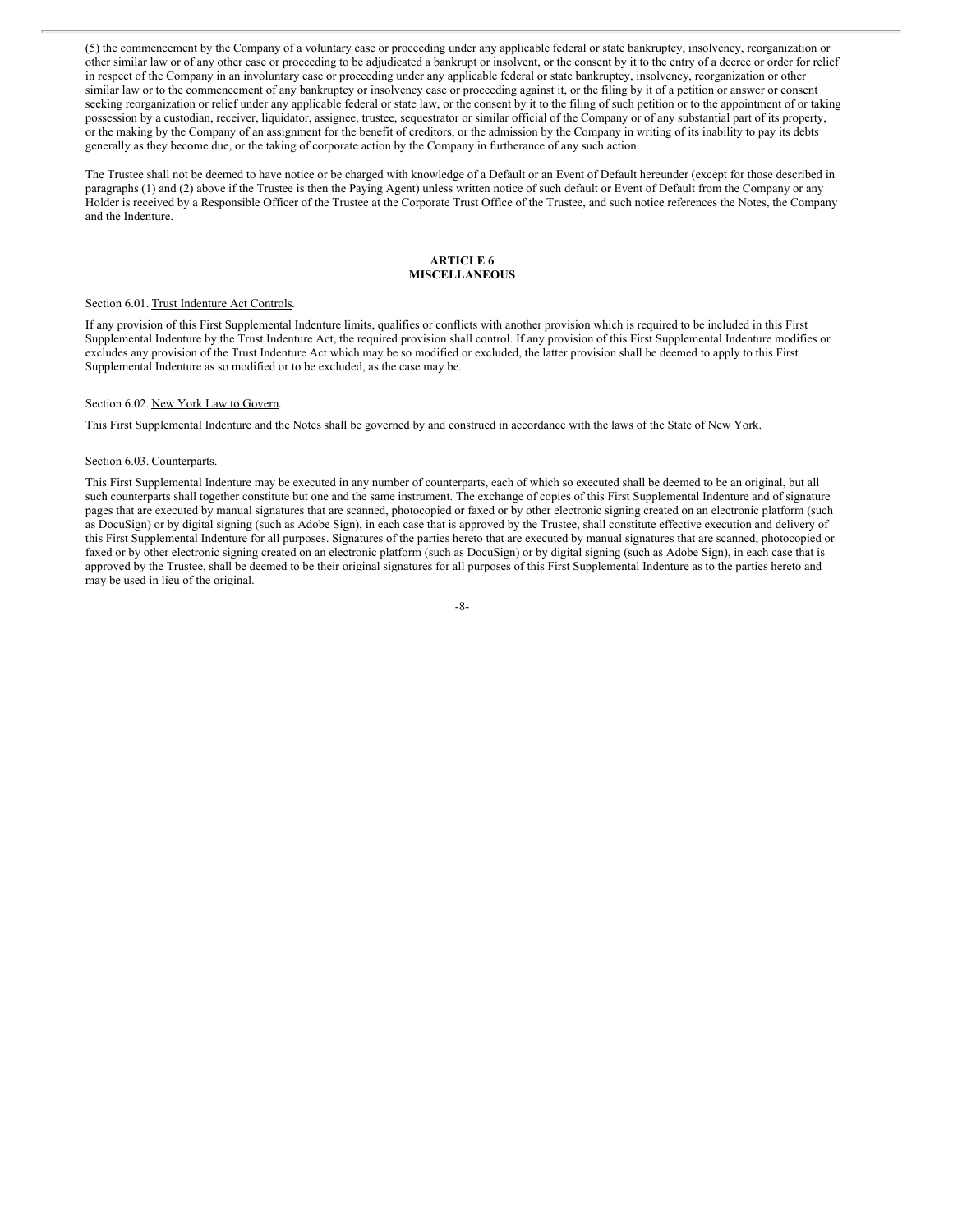Anything in the Base Indenture, this First Supplemental Indenture or the Notes to the contrary notwithstanding, for the purposes of the transactions contemplated by the Base Indenture, this First Supplemental Indenture, the Notes and any document to be signed in connection with the Base Indenture, this First Supplemental Indenture or the Notes (including the Trustee's Certificate of Authentication on the Notes, amendments, waivers, consents and other modifications, Officer's Certificates, Company Requests, Company Orders and Opinions of Counsel and other issuance, authentication and delivery documents) or the transactions contemplated hereby may be signed by manual signatures that are scanned, photocopied or faxed or other electronic signatures created on an electronic platform (such as DocuSign or Adobe Sign) or by digital signature (such as Adobe Sign), in each case that is approved by the Trustee, and contract formations on electronic platforms approved by the Trustee, and the keeping of records in electronic form, are hereby authorized, and each shall be of the same legal effect, validity or enforceability as a manually executed signature in ink or the use of a paper-based recordkeeping system, as the case may be.

Section 6.04. Severability. If any provision of this First Supplemental Indenture or the Notes shall be held to be illegal or unenforceable under applicable law, then the remaining provisions hereof shall be construed as though such invalid, illegal or unenforceable provision were not contained therein.

## Section 6.05. Ratification.

The Indenture, as supplemented by this First Supplemental Indenture, is in all respects ratified and confirmed. All provisions included in this First Supplemental Indenture supersede any conflicting provisions included in the Indenture, unless not permitted by law. The Trustee accepts the trusts created by the Indenture, as supplemented by this First Supplemental Indenture, and agrees to perform the same upon the terms and conditions of the Indenture.

### Section 6.06. Effectiveness.

The provisions of this First Supplemental Indenture shall become effective as of the date hereof.

### Section 6.07. Trustee Makes No Representation.

The recitals and statements contained herein and in the Notes are made solely by the Company and not by the Trustee, and the Trustee assumes no responsibility for the correctness thereof. The Trustee makes no representation as to the validity, adequacy or sufficiency of this First Supplemental Indenture or the Notes. All rights, protections, privileges, indemnities, immunities and benefits granted or afforded to the Trustee under the Base Indenture shall be deemed incorporated herein by this reference and shall be deemed applicable to all actions taken, suffered or omitted to be taken by the Trustee in each of its capacities hereunder, and each agent, custodian and other Person employed to act under this First Supplemental Indenture.

#### Section 6.08. Electronic Means.

The Trustee shall have the right to accept and act upon instructions, including funds transfer instructions ("Instructions") given pursuant to this Indenture and delivered using Electronic Means; provided, however, that the Company shall provide to the Trustee an incumbency certificate listing

-9-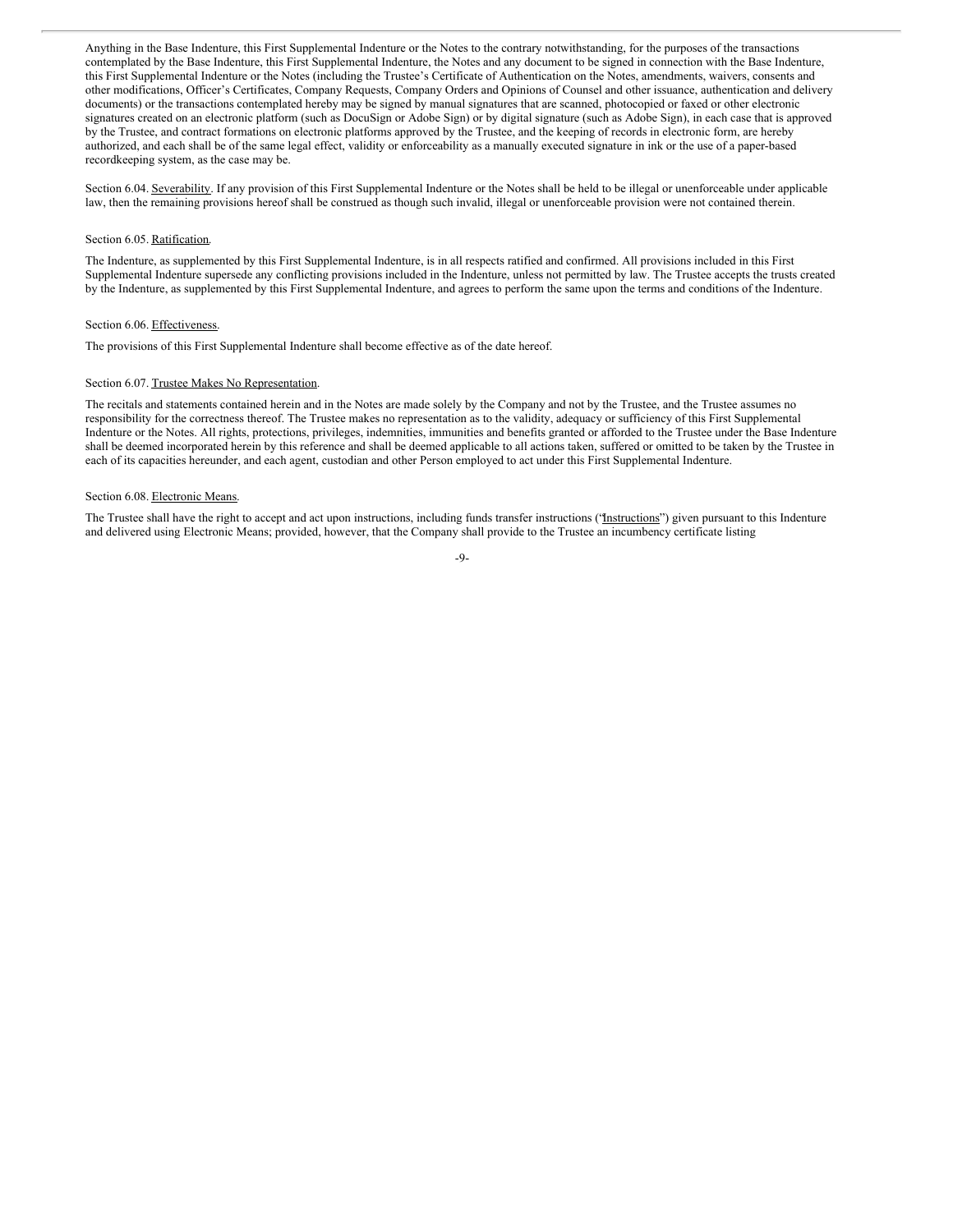officers with the authority to provide such Instructions ("Authorized Officers") and containing specimen signatures of such Authorized Officers, which incumbency certificate shall be amended by the Company whenever a person is to be added or deleted from the listing. If the Company elects to give the Trustee Instructions using Electronic Means and the Trustee in its discretion elects to act upon such Instructions, the Trustee's understanding of such Instructions shall be deemed controlling. The Company understands and agrees that the Trustee cannot determine the identity of the actual sender of such Instructions and that the Trustee shall conclusively presume that directions that purport to have been sent by an Authorized Officer listed on the incumbency certificate provided to the Trustee have been sent by such Authorized Officer. The Company shall be responsible for ensuring that only Authorized Officers transmit such Instructions to the Trustee and that the Company and all Authorized Officers are solely responsible to safeguard the use and confidentiality of applicable user and authorization codes, passwords and/or authentication keys upon receipt by the Company. The Trustee shall not be liable for any losses, costs or expenses arising directly or indirectly from the Trustee's reliance upon and compliance with such Instructions notwithstanding such directions conflict or are inconsistent with a subsequent written instruction. The Company agrees: (i) to assume all risks arising out of the use of Electronic Means to submit Instructions to the Trustee, including without limitation the risk of the Trustee acting on unauthorized Instructions, and the risk of interception and misuse by third parties; (ii) that it is fully informed of the protections and risks associated with the various methods of transmitting Instructions to the Trustee and that there may be more secure methods of transmitting Instructions than the method(s) selected by the Company; (iii) that the security procedures (if any) to be followed in connection with its transmission of Instructions provide to it a commercially reasonable degree of protection in light of its particular needs and circumstances; and (iv) to notify the Trustee immediately upon learning of any compromise or unauthorized use of the security procedures.

For the avoidance of doubt, all notices, approvals, consents, requests and any communications hereunder or with respect to this Indenture must be in writing (provided that any communication sent to Trustee hereunder must be in the form of a document that is signed manually or by way of a digital signature provided by DocuSign or Adobe (or such other digital signature provider as specified in writing to Trustee by the authorized representative), in English. The Company agrees to assume all risks arising out of the use of using digital signatures and electronic methods to submit communications to Trustee, including without limitation the risk of Trustee acting on unauthorized instructions, and the risk of interception and misuse by third parties.

## Section 6.09. OFAC Certification and Covenants.

a) The Company covenants and represents that neither they nor any of their affiliates, subsidiaries, directors or officers are the target or subject of any sanctions enforced by the US Government, (including, the Office of Foreign Assets Control of the US Department of the Treasury ("OFAC")), the United Nations Security Council, the European Union, HM Treasury, or other relevant sanctions authority (collectively "Sanctions").

b) The Company covenants and represents that neither they nor any of their affiliates, subsidiaries, directors or officers will use any payments made pursuant to this Indenture, (i) to fund or facilitate any activities of or business with any person who, at the time of such funding or facilitation, is the subject or target of Sanctions, (ii) to fund or facilitate any activities of or business with any country or territory that is the target or subject of Sanctions, or (iii) in any other manner that will result in a violation of Sanctions by any person.

[Remainder of page intentionally left blank.]

-10-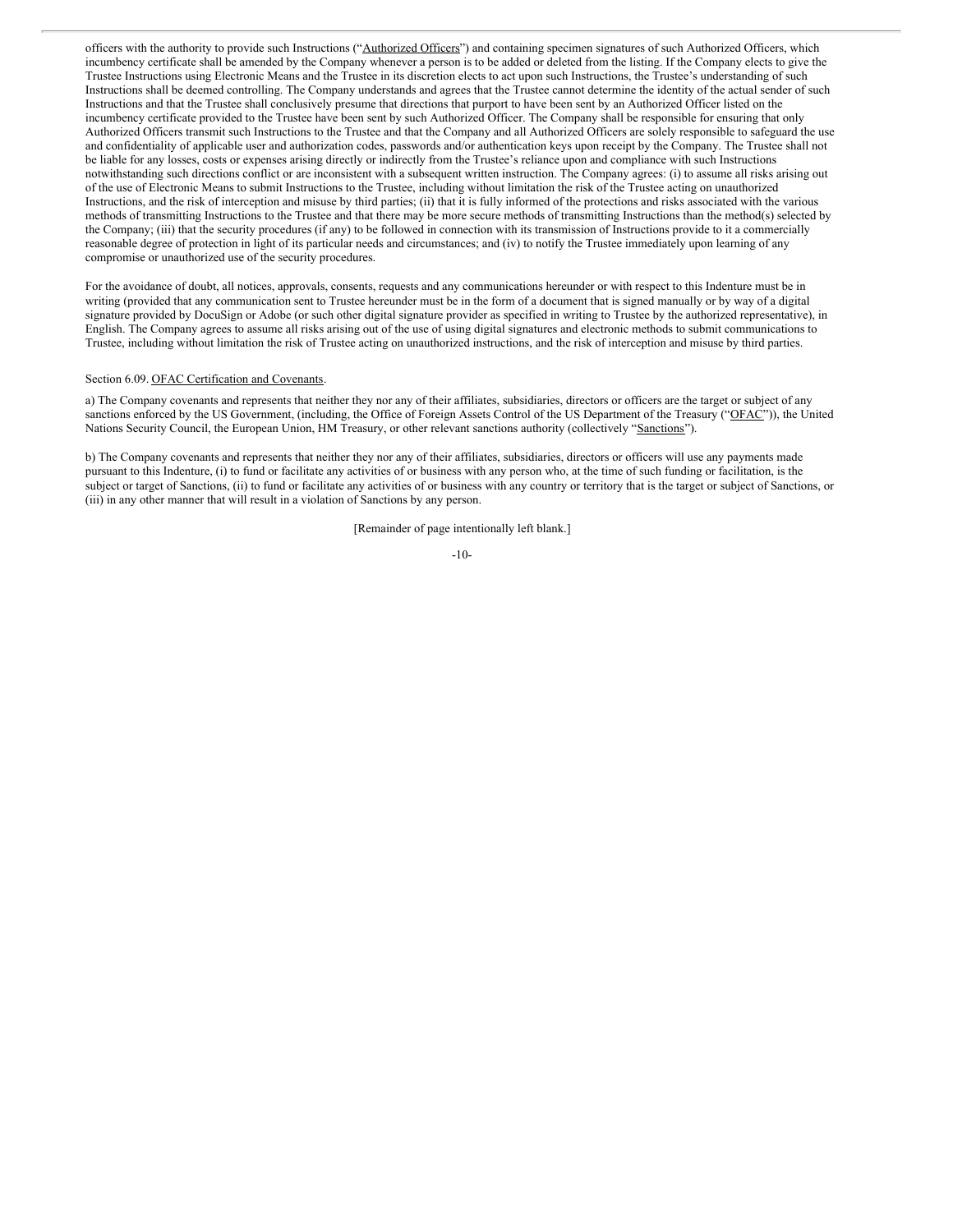IN WITNESS WHEREOF, the parties hereto have caused this First Supplemental Indenture to be duly executed as of the date first above written.

# CRYO-CELL INTERNATIONAL, INC.

By: */s/ David Portnoy*

Name: David Portnoy Title: Co-Chief Executive Officer

[*Signature Page to First Supplemental Indenture*]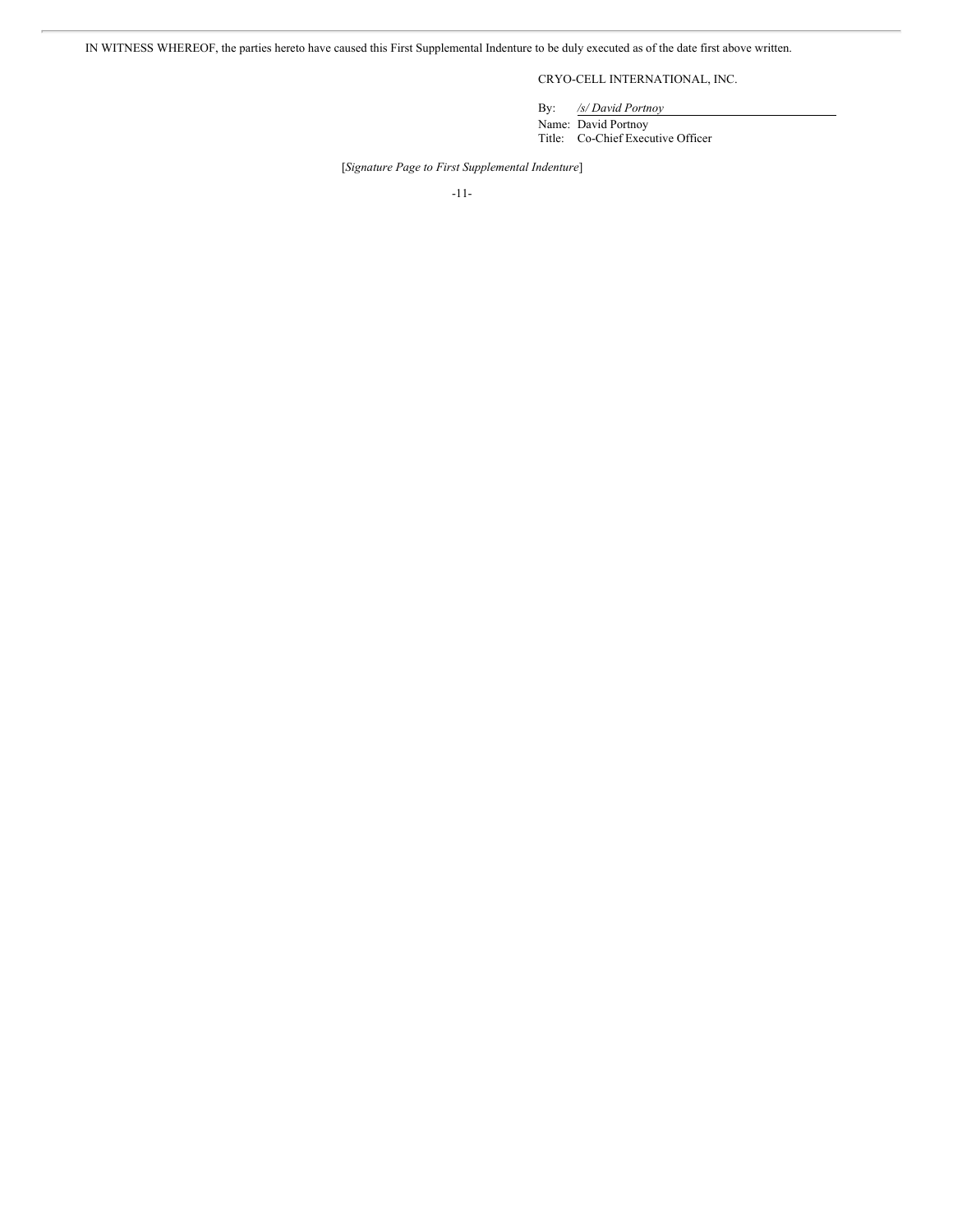U.S. Bank Trust Company, National Association, as Trustee

By: */s/*

Name: Title:

[*Signature Page to First Supplemental Indenture*]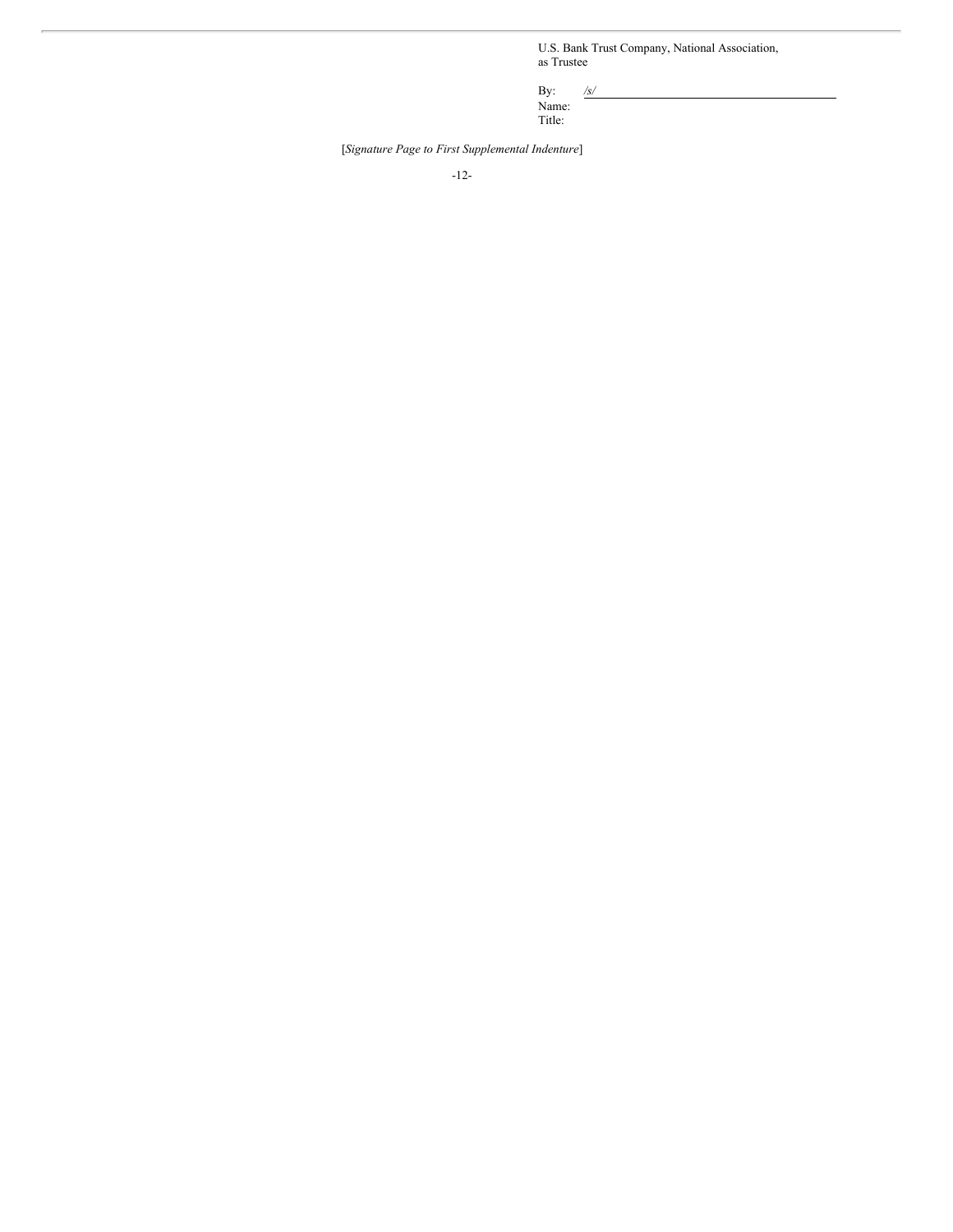## **EXHIBIT A**

THIS NOTE IS A GLOBAL SECURITY WITHIN THE MEANING OF THE INDENTURE HEREINAFTER REFERRED TO AND IS REGISTERED IN THE NAME OF A DEPOSITARY (AS DEFINED IN THE INDENTURE) OR A NOMINEE THEREOF. THIS GLOBAL SECURITY IS EXCHANGEABLE FOR SECURITIES REGISTERED IN THE NAME OF ANY PERSON OTHER THAN SUCH DEPOSITARY OR ITS NOMINEE ONLY IN LIMITED CIRCUMSTANCES DESCRIBED IN THE INDENTURE AND, UNLESS AND UNTIL IT IS EXCHANGED IN WHOLE OR IN PART FOR SECURITIES IN DEFINITIVE FORM, THIS GLOBAL SECURITY MAY NOT BE TRANSFERRED EXCEPT AS A WHOLE BY THE DEPOSITARY TO A NOMINEE OF THE DEPOSITARY, OR BY A NOMINEE OF THE DEPOSITARY TO THE DEPOSITARY OR ANOTHER NOMINEE OF THE DEPOSITARY, OR BY THE DEPOSITARY OR ANY SUCH NOMINEE TO A SUCCESSOR DEPOSITARY OR A NOMINEE OF SUCH SUCCESSOR DEPOSITARY.

UNLESS THIS CERTIFICATE IS PRESENTED BY AN AUTHORIZED REPRESENTATIVE OF THE DEPOSITORY TRUST COMPANY, A NEW YORK CORPORATION ("DTC"), TO THE COMPANY (AS DEFINED BELOW) OR ITS AGENT FOR REGISTRATION OF TRANSFER, EXCHANGE OR PAYMENT, AND ANY SECURITY ISSUED IS REGISTERED IN THE NAME OF CEDE & CO. OR IN SUCH OTHER NAME AS REQUESTED BY AN AUTHORIZED REPRESENTATIVE OF DTC (AND ANY PAYMENT IS MADE TO CEDE & CO. OR TO SUCH OTHER ENTITY AS IS REQUESTED BY AN AUTHORIZED REPRESENTATIVE OF DTC), ANY TRANSFER, PLEDGE OR OTHER USE HEREOF FOR VALUE OR OTHERWISE BY OR TO ANY PERSON IS WRONGFUL INASMUCH AS THE REGISTERED OWNER HEREOF, CEDE & CO., HAS AN INTEREST HEREIN.

## CRYO-CELL INTERNATIONAL, INC.

[ ]% Senior Note due [20 ]

No. Principal Amount **Principal Amount**  $\text{CUSIP No. } 228895 \, 207$   $\text{S}$   $\text{I}$ ISIN No. S2288952078

Cryo-Cell International, Inc., a Delaware corporation (hereinafter called the "Company", which term includes any successor Person under the Indenture referred to below), for value received, hereby promises to pay to Cede & Co., or registered assigns, the principal sum of [ ] Dollars (U.S.  $\mathbb{S}$  [ ]) on [ , 20 ] (the "Maturity Date") and to pay interest thereon from [May , 2022] or from the most recent Interest Payment Date to which interest has been paid or duly provided for, quarterly on [ ], [ ], [ ] and [ ] in each year and on the Maturity Date (each an "Interest Payment Date"), beginning July 31, 2021 at the rate of [ ]% per annum, until the principal hereof is paid or duly made available for payment. The interest so payable and punctually paid or duly provided for on any Interest Payment Date shall, as provided in such Indenture, be paid to the Person in whose name this Note (or one or more Predecessor Securities) is registered at the close of business on the Regular Record Date for such interest, which shall be the [ ], [ ], [ ] or [ ] (whether or not a Business Day), as the case may be, preceding such Interest Payment Date. Any such interest which is payable, but is not punctually paid or duly provided for, on any Interest Payment Date shall forthwith cease to be payable to the Holder hereof on the relevant Regular Record Date by virtue of having been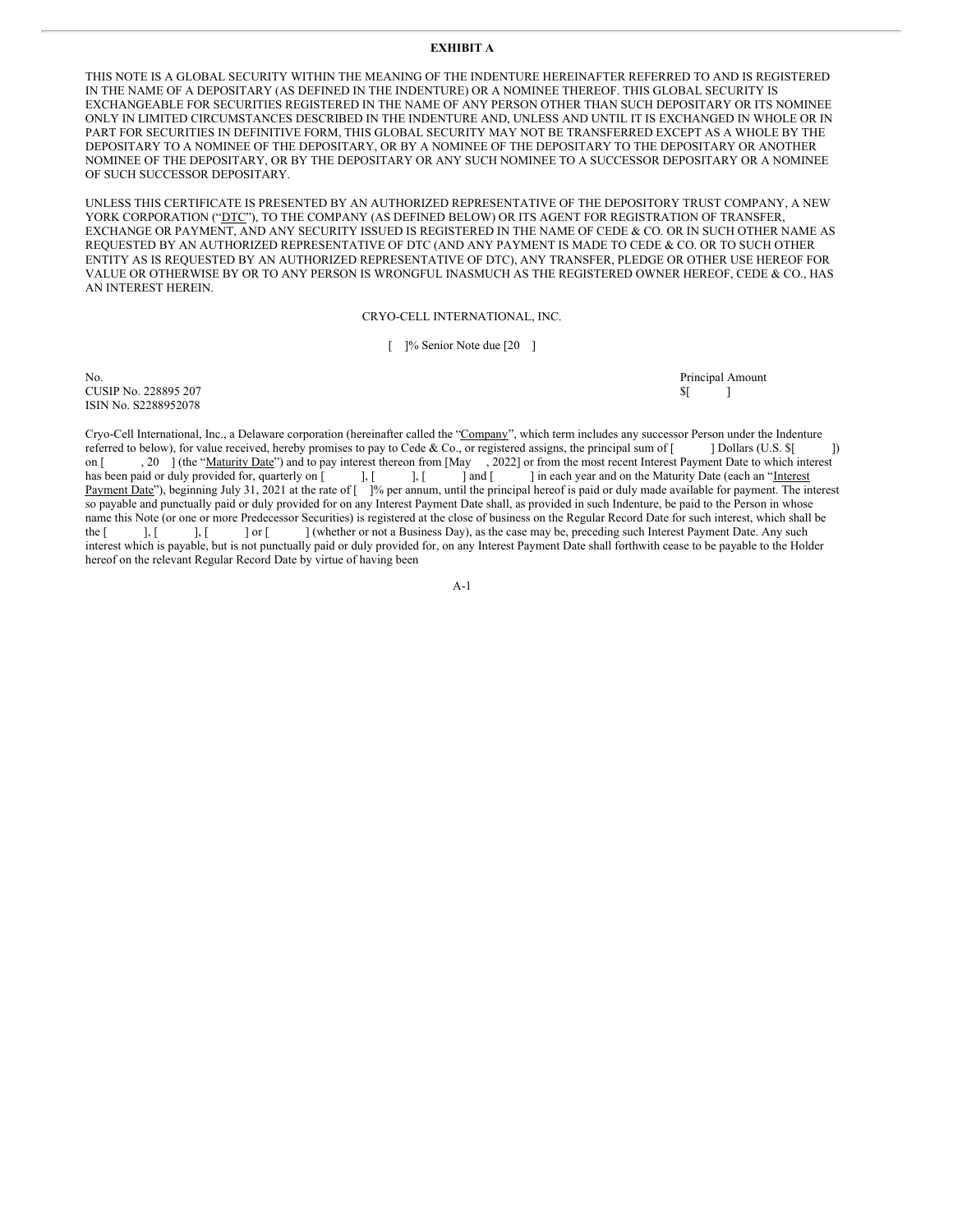such Holder, and may be paid to the Person in whose name this Note (or one or more Predecessor Securities) is registered at the close of business on a Special Record Date for the payment of such Defaulted Interest to be fixed by the Trustee, notice whereof shall be given to Holders of the Notes not less than 10 days prior to such Special Record Date, or may be paid at any time in any other lawful manner not inconsistent with the requirements of any securities exchange on which the Notes may be listed, and upon such notice as may be required by such exchange, all as more fully provided in said Indenture.

The amount of interest payable for any interest period, including interest payable for any partial interest period, will be computed on the basis of 860-day year comprised of twelve 30-day months. If an interest payment date falls on anon-Business Day, the applicable interest payment will be made on the next Business Day and no additional interest will accrue as a result of such delayed payment.

Payment of the principal of (and premium, if any) and the interest on this Note shall be made at the designated office of the Trustee (as defined below) at U.S. Bank Trust Company, National Association, 111 Fillmore Ave., St. Paul, MN 55107, in such currency of the United States of America as at the time of payment is legal tender for payment of public and private debts; provided, however, for so long as the Notes are represented in global form by one or more Global Securities, all payments of principal (and premium, if any) and interest shall be made by wire transfer of immediately available funds to the Depositary or its nominee, as the case may be, as the registered owner of the Global Security representing such Notes. In the event that definitive Notes shall have been issued, all payments of principal (and premium, if any) and interest shall be made by wire transfer of immediately available funds to the accounts of the registered Holders thereof; provided, that the Company may at its option pay interest by check to the registered address of each Holder of a definitive Note.

This Note is one of the duly authorized series of Securities of the Company, designated as the Company's "[  $\frac{1}{2}$  Senior Notes due [20 ]", initially limited to an aggregate principal amount of [\$ ] all issued or to be issued under and pursuant to an Indenture (the "Base Indenture"), dated as of [ 2022], between the Company and U.S. Bank Trust Company, National Association, as trustee (hereinafter referred to as the "Trustee"), as supplemented by the First Supplemental Indenture thereto, dated as of [ , 2022] (the "First Supplemental Indenture", and, together with the Base Indenture, the "Indenture"). Reference is hereby made to the Indenture for a description of the respective rights, limitation of rights, obligations, duties and immunities thereunder of the Trustee, the Company and the Holders of the Notes.

The Company may redeem the Notes as a whole or in part, at any time and from time to time at the Company's option prior to [ , 20 ], at a redemption price equal to 100% of the principal amount of the Notes to be redeemed, plus a Make-Whole Amount, if any, plus accrued and unpaid interest to, but excluding, the Redemption Date.

The Company may redeem the Notes as a whole or in part, at any time and from time to time at the Company's option on or after [ , 20 ] and prior to the Maturity Date, at a price equal to 100% of their principal amount, plus accrued and unpaid interest to, but excluding, the Redemption Date.

In each case, redemption shall be upon notice not fewer than 30 days and not more than 60 days prior to the Redemption Date. If less than all of the Notes are to be redeemed, the Notes to be redeemed shall be selected not more than 45 days prior to the Redemption Date by the Trustee from the outstanding Notes not previously called for redemption, by lot, on a pro-rata basis, or such other method that the Trustee deems fair and appropriate, provided that the unredeemed portion of the principal amount of any Notes will be in an authorized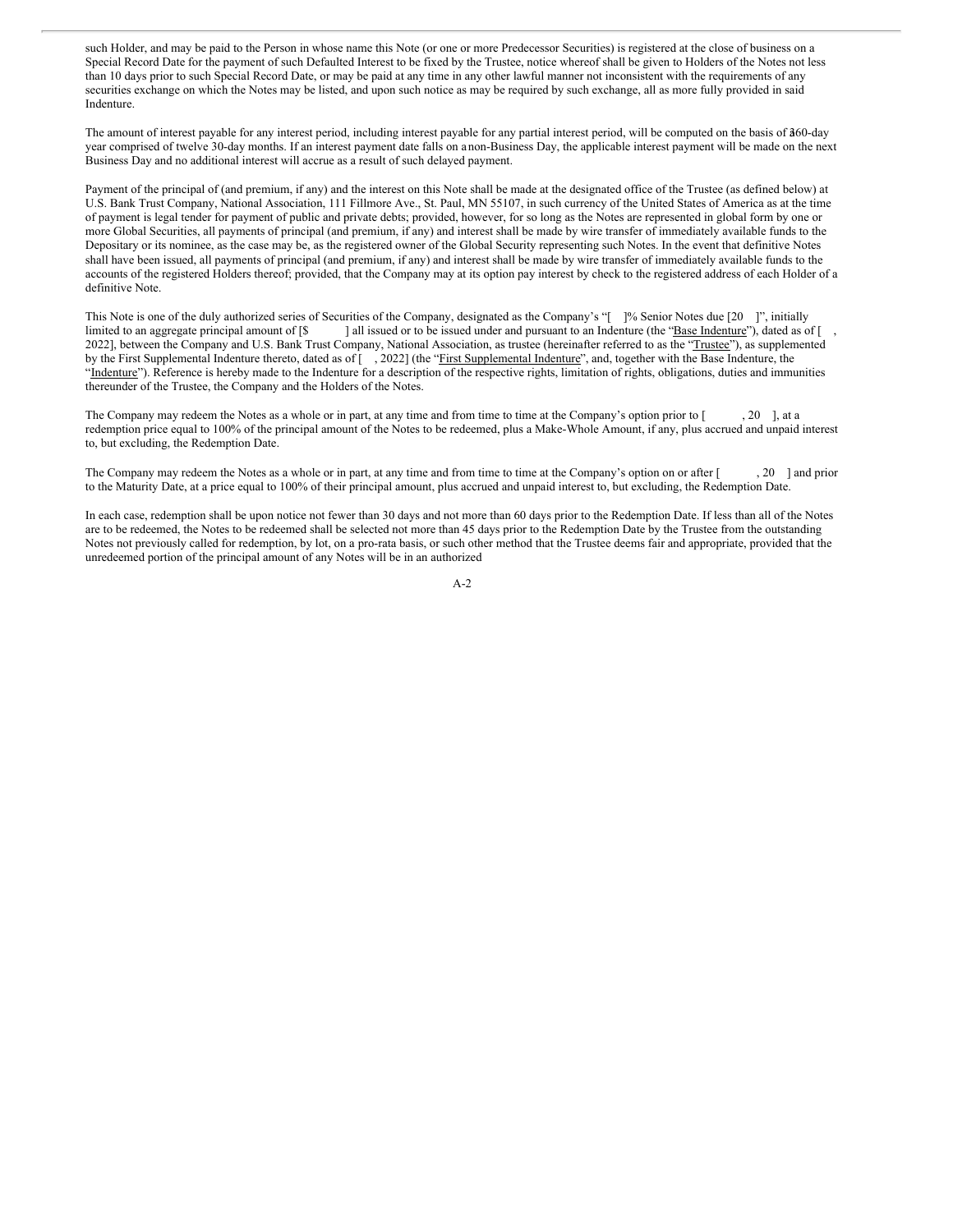denomination (which will not be less than the minimum authorized denomination) for such Notes. The Trustee will promptly notify the Company in writing of the Notes selected for redemption and, in the case of any Notes selected for partial redemption, the principal amount thereof to be redeemed.

#### The Notes are not subject to any sinking fund.

The Trustee shall have no obligation to calculate any redemption price, including any Make-Whole Amount, or any component thereof, and the Trustee shall be entitled to receive and conclusively rely upon an Officer's Certificate delivered by the Company that specifies any redemption price.

If an Event of Default with respect to the Notes shall occur and be continuing, the principal of the Notes may be declared due and payable in the manner and with the effect provided in the Indenture.

The Indenture permits, with certain exceptions as therein provided, the amendment thereof and the modification of the rights and obligations of the Company and the rights of the Holders of the Securities of each series to be affected under the Indenture at any time by the Company and the Trustee with the consent of the Holders of not less than a majority in aggregate principal amount of the Securities at the time Outstanding of each series affected thereby. The Indenture also contains provisions permitting the Holders of specified percentages in aggregate principal amount of the Securities of any series at the time Outstanding, on behalf of the Holders of all Securities of such series, to waive certain past defaults under the Indenture and their consequences. Any such consent or waiver by the Holder of this Note shall be conclusive and binding upon such Holder and upon all future Holders of this Note and of any Note issued upon the registration of transfer hereof or in exchange herefor or in lieu hereof, whether or not notation of such consent or waiver is made upon this Note.

No reference herein to the Indenture and no provision of this Note or of the Indenture shall alter or impair the right of the Holder of this Note, which is absolute and unconditional, to receive payment of the principal of and interest on this Note at the times herein and in the Indenture prescribed and to institute suit for the enforcement of any such payment unless the Holder of this Note shall have consented to the impairment of such right.

As provided in the Indenture and subject to certain limitations set forth therein, the transfer of this Note may be registered in the Security Register, upon surrender of this Note for registration of transfer at the office or agency of the Company in any place where the principal of (and premium, if any) and interest on this Note are payable, duly endorsed by, or accompanied by a written instrument of transfer in form satisfactory to the Company and the Security Registrar duly executed by, the Holder hereof or by his attorney duly authorized in writing, and thereupon one or more new Notes of this series and of any authorized denominations and of a like aggregate principal amount and tenor, shall be issued to the designated transferee or transferees.

The Notes are issuable only in registered form without coupons in minimum denominations of \$25 and integral multiples of \$25 in excess thereof. Subject to certain limitations therein set forth in the Indenture and in this Note, the Notes are exchangeable for a like aggregate principal amount of Notes of this series in different authorized denominations, as requested by the Holders surrendering the same.

No service charge shall be made for any such registration of transfer or for exchange of this Note, but the Company or the Trustee may require payment of a sum sufficient to cover any tax or other governmental charge that may be imposed in connection with any registration of transfer or exchange of a Note, other than in certain cases provided in the Indenture.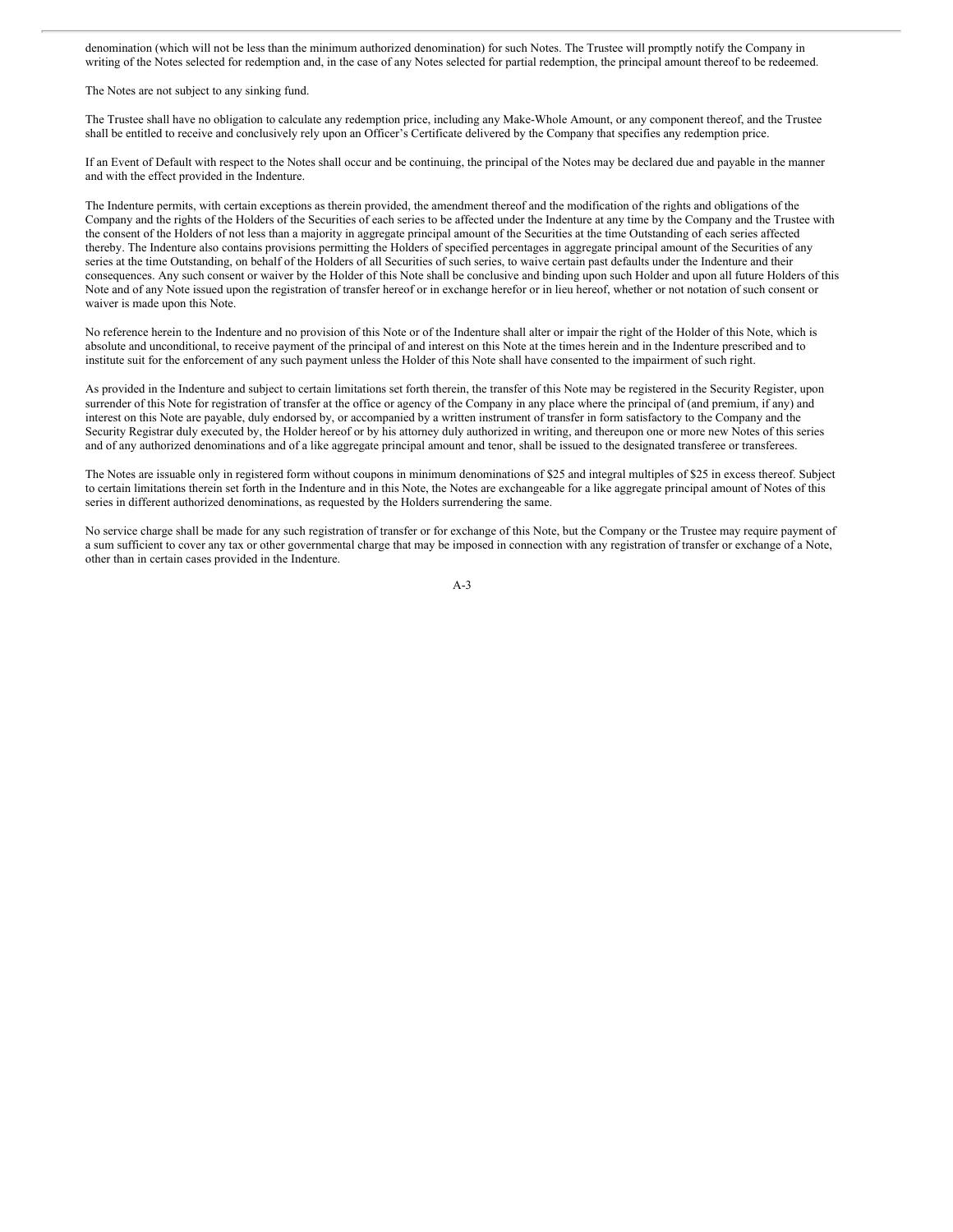Prior to due presentment of this Note for registration of transfer, the Company, the Trustee and any agent of the Company or the Trustee may treat the Person in whose name this Note is registered as the owner hereof for all purposes, whether or not this Note be overdue, and neither the Company, the Trustee nor any such agent shall be affected by notice to the contrary.

The Indenture contains provisions whereby (i) the Company may be discharged from its obligations with respect to the Notes (subject to certain exceptions) or (ii) the Company may be released from its obligations under specified covenants and agreements in the Indenture, in each case if the Company irrevocably deposits with the Trustee money or U.S. Government Obligations sufficient to pay and discharge the entire indebtedness on all Notes of this series, and satisfies certain other conditions, all as more fully provided in the Indenture.

This Note shall be governed by and construed in accordance with the laws of the State of New York.

All terms used in this Note which are defined in the Indenture shall have the meanings assigned to them in the Indenture.

Unless the certificate of authentication hereon has been executed by or on behalf of the Trustee under the Indenture by the manual signature (which may be scanned, photocopied or faxed or otherwise signed electronically (including by DocuSign or Adobe Sign)) of one of its authorized signatories, this Note shall not be entitled to any benefits under the Indenture or be valid or obligatory for any purpose.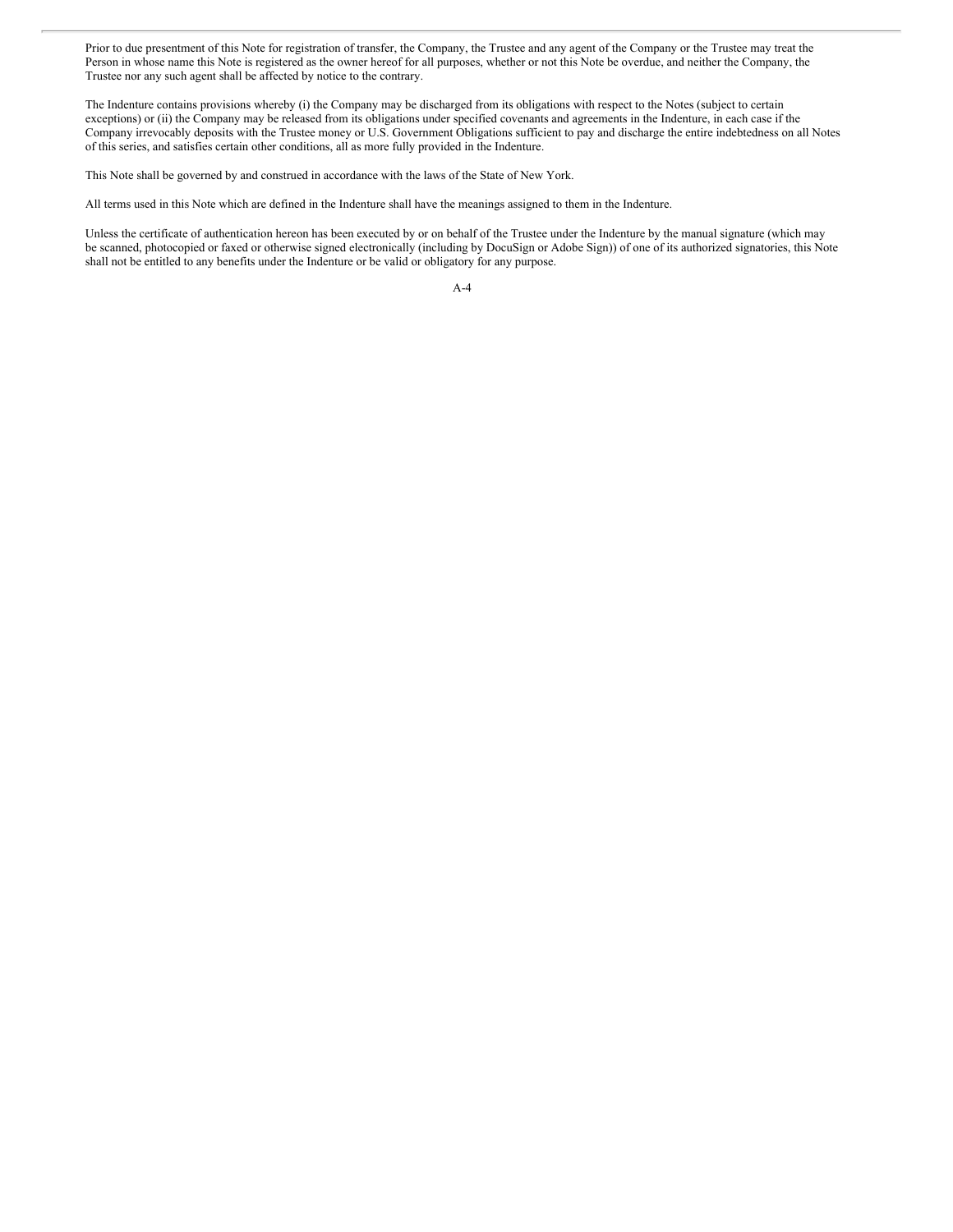Dated:

## CRYO-CELL INTERNATIONAL, INC.

By: */s/ David Portnoy*

Name: David Portnoy Title: Co-Chief Executive Officer

[*Signature Page to Cryo-Cell International Note*]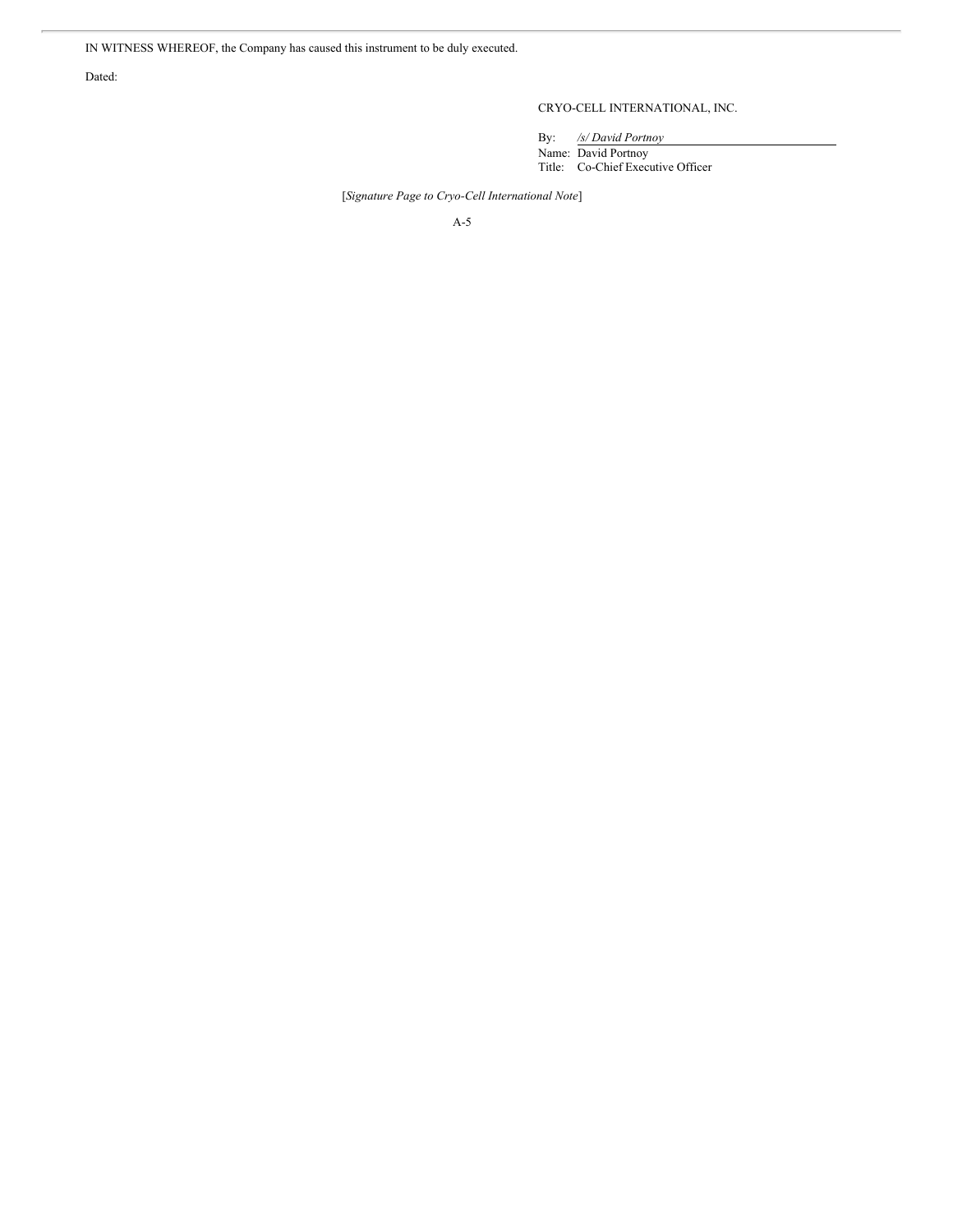# TRUSTEE'S CERTIFICATE OF AUTHENTICATION

This is one of the Securities of the series designated therein referred to in the within-mentioned Indenture.

Dated:

U.S. Bank Trust Company, National Association, as Trustee

By: */s/* Name: Title:

[*Authentication Certificate to Cryo-Cell International Note*]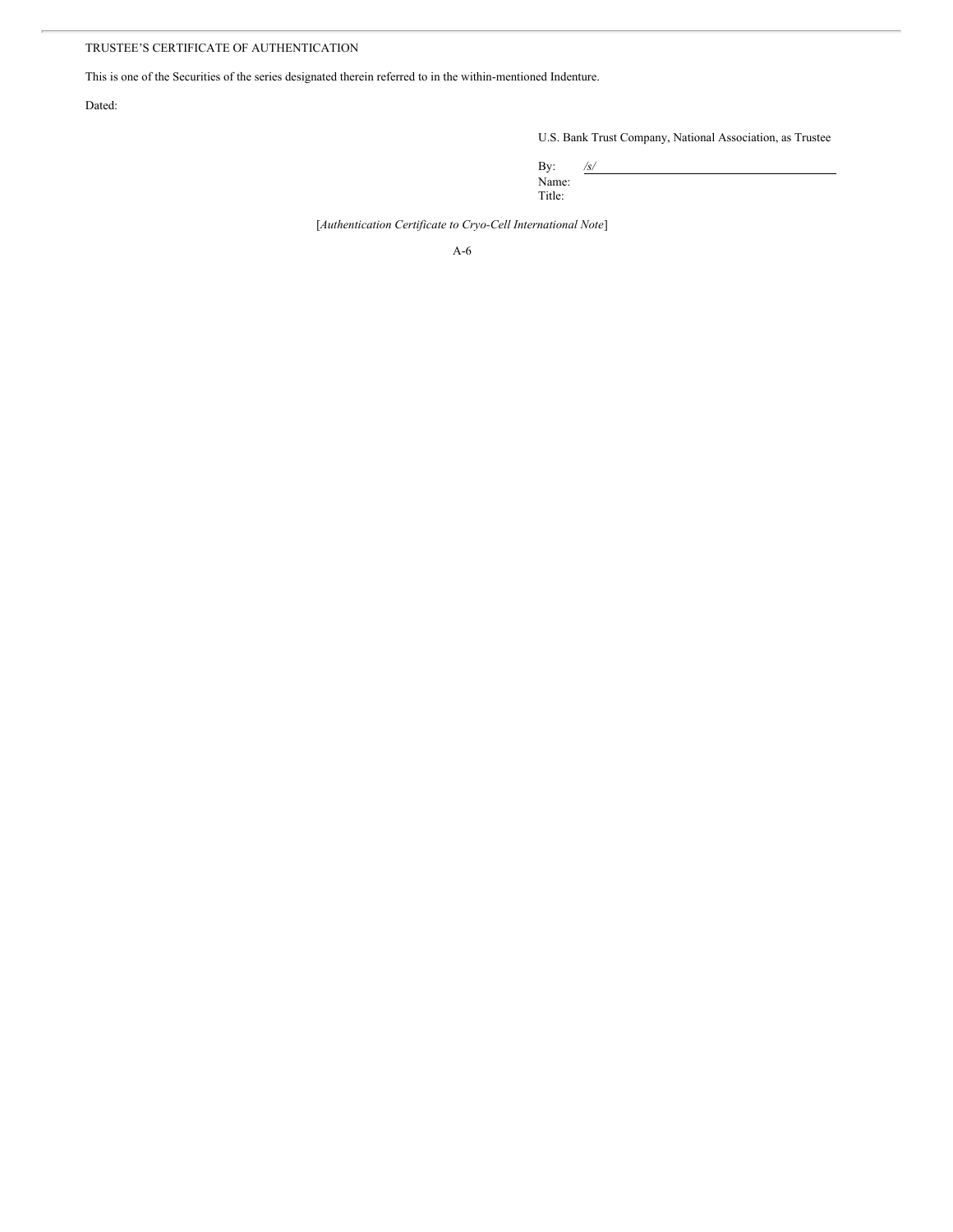## ABBREVIATIONS

The following abbreviations, when used in the inscription on the face of this instrument, shall be construed as though they were written out in full according to applicable laws or regulations.

TEN COM - as tenants UNIF GIFT MIN ACT - Custodian in common (Cust) (Minor) TEN ENT - as tenants by Under Uniform Gifts to the entireties Minor Act the entireties JT TEN - as joint tenants with right of survivorship and not as tenants in common (State)

(Cust) (Minor)<br>Under Uniform Gifts to

Additional abbreviations may also be used though not in the above list.

FOR VALUE RECEIVED, the undersigned hereby sell(s), assign(s) and transfer(s) unto

(Please insert Assignee's legal name)

(Please insert Social Security or other identifying number of Assignee)

(Please print or typewrite name and address including postal zip code of Assignee)

the within Note of Cryo-Cell International, Inc. and does hereby irrevocably constitute and appoint attorney to transfer the said Note on the books of the Company, with full power of substitution in the premises. Dated:

Your Signature:

(Sign exactly as your name appears on the face of this Note)

[NOTICE: The signature to this assignment must correspond with the name as written upon the face of the within instrument in every particular, without alteration or enlargement or any change whatever.]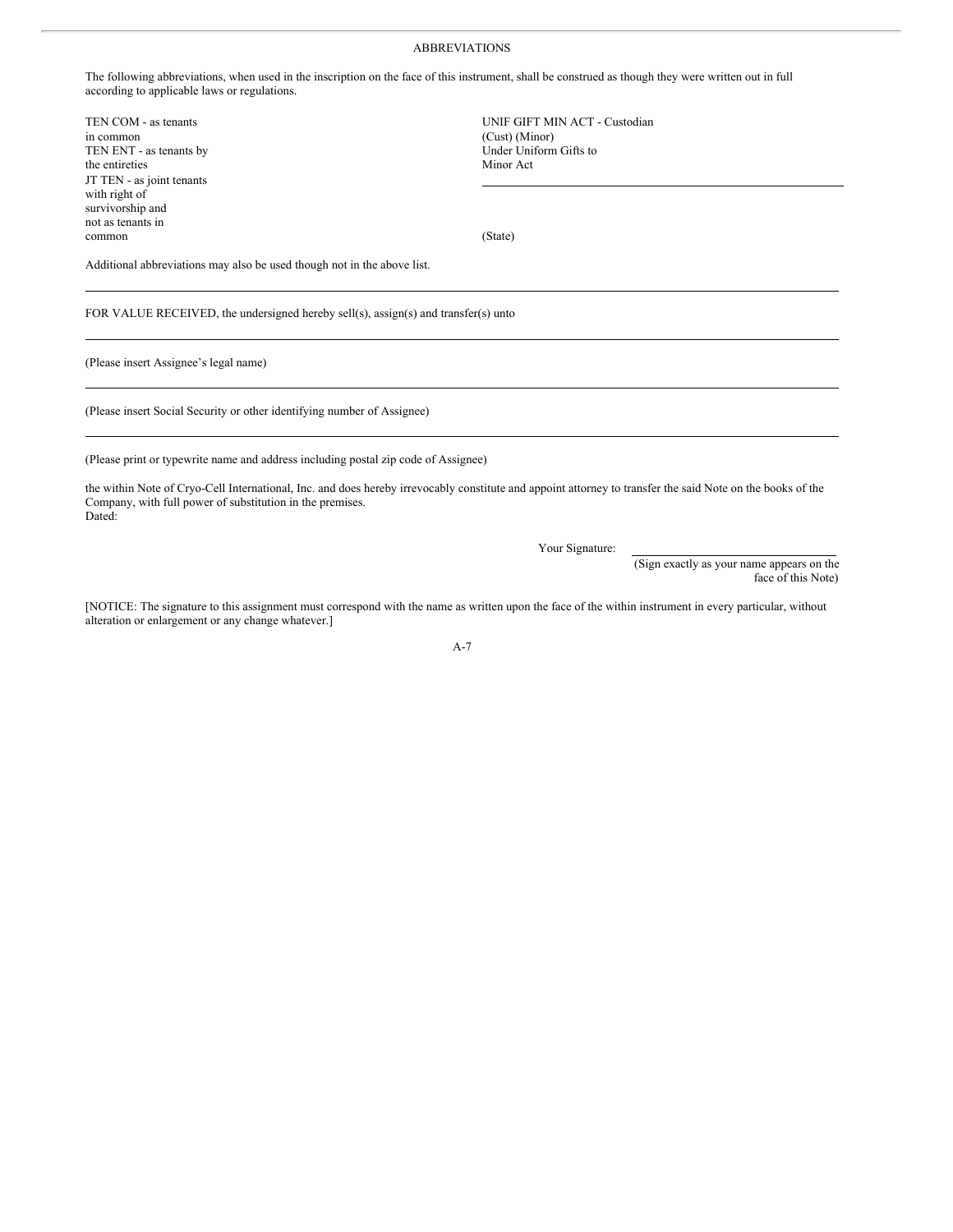## **Exhibit 5.1**

**SHUMAKER** 

101 East Kennedy Boulevard Suite 2800 Tampa, Florida 33602

> **o** 813.229.7600 **f** 813.229.1660 **shumaker.co**

JULIO C. ESQUIVEL Direct: (813) 227-2325 jesquivel@shumaker.com

April 27 2022

Cryo-Cell International, Inc. 700 Brooker Creek Blvd, Suite 1800 Oldsmar, Florida 34677

#### Re: Registration Statement on Form S-1

Ladies and Gentlemen:

We are issuing this opinion letter in our capacity as special counsel to Cryo-Cell International, Inc., a Delaware corporation (the 'Issuer"), in connection with the issuance and sale by the Issuer of up to \$23,000,000 in aggregate principal amount of its senior notes (the "Notes") under the Securities Act of 1933, as amended (the "Securities Act"). The Notes are to be sold pursuant to an underwriting agreement (the Underwriting Agreement"), substantially in the form filed as an exhibit to the Registration Statement (as defined below), to be entered into by and between the Issuer and Ladenburg Thalmann & Co. Inc., as representative of the several underwriters named therein.

In that connection, we have examined originals, or copies certified or otherwise identified to our satisfaction, of such documents, corporate records and other instruments as we have deemed necessary for the purposes of this opinion, including (i) the certificate of incorporation, bylaws and other organizational documents of the Issuer, (ii) the registration statement on Form S-1 (No. 333-264108) (as amended or supplemented, the "Registration Statement") initially filed with the Securities and Exchange Commission (the 'Commission") on April 4, 2022, (iii) the indenture (the 'Base Indenture"), substantially in the form filed as an exhibit to the Registration Statement, to be entered into by and between the Issuer and U.S. Bank Trust Company, National Association, as trustee (in such capacity, the "Trustee"), as supplemented by the first supplemental indenture thereto (the 'First Supplemental Indenture" and, together with the Base Indenture, the "Indenture"), substantially in the form filed as an exhibit to the Registration Statement, establishing the terms of the Notes, to be entered into by and between the Issuer and the Trustee and (iv) copies of the Notes.

For purposes of this opinion, we have assumed the authenticity of all documents submitted to us as originals, the conformity to the originals of all documents submitted to us as copies and the authenticity of the originals of all documents submitted to us as copies. We have also assumed the legal capacity of all natural persons, the genuineness of the signatures of persons signing all documents in connection with which this opinion is rendered, the authority of such persons signing on behalf of the parties thereto other than the Issuer and the due authorization, execution and delivery of all documents by the parties thereto other than the Issuer. As to any facts material to the opinions expressed herein that we have not independently established or verified, we have relied upon statements and representations of officers and other representatives of the Issuer.

We have also assumed that the execution and delivery of the Indenture and the Notes and the performance by the Issuer of its obligations thereunder do not and will not violate, conflict with or constitute a default under any agreement or instrument to which the Issuer is a party.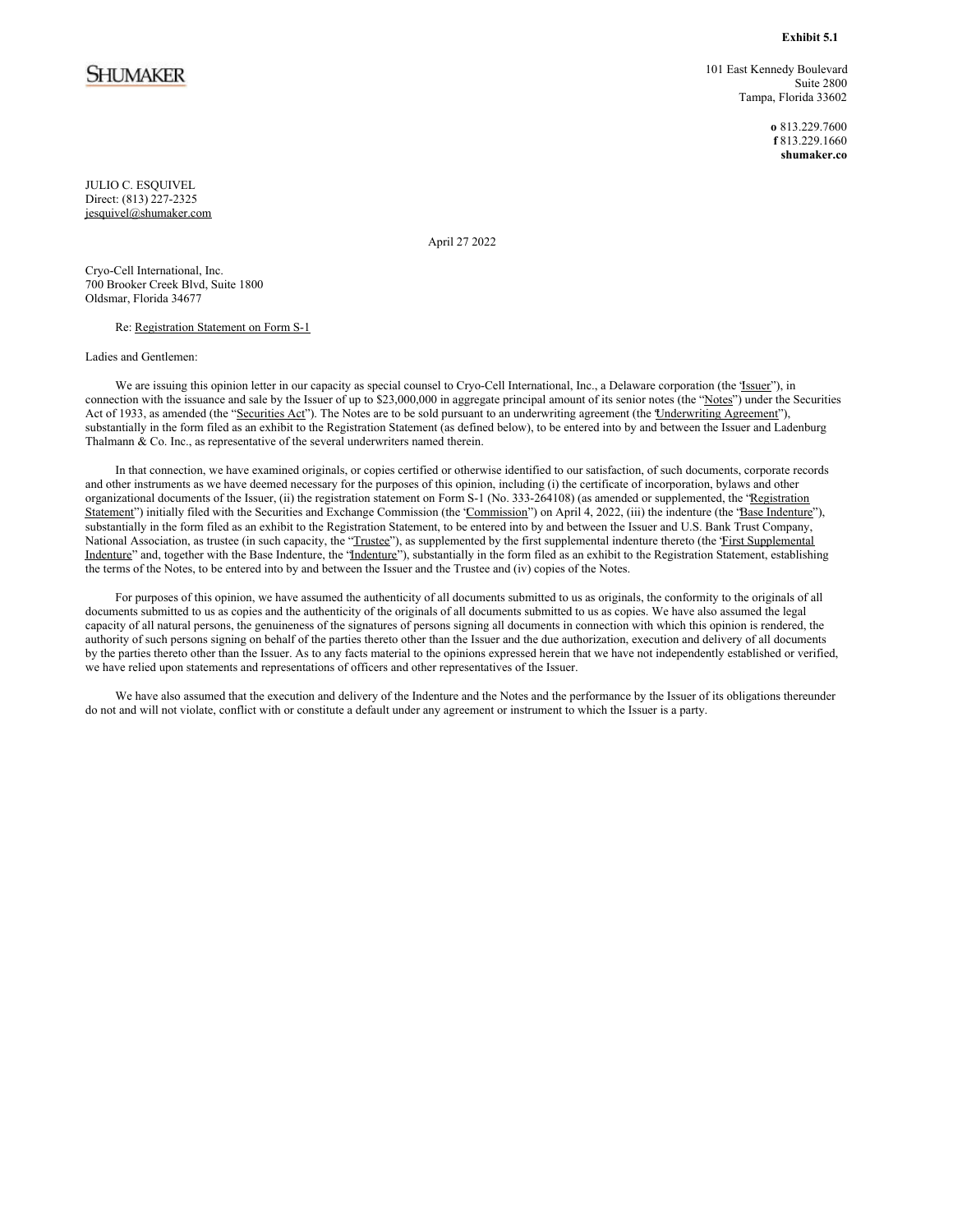Our opinion expressed below is subject to the qualifications that we express no opinion as to the applicability of, compliance with, or effect of (i) any bankruptcy, insolvency, reorganization, fraudulent transfer, fraudulent conveyance, moratorium or other similar law affecting the enforcement of creditors' rights generally, (ii) general principles of equity (regardless of whether enforcement is considered in a proceeding in equity or at law) or (iii) public policy considerations that may limit the rights of parties to obtain certain remedies.

Based upon and subject to the foregoing qualifications, assumptions and limitations and the further limitations set forth below, we are of the opinion that the Notes are binding obligations of the Issuer.

We hereby consent to the filing of this opinion as Exhibit 5.1 to the Registration Statement. We also consent to the reference to our firm under the heading "Legal Matters" in the Registration Statement. In giving this consent, we do not thereby admit that we are in the category of persons whose consent is required under Section 7 of the Securities Act or the rules and regulations of the Commission promulgated thereunder.

Our advice on every legal issue addressed in this letter is based exclusively on the internal laws of the State of New York and the General Corporation Law of the State of Delaware and represents our opinion as to how that issue would be resolved were it to be considered by the highest court in the jurisdiction which enacted such law. The manner in which any particular issue relating to the opinions would be treated in any actual court case would depend in part on facts and circumstances particular to the case and would also depend on how the court involved chose to exercise the wide discretionary authority generally available to it. We are not qualified to practice law in the State of Delaware and our opinions herein regarding Delaware law are limited solely to our review of provisions of the General Corporation Law of the State of Delaware, which we consider normally applicable to transactions of this type, without our having made any special investigation as to the applicability of another statute, law, rule or regulation. None of the opinions or other advice contained in this letter considers or covers any foreign or state securities (or "blue sky") laws or regulations.

This opinion is limited to the specific issues addressed herein, and no opinion may be inferred or implied beyond that expressly stated herein. This opinion speaks only as of the date hereof and we assume no obligation to revise or supplement this opinion.

This opinion is furnished to you in connection with the filing of the Registration Statement and in accordance with the requirements of Item 601(b) (5) of Regulation S-K promulgated under the Securities Act, and is not to be used, circulated, quoted or otherwise relied upon for any other purposes.

Sincerely,

/s/ SHUMAKER, LOOP & KENDRICK, LLP